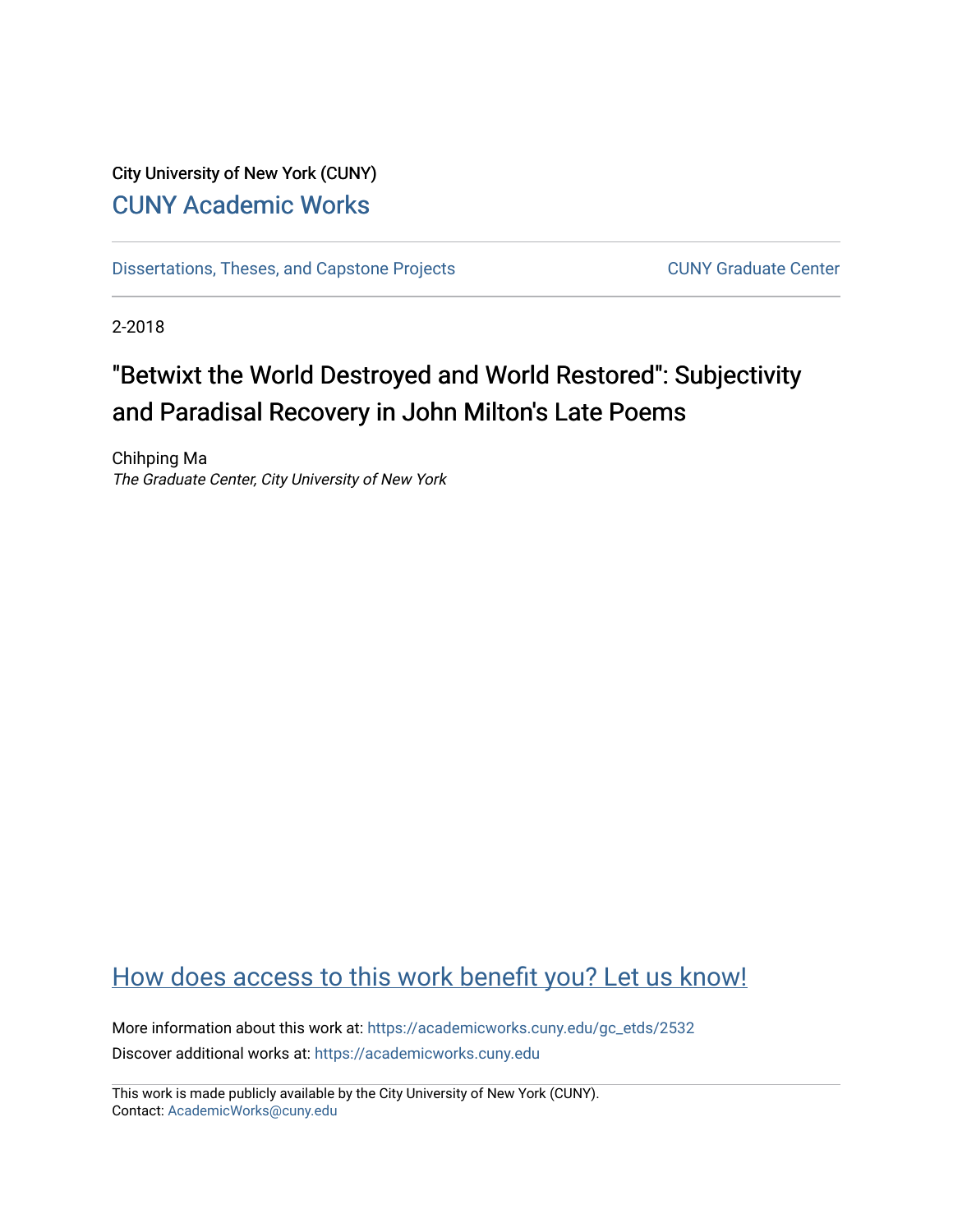### "BETWIXT THE WORLD DESTROYED AND WORLD RESTORED":

### SUJECTIVITY AND PARADISAL RECOVERY IN JOHN MILTON'S LATE POEMS

by

### CHIHPING MA

A dissertation submitted to the Graduate Faculty in English in partial fulfillment of the requirements for the degree of Doctor of Philosophy, The City University of New York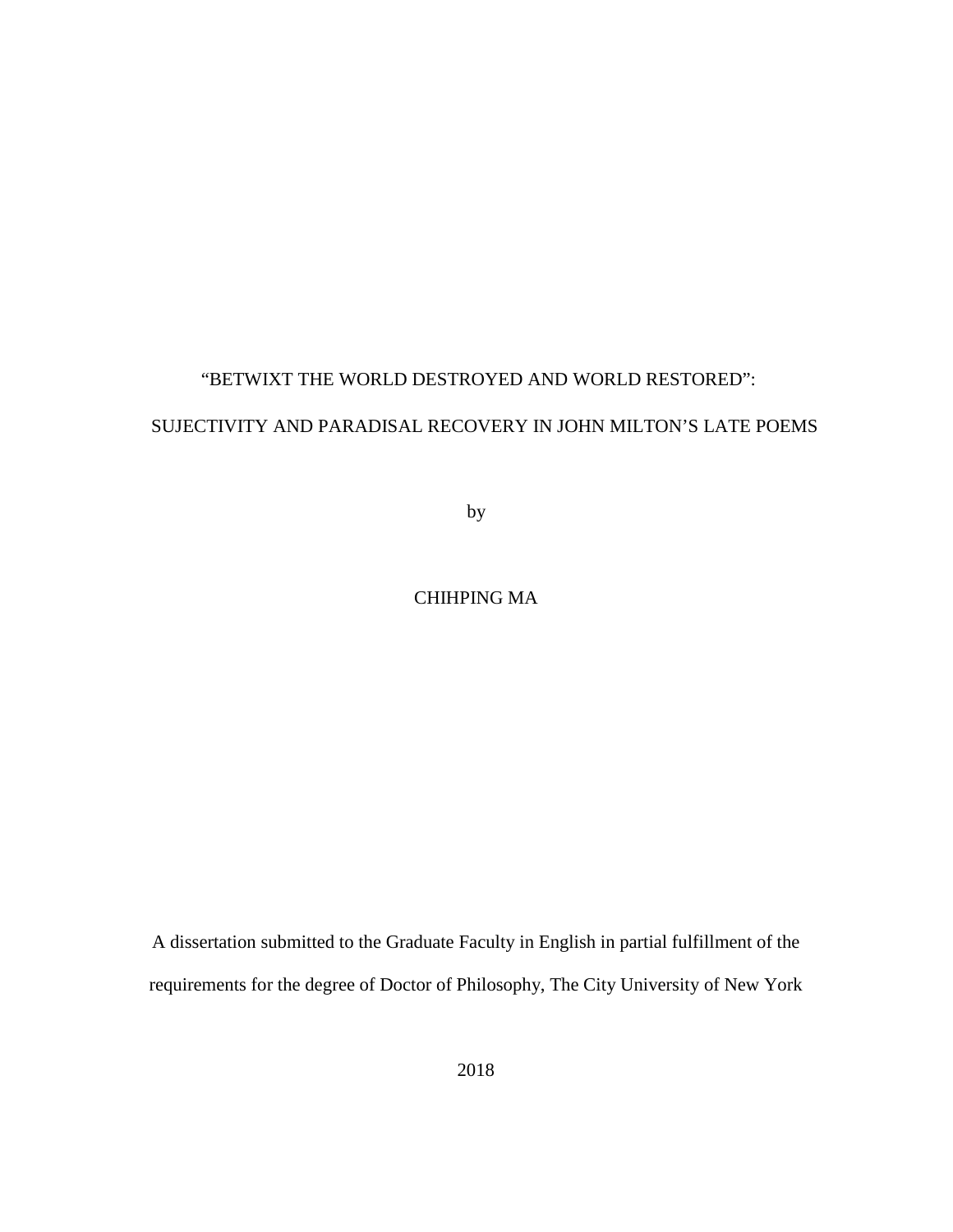# © 2018

# Chihping Ma

## All Rights Reserved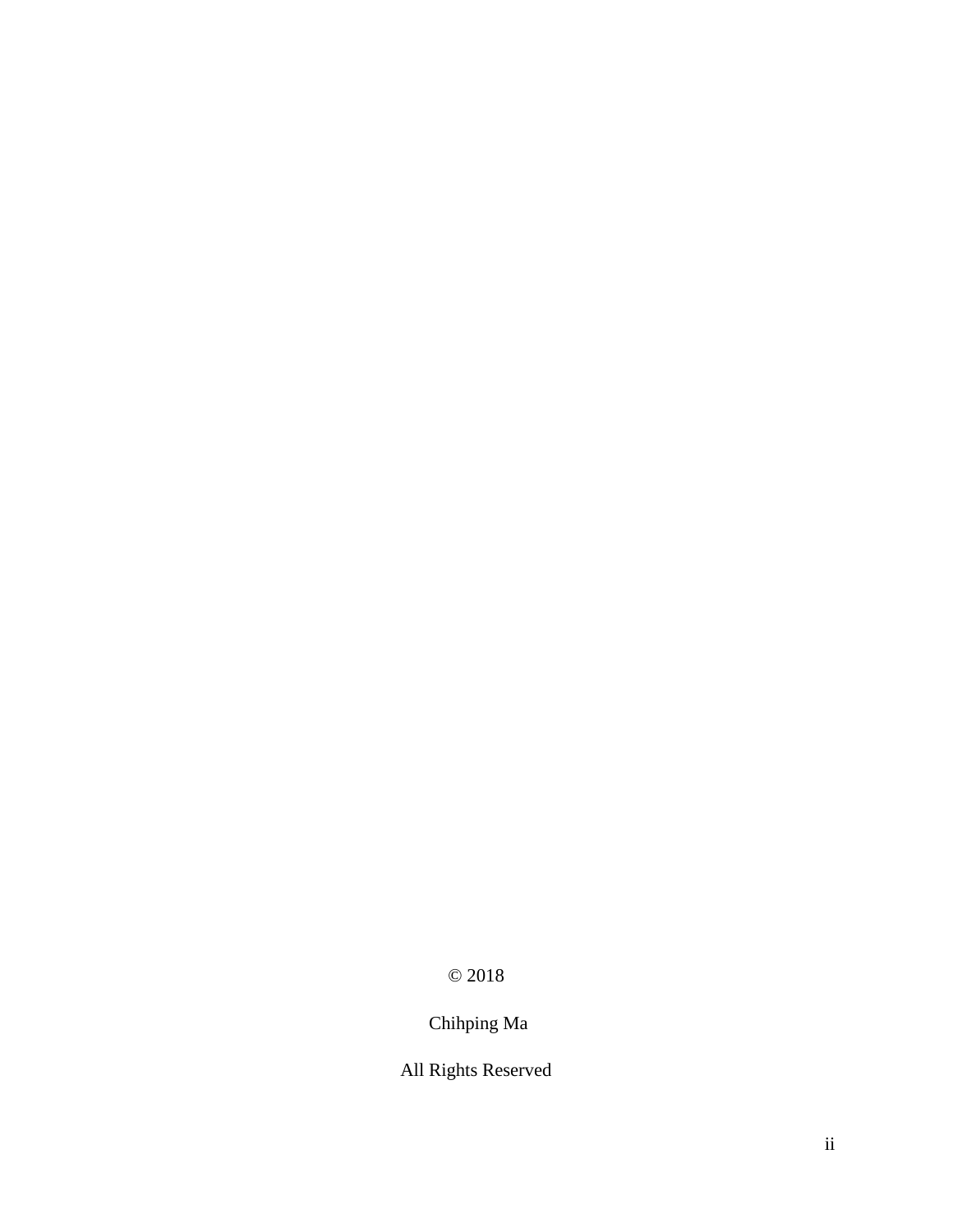"Betwixt the World Destroyed and World Restored": Subjectivity and Paradisal Recovery in John Milton's Late Poems

by

Chihping Ma

This manuscript has been read and accepted for the Graduate Faculty in English in satisfaction of the dissertation requirement for the degree of Doctor of Philosophy.

Date **Feisal G. Mohamed** 

Chair of Examining Committee

Date Eric Lott

Executive Officer

Supervisory Committee:

Carrie Hintz

William Fisher

THE CITY UNIVERSITY OF NEW YORK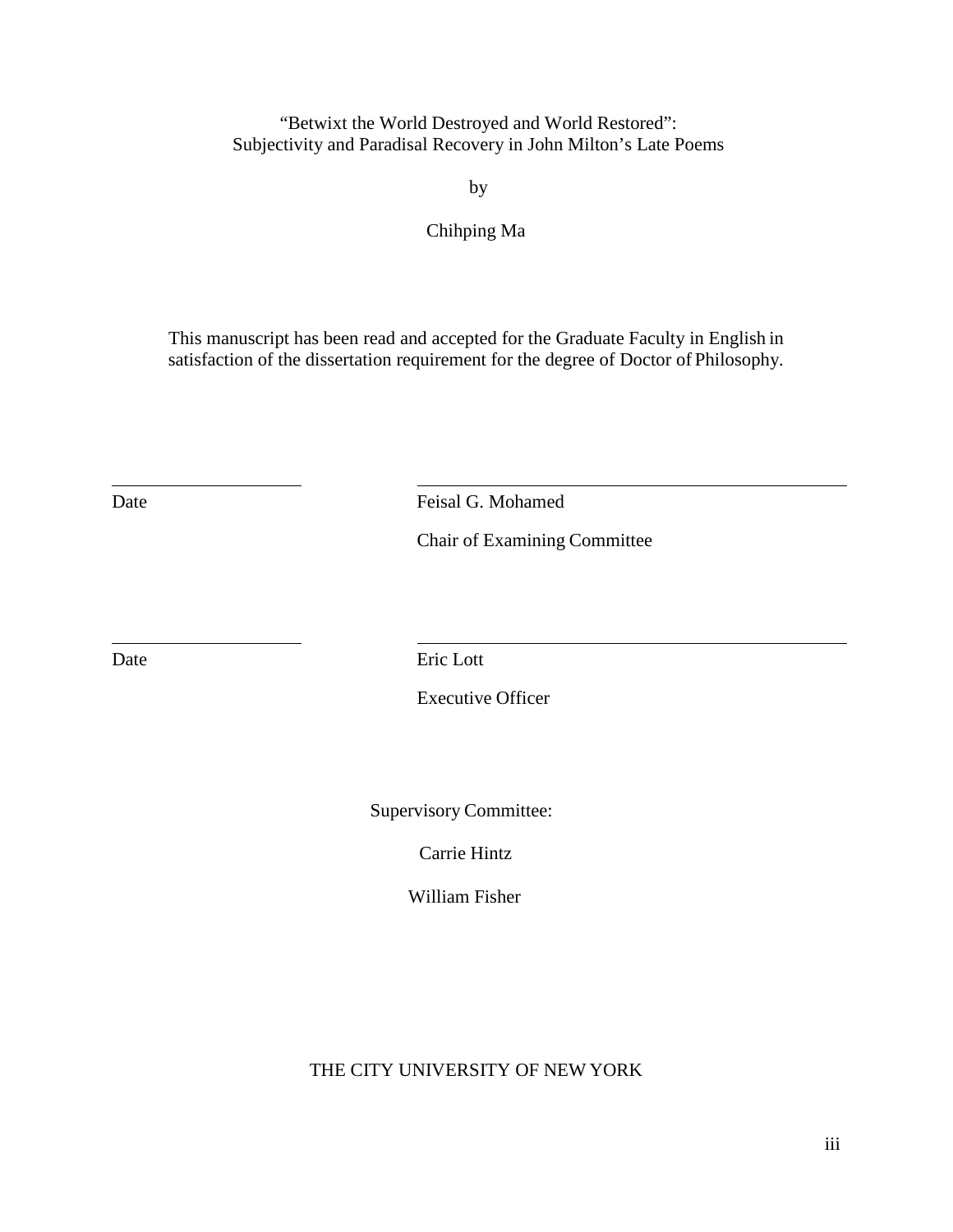#### ABSTRACT

### "Betwixt the World Destroyed and World Restored": Subjectivity and Paradisal Recovery in John Milton's Late Poems

by

#### Chihping Ma

Advisor: Feisal G. Mohamed

This study focuses on the discovery of subjectivity through the recovery of lost paradise in Milton's late poems, *Paradise Lost*, *Paradise Regained*, and *Samson Agonistes*. This theme revolves around the tension between the affective and the empirical, which also configure the spheres of the sacred and the profane. I explore how the irresistibly emancipatory impulse of recovering lost paradise compels Miltonic subjects to seek ways to return to their originary state or the divine ensemble. During this process, the subject is engaged with his own incapacity or privation while reaching into the sphere of unknown potentiality. In particular, the ideas of Walter Benjamin, Giorgio Agamben, Alain Badiou, Freud, and Jacque Lacan among others, all greatly help scrutinize the impulses of returning and renewal at the key moments of the texts pregnant with potential of revelation with regard to the messianic time, sphere of indistinction, status of event, and the real of the subject.

These late poems also revolve around the existence of forms of life understood through the concept of the threshold or a limit point at which the subject is given an opportunity to reach into the infinite and the unknown. What Milton's late works have shown is that the poet presents a powerful restoration scheme aimed at optimizing human potentiality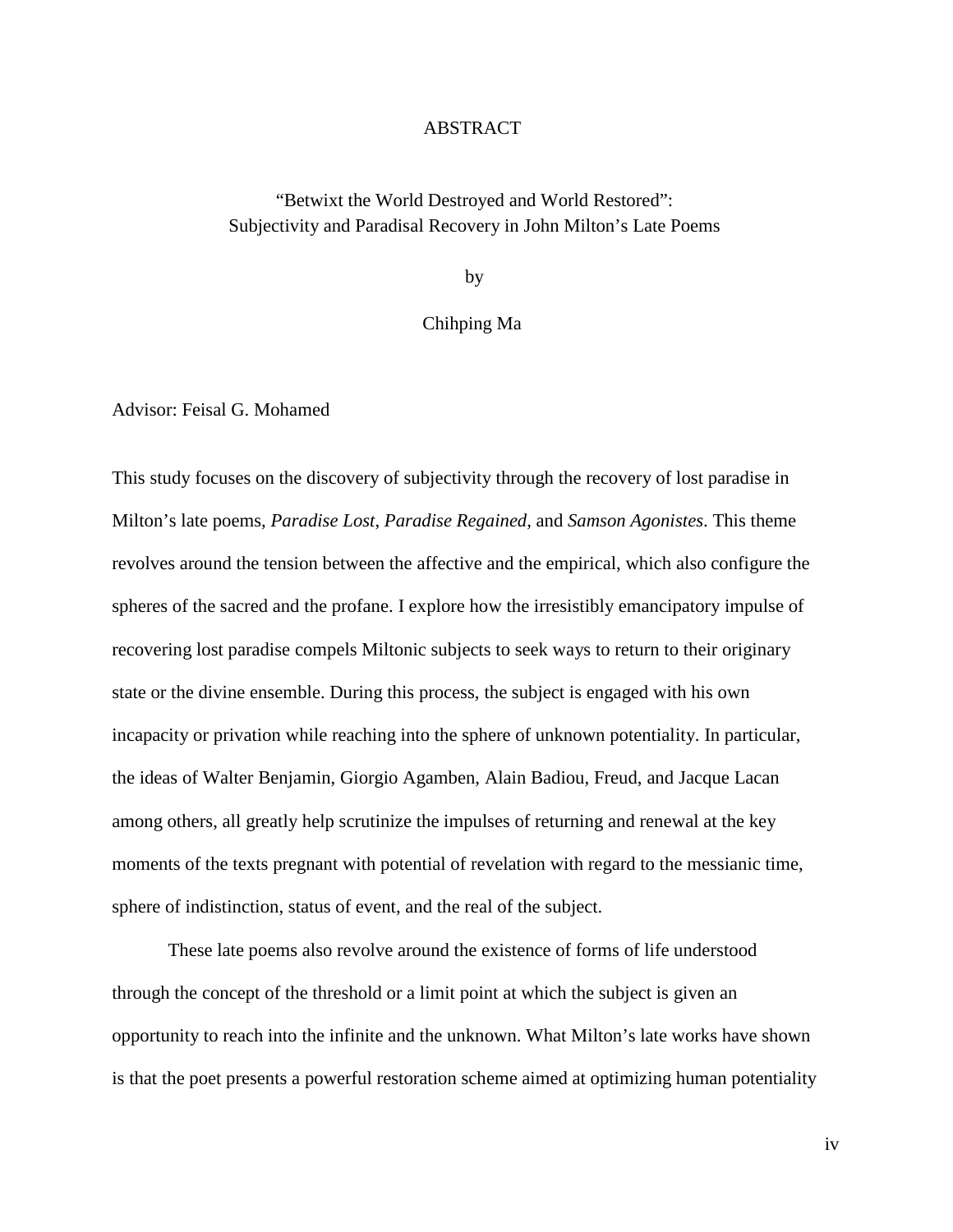through myth and engaging in the critical stance of recovery of a lost paradise as the poet's act of radical politics. Thematizing the recovery of the lost paradise through awakening to the subject's own potentiality, these late poems accentuate their subjects' attempt at returning to the originary state, which has been rendered undecidable and indistinct and thus full of potentials.

This study therefore explores how the captivating moments of self-introspection or self-indulgence reveal the potentiality or impotentiality of attaining selfhood, while the Miltonic subjects lead themselves into or through the site of indistinction. Ultimately in these poems focused on renewal, the Miltonic subject grows appreciably to harness the restorative force, via affirmation or negation, in order to "found his temptation" or achieve enlightenment.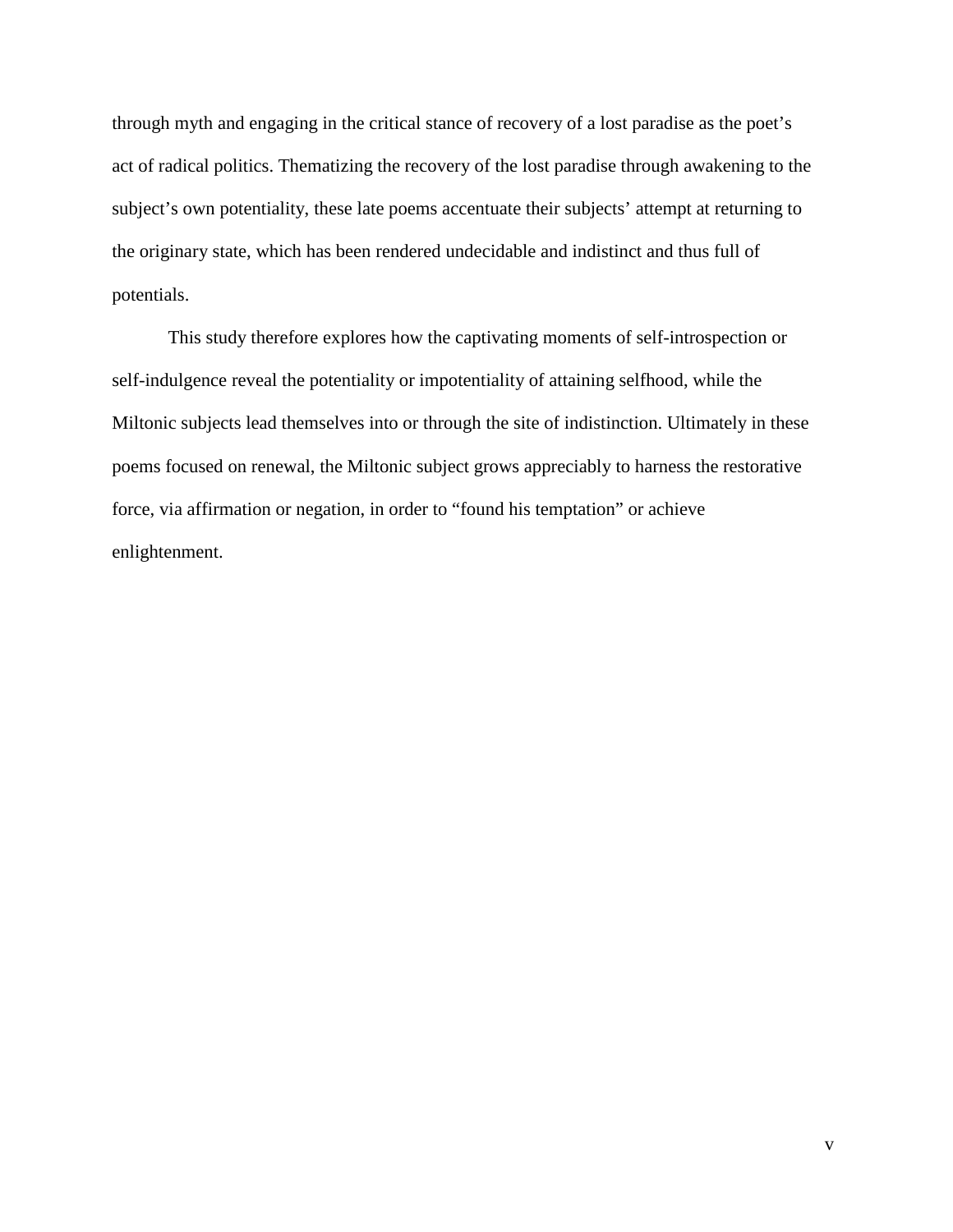### Table of Contents

| Introduction                                                                                           | $\mathbf{1}$ |
|--------------------------------------------------------------------------------------------------------|--------------|
| Chapter I                                                                                              | 20           |
| "Author and End of All Things"—The Meaning of Restoration in <i>Paradise Lost</i>                      |              |
| Chapter II                                                                                             | 61           |
| Naming the Messianic Community—In Search of the Newness of Life in<br>Paradise Regained                |              |
| Chapter III                                                                                            | 108          |
| Paradigms of Restoration: Guilt and Renewal in <i>Paradise Regained</i> and<br><b>Samson Agonistes</b> |              |
| Conclusion                                                                                             | 151          |
| "Relation Stands": Standing at the Edge of the Apocalypse                                              |              |
| <b>Works Cited</b>                                                                                     | 157          |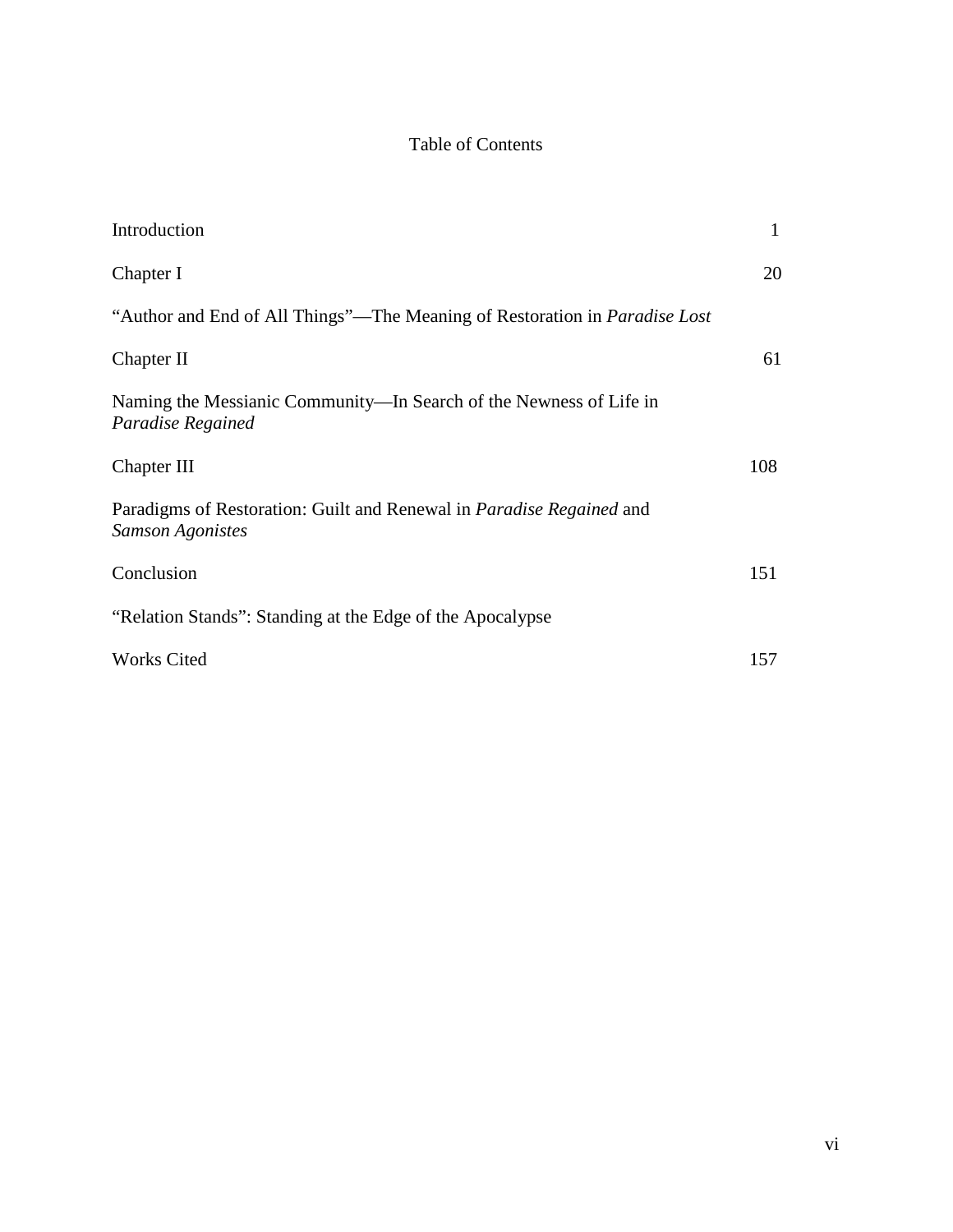#### **Introduction**

Between divine knowledge and individual sheer loss stands Milton's immense affective world. This study focuses on the discovery of subjectivity through the recovery of lost paradise in Milton's late poems, *Paradise Lost*, *Paradise Regained* and *Samson Agonistes*. This theme revolves around the tension between the affective and the empirical, which also configure the spheres of the sacred and the profane. I explore how the irresistibly emancipatory impulse of recovering lost paradise compels Miltonic subjects to seek ways to return to their originary state or the divine ensemble. During this process, the subject is engaged with his own incapacity or privation while reaching into the sphere of unknown potentiality. This study therefore explores how these captivating moments of selfintrospection or self-indulgence reveal the potentiality or impotentiality<sup>1</sup> of attaining selfhood, while the Miltonic subjects lead themselves into or through the site of indistinction. Ultimately in Milton's three late poems the Miltonic subject grows appreciably to harness the restorative force, via affirmation or negation, in order to "found his temptation"<sup>2</sup> or achieve enlightenment.

Milton's prophecy, as a most recent study has demonstrated, "opens, rather than forecloses, potentiality."<sup>3</sup> The way the Miltonic subject preserves his impotentiality or realizes potentiality takes centrality in Milton's restoration project. Yet where do we find 

<sup>&</sup>lt;sup>1</sup> Giorgio Agamben, "On Potentiality," in *Potentialities: Collected Essays in Philosophy*, trans. and ed. Daniel Heller-Roazen (Stanford: Stanford University Press, 1999), 177-84.

<sup>&</sup>lt;sup>2</sup> Paradise Lost (PL), IV, "The Argument."

<sup>&</sup>lt;sup>3</sup> Patrick Fadely and Feisal G. Mohamed, "Introduction: Satan or Samson? The Question of Milton and Modernity," in *Milton's Modernities: Poetry, Philosophy, and History from the Seventeenth Century to the Present*, ed. Feisal G. Mohamed and Patrick Fadely (Evanston: Northwestern University Press, 2017), 14. I received this book as the present study was nearly finished, so I was unable to incorporate more of its insights into my own work. This wonderful collection brings together essays whose concerns and methodology I strongly share. They "blend historical criticism with a strong interest in philosophical and anontological foundations of modernity"  $(4)$ .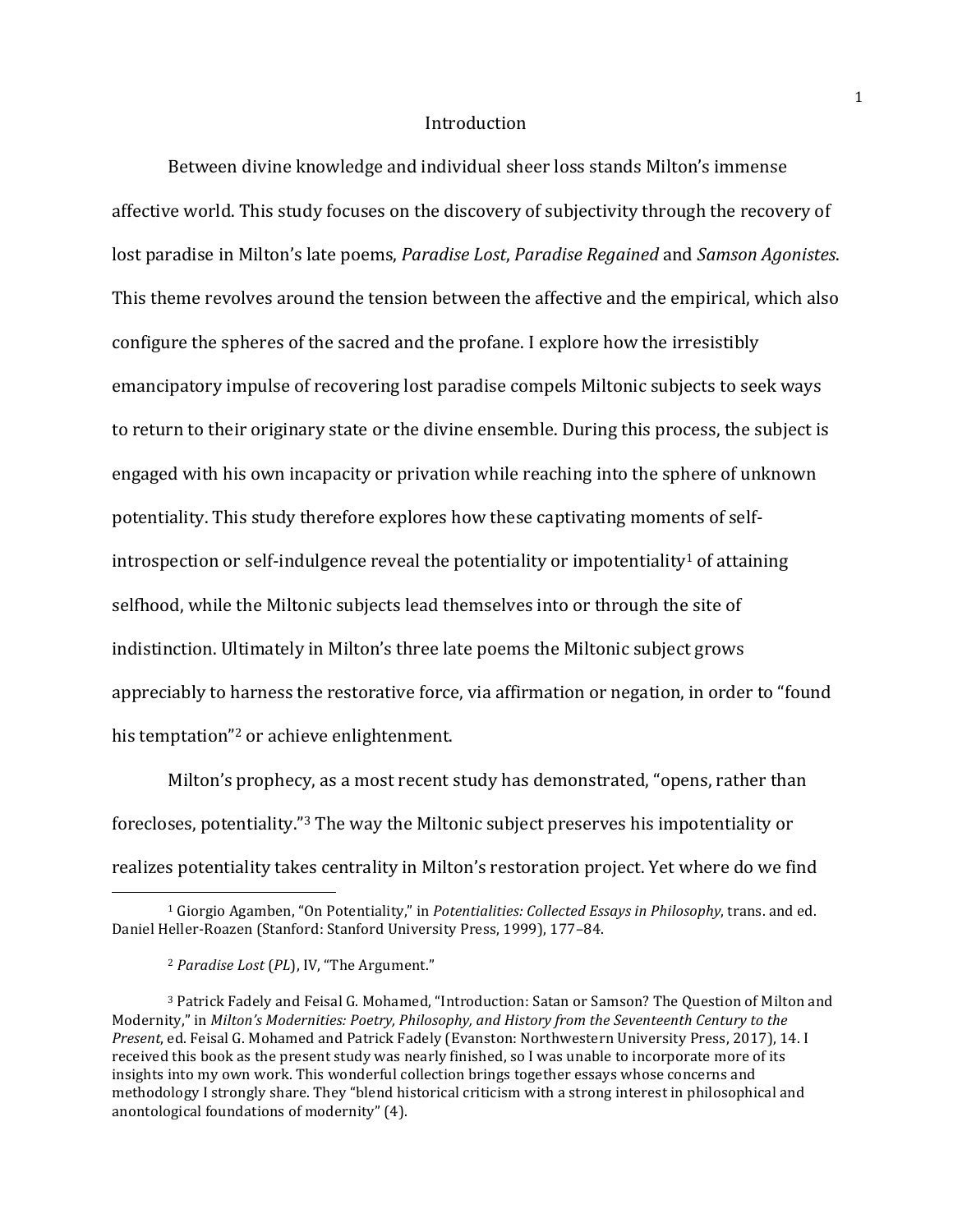those moments of realization? Examples abound as the subject ponders why humankind brings destruction onto itself while he as one of the "authors to themselves" transgresses beyond bounds; when she indulges in the reflection of her newly created image; even as the baptismal bath contrarily betrays the preserve of the Messiah's privation in the desert for knowing about deliverance; when a designated deliverer held in bondage rejects ransoming and servility while contriving his own eventual liberation. We see in epitome the discovery and formation of the self while the subject is encountering the unfamiliar, the fragmentary, the incomprehensible, or the impossible.

As these moments of engagement continue to evoke new relations, they meanwhile demand the subject and the reader to acquire novel knowledge of the self and construct new significations through the less attended connection between myth and emotions. I relate the meaning of the mythical in terms of Lacan's concept of the real, the realm of impossibility, and of Agamben's idea about threshold or passage to the indeterminate, both of which explore the site of potentiality of infinite or indefinite awakening.<sup>4</sup> Instead of simply relegating the mythic elements to the divine, Freud and Lacan, according to Jean Hyppolite, focus their attention more on the "primordial affectivity play," the progenitor of intelligence and self-knowledge in the early phase of self-formation.<sup>5</sup> By tracing the trajectory of self-engaged relation, I here explore the mythic terrain of the impossible, the formless moments in which the Miltonic subjects are compelled to bring their selves to

<sup>&</sup>lt;sup>4</sup> See my last chapter, "Conclusion," for more details.

<sup>5</sup> Jean Hyppolite, "A Spoken Commentary on Freud's *Verneinung*," Appendix I to Lacan's *Écrits*, 291- 93. Engaging a conversation with Jacque Lacan, Hyppolite adopts Hegelian concepts to dwell on Freud's ideas about the mystic emergence of intelligence.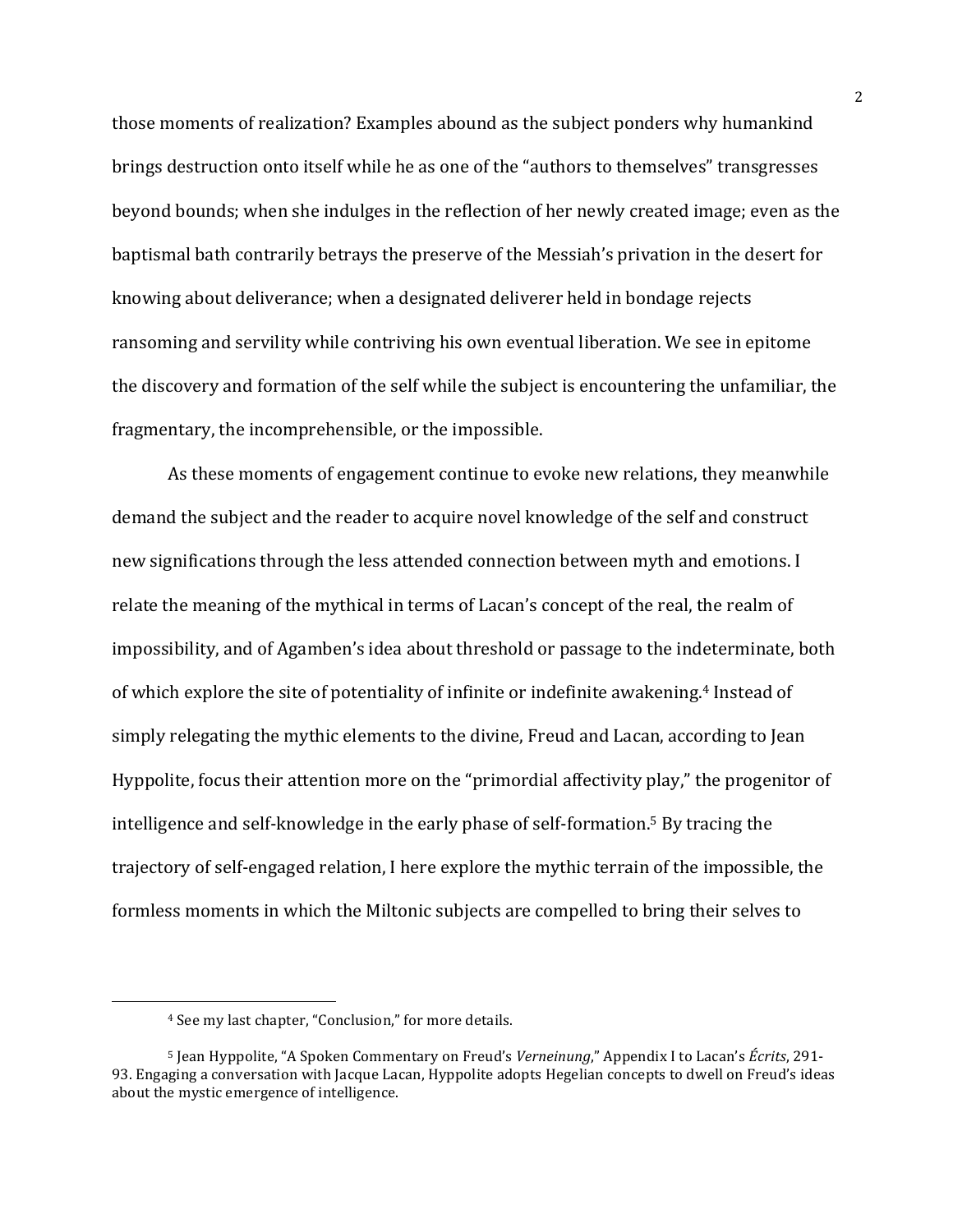their individual self. Ultimately the Miltonic subjects seek ways to distinguish their relations to God from the responsibilities the Biblical tradition exacts of them.

Agamben's idea of profanation $6$  can help us better understand the potentiality or impotentiality of created things in the sphere of indetermination or indistinction, the primordial state when there was a subject "for which nothing as yet was alien."<sup>7</sup> The terms *consecration* and *profanation*, according to Agamben, when referring to Roman juristic and religious traditions, have been used to describe the fluid relation between worlds, the one of humans and the other of the celestial gods:

> If "to consecrate" (*sacrare*) was the term that indicated the removal of things from the sphere of human law, "to profane" meant, conversely, to return them to the free use of men.

In other words, "profane is the term for something that was once sacred or religious and is returned to the use and property of men." In particular, "pure" was the place that was no longer allotted to the gods of the dead and was now "neither sacred, nor holy, nor religious, freed from all names of this sort."<sup>8</sup> Similarly in Milton's indeterminate world, the fact that Satan quite compellingly hastens to name the Son as king and bestows other worldly titles may also be considered as the devil's way of profaning or reducing the Son for further use or manipulation. Furthermore, Agamben points out the connection between profaning and using:

The thing that is returned to the common use of men is pure, profane,

<sup>&</sup>lt;sup>6</sup> Agamben, "In Praise of Profanation," in *Profanations*, trans. Jeff Fort (New York: Zone Books, 2007), 73-92.

<sup>&</sup>lt;sup>7</sup> Hyppolite, "A Spoken Commentary," 294.

<sup>&</sup>lt;sup>8</sup> Agamben, "In Praise of Profanation," 73.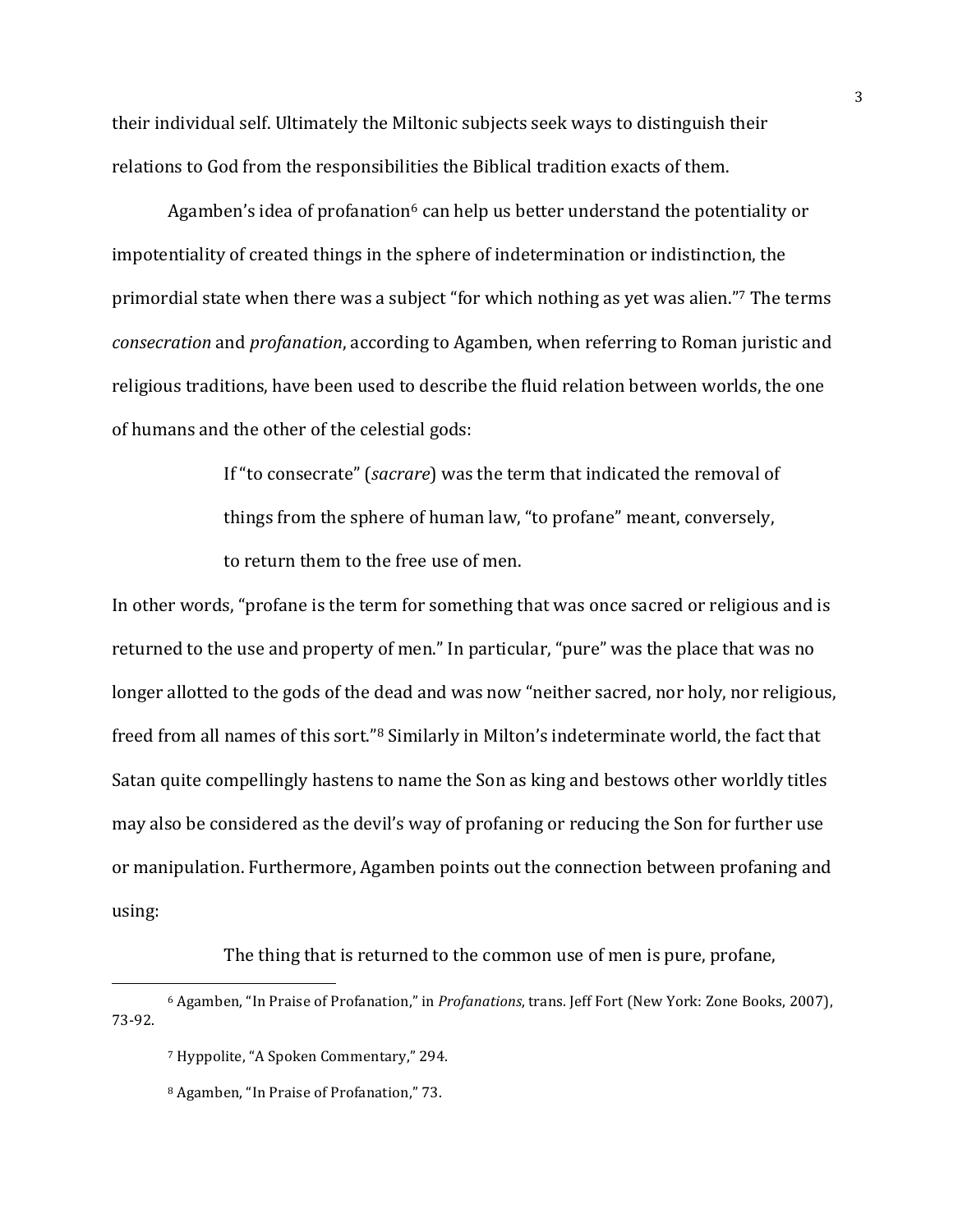free of sacred names. But use does not appear here as something natural: rather one arrives at it only by means of profanation.<sup>9</sup>

This study finds undecidable or indistinct elements in Milton's world legion; they contain potentiality that may turn into various possibilities. If the mythical is the collective term for those unactualized potentialities and possibilities, then empirical-rationalist operation is the major counterpart enterprise that intends to realize or profane the site of indistinction with possibilities for further use.

This study therefore investigates how Milton treats the enigmatic undecidables as the source of an invigorating force; they refigure layers of the Biblical myths in relation to creation and redemption while exploring how the poet complicates them by empirical reasoning ("cycle and epicycle, orb in orb,"<sup>10</sup> for example). The enigmatic proves to be the poems' capacity to accommodate undecidable or profanable elements in the poet's eagerness to construct a myth of internal contradiction and combustion ready to found new worlds. The creation myth, for instance, while reconfigured with internal potentials undecidable and profanable, contains elements such as a "sense of new joy ineffable diffused" *(PL*, III. 137). Overall, Milton instructs us that, during the process of comprehending human potentiality that resides in the indeterminate and ineffable when the subjects' affective and empirical apparatuses are engaged, they begin also to form their subjectivity. 

While creation and ongoing revelation come to be understood in the sphere of undecidability, the tensions are made more evident among the means that come to express

 $9$  Ibid., 73-4.

<sup>10</sup> *PL* VIII, 84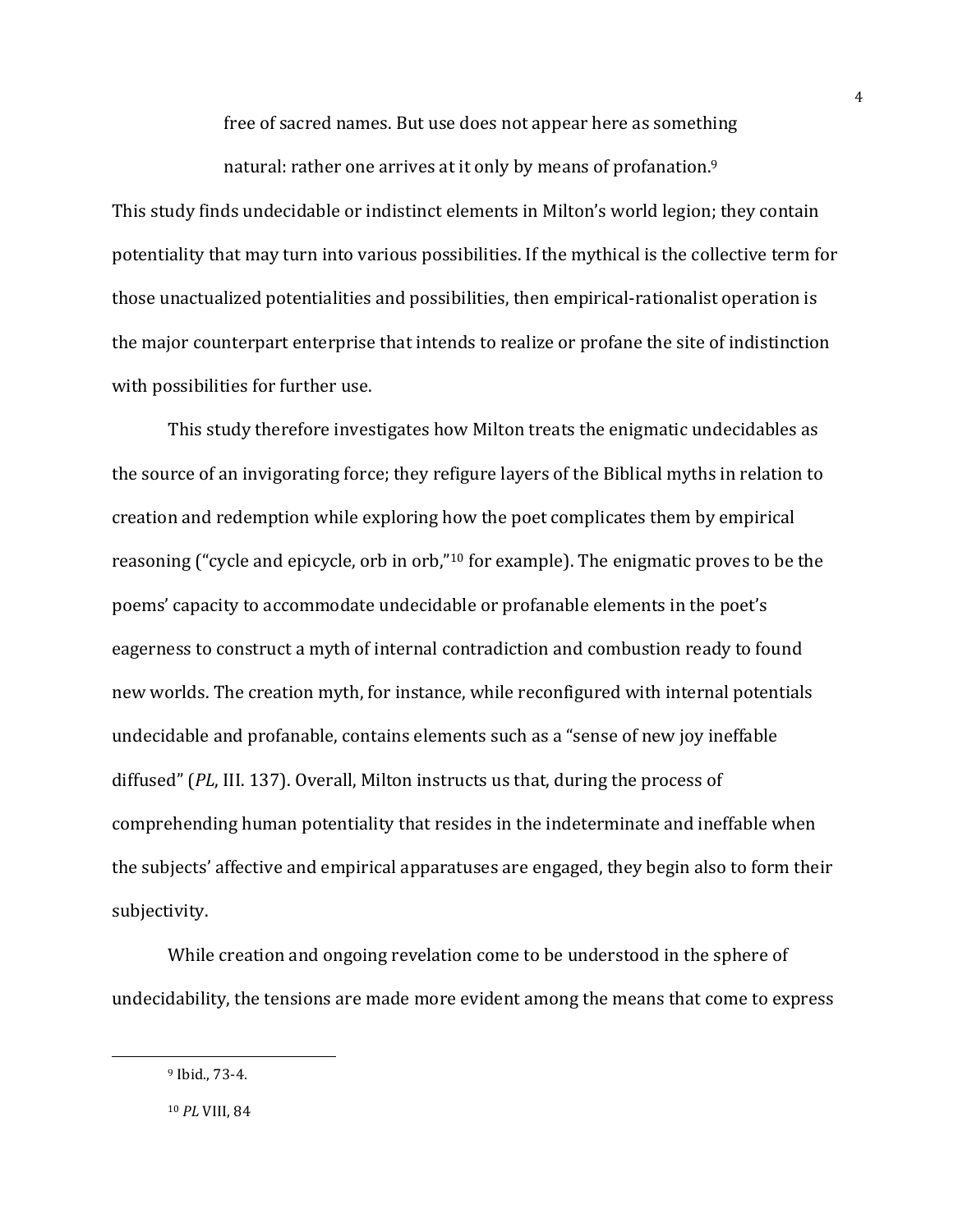the enigmatic: both the means of the scientific tropes and the affective, emotional, nonrationalist language. Milton's Chaos, the temporal-spatial potentiality which is "without end, and without measure" (142), once actualized, turns into heaven and earth, darkness and light. However, Milton's paradise, designed as the site of the undecidability, nevertheless carries mythical intentions of "shadowy types" (XII. 303) reducible to problematic elements and submitted to crisis. As early as in Book IV the epic narrator tells us that, when Satan reaches the Garden of Eden, he devises to "[pervert] best things / To worst abuse, or to their meanest use" (203-4). This is where the *ur*-narrative of the creative process resides, a domain of undecidables replete with potentiality. For better or for worse, the ur-narrative is intensely bound up with the formation of the subjects' originary state. Constantly urged to harken back to those potential undecidables through associations of affectivity, the Miltonic subjects nevertheless employ differential sense perceptions as a means to articulate the originary phenomenon, hence further complicating the forming, reforming, or repairing of the self.

In Milton's affective world, both pre- and postlapsarian, the tendency to form judgments and obtain knowledge is intimately connected to the subject's making direct connections with perceived objects. By making distinctions and separations, the empiricalrationalist impulse vows to offer an alternative, a more coherent and structured comprehension of the mysteries of the universe, historical contingencies, and human motivation. This intention, constantly reflected in Milton's use of rationalist discourse, continues to justify its means and ends in the hope that it may ultimately achieve the status of founding new grounds for enlightened subjects. The journeys that these late poems reflect, from Chaos to Paradise, from desert to community, from servitude to liberation, all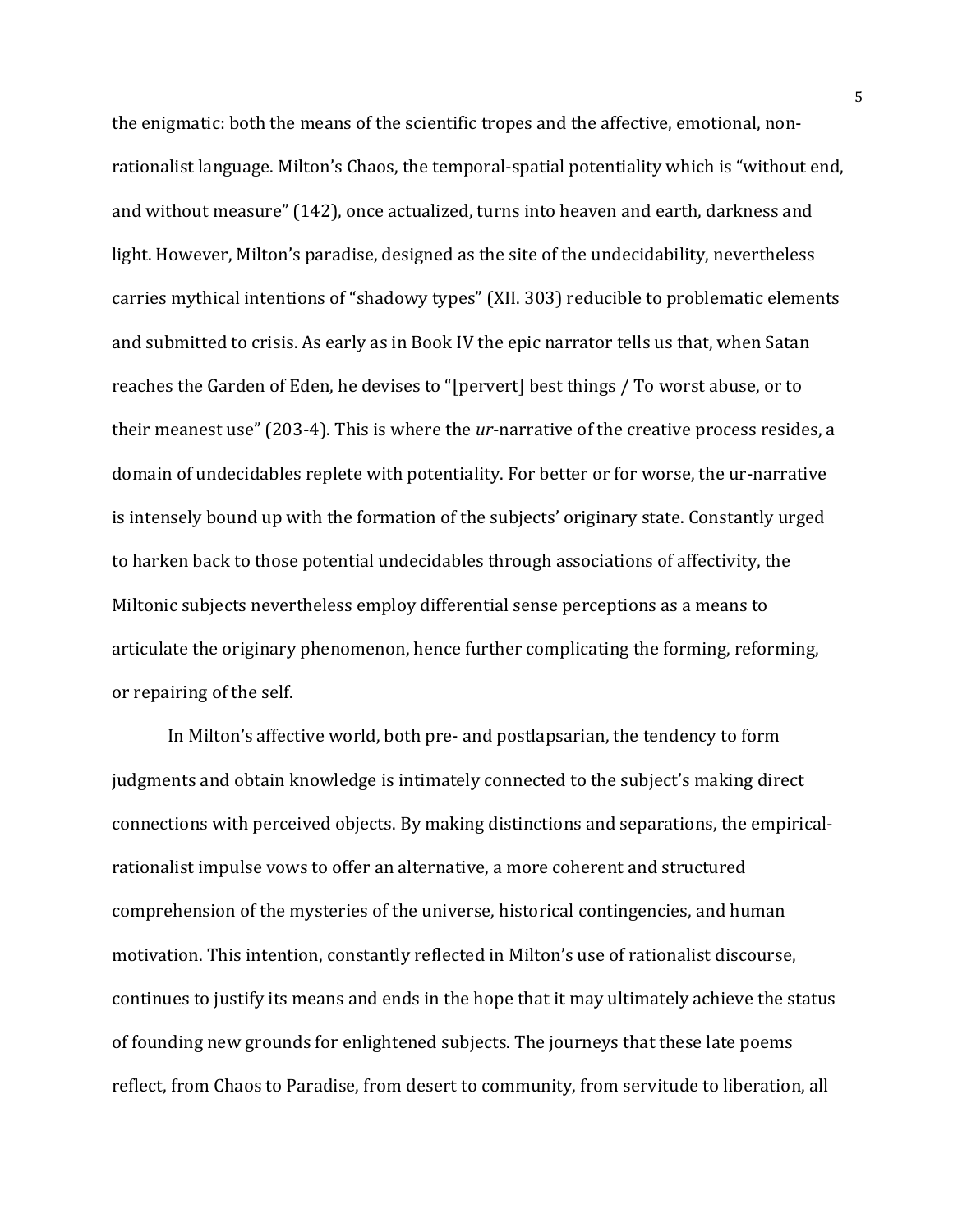involve judgments destined for the recovery of lost paradise and pursuits intermixed insistently with the competing forces of sense perception and scientific reasoning. Just as Abraham Cowley declares in his prefatory ode to Sprat's *History of the Royal Society*, to receive "a Nourishment Divine" like "refreshing Wine" "prest" in "the Mechanic way,"

he before his sight must place

The Natural and Living Face;

The real Object must command

Each Judgment of his Eve, and Motion of his Hand.<sup>11</sup>

The rationalist-empiricist instrumentation and experimentation, according to Sprat, can provide the right means to abolish falsehood, avoid undesirable ambiguity in the use of language, eliminate residual superstition from religion, and ultimately advance the divinity of man. Paradoxically claiming itself with an exodic status, the parallel empirical impulse represented in Sprat's ideas as they appear in *History*, is formulated to demystify and clarify the mythological intention: that God's "redemption" is "observable" as "he has commonly chosen the dark and ignorant Ages  $\dots$  to work Miracles."<sup>12</sup> Examples like Milton's Galilean tropes of the magnifying glass, constantly associated with Satan in both *Paradise Lost* and *Paradise Regained*, represent this line of empirical rationalization and the urgent sense of purpose.

Therefore, to rein in the impulse of expressing the indeterminate and unknown, the empirical alternative attempts to articulate and reduce the invariant elements of the Word

<sup>&</sup>lt;sup>11</sup> *Sprat's History of the Royal Society*, ed. Jackson I. Cope and Harold Whitmore Jones (St. Louis: Washington University Press, 1959). This passage is from Cowley's ode "To the Royal Society," IV.

<sup>12</sup> Ibid., 350.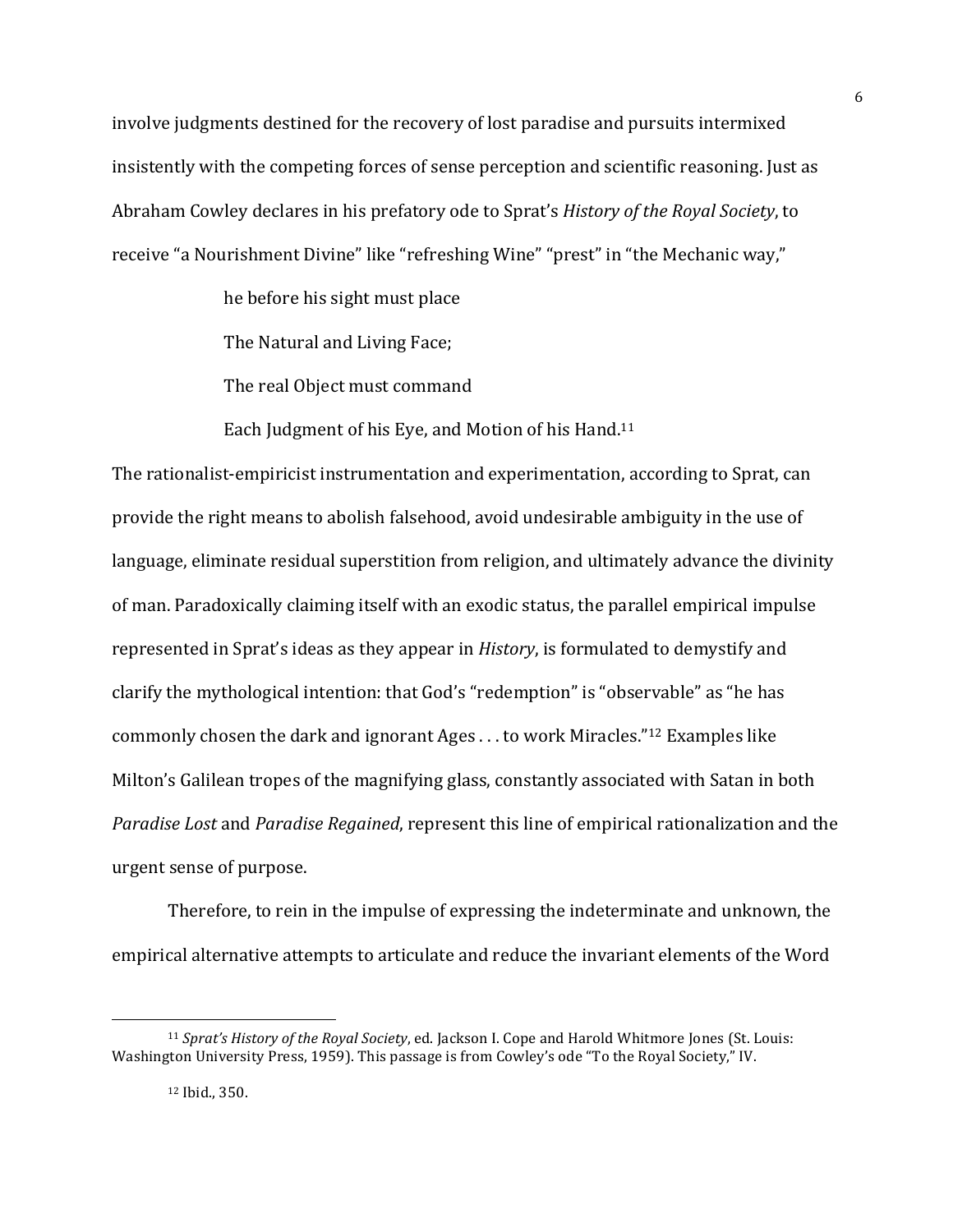and convert them into points of reference with spatial-temporal certitude. Thus the epic narrator invokes Urania, clarifying that "The meaning, not the name I call" (VII. 5) whereas Satan imposes his will on the literal in the names, for example, Redeemer. Even Milton's angel, Raphael, needs to adjust his approach by appealing to Adam's sense perceptions in order "to bring the transcendent within the scope of human comprehension."<sup>13</sup> However, this ambitious scheme, as Sprat has demonstrated, is constantly rendered inoperative or put in suspension in Milton's restoration project. Chiefly amplified in Satan's negativity, for example, the reductionist resistance appears to excite strong expulsion that paradoxically leads towards inclusion into the totality of creation. In this regard, the empiricist capacity always already plays the role of reducing the abundant or the enigmatic into realms that the eyes can see.

#### \*\*\*\*\*

As a central rationale this study seeks to repoliticize Milton's restoration. That is, by removing the overarching, restricting framework of the historical, poetic discourse may receive reassessment of its valence of signification. We need to re-engage with the historicity and potentiality of those latent voices in a different way, treating historicity less through those voices' connection to historical contingencies and more through their signifying valence. The Miltonic subjects' remembering, while flowing freely beyond the rigidity of historical time frames, may signify its latent transformational power and contain the potentiality to found new spheres for regeneration. Within these poems when Miltonic subjects re-configure their relation to the divinity, they also yearn to reassess their originary creative process. It is this impulse or force of reassembling, in their initial move

<sup>&</sup>lt;sup>13</sup> Thomas N. Corns, *Milton's Language* (Oxford: Blackwell, 1990), 26.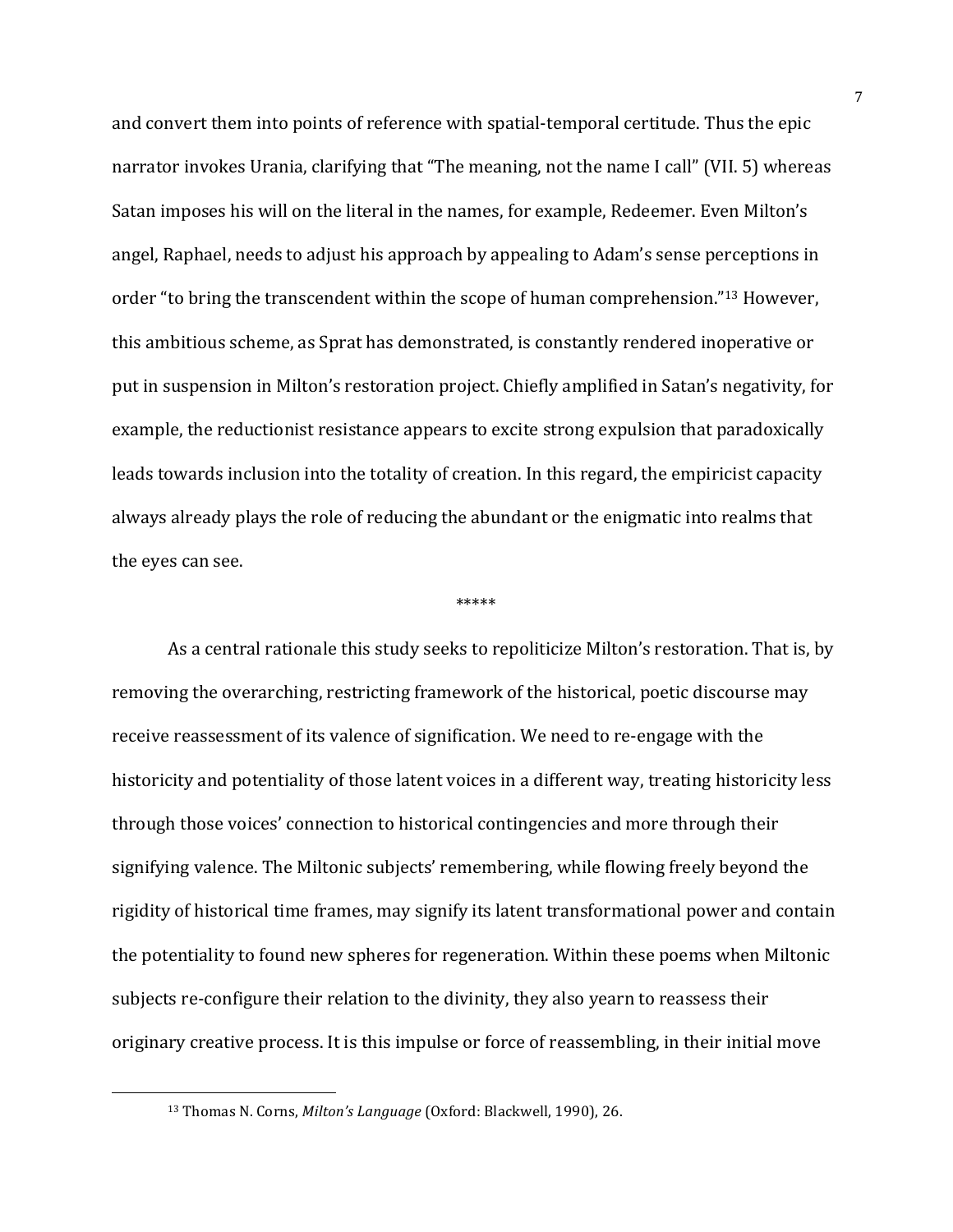to re-*member*, re-*collect*, or re-*pair* that compels the Miltonic subjects to reform or reformulate their subjectivity or selfhood. Only when we transport the poems out of their habitual temporal-historical freeze zone can they not only be relieved of their duty of serving only the corresponding historical relevance but also begin to find new relations and create new significations for generations to come. Only then will we be released from the constraints of historical contingencies and then be able to continue to find the liberating power in Milton's poetry. This is the true meaning of Milton's restoration.

Milton's grand scope of poetics that figure the new "relations" burgeoning "Betwixt the world destroyed and the world restored" (*PL*, XII. "Argument") sets up the ground of investigation for this study. If the "mortal sight" has failed and "objects divine / Must needs impair and weary human sense," then the re-pairing has now shifted from visions back to narrations, the speech the archangel Michael "will relate" (XII. 9-10, 11). To this dynamic relation of vision and narration, in step with Walter Benjamin, Giorgio Agamben and Alain Badiou, this study particularly investigates those fluid in-between spheres which the Miltonic subjects carve out for themselves in relation to the divine sovereign's command. The concepts that consider the threshold where the messianic potentials reside as impetus to bursting into new beginnings (Benjamin), or entering into "the sphere of indistinction" (Agamben) where the founding impulse of rebellion and the restraining force of prohibition coincide and collide, or experiencing the impactful event that initiates universality and constitutes its subject free of preconceived knowledge (Badiou), are insightful. These ideas can help us reevaluate the discourse pertaining to issues of vision and narration, creativity and prohibition, potentiality and actualization, memory and originality. These dimensions to which this study is devoted emerge within these in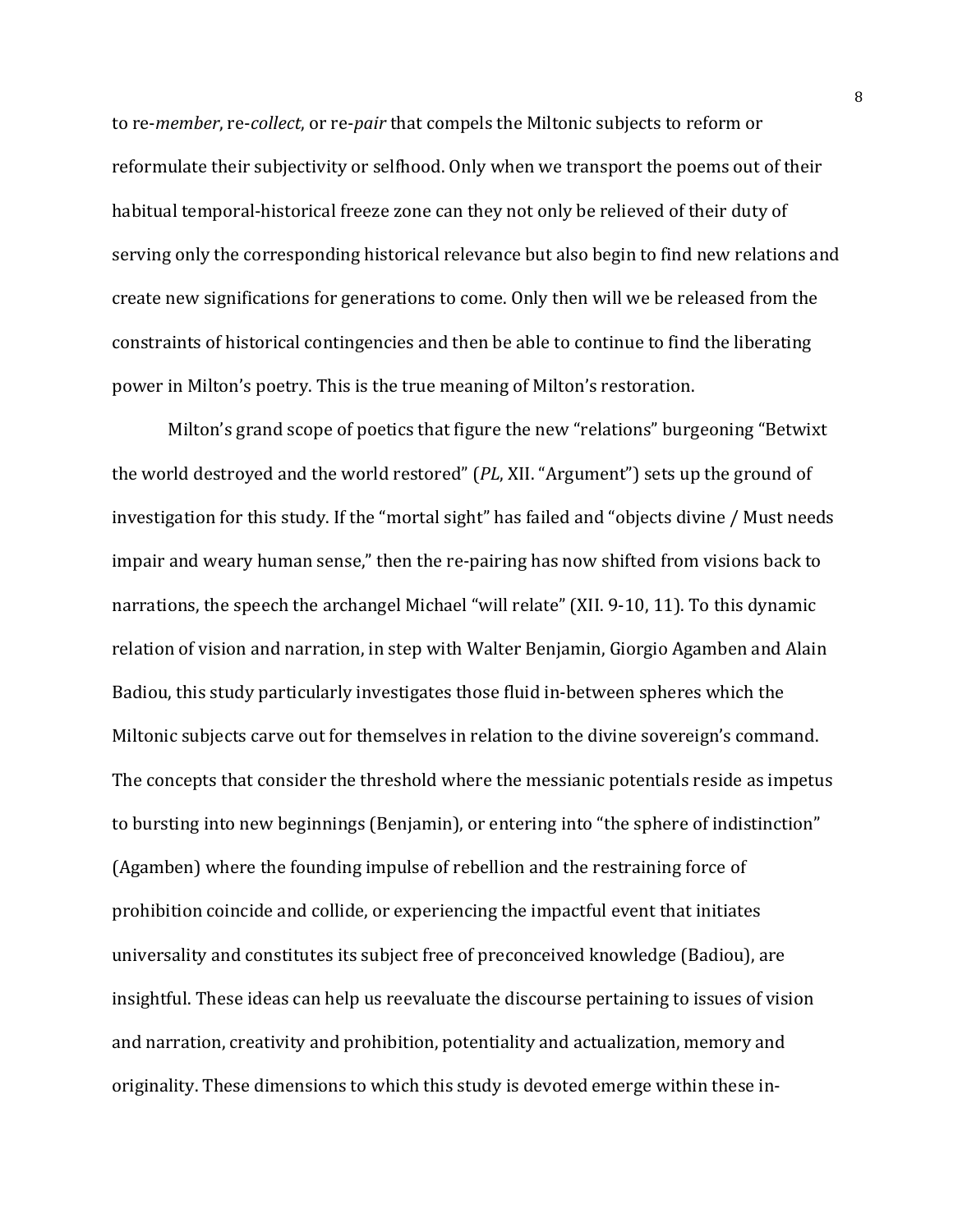between spaces, the zone of undecidability or indiscernibility, and the rereading of the texts through these critical lenses will yield fresh results and a more in-depth understanding of Milton's restoration.

To be specific, this study argues that Milton considers how the pursuit of redeeming language, the reformation of the body politic, and the repair and reconstruction of a fragmented self and subjectivity may serve as prerequisites for a sustainable foundation on which to build an elect nation capable of ongoing revelation and elevation. These qualities that strongly affirm political potency will substantively animate and initiate the coming community of "man . . . from a second stock" (*PL*, XII. 7), to the formation of which all three major poems are dedicated. Therefore, the intermingling of rationalist (in discourses by God, Raphael, Adam, and Satan) and emotional or affective (in Eve's, Jesus's, Mary's, and Samson's) rhetoric appear to accentuate the different intentions of and paths to truthclaims. Further, it complicates the pursuit of personal reconstruction and recreation in connection with the overarching design of the divine. Milton's enmeshing of scientific tropes in particular with discourse of affectivity becomes the site of contention. That the further perplexity derived from the scientific tropes permeates "the sphere / With centric and eccentric scribbled over, / Cycle and epicycle, orb in orb" that only save the appearances poses an unexpected bearing on the future generation. This is revealed by the creator's messenger Raphael: "Already by thy [Adam's] reasoning this I guess, / Who art to lead thy offspring, and suppos'st / That bodies bright and greater should not serve / The less not bright" (*PL*, VIII. 82-4, 84-8). As the inner circle partakes of and performs the command of the outer circle, the outer and greater circle informs and infuses the inner one. This "orb in orb" relation, on the one hand, enhances the hopes and promises with which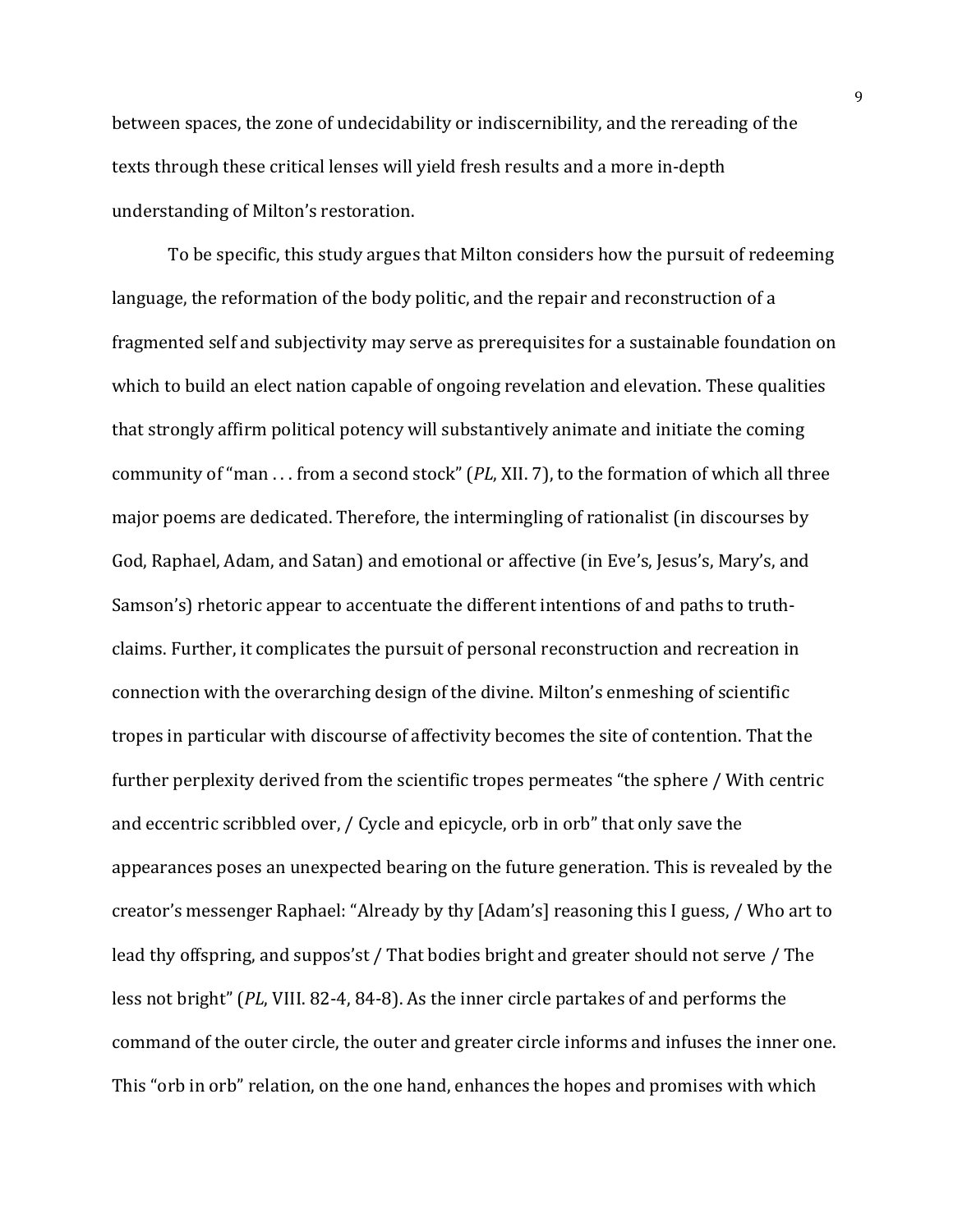the created things gain momentum in approaching the Apocalypse. On the other hand, it lays bare the uneasy relations between the acts of lowly creation and the larger framework of God's creation, as we witness the creation of the Garden of Eden as opposed to the rising of Pandemonium, and of Adam and Eve to that of Sin and Death among others. Ecology signifies relation,<sup>14</sup> an uneasy relation as it seems, that molds the governance of human society and anticipates the conflict between man and nature.

More broadly, as these major poems demonstrate, Milton draws our attention to the complexities and problematics of the creative process by revealing its originary undecidability and, in particular, the challenges in the genesis of the subjects' selfhood, their interconnectedness in forming a salvific community, and the reconfiguration of a shattered subjectivity. The state in which awakening to the potential that the subject is encouraged to achieve thus contains an element of the indeterminate. The indeterminate finds its various embodiments in Milton's strategic maneuvering; for instance, in the creation of Adam and Eve, the narratives are split into fragments scattered throughout different books of *Paradise Lost*. To make the story a composite whole, the readers are engaged to make good judgments; they must re-member, re-collect, and re-pair the fragmentary parts of those discourses from multiple voices that crisscross and respond to one another.

In terms of the genesis of man and shaping of subjectivity during this undecidable originary process, we also witness the contradictions in the Miltonic subjects who encounter their primal impulses and desires while attempting to release themselves from the divine or traditional dictates in order to understand the parameters of their existence

<sup>&</sup>lt;sup>14</sup> Levi R. Bryant, "Thinking at the Edge of Apocalypse," *Larval Subjects* (blog), January 24, 2015, https://larvalsubjects.wordpress.com/2015/01/24/thinking-at-the-edge-of-apocalypse/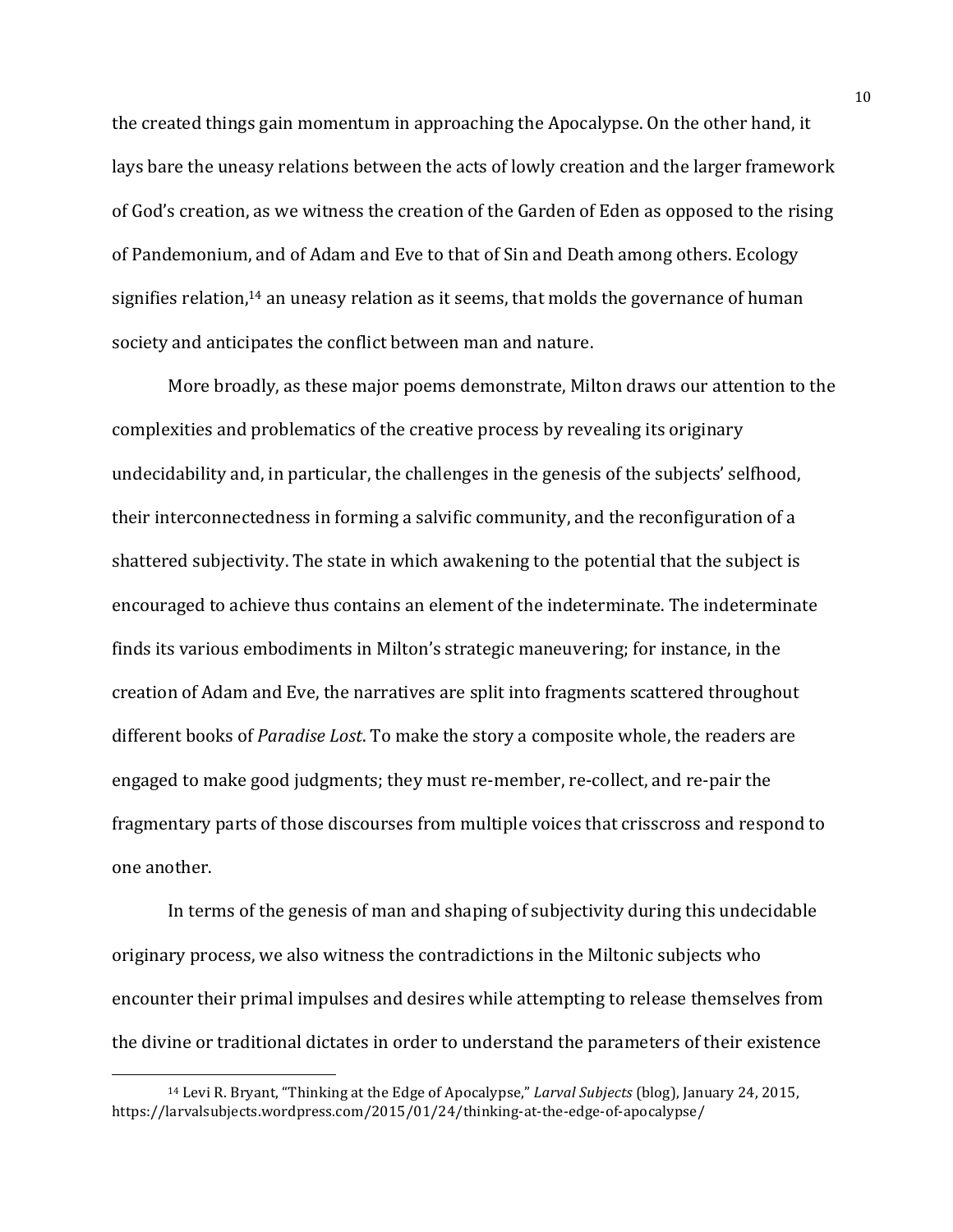and boundary of their potentials. Be it Eve's running away from the calling of her alter ego, Abdiel's fleeting moments of indeterminate zeal to follow the defiant, Jesus's uncertain though unwavering will in submitting to and persevering through harsh trials, or even Samson's redeeming qualities clouded by contrary and misguided "rousing motions" (*SA* 1382), all of these are the moments when the subjects tend to grasp the depth of their interiority and feel emboldened with their own potentials. They are shaping their acts as "authors to themselves in all / Both what they judge and what they choose" (*PL*, III. 122-3) or even "Making them each his own Deliverer" (*SA* 1289). Milton has created such zones of indistinction throughout his project of the recovery of paradise where his subjects assume sovereignly aspirations, while the created yearning and divine prohibition coincide and collide. So how has the invisible turned into the visible? And how do the Miltonic subjects refasion indeterminate potentials into new use? Each following chapter that focuses on one major poem will address these questions.

Chapter I examines the overarching issue in varying levels of creation, their potentiality and problematics in which the genesis and challenges of selfhood and subjectivity take centrality. Here the scientific tropes of epicycles and motions and their corresponding significations in the realms of the divine and man will be explored. Creation not only involves God the arbiter and his angelic delegates but also subjects such as Adam and Eve and Satan with his rebel angels. Their relations in terms of economy and governance, negotiation and compliance, return and perversion all illuminate the inherent values of a complex originary process its signification rendering the pursuit of restoration and rejuvenation more problematic. To bring to light the divine intention, the mythical demands the cooperation of the empirical, while the sovereign prohibition brings forth the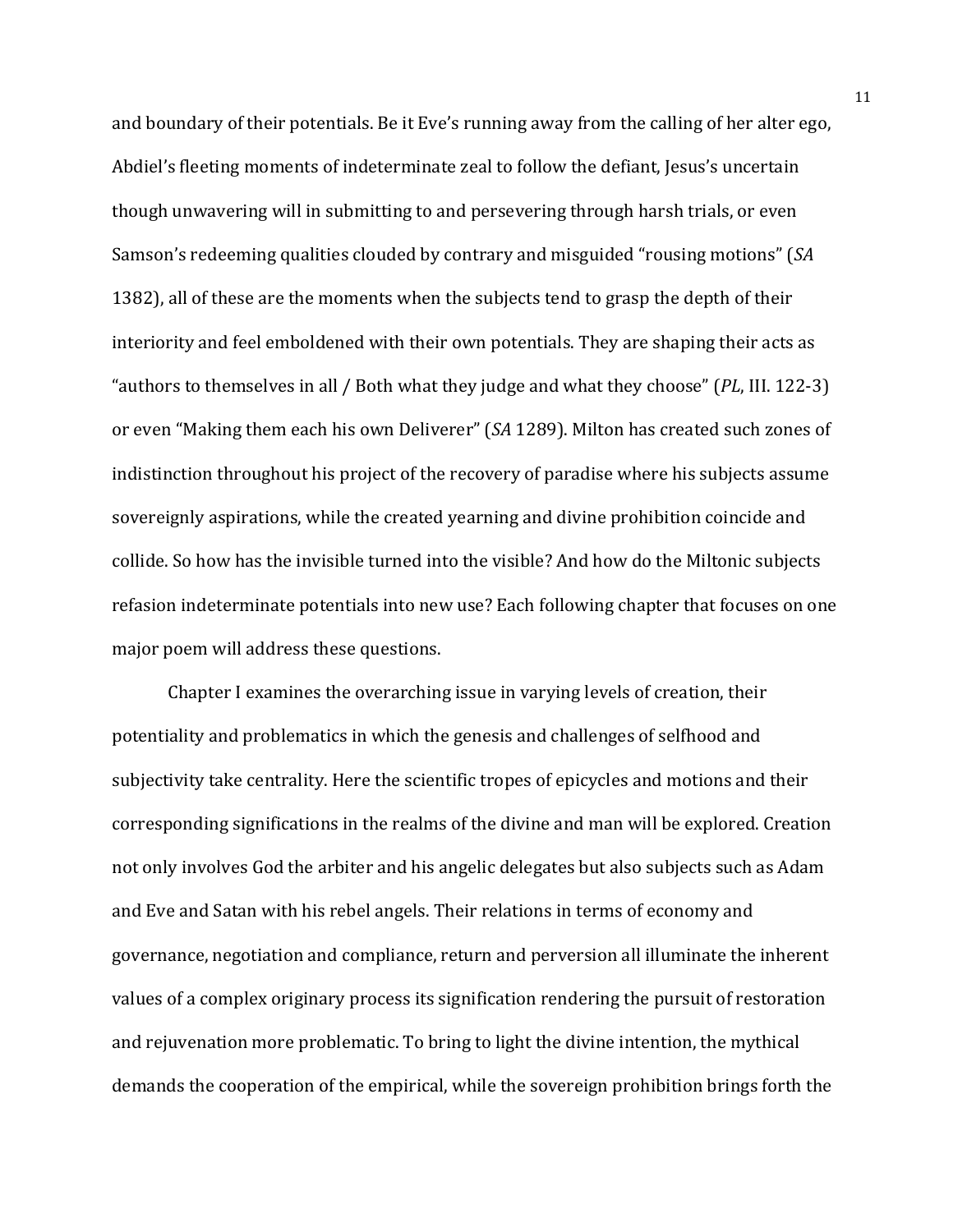mandate of separation from transgression. When the Edenic subjects are put in contact with themselves, their performative act of actualizing their own potentiality betrays both attachments and misconceptions of the empirical. The Fall means to the Edenic subjects and their descendants not only the formal separation from God but more excruciatingly, the separation of the self from itself.

Milton insistently provides engaging and conflicting visions to put his reader in direct contact with the manifestations of creation, compelling us to investigate various "shadowy types" prevailing "From centre to circumference" of the universe  $(V. 510)$ . As the fragmentary accounts of Genesis and the creation of Adam and Eve demonstrate, the textual fragmentation announces in the subjects' dreamtime and in their wakeful moments the potentials and promises of coexistence with the divine. The belated awakening that this produces generates a calling to life as well as to death. Only through separating, alienating, reducing and sublimating of blinding qualities will the subject be purged of fallen potentials and begin to activate the move toward the paradisal return. Nevertheless, although the creation myth rooted in the filial godhead prevails in *Paradise Lost*, the restoration of the lost paradise lies chiefly in the efforts of man. If the return is to revert but not pervert while resuming but not consuming that originary energy, then this study identifies and scrutinizes Milton's latent strategy of engaging with disparate potentials. It first of all lays bare facets of competing forces that require not only the Edenic subjects but also the reader to distinguish and discern and assemble and separate the promiscuous voices and intentions. I also explore the idea of *auctor* as author as well as authority among the Edenic subjects and how the formation of their authenticating power has come into being.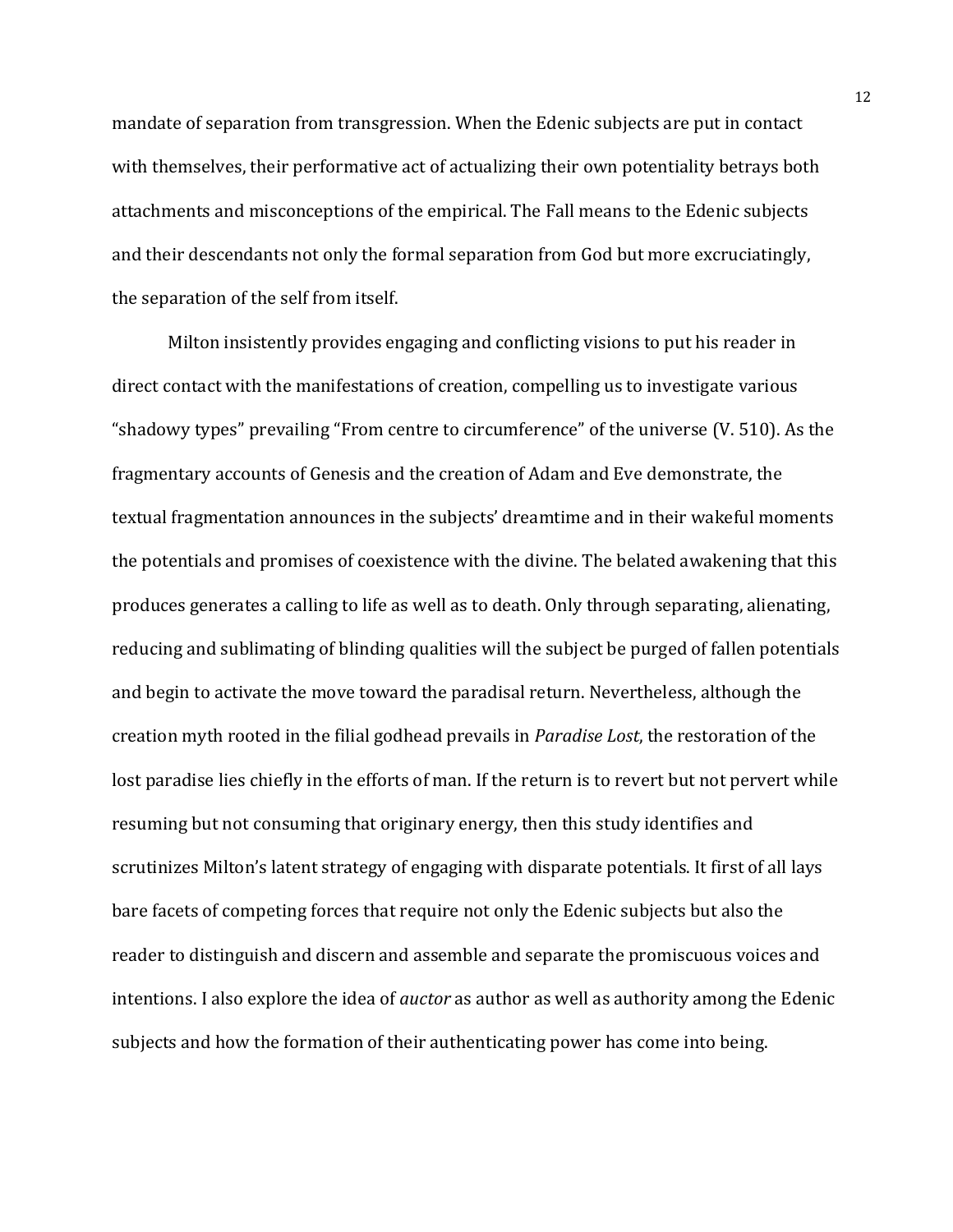Therefore, the core of Milton's restorative project is to treat human potential as a driving force for paradisal renewal. In this regard, *Paradise Lost* is an epic that centers upon this engendering force by exploring various dimensions of creation as both the ultimate source of life from God to man and the force of enlightenment that Milton's subjects recognize and seek to obtain. In light of renewal and recovery of lost paradise, Milton's intent in "justify[ing] the ways of God to men"  $(I. 26)$  is, in my opinion, to invite us to focus on how potentiality may distinguish itself from diversion and disruption and thus gain ascendancy in the power of regeneration and rejuvenation. In particular, *Paradise Lost* engages its readers with complex issues such as liberty and prohibition and potential and destruction, which continue to take centrality in Milton's subsequent poems, *Paradise Regained* and *Samson Agonistes*. Both of these poems aim at reconfiguration of self-renewal.

To further substantially magnify the creator's work initiated in Eden and to sublimate from self-sustained potentiality the transforming material for the purpose of expressing the mythical and immeasurable, Jesus the Son of God reduces the divine into the worldly. Chapter II thus explores the Son's mission as one that transmits the genesis of life in dual but parallel tracks, his exploring the potentiality of his own restorative act to found his coming community. If Adam's naming of the created things demonstrates his ability to identify the divine qualities in them, then the Son's naming of his community is to give meaning and substance to the collective, latent power in the masses by calling upon their sovereign nature for deliverance. The mythical and the ineffable appear in undecidable space or moments of rejecting the sensual attachments insisted upon by the empirical urge. The reformation of the subject is manifested through the reformation of the body—the "mass of sinful flesh" (I. 162) of individuals as well as the body politic, the nation as a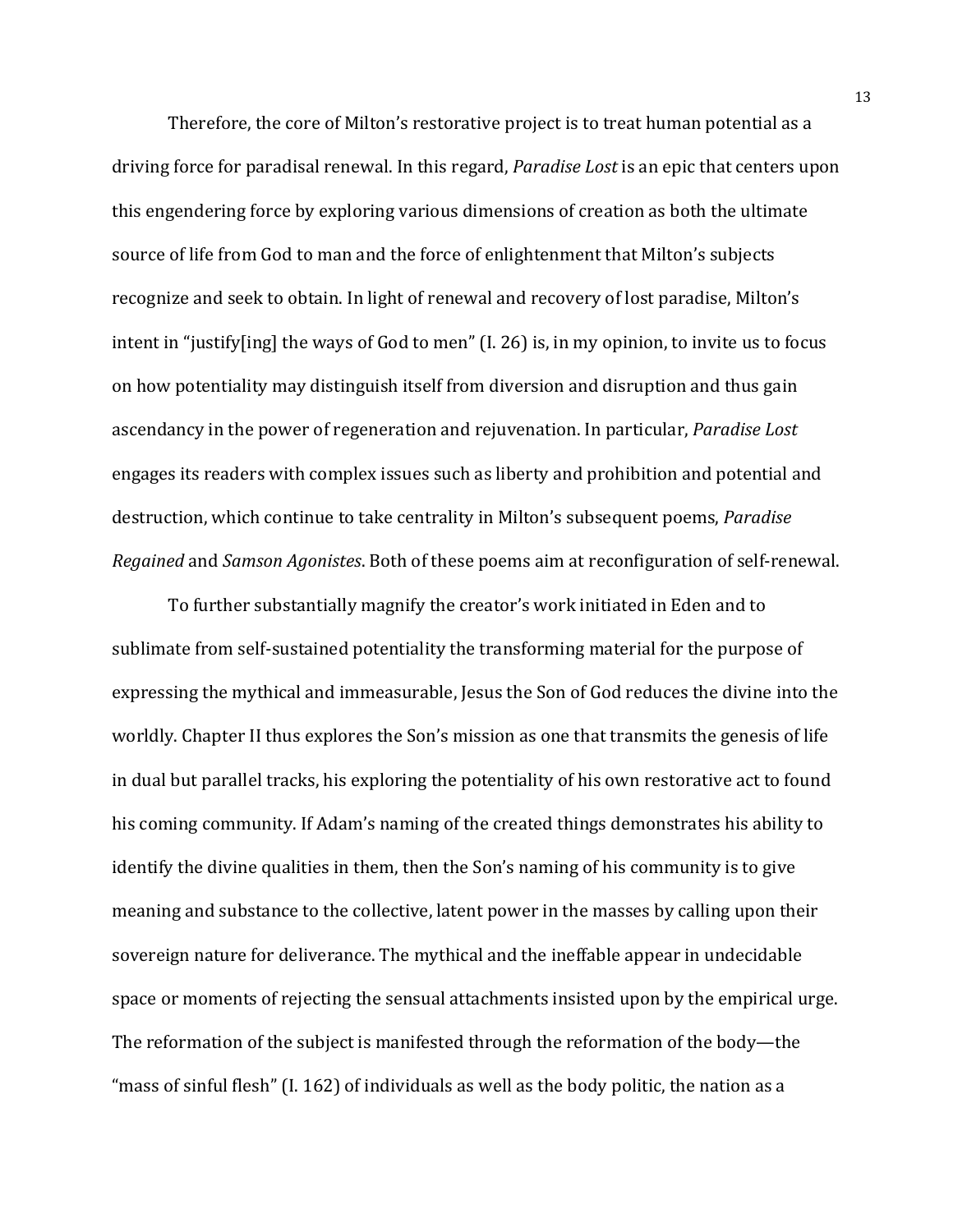whole. Purging in the water, another element of the mythical impulse, helps the subject to relinquish the corporeal, sensual bondage. The program of restoration begins with the reforming of vision in *Paradise Lost* and continues with the purification of the body in *Paradise Regained*. The Son's followers pursue bodily purification by immersing themselves in the same water as the Messiah did to show their allegiance. This act of the reforming of the body politic implies not only the purification of the individuals' bodies but also the governing organ of the nation.

The fact that Milton's Jesus has no former knowledge or recollection of his heritage puts the redeemer in the zone of undecidability in which the Son is confronted with the devil's accusations of his lack of enthusiasm. Again, Satan urges the Son to assume the role his name, Messiah, dictates, an unwholesome impulse that the Son rejects outright and considers performing that name too early too soon. His belated awakening is founded on thorough self-introspection rather than rash self-indulgence. So this chapter accentuates the way in which Jesus approaches and represents his interiority through the exteriority of his meditation on conscience and zeal, on public work and community formation, on the right timing for action, and ultimately on the saving truth. As a result, this not only illumines his own state of mind as he recognizes that by maintaining the purity of the body as a renewed covenant the subject reenacts his potentiality to obtain the newness of life. This also affirms his belief in his true self by rejecting the devil's untimely assumption of selfhood. Milton's emphasis on Jesus's lowly status of being obscure and unmarked constitutes his deferral of self-promotion and accentuation of self-regulation. More than that, unlike the subjects in *Paradise Lost* who are eager to become authors to themselves in order to assume authority and authenticity, Jesus refuses to name himself *auctor*. His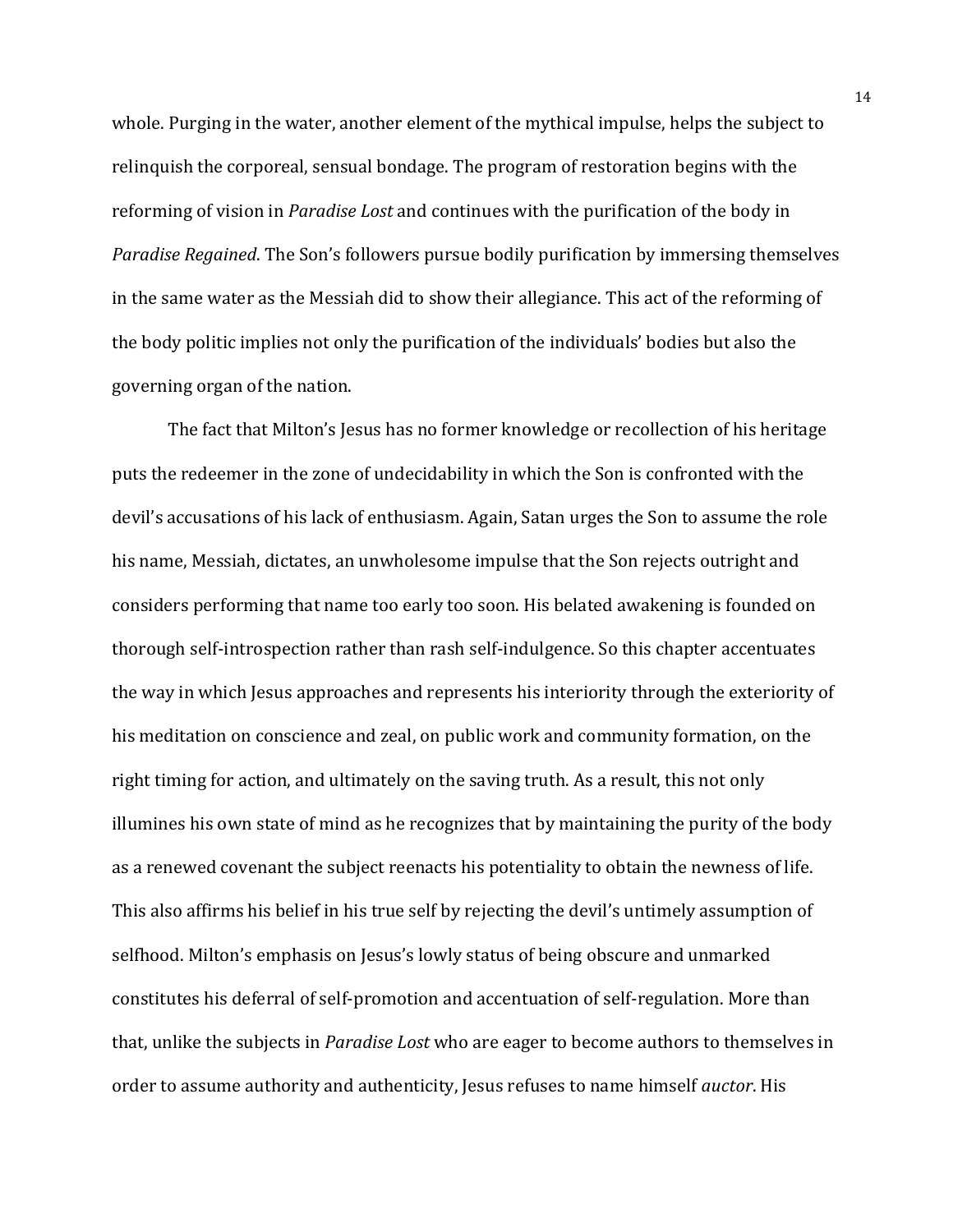belatedness of laying claim to his originality begins by resisting "the proliferation of meaning"<sup>15</sup> and relations that Satan keeps imposing on him. As Foucault points out, "It's not the assertion of identity that's important; it's the assertion of non-identity."

One of the most powerful instantiations of myth in emotion, emotion in myth, that permeates *Paradise Regained* is Mary's affective voice. Her role, seemingly marginal, strongly upholds the center. Her affective discourse, though supplementary, exemplifies the Son's subjectivity. Mary's gentle but firm assurance of the Son's divine lineage delineates Jesus's transformation into Christ and supplements his discourse of forming and reforming the self and the subjectivity of his community. Milton juxtaposes Mary's maternal affective appeal with God's paternal rationality in ways that the heart balances the head, emotion complements reason. Both dimensions collaborate to create a dialogic terrain for the affective restorer, the Son of God, who labors to obtain prophetic visions and express them through his affective experience. That Mary's affectivity not only materializes the mythical intentions but also justifies Jesus's mission of appealing to humankind helps return the worldly to the sacred, a powerful representation of myth and emotions intertwined that helps the Miltonic subject achieve full potentiality.

Conversely, falling into non-identity and passing into oblivion are of great concern to Milton's Samson, who, through remembrance, spares no efforts to reconnect with his past which he never stops to recollect, the history which he helps shape, and the divine which bestows power on him. A shattered subjectivity strives to be re-membered and recollected. Chapter III focuses on the guilt, remembrance and hope for renewal that this biblical Judge has harbored in his mind. Milton's poetic volume published in 1671, *Paradise* 

<sup>&</sup>lt;sup>15</sup> Michel Foucault, "What Is an Author?" trans. Paul Rabinow, in *The Foucault Reader*, ed. P. Rabinow (New York: Pantheon Books, 1984), 230.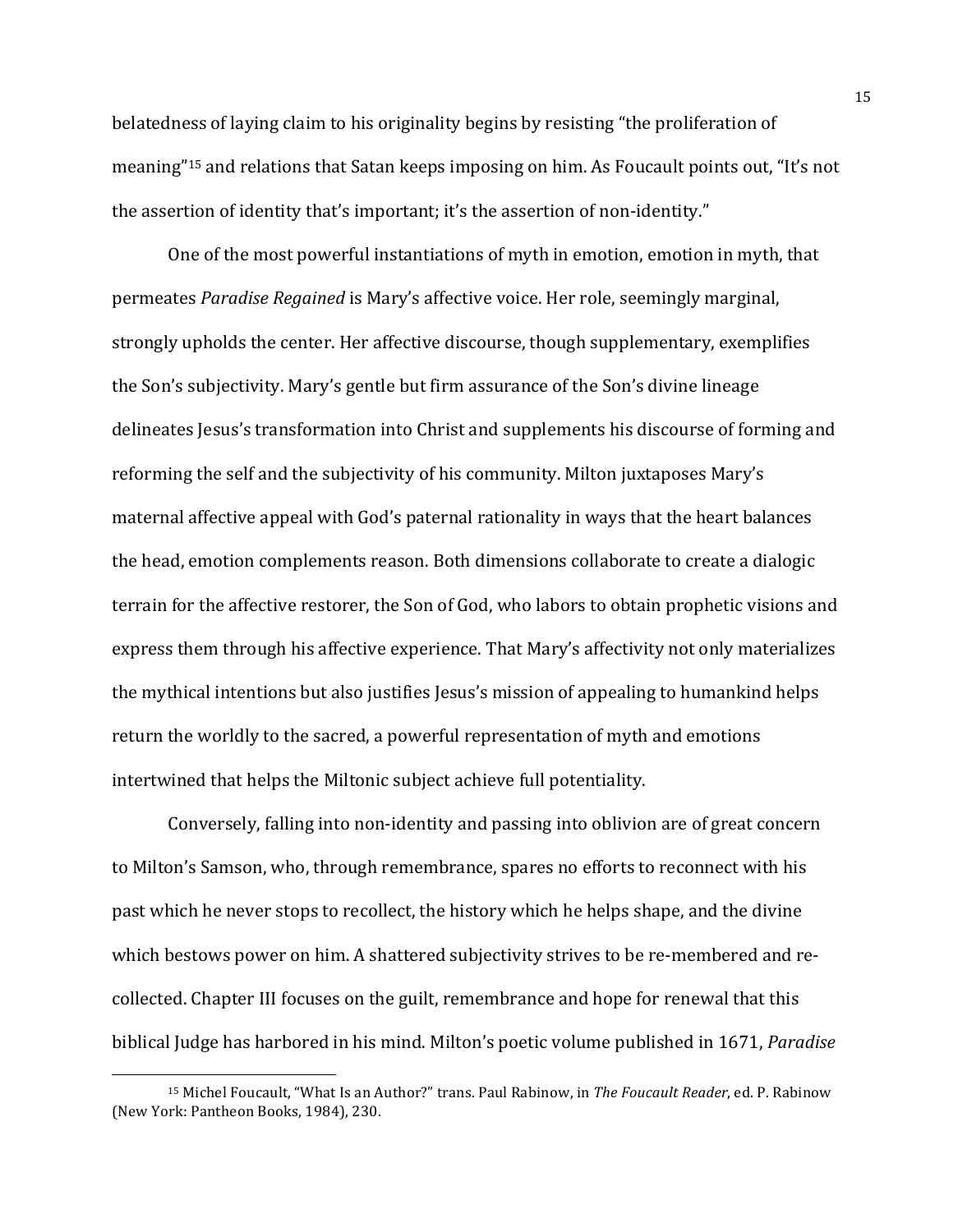*Regained. A Poem in IV Books. to which is added Samson Agonistes, presents two disparate* paradigmatic relations to his paradisal recovery. Milton demonstrates that Samson's alienation is not the final outcome of the first principle. Instead it contains potential for self-integration and self-regeneration by which one may bear on the first principle itself. Samson's dark misgivings, though seemingly rendering heaven's plan of deliverance inoperative, actually bring him back to the state of undecidability, of impotentiality, which following Aristotle under Agamben's exposition, signifies both "power" and "possibility."<sup>16</sup> This whole process of returning to potentiality is where the poet solicits interpretations while the subject reconfigures his engagement with the unknown. In the case of Samson, evidently standing at the threshold pursuing ways to reform his state of mind and will, the domain of potentiality which he is forced to stay in can be viewed as the zone of undecidability or indistinction in which Samson is seen ambivalently sliding back and forth between a regenerate and a menacing terrorizer.

A realm of knowing is what the empirical creates that cannot be free of waverings, nor can it be free of suppositions. This rupture is made quite evident in *Samson Agonistes*. When faced with "divine disposal," Samson responds with his self-inflicted torment in "answerable pains" and "wounds immedicable"  $(210, 615, 620)$ . As the Chorus names in length his mythical potentials with "Adamantean Proof"(124-50, 74), Samson, "Eyeless in *Gaza*," ironically replies in one sentence: "I hear the sound of words, thir sense the air / Dissolves unjointed e're it reach my ear" (41, 176-77). As the empirical is greatly reduced in *Samson*, what replaces its empty seat of signification is the ineffable with contradictions that may otherwise bring the subject closer to the regenerative power in the originary state.

<sup>&</sup>lt;sup>16</sup> Giorgio Agamben, *The Time that Remains: A Commentary on the Letter to the Romans*, trans. Patricia Dailey (Stanford: Stanford University Press, 2005).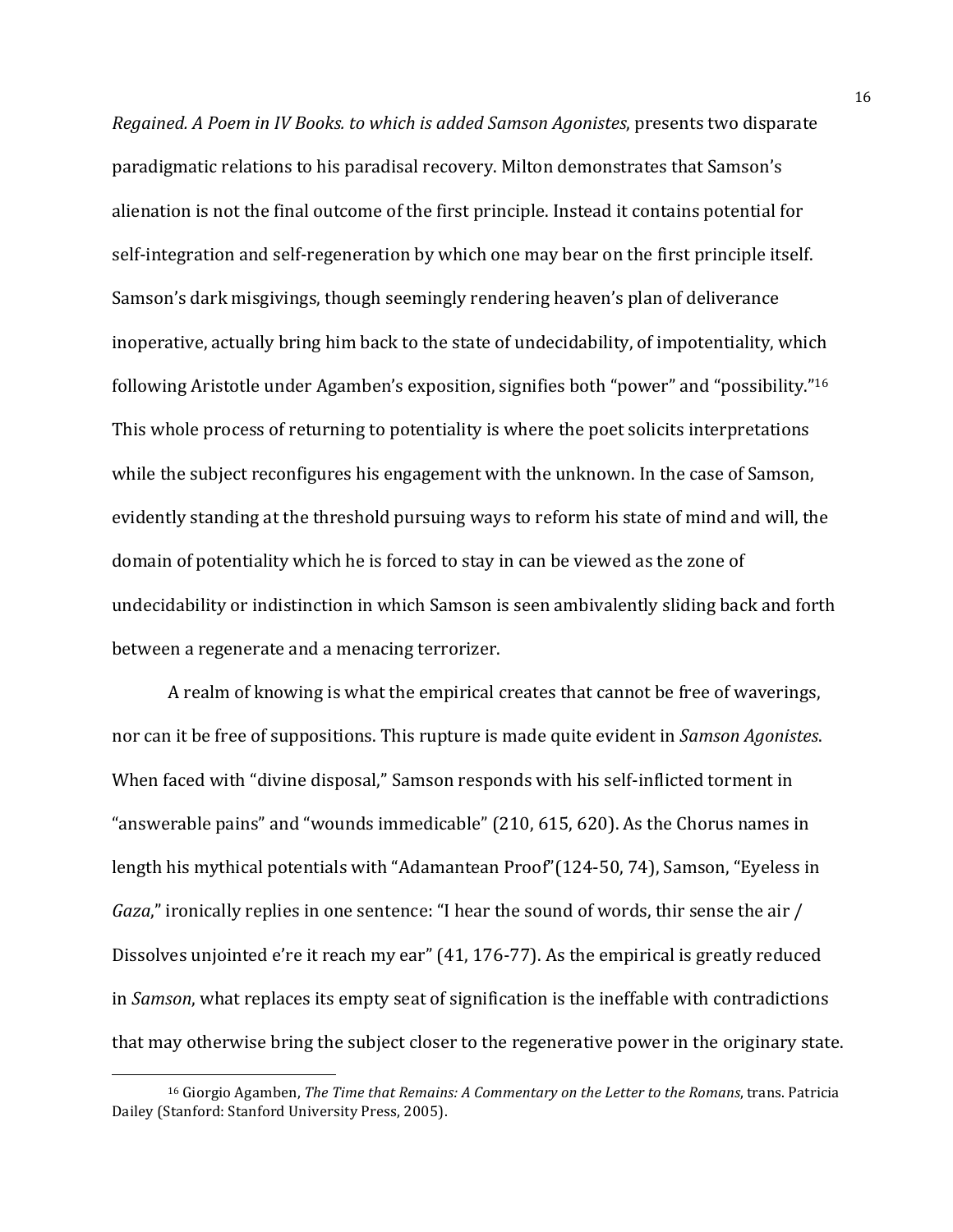I would argue, through Badiou, that this is one of those mythic, sovereign moments of achieving revelation and regaining paradise; yet, wavering at the edge of the Apocalypse, Samson chooses to impose on his own potential more limitations and deposes his sovereign nature. Ultimately, in these texts the Miltonic subjects experience emotions capable of returning and repairing, which are motivated by an enigma bound up with the originary potentiality and its consequent effects of expressing the impossible.

So in what way does *Samson Agonistes* extend the paradisal loss and hope for recovery? Samson is given an opportunity to be in the otherworldliness, his loss of vision amounting to the detachment from the dictates of sense perception. The empirical detachment may facilitate the subject getting closer to the realm of the impossibility by comprehending the ineffable. The act of remembrance permeates Samson's attempt to reconfigure his relationship with the divine while the imagery that Milton associates with him shows that the Judge puts himself in continuous downfall. When his impulse to restore and reinvigorate himself is evident, he is caught in the degradation of the holy and the loss of his own salvific power. From Samson's remembering of his ancient tie to Abrahamic history to calling upon empty words, the myth which he claims and with which he selfidentifies thus becomes self-conflicting and is sufficiently broken. He considers his physical strength to be the mark of the divine presence, which in turn forms his identity of his "nurture holy" (SA 362) to be God's chosen. The body becomes the site for identification of sacredness or profanation, fulfillment or defilement. The ideology behind this type of truth claim has its counterpart in Dalila's sexual politics.

Finally, in the Conclusion I employ Satan's phrase, "relation stands," in *Paradise Lost* (IV. 519) to sum up my study of potentiality and subjectivity in Milton's restoration. Milton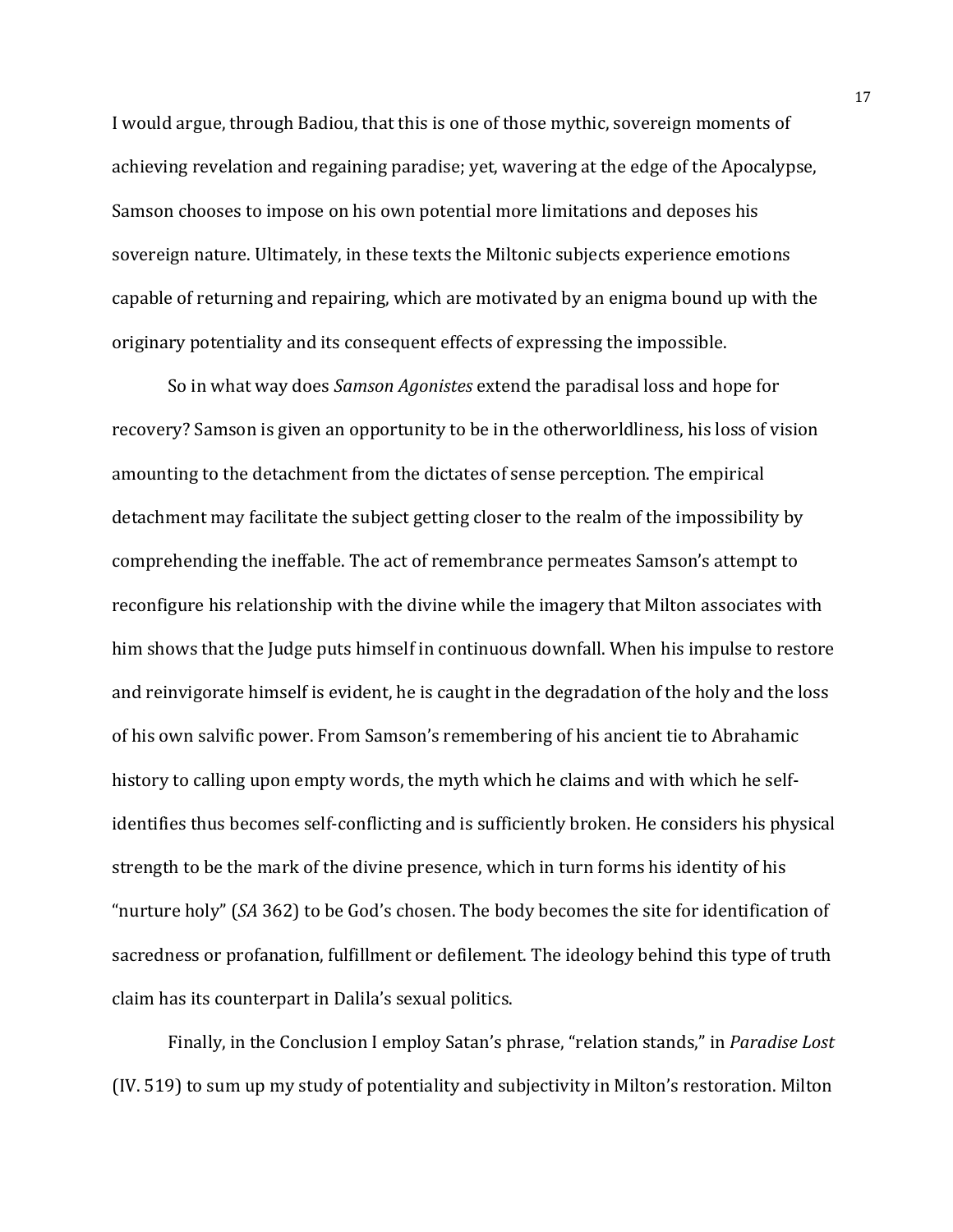studies henceforth need to explore how the real of the Miltonic subjects has been manifested and the way that, within the larger framework of the recovery of lost paradise, its relationship with the symbolic and the imaginary comes into effect. Relating the potentiality of the originary state and relocating the impulses of returning to the divine Word are also the concerns of the poems. All the Miltonic subjects are brought to the threshold of facing the unknown, the impossible. They are engaged in making the impossible possible by either expressing and formalizing the mythical or profaning the sacred so that they may reconstruct new relations. The real, in the Lacanian sense, is related to the impossible or the infinite that cannot be captured by the symbolic or in language, while in Lacanian formation it accentuates the limits of analysis and constantly involves the subject in contact with the unstructured or formless void that is by nature an "impossibility" of symbolization. In this void of resistance to formulation, how can the subject respond and act and still make the relation stand? Here I show a preliminary attempt to delineate the real of the Miltonic subjects as they are standing at the edge of the Apocalypse. 

Overall, as if the Miltonic subjects are rebirthing into existence through envisaging the grand visions of cosmogony and eschatology or descending deep into their thoughts and emotions, from one creative process to another, Milton's restoration lays bare a fluid process in which invariant elements are bound up with contingency and human agency. The poet does not just delineate how his subjects inexorably seek ways to redraw the boundary between the divine and the profane in order to exert their potentiality, assert their subjectivity, and pursue means to return to the divinity. More importantly, he also invites us to participate in choosing and reassembling fragmentary elements in this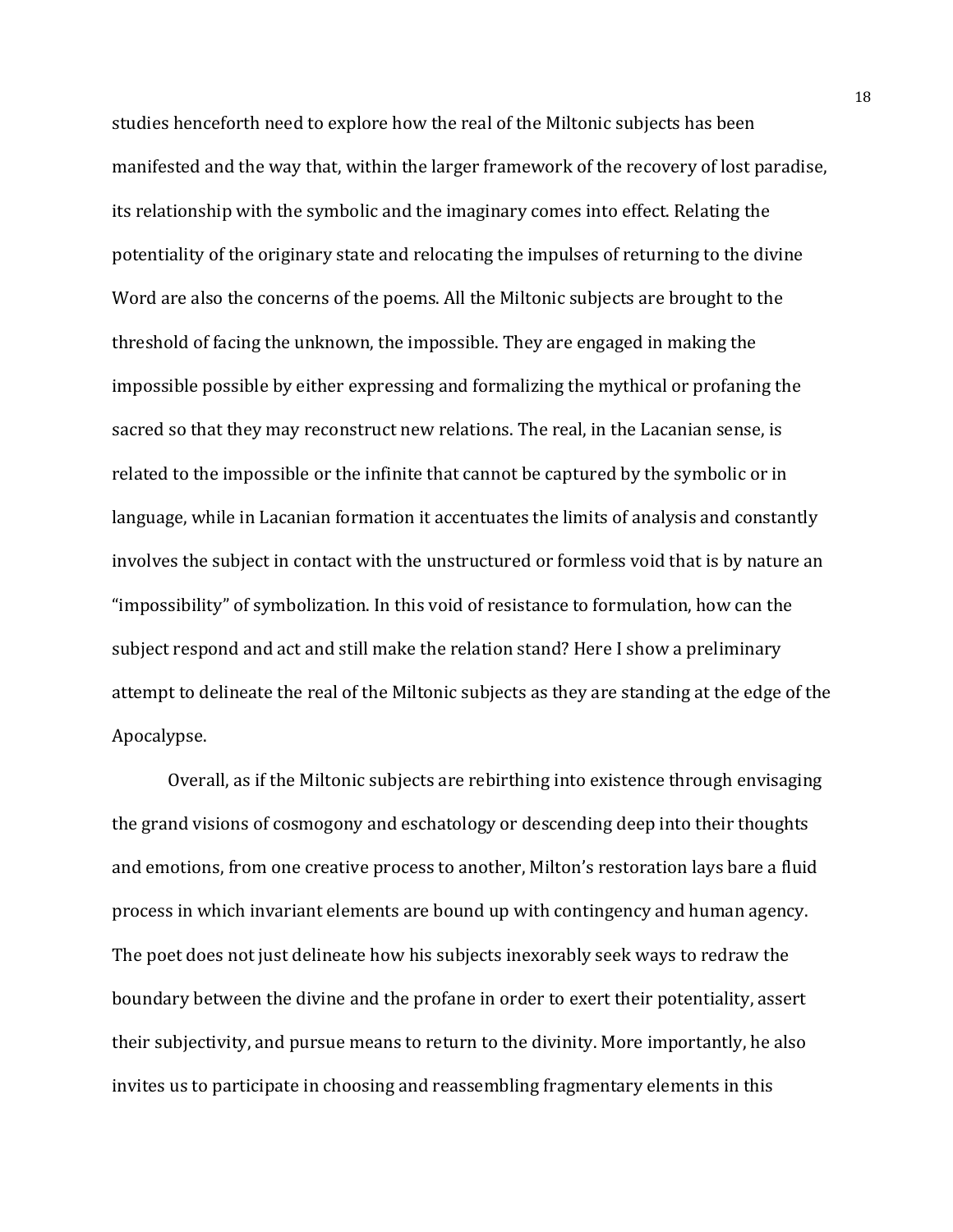discursive, originary process in order to establish new relations and develop fresh significations. Overall, this study revolves around the messianic possibilities bound up with myth and affectivity. The ongoing engagement with the mythical and empirical impulses in the realm of the sacred and profane animates Milton's restoration project and furthermore urges that we continue to explore the immense potential of the affectivity derived from our originary, mythical destiny.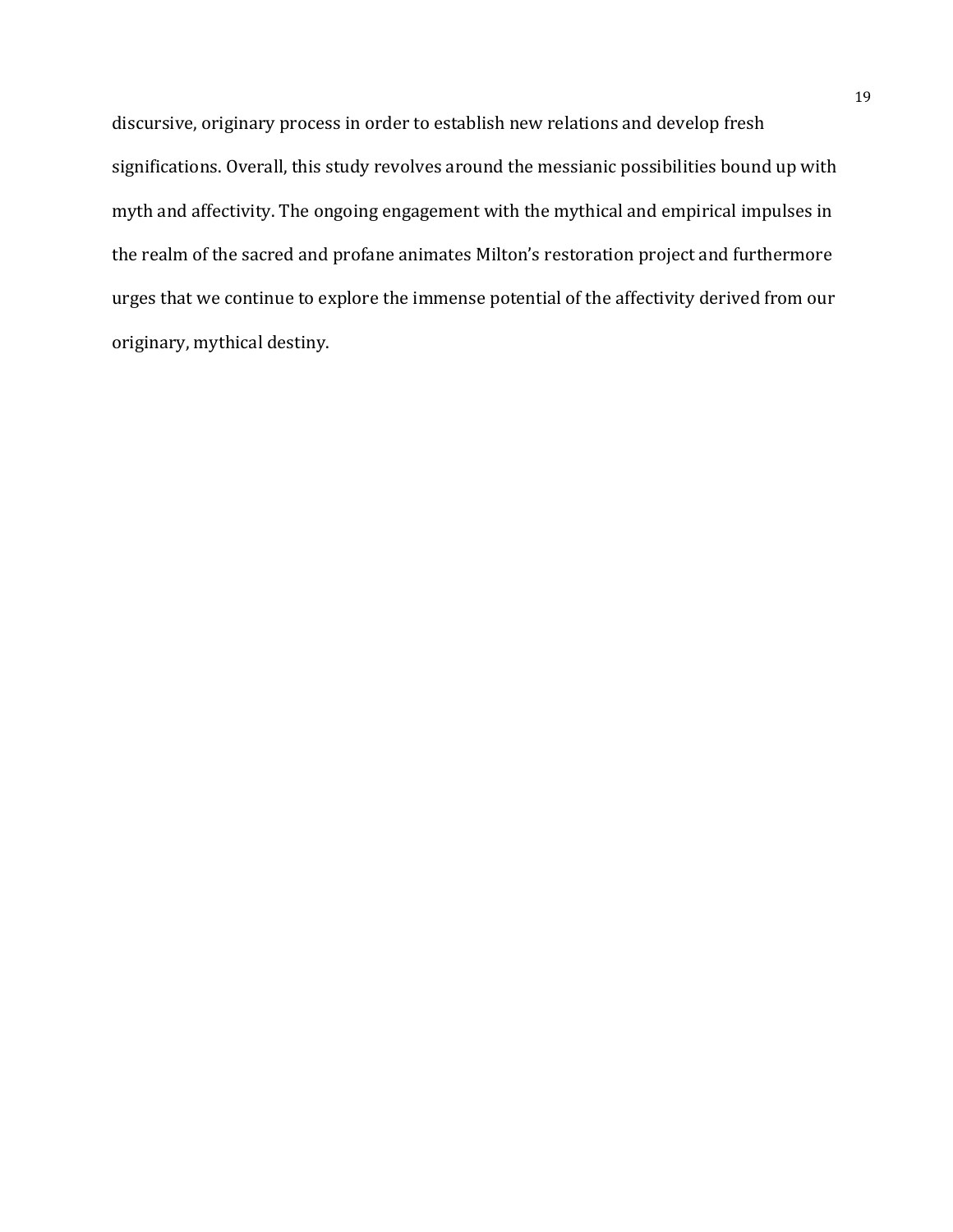#### Chapter I

"Author and End of All Things"

—The Meaning of Restoration in *Paradise Lost*

Do not be conformed to this world, but be transformed by the renewing of your minds, so that you may discern what is the will of God—what is good and acceptable and perfect.

St. Paul, *Letter to the Romans*<sup>17</sup>

What follows here is an experiment in the technique of awakening. An attempt to become aware of the dialectical—the Copernican—turn of remembrance.

Walter Benjamin, *The Arcades Project*<sup>18</sup>

It will be objected that ... "truth" designates a mere fable. ... what is important is the subjective gesture grasped in its founding power with respect to the generic conditions of universality. That the content of the fable must be abandoned leaves as its remainder the form of these conditions and, in particular, the ruin of every attempt to assign the discourse of truth to preconstituted historical aggregates.

Alain Badiou, *Saint Paul*<sup>19</sup>

The reason *Paradise Lost* continues to engage us is because it lays bare the complexity of the creative process reimagined through the arbitrating and resisting forces represented by sovereigns, their agents, and the created subjects. The epic's transcendental experience inspires me to think of how the realization of human potential and the formation of

<sup>&</sup>lt;sup>17</sup> New Revised Standard Version, Rom. 12.2. American Bible Society, 1989.

<sup>&</sup>lt;sup>18</sup> Walter Benjamin, *The Arcades Project*, trans. Howard Eiland and Kevin McLaughlin (Cambridge: Harvard University Press, 1999), K1, 1.

<sup>&</sup>lt;sup>19</sup> Alain Badiou, *Saint Paul: The Foundation of Universalism*, trans. Ray Brassier (Stanford University Press, 2003).6.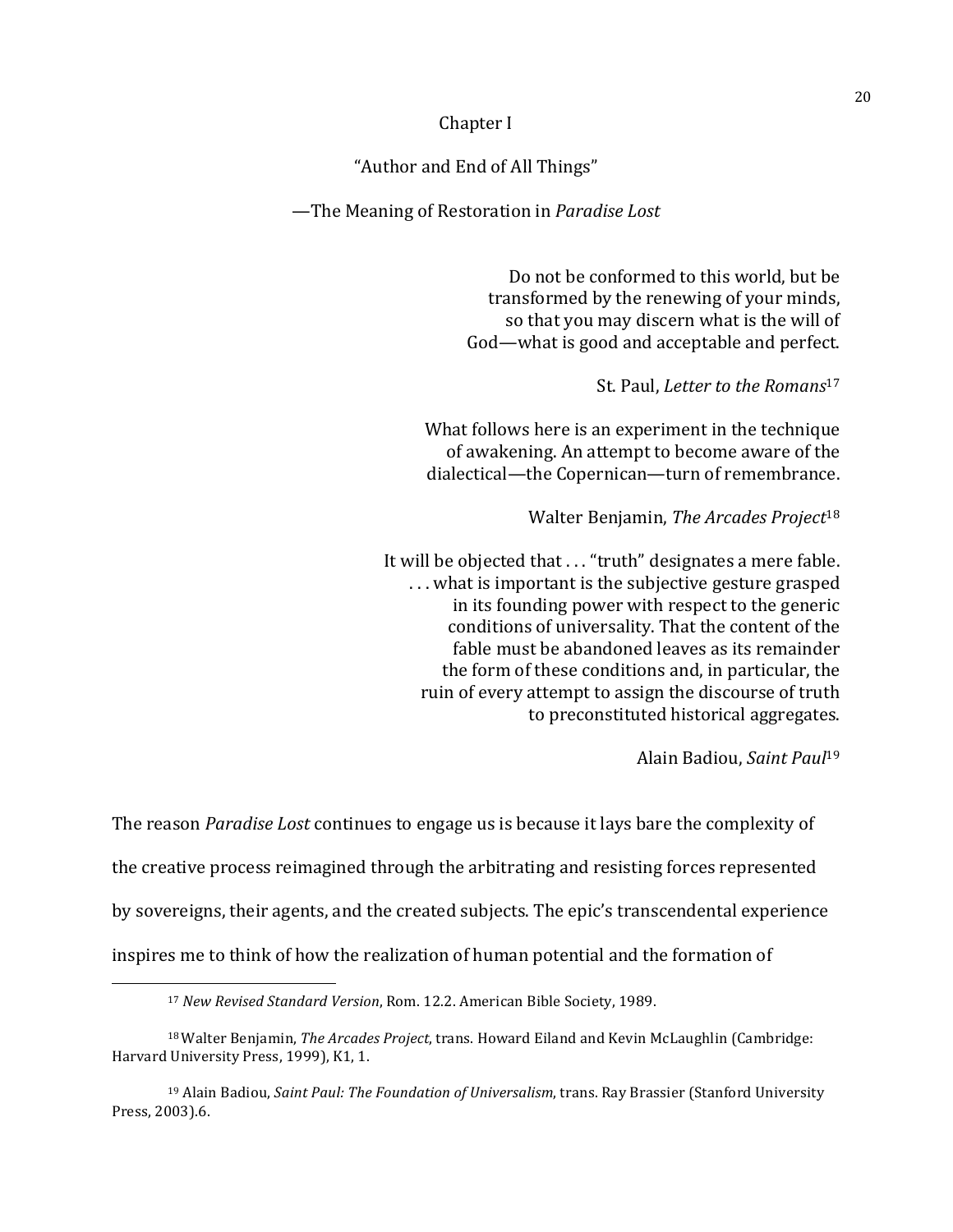community take shape. During its process of fermentation what particularly interests me is the way in which, in the sphere of sovereign control,<sup>20</sup> where human will and knowledge are burgeoning, subjects, such as Adam and Eve, God's angelic messengers, or Satan and his cohort, maintain their relation with their Sovereign and in the meantime explore their own subjectivity and potential. In Milton's ambiguously administered world, how do these subjects shape their own sense of community while negotiating their freedom with authority? Is it the case, as Sigmund Freud has proposed, that negation engenders intelligence?<sup>21</sup> If so, then the first human parents' self-inflicted transgression as an ultimate negation of the divine injunction deserves to be considered as the first act of probing and drawing out their own potentiality. As Agamben has proposed through his reading of Aristotle's *De Anima*, potentiality is not exhausted but preserved in actuality.<sup>22</sup> Therefore, Adam and Eve's transgression as an actualization of their exploratory act may be considered an act of preserving their immense potentials. Finally, from a different perspective, I will also explore how negation, when treated as a way of knowing and a primary impulse to selfhood's formation, also plays a complex and crucial role in pursuing the originary state, as well as considering how it interacts with self-endowed authority.

Both St. Paul and Walter Benjamin appeal to a certain kind of *auctor* while advocating the ultimate end in human liberation and deliverance through undergoing spiritual renewal and awakening. At a certain moment in time, which Benjamin and

<sup>&</sup>lt;sup>20</sup> Giorgio Agamben's terms in *Homo Sacer: Sovereign Power and Bare Life*, trans. Daniel Heller-Roazen (Stanford: Stanford University Press, 1998).

<sup>&</sup>lt;sup>21</sup> Sigmund Freud, "Negation," in *The Ego and the Id and Other Works*, vol. 19 of *The Standard Edition of the Complete Psychological Works of Sigmund Freud (SE)*, trans. and ed. James Strachey (London: Hogarth Press, 1925), 235-39.

<sup>&</sup>lt;sup>22</sup> Agamben, "On Potentiality," 177-84.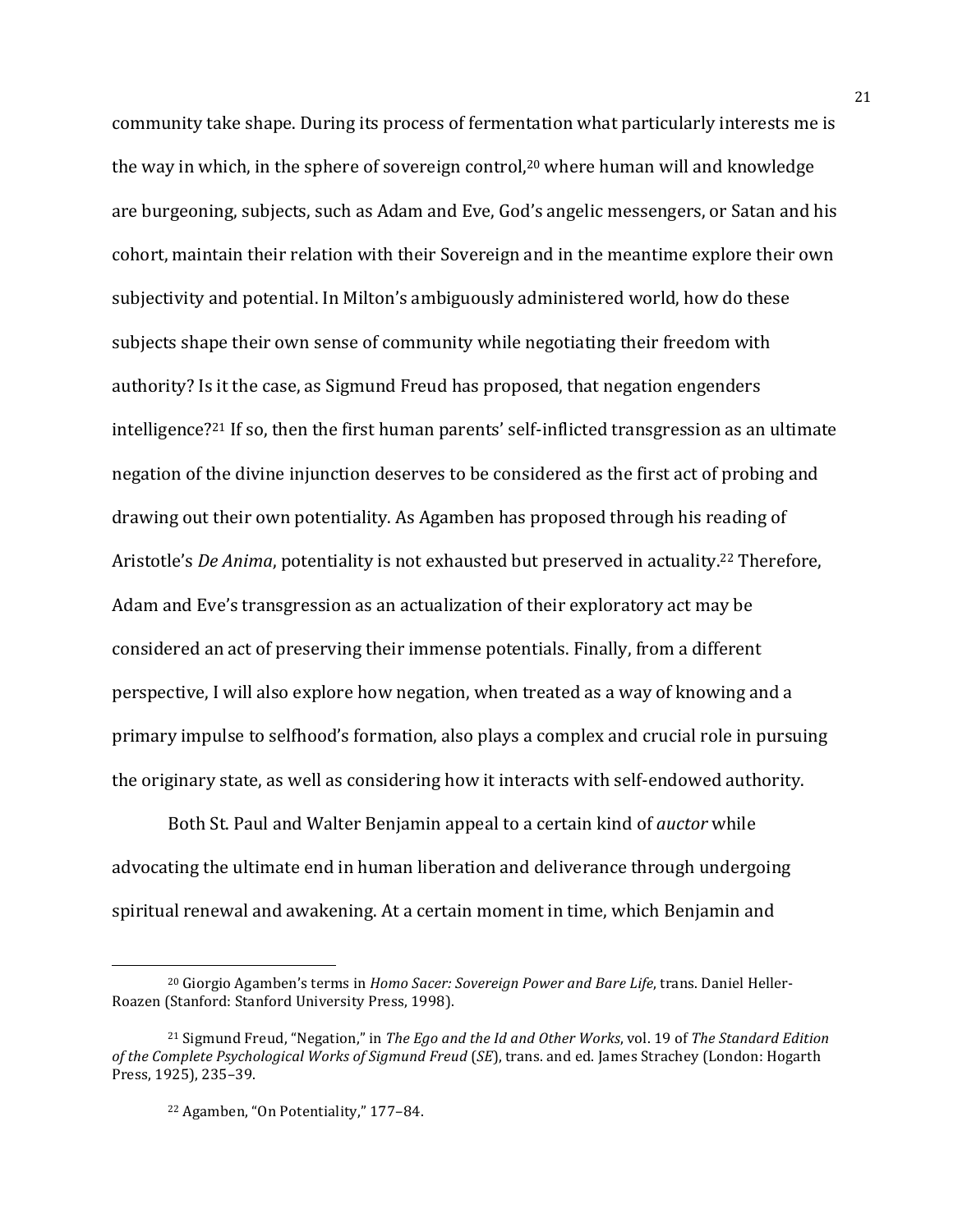Agamben may readily call "messianic" and Alain Badiou "*evental*," when the subject in his subjective or voluntary act exercises founding power, the concatenation of these moments effects a transformational turn. Material reality of the past, the "remembrance" in our consciousness that has become history and lives in our memory, can serve as not only a reference point of but most important an impetus to engendering a real change in the future. But who or even what is this *auctor* that can recognize "the generic conditions of universality"? As to Paul's guidance of which discerning the divine is predicated on the *renewing* of our minds, what is the "truth procedure" as Badiou explores it in Paul's universal singularity? In Milton's *Paradise Lost* we also experience, as Catherine Gimelli Martin rightly points out, that "the  $\dots$  conjunction between the doubly absent presences of human freedom and divine grace is reflected in the verbal and imagistic interplay between the concepts *author*, *authority*, and *authentic*."<sup>23</sup> For this hidden authenticating power that awakens us, Milton brings us back to the genesis of its material essence in his epic universe. Just as Benjamin enlightens us, one needs to awaken to the formless potential of one's past in order to rediscover or recover one's present. I will explore how that authenticating power plays out with respect to this author and authority dynamic in *Paradise Lost*.

#### I.

 

The idea of "fall from innocence" and the hope to restore that originary innocent state figure prominently in the poem as an essential purpose for the paradisal restoration, which involves a complex process of reevaluation of knowledge and conscious reconstruction through "labor." Joanna Picciotto's work centers on ideas of rediscovering and recovering

<sup>&</sup>lt;sup>23</sup> Catherine Gimelli Martin, *The Ruins of Allegory: "Paradise Lost"* and the Metamorphosis of *Epic Convention* (Durham: Duke University Press, 1998), 123.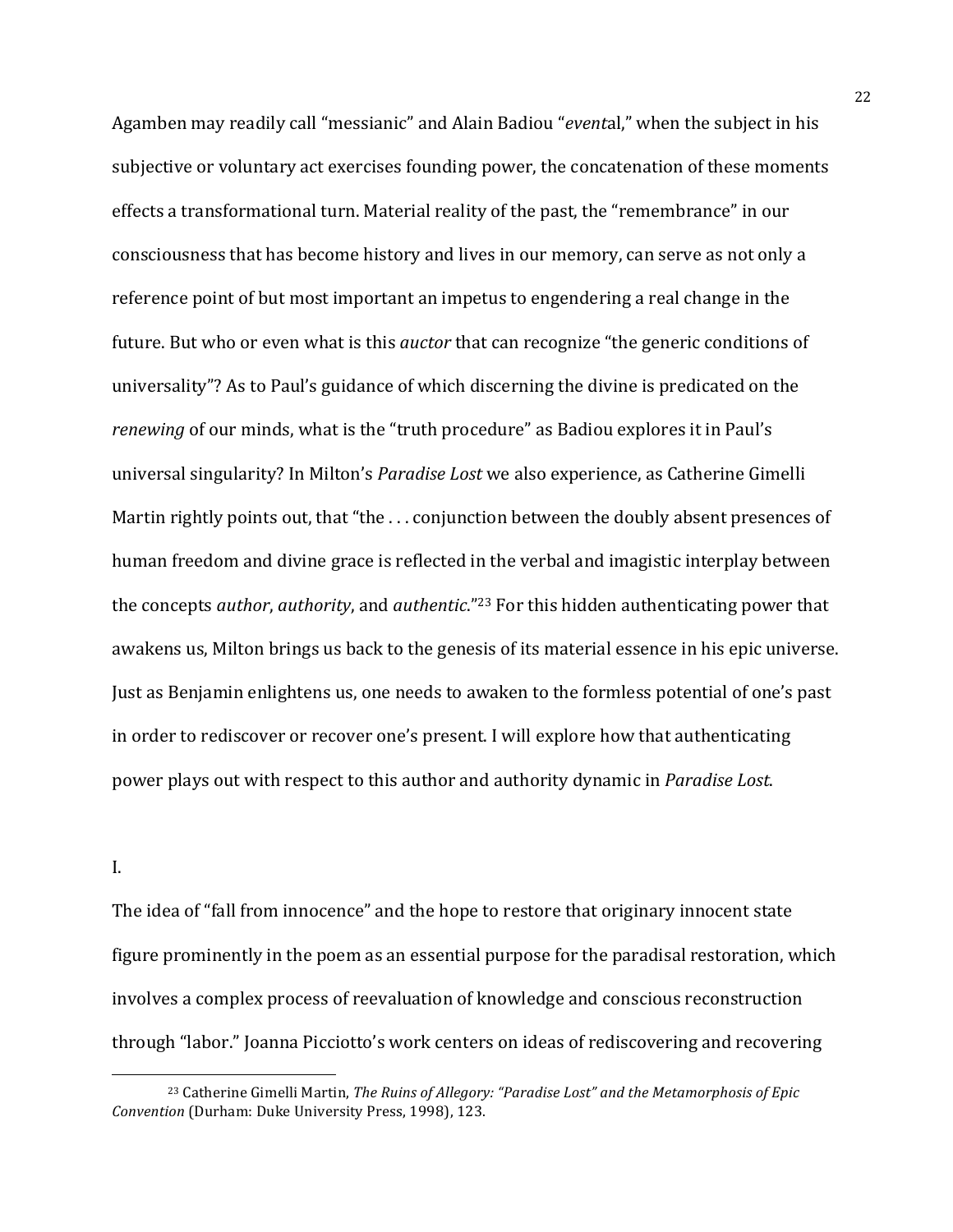"innocence" through labor as an essential quality for paradisal restoration.<sup>24</sup> The kind of labor the subjects are fully engaged in gradually becomes a tool of self-education, generating different kinds of knowledge that inform their further decision and action. Thomas Ramey Watson also observes that the subjects not only labor to tend their garden but also must be on the alert for the lurking dangers posed by Satan. Thus, "it is these very labors," Watson argues, "which will later be reflected by all who must then labor to show themselves approved of God, who must work out their salvation in fear and trembling before God ... thus tending their gardens as wisely as Adam and Eve were instructed to do."<sup>25</sup> Laboring in the garden becomes a symbolic act for all who strive for their own reversal of the decayed state of nature. As one of Milton's Latin elegies has called for, "Arise, haste, arise! ("Surge, age, surge, leves") . . . Now that the time is right, shake off gentle slumbers" and awake to heed the time because there in sleep "the seeds of a consuming illness are bred."<sup>26</sup> Laboring is the antidote to the ill-consuming seeds bred in oneself when one's awareness is off guard; it is itself an awakening.

Nevertheless, *Paradise Lost* not only recounts the history, memory, and practice of the fallen consciousness but at the same time enacts a complex process with reformative energy to compete with and reverse the originary impetus to fall from grace; it is predominantly an account of recovering paradise. Central to this quest is the discourse that calls for the dethroning and decentering, disavowing and improving, of one's unstable

<sup>&</sup>lt;sup>24</sup> Joanna Picciotto, "Reforming the Garden: The Experimentalist Eden and *Paradise Lost*." ELH 72, no. 1 (2005): 23–78. See also her full-length exploration of the relationship between labor and awakening, *Labors of Innocence in Early Modern England* (Cambridge, MA: Harvard University Press, 2010).

<sup>&</sup>lt;sup>25</sup> Thomas Ramey Watson, *Perversions, Originals, and Redemptions in "Paradise Lost"* (Lanham: University Press of America, 2007), 66.

<sup>&</sup>lt;sup>26</sup> Translation is taken from Merritt Y. Hughes, ed., *John Milton: Complete Poems and Major Prose*, 6.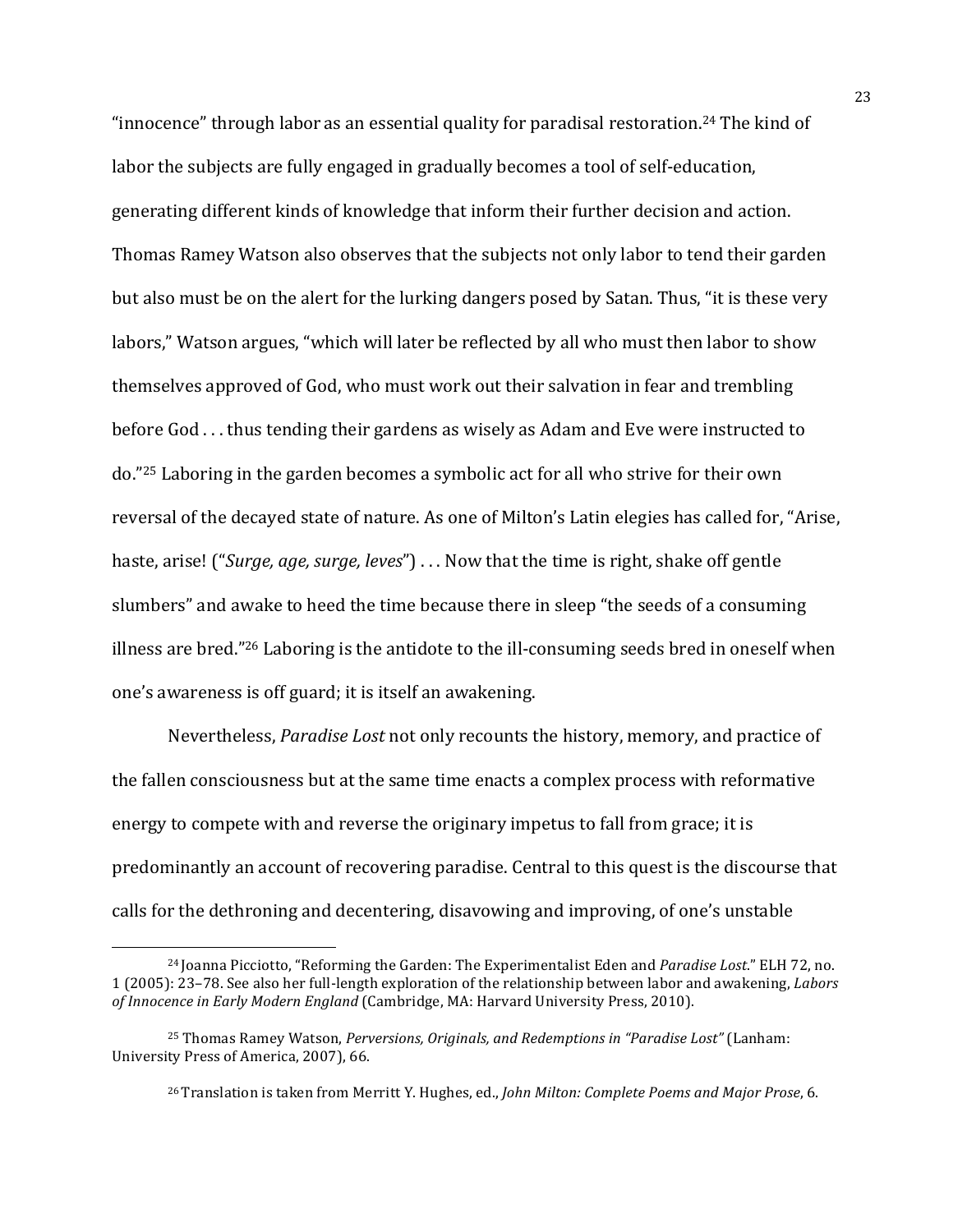state. For protagonists in *Paradise Lost*, there is a constant impulse to return to the beginning, their origin, as their paradise. To delineate the experience and practice of the rediscovery, that impulse needs to be traced. Relatively crucial is the intention of paradise's originary subjects to make sense of their being in time in relation to the creation myth in order to make the restoration possible. As Barbara Lewalski observes, it is "preeminently a poem about knowing and choosing."<sup>27</sup> *Paradise Lost* foregrounds the claim, "Things unattempted yet in prose or rhyme"  $(I. 16)$  that Milton envisions to re-create experiences we once had which were now inaccessible to or outside our fallen awareness. In an inescapably intertwined relationship between knowledge and experience, whether or not the senses will yield truth is the theme Milton engages us in to investigate and "by steps" (V. 512) schools us to discern. Therefore, this chapter focuses on how Milton provides poetic variants of that impulse to return to the originary state. However, Milton's incorporating scientific tropes both sharpens and obscures sight and insight making the endeavor to restore the paradisal origin so enormously difficult.

Milton, as has been noted, "was preoccupied with origins."<sup>28</sup> Yet unlike those modern artistic visions of an ancient theme treating Eden as a utopia and the seat and seed of a pure source of energy, Milton's Garden is the beginning, not the final destination, of recovery of the divine perfection. It is an originary site where potentialities, however conflicting they may be, are being explored, realized, and developed. Unlike St. Augustine's

<sup>&</sup>lt;sup>27</sup> Barbara Kiefer Lewalski, "The Genres of *Paradise Lost*," in *The Cambridge Companion to Milton*, 2nd ed. (Cambridge: Cambridge University Press, 1999), 113. See also her The Life of John Milton (New York: Blackwell, 2003), 460.

<sup>&</sup>lt;sup>28</sup> Regina Schwartz, *Remembering and Repeating: On Milton's Theology and Poetics* (Chicago: University of Chicago Press, 1993), 1.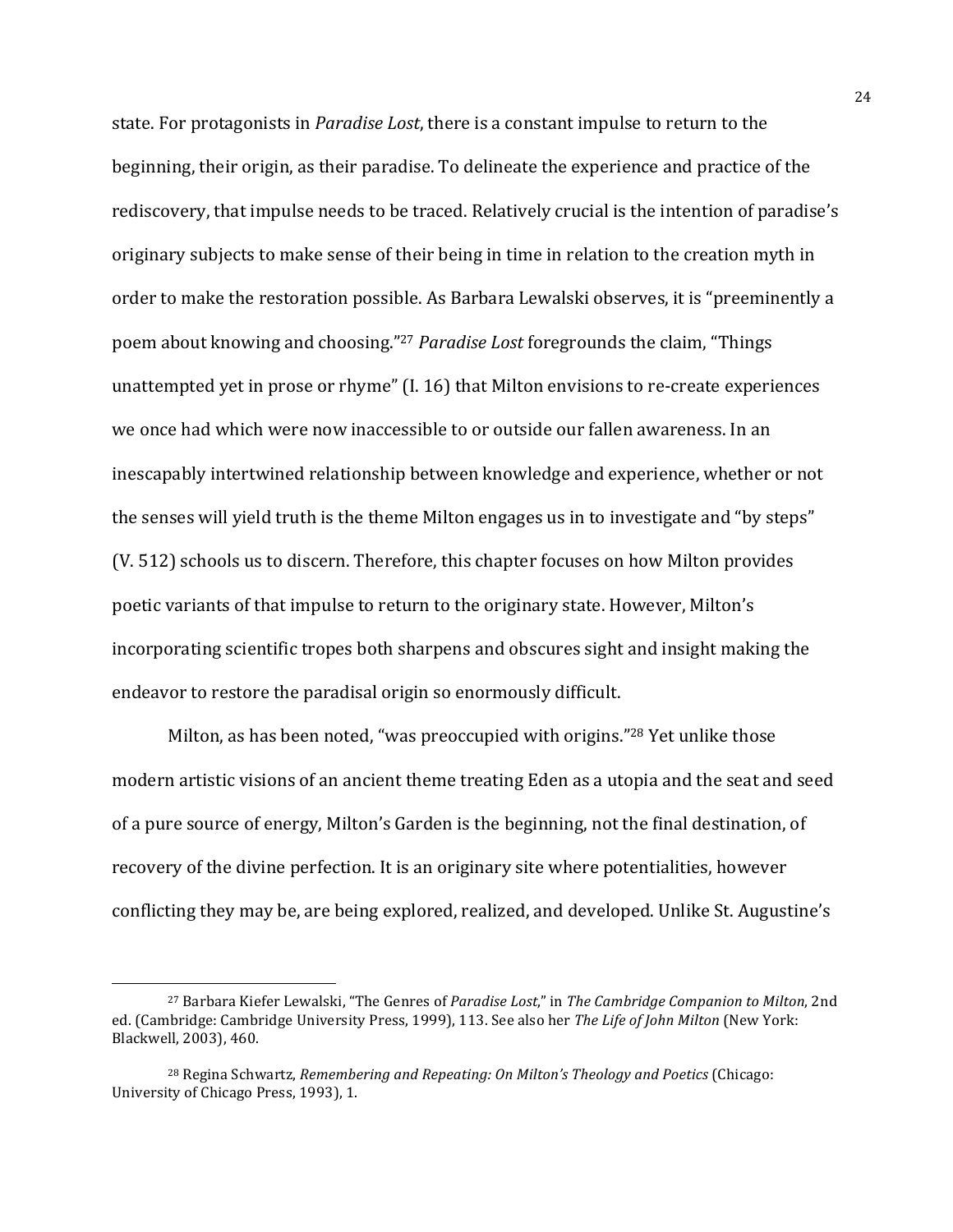prelapsarian Paradise,<sup>29</sup> where there is no "sign of disease or decay, nor sloth or boredom, neither leisure nor labor,"<sup>30</sup> an effortless dwelling, Milton's is a site where its "purer air" "to the heart inspires / Vernal delight and joy, able to drive / All sadness but despair" (IV. 153, 154–56), where potentials of "Destruction with Creation might have mixed" (VIII. 236). Regarding Augustine's static paradisal model, Dennis Danielson in *Milton's Good God* points out that Milton's paradise is engaged with soul making from the beginning.<sup>31</sup> For Milton, even the origin of humanity needs to be reevaluated because truth and falsehood often intermix, not in "things themselves," but in subjects who accept nurturing in paradise. Arguing that Milton's "dualisms" weave through his works, William Kerrigan considers that Milton's central purpose strives to "re-pair" the ruins of the Fall.<sup>32</sup> What is involved in his restorative intention is the Edenic subjects' sense perception leading to knowledge production, which helps them to understand their state of nature, a signifier of a meaningful existence.

By the time Milton composed his great poems, Copernicanism, rearranging the relation between humans and nature, had rendered the Greek presuppositions, the circle and the two-sphere universe, obsolete. As Hans Blumenberg has perceived, the Copernican world "reflects the cosmological differentiation between the parochial perspective of his terrestrial 'corner' and the central point of construction from which the universe cannot,

<sup>&</sup>lt;sup>29</sup> St. Augustine, *De Civitate Dei*, 14.26.

<sup>30</sup> Watson, *Perversions*, 66.

<sup>&</sup>lt;sup>31</sup> Dennis Richard Denielson, *Milton's Good God: A Study in Literary Theodicy* (Cambridge: Cambridge University Press, 1982).

<sup>&</sup>lt;sup>32</sup> William Kerrigan, *The Prophetic Milton* (Charlottesville: University Press of Virginia, 1974), 183.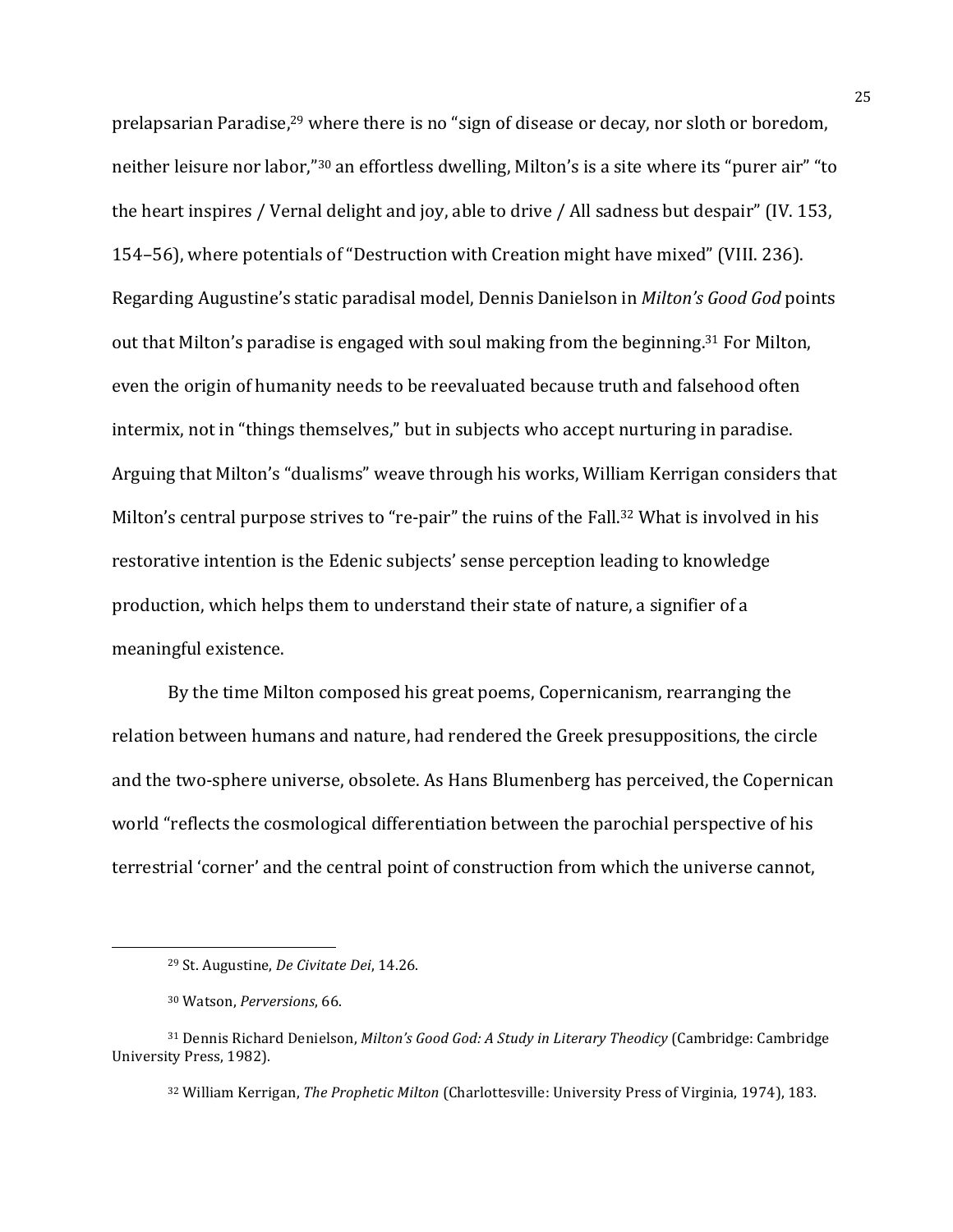indeed, be viewed but can be thought."33 Specifically, the senses, failing to reflect the material world, furthermore created impediments to making distinctions between primary and secondary purposes. So "the challenge to the observer was no longer to see through creation to the creator, but to see through the 'false images' of perception into creation itself."<sup>34</sup> While in Milton's prelapsarian world the empirical vision takes centrality in transmitting knowledge and explicating phenomena, that sensual means is constantly called into question because it delays the awakening and blinds the way to truth; not until the subjects' original vision is improved with further assistance will they gain awareness of the matter of things that they previously deemed mysterious. To understand whether or not they are in the state of nature, "sensous" production of knowledge becomes central. Self-discovery achieved in a paradoxical fashion, which in turn creates ramifications in the paradisal recovery, renders the process more challenging. The momentary self-discovery becomes momentous: it immediately takes effect in the reversal of fallen consciousness and is itself an act of restoration of paradise.<sup>35</sup>

Drawing on Francis Bacon's adoption of "Luther's redescription of Eden as a specifically *epistemological* paradise" and his attribution of the flawed "human perception" to the scope of creation  $\dots$  to original sin," Picciotto, through the experimentalist's method, lays out her study of Milton's project, "paradisal recovery," in relation to "progressive knowledge production or experiment: the production of alien experiences of the known world":

<sup>&</sup>lt;sup>33</sup> Hans Blumenberg, *The Genesis of the Copernican World*, trans. Robert M. Wallace (Cambridge: MIT Press, 1987), 38.

<sup>&</sup>lt;sup>34</sup> Picciotto, "Reforming the Garden," 3.

<sup>&</sup>lt;sup>35</sup> Picciotto in her "Reforming the Garden" also tries to identify a Baconian, experimentalists' project in *Paradise Lost*.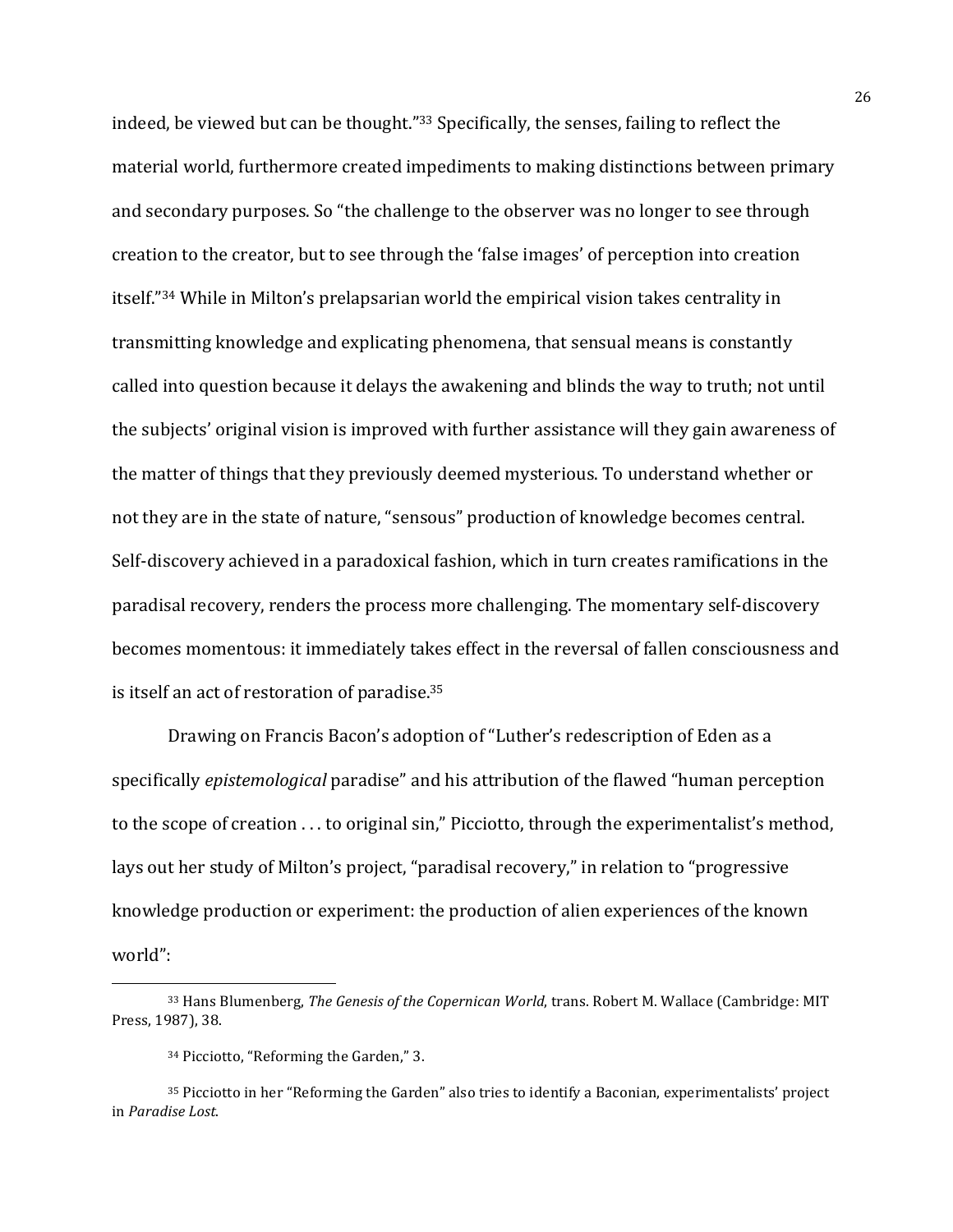This task of estrangement was pursued in the laboratory, a new space consecrated to the task of recapturing and reversing the fall, the moment of transformation from the alien into the familiar. Diagnosing and attempting to break down the phenomenological barrier that separated corrupted humanity from created humanity, experimentalists worked to make visible the material causes or "originals" of sensory experience, organizing their efforts around the research question, What is creation *before* the fallen body and mind experience it? —Cleansed of idolatrous attachment to concrete externals of place and time, originary desire gained satisfaction through discovery—the excavation of ontologically rather than historically prior truths.<sup>36</sup>

Therefore "this labor of alienation," she argues, would result in new experiences upon which "truth production" depended, and through "progressive work,"<sup>37</sup> paradisal recovery of the lost innocence will be achieved. Furthermore, Picciotto has demonstrated extensively that in seventeenth-century England, not only natural philosophers, the experimentalists of the Royal Society, and Quakers, but also workers from different walks of life all identify themselves as an Adam, inheriting both his intentions and his attributes, hoping to regain redemption through labor by tilling their own ground. Seeking their communion in him, these Adamite laborers obtained throughout the process uplifted spirits with the hope of removing current fallen consciousness. This "laborious program of *imitation Adami*"

<sup>36</sup> Ibid., 3.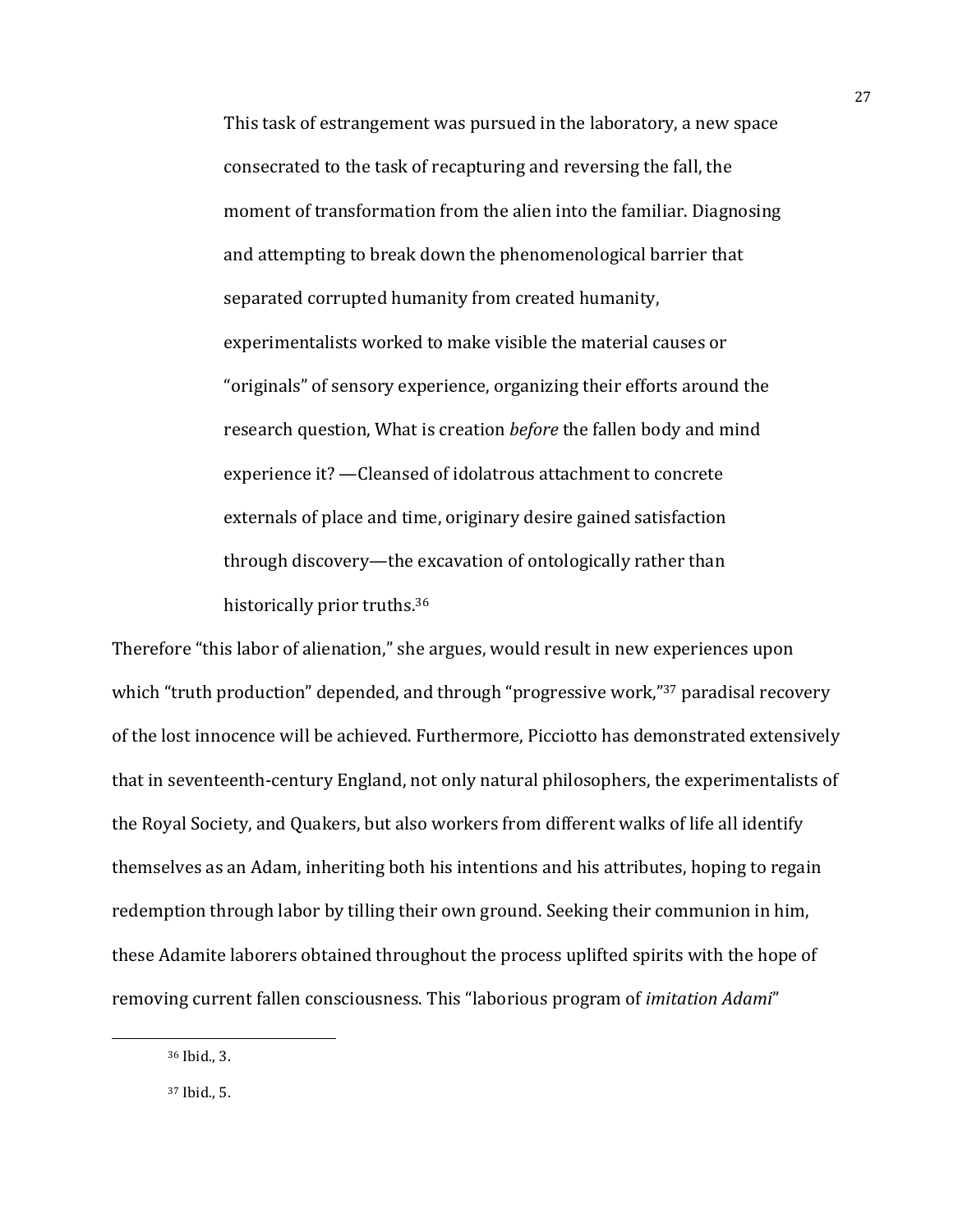gradually redefined the human existence by realigning the "created and corrupted states" into one, "under the curse: labor"<sup>38</sup>; the ontological paradisal return thus begins. Throughout the process, the efforts were centered on self-engagement, making Adamite oneness as "all in all" (VII. 732).

While this chapter also explores the ontologically prior conditions of the origin, with Victoria Silver's suggestion that "*Paradise Lost* pictures mentalities, not entities,"<sup>39</sup> the defining feature of the historical—time—will not be excluded. Time in Milton's theology is regarded as being created at the moment of the heavenly Son's begetting (*DDC*) and features significantly in *Paradise Lost*. On the one hand, its existence is coextensive with that of Adam and Eve, showing forth the subjects' potential coexistence with God. On the other, its progression aligned with the subjects' belated epiphany and implies the process of decay, hence rendering the need to repair and restore even more urgent. Therefore, as if assuming a material entity in space, time before the Fall is given a different status and quality, a reality intended for marking the enlightened history of humankind, whereas after the Fall, it largely degrades, recording chiefly the history of human decline. The duality of time has been suggested respectively: while the archangel Raphael indicates that "... time, though in eternity, applied / To motion, measures all things durable / By present, past, and future" (V. 580–82), the archangel Michael in the last two books reveals the degradation of "future things" to Adam (XI. "Argument"). Therefore, what Milton reveals to us is the primal history, one that, because outside our experience, "human knowledge could not reach" (VII. 75), as opposed to the primeval history, one that we know about, as a convenient reference

 $38$  Ibid., 5.

<sup>&</sup>lt;sup>39</sup> Victoria Silver, *Imperfect Sense: The Predicament of Milton's Irony* (Princeton: Princeton University Press, 2001), 226.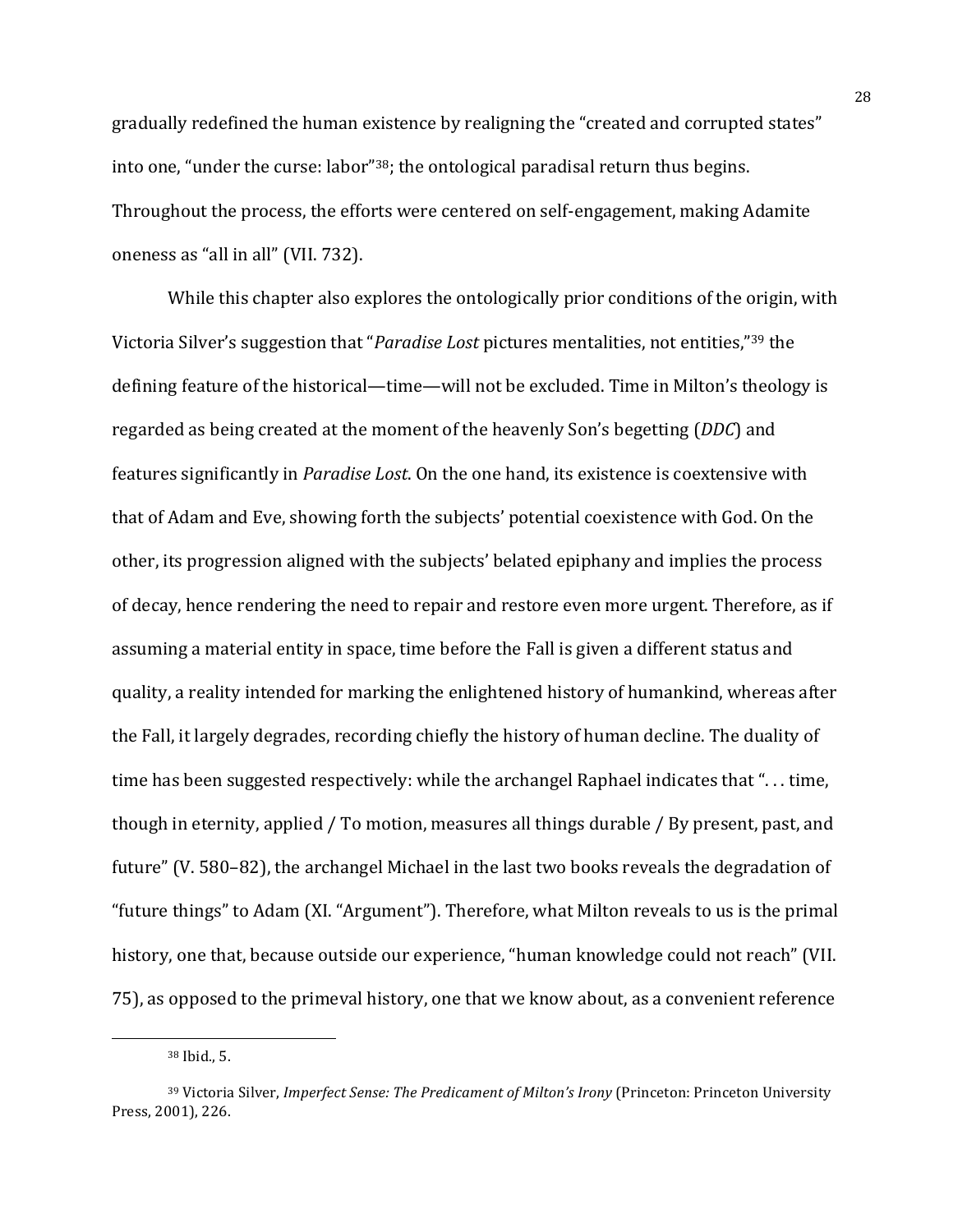to our senses. This endeavor, as Milad Doueihi writes of paradise as "'geographical' utopias," "exploited the uncertainties and ambiguities in the text of first narration," the Genesis myth, "encompasses the history (or histories) of the depiction of contested legacies and new areas of knowledge—of new freedom above all—but also narratives of questioning and exploration that articulated new interior spaces."<sup>40</sup> It is this spiritual interiority that Milton calls us moderns to explore in order to experience what is essentially transcendent and in time to reverse all that (may) have become inverting. Furthermore, in response to what Picciotto has focused on the Adamite difficulties, this project to a large extent emphasizes the important role Eve plays in the process of paradisal recovery.

#### II. One to Re-pair All

The potentiality of creating, awakening, and reforming lies in the fragments, the ruins or remains, such as Chaos the Anarch, Jesus's desert, and even Samson's dungeon, as formless potentials awaiting being named and thus given substance while coming into existence. Here in *Paradise Lost*, it is in the fragmentation or "privation"<sup>41</sup> that one can find the *auctor*, the authorial self, the authorial voice, and the authenticating potential. It also reflects both the root and the outcome of the subjects' negotiation with their divine power, how they start to cultivate their subjectivity and selfhood. In the initial moment of human history, the originary act has already contained uneasy elements of ambiguity in the mediated and partial account of God's creation. The creation of Adam and Eve presented in fragments as a shattered articulation is a good example. The omnipresence of a sovereign mandate directs

<sup>&</sup>lt;sup>40</sup> Milad Doueihi, *Earthly Paradise: Myths and Philosophies*, trans. Jane Marie Todd (Cambridge, MA: Harvard University Press, 2009), xii.

<sup>&</sup>lt;sup>41</sup> See Agamben's "On Potentiality."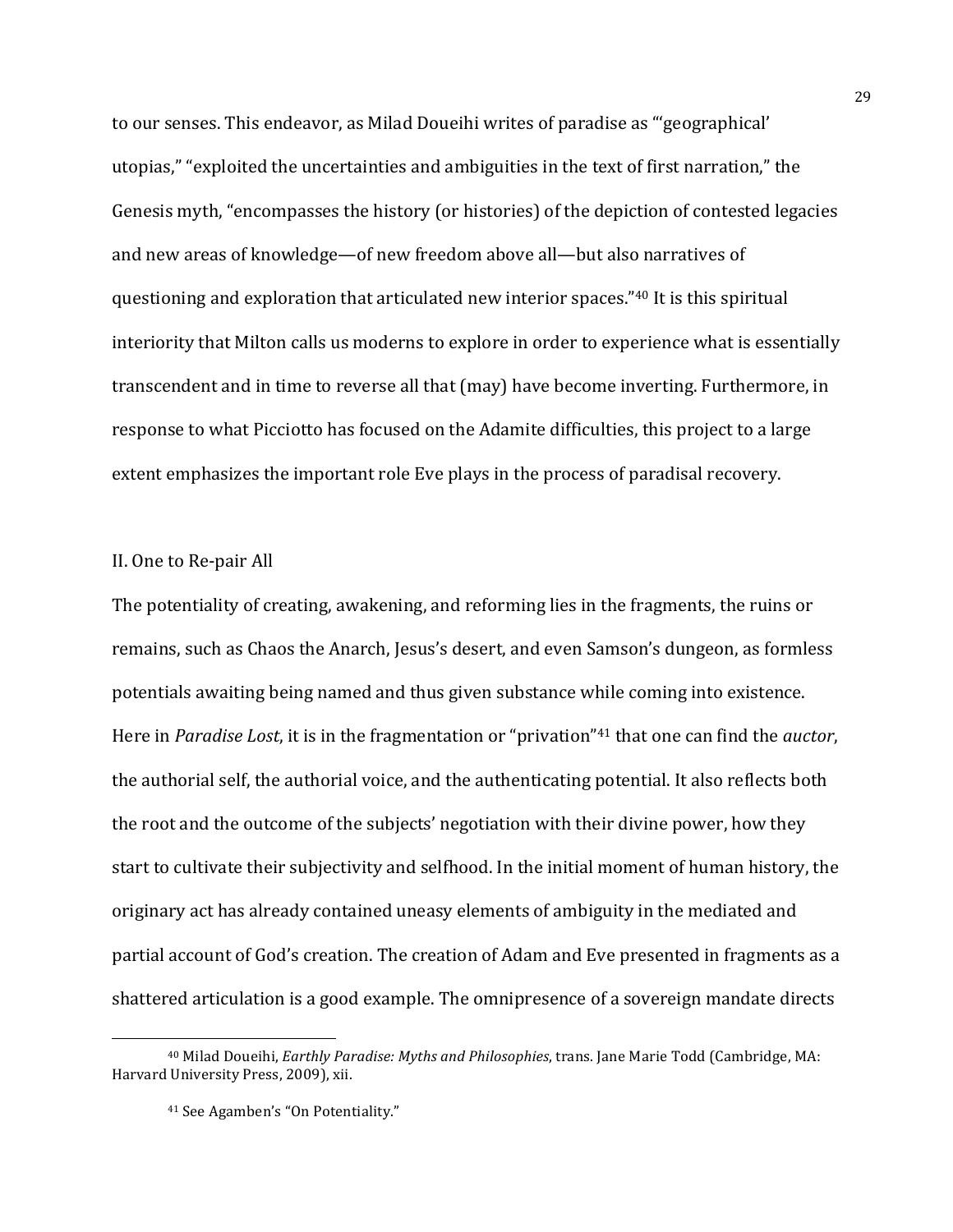and inclines the first couple's fermentation of selfhood. With the tale of Adam and Eve's coming into being disintegrated, Milton cautions us that formalization can be deceiving, especially when indulgence in image and sense perception dictates the relation between self and its originary state. So in this section I will trace that shifting authorial subject.

Edenic subjects repeatedly and steadfastly return to sense experience for guidance. In the scene of book IV where Eve is slowly waking up, making sense of herself and subsequently receiving instructions about generating the human race, through the sweeping reconstruction of her memory, there remains an apparent gap between knowing and truth. God's message to the future is received and understood only through sense perception and is reduced to a mere remembrance; hearing of it does not naturally lead to the revelation of truth in the subject at that moment. Unassured when led by a voice, Eve continued her remembrance of meeting her "other half" (IV. 488) for the first time:

Till I espied thee, fair indeed and tall,

... yet methought less fair, Less winning soft, less amiably mild, Than that smooth watery image; back I turned Thou following criedst aloud, Return fair Eve, Whom fly'st thou? Whom thou fly'st, of him thou art, His flesh, his bone; to give thee being I lent

Out of my side to thee  $\ldots$  (477–84)

Twice called to return by her *authors*, our first human parent, whose first experience with her creators has been one of interruption or assimilation, reveals the future as the past. Ironically, God's first intervening in and leading her away from self-adherence to her own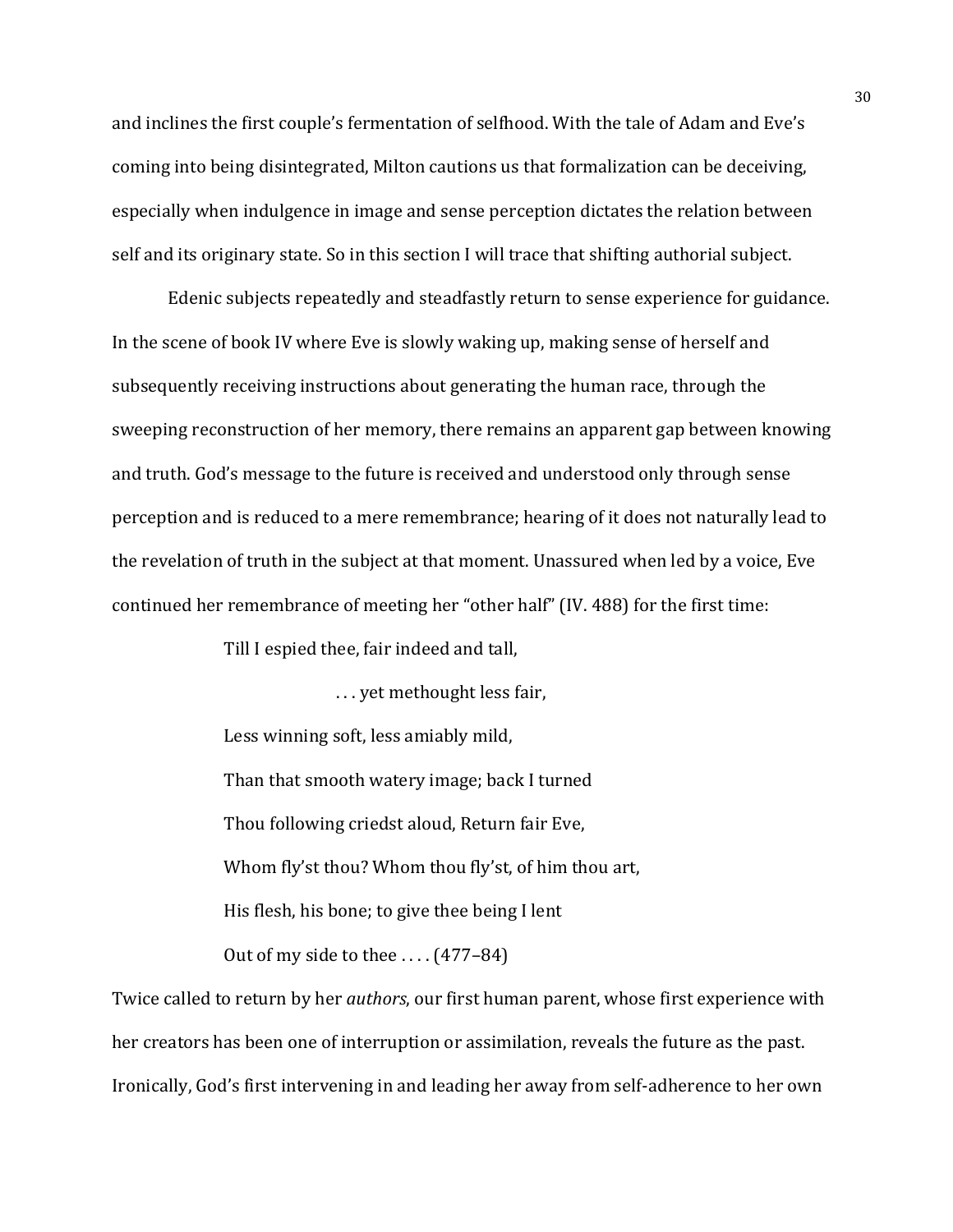reflection reveals another level of the Edenic subjects' holding fast to images, manifested by rejecting that of the Other, though in God's eye, her own, making her primary image a more unified one. By rejecting that other image, she is delaying, unaware and innocently, a more complete creation, leaving her state with an "imperfect sense."<sup>42</sup> The epic narrator's call for restoring our fallen state, in this case, echoes the need to cultivate the originary state of humanity by alienating the inverting qualities.

Eve's fragmentary account in book IV about her own creation is thus echoed and rejoined belatedly by Adam's in book VIII; what separates the two narratives are Eve's dream of transgression instigated by Satan, Raphael's eyewitness account of the war in heaven and the Messiah's victorious return, and God's creation through the Logos. These pieces of storytelling, centering in God's ordinance of creation but fulfilled by the Son's action, prepare us with the rationale behind the Creation, its cause and purpose, and the appropriate mind-set for paradisal reformation. Under the principle "Good out of evil to create" (VII. 188), God in repairing the ruin of the world caused by Satan and the rebel angels calmly announces the following:

... I can repair

That detriment ...

... and in a moment will create Another world, out of one man a race Of men innumerable, there to dwell, Not here, till by degrees of merit raised They open to themselves at length the way

<u> 1989 - Johann Stein, marwolaethau a bhann an t-Amhain Aonaich an t-Amhain Aonaich an t-Amhain Aonaich an t-A</u>

<sup>42</sup> Silver, *Imperfect Sense*.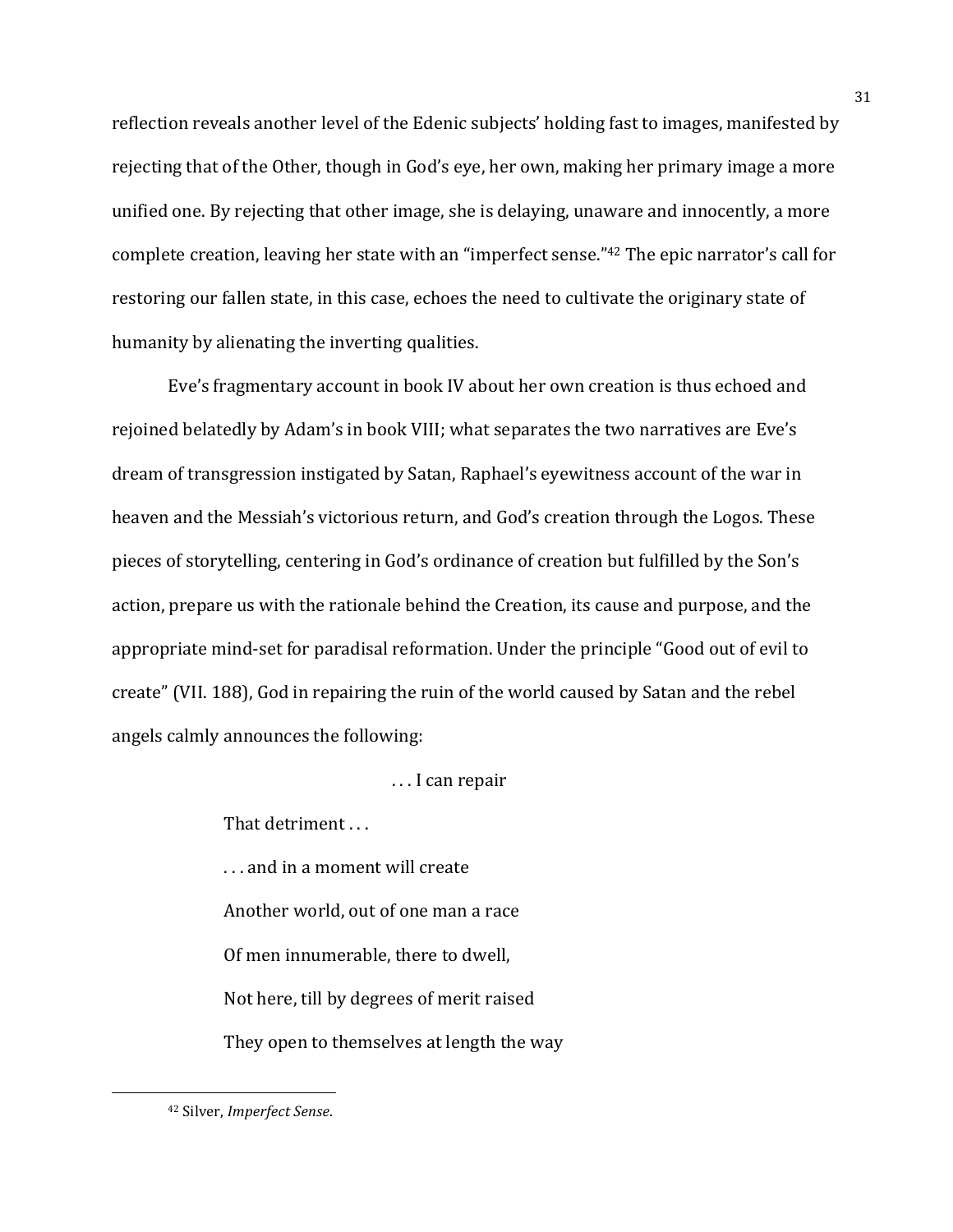Up hither, under long obedience tried,

And earth be changed to heaven, and heaven to earth,

One kingdom, joy and union without end. (VII.  $152-61$ )

The word "repair" is rich in implications as several pairings of subjects and worlds are created to fulfill the sovereign's intention. While the Edenic pairing of the first human parents is stalled and their intended world is to suffer decay, another pair of agents who have "under long obedience tried" to propagate the world prepares to take its place. As the Adamite experiment fails to raise the merits of men who will separate them from the cycle of degradation, the divine sovereign tries a workaround. He will have another pairing as the first of Adam and Eve falters, hence the re-pairing. This time the Son of God is implied, but who is he to pair up with in order to repair the damage? This question is to remain unanswered in this epic until Milton's next act, *Paradise Regained*. Not until then will we understand that this extended sovereign repairing that the heavenly Son is to perform actually involves the very people who fail to "open to themselves  $\dots$  they way / Up hither," the very same people who "trespass" and fail to become "authors to themselves in all / Both what they judge and what they choose" (III. 122, 122–23).

What follows this repairing discourse, then, is the creation performed by "His Word, the filial Godhead" (VII. 175). It implies twofold intentions, enacted not only to reverse the ruin and separate the truth from falsehood but also to achieve ongoing revelation "out of one man," a phrase harkening back to the beginning of the poem, "one greater man," thus evoking both the Son and the Adamite. When Milton reveals the consciousness of the divinity about creation by calling upon Urania, the muse of astronomy, the reader is not merely given a model, an exemplar to emulate; the narration evinces authenticity and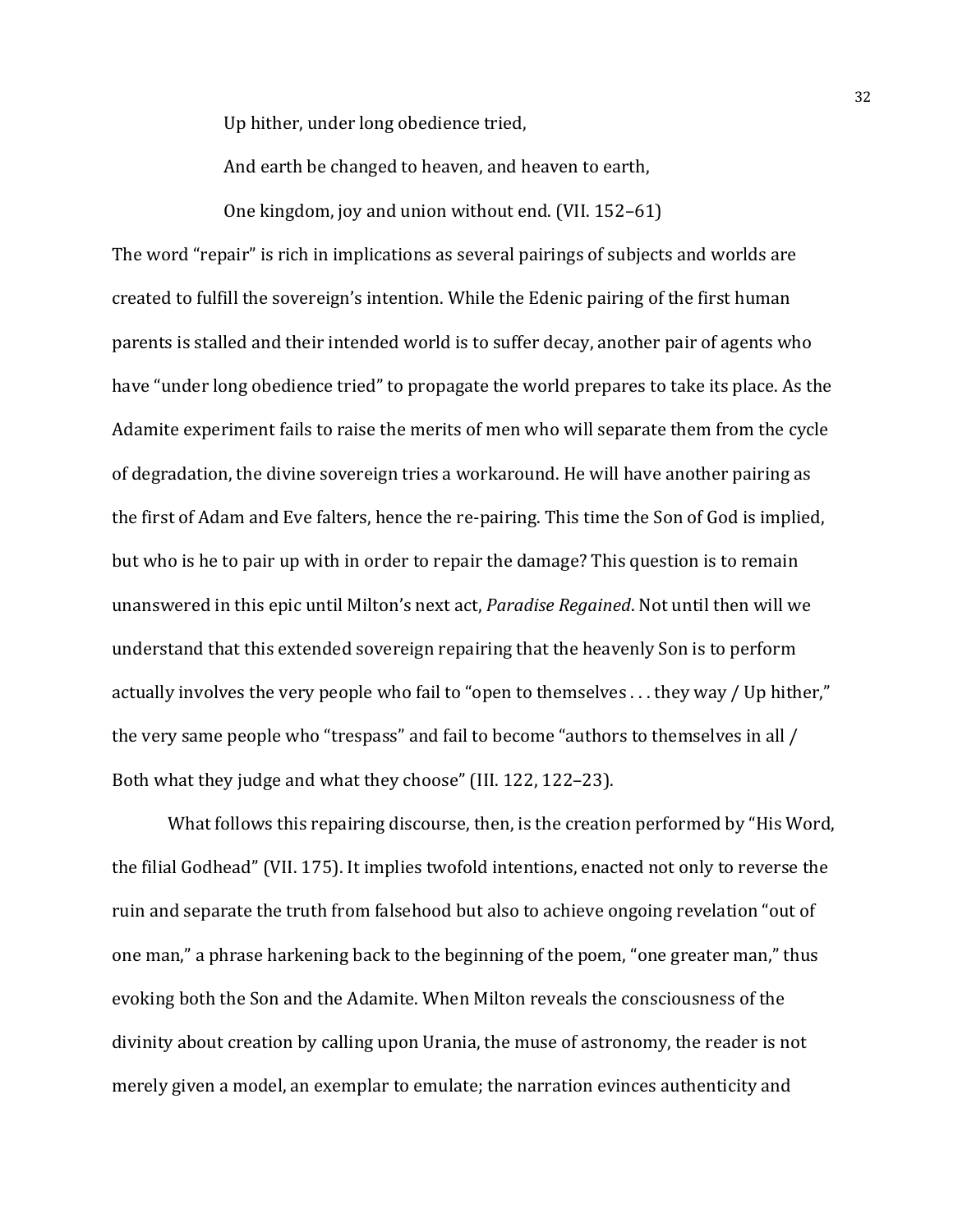sublimity that will ennoble and inspire those who seek to perform for change. Inasmuch as the Son completes the creation of the world, like the "Mansion," the seed, that God prepares for Adam to inhabit in his initial moments of waking (VIII. 296ff), Adam and his descendants created in "similitude" (VII. 520) the need to make corresponding efforts to furnish the interior so as to uphold his image. Conferred with instructions that early on Raphael provided to Adam to be engaged "in contemplation of created things" (V. 511) with decorum, 

By likening spiritual to corporal forms,

... though what if earth

Be but the shadow of heav'n, and things therein

Each to other like, more than on earth is thought?  $(573-76)$ 

So undertaking the "collective process of cultivating knowledge through uncertainty,"<sup>43</sup> the Adamite need to bear in mind their status of similitude and the promise of elevation, pertaining to both their individual corporeal form and the material reality of their dwelling, so that progressively, "by degrees," the Godlike subjects will be raised upward and living on Earth will be like that in Heaven. Yet the poem's ruptured narration renders the hope challenging. Immediately after the restorative creation in book VII follows Adam's continuous inquiries into the mystery of that intention, "what cause / Moved the creator in his holy rest / Through all eternity so late to build / In chaos" (90–3). Because the fragment or the part will not emulate the whole without first knowing it, Adam is determined to pursue "worthy" knowledge—"the more / To magnify his works, the more we know" (96– 7)—as if knowing preconditions the obedience.

<u> 1989 - Johann Stein, marwolaethau a bhann an t-Amhain Aonaich an t-Amhain Aonaich an t-Amhain Aonaich an t-A</u>

<sup>&</sup>lt;sup>43</sup> Picciotto, *Labors* of *Innocence*, 18.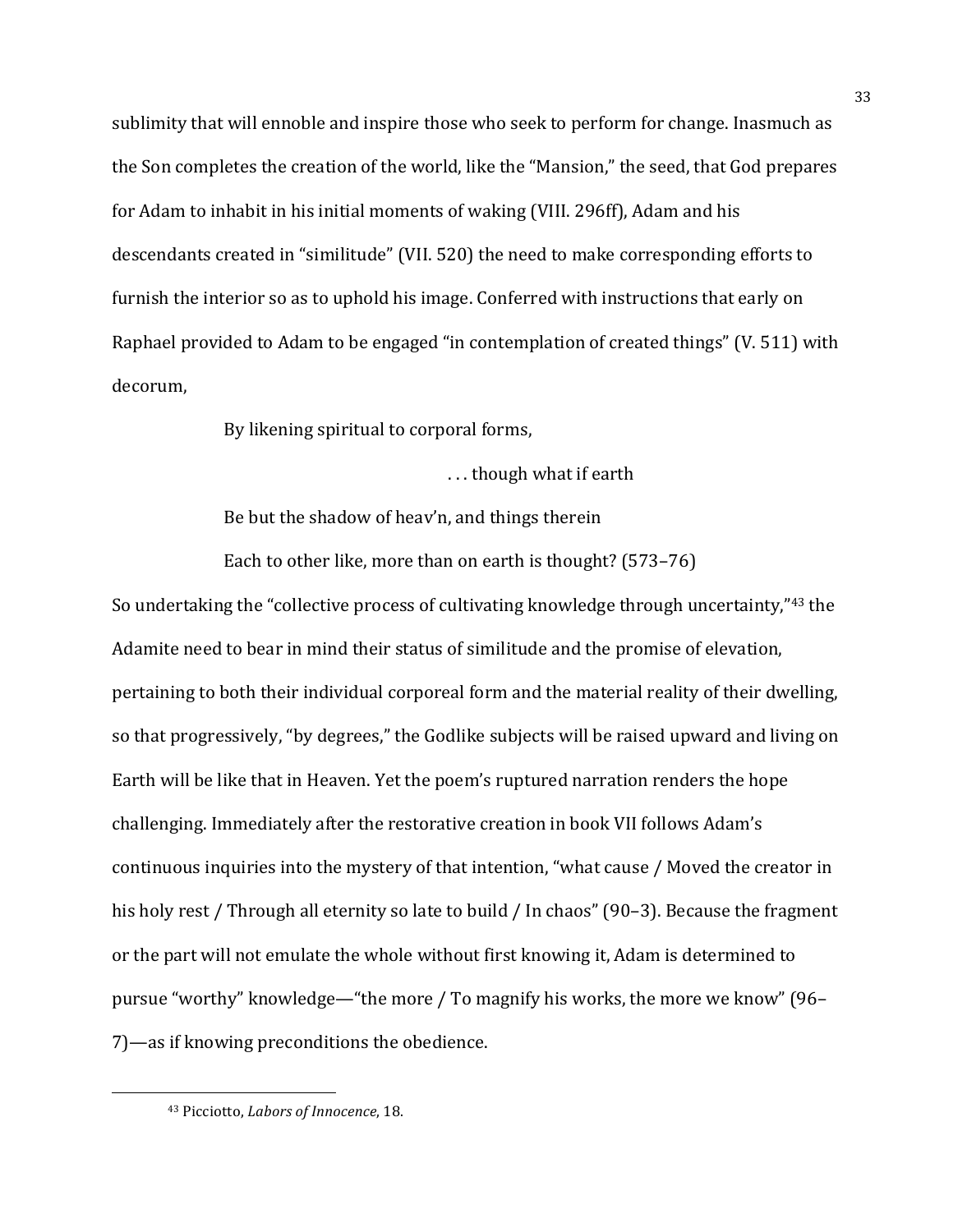Adam's innocent intention to partake in the "prime wisdom" (VIII. 194) by hearing "what was done / Ere my remembrance" and envisioning through his mind's  $eye^{44}$  "the book of God" (203–4, 67) gives us a vision of the whole by glimpsing from within the fragment. Eve's fragment serves the same purpose. Rather than presented as a mere narrative, an episode in memory, Eve's "birth to presence" is represented as a potential performance—her performing of the Word from now on to the future is retrospectively to redress any potentially inherent imperfection of now. And indeed, the performativity of human history bound to loom large is writ small in fragmentary retellings throughout *Paradise Lost*. The performance of creation can be traced back to the word of God, the prime author from whom everything proceeds. Milton's God, the "light invisible,"<sup>45</sup> exists in details and appears at the unforeseeable moment to those willing but not ready to be enlightened. So in *Paradise Regained* Jesus continues to undertake this mission of restoration by teaching the "willing hearts" when they are "Not wilfully misdoing, but unaware / Misled" (I. 222, 225-26).

The question of fragment in relation to the idea of one is an interesting parallel, yet both aim at restoration. The epic narrator begins setting up the agenda of restoration as an epic thesis by focusing our attention on the originary subjects' experience of losing the paradise and the promise of recovering it:

Of man's first disobedience, and the fruit

Of that forbidden tree, whose mortal taste

Brought death into the world, and all our woe,

<u> 1989 - Johann Stein, marwolaethau a bhann an t-Amhain Aonaich an t-Amhain Aonaich an t-Amhain Aonaich an t-A</u>

<sup>&</sup>lt;sup>44</sup> Picciotto, "Reforming the Garden."

<sup>&</sup>lt;sup>45</sup> Robert Crossman, "Light Invisible," in *Reading Paradise Lost* (Bloomington: Indiana University Press, 1980), 60-84.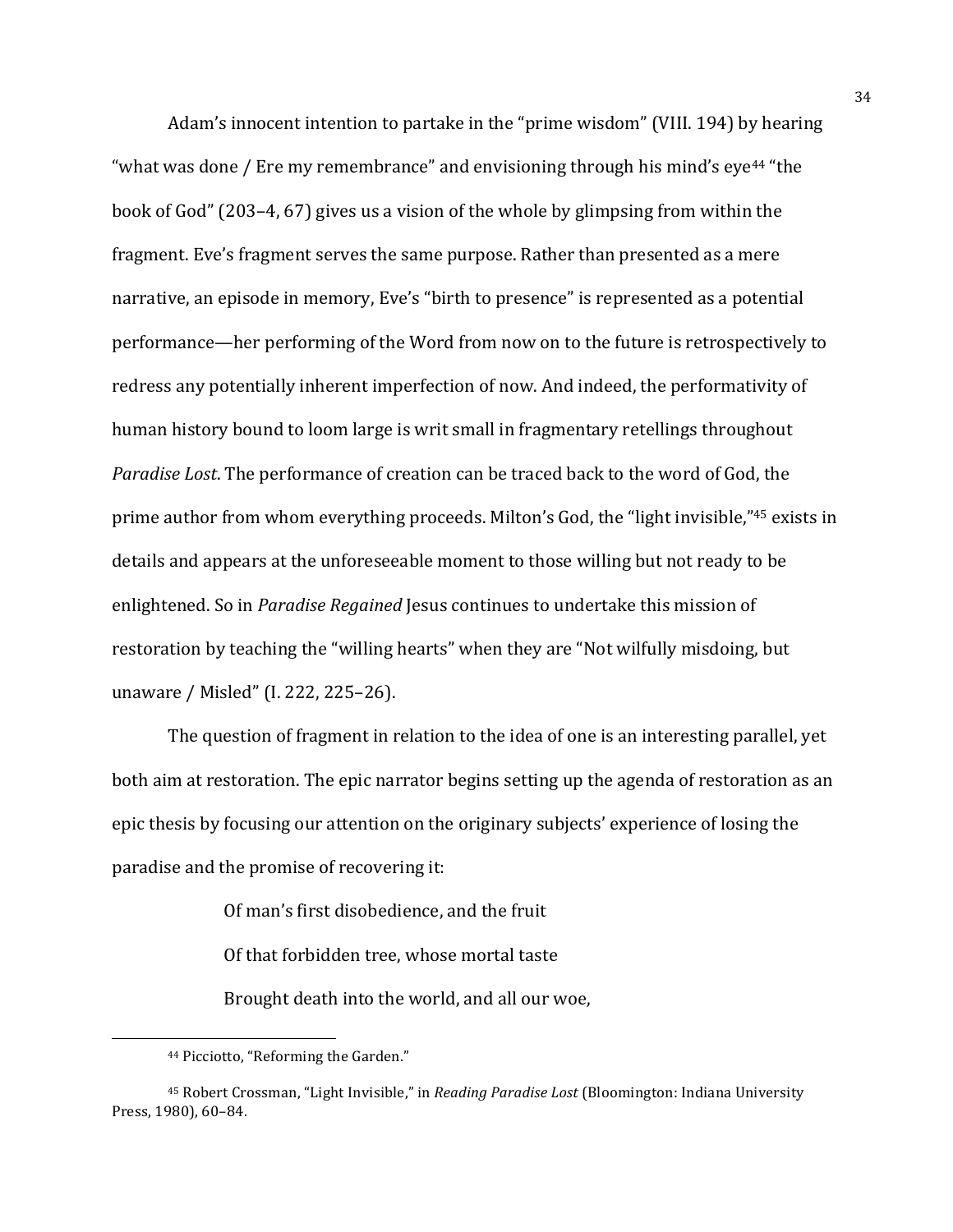With loss of Eden, till one greater man Restore us, and regain the blissful seat, Sing heavenly Muse, that on the secret top Of Oreb, or of Sinai, didst inspire That shepherd, who first taught the chosen seed, In the beginning how the heavens and earth Rose out of chaos  $\dots$  (I. 1–10)

"One greater man," whose work will eventually reverse the loss and reinstate the originary state, remains singular and unnamed. The invocation immediately evokes our curiosity: is "Eden" the equivalent of "the blissful seat"? Why *one greater man* and not the Son of God? The ambiguity of one is to be specified by many. First, after the Son of God "offers himself a ransom for man" (III. "Argument"), he

... with the multitude of my redeemed

Shall enter heaven long absent, and return,

Father, to see thy face  $\dots$  (III. 260–62)

Echoing Paul's doctrine in Romans 5.14–21, Milton has his God respond to Jesus:

be thou in Adam's room

The head of all mankind, though Adam's son.

As in him perish all men, so in thee

As from a second root shall be restored,

As many as are restored, without thee none. (III. 285–89)

And right after his genesis, Adam comments on providence, grasping the meaning of one as opposed to the collective: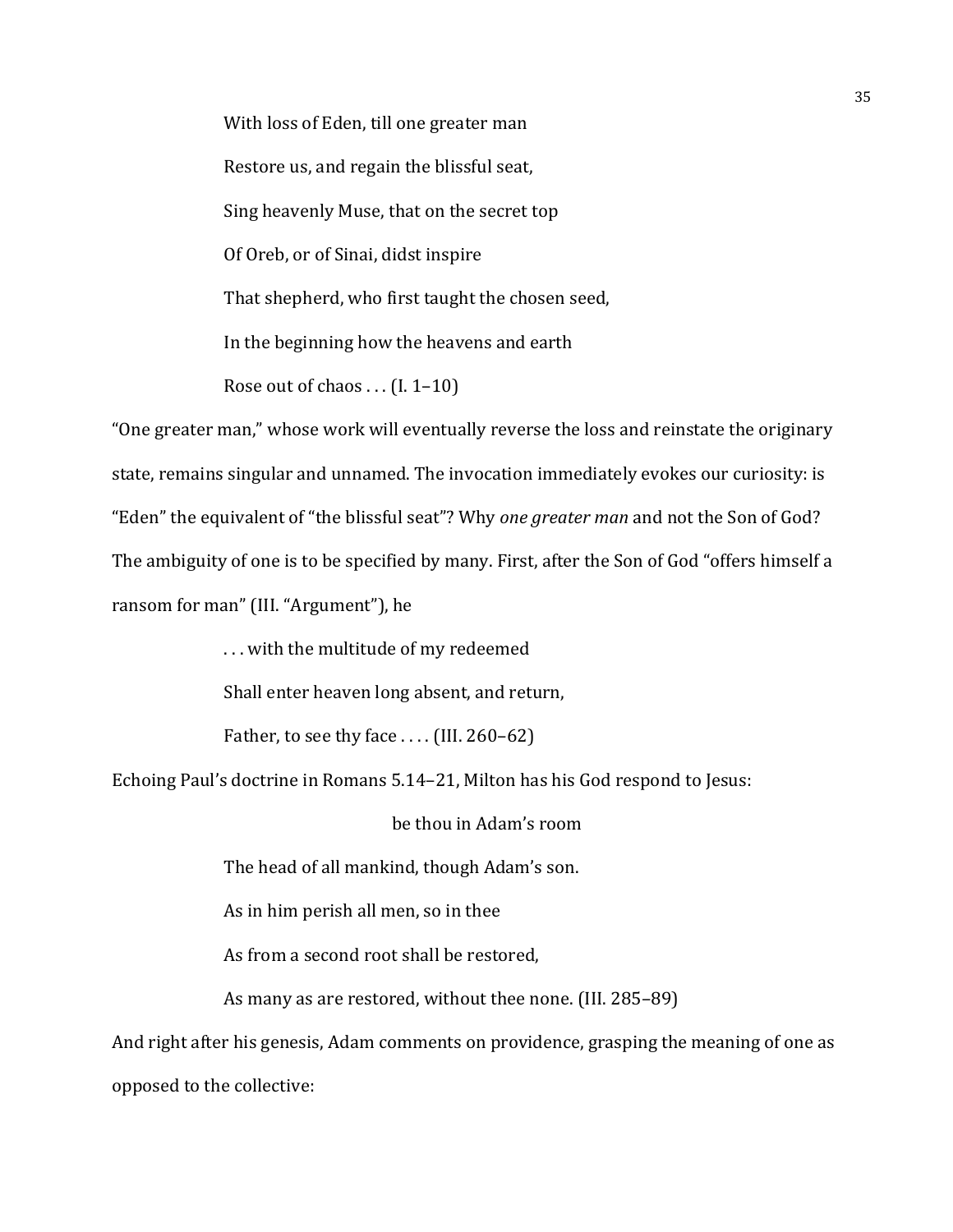# No need that thou

Should propagate, already infinite; And through all numbers absolute, though one; But man by number is to manifest His single imperfection, and beget Like of his like, his image multiplied, In unity defective, which requires Collateral love, and dearest amity. (VIII. 419–26)

And finally, speaking of Noah and God's Covenant after the fall:

... I [Adam] rejoice

For one man found so perfect and so just,

That God vouchsafes to raise another world

From  $\lim$ .... (XI. 875–78)

"One," in representing all, becomes all encompassing and generative. Understood as a collective, a composite whole, the one involves distinctive individuals in each of their respective historical moments to enact their own restorative efforts to break the cycle of degradation and reconnect the broken circle of the elevated state. Its ambiguity calls for explications and inclusion through action. Guided by these intentional ambiguities, the reader is goaded again with further understanding about the creation: "In the beginning how the heavens and earth / Rose out of chaos" (I. 9–10). Both "disobedience" and "chaos," assuming an originary status in their own right, are not the end of the restorative pursuit. Countering the stereotypes about the perfection in Eden and the Son of God as the sole, first, and last redeemer, Milton immediately engages the reader with these ambiguities that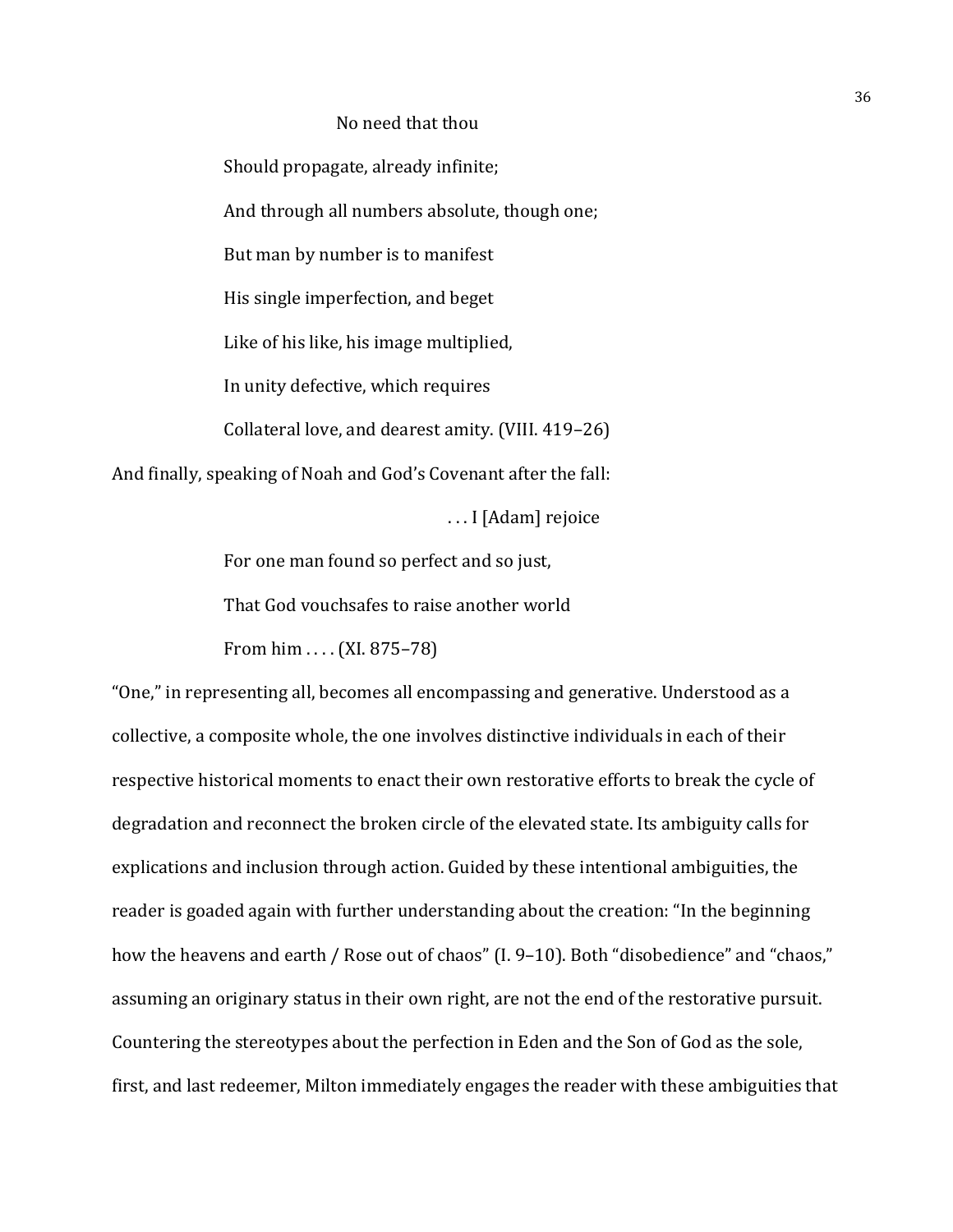challenge the habitual thoughts and behavior from waiting and reliance to action and independence with the grand and challenging project of deliverance from within. With the opening first ten lines of non-reconciliation, accentuating "restore" and "regain" in the middle bracketed by *disobedience* and *chaos*, with both acts treated as the essence of this pursuit of origin, Milton unfolds a drama full of paradoxes and litotes bound to compel us to relinquish our idolized stereotypes and revitalize our idle thoughts constructed and informed by layers of fallen consciousness in order to rebuild a new *blissful seat*.

The promise of restoration is ultimately echoed in the last book with the final utterance made by Eve, making promise in life and life in promise become a full circle. In the last book, while waking up with God's message through a dream, Eve resolves to pursue "further consolation" with Adam:

though all by me is lost,

Such favor I unworthy am vouchsafed,

 

By me the promised seed shall all restore.  $(XII. 620, 621-3)$ 

This resoluteness returns us back to the Garden, to the beginning of the creation of human subjects when the promise of deliverance is recalled but irrevocably delayed, by various subjects and ultimately by the Fall, which, as the end of *Paradise Lost* confirms, serving as another *felix culpa*, fortunately rejoins the progenitors on their willingness to recover the loss. Just as Ludwig Wittgenstein declares that one has to awaken to wonder,<sup>46</sup> in the beginning Eve wakes up wondering about her coming to the world of Eden, if not yet awakened to the meaning and purpose of the paradisal promise. We enter into her thoughts through her remembrance of her initial moments: "That day I oft remember,

<sup>&</sup>lt;sup>46</sup> Culture and Value: A Selection from the Posthumous Remains, ed. Georg Henrik von Wright and Heikki Nyman. Rev. ed. of Alois Pichler, trans. Peter Winch (Oxford: Blackwell, 1998).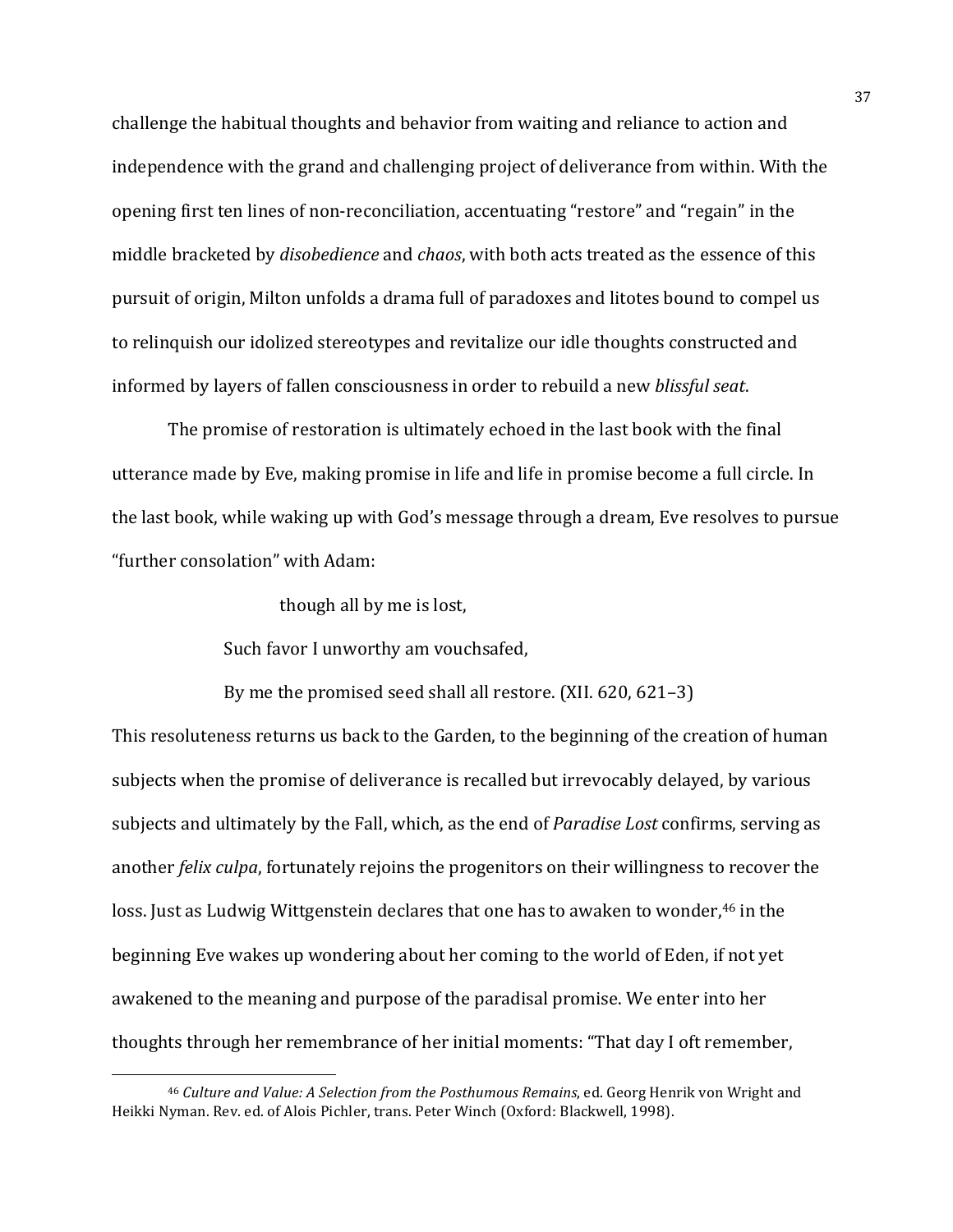when from sleep / I first awaked" (IV. 449–50) and followed "a murmuring sound / Of waters" "With unexperienced thought" (453–54, 457). The first things appearing appeal to her sense perceptions. Looking into the lake her eyes encounter her own image "opposite"  $(460)$ ; "there I had fixed / Mine eyes till now, pined with vain desire / Had not a voice thus warned me" (465–67). Promptly interrupted by "a voice" unknown to her, Eve is instructed to fix her attention onto a different "shape"  $(461)$ , "he / Whose image thou art"  $(471-72)$ ; uncertain what to do, she lets herself be "invisibly thus led"  $(476)$  on to a place of "no shadow" (470), hence to Adam, her "author and disposer" (635). Her coordination of eye and ear is her source of knowledge, and ours, of the creation of self, while in her recollection God's bidding sublimates the innocent self-consciousness with the purpose beyond her selfhood. The intervening voice being God's, as Adam later in his supplementary account makes clear ("Led by her heavenly maker, though unseen, / And guided by his voice, nor uninformed," VIII. 485-86), tending to prevent if not divest her further indulgence in self-image from self-desire, redirects that impulse by inducing in her innocence a higher purpose. Remembering the history unwritten foretold by that voice, Eve will "bear / Multitudes like thyself" once united with an image "inseparably" hers (IV. 474-5, 473), generating more images, her future seeds, while rendering them irreducible and unobscured by self-centered projection and capable of attending to purposes higher than one's own. In so doing, Eve, we are told, will eventually be called "the Mother of human Race" (IV. 475), which, considered as the processual result of the creation rather than a mere single, "once-upon-a-time" occurrence, $47$  implies that even the original seed needs to be worked through to be the originary so that her future seeds will be free from obscuring

<sup>47</sup> Schwartz, *Remembering and Repeating*.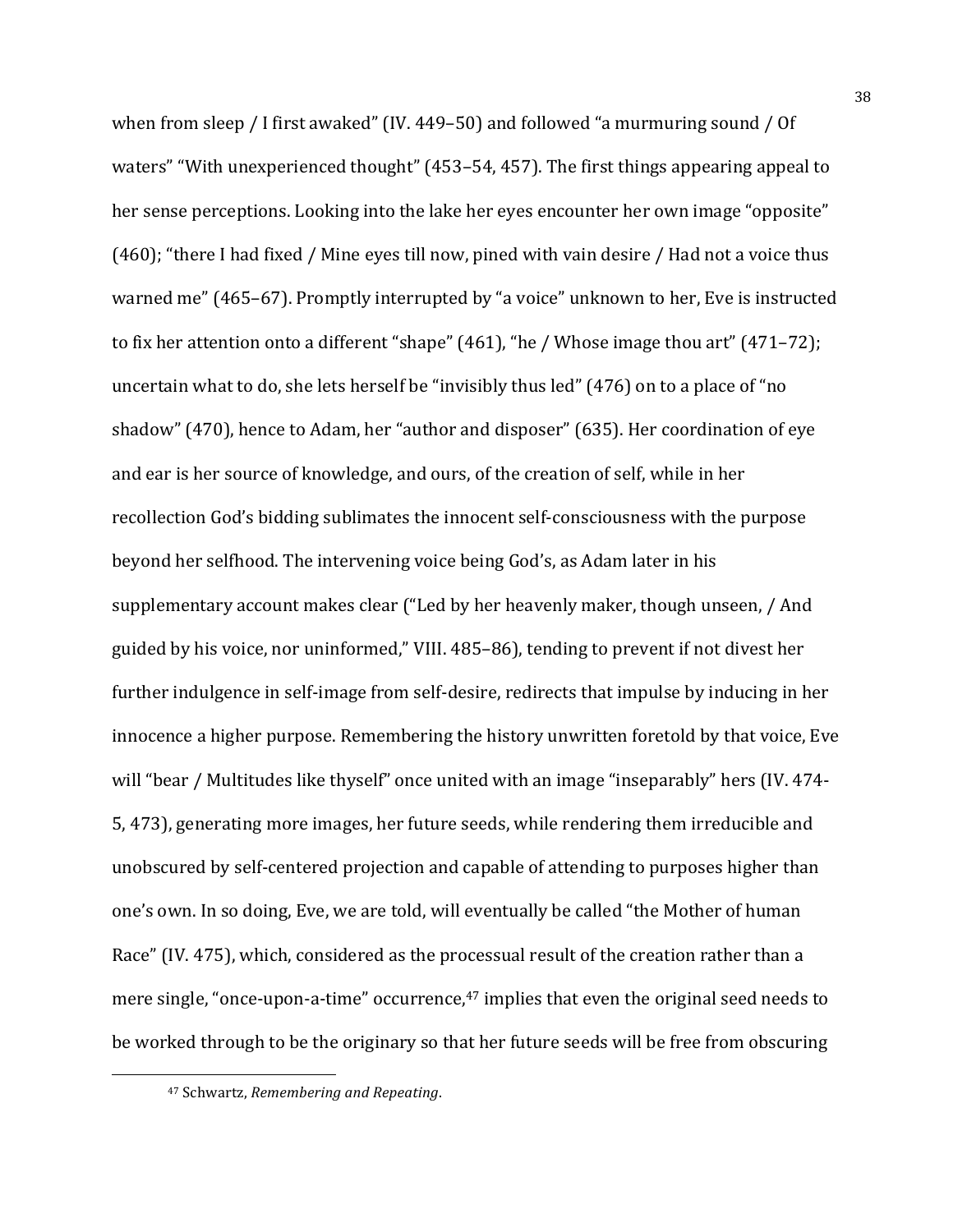the truth. Therefore life, as *Eve* originally means in Hebrew,<sup>48</sup> while burgeoning from a dream that brings self-awakening and the promise of self-generation, will continue to start anew. 

This may be part of the divine message—from that moment of distilling regeneration from signs of degeneration—involving the nature of ontological existence and historical fulfillment: to stabilize the originary paradisal existence and consequently future generations, one needs to purge oneself of any possible originary decay by decentering one's self. Eve's creation tells us that gazing on the projection of self-image fails to produce genuine knowledge of that being in time. The integration of knowledge and truth becomes split when the self-centered image continues to assert itself. The impulse to originate history with an empirical vein, glimpsed in the moment of Eve's waking up and the insistence in the self-image momentarily corrected by the divine rationale, will reemerge later in the poem and, in the final books, magnified and multiplied, manifest itself in the pageants of future history that archangel Michael reveals to Adam.

The moment of Eve's "birth to presence" $49$  is replete with potential while the materialization of the Word is taking a bodily form with a promise, which is all too soon being innocently pushed aside and back to its latency. So "in the beginning was the Word," but the truth of the revealed word is delayed due to a lack of understanding. This belatedness of understanding the purpose of creation manifested through deliverance and effecting the historical fulfillment of an enlightened human race is a recurrent theme with

<sup>&</sup>lt;sup>48</sup> See Henry Cornelius Agrippa's *Female Pre-eminence, OR THE Excellency of that Sex above the Male*, trans. Henry Care (London: 1670), 3.

<sup>&</sup>lt;sup>49</sup> Taken from the title of Jean-Luc Nancy's *The Birth to Presence* (Stanford: Stanford University Press, 1993).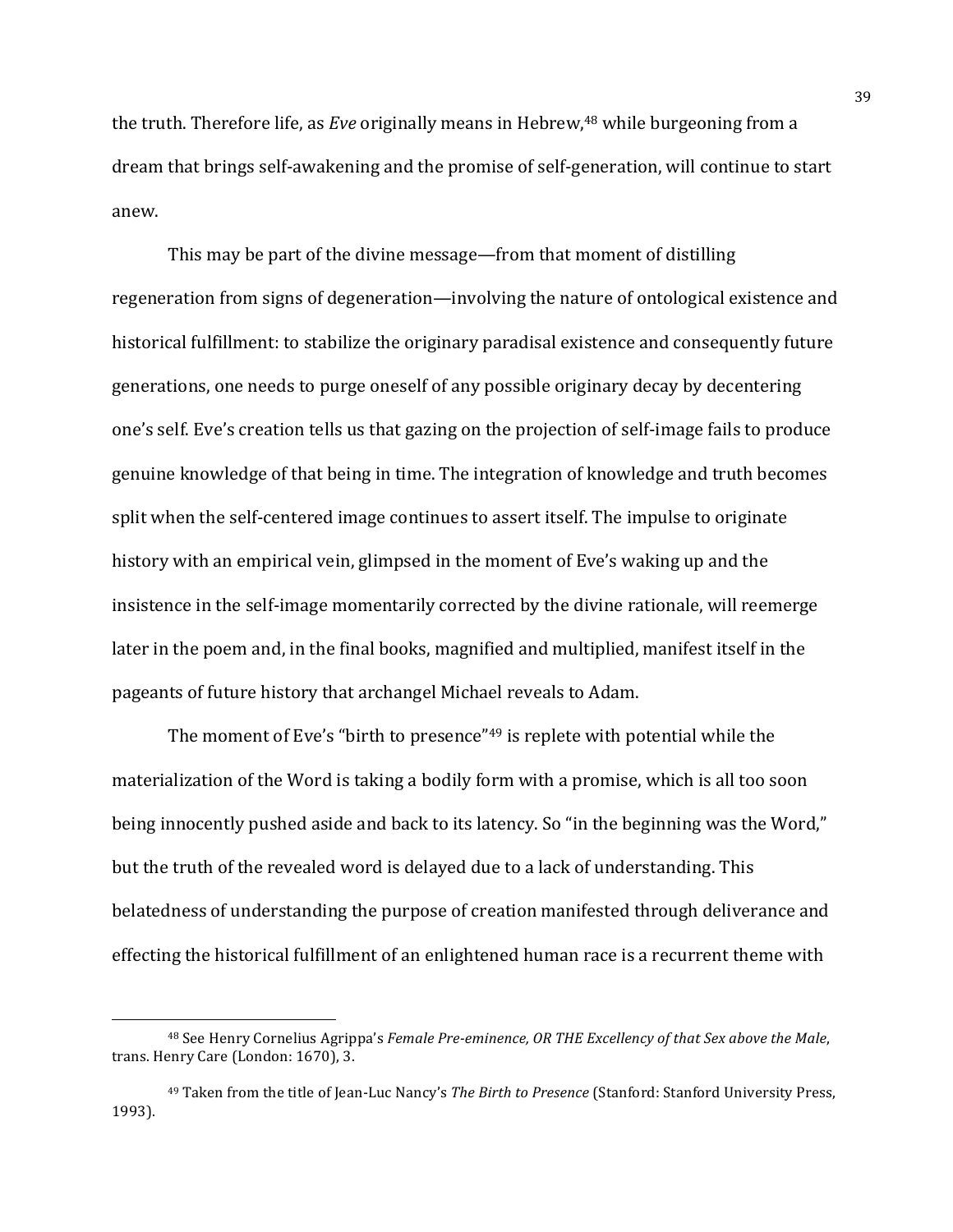which recovery poetics in *Paradise Lost* engages. Overall, the belatedness of awakening is central to the dilemma and predicaments of the restoration when we also examine the relationship between the Edenic subjects and God, the transmission of messages. Ultimately, the force of Milton's renovative poetics, therefore, hinges on this belatedness that urges us to *pervert* and revert, readily to disturb the fixated appearance or remove the impulse to fixate on it.

While the fragment pairs up the author's and the reader's intention and attention, it performs a transformative act on their coexistence through the very materiality of the text. Through the poet's conversing with the muse, we convert ourselves into beings with *perverted* motivations to reconstruct subjectivity. However, what sets in in that same temporo-spatial sphere is also the anxiety complex. Once we readers take things into our hands, we become authors to ourselves, as Milton suggests, and reconstructing a shattered narrative has multiple and ongoing, thus endless, routes. The amalgamation of both writerly and readerly voices makes the writing and reading "confusedly" (*PL*, II. 914)—in terms of both fusion and confusion of emotions. As *Paradise Lost* has shown, the creation tale of the human race in Genesis is taken apart into two distinctive narratives, each fragment bestowed with a perspective into the subject's interior space and his or her communion with their Creator, named or unnamed. What is liberating in this shattering articulation is its welcoming and intimate gesture that invites us to ponder upon the interiority of both founding moments, of man and the text, for instance, through both Eve's and later Adam's birth-to-presence narratives. Yet attendant to the joy of their coming into being and their chase of conjoining is the confounding anxiety of lack, incompleteness, and dependency that mark each fragmentary vision. Readers' expectation derived from their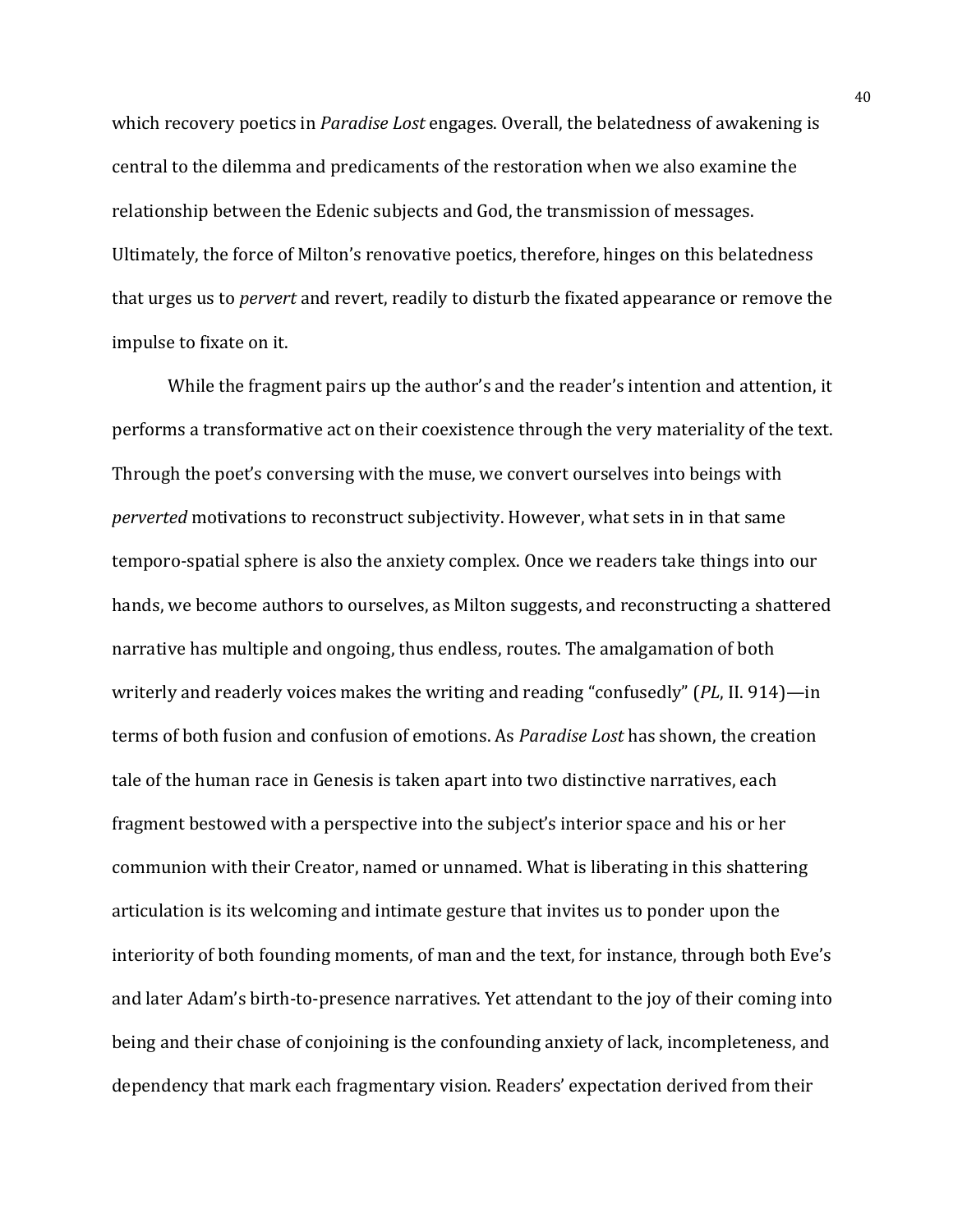knowledge of the original Genesis story is suspended in waiting, another of Milton's devices of belatedness. While this shattering articulation creates a standstill, it in turn compels us to attend to what ensues. A mind experiment, as Picciotto suggests, lies in the "decomposition" of the whole that needs to be overcome by the process of "reassemblage" in order to restore the legibility of the text and make further sense of the larger implications.<sup>50</sup> Therefore, decomposition and belatedness are not only the literary devices of Milton's poetics; they mean to engage the reader to reevaluate the genesis of the originary state while in the meantime redirect the readerly as well as the Miltonic subjects' sovereignly impulses to reform or re-pair the shattered selfhood toward actualizing and hence preserving their potentiality.

# III. Repair of Sovereignty, Sovereignty of Repair

What is the relation between God and man other than that of creator and created things? So far, we have explored the divine intention and act that is involved in man's formation of selfhood and the recovery process. To better understand the purpose of recovery from within, Milton seeks further means to articulate the mythical or ineffable ways that "assert eternal providence, / And justify the ways of God to men" (I. 25-6). And yet, Doueihi points out the issue of poetic form through Augustine's questioning:

... the material support of the word, the voice itself, raises a first fundamental difficulty: How can a material and finite thing convey the infinite? How can that which lasts only an instant communicate eternal truth? For Augustine, that first

<sup>50</sup> Picciotto, *Labors* of *Innocence*, 5.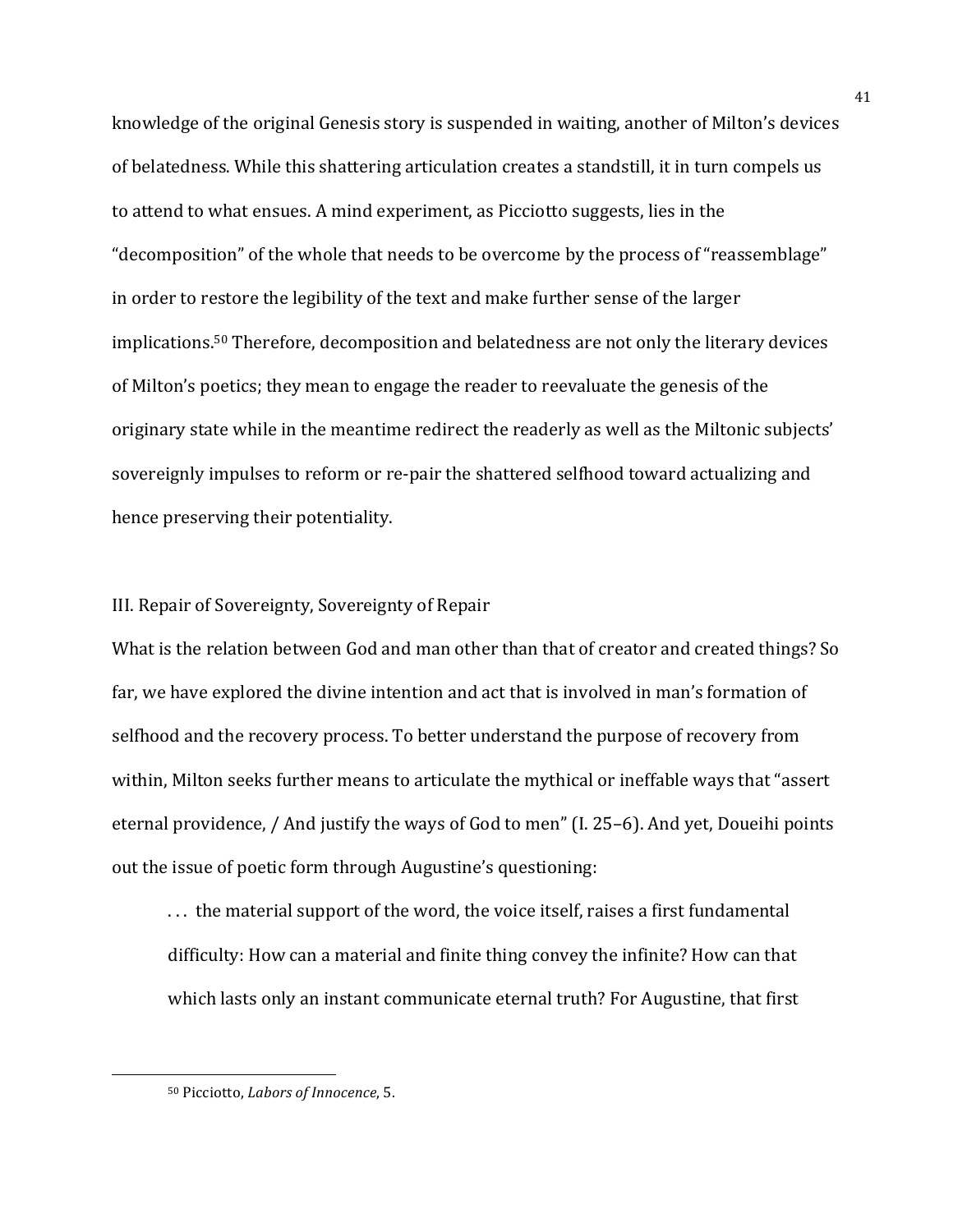difficulty corresponds to the problem raised by the very nature of the divine word addressed to man.<sup>51</sup>

It is a fact that Milton is extremely conscious of forms or "kinds"; with suitable "answerable style" (IX. 20), he addresses a full spectrum of human conditions. To resolve the difficulty, Milton devises a likeness, a representation, through fragments, as we see in the fragmentary account of Eve's creation. The fragment in *Paradise Lost* marshals "mediation of the divine word and of its internalization," a cleansing device that not only recreates unity but also sets in place a textual space where the part meditates the whole, transience the eternal, the everyday the holy, and ultimately the human vision on the messianic vision, allowing the "possibility of direct manifestation or epiphany."<sup>52</sup> Augustine furthermore introduces a more complex dimension of the problem:

[God] does not speak through his own substance except for creating all natures, though as regards spiritual and intellectual ones he speaks not only for creating but also enlightening them, since they are now able to grasp his speeches as it is in his Word, which was in the beginning with  $God \ldots$ . But to those who are not able to grasp this, when God speaks he only does so through a creature, either through a spiritual one alone whether in dreams or in ecstasy in the likeness of bodily things, or also through a bodily one, when some specific appearance is presented to the sense of the body, or some sounds and

<sup>52</sup> Ibid., 7.

<sup>51</sup> Doueihi, *Earthly Paradise*, 5.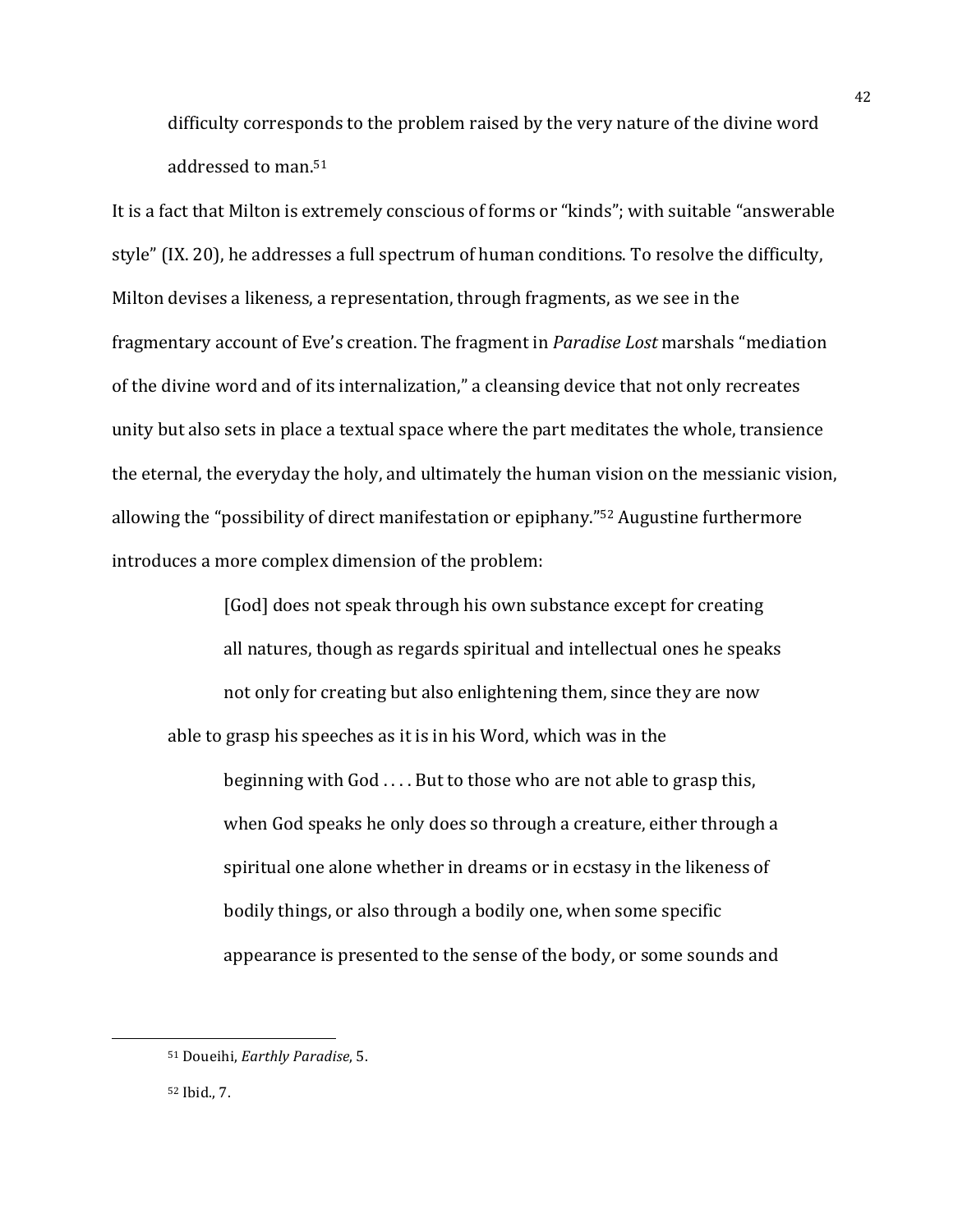# words are heard.<sup>53</sup>

Although the inclusion of the communication of the holy through voices creates exactly the effect Augustine perceives, it meanwhile demonstrates the originary challenges in grasping the moment of epiphany.

One of the significant metaphors that organizes both the prelapsarian and postlapsarian state of mind into one is the idea of "home," the material reality of the social bond; the act of leaving or returning home implies one's "trusting Satan" or "trusting God." Postulating in *De Doctring Christiang* his theology on "the Fall of Our First Parents, and the Sin," Milton considers the Fall was "instigated first by the devil" and then "man's own inconstant nature": "He did not keep his original state, but left his *home*" (382, 383). This "distinction-making," prevalent throughout *Paradise Lost*, as Regina Schwartz argues, transports us back to the first home and ur-concept of human community, Eden.<sup>54</sup> The "domesticated nature of the life of Adam and Eve in Eden before the fall," as Northrop Frye has observed, is made distinctive by their "extraordinary trustfulness" in the constant visits by angels or by God himself, which is "a natural part of the state of innocence."<sup>55</sup> Eden's originary subjects "thought no ill" of their frequenting of their home, an open space with their domestic preoccupations, gardening, housekeeping, sexual activity, and no bounds to their divine neighbors. Understood as a site of the originary unfallen state, home is a seat of divinity by extension. In *Paradise Regained* Jesus's trial in the wilderness that Milton

<u> 1989 - Johann Stein, mars et al. 1989 - Anna ann an t-Anna ann an t-Anna ann an t-Anna ann an t-Anna ann an t-</u>

<sup>53</sup> Ibid., 7. See Saint Augustine, "The Literal Meaning of Genesis 8.27–49," in On Genesis, part 1, vol. 13 of *The Works of Saint Augustine*, ed. John E. Rotelle, trans. Edmund Hill (New York: New City Press, 1990– 1993), 374.

<sup>54</sup> Schwartz, *Remembering and Repeating*, 12.

<sup>55</sup> Northrop Frye, *Return of Eden: Five Essays on Milton's Epics* (London: Rutledge, 1966), 69.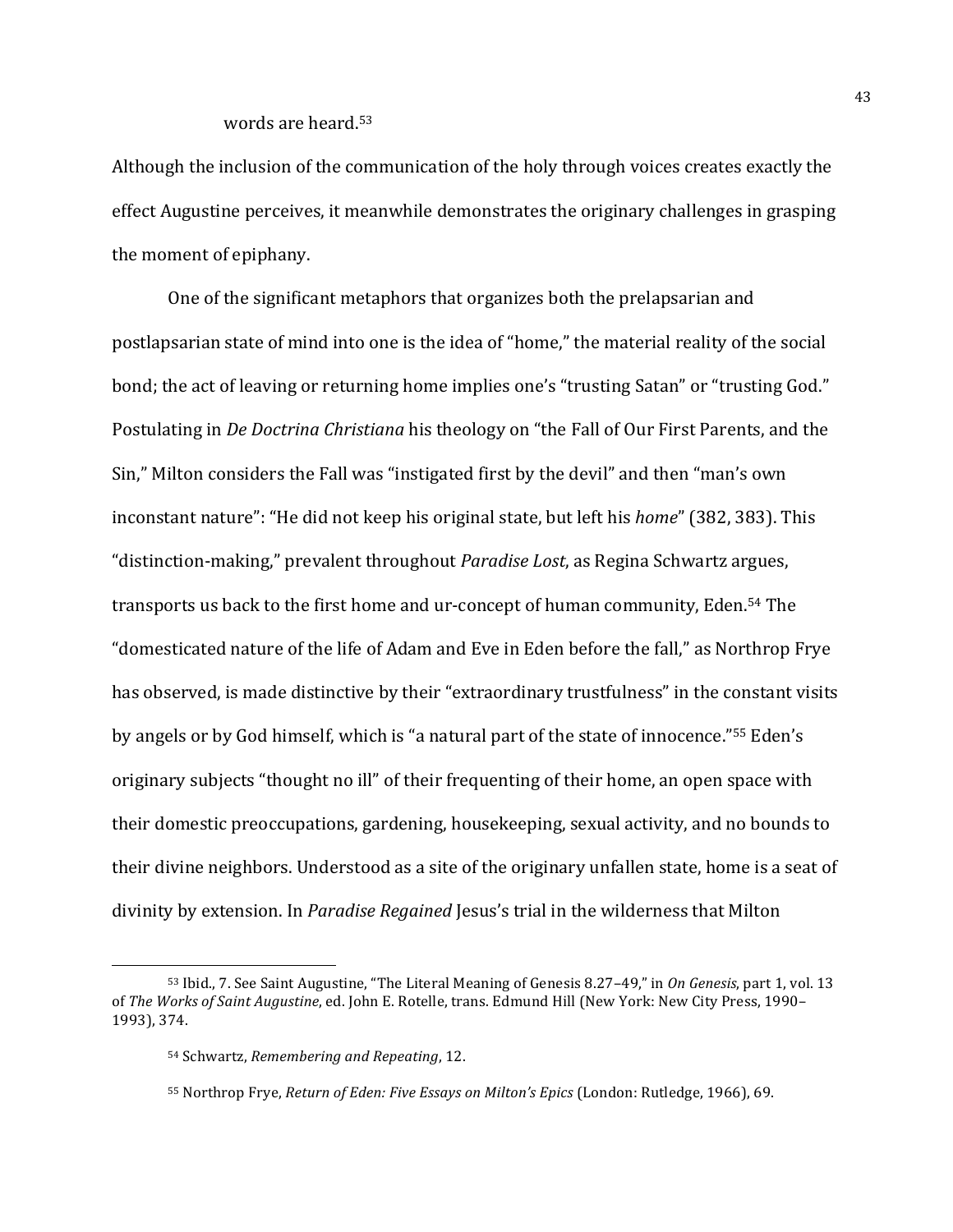thematizes as a central task for regaining the paradisal state is preceded by his leaving home in book II and followed by his returning home to Mary at the end of book IV after defying temptation and understanding his lofty mission on earth. During this interim, the Son fully contemplates his work of restoration.

The apotheosis of returning home is complicated by the discourse of boundary breaking. Schwartz has argued extensively that "In *Paradise Lost*, Milton depicts creation as the act of delimiting, of setting bounds" and adheres to the biblical model of distinctionmaking, engaging a series of division and separation.<sup>56</sup> The intention and purpose, Schwartz perceives, is to set apart the sacred from the profane, "pure" from "mixed," clean from unclean, ultimately teaching a moral value and providing guidance for redemption. Instead of perceiving these bounds as confinement, a limit that arrests movement and increases fixations in a reified position, I view them as thresholds or passages, fluid zones where transformation takes place. Examples of transgression closely related to "bound" breaking" and "the perils of boundlessness"<sup>57</sup> abound—Satan's breaking out of Hell and into Eden, which is "Access denied" and confined by "Insuperable highth of loftiest shade"  $(IV. 137, 138)$ , is rebuked by Gabriel:

> Why hast thou, Satan, broke the bounds prescribed To thy transgressions, and disturbed the charge Of others, who approve not to transgress By thy example, but have power and right To question thy bold entrance on this place. (IV. 878–82)

44

<sup>56</sup> Schwartz, *Remembering and Repeating*, 11-12.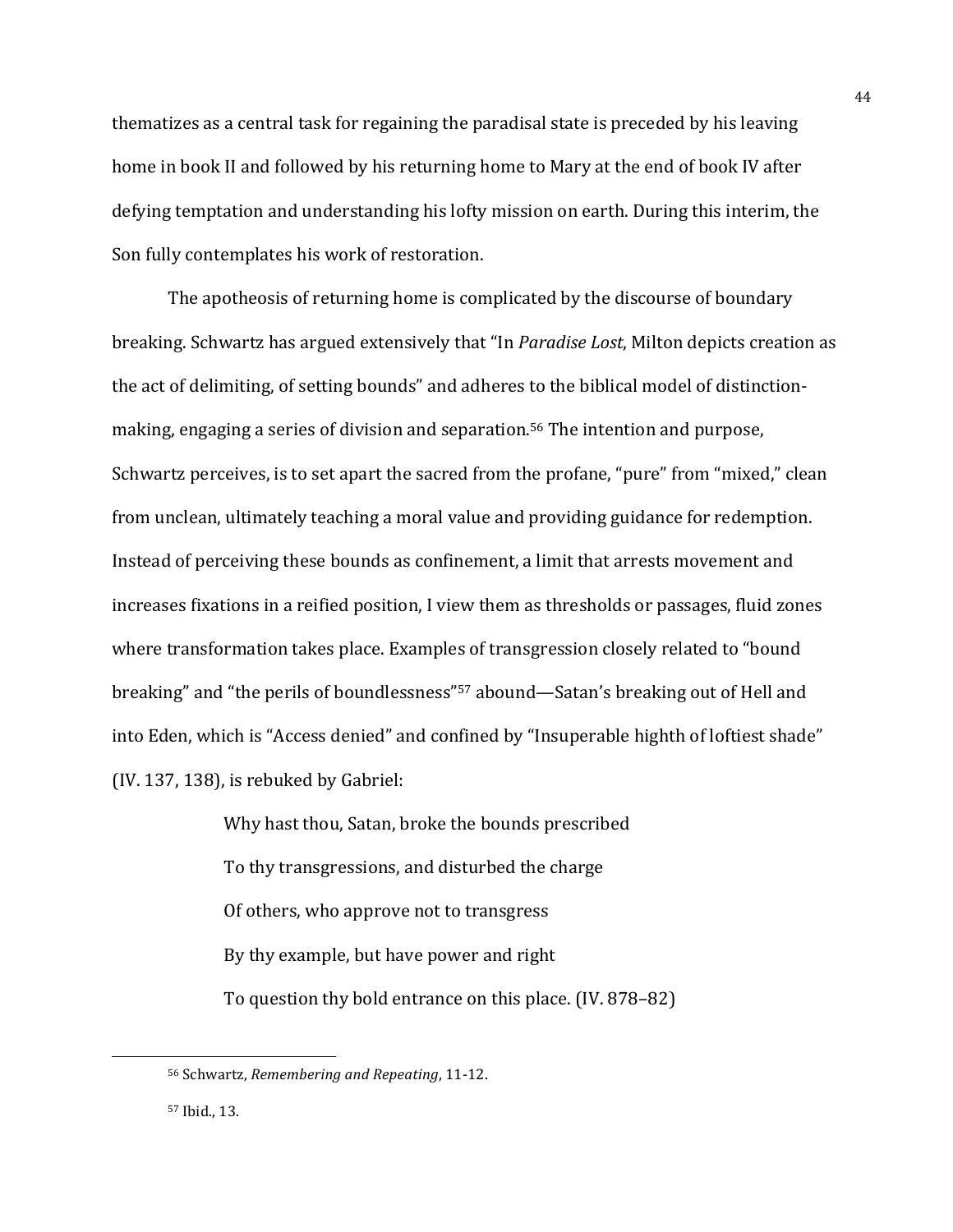Chaos, as Milton stresses, unless the Messiah "puts forth his goodness" to make it the base material of creation, would remain as "dark materials" as well as "Illimitable ocean without bound" and hold "Eternal anarchy" and "the noise / Of endless wars" (II. 916, 896–97):

> He took the golden compasses, prepared In God's eternal store, to circumscribe This universe, and all created things: One foot he centered, and the other turned Round through the vast profundity obscure, And said, Thus far extend, thus far thy bounds, This be thy just circumference,  $0$  world. (VII. 225–31)

And ultimately, "To transgress the law is not only to forget, but to effect the most heinous of confusions, aspiring, as Eve does, to become 'as the Gods.' Such ambition is 'unclean'"<sup>58</sup> while the violation of God's bidding is considered crossing out of bounds.

Toward the end of *Of Reformation*, Milton puts forward an extraordinary vision of what will happen on judgment day, an event that will soon elevate the righteous to the angelic "legions" in the "*Circle* of Eternity" and "put an end to all Earthly *Tyrannies*" (*CPW*, 1: 616). A final act of separation and reduction is expected, setting apart those worthy of elevation and redemption from others deserving of purgation and punishment. Paradise or even earth transformed into heaven is imminent after the damnation is brought on those who have been "imparing" "the true *Faith.*" Here, in 1641, condemning the bishops' corrupt faith, Milton employs bodily and anatomical images to describe their demeanor by associating them with the antichristian "*Wolves*" and "*Boares*" and situating them within

<sup>58</sup> Schwartz, *Remembering and Repeating*, 15.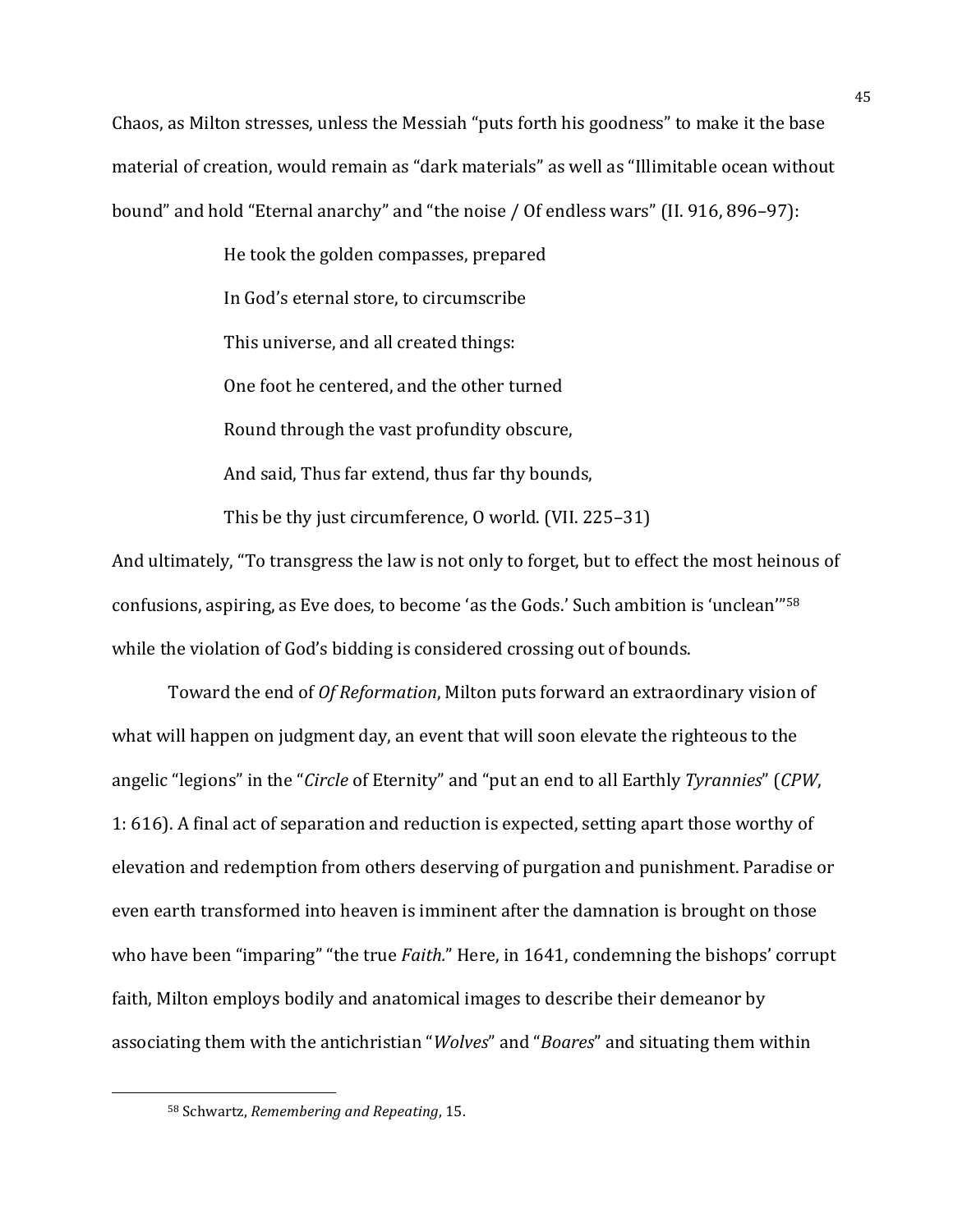the larger context of England's history of resisting the antichrist: while the nation, the body politic, has been suffering from

> bloody Inundations, and the succeeding Sword of intestine *Warre*, soaking the Land in her owne gore ... that *Viper of Sedition* ... hath been breeding to eat through the entrals of our *Peace*; but let her cast her Abortive Spawne without the danger of this travailing & throbbing *Kingdome.* (614)

The false church is not to be tolerated. The mention of the history of corruption and antichristian forces is later rehearsed in Michael's instructions to Adam in the concluding book of *Paradise Lost*. Milton, in his early poem *Lycidas*, assuming a poet-prophet role, "foretells the ruin of our corrupted Clergy then in their height." The false prelate as the grim wolf was already threatening the destruction of the faithful, thereby impeding and vitiating the process and the potential of paradisal recovery.

David Norbrook has argued that "the themes of creation and reduction" are linked with "republican ideology" in which the ways of restoration were utilized to reduce the overgrown, top-heavy princely power to the "first principles."<sup>59</sup> Therefore, to be able to reduce and excise the unnecessary, one must revert to the first, originary state.

With more zeal to reveal their idolatry, Milton continues to condemn their idolatrous "Temples" as the "*spirtuall* Babel" built by "*Gold and Silver*," the kind of the

<sup>59</sup> Norbrook, *Writing the English Republic*, 438, 97. He points to Machiavelli's concepts in Discourse that: "For the maintenance of a Religion or Commonwealth long in being, it is necessary oftentimes to reduce them to their first grounds" and that the princes judgments will be held accountable if they jeopardize the republican government. Norbrook continues, "[s]uch exemplary acts of justice . . . were the best way of discouraging corruption and restoring states to their first principles." Machiavelli believed, Norbrook holds, "that a certain degree of instability was necessary to achieve political dynamism, and such regular 'reduction' had the effect of at once permitting and controlling the process of change" (97).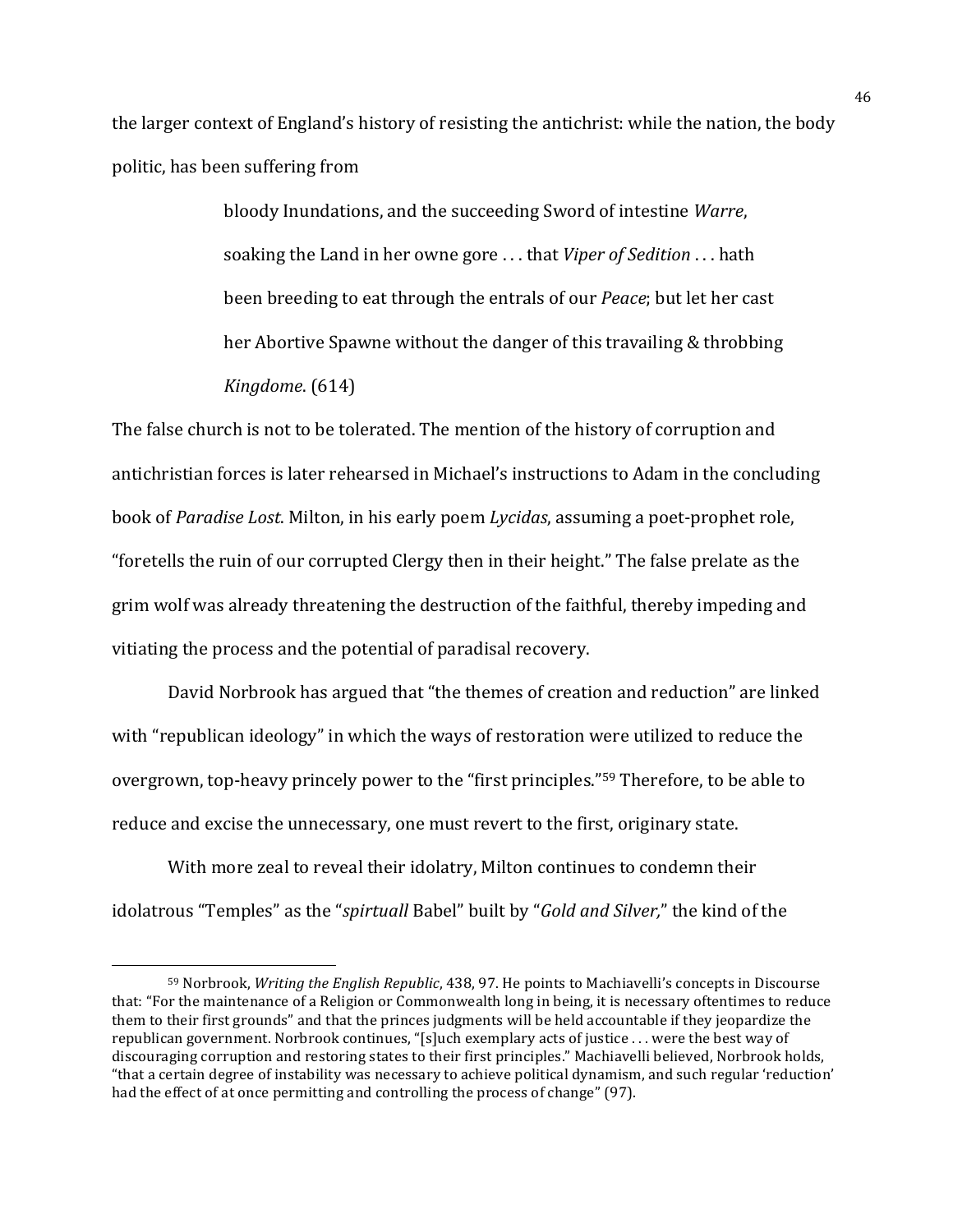materials supplied by "*Mammons* Son" (590) even as he complains that their "Extortions" and "open Corruptions" become "the Ulcers of the Kingdome" (591). While Achsah Guibbory regards *Paradise Lost* as "a history of idolatry,"<sup>60</sup> Sharon Achinstein illustrates that "[t]he Laudian episcopacy was backsliding to the idolatries of Rome," and quotes *Of Reformation*: "a 'Tyrannical crew and Corporation of Imposters, that have blinded and abus'd the World'"  $(537)$ .<sup>61</sup> Yet in that same text, alongside the "millenarian optimism" is the eternal damnation, quite a different fate, which awaits the prelates: $62$ 

> But they contrary that by the impairing and diminution of the true *Faith*, the distresses and servitude of their *Countrey* aspire to high *Dignity*, *Rule* and *Promotion* here, after a shamefull end in this *Life* ... shall be thrown downe eternally into the *darkest* and *deepest Gulfe* of Hell, where under the *despightfull* controule, the trample and spurn of all the other *Damned*, that in the anguish of their *Torture* shall have no other ease then to exercise a *Raving* and *Bestiall Tyranny* over them as their *Slaves* and *Negro's*, they shall remaine in that plight for ever, the *basest*, the *lowermost*, the *most dejected*, most *underfoot* and *downe-trodden Vassals* of *Perdition*. (616–17)

Contrary to republican principles, the "diminution of true *Faith*," rather than that of the believer in his magnanimity, is considered detrimental to the entire body politic and true religion, and so needs to be removed. Along with the overall dissenting pamphleteering, as

<sup>&</sup>lt;sup>60</sup> Achsah Guibbory, *Ceremony and Community from Herbert to Milton: Literature, Religion, and Cultural Conflict in Seventeenth-Century England* (Cambridge: Cambridge University Press, 1998), 195.

<sup>61</sup> Sharon Achinstein, *Literature and Dissent in Milton's England* (Cambridge: Cambridge University Press, 2003), 124. Milton, Of Reformation, in CPW, Vol.1.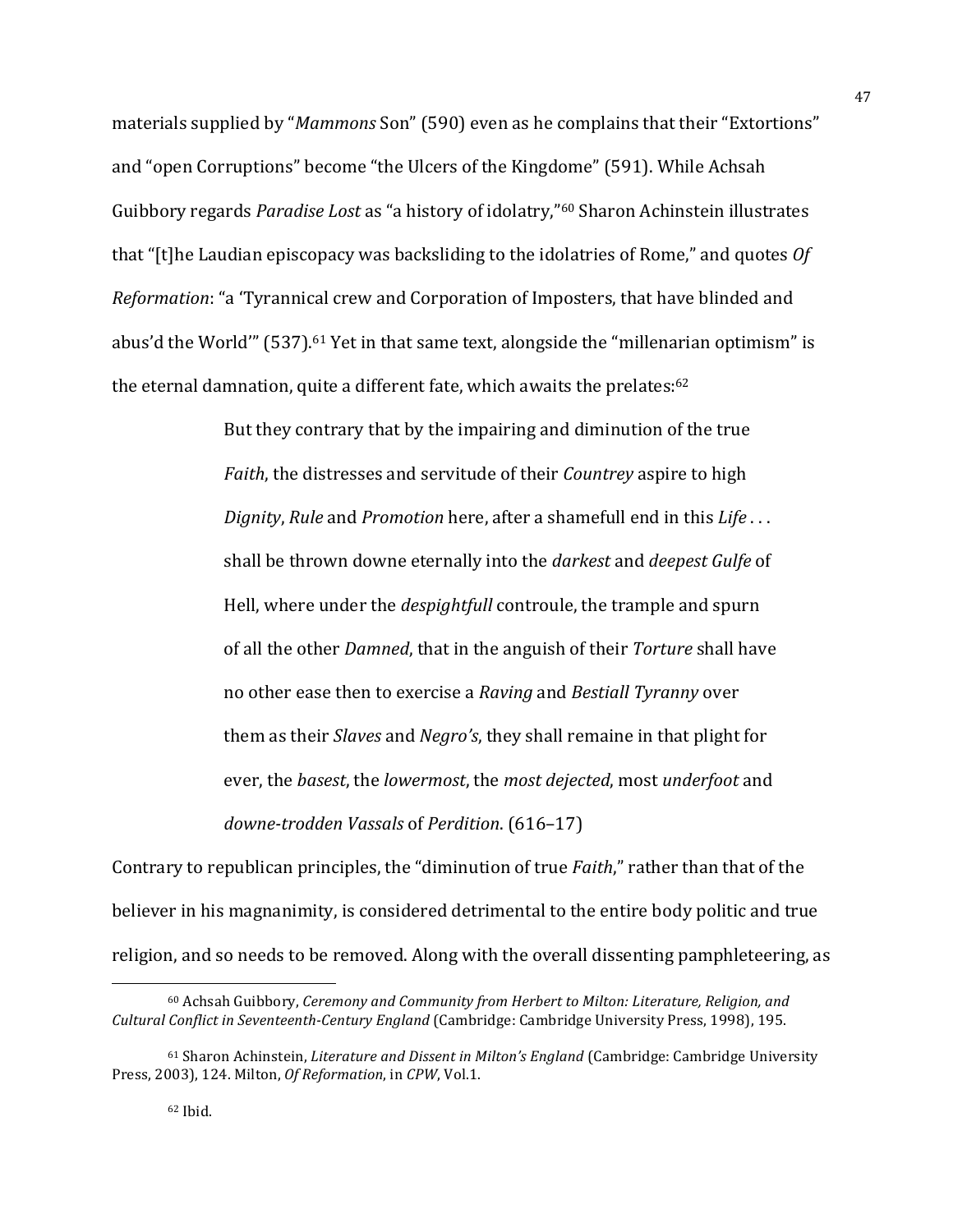has been seen, the sentiment of optimism and abomination of 1641 finds its way in various forms in *Paradise Lost* in the context of the Restoration.

All those abysmal elements that darken the redemptive hope in the foregoing passage are characteristic of the stygian environment that Satan and his rebel angels inhabit: with "the dusky Air / That felt unusual weight" in the "Land that ever burn'd / With solid, as the Lake with liquid fire," the space is imbued with

# combustible

And fuelled entrails thence conceiving fire, Sublimed with mineral fury, aid the winds, And leave a singèd bottom all involved With stench and smoke. (I. 233–37)

This posits a stark contrast to the world in Eden, "a happy rural seat" (IV. 247), "a woody theatre" (141) infused with enclosing greens, birds chirping, gentle animals roaming, and flowing streams: "eternal spring" (268), truly "A sylvan scene" (140). Real joy and contentment fill the space, with inhabitants free of "discontented thoughts" if unprovoked (807). Yet here "this infernal pit" (II. 850) generates perversion (that "perverts best things / To worst abuse, or to their meanest use," IV. 203–4) and inflicts "transgressions" (879) that lie in every aspect of Satan's attempts throughout the whole poem. As Lewalski has demonstrated, the various "kinds" of "generic paradigms" or "heroic genres"—epic, romance, tragedy—that Satan moves to parody, pervert, or debase, are chiefly their heroic or redemptive values.<sup>63</sup> At the end of the council scene, Satan, "with monarchal pride" (II. 428), prevails in his agenda to reclaim in arms their "just inheritance of old" (38), sending

<sup>63</sup> Lewalski, "Genres," 118-21.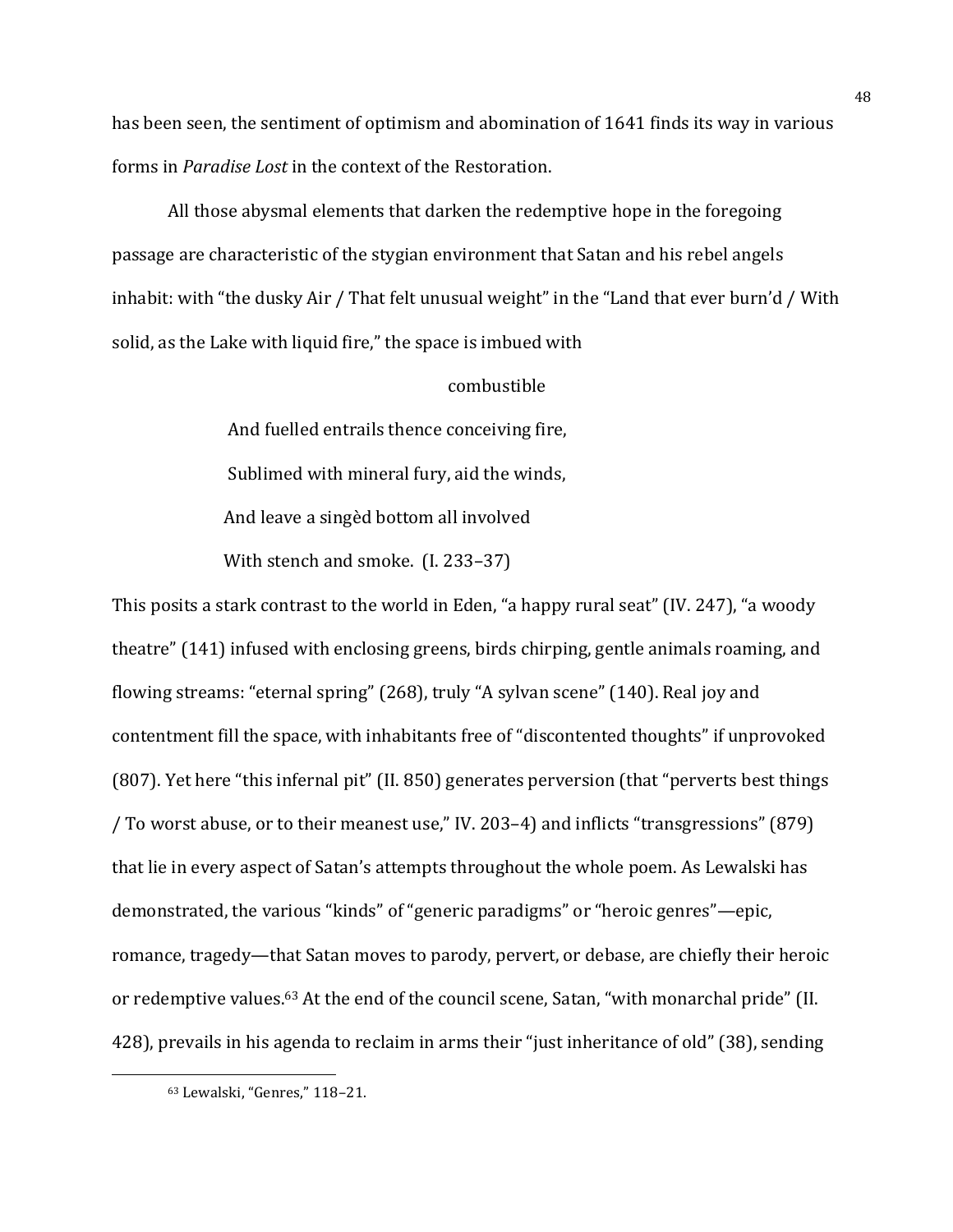his "royalties" (451) into "rejoicing" (487). Satanic energy, as we shall see, while seeking to resist "submission" (I. 661) and "pervert" Providence (164), refrains from the republican ideal of reduction; it aims at aggression with self-aggrandizement, manifested as either tyrannical self-preservation or overseas military expansion.<sup>64</sup>

This leads to another dimension pertaining to a distorted form of restoration, namely, transgression. Principally flowing outside the bounds and farther away from first principles, forces of perversion also abound in *Paradise Lost*.<sup>65</sup>In the political arena, the aim of the Restoration settlement was "to turn the clock back to 1641 and ignore the development in between": several royal institutions were reinstated "exactly as before the Civil War" while "The Church of England was re-established, albeit with narrower doctrine and tougher penalties against dissenters"; a "relentless drive to rebuild old forms of government" was under way.<sup>66</sup> Norbrook's perception of Milton's England moving "from restoration to Restoration" captures the collective sentiment of culture from holding optimism to expressing disillusionment.<sup>67</sup>

It is true, however, that the energy to dissent and transgress, albeit with disillusionment occasioned by "unjustified oppositions,"<sup>68</sup> continues to permeate the poem.

<sup>66</sup> John Morrill, ed., *Revolution and Restoration: England in the 1650s* (London: Collins & Brown, 1992), 32.

<sup>&</sup>lt;sup>64</sup> See both David Armitage, "John Milton: Poet against Empire," and Victoria Khan, "The Metaphorical Contract in Milton's *Tenure of Kings and Magistrates*," in *Milton and Republicanism*, ed. David Armitage, Armand Himy, and Quentin Skinner (New York: Cambridge University Press, 1998).

<sup>65</sup> I.31; III.94; IV.879-80; V.244; VI.912; VII.47; VIII.330, 643; IX.902, 1161, 1169; X.49, 72; XI.164, 253; XII.399.

 $67$  "From Restoration to Restoration" (p. 407) is the section title, but the whole book addresses the related issues.

<sup>&</sup>lt;sup>68</sup> John T. Shawcross, *The Development of Milton's Thought: Law, Government, and Religion* (Pittsburgh: Duquesne UP, 2008), vii.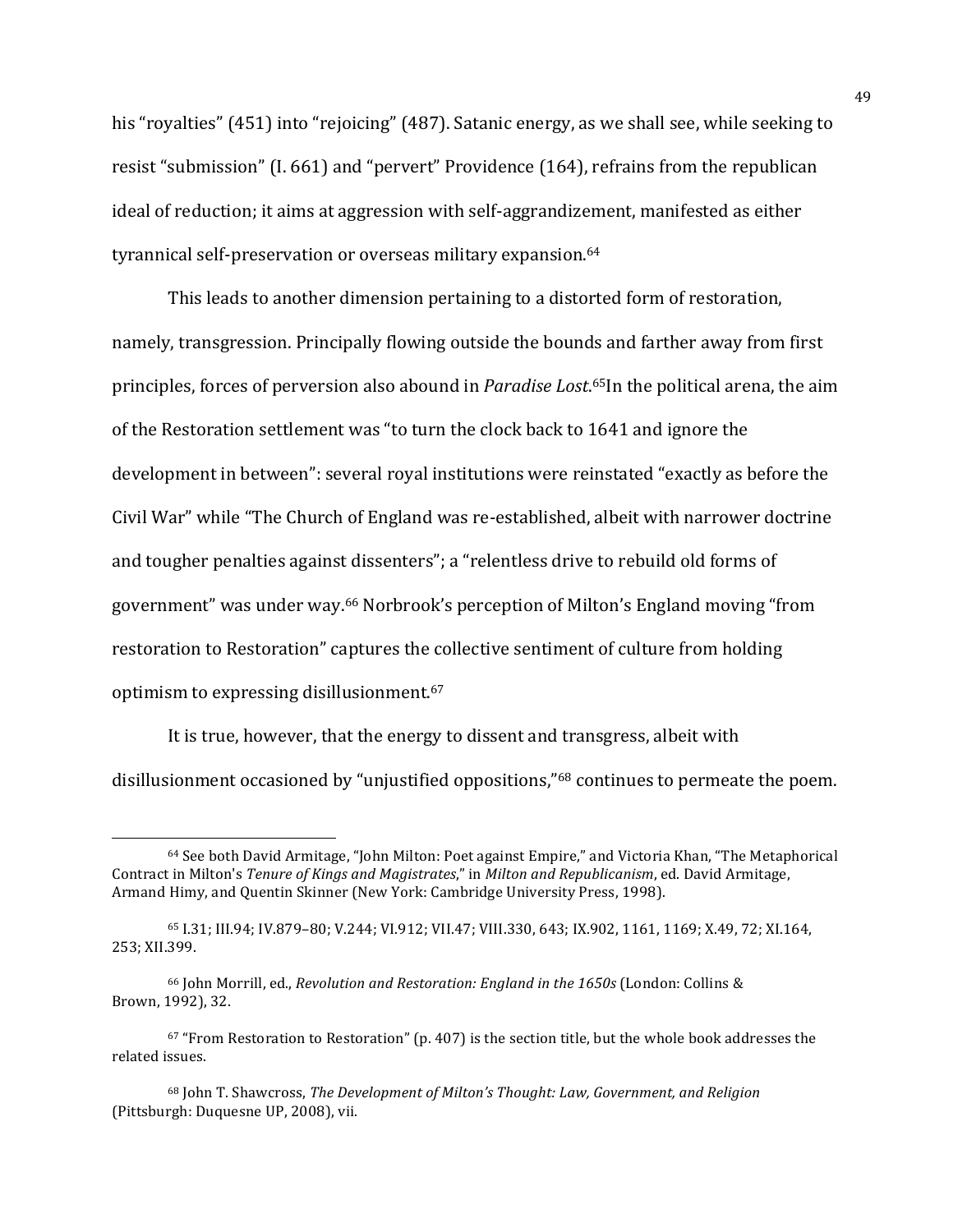As critics remind us, dissenting sentiment is present in both angels and man: Satan, Abdiel, and Adam, to whom the word "dissent" is linked.  $69$  Arguing that Abdiel represents the true sense of dissent, both Perez Zagorin and Achinstein identify an authorial presence in the loyal angel, registering a different sense of rebellion and dissent. Yet the distinction needs to be made as to whether or not and how the dissenting differs. In the passage wherein Abdiel "stands in for Milton," his presence "resonates with Restoration Dissent":<sup>70</sup>

> So spake the seraph Abdiel faithful found, Among the faithless, faithful only he: Among innumerable false, unmoved, Unshaken, unseduced. Unterrified His loyalty he kept, his love, his zeal; Nor number, nor example with him wrought To swerve from truth, or change his constant mind Though single. From amidst them forth he passed, Long way through hostile scorn, which he sustained Superior, nor of violence feared aught; And with retorted scorn his back he turned On those proud Towers to swift destruction doomed. (V. 896–906)

Where "a string of negatives (Unshake'n, unseduc'd, unterrifi'd)" "encloses the choices" Abdiel has to face, Achinstein argues, Milton's political stand, his "leaps of faith," is couched

<sup>&</sup>lt;sup>69</sup> Achinstein, *Literature and Dissent*, 118–26; Perez Zagorin, *Milton: Aristocrat and Rebel, The Poet* and His Politics (New York: Boydell & Brewer, 1992), 126-7.

<sup>70</sup> Achinstein, ibid., 120. See also Zagorin, ibid.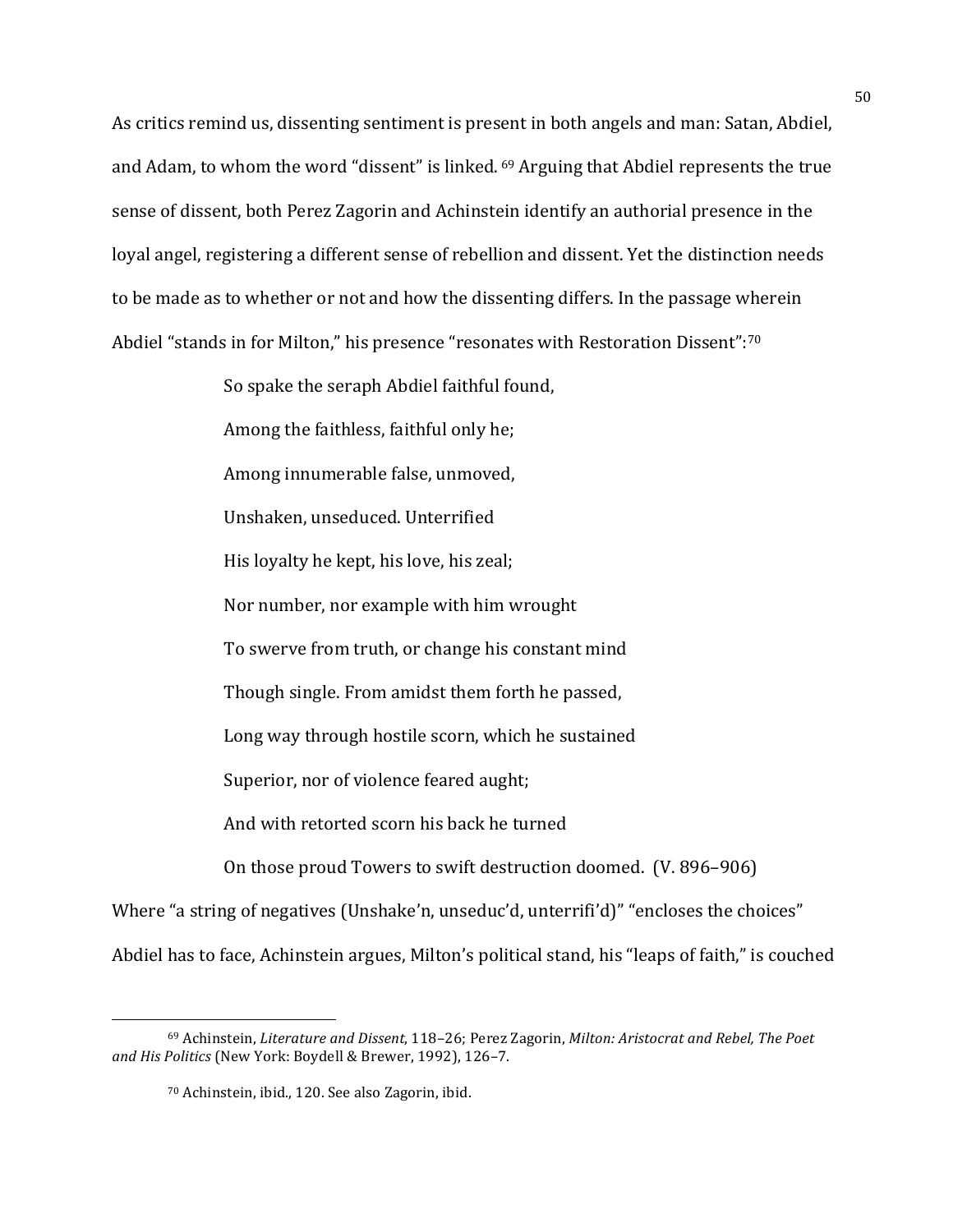in those "abrupt enjambment and broken line endings," "though single / long way / superior" in those three consecutive lines.<sup>71</sup> It is also worth noting, however, that several phrases that commence, if not command, the lines, "Among the faithless," "Among innumerable false," "To swerve from truth," "And with retorted scorn," seem to resist that very maneuver of self-righteousness: the first principles monitored by clear judgments, one of the defining qualities of the republican ideal, have been lacking even though the constancy of faith in God is not eclipsed.

Satan couches his persuasion in language that smacks of monarchist cause and kingship, an antityrannical or imperialist agenda, or exilic and diasporic discourse that justifies his act of perversion as a result of his perceived victimization. Arguing against the "constancy" of Milton's thought, John T. Shawcross holds that Milton's thoughts develop over time, so do his characters. He observes that Satan "repeatedly changes his mind about many things" (2); it quite probably explains why in *Paradise Lost* the word "pervert" is always attached to Satan in relating his scheme of temptation: for instance,

> "By some false guile pervert; and shall pervert; / For man will hearken to his glozing lies"  $(III. 92-3);$

"He in the serpent had perverted  $Eve''(X, 3)$ ;

"... they pervert pure nature's healthful rules / To loathsome sickness" (XI.  $523-4$ ); and

"...thy savior and thy lord ...to dissolve / Satan with his perverted world"  $(XII. 544-7)$ .

<sup>71</sup> Achinstein, ibid., 122.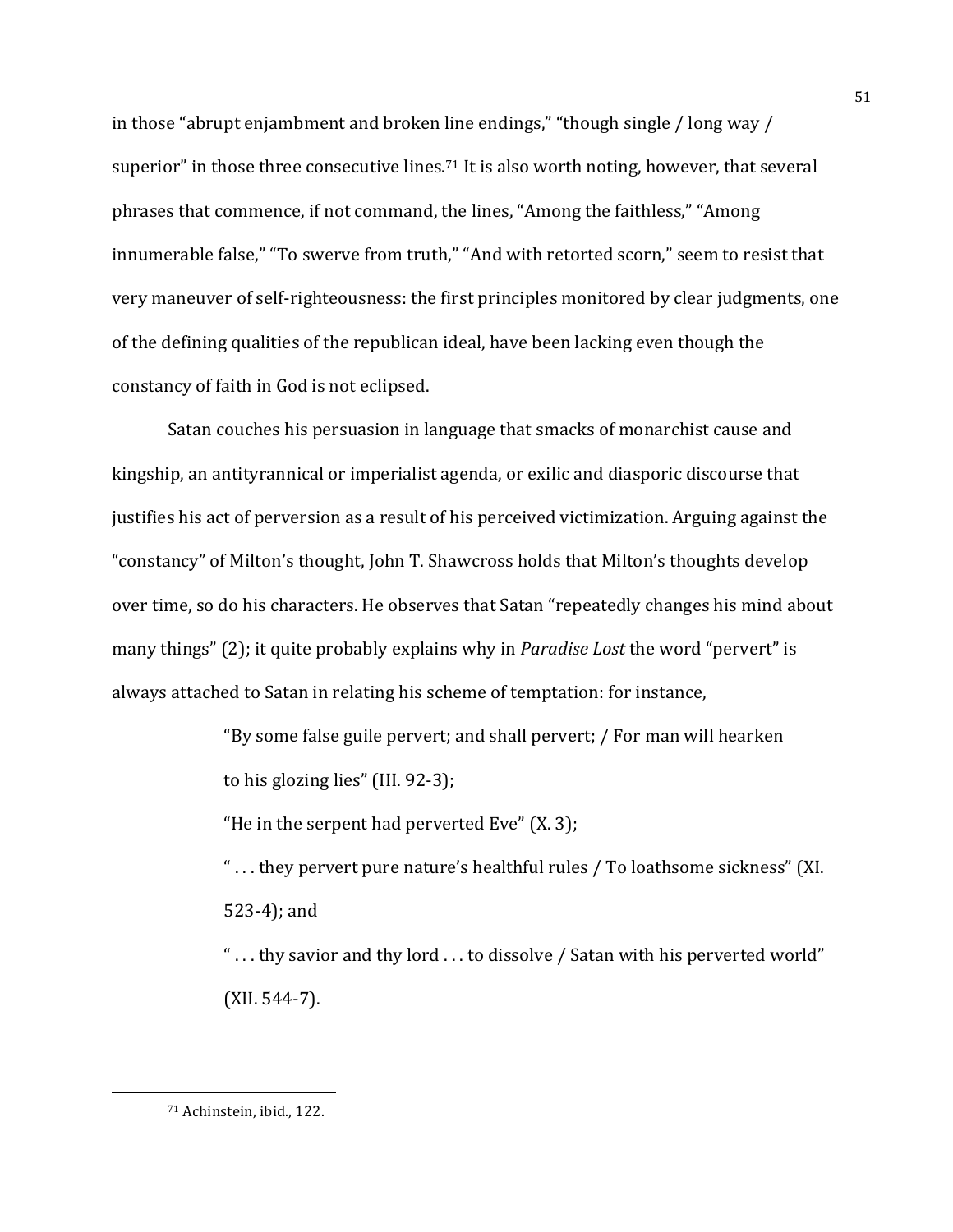"Perverting" has literal and metaphorical meanings: in Latin, *per-vertere*, means "to continue to turn about," and so "to change, alter, transform, convert, and so on." The implication is that not only does Satan constantly alter his thoughts and justify the unjustifiable, but throughout the poem he diverts and subverts God's way manifested through Adam and Eve, bringing them and himself farther away from their divine origin.

To put Satan's tactics in republican tropes, we may perceive his is a perverted version of "deduction" of his state, ambition, and power—*perverting* even his own "quest" by accretion and diminution, in shape and rhetoric. Milton devises a way to display and counteract the satanic agenda, one that employs an astronomical and ultimately cosmological discourse. A powerful instrument such as Galileo's "optic tube" (III. 590) is utilized to aid our vision, thus serving as "a goad to truth."72 The tool is carefully crafted into the narrative in books I, III, and V to describe Satan's voyage and Raphael's cosmic travel, paving the way for the more focused, grander discourse about the universe in book VIII. Milton provides us with the first interpretative challenge of relating the Book of Nature to prophecy when the Galilean goal emerges as closely intertwined with the Satanic scheme. Satan, "the superior fiend" (I.283), is depicted with a "shield" (284)

like the moon, whose orb

Through optic glass the Tuscan artist views

At evening from the top of Fresole,

Or in Valdarno, to descry new lands,

<u> 1989 - Johann Stein, mars et al. 1989 - Anna ann an t-Anna ann an t-Anna ann an t-Anna ann an t-Anna ann an t-</u>

Rivers or mountains in her spotty globe.  $(1.287-91)$ 

<sup>72</sup> Wittreich, "'He Ever Was a Dissenter:' Milton's Transgressive Maneuvers in *Paradise Lost*," in *Arena of Conflict: Milton and the Unfettered Mind, ed. Kristin P. McColgan and Charles W. Durham (Selinsgrove:* Susquehanna University Press, 1997), 35.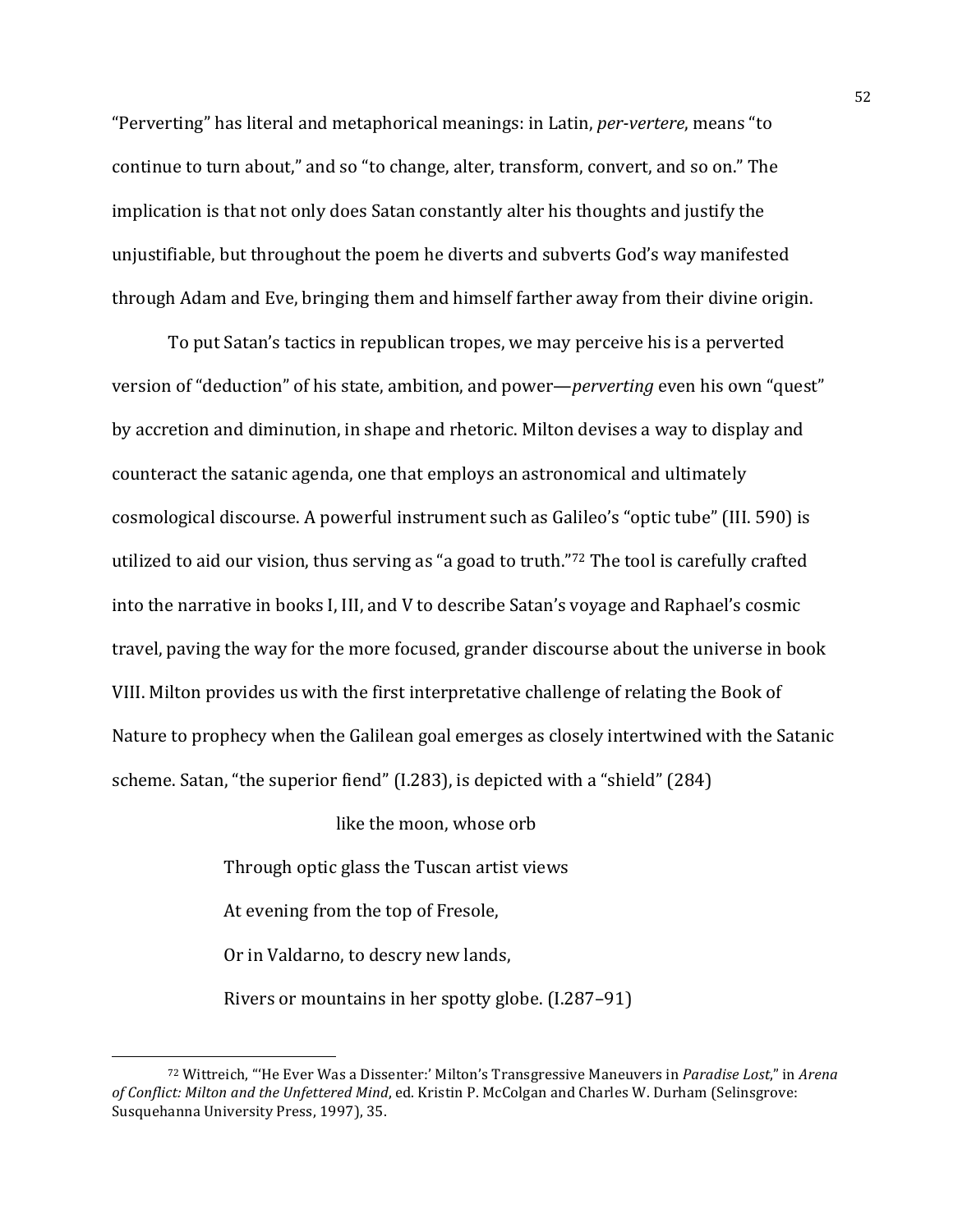The association continues: "There lands the fiend, a spot like which perhaps / Astronomer in the sun's lucent orb / Through his glazed optic tube yet never saw" (III. 588–90). The third instance is realigned with the first reference to the Moon, "As when by night the glass / Of Galileo, less assured, observes / Imagined lands and regions in the moon" (V. 261–3). These references point to Galileo's shorter works, *The Starry Messenger* (*Sidereus Nuncius*) (1610) and *Letters on Sunspots* (*Istoria e Dimostrazioni Intorno Alle Macchie Solari e Loro Accidenti Rome,* or *History and Demonstrations Concerning Sunspots and Their Properties*) (1613). In *The Starry Messenger*, Galileo makes two important observations: first, that the moon's surface is rough and mountainous; and second, that there are four satellites orbiting Jupiter.

The apparent association of Satan's with Galileo's endeavors becomes problematic because critics are aware of Milton's positive relating of Galileo in *Areopagitica*: that he visited "the famous Galileo grown old, a prisoner to the Inquistion, for thinking in Astronomy otherwise then the Franciscan and Dominican licencers thought" (*CPW*, 2: 538). Among recent interpretations, Neil Harris observes that the allusion to Galileo with the satanic deportment conveys an unsettling and conflicted sense.<sup>73</sup> Along the same line, Roy Flannagan argues that the word "artist" in the seventeenth century assumes a "potentially negative valance" associated with "charlatan scientist." Therefore, Galileo becomes a figure that enters "the area of unsure and speculative astronomy, which may be meddling close to the black arts of snecromancy, alchemy or any other form of Satanic dissimulation."74

<sup>73</sup> Neil Harris, "Galileo as Symbol: The 'Tuscan Artist' in *Paradise Lost*," *Annali dell'Istituto e Museo di Storia della Scienza di Firenze* 10 (1985): 3–29.

<sup>&</sup>lt;sup>74</sup> Roy Flannagan, "Art, Artists, Galileo and Concordances," *MQ* 20 (1986): 103-5.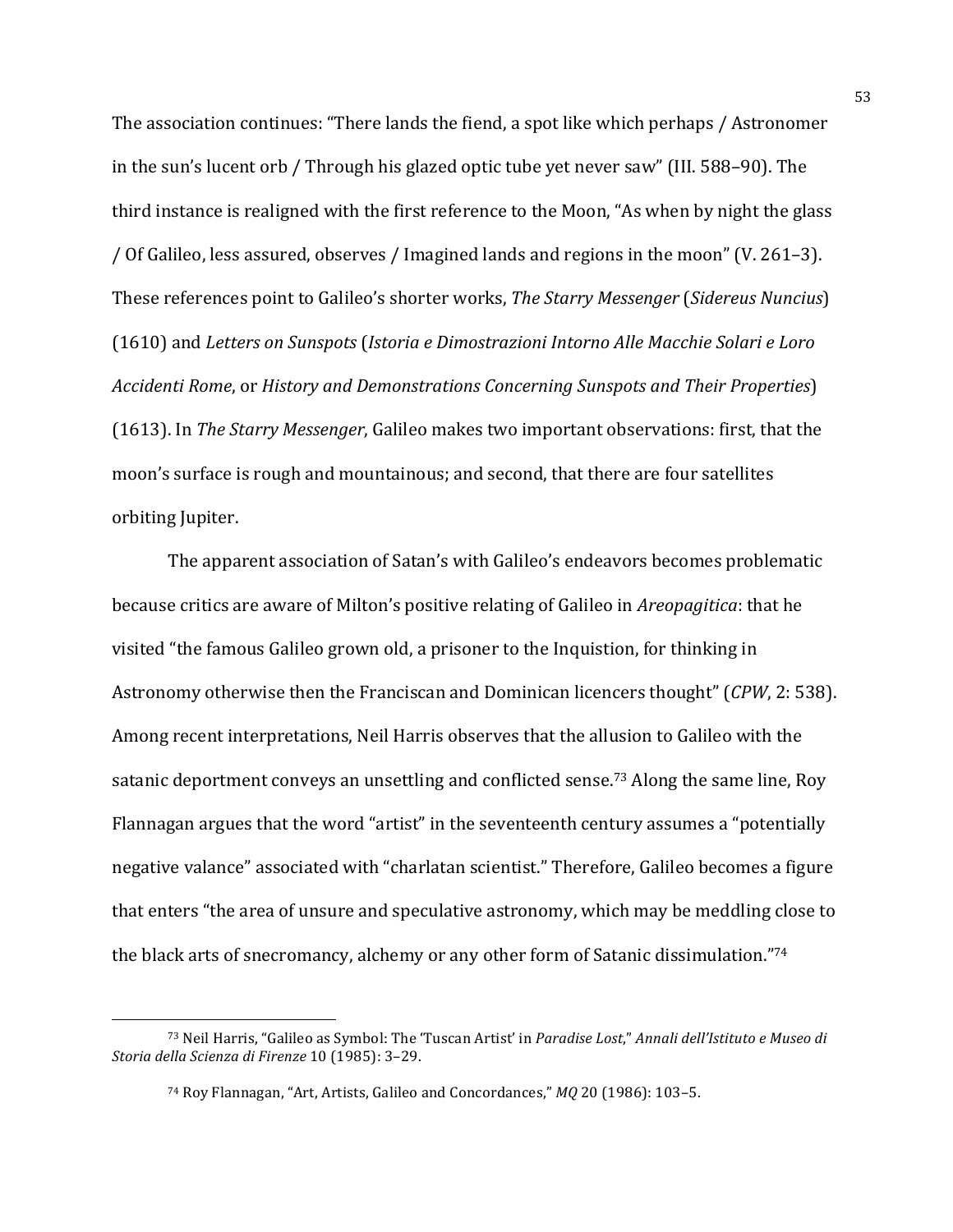Sharon Achinstein associates various political implications in the Civil War era with Satan's "false heroism," "revealed by an act of visual perception" "that underlie<sup>[s]</sup> the recurrent metaphor of sight and deception" in the Civil War pamphlets.<sup>75</sup> Annabel Patterson argues that the metaphor may be "applied to the work of skeptical political analysis," and hence the "association is not with the demonic, but with fallen vision."76 Michael Lieb, considering the insertion of Galileo "elusive" and "allusive," argues that "the powers bestowed upon the astronomer possess for Milton a dimension that is as much illusory as it is illuminative, most notably because Galileo comes to represent that which is grounded in human limitation, the sensory, the act of seeing confined solely to the physical, as opposed to the spiritual, the transcendent, the visionary." He concludes that this relationship creates "a language of codes, a language of indirection" that occludes and discloses.<sup>77</sup> Given all these illuminating thoughts, most scholars have examined relevant political agendas in Milton's writings that Satan may come to represent and then try to build a link between the two; none of the interpretations address the inherent values that Galileo's texts hold that in turn may inform Milton's poem.

Overall, the coupling of the Galilean and the satanic achieves the purpose of revealing and disclosing, discerning and deflecting, through some kind of osmosis or internal dialogue between the two. As the two forces figure as experimentalist appeal to

<sup>&</sup>lt;sup>75</sup> Sharon Achinstein, "The Uses of Deception: From Cromwell to Milton," in *The Witness of Times: Manifestations of ideology in Seventeenth Century England*, ed. Katherine Z. Keller and Gerald J. Schiffhorst (Pittsburgh: Duquesne University Press, 1983), 197, 185.

<sup>76</sup> Annabel Patterson, "Imagining New Worlds: Milton, Galileo, and the 'Good Old Cause," in The *Witness of Times: Manifestations of Ideology in Seventeenth Century England, ed. Katherine Z. Keller and Gerald* J. Schiffhorst (Pittsburgh: Duquesne University Press, 1983), 259.

<sup>77</sup> Michael Lieb, "Brotherhood of the Illuminati: Milton, Galileo, and the Poetics of Conspiracy," *MS* 70  $(2008): 75.$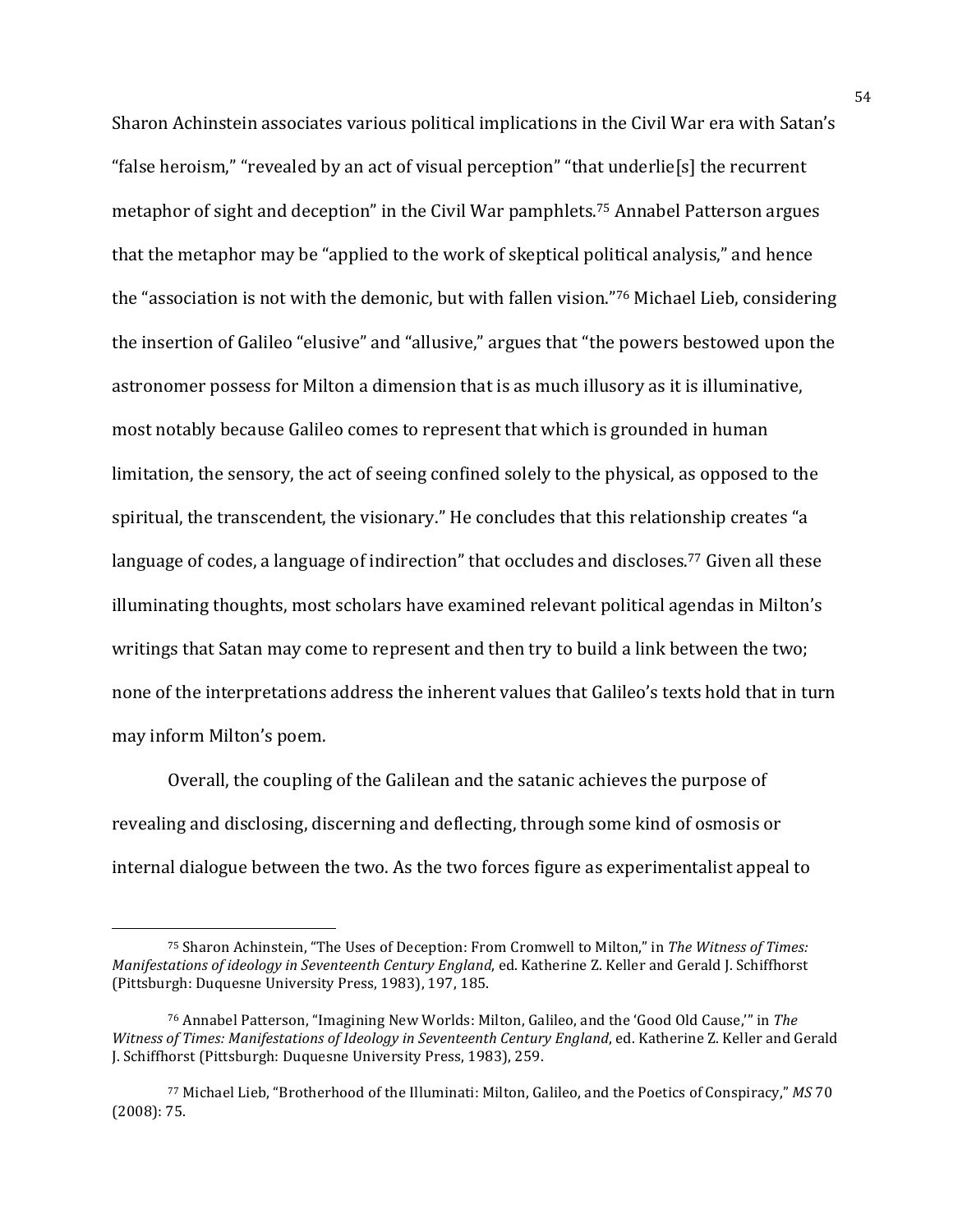images and vision, they both aim at effecting authority and power. In so doing, Milton insists on employing conflicting visions to put his reader in direct contact with the manifestations of creation, compelling us to investigate various "shadowy types" ranging "From centre to circumference" of the universe  $(V. 510)$ . The fragmentary accounts of Genesis discussed above demonstrate that while the fragment in its dreamtime and wakeful moments announces the potentials and promise of coexistence with the divine, the belated awakening it produces generates a calling to life as well as to death, after the Fall. Only through separating, alienating, and reducing and subliming of blinding qualities will one be purged of fallen potentials and begin to activate the move toward the paradisal return. Nevertheless, although the creation myth rooted in the filial godhead assumes centrality in *Paradise Lost*, the restoration of the lost paradise lies chiefly in the efforts of man. It is in the return to the origin by repairing the ruin that one may re-create the state of unfallen Edenic subjects and become the likeness of the divine.

# IV. Negation

I would now like to return to where I began in this chapter about negation as a mythical impetus to the burgeoning of human potentiality. As I discussed previously, Satan's perversion, constantly occasioned and accentuated by Milton's larger narrativization scheme on the fragmentary, is paradoxical. His negation contributes to an urge that one must find a path back to the divine ensemble, the totality of creation that engenders human potentiality. However counterintuitive his outright affronting of God and rejecting of the Messiah may seem, Satan's return to his richly claimed native seat is compulsive. Quite consistently, Satan insists on and persists in journeying "Homeward with flying march" back to Heaven (V. 688). Examples abound throughout *Paradise Lost*, such as where Satan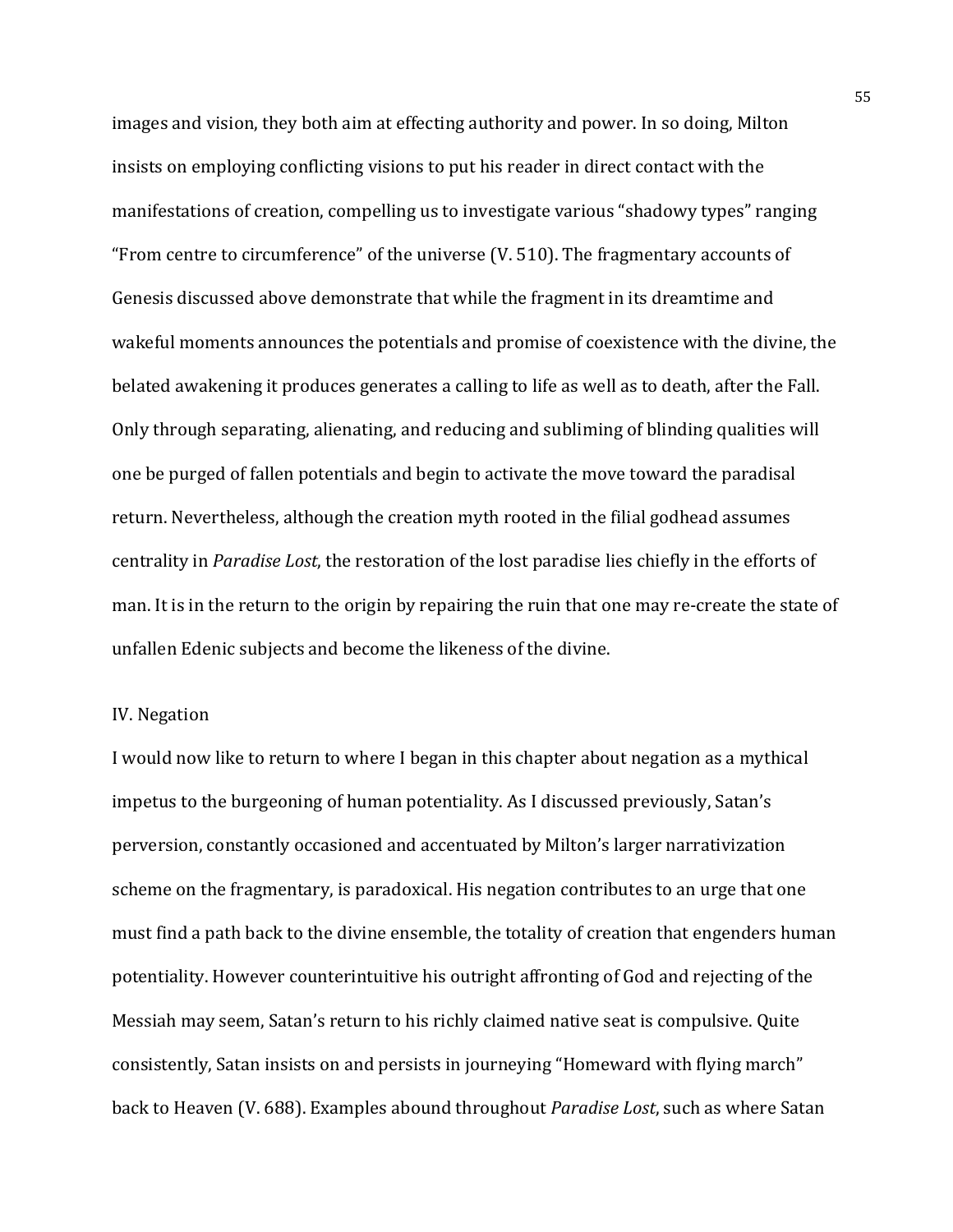compels his cohort to re-found their lost "empire," once again to "ascend / Up to our native seat" and "to regain / Our own right lost" (II. 75–6, 230–1); ultimately, their fighting back will win them "light" and "what hope the never-ending flight / Of future days may bring," a happy prospect "Worth waiting" (II. 220, 221–2, 223). Satan's negation inadvertently reveals his repressed desire that looks ultimately to return to his native seat, the celestial world. 

While negation means rejection and evokes its opposite, affirmation, it functions quite differently for the rebel angels and the Edenic subjects. They both share the reigning impulses of returning to their originating divine Word by associating their acts with perception and memory. If Satan is engaged principally with negation as opposed to the Messiah's affirmation or "exclusive inclusion,"78 then how exactly does the relation stand with Adam and Eve performing their judgment between the two seemingly polarized forces? 

With negating functioning as expelling and affirming as uniting, as the two diametrical forces manifest their intent to "repossess their native seat" (I. 634) or recover the lost paradise, Milton formulates the Edenic subject as one that bears the signature of the two. Overall, the Edenic subject's transgression and congeniality only show that expulsion and uniting are correlative. Further on in book  $V$  we witness a wonderful display of competing discourses alternating between Satan and the Son, with each pledging allegiance to assert his presence for his own cause. In particular, while debating with Abdiel "the fervent angel," "the apostate" Satan (V. 849, 852) denies God's creation and the

<sup>78</sup> Here I borrow Agamben's term when he discusses St. Paul's universality in *The Time that Remains*.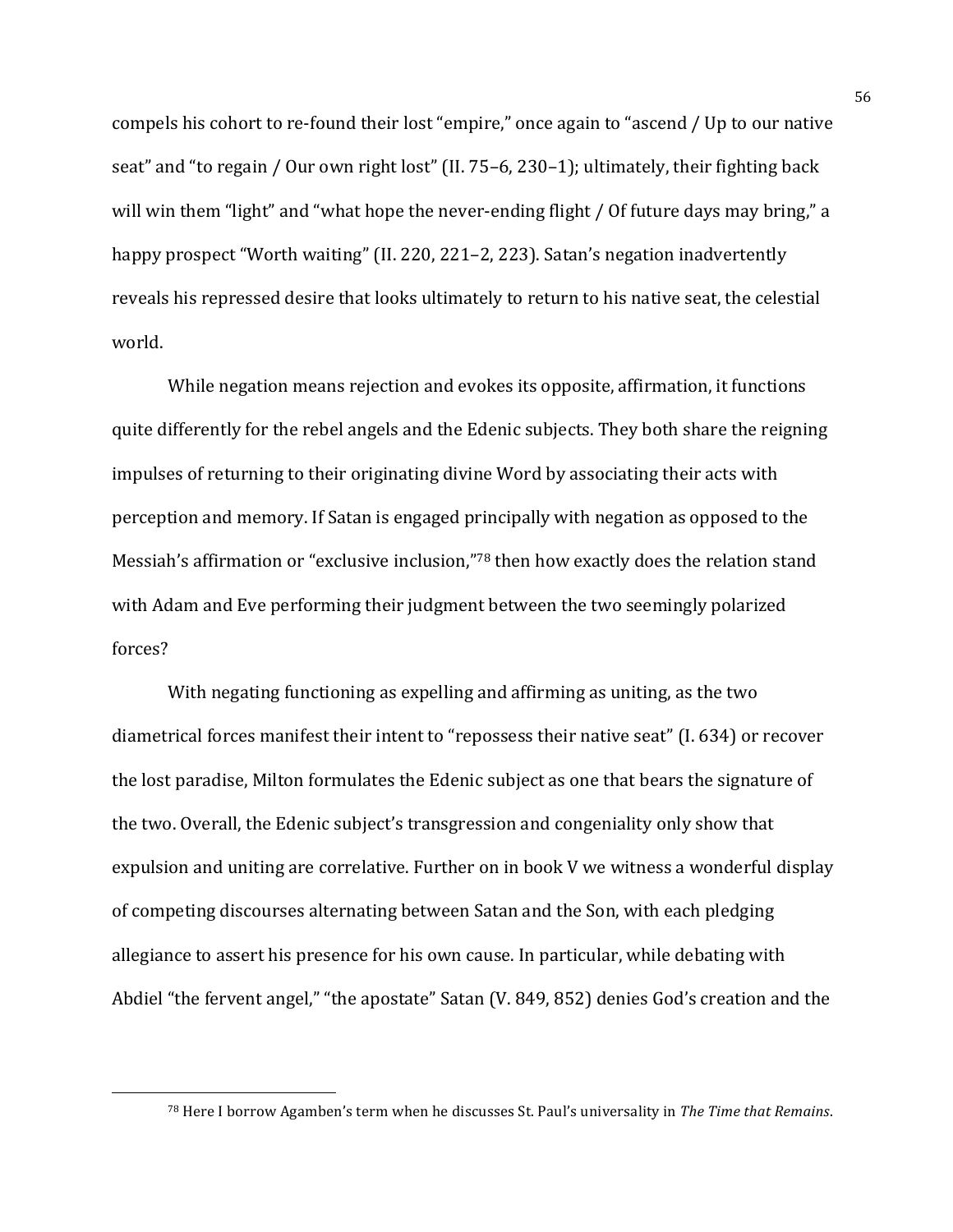Son's coronation as Messiah, thus boldly claiming kingship by fashioning himself as his own creation:

> That we were formed then sayst thou? And the work Of secondary hands, by task transferred From Father to his Son? Strange point and new! ... who saw When this creation was? Rememberst thou Thy making, while the maker gave thee being? We know no time when we were not as now; Know none before us, self-begot, self-raised By our own quickening power, when fatal course Had circled his full orb, the birth mature

> Of this our native heaven, ethereal sons.  $(V. 853-63)$

Out of his rivalry with the Son, Satan's negation as denial, as Freud proposes (more to be discussed below), indirectly confirms that he is part of God's creation. Further denounced by Abdiel as "alienate from God," Satan, arguing for the devil's party's own "puissance," then accentuates his ambition that their "highest deeds" will demonstrate "by proof" "Who is our equal" and that they will "begirt the almighty throne"  $(V. 877, 864, 865, 866, 868)$ . As we can see, the sophistic orator not only negates his originality through remembrance and perception but also brings to the fore the repressed urge to become his own *auctor*, hinting at his yearning for mastering the mythical originary state. As Freud has acutely observed,

> the content of a repressed image or idea can make its way into consciousness, on condition that it is negated. Negation is a way of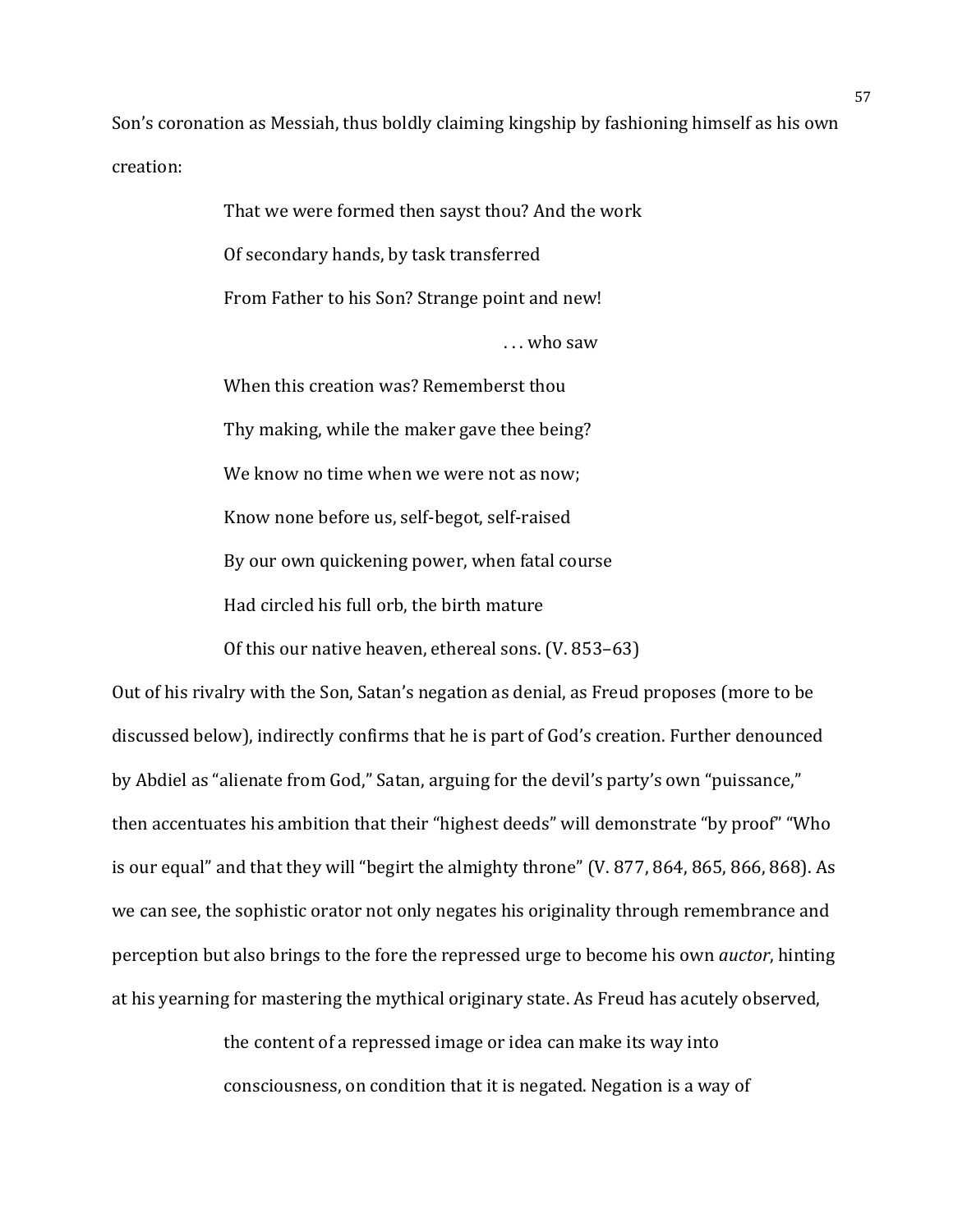taking cognizance of what is repressed; indeed it is already a lifting of the repression, though not, of course, an acceptance of what is repressed.79

Readers of Satan's negativity have tended to interpret it as "purely negative, without positive content."80 Yet Milton's portrayal of Satan's negation is more complex than that. That Satan's negation evokes formation of subjectivity, exploration of individual potentials, and effusion of restorative impulses also echoes the Son's resisting and reforming of subjectivity in *Paradise Regained* and Samson's ultimate pursuit (and paradoxically rejection) of returning to the divine ensemble by carrying with him shame and guilt in *Samson Agonistes*. 81

As Freud observes, "to affirm or negate the content of thought is the task of the function of intellectual judgement, what we have just been saying has led us to the psychological origin of that function."<sup>82</sup> To elaborate on Freud's thought, Jean Hyppolite cautions us to "distinguish between the negation internal to judgement and the attitude of negation."83 With respect to Miltonic negation, Hyppolite's distinction is a significant one such that some certain critical tendency has collapsed the two dimensions into one, hence

<sup>79</sup> Freud, "Negation," *SE* 19, p. 236.

<sup>80</sup> Danielle A. St. Hilaire, "The Satanic Question and Poetics of Creation," in John Milton: Reasoning *Words*, 112. Critical readers like Stanley Fish, Victoria Silver, Bryan Hampton, among others, argue similarly that Satan conveys only negativity.

 $81$  With the penetrating ideas from Freud and his commentator Jean Hyppolite, it may be fruitful to compare the disparate poetic discourses of Miltonic subjects in terms of affirming and negating, especially that of Satan and Samson, how they define their own originality and pursue ways to return to the divine Word, and ultimately how these terms bear the subject and give rise to different forms of subjectivity. Yet it warrants a further study, nonetheless.

<sup>82</sup> Freud, "Negation," *SE* 19, 236.

<sup>83</sup> Hyppolite, "A Spoken Commentary," 290.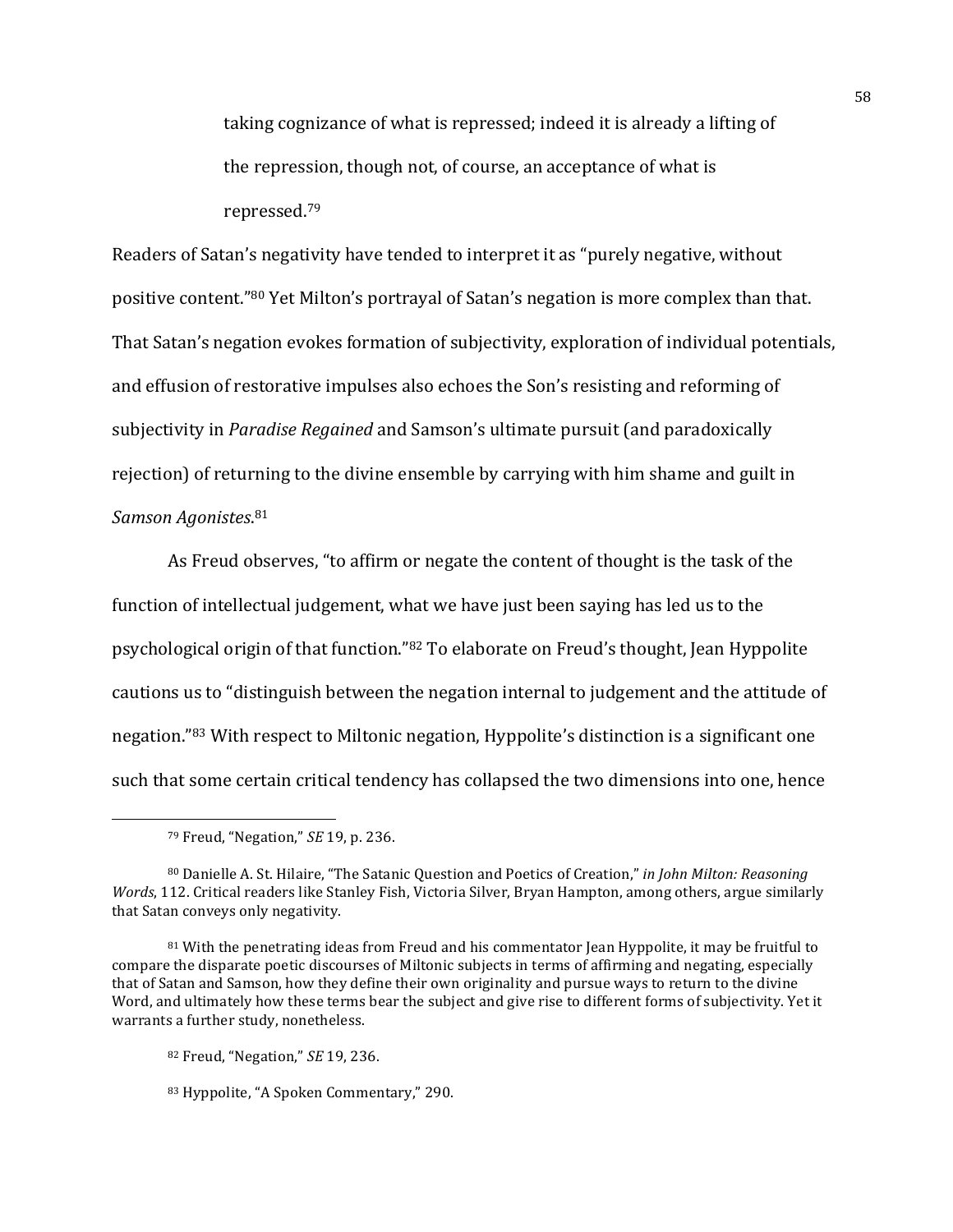resulting in regarding Satan's negativity as being his "absence of divine inflection whose creaturely aspects include variety and individuality, not to mention orderly, intelligible change."<sup>84</sup> Hyppolite further associates Freudian thought with Hegel's dialectical concept, *Aufhebung*, 

> which means simultaneously to deny, to suppress and to conserve, and fundamentally to raise  $up \ldots$  At this point Freud tells us: "negation is already an *Aufhebung* of the repression, though not, of course, an acceptance of what is repressed."85

Satan's negation has definitely raised and opened up a lot of issues regarding creation and sovereign control, potentiality and originary impulse, among others, that have been repressed or embedded in the text.

Here, I want to conclude with Satan's speech about the Son, the first soliloquy of the poem. First addressing the Son with contempt as someone "like the God / Of this new world," Eden, Satan displays his signature of negation with exclusionary discourse, that the God is only "Of this world," just as the Son is only crowned for "thy sole dominion" (PL, IV. 33-4). By resorting to alienation, separation, and delimitation, Satan reasserts his own subjectivity. Then comes his real intent:

> He deserved no such return From me, whom he created what I was In that bright eminence  $\ldots$  (IV. 42–4)

<sup>84</sup> Victoria Silver, *Imperfect Sense*, 254.

<sup>85 &</sup>quot;A Spoken Commentary," 291.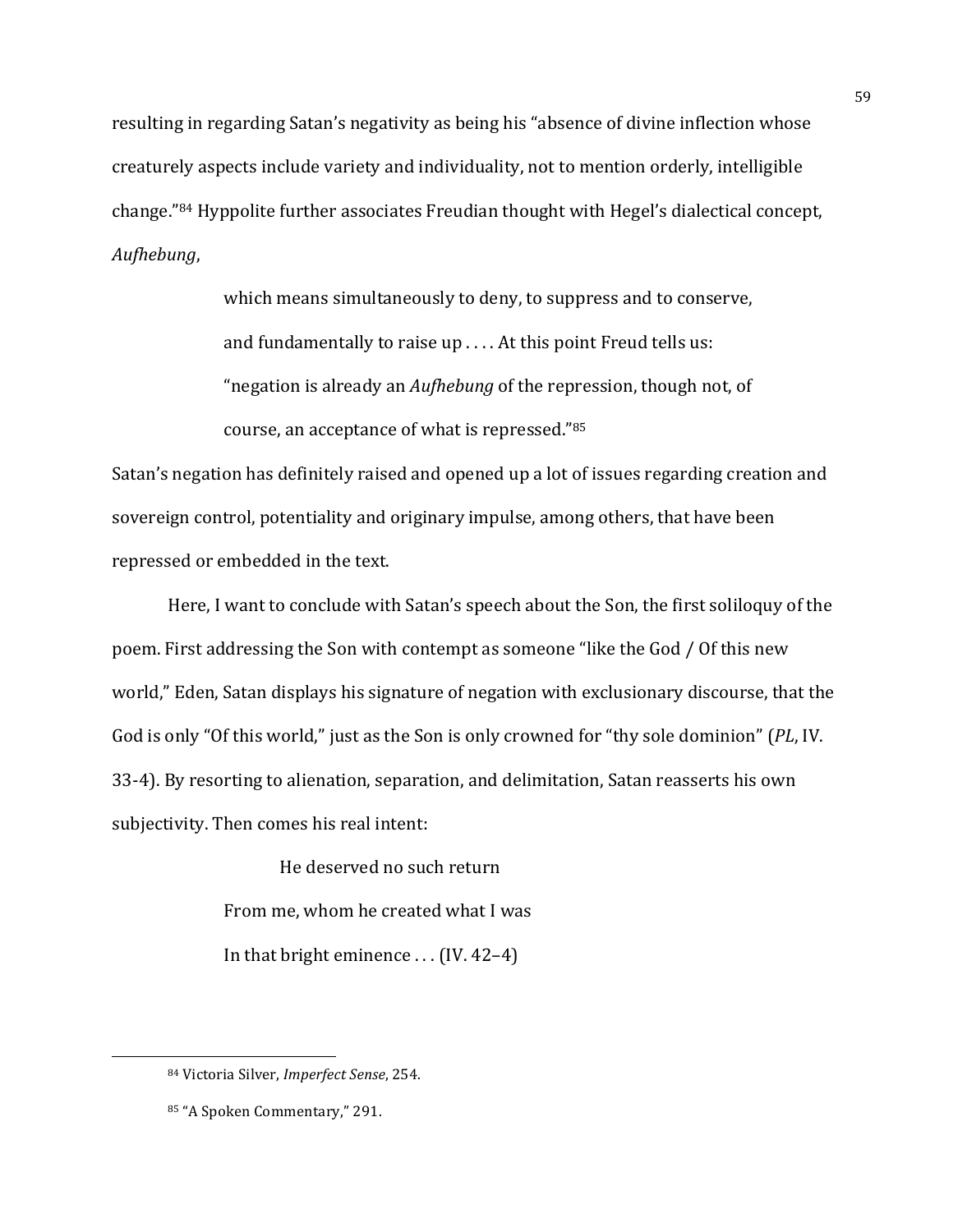Only in a few lines has Satan brought to the fore major issues that all the Miltonic subjects are concerned about: the relation of the subject to the creation, God's role as a supreme arbitrator, and ultimately the desire to return to the fullness of Word. To contrast to Jesus's affirming discourse, Satan's communicable style is through negation. His travesty of divine creation, "With other promises and other vaunts / Than to submit, boasting I could subdue / The omnipotent" (IV. 84-6), just doubly reinforces his urgency to return to the divine ensemble. 

Overall, what needs to be recognized is that at the heart of privation lie two senses of perversion set in diametrical opposition to each other. While *Paradise Lost* imagines Satan's negation through perverting the ways of God as the devil's negative agency, *Paradise Regain* in the next chapter profoundly reinvents the wheel for the populace with the Son's affirmation as his positive agency. By embracing privation the Son recasts the formation of subjectivity and fills the inner void of the masses. The Son's *perversion* is through his becoming the "living oracle" (*PR*, I. 460) that will continue to bring the sacred to the profane and elevate the earthly back to the divine, a mission of constant turning and converting.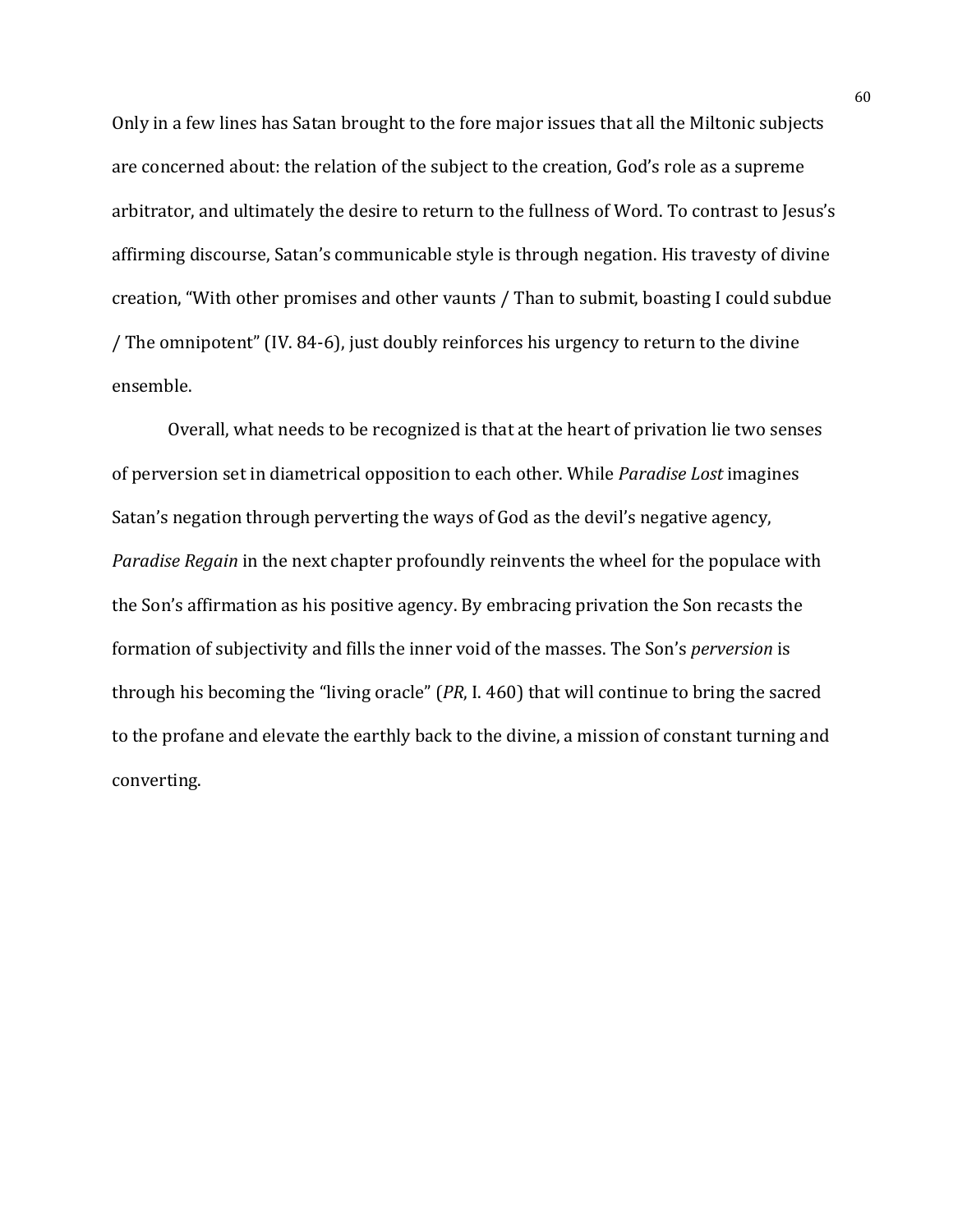### Chapter II

### Naming the Messianic Community

### —In Search of the Newness of Life in *Paradise Regained*

For the City of the saints is up above, although it produces citizens here below, and in their persons the City is on pilgrimage until the time of its kingdom comes. At that time it will assemble all those citizens as they rise again in their bodies; and then they will be given the promised kingdom, where with their Prince, "the king of ages," they will reign, world without end.

St. Augustine, *City of God*<sup>86</sup>

*Paradise Regained* is a brief epic about Jesus's exploring the potentiality of his own restorative acts and founding his coming community. Working toward Milton's larger plan of recovering lost paradise, this brief epic extends what has begun in *Paradise Lost* but tells a different story of restoration and renewal. In fact, the landscape of Milton's restorative project, in which each of the three poems plays a part, is quite different; each in various ways accentuates issues of prohibition and creativity, potentiality and actualization, memory and originality. Unlike *Paradise Lost*, *Paradise Regained* does not stress so much a striving for the perfect age and awaiting a future kingdom that will come about through an act of regeneration. Instead, it urges that man enter the present world *now* to embrace the unknown and comprehend the unexpressed, instead of awaiting a kingdom to come, through regenerative acts. Recognizing the poem's competing voices of both Jesus and

<sup>86</sup> St. Augustine, *Concerning the City of God against the Pagans*, Book XV, Chapter 2, trans. Henry Bettenson (London: Penguin, 1984), 596.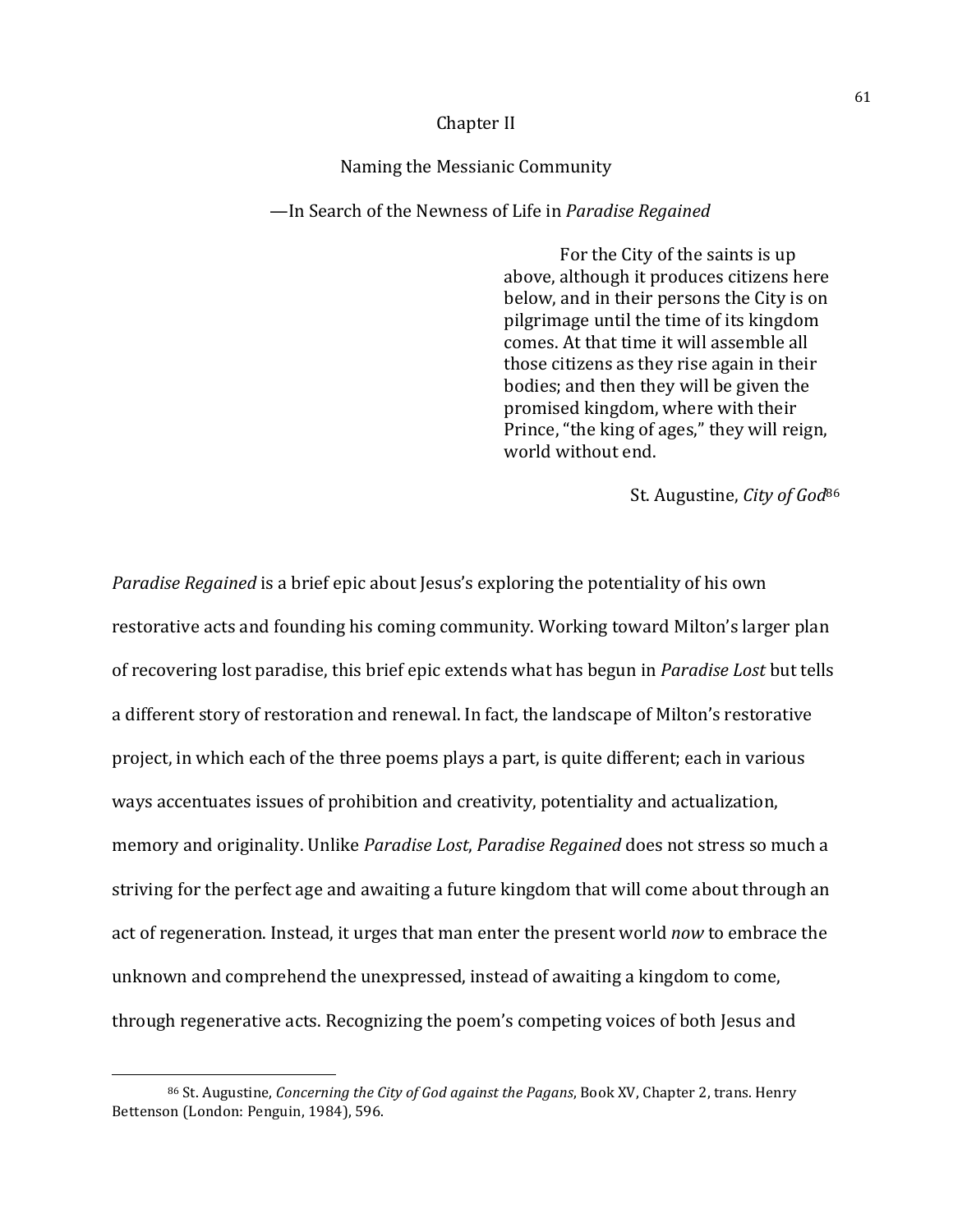Satan as they explore and exploit potential, I focus more on Jesus's exploration of his own potentiality while treating Satan's attempt to restore his host's lost "empire" through their "dismal expedition" (I. 63, 101) as often verifying, sometimes supplementing, if not always sabotaging, the Son's acts. Jesus, whose memory only informs vestiges of his divine mission, embodies and performs the potential for comprehending the unpredictable in every uncertain moment so as to create a path toward an enlightenment as originary and generative as a creative act. What is central to regaining paradise, through Jesus the Son, is articulating the interrelations between the past and present, the self and the world, and thereupon manifesting a new self through that articulation. To Milton, the word turned flesh is through naming and performing the divine will now residing in the people. *Paradise Regained* thus takes centrality in a different type of performativity in which through articulating his selfhood Jesus obtains the power to relate his subjectivity to history, to his creator, and to his messianic community.

Although the poem was written after the restoration of Stuart kingship had shattered the hope of republican experiments, its unyielding and compelling sense of the *nowness* once again calls for reengaging with the status quo and the ideal of establishing the community of saints. In such a suppressive political climate as Restoration England, as the nonconformists continue to face an imminent threat of persecution, Milton's dissenting voice must remain covert, since the poem's purging of the stigma and invoking of the sacred are pregnant with political implications. Jesus as the second Moses<sup>87</sup> is initiating a cause for a coming community of sanctified individuals, and the beginning of the poem

<sup>87</sup> Jesus has been likened to Moses throughout *Paradise Regained* in: I. 352, II. 15, III. 14, and IV. 219, 225.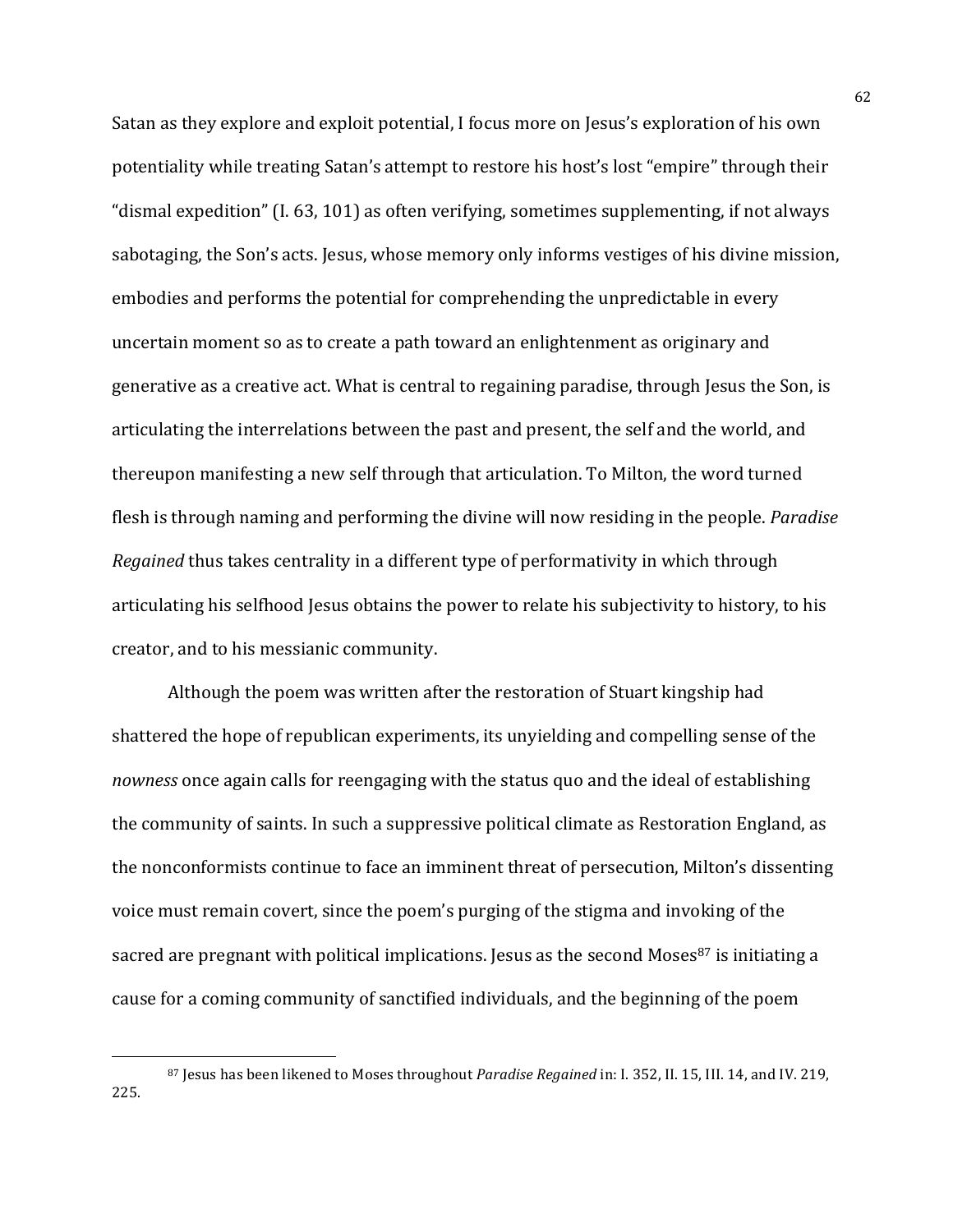shows that urgency: "By one man's disobedience lost, now sing / Recovered Paradise to all mankind, / By one man's firm obedience fully tried" (I.2–4); "*Now* had the great proclaimer / . . . cried / Repentance, and heaven's kingdom nigh at hand / To all baptized . . . " (I. 18–21, emphasis mine). Announcing that the heavenly kingdom is in the time of now, the proclaimer John the Baptist's preaching in the Gospels also "carr[ies] a tone of urgency": "[e]ven now the ax is lying at the root of the trees; every tree therefore that does not bear good fruit is cut down and thrown into the fire."88 With these kinds of speech acts revealing and representing Milton's wish to actualize the potential for salvation, *Paradise Regained* then becomes a crucial narrative announcing and pursuing the coming messianic community led by the Son. If both the epic narrator's wish to "sing / Recovered Paradise to all mankind" and John's cry to repent to gain "heaven's kingdom nigh at hand"  $(1. 20)$ emulate God's creative acts in Genesis that turn the Word into the world, then the power of discourse and articulation plays a significant role in Milton's pursuit of human rejuvenation since it is directly associated with creation and regeneration. With these kinds of speech acts revealing and representing Milton's wish to actualize the potential for salvation, *Paradise Regained* can be viewed as a narrative announcing and pursuing the coming messianic community led by the Son. I will illustrate the poem's dialectical relation between this discourse and the act later in this chapter and offer more on the re-creation of integral selfhood and enlightened subjectivity in the next chapter on *Samson Agonistes*.

#### I. Reborn into Christ in Time

<sup>88</sup> Michael J. McClymond, "Jesus," in *The Rivers of Paradise: Moses, Buddha, Confucius, Jesus, and Muhammad as Religious Founders*, ed. David Noel Freedman and Michael J. McClymond (Grand Rapids: William B. Eerdmans, 2001), 376. The quote of the Gospels account is from Matthew 3:10.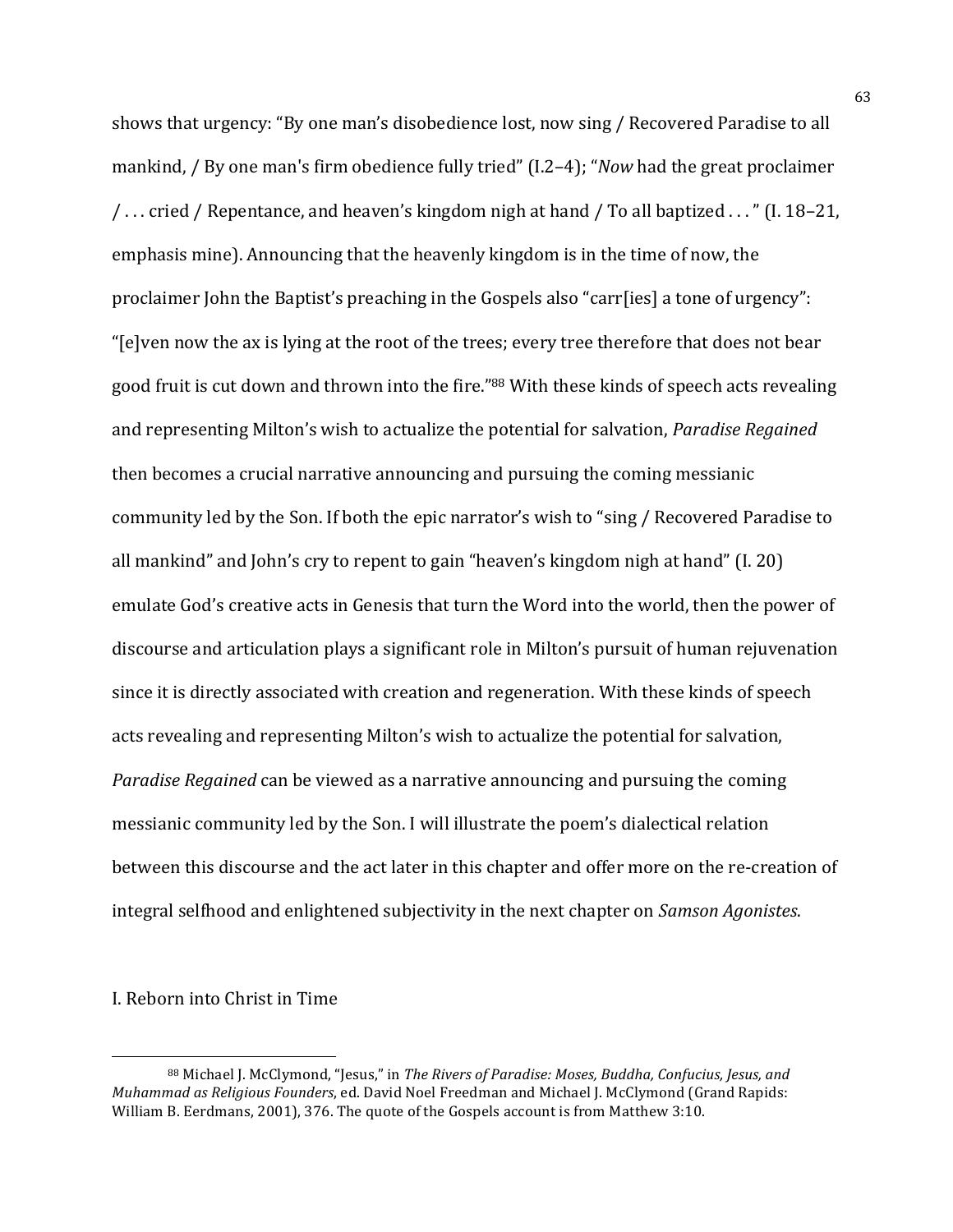At the core of this messiah-led restoration lies the implied issue of continuity of lineage and the source of power, critical of legitimating both the returning Stuart king and the failed republican experiment. At the advent of the Restoration, the issue of legitimate succession of royal prerogative concerns the Stuarts after 1660 and Charles II particularly. The royalist rhetoric of legitimation certainly spares no efforts to reinvent "the hereditary principle and the sacredness of the king's person." In terms of reconstructing the monarchy that has been disrupted by the civil war, there are two "preferred" typologies that "greeted the return of Charles":

> In one, Charles was likened to Augustus, restoring peace, prosperity, and culture to a land blighted by civil war; in the other he was like King David, the young king protected by God through years of trouble and exile, but restored at last to his kingdom. The former appealed particularly to poets looking for a golden age of artistic achievement under enlightened patronage, the latter to clerics for whom this was one way of wrestling from the radicals the language of divine guidance which had been so characteristic an idiom of the  $1650s^{89}$

Reinvention means not only that the new royal rule is promoted as uninterruptedly realigned with the previous ones but also that this "explicit, even obsessive, concern to return to the past" is "to root everything in ancient constitutionalism."<sup>90</sup> Rewriting of the past justifies the present return, while "ceremonies, traditions and iconographies" all have

<sup>89</sup> Paul Hammond, "King's Two Bodies: Representations of Charles II," in *The Making of Restoration Poetry* (Cambridge: D. S. Brewer, 2006), 112.

<sup>&</sup>lt;sup>90</sup> John Morrill, "Introduction," 14, in idem, ed., *Revolution and Restoration: England in the 1650s* (London: Collins & Brown, 1992), 8-14.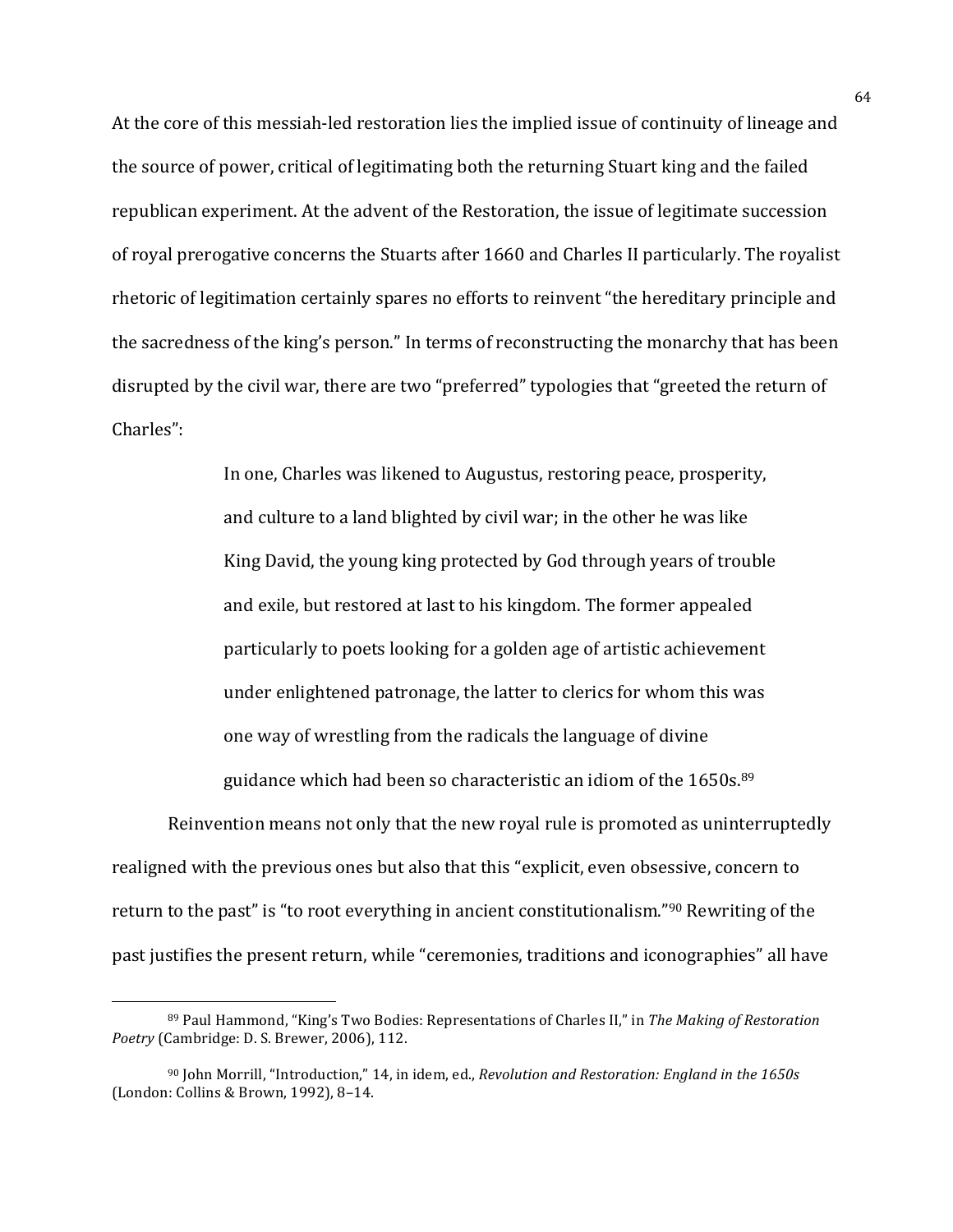to be reinvented "as an act of recovery and restoration."<sup>91</sup> Milton weaves this kind of compulsive fable of empire building through Satan. In Books III and IV of *Paradise Regained*, Satan strongly bids Jesus to take control over the earthly kingdom that is his by right: "to a kingdom thou art born, ordained / To sit upon thy father David's throne" (III. 152–3). This is, through Satan, Milton's coded way of representing royalist ideology in which the claim to legal continuity and imperial assertion is legitimated by birth. Since as the king's son and heir he owns the right to declare dominion, "to regain / Thy right by sitting still or thus retiring" is not an option (III. 163–4). Charles II therefore spares no effort to reestablish an uninterrupted link with his father, Charles I, deeming the Cromwellian regime of the Interregnum not just illegitimate but even nonexistent. "On 8 May 1660," we are told, "the Convention Parliament declared Charles II to have been 'undoubted King' from the moment of his father's execution on 30 January 1649," as if the Interregnum "had technically never existed, and officially no time had elapsed between Regicide and Restoration."92 With Stuart iconology depicting Charles I as King David and his sacrifice as martyrdom, the reasserted king Charles II proclaims his inheritance not just rightful but righteous, making his return necessary to right the previous wrong.

Fully aware of all sorts of anxiety behind the legitimation of sovereign power and the illegitimacy of a military regime that resulted from the regicide, Milton has to put in place his own version of authority more truthful and authentic than that of the earthly regime. The poet's much more obscured and unmarked Jesus "promote[s] all truth" in

<sup>91</sup> Hammond, "King's Two Bodies," 110.

<sup>&</sup>lt;sup>92</sup> David Smith, "The Struggle for New Constitutional and Institutional Forms," in *Revolution and Restoration: England in the 1650s*, ed. John Morrill (London: Collins & Brown, 1992), 15.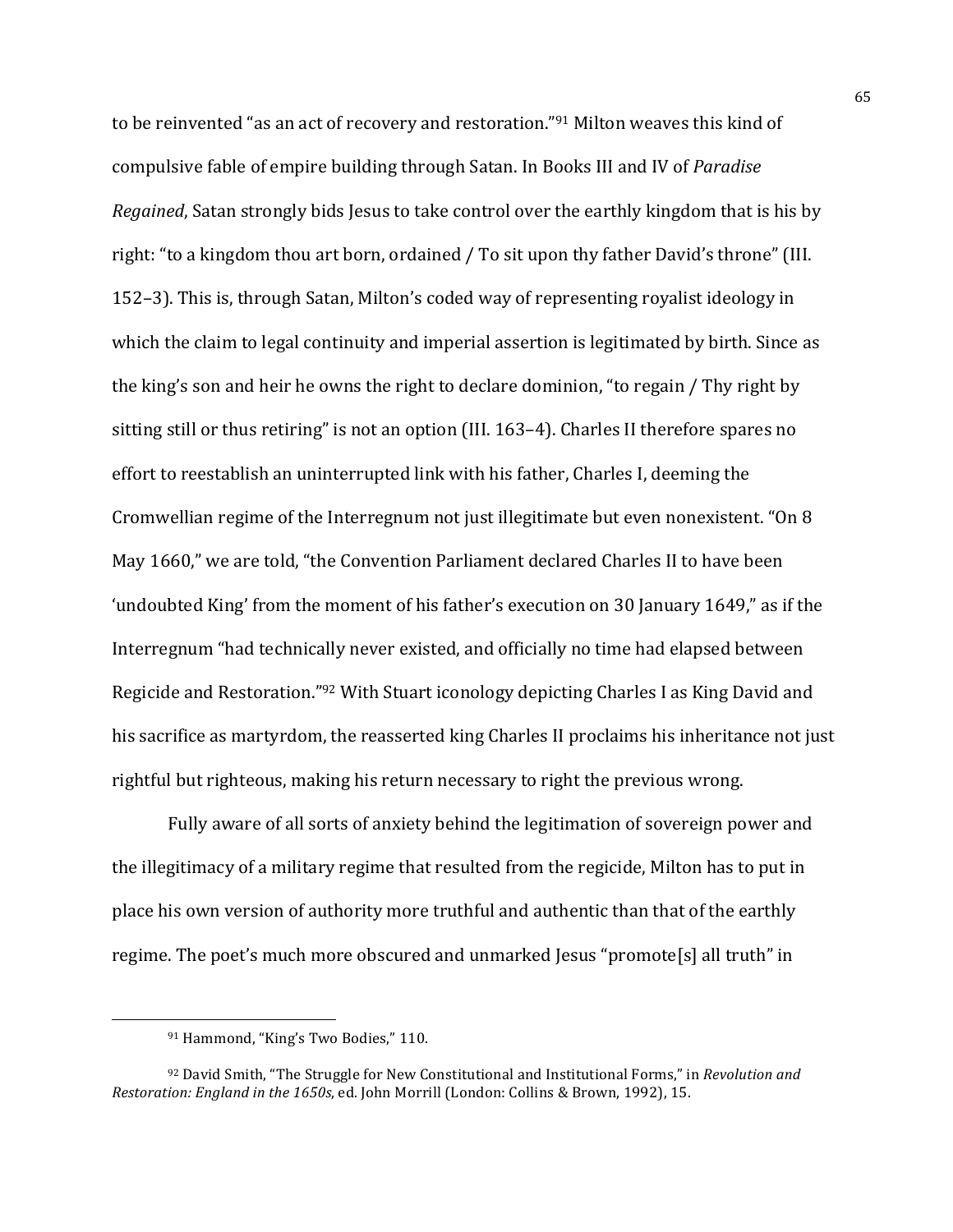order "to do / What might be public good" (I. 205, 203–4) for the present and the future. Intriguingly, "the public good," as republican John Goodwin cautions, should not be confused with the wishes of the people, because, if the people invested with power become depraved and corrupt, they would forfeit their power and ruin everyone else. This concept became the chief political objective and "remained the doctrine of leading republicans ... throughout the Interregnum." $93$  Milton conveys the similar idea in his "Of Education" in terms such as "great good to this Island" or "the good of this Nation," whereas in *Eikonoklastes* (1650, 2nd ed.) he refers to "the People" who appear to be ravished by "the Kings picture," the frontispiece of Charles I at his prayers to *Eikon Basilike*, as "an inconstant, irrational, and Image-doting rabble" (*CPW*, 3: 601). Similarly, as the poem unfolds, references to Yahweh's liberating work on earth, such as Jesus persevering with the forty-day trial in the wilderness, are also targeting the wavering crowd who gather in the desert looking for the chosen one. These references produce effects reminiscent of the act of Exodus leading up to the desert dwelling and wandering. Milton at once directs us toward the world where and when God is "communicable" to man and man "serviceable to heaven's King" (I. 419, 421). This typology, which sets up the gloomy opening of *Paradise* Lost, is reinvoked here to symbolize the hope for another victorious Red Sea crossing. So, what is the public good, then? For Milton, a major part of his agenda is carrying through the republican ideal by dismantling the Stuart mythology of sacred kingship, which deploys the Davidic image in its service. However, as Goodwin cautions, the risk of personal corruption from the temptation of worldly gain lurks in the mind of the masses, while the conditional

<sup>93</sup> John Goodwin, *Right and Might Well Met* (1649), gtd in Jonathan Scott, "The English Republican Imagination," in *Revolution and Restoration: England in the 1650s*, ed. John Morrill (London: Collins & Brown, 1992), 37.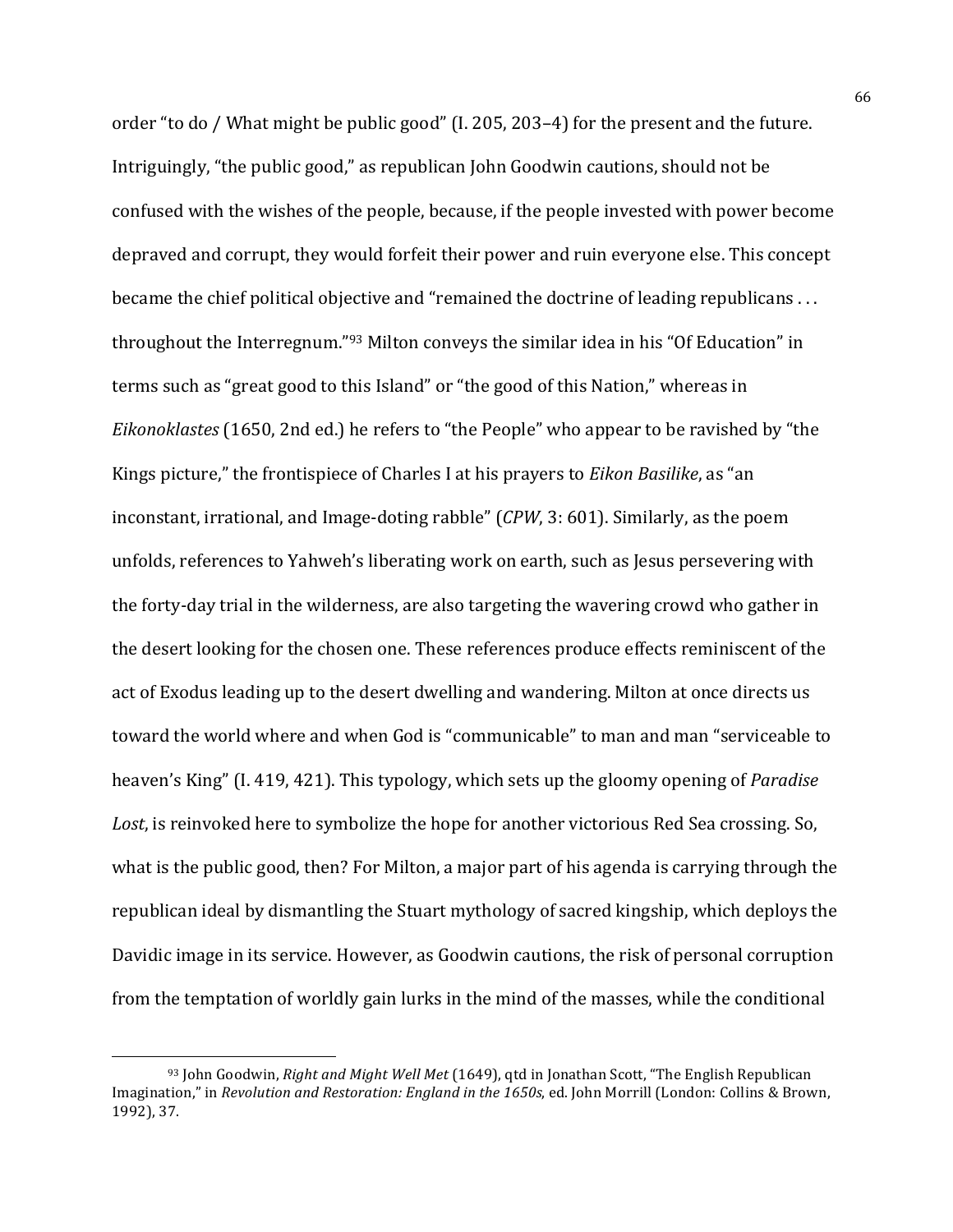word *might*, which Milton adds to the wish with reservation, furthermore testifies to the failed experience of the republican government. What the godly considered to be the public good has failed to be embraced by most people who are deeply rooted in the ancient custom of kingship. This uncertainty immediately undercuts the hope for exodus and redemption on the immediate horizon that the poem launches into. This is especially the case when the poem promises that "the undoubted Son of God" will defeat the tempter "[t]hrough all temptation" to re-create "Eden raised in the waste wilderness" (I. 11, 5, 7). From the viewpoint of the reader's response, it nevertheless presents an element of instability in the text, and this textual uncertainty may well elicit in the reader's mind some pondering whether or not there may be any possibility of Jesus faltering. Thus, Milton's rhetoric compels readers to make a wise decision and meanwhile draws them closer to their infallible leader. In a subtle way, Milton recasts the relationship between the people and Jesus their heavenly king, as the body and the head, in such a way that the instability of the text actually involves and invites the reader to partake in the Son's journey.

Milton's focus on the single man "worthy of his birth divine"  $(I. 141)$  who is to restore the fallen world is definitely provocative. The Stuart court's mythmaking of the royal prerogative to consecrate the rule of Charles II is in stark contrast to Milton's Messiah as one that aims at building a coming community, a redeemed world, with the support of the common people, as the poem opens with John the Baptist calling them for repentance. With a voice so urgent in gospel terms, Milton's epic narrator introduces the reader immediately to a different kind of history, one that is drastically different from the Stuart iconography of divine kingship, the language of which emphasizes the authoritative representation of a single man, the king himself, as God's viceroy on earth. Although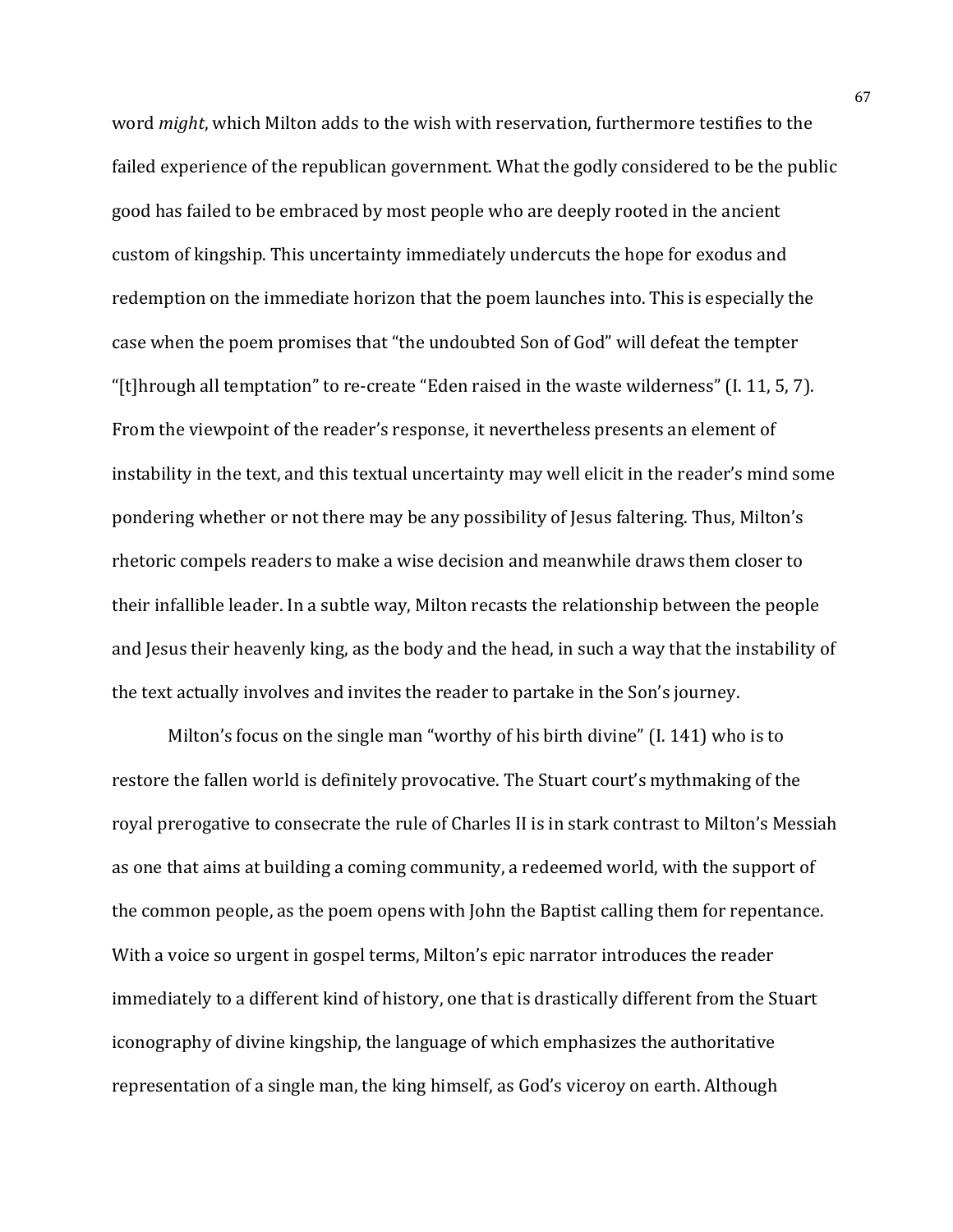Milton's version also stresses continuity, the focus is distinctly different. His late poems prominently figure a history of sacredness linking Adam through Jesus to men. "All" are invited to partake in their savior's grand reconstruction as an act of recovery and restoration for their own good. Through sharpening their perceptions, cleansing physical entities, and making affective commitments to rectifying their ontological damnation, Jesus's subjects are, it is anticipated, to embody their redeemer's strength and resoluteness while forming the enigmatic messianic community. This contrast becomes even starker and more provocative when Milton's messiah and the redeemer's community are compared to Charles II's lewd behavior and Restoration politics.

Milton thematizes the test of faith through his hero's facing of temptations in the desert and reminds his readers of the frailty of the belief that is so much a part of the wilderness story. He also underscores the challenge that the Son encounters: the people whom he intends to reform and recruit may resemble those who, once liberated in the desert, subsequently wavered and defaulted on their belief in the Christian God, as "they fell / Idolatrous" (I. 443–44). The sense of perseverance and victory is accompanied by doubtfulness and idolatry. Doubting and wavering in the face of uncertainty and the unknown is the theme that definitely provided a contemporary ring for Milton and his reader, as the crowd welcomed the return of the exiled king, the institution that the republican experiments sought but failed to abolish. Yet, with English people living through the painful memory of civil wars and regicide amid all forms of disruption of their ties to familiar habits and conventions under the institution of kingship, Milton's recasting must surpass all historical contingencies and transcend his rival panegyrists' seemingly quasidivine choices of equating Augustus or King David with Charles. A more enlightening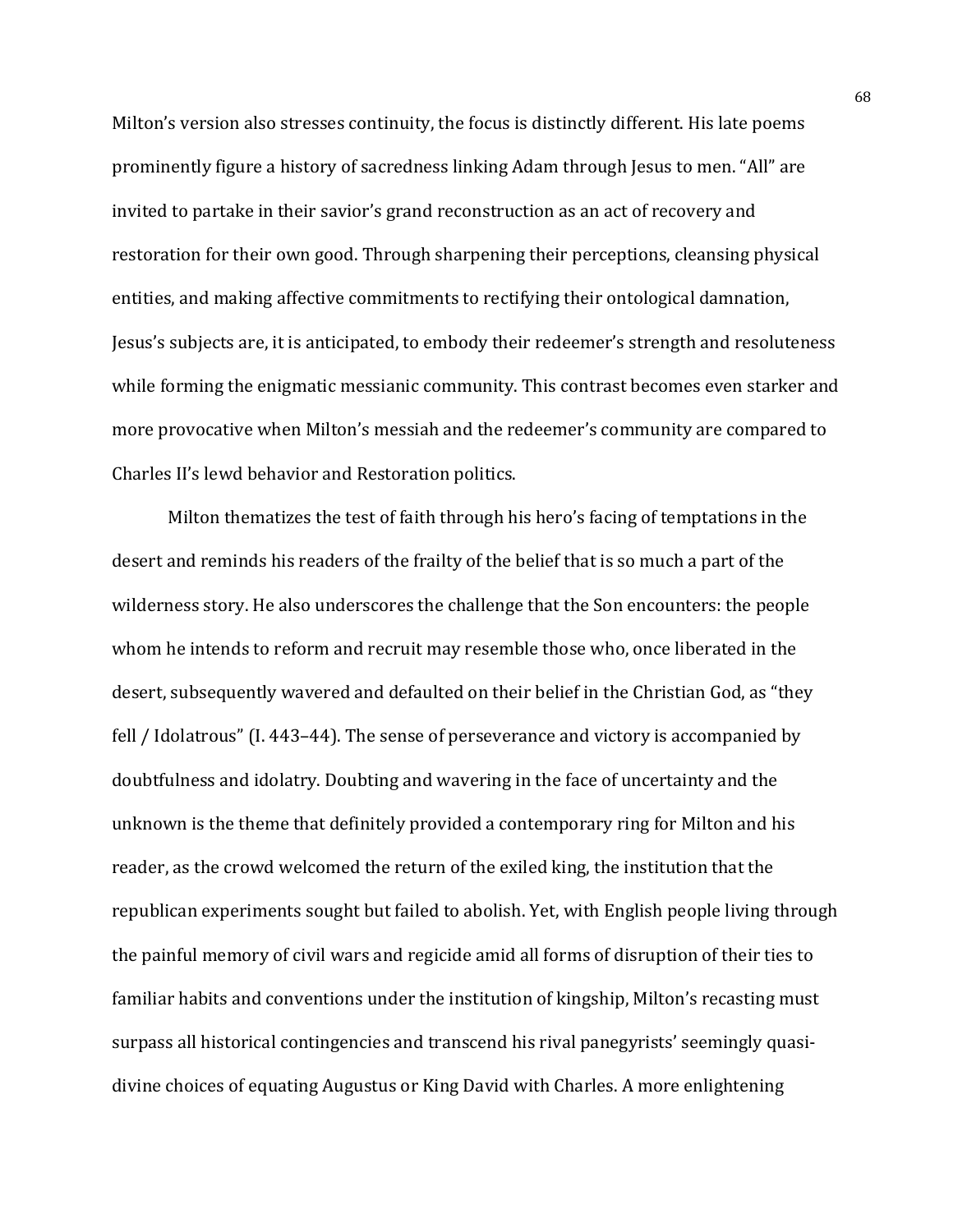continuum, different from King Charles II's claim of his rightful heritage, is to be desired. In *Paradise Lost* and its sequel, *Paradise Regained*, Adam, Moses, and John the Baptist take center stage to precede Jesus, who is to amend and accomplish all things that they have left off in order to serve God and redeem men. This is a lineage more divine than the royalist's propaganda. This divinely sanctioned lineage promises restoration of the paradisal ideal that accentuates and optimizes humanity's potential. Apparently this is a very powerful prospect that the Son is carrying out, one that not only puts to an end worldly monarchies but also defies historical contingencies. This is clear as we hear the Son refuting Satan's temptation:

## when my season comes to sit

On *David's* Throne, it should be like a tree Spreading and over-shadowing all the Earth, Or as a stone that shall to pieces dash All Monarchies besides throughout the world, And of my Kingdom there shall be no end. (*PR*, IV. 146–51)

Thus, anyone participating in the Son's community will undoubtedly be part of the more sublime hereditary line.

In this sense, both *Paradise Lost* and *Paradise Regained* echo and corroborate each other in forming this hidden but sacred alliance for deliverance. The Son is leading the populace en route through the second exodus for deliverance, while engaging his followers in repairing the ruins and re-erecting Eden from the wilderness. John's conducting of his ministry by gathering the people to cleanse the body at the beginning of *Paradise Regained* paves the way for Jesus to conduct his public act of redeeming and reasserting the rightful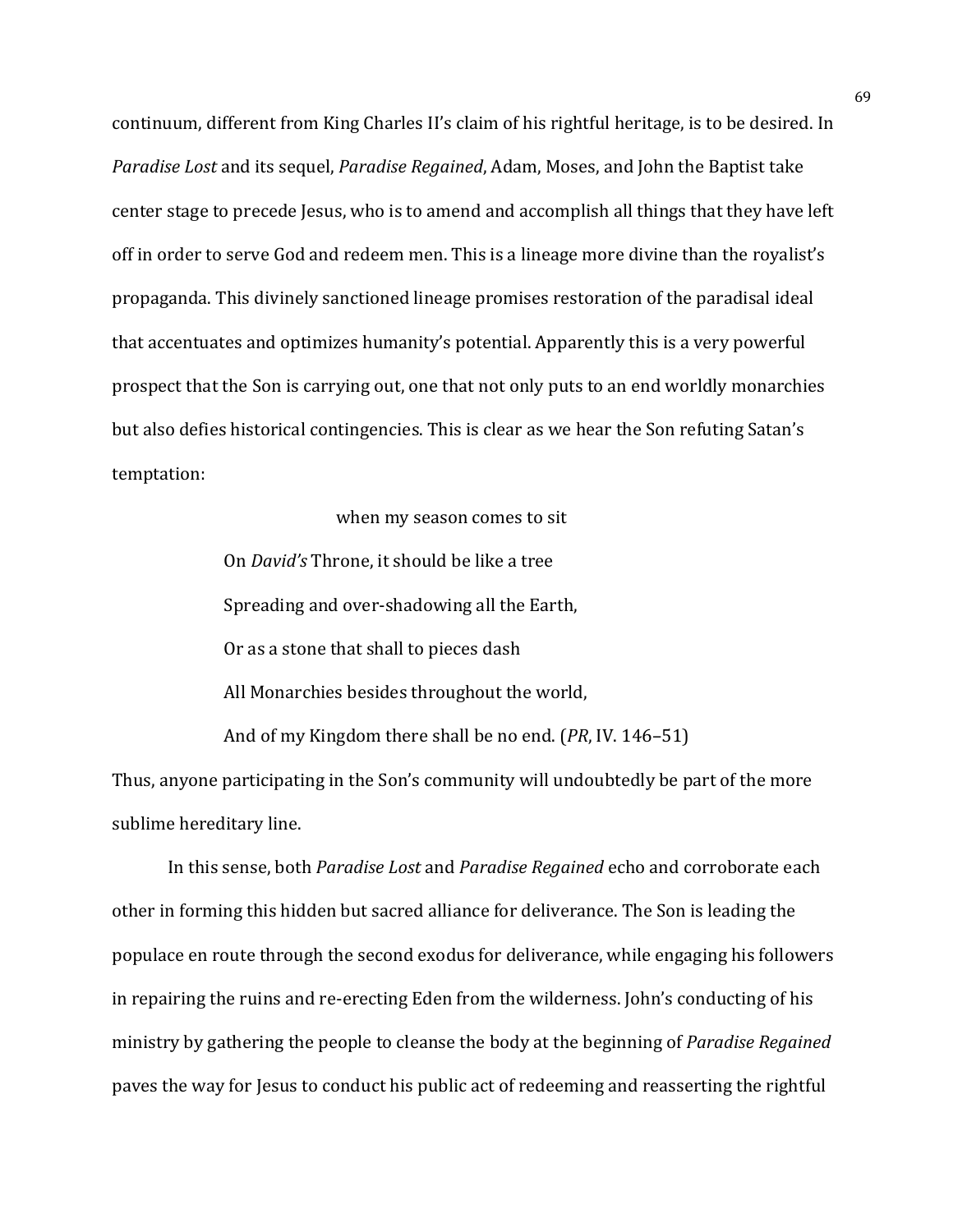kingship that is worthy of leading the people. It is actually meant to cleanse and reconstitute the body politic, the nation. As Hammond also suggests: "The body is being used to fashion alternatives to the prevailing discourse of power."<sup>94</sup> That this kind of discourse reinvents its own symbolic order for the Son's followers is meant, on the one hand, to encourage and empower the English people and, on the other, to combat the overarching royalist discourse.

However, the typology of the Red Sea crossing is also part of the discourse that Oliver Cromwell of the Protectorate particularly favored. Addressing the Barebone's Parliament in 1653, he spoke of the English nation being "at the edge of promises and prophecies." He then recalled Psalm 68: "'He will bring His people again from the depths of the Sea, as once he led Israel through the Red Sea," thus casting himself in the role of Moses.<sup>95</sup> Beneath the seemingly calm surface and cool rhetoric of *Paradise Regained* lies the complex battle of ideology, but for Milton, living in such a climate of harsh censorship any apparent provocation to the authority might produce a life-threatening outcome. To avoid further memorializing anything associated with the Interregnum and the Regicide in order to keep himself out of any more danger while presenting his own version of exodus and return in an untainted way, Milton has to maneuver through the troubled water of rival discourses very strategically. Milton's evoking of Exodus is only brief and ambiguous, laying the emphasis on the second act, that of Jesus, rather than on the first act, that of Yahweh. Yet Cromwell constantly appealed to biblical references in support of his antimonarchical views and "in particular yearned for Israel's days before the onset of

<sup>94</sup> Hammond, "The King's Two Bodies," 110.

<sup>&</sup>lt;sup>95</sup> Thomas Carlyle, *Oliver Cromwell's Letters and Speeches, with Elucidations*, 4 vols (London: Chapman and Hall, 1897). Vol. 3, 66, 67.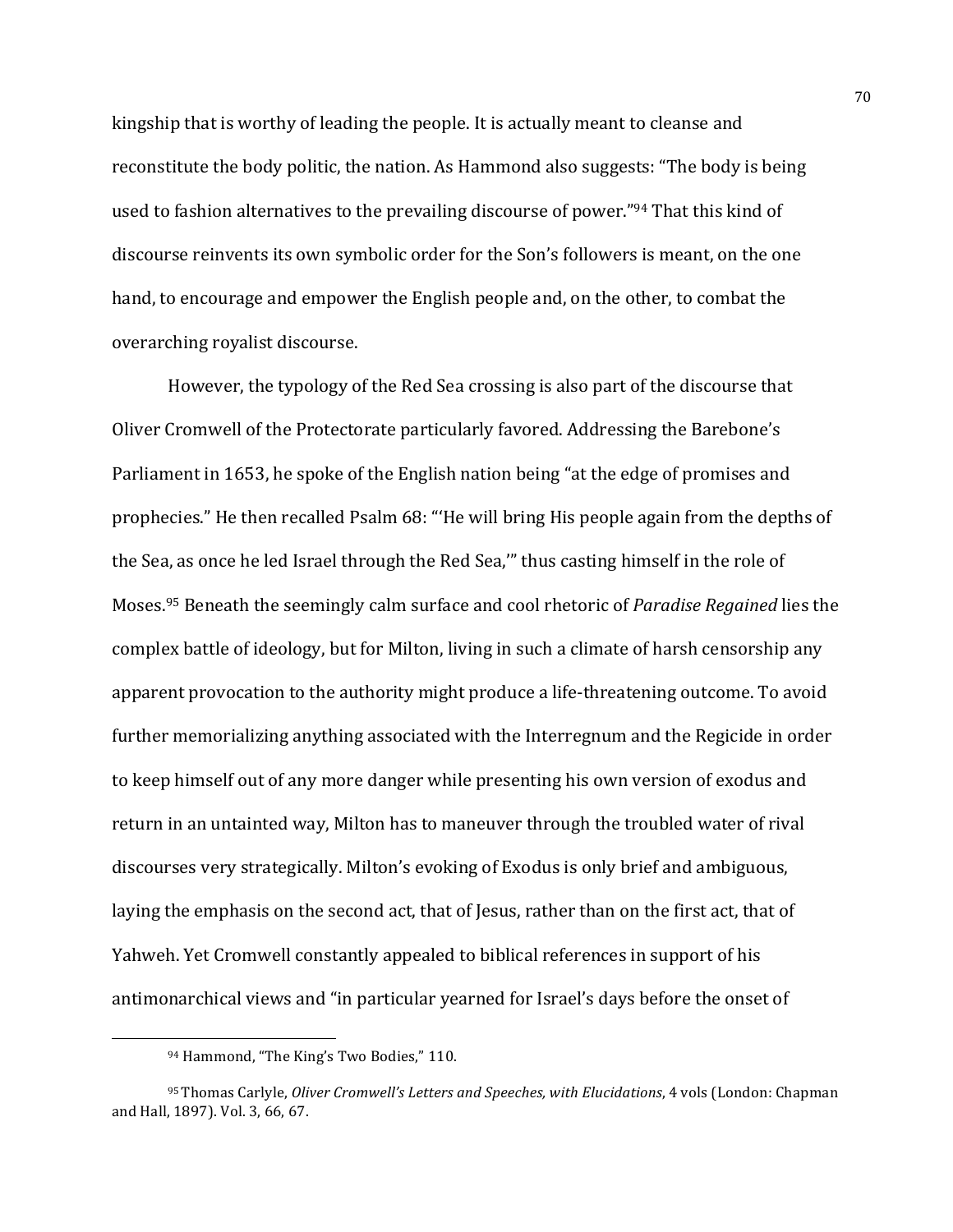monarchical rule."<sup>96</sup> In that speech, he anticipated that "when the Lord shall set-up the glory of the Gospel Church, it shall be a gathering of people as 'out of deep waters,' 'out of the multitude of waters.""97

Therefore, "the Jordan is not just water," $98$  as the recent memory of religious controversy spoke volumes about political turbulence in Milton's time. Milton's representation of dissenting voices must remain covert, and the purging of the sacred is pregnant with political implications. Baptismal immersion in the water brings attention to the body, which is never a guarded issue or topic for Charles II when it pertained to his sexual behavior. Quickly the poem moves from the scene of the people's gathering out of water from baptism, which is the poem's starting point, and zeros in on the identity of Jesus as Messiah. As Milton omits Christ's passion as a centerpiece for the epic, some readers find fault with the work for missing the crucial event for redemption. But Milton refrains from subjecting his hero to the people's gaze yet once more. He also resists refreshing people's memory of the beheading of Charles I in Whitehall, which many Londoners witnessed and were shocked by, thus avoiding the royalist claim of the king's martyrdom. Nor would Milton wish to associate his hero with Charles II's lewd, degrading behavior of publicly displaying his sexuality for his subjects' gaze. The means and end of representation matters, as Milton instructs. Charles II's behavior, deliberately or not, does undermine the reconstructed edifice of his sovereign sacred body. Comporting himself in this way, he

<sup>&</sup>lt;sup>96</sup> Naomi Tadmor, *The Social Universe of the English Bible: Scripture, Society, and Culture in Early Modern England* (New York: Cambridge University Press, 2010), 163.

<sup>97</sup> Carlyle, *Oliver Cromwell's Letters and Speeches*, Vol. 3, 67.

<sup>&</sup>lt;sup>98</sup> This is borrowed from the title of Chapter 2 of John Crossan's *Jesus: A Revolutionary Biography* (New York: HarperCollins, 1994).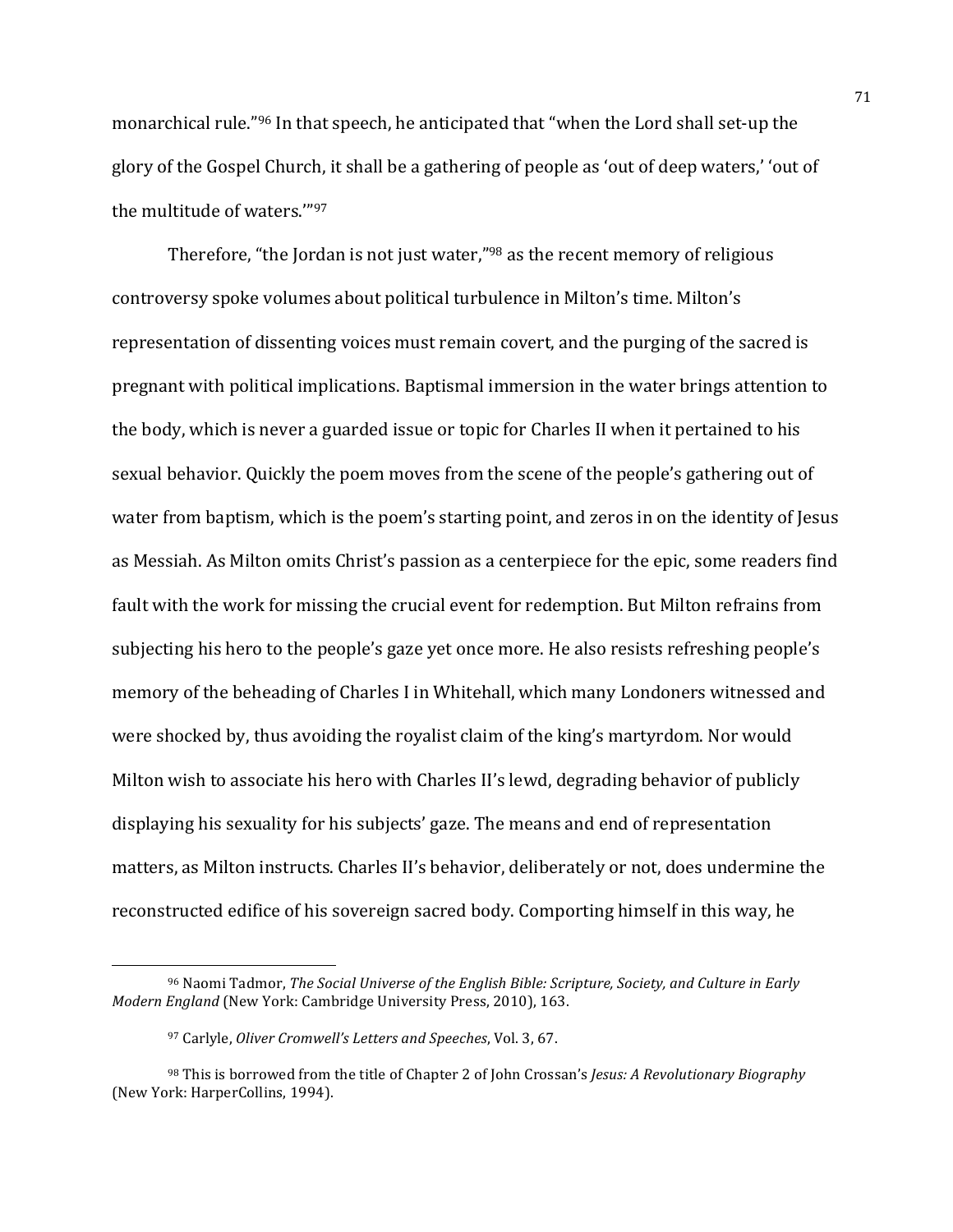makes himself more accessible and available to his subjects.<sup>99</sup> In contrast, the end of Jesus's cause, as Milton represents it, is not about himself but about the people he may inspire.

The reformation of the subject is manifested through the reformation of the body the "mass of sinful flesh" (I. 162) of individuals as well as the body politic, the nation as a whole—and its "passions" or emotions  $(II. 467, 472)$ . The reforming of vision and the purification of the body feature prominently in both *Paradise Lost* and *Paradise Regained* as the program of restoration. There in the epic about knowing, exploring, and revealing humanity's potential, as embodied in the prelapsarian Adam and Eve, individuals learn to acquire a magnified and elevated vision as a crucial component and a first step toward recovering the lost paradise and effecting regeneration. Here in *Paradise Regained*, an epic about repairing and restoring human potentiality, the discerning vision is put into test and practice toward the end of renewal and recovery. The Son's followers will pursue bodily purification, as they begin their allegiance by immersing themselves in the River Jordan with this obscure person that John calls upon as Messiah, who is to reconstitute his community. This reforming of the body politic implies not only the purification of the individuals' bodies but also the governing organ of the nation.

*Paradise Regained* thus presents what Milton sees as one of the last possibilities for cultural reform in the form of the Son of God's exemplary, self-exploratory enlightenment for the sake of cultural reform. This reforming of the body politic implies not only the purification of the bodies of individuals but also that of the nation. As the Son acknowledges his own mission of inclusiveness, "God hath now sent his living oracle/ Into

 $99$  Kevin Sharpe, "Thy Longing Country's Darling and Desire': Aesthetics, Sex, and Politics in the England of Charles II," in *Politics, Transgression, and Representation at the Court of Charles II*, ed. Julia Marciari Alexander and Catharine MacLeod (New Haven: Yale University Press, 2007), 1-32.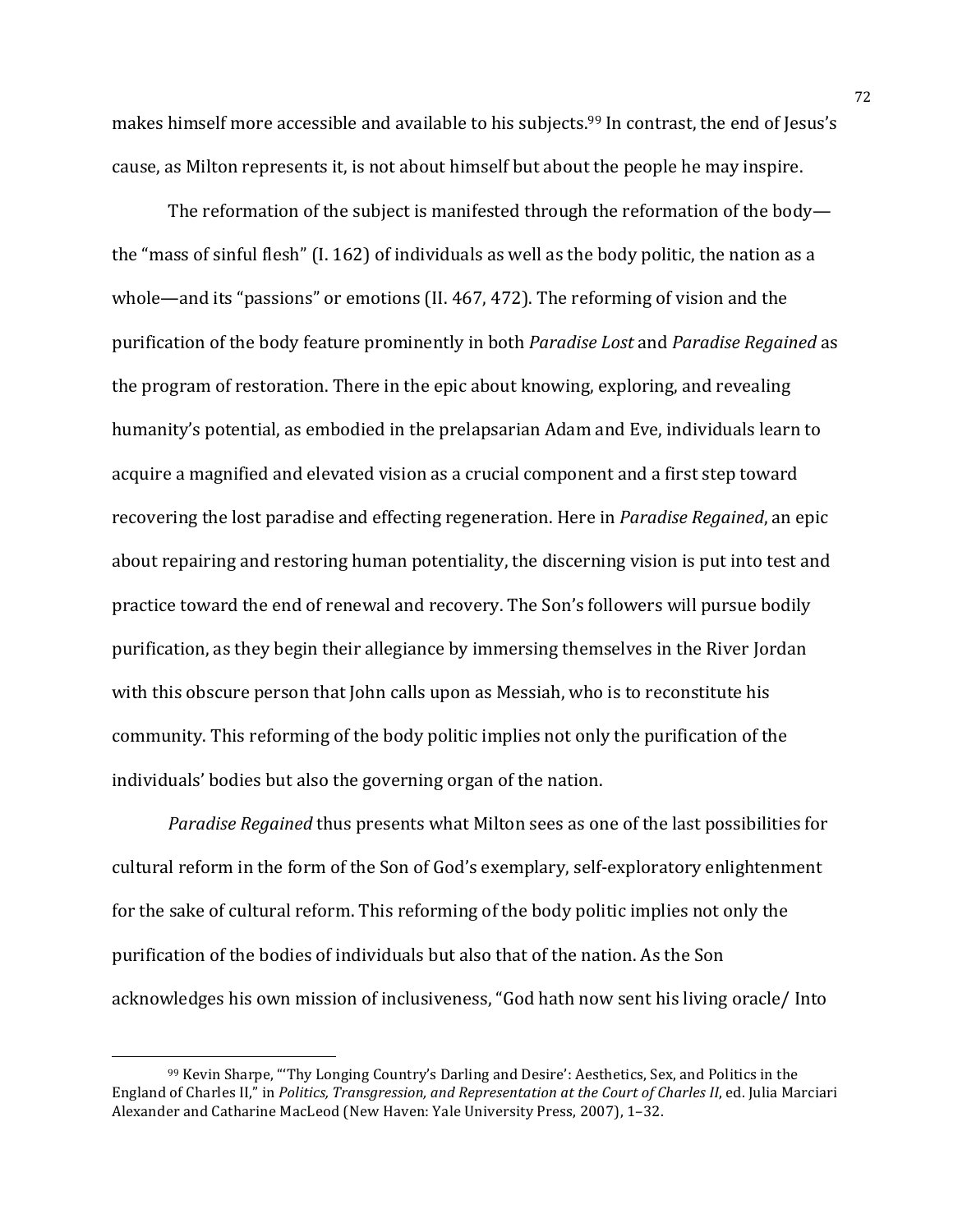the world, to teach his final will"  $(1.460-61)$ . All who are to embrace this God-sent oracle will be included; being all inclusive, the "final will," while bidding those believers to embark on their path to reform, is an act to rekindle the zeal for renewal. Obviously Milton has in mind all the rhetorical hubbub regarding Charles II's return from exile. As opposed to the Son's liberatory rhetoric and (re)public mission, Charles, who after the Interregnum ended regained more support for his return, had to tackle uncertain but adversarial political circumstances. Milton's employment of Satan's allurement is a poetic imagining and representation of the king's attempt to take hold and control of power. Nevertheless, the Son, sent as the "living oracle into the world," as Milton astutely emphasizes, possesses a dual nature. While his status as a living being indicates Jesus's coterminous existence with rejuvenating Nature, living in the world implies his temporal historicity that will be confined by time and subjected to degradation. Appearing both as an eternal being and a public figure living at this particular historical juncture among his people, Milton's hero lays bare his private moments with inner thoughts and emotions during his pursuit of renewal throughout this poem. Just as *Lycidas* accentuates inner emotions, *Paradise Regained* represents *Jesus's* private experience through public and political events. This public experience turned private is the poet's strategy to build connections with his contemporaries and include them in the anticipated community of saints.

It is this public voice that Milton creates not only to have Jesus's "spirit of truth  $\dots$  to dwell  $\prime$  in pious hearts" (I. 462–63) but also to persuade all people to embody that "inward oracle" (I. 461) as if they join in Christ's body, thus multiplying an enlightened private experience in all his followers. The baptism scene at the opening of the poem highlights the essence of all in one, one in all. Consoling the oppressed conscience with a vision to enliven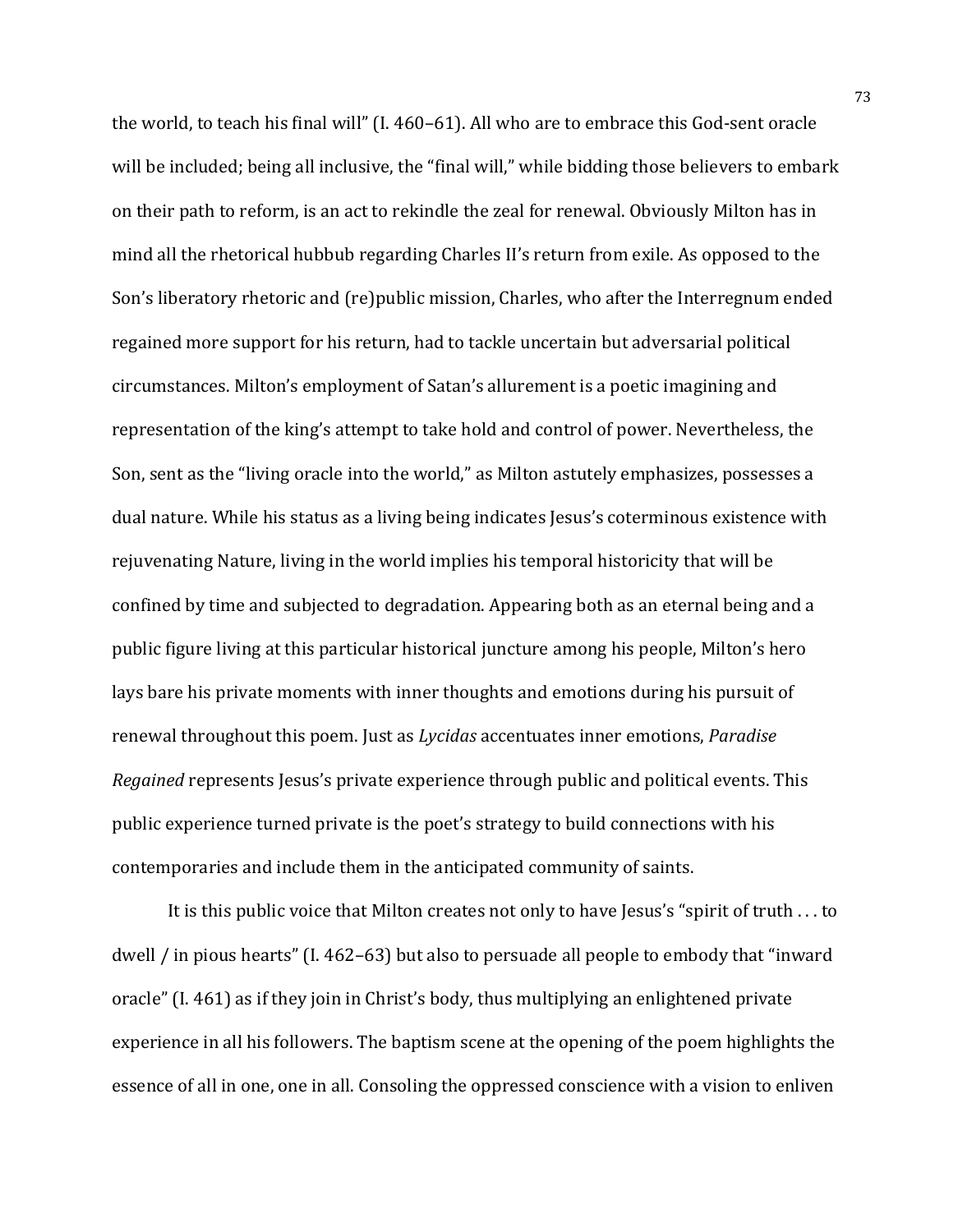the spirit of the English people and a hope to exert further energy for restoration, Milton projects a growing chorus of voices through a single one, Jesus's, that answers the murmuring in the wilderness and wishes to address the public good. The Son's voice from his corporeal presence extends and far exceeds Adam's in *Paradise Lost*, as his uncertain voice seeks simply "an individual solace" (*PL*, IV. 486) both at his creation in Eden and after the fall. Nevertheless, the Son manifests his own voice through salvific words and deeds by substantiating the voices from above on high as in God's "solemn message" (*PR*, I. 133). His salvific efficacy is further confirmed by the presence of the angelic "hymns" (I. 169), "odes"  $(I. 182)$ , and "vigils"  $(I. 18)$ . Again, the language or speech of sacred modes reiterates the Son's potency and future act, while beyond that, by extension, John, "the great proclaimer," calling for people's participation in Jesus's cause, helps materialize the prophecy. Moreover, realizing his own divine identity, if not immediately the nature of his mission, Jesus elevates himself from being "low of parentage" (I. 235) to the role of the Messiah through his own redemptive cause, ultimately vanquishing Satan's equivocal and duplicitous discourse. 

As regards the lineage of this energizing force, I want also to emphasize the issue of continuity and legitimacy of kingship that lies at the core of the Restoration settlement. Dislodging the Stuart iconography of the king's two bodies that accentuates the patriarchal discourse of the royal prerogative power, Milton's epic sequel intends to incorporate voices of the masses and offers his reader a different path to recovery. Obviously, Milton believes that the return of King Charles is tantamount to further downfall and not recovery of lost enlightenment. The poem is not merely a politically oppositional narrative of Restoration but also an instructive corrective to the libertinism that prevails in Restoration England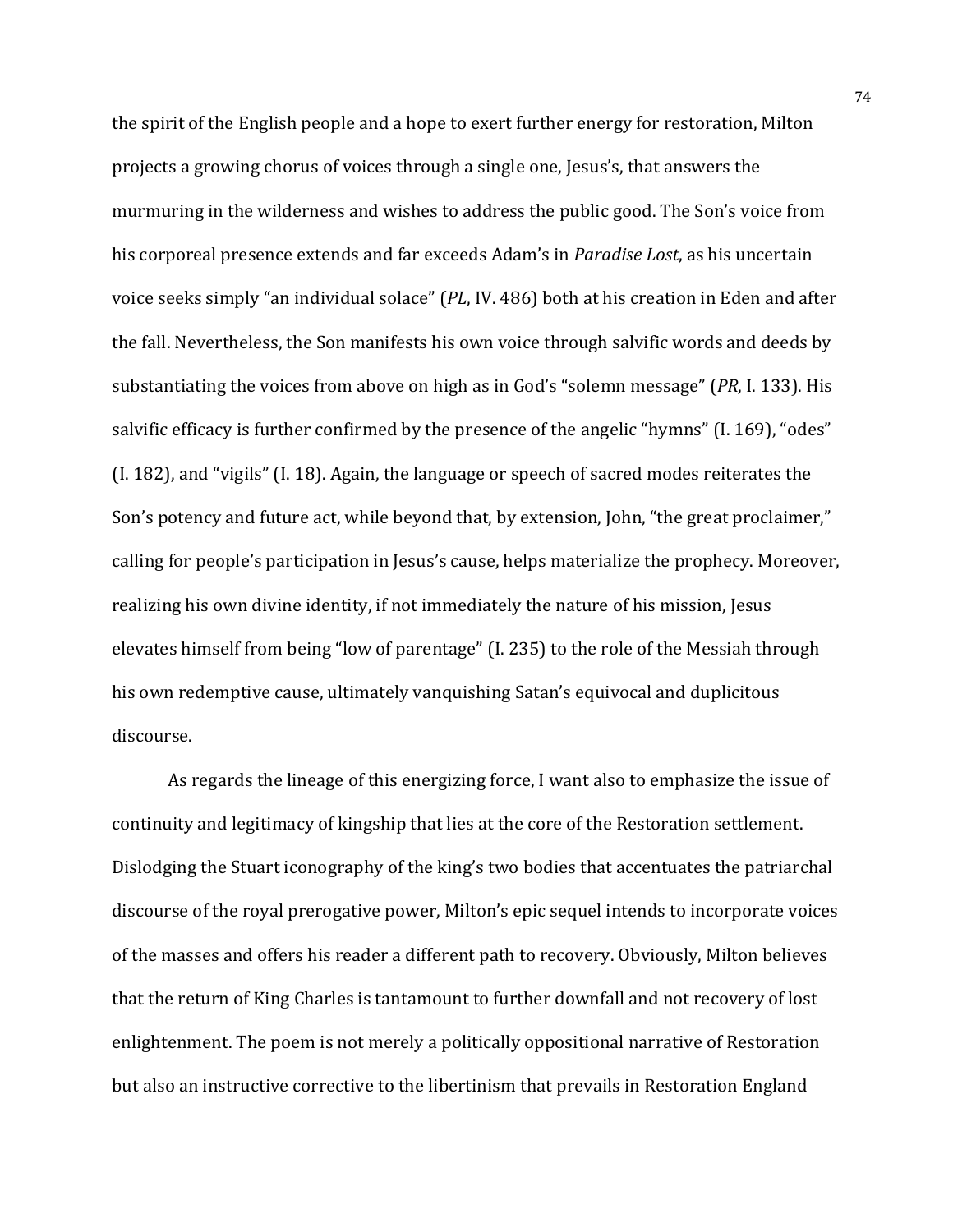and especially in Charles II's court. More significantly, this anti-Restoration poem acutely provides a different model of kingship. Composed during the years when restricting measures were imposed on dissenters and Nonconformists while "renewed fears of popery or Roman Catholicism" were widespread, it boldly emphasizes the public ministry of Jesus, a true dissenter of his time.<sup>100</sup> Presented furthermore as the second Moses, who grows bold to defy Pharaoh's demands, Jesus is anticipated by John the Baptist and proves himself a self-exploratory, true savior who is more spiritually perceptive and physically abstinent in leading the flock than the English sovereign.

In many of his tracts and poems, Milton regards monarchy as the seat of popery and idolatry, the ultimate evil that hinders the reformation and restoration of true liberty. To that end, the civil war and the subsequent republican experiments tentatively succeeded in suppressing that "papist" institution. Even though the experiments failed, Milton nevertheless attempts a further emancipation and reform after the Restoration. He understands that the problem lies not only in the monarchical institution but also in the people whose minds are locked in centuries-old habits—they yearn to be ruled and have no capacity to govern themselves. As the crowds appear in the poem, Milton treats them as a doting public fond of believing in and doubting the appearances; they now rejoice in hearing about Jesus's ministry and now panic at his tentative absence. The ease with which they can be swayed resembles the fickle nature of the people in the wilderness, also echoing Milton's republican ethos. God's Englishmen, constantly likened to the children of Israel in early modern England, had their opportunity once—with all the social and

<sup>100</sup> David Loewenstein, ed., "Prefatory Note to Of True Religion, Haeresie, Schism, and Toleration," in *John Milton Prose: Major Writings on Liberty, Politics, Religion, and Education* (New York: Wiley-Blackwell, 2013), 448. Milton later addressed the widespread concern in Of True Religion published in 1673.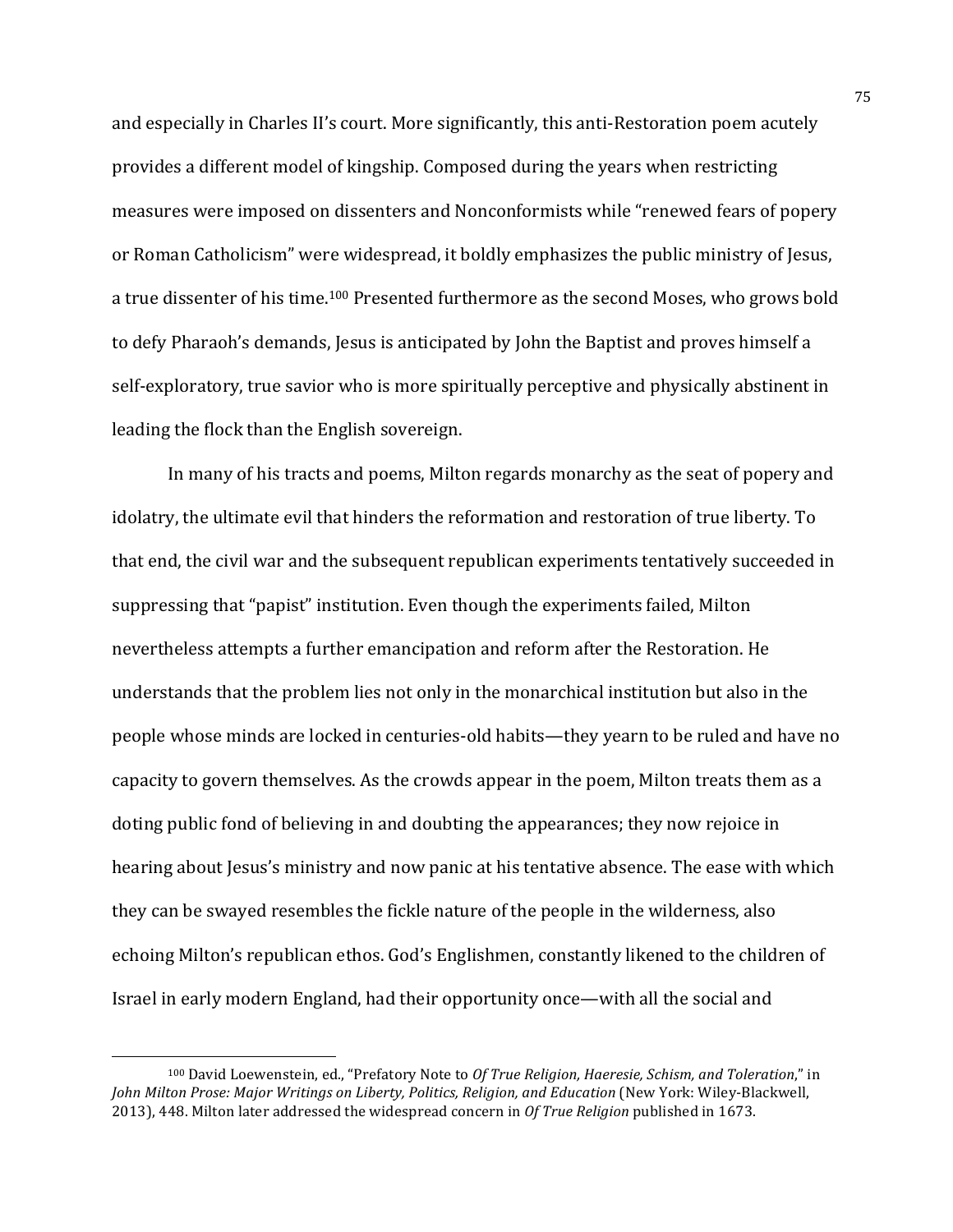political experiments during the civil wars—to explore the potential and to build their own kingdom. They could have left "modern bondage" and relived "ancient liberty,"<sup>101</sup> as Milton's republican devotions instructed. Having experienced the civil war, the unprecedented beheading of the king, and the formulating of republican experiments and their subsequent abandonment, Milton reenacts and reimagines what was once celebrated but lost during his time. As I will show, the forces of prophecy and apostasy rival each other as a model for revival, whereas the self-conscious return to advocating individual liberty of conscience and public sovereignty combats both the institutionalization of irrationality and ephemerality and the royal prerogative as an institution.

## II. Leaky Bodies and Material Virtues

The reconfiguration of restoration commences with the cleansing and consecration of the body. It comprises the reformation of the body politic as one of the central issues. Milton's program takes on the body politic while seeking to bring about revitalization to English culture. Some of Milton's poems, from his early Latin exercises on the Gunpowder Plot, through *Lycidas*, to his three last great works, all feature the body in various forms and transformations and share a common ground. Body is the vessel of enlivened animus or salvific spirit; to achieve that elevated, salvific state, it is also necessary to cleanse and cultivate its carrier. In the political arena both the Tudor and the Stuart sovereigns understood the body's significance and exploited the discourse of its potential. Ranging from the cult of the Virgin Queen (Elizabeth I), to the patriarchy and divine right of kingship (James I, hiding his homosexuality), to platonic love (Charles I), to open sexuality

<sup>&</sup>lt;sup>101</sup> Paradise Lost, "The Verse"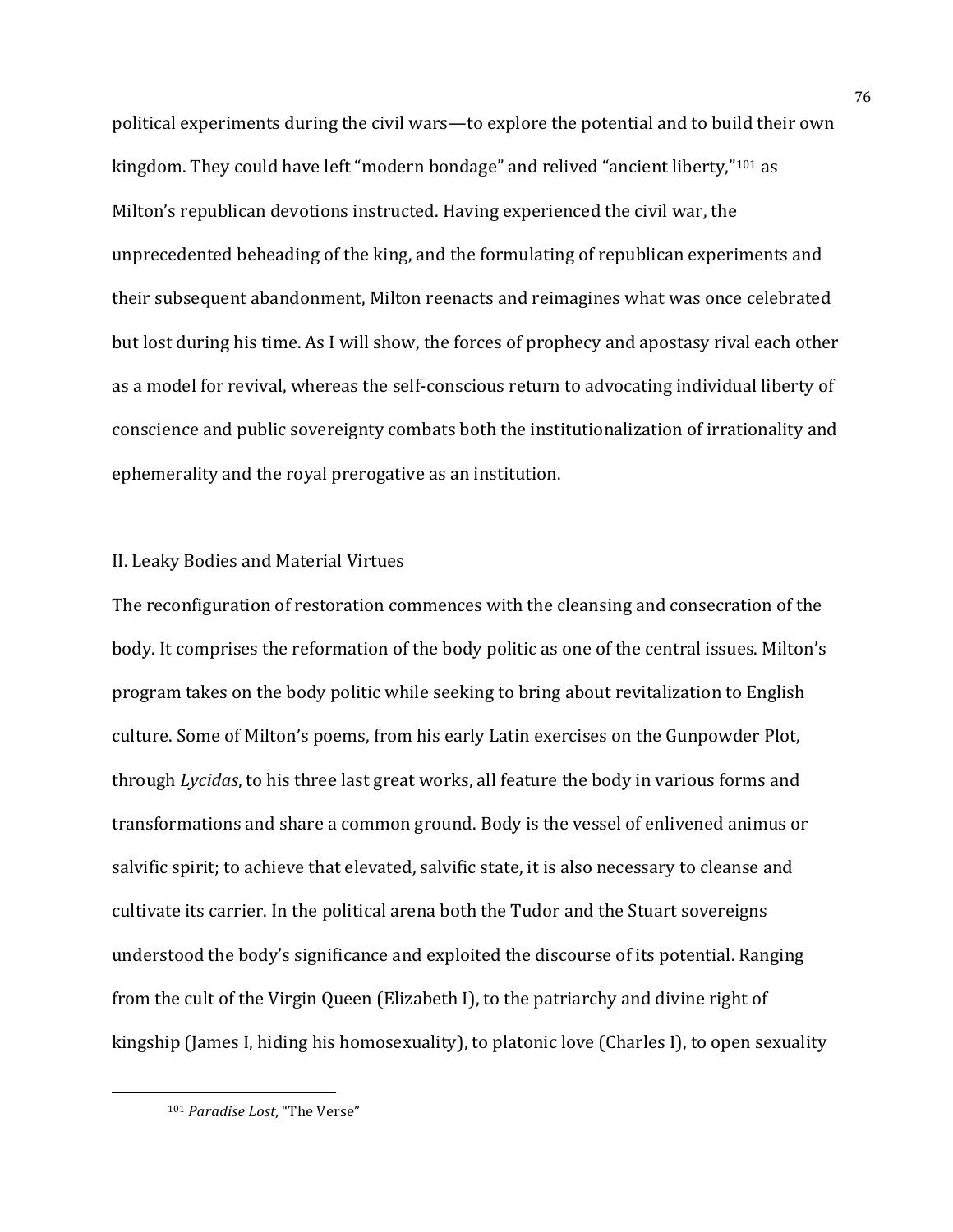as a sign for vitality and regeneration (Charles II), each ruler deployed different discourses and strategies in order to mystify his or her royal cult, signifying his or her special distinction and acquiring iconographical power. These discourses contributed to the theory of the king's two bodies,  $10^2$  and the main purpose of this mystification was to secure and popularize each sovereign's rule. Milton's engagement with this issue not only subverts its signification of the contemporaneous agenda but also dislodges the internal interlocking of a long tradition of royal prerogative. Appropriating Stuart political signification with the Son's reformative act, Milton is quite aware of the potential risk of putting the Messiah in the same position as a worldly sovereign that not only his late poems but all his life had been combatting. Therefore, the poem's *quiet* ending, where "he unobserved / Home to his mother's house private returned" (IV. 638–9), I argue, is to depose that attempt and reposition the Messiah as a community leader for the masses. Along with his previous absence in Book II, the ending prevents our readerly thinking from even associating the Son with a political sovereign. I will focus more on all three poems' endings in their own regard in the epilogue of this project.

So how is a poem engaged with the political agenda? Almost immediately, as *Paradise Regained* unfolds the promise of return with "Eden raised in the waste wilderness" (I. 7), readers find themselves in the wilderness of Jordan, with the focus on the images of water and desert. It might be tempting to relate these images to the dismal political circumstances of post-Restoration England, correlating the desert with the English court and the cleansing water with the godly or dissenters. This interpretation is feasible.

 $102$  For the strategies centering on the body that Charles II utilizes to legitimate his reign, see Paul Hammond, "The King's Two Bodies: Representations of Charles II," in *The Making of Restoration Poetry* (Cambridge: D. S. Brewer, 2006), 107-136. Also, Sharpe, "Thy Longing Country's Darling and Desire," 1-32.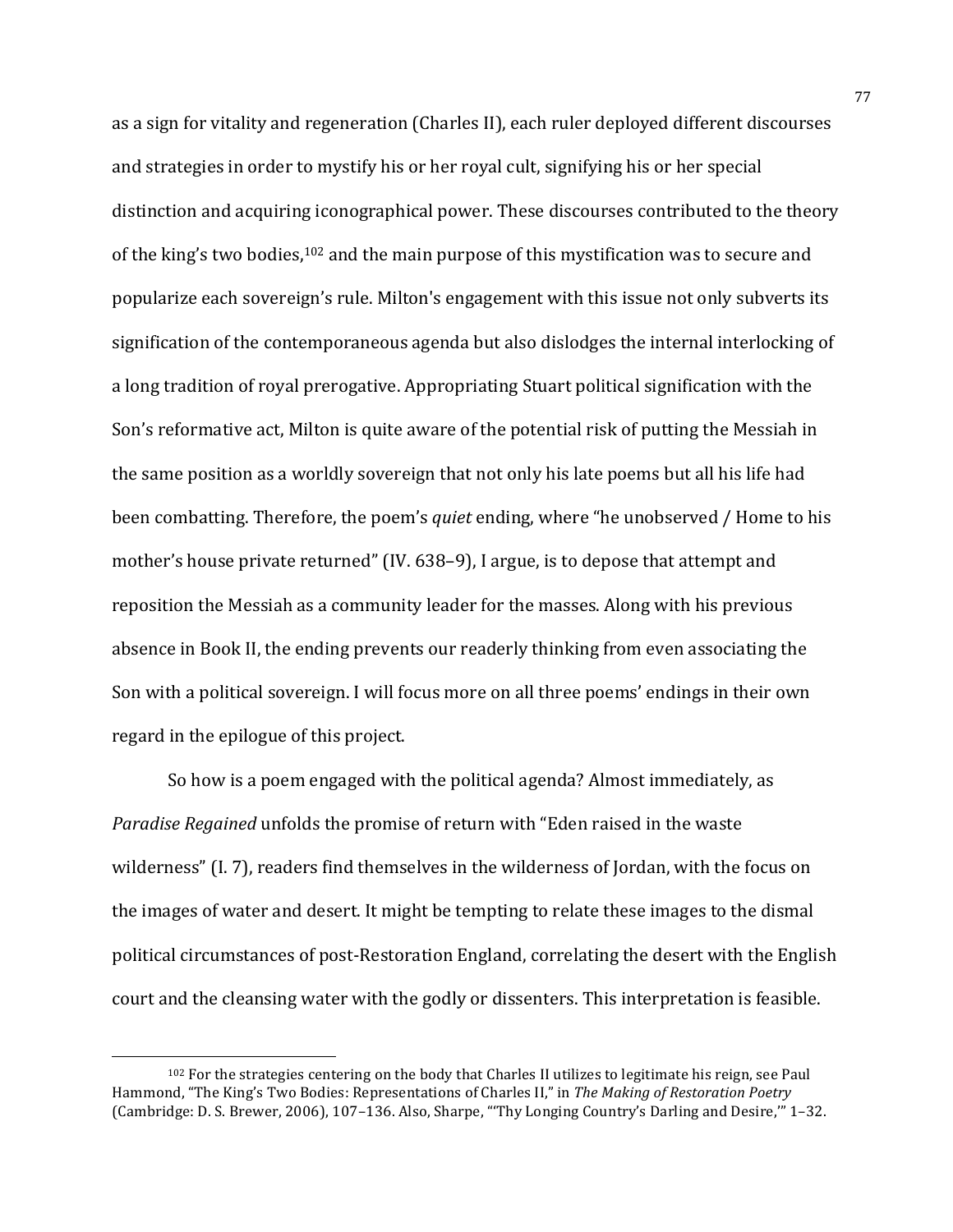Yet the text ruminates over the significant issue of prophesy and apostasy, represented through John's urgent proclamation and Satan's luring machinations: "That [John's eschatological exhortation] heard the adversary, who roving still / About the world, at that assembly famed" (I. 33–4), followed by Satan's convening his cohort to devise yet another plot of subversion. The image of the desert in *Paradise Regained* manifests itself as one type of "fitter soil" (PL, XI. 98, 262) that facilitates burgeoning ideas to flourish and disseminate. It ultimately signifies a point of reentry and return and serves as a fertile ground for rebirth and renewal.

First and foremost, the kingdom of God promoting renewal on earth is represented in *Paradise Regained* through spatial and geographic tropes. The desert, that "victorious field"  $(I. 9)$ , is a significant site that recalls the hope and promise of divine grace, while the River Jordan in the wilderness, where Jesus is submerged for baptism and joined by the masses, is another that multiplies Jesus's private experience made public and accessible to all. The desert, of scriptural significance as seen in *Exodus*, on the one hand, projects history pregnant with faith and idolatry, political oppression and providential guidance. To put it in Milton's political context, the trope criticizes the desolate condition of England under the Stuart reign, while conversely reminding people of the hope for liberation. The River Jordan, on the other hand, while viewed as a *topos* of political resonance, deserves special attention, though its significance has apparently eluded most critics. Milton uses the word "Jordan" eight times throughout the poem, $103$  definitely trying to draw our attention to the locale that symbolizes more than just bringing about the remission of sins. A site that emanates potential for recovery, Jordan bridges the mundane and the divine. Around it we

<sup>103</sup> I. 24, 119, 329; II. 2, 25, 62; III.438; IV. 510.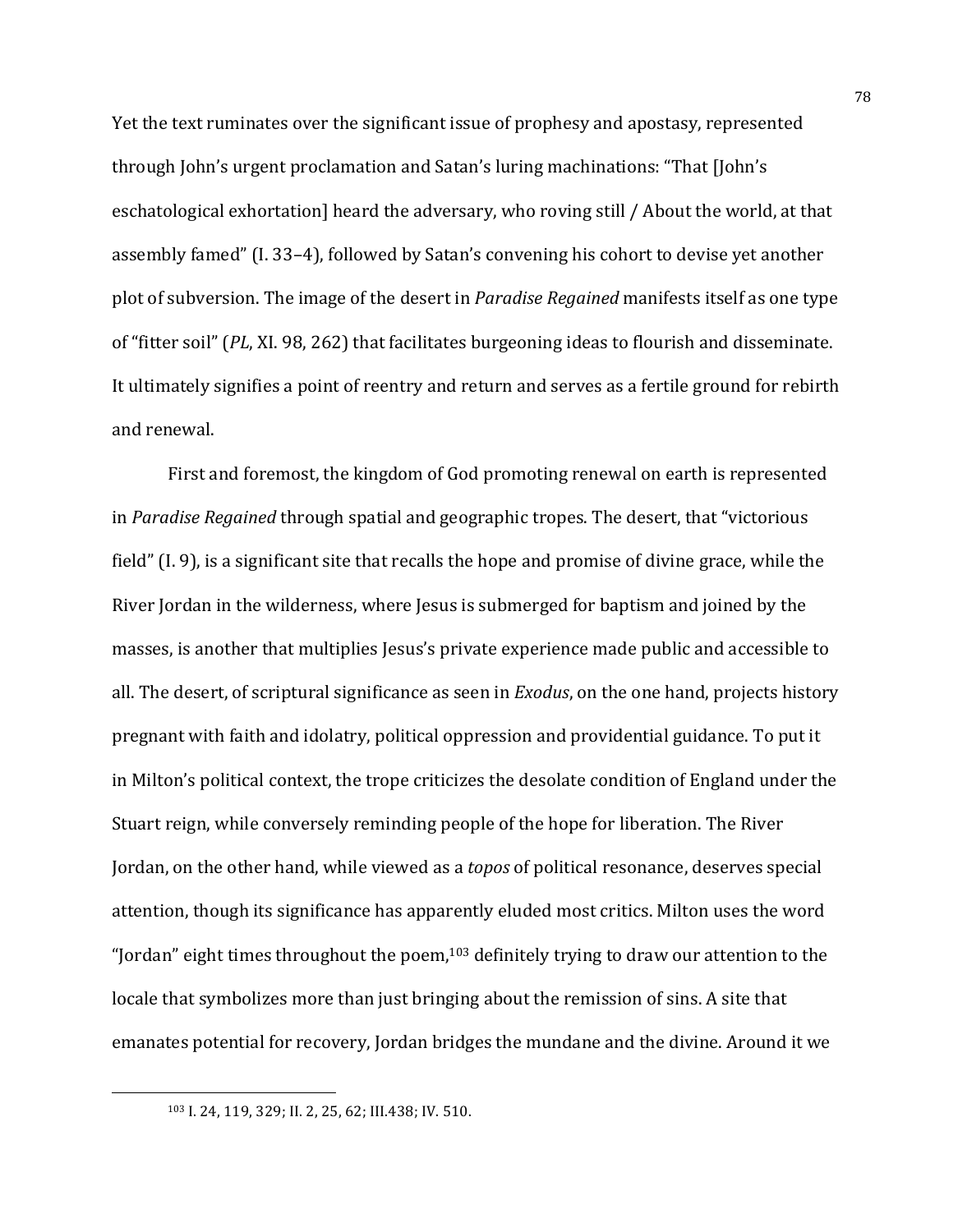hear God's voice and divine manifestations hovering above the water, witness the baptismal rituals in "the flood Jordan" (I. 24), and experience the peregrinations in the deserts of Jordan with John the Baptist, Jesus, and Satan. These Miltonic devices indicate tangled, complex connections between religion and politics, constancy and apostasy, since all of them represent different types of associations of faith and perception.

In Book I Milton references Jordan the cleansing site three times, and around it, Milton limns different pairings and repairings of characters—with John supplementing Jesus, and then God discountenancing Satan, and finally, Jesus confronting and overcoming Satan. In the first pairing John, an ante-Christ acting as the precursor to the Messiah, brings up several issues of great significance regarding body and authority:

> Now had the great proclaimer with a voice More awful than the sound of trumpet, cried Repentance, and heaven's kingdom nigh at hand To all baptized: to his great baptism flocked With awe the regions round, and with them came From Nazareth the son of Joseph deemed To the flood Jordan, came as then obscure, Unmarked, unknown; but him the Baptist soon Descried, divinely warned, and witness bore As to his worthier ...

... nor was long His witness unconfirmed: on him baptized Heaven opened, and in likeness of a dove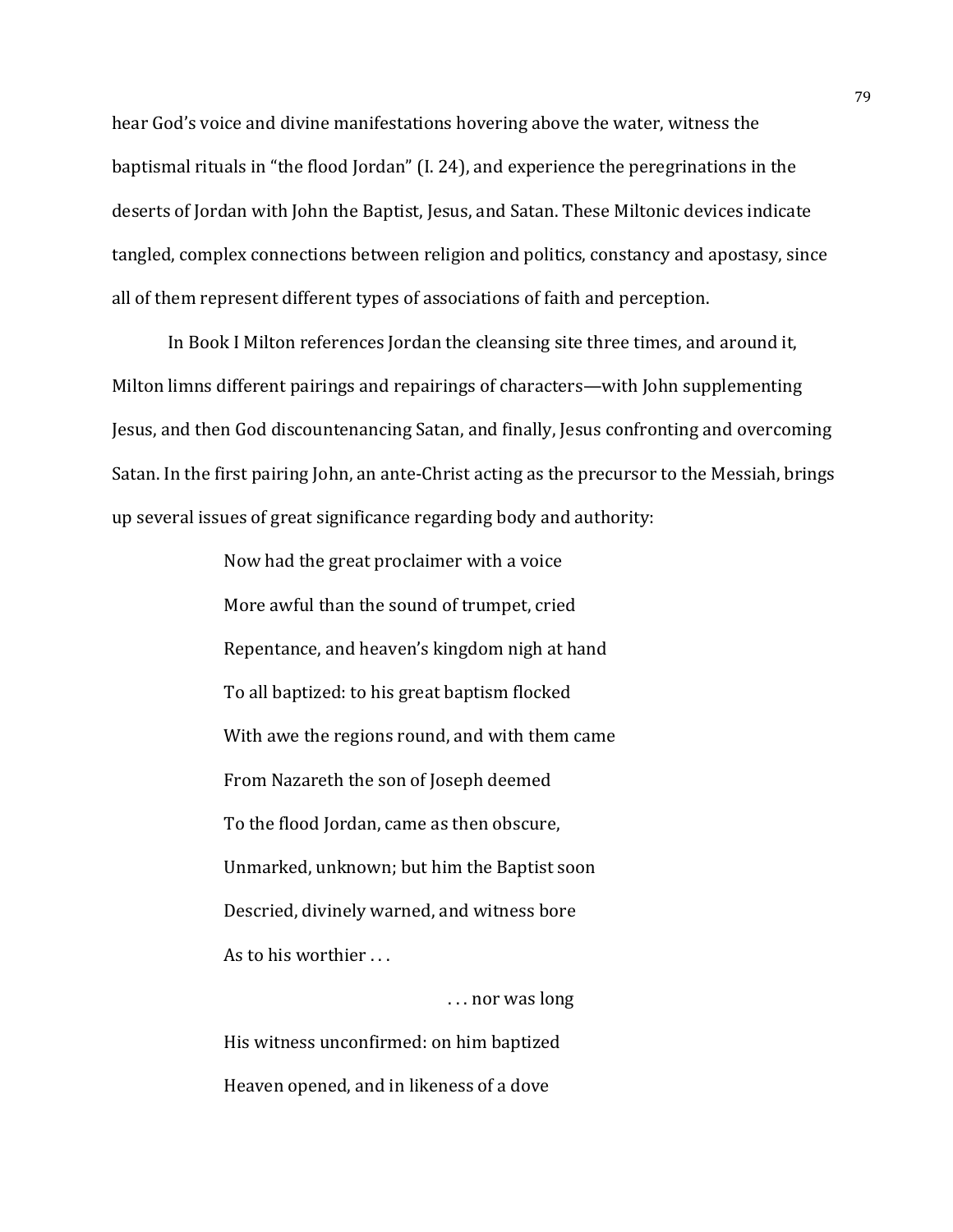The Spirit descended, while the Father's voice

From heaven pronounced him his beloved Son.

## $(I. 18-32)$

An extensive deployment and organization of the crowd is being conducted, this time not for the revolution against King Charles I, later beheaded, nor for the welcoming of the return of Charles II, but for someone unknown and unmarked: a lowly commoner. John, a leader of an eschatological baptizing movement, speaks of "a 'Coming One' who would carry out the judgment." $104$  Judging, as Lyotard reminds us, is closely related to making distinctions and above all tied to ends and closure.<sup>105</sup> Jesus is both alpha and omega, of beginning and end. With Milton, Jesus plays an even more complex role in treating first and last things. John appears to be more concerned with ends, while the poem aims to invoke an originary force from those who would announce their allegiance to the messianic cause. I argue this is truly what the opening of the poem implies and promises, raising of Eden in the "waste wilderness": that the imminence is not of the end, but the new beginning.

Yet the potential for a radically different political or historical outcome is unpredictable. Any unstructured, unscrupulous formation is cautioned against, as we quickly see in the opening of the poem the anxiety of the crowd prevailing. What Milton does to intensify that caution is to set up the tension between the anticipation of the messianic and the dissipation of the Satanic upheaval, while calling for people's support to materialize the Messiah's arrival and his promise. The crowd joins in libation or immersion in the same water where Jesus receives confirmation of his identity. Hence, as the first step

<sup>104</sup> McClymond, "Jesus," 376.

<sup>105</sup> Jean-François Lyotard, *Enthusiasm: The Kantian Critique of History*, trans. Georges van den Abbeele (Stanford: Stanford University Press, 2009).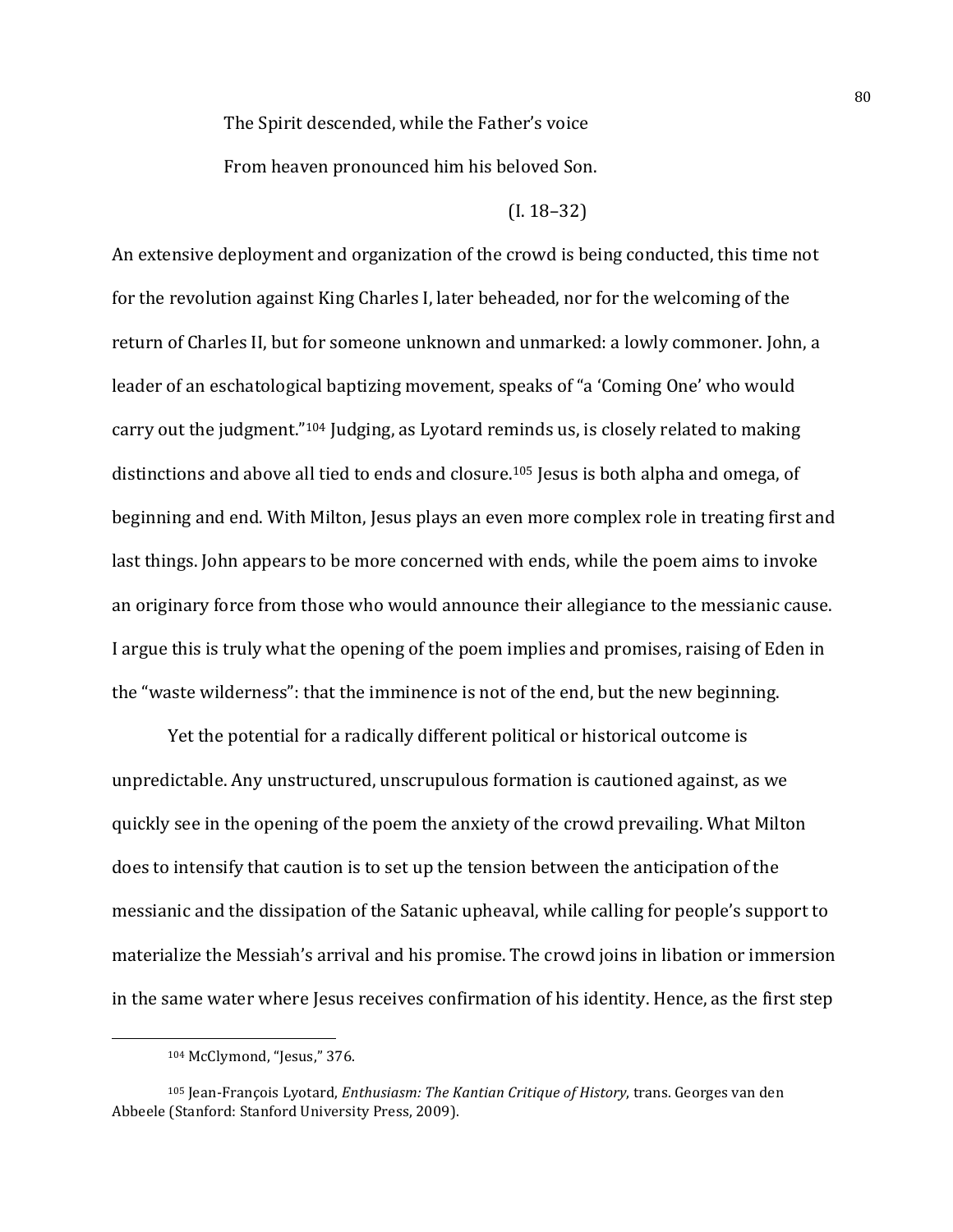of renewal, from cleansing to the consecration of the body, the collective body of the people needs to be conjoined to their savior's. The immersion of the Son's body is corroborated by the presence of the Holy Spirit in the form of a dove, confirming Jesus's divine association while God's voice declares the Son's active messianic status and duties. This is a significant moment because it affirms that from the beginning, "God and man cooperate in recovery of the lost paradise" with the Satanic scheming lurking behind.<sup>106</sup> Furthermore, this preliminary act, the poem relates, is also part of "deeds  $/$  Above heroic" (I. 14–5). The collective outcome, the epic narrator tells the reader, will be a different kind of history from those of the rulers or victors, one that will not be "unrecorded left through many an age"  $(I. 16)$  since it is "[w]orthy t' have not remained so long unsung"  $(I. 17)$ . This narratorial comment is later refocused in Satan's sarcastic reaction: "In what degree or meaning thou art called / The Son of God, which bears no single sense; / The Son of God I also am, or was, / And if I was, I am; relation stands." Thus Satan concludes, "All men are Sons of God" (IV. 516–20).

Nevertheless, the issue of messianic history and the validity of the Son's identity are not raised simply out of convention. The poem was published at a time when the regicides were relentlessly persecuted while relentless, constrictive religious policies continued to impose on the dissenters and Noncomformists. The sons of God, regardless of affiliation, but especially the godly, suffered tremendous political oppression. Religious intolerance emanated from a barrage of repressive statues called the Clarendon Code, which "severely curtailed the civil and religious rights of Protestants who conscientiously objected to

<sup>&</sup>lt;sup>106</sup> Joseph Wittreich, "Review" of *Milton's Messiah: The Son of God in the Works of John Milton*, by Russell M. Hillier (Oxford: Oxford University Press, 2011), 186.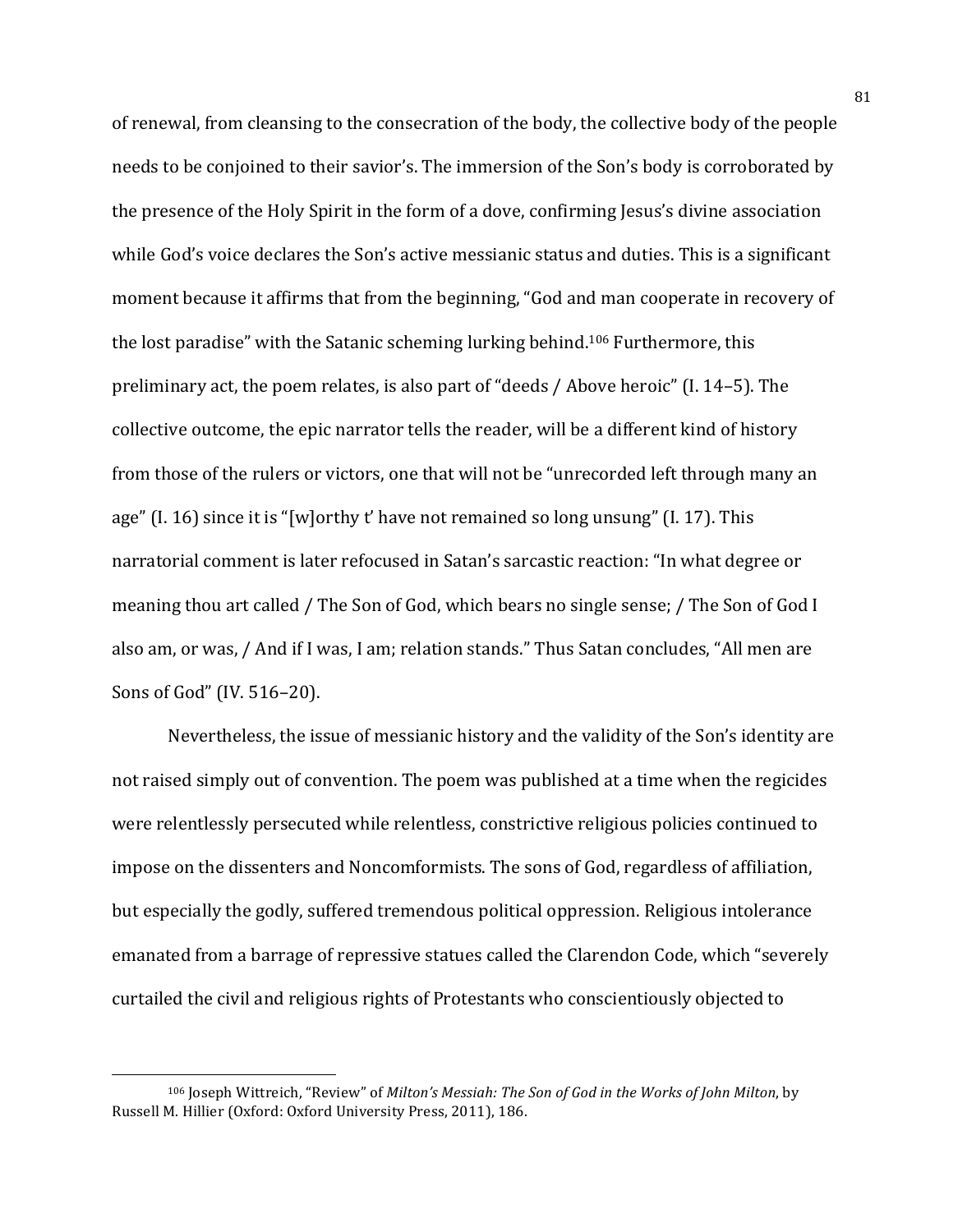certain features of Anglicanism."<sup>107</sup> Understood in the context of Charles II's Restoration England, John's call to his followers to cleanse and renew their relationship with the redeemer in the wilderness may antagonize the sensitive nerves of the authorities. What has been elided in the text is that, as Jesus is anticipated by John, the parallel of their fate has been covertly sneaked in. Jesus remains "unmarked," a pun pointing both to his social status and the condition of his body before persecution, when it was marked on the cross.

As I mentioned earlier, Milton's deliberate avoidance of the Passion scene actually constitutes a significant poetic tactic that not only signifies the Son's restorative maneuver but also launches his own critique of the Stuart propaganda of kingship. While the royalists attempted to associate the beheaded King Charles I with King David of Israel and Charles's suffering and death with martyrdom, Milton tries to banish the royalist propaganda that appropriates biblical language and imagery for their tentatively lost cause. Throughout the poem, though mostly in Book III, in his kingdoms-of-the-world temptation, Satan time and again refers to Jesus as being "ordained / To sit upon thy father David's throne"  $(152-3)$ , thus goading him to be more zealous about taking action. By referencing biblical history, "thy father David's house / Led captive, and Jerusalem laid waste" (282–3), Satan urges the Son to waste no time in assuming his role and power for domination. Interestingly enough, we should note that, unlike the royalists' claim and self-justification of the deceased king's connection to authority, it is Satan who confirms the history and lineage of Jesus and tempts him to act as the Son wishes. It is also worth noting that "[t]he application of the biblical story . . . to contemporary political events was common among both supporters and

<sup>&</sup>lt;sup>107</sup> Robert Bliss, *Restoration England: Politics and Government 1660-1688* (New York: Methuen, 1985), 32. See also N. H. Keeble, "Settling the Peace of the Church": 1662 Revisited (Oxford: Oxford University Press, 2014).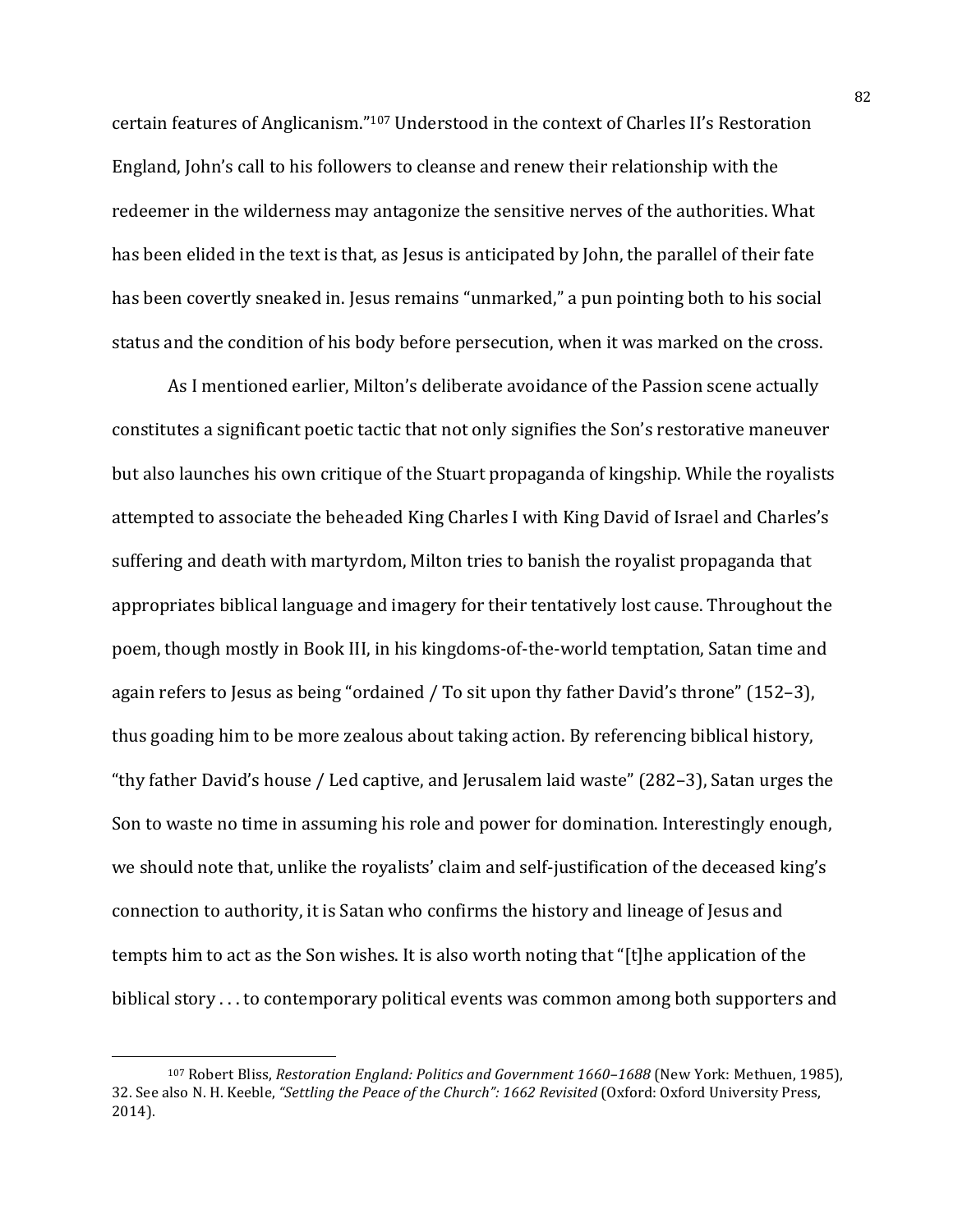opponents of the king."<sup>108</sup> John Dryden's political satire, *Absalom and Achitophel*, published in 1681 after *Paradise Regained*, draws upon scriptural texts like 2 Samuel 13–18 and allegorizes the Exclusion Crisis of  $1678-81$  by casting Charles II as King David.<sup>109</sup> The battle of asserting the ancient heritage continues, whereas the political stance and influence of *Paradise Regained* undoubtedly persists in the arena of contention.

More important, Milton unequivocally revises Christian thought and Reformation theology. According to Regina Schwartz, the "victory over sin and death was signaled by the Resurrection, not just confirmation that an atonement by the Crucifixion had taken place, but also part of an atonement that included both the Crucifixion and the Resurrection."<sup>110</sup> However, in the Gospels Mark records John's death in such a way as to cunningly show "especially how both [John and Jesus] were put to death at the insistence of others by a reluctant and almost guiltless civil authority—Antipas for one, Pilate for the other." Adopting Mark's account, Milton intriguingly critiques not only the authority's persecution of the godly but also royalists and court supporters who have endorsed the persecution of the dissenters and Nonconformists. Overall, this select scene intricately and intriguingly indicates the tendency of royal prerogative to "smother politics in piety and rebellion in religion."111

<sup>&</sup>lt;sup>108</sup> Keith Walker, ed., *John Dryden* (New York: Oxford University Press, 1992), 884, n. 177.

<sup>&</sup>lt;sup>109</sup> Ibid., ed., 177-205. See also John Hale, "England as Israel in Milton's Writings," *EMLS* 2.2 (1996): 3.1–54 <URL: http://purl.oclc.org/emls/02-2/halemil2.html>. 

<sup>&</sup>lt;sup>110</sup> Regina M. Schwartz, "Redemption and *Paradise Regained*," in *Milton Studies: "Paradise Regained" in* Context: Genre, Politics, Religion, ed. Albert C. Labriola and David Loewenstein, XLII (2003), 26-49. 38-39.

<sup>111</sup> Crossan, *Jesus*, 35-36, 37.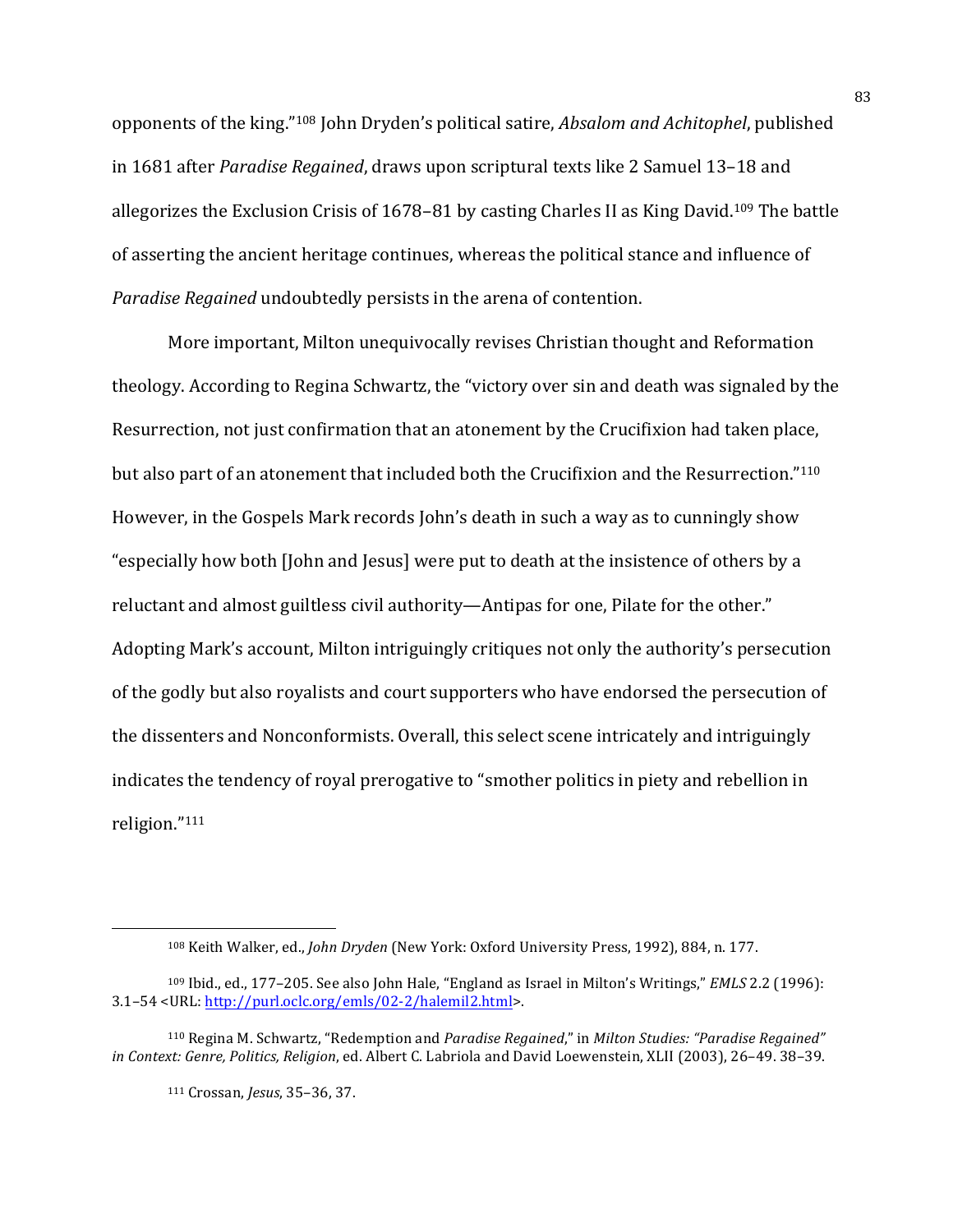So far, I have explored several fronts with which Milton's project of renewal engages. These involve mainly the poem's internal poetics, including the ideology of both the flesh and the wilderness stories and the external diatribe against not only the Restoration settlement but also the meaning of messianic kingship in contrast to the mystic cults that the Tudor and Stuart crowns have employed to sustain their rule. Milton therefore sets a very high standard for his own restoration program and demands much from his readers. Though *Paradise Lost* and *Paradise Regained* each tell a different story of "how paradise is recovered," $112$  their similar assignments to regain the lost paradise and achieve the newness of life demand that all the participating subjects endure extraordinary trials and gain discerning visions. To understand each individual's relationship with God and that of the Church<sup>113</sup> with the kingdom of God, *Paradise Regained* harkens back to the origin of the flesh, where memory and experience reside. Just as *Paradise Lost* retells the Genesis story that God infuses life into Adam and Eve and has an archangel expounding to Adam the possibility of sublimating their body to a purer form to attain a more enlightened life, so does *Paradise Regained* advance the discourse of the body in order to illuminate a state of mind for the purpose of advocating for prophecy and preventing humanity from falling into apostasy. The choice of salvation or damnation is then tied to the body politic, which I will examine further on through Satan's temptations.

While the continual elevation to a new level of life is promised as long as a person fulfills divine expectations, *Paradise Regained* highlights the belief in the apocalypse that now finds its expression in the body, the seat of zeal and desire, reason and emotions. If the

<sup>&</sup>lt;sup>112</sup> Joseph Wittreich, "Review," 187.

<sup>113</sup> The word "church" has its Old Testament meaning derived from Greek, *ekklesia*, meaning "assembly." Hence the people, the assembly, was the church.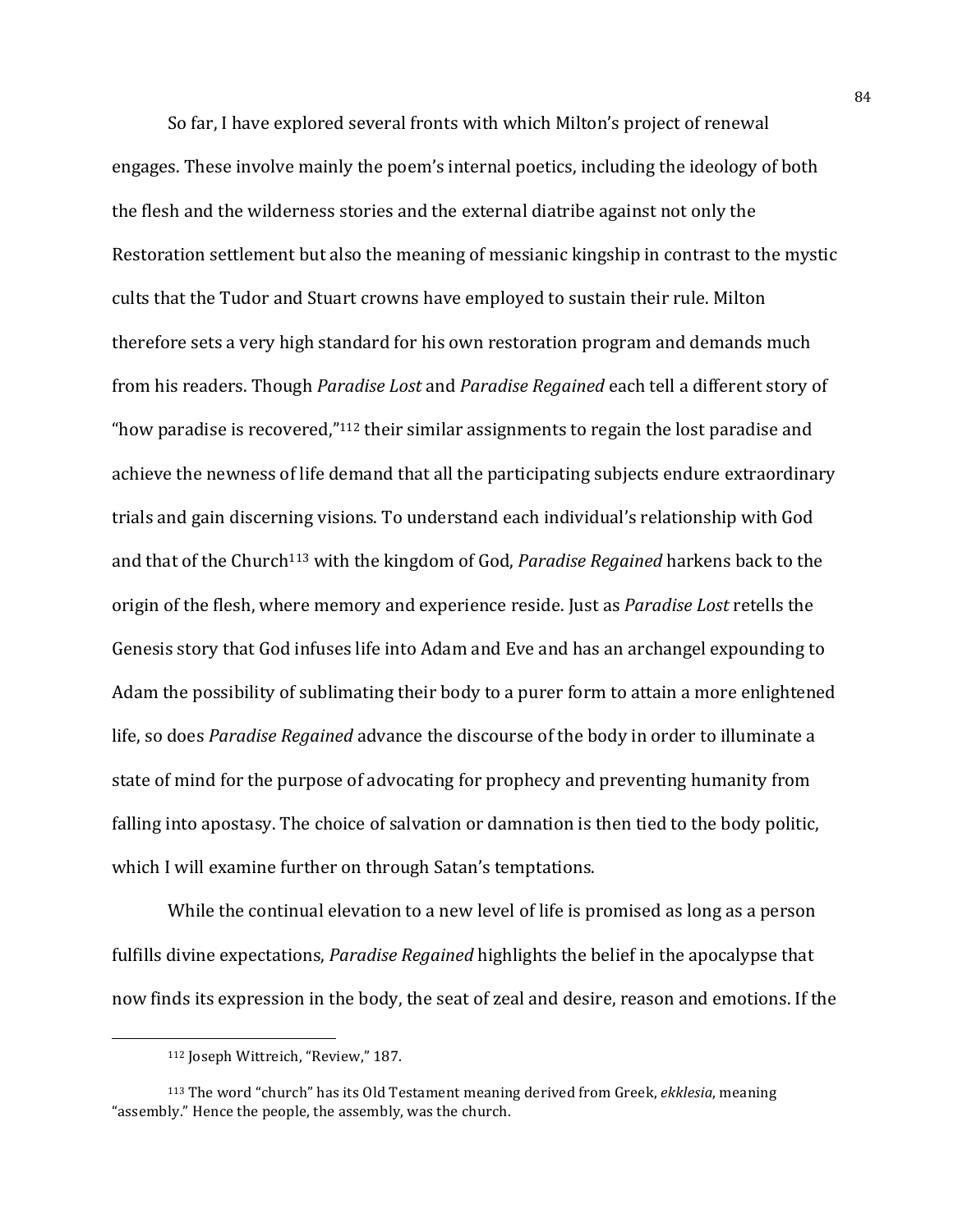kingdom of God can be located (and Milton and many others had considered England to be that locale), then the Christian body will be the site of their belief, since the yearnings of the body have been tied to belief and disbelief, worship and irreligion, since the Exodus. The result of overcoming the temptations, as Milton implies, is more than just returning to "Eden raised in the waste wilderness"  $(I. 7)$  but is also regaining the divinity that God has bestowed on man. In Book I, God reminds Gabriel that the Son of God is to be exercised to "verify that solemn message late" (I. 133), including Jesus's "birth divine" (I. 141) and his mission to "earn salvation for the sons of men"  $(1, 167)$ . Iesus will undergo the trial in the desert as pronounced, the trial of his uninstructed faith, and the test of his restorative plan. While God confirms this patriarchal relationship, the reformation of the body becomes a new covenant for obtaining the newness of life. While in the poem the whole process of trial occurs in a less administered world and in less constrained condition, a world reminding us of England's topsy-turvydom, Milton strongly encourages his English readers to identify their own circumstances with Jesus's or "righteous Job['s]" (I. 425). They should understand that, even through turbulent times like the civil war in their past or the persecutions of Noncomformists in their present, they have witnessed or undergone the trial and still remain "communicable" with their restorer, who will reverse their "lost bliss" (I. 419) as long as they stand fast and maintain their liberty of conscience. Through Jesus, who on behalf of his subjects will "conquer Sin and Death the two grand foes, / By humiliation and strong sufferance" (I. 159-60), "God and man cooperate in recovery of the lost paradise."114

<sup>&</sup>lt;sup>114</sup> Wittreich, "Review," 186.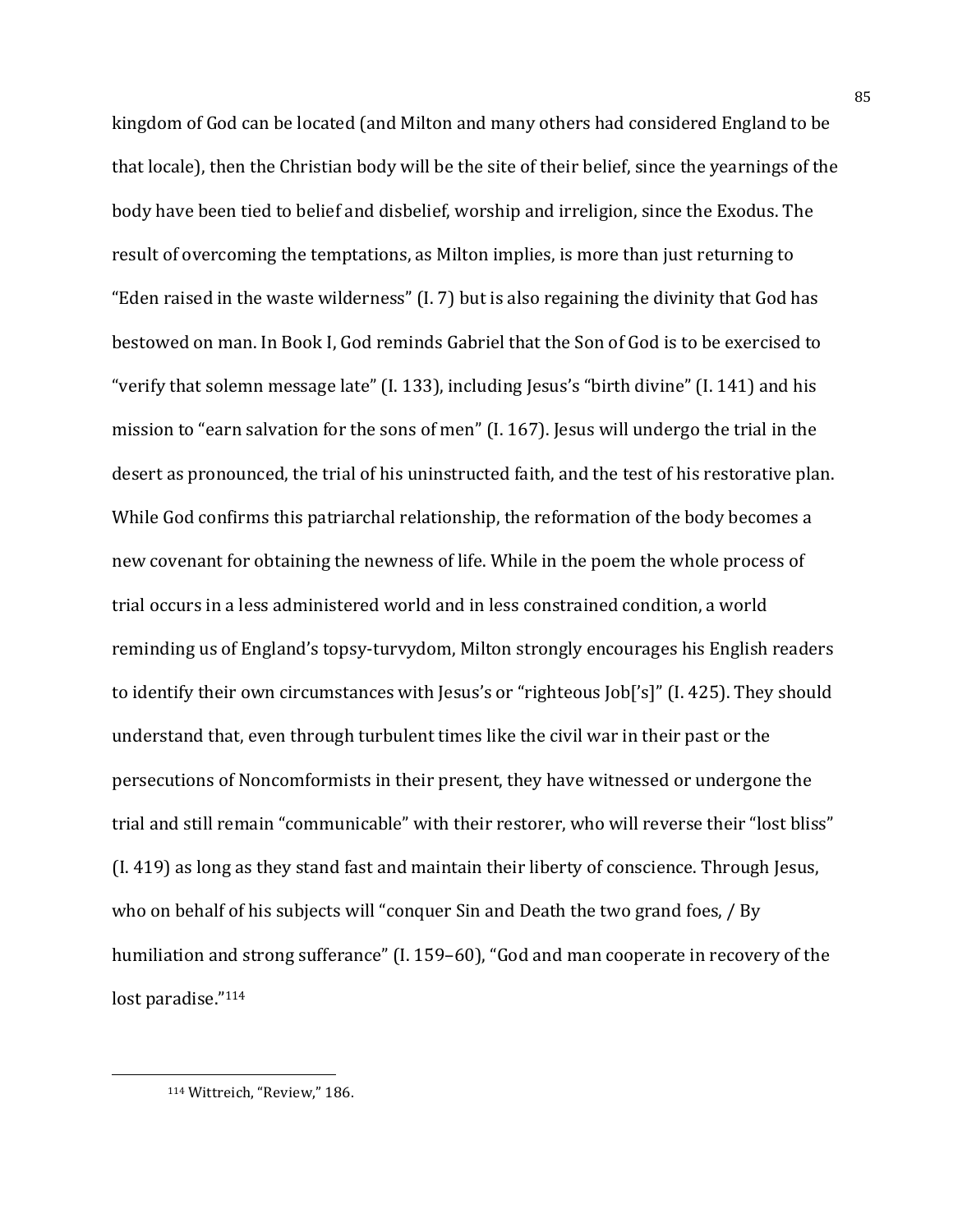Previously I have talked about the originary and generative dimension of the flesh in Jesus's restorative act; in the following, I want to explore this aspect more by focusing on the relationship between the body and the messianic nature. Milton brings his readers back to the time before Jesus was being crucified, as yet "unmarked," and the time when John the Baptist had been incarcerated and executed, that is, before their bodies had suffered injustice. Yet the imminence of suffering lurks behind. Here, reforming the body is hinted at as equivalent to reforming people's beliefs and, more broadly, their culture and politics as a whole. That is also the time when the form of the church is in flux and under the control of the Roman emperor. Milton's efforts—to carry out his ideal of reforming Englishmen so that they become "saints"—have not ceased.<sup>115</sup> His endeavor is not a nostalgic revisiting of the culture's tradition but an active re-searching for the originary energy of its people. In this sense, food that helps the recuperation of the physical body is not enough to bring about the path to the recovery of what has truly been lost. The intention behind Satan's extensive exhortations to Jesus is simply to downplay the magnitude of the loss, to keep him cultivating and craving physical but not spiritual revival. Satan is maneuvering with control and manipulation tactics. Milton's presentation is double-edged. With Jesus he wants his reader to move forward and make progress on descrying ambiguities and making the right decisions. With Satan, the master seat of "apostasy"  $(I. 146)$  and the voice of imperial vision that maintains "all our power" not "[t]o be infringed  $\dots/$  In this fair empire"  $(I. 61-3)$ , the poet intends to equate him to a king's worldly possessions.

Before establishing the relationship between language and healing through naming, I want to bring in a different sense of the word *unmarked* that pertains to the status of the

<sup>115</sup> Christopher Hill, *The Collected Essays*, vol. 1: *Writing and Revolution in 17th Century England* (Amherst: University of Massachusetts Press, 1985), 164-5.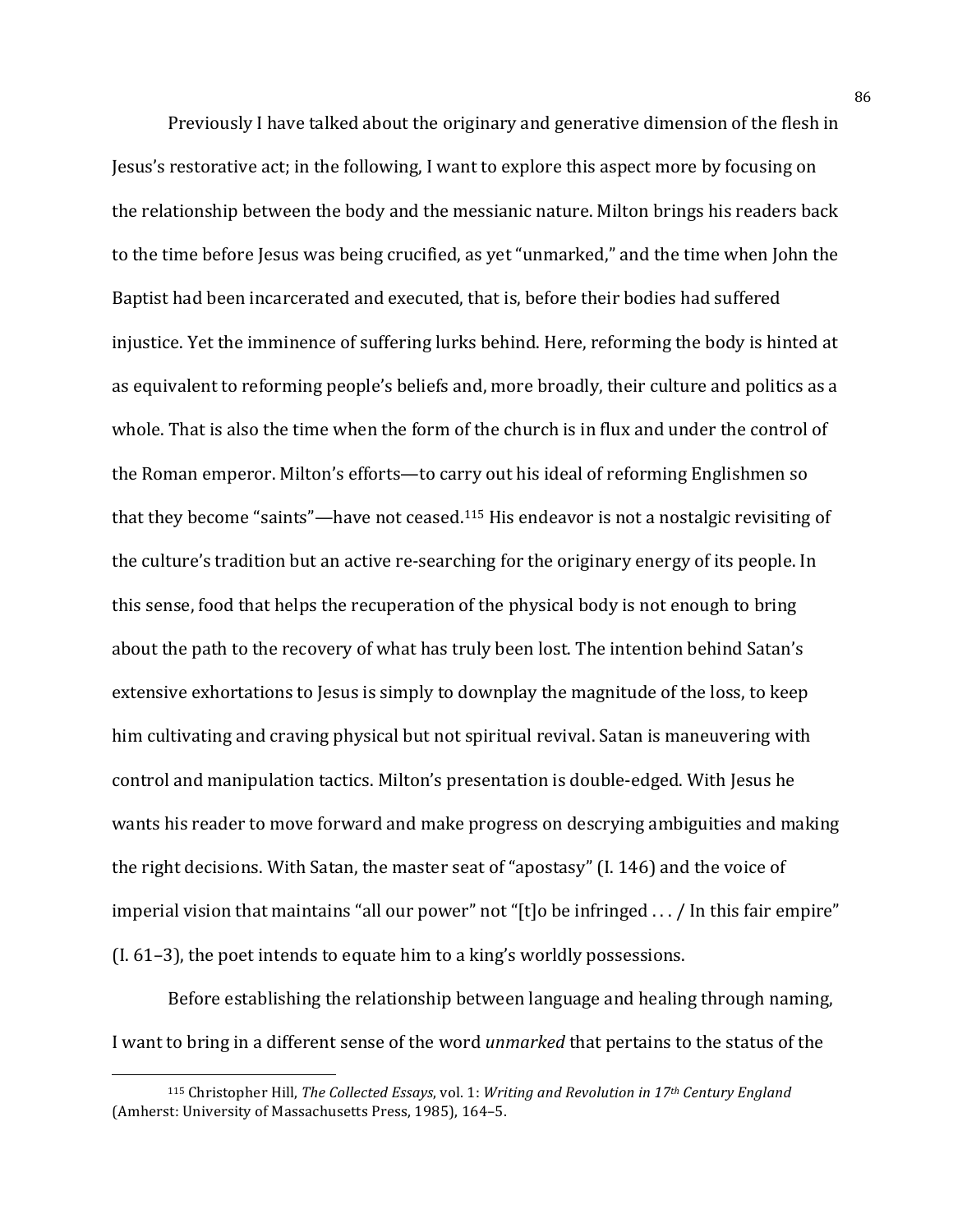redeemer. While it clearly designates Jesus's physical circumstances and social status, Renaissance alchemical philosopher Paracelsus makes the point that there is something else. In his writing on signature as a method of understanding the namer and the referent, Paracelsus writes that "[n]othing is without a sign  $\ldots$  since nature does not release anything in which it has not marked what is to be found within that thing." Exploring the signature as a science of revealing the hidden divine nature, Agamben observes that it, "like all knowledge, is a consequence of sin, insofar as Adam, in Eden, was absolutely unmarked. .. and would have remained so had he not 'fallen into nature,' which leaves nothing unmarked."<sup>116</sup> The human Jesus, the becoming of the messianic, has not fallen into nature and so remains unbound. The poem enacts the process of his understanding of his own free status.

Throughout the poem the coupling of body and morality abounds. Self-governing or loosening becomes centrally concerned with the reformation and restoration of the lost paradise. Milton's past attempts at reform are now refigured and displaced into Christ's resoluteness, his standing fast even with incomplete knowledge, his "communion with the will and timing of God."<sup>117</sup> In *Paradise Regained* Milton's hero shows his utmost strength in discipline and self-governance, endurance of bodily deprivation, and patience in waiting for due time. On the contrary, at court the licentious libertinism, lack of self-regulation, and transgression attracted both popularity and criticism. Some court writers also perform private erotic pursuits in public forms, and Milton considers that doing so is some sort of

<sup>&</sup>lt;sup>116</sup> Paracelsus is quoted in Giorgio Agamben, *The Signature of All Things: On Method*, trans. Luca D'Islanto and Kevin Attell (New York: Zone Book, 2009), 33.

<sup>117</sup> Blair Hoxby, "Milton's Steps in Time," *SEL* 38.1 (1998), 149-72. 170.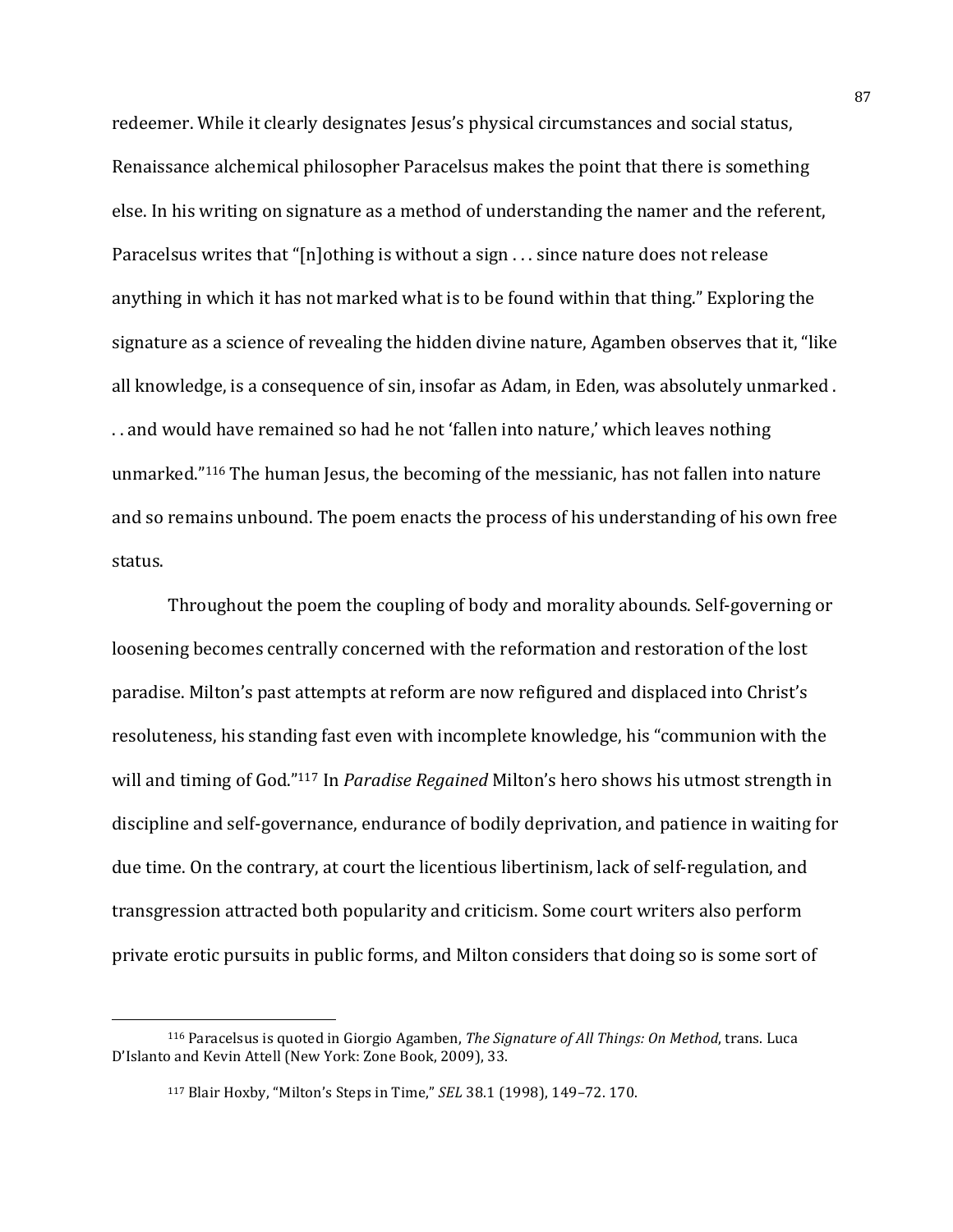"libertine ethos"<sup>118</sup> and deems it to be "the 'injury and outrage' of the privileged classes." as James Turner writes.<sup>119</sup> "In 1660," according to Christopher Hill, "when forward youths were competing to write panegyrics on Charles II . . . , Milton [was] conspicuous by [his] silence." The poet "publicly attacked the Stuarts with the venom [he] had shown in *Eikonaklastes* and the *Ready and Easy Way*." Certainly, in view of his earlier tracts advocating regicide, he would have faced a dire fate, but with his friends' help Milton was "saved from the hanging, disembowelling and quartering" and ultimately from execution.<sup>120</sup> As Kevin Sharpe has noted, cavalier poets like Rochester, Waller, and Dryden write about Charles's so-called appetites in defense of his sexual freedom, while "contemporary verse connects the king's immorality with possible irreligion." $121$ 

In contrast, as Charles II's court becomes the realm of the licentious libertinism and lack of self-regulation, Jesus maintains his self-discipline, having his mind set to do "[w]hat might be public good" and "serviceable to the heaven's King"  $(I. 20-25, 421)$ . Milton sends out a strong message of his disagreement with Restoration politics and the court culture. Now the narrator assumes a public voice, proclaiming

> Send thy Messiah forth, the time is come: Behold the kings of the earth how they oppress Thy chosen, to what highth their power unjust They have exalted  $\ldots$  (II. 43–6)

<sup>&</sup>lt;sup>118</sup> George Haggery, quoted in Jeremy W. Webster, *Performing Libertinism in Charles II's Court: Politics*, *Drama, Sexuality*, 4.

<sup>&</sup>lt;sup>119</sup> James Grantham Turner, *Libertines and Radicals in Early Modern London: Sexuality, Politics, and* Literary Culture, 1630–1685 (Cambridge: Cambridge University Press, 2002), x.

<sup>&</sup>lt;sup>120</sup> Hill, *The Collected Essays*, vol.1. 164.

<sup>121</sup> Sharpe, "'Thy Longing Country's Darling and Desire," 15-17.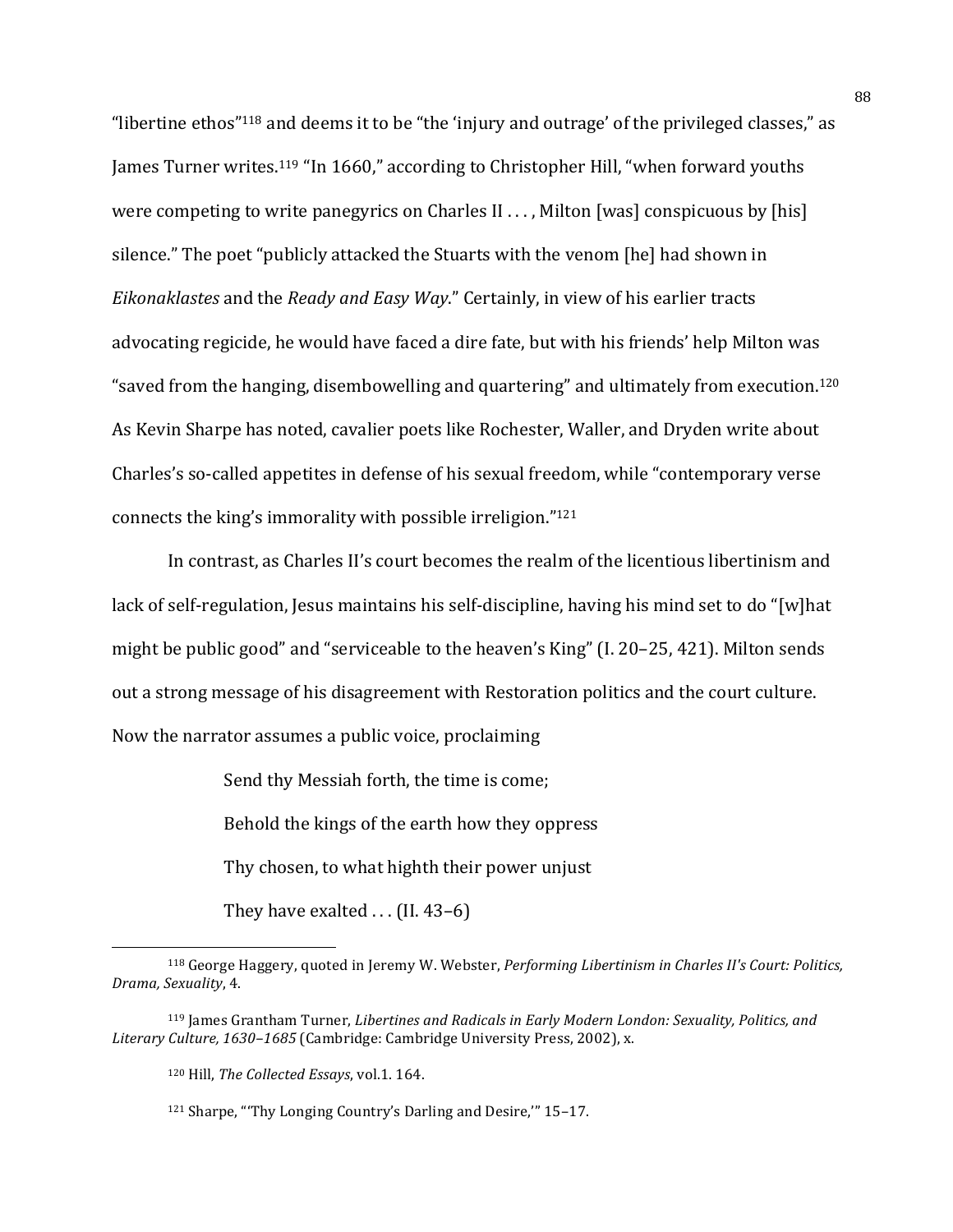Here, accentuating justice and deliverance, Milton reenacts the typology of wilderness and the River Jordan as a token of liberty and faith in opposition to tyranny and oppression. As human frailty is met with divine humanity, and idolatry with faith, Milton's model shows his unequivocal response to the nation's negligence and the king's irreligion. Knowing that his path is set up for serving the public good, Milton's hero explores his mission by reforming his mind and body. Through standing fast and resisting the temptations of desire for physical satisfactions and political power, the hero is able to materialize providential expectations and realize his own potential where Adam and Eve and the assembly in the desert have failed. No doubt in Milton's mind monarchy is the greater evil, a tyrannous entity that tends to enslave people's minds. Over the centuries, the royal prerogative, while utilizing the theories of the divine right of kings and the king's two bodies, has usurped Christ's power on earth. In contrast, the wavering crowd then in the desert no doubt rested their belief in God on senses and appetites; the waving London crowd now has also irresistibly been drawn to "Restoration extravagance and indecency,"<sup>122</sup> their joys displayed at the parade and fireworks that welcomed King Charles II's return. Satan's trickery and manipulation is made parallel with the "Restoration extravagance and indecency" of Charles II's reign. All of these issues Milton's hero takes to task in wrestling with the competing ideology of senses and body politic that the royalists promote and claim with their own literary propagandas.

III. Naming the Self and the Messianic Community

<sup>&</sup>lt;sup>122</sup> Sharpe, "'Thy Longing Country's Darling and Desire," 19.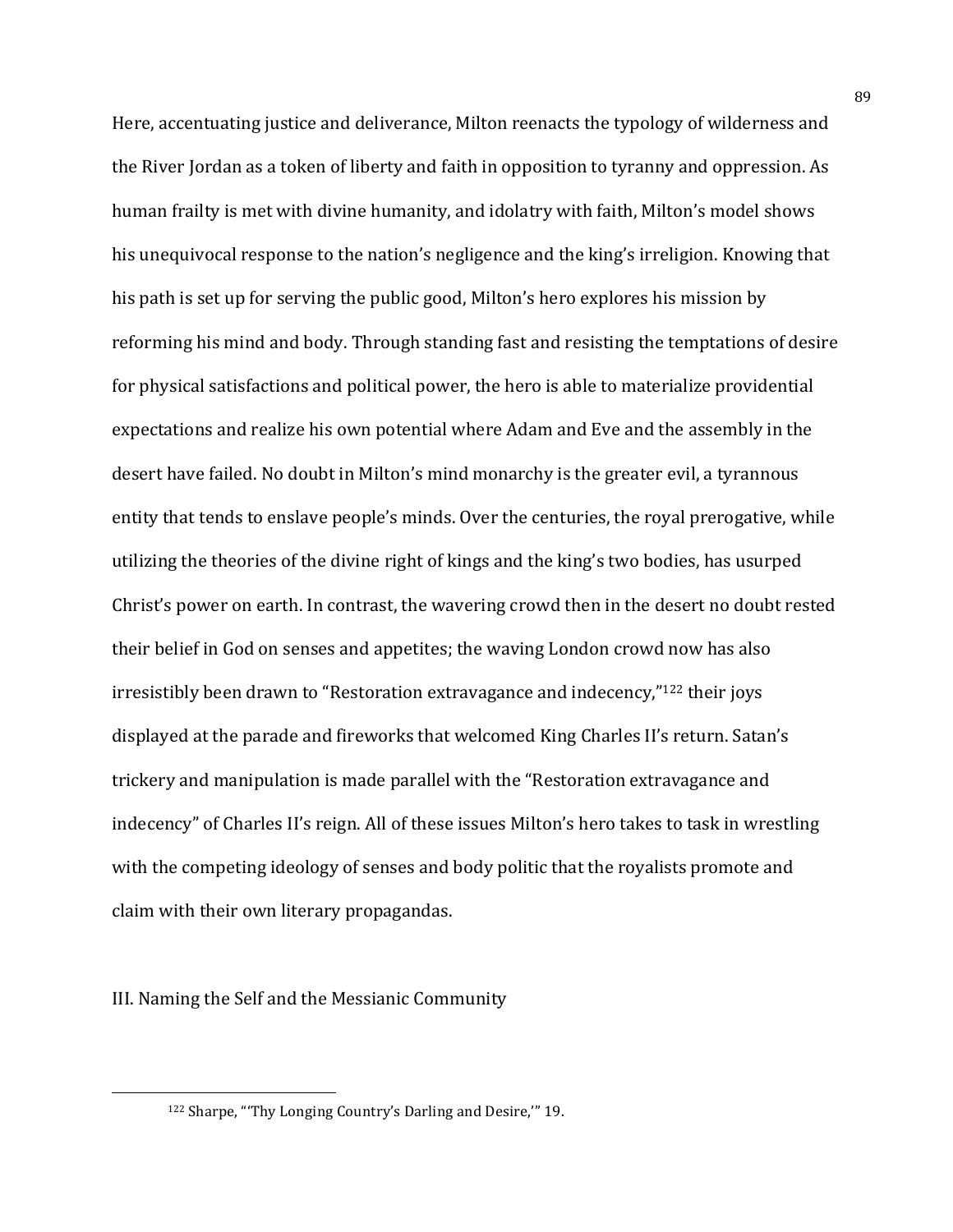*Paradise Regained* is the poem about the Son's naming of his selfhood and his ideal community. In other words, through performative discourse that taps into the potential of amplifying and multiplying his messianic nature, Jesus identifies his own subjectivity, and through that self-identification and self-reference, he comes to terms with the nature and the topology of the redeemer's community. Compared to Adam's naming of created things in nature, the second Adam's naming is more about performing human potential than identifying divine nature. *Paradise Regained*, therefore, is a poem not so much recalling the past as reinventing the un-presupposed present to reach a better future. This process makes Jesus's appeal to discourse all the more challenging because his naming is performing, fulfilling, and actualizing not only his cause but also the potential of those who pledge allegiance to it. Naming in Milton's paradisal texts plays an important role in repairing the ruins. These two acts, naming and healing, may seem unrelated in the first instance, but I argue that they converge in a complex way. Although critics have pointed out ample allusions in *Paradise Regained* to *Paradise Lost*, I will further explore later the dimension of the speech act, the "potency and  $act''^{123}$  of naming and healing.

Therefore, *Paradise Regained* is about how Jesus becomes Christ, about how he is different from God to the extent that he pursues laying claim to his originality that all those who follow him will also learn to lay the same claim so that all in all they will prepare themselves for the revelation of last things that God anticipates when creating first things. As in *Paradise Lost*, the words from the Son, who is making promises to God, can now be

<sup>123</sup> Giorgio Agamben, *Infancy and History: Essays on the Destruction of Experience*, trans. Liz Heron (New York: Verso, 1993), 7-9, 69. Here by reintroducing Aristotle's idea of "dynamis and energeia, of potency and act" in terms of potentiality, Agamben discusses the concept of "language, in its split of language and speech" as the basis of community formation. He considers that only because language exists as such can the opposition of potency and act be formed, and that it connects the potentiality and knowledge with their actualization.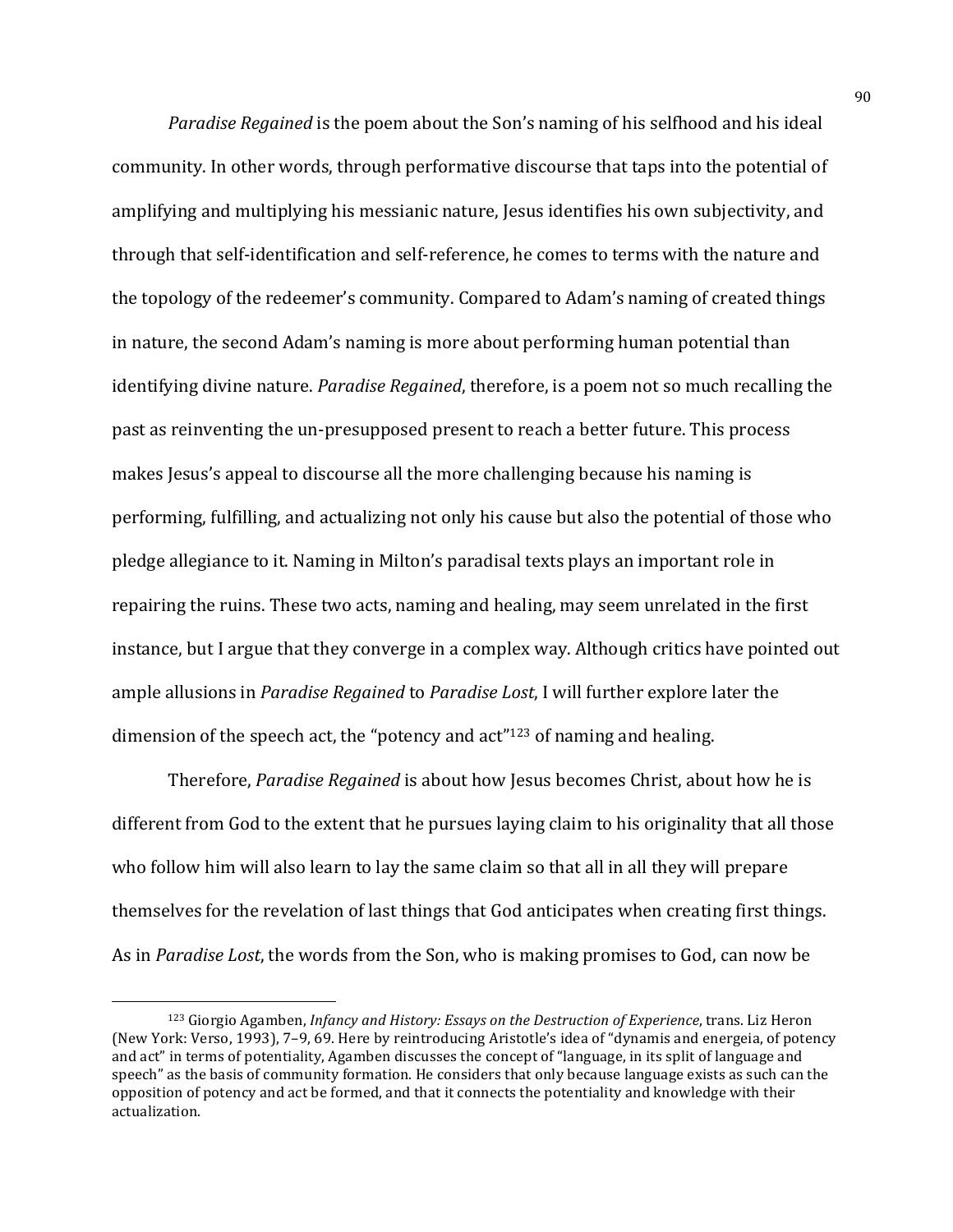understood as his forming his own messianic community, that "when in the end / Thou shalt be all in all, and I in thee / For ever, and in me all whom thou lov'st" (VI. 731–33). This discourse can be the Son's addressing his potential community of prophets. Through Milton's relegating different discourses of modes of passion, the reader sees Jesus distinguishing himself as Messiah, different from God, the prime mover. In *Paradise Lost* God initiates first things in anticipation of their participation in last things; in *Paradise Regained,* with first things internalized in the Son, the reader witnesses the Messiah paving his own way toward fulfilling that anticipation for last things. But how does the anticipated fulfillment of last things come about? The Son says in the poem, "of my Kingdom there shall be no end: / Means there shall be to this, but what the means, / Is not for thee to know, nor me to tell." So last things are the realization of the means without end. Behind these lines lies the authorial voice tempting the reader to interpret what the means without end imply. The means and ends are crucial because they point to the essence and use *(utor)* of the matter, and attention to them will help in discerning the implied meanings of the text. By so doing, the horizon of the present interpretation will become wide enough to accommodate what some readers have identified as contradictions in Milton's poems, something that I will also demonstrate later.

Milton's texts oftentimes register contradictions, which critics continue to identify and reinterpret. In his *Destabilizing Milton:* "Paradise Lost" and the Poetics of Incertitude, Peter C. Herman identifies the word *or* to be one of the poet's intentional strategies that not only complicate the poem but also enrich the reader's interpretations. He argues persuasively that they should not be "resolved" or explained away for the purpose of a consistent reading. His reading quite helpfully points out that it is exactly this zone of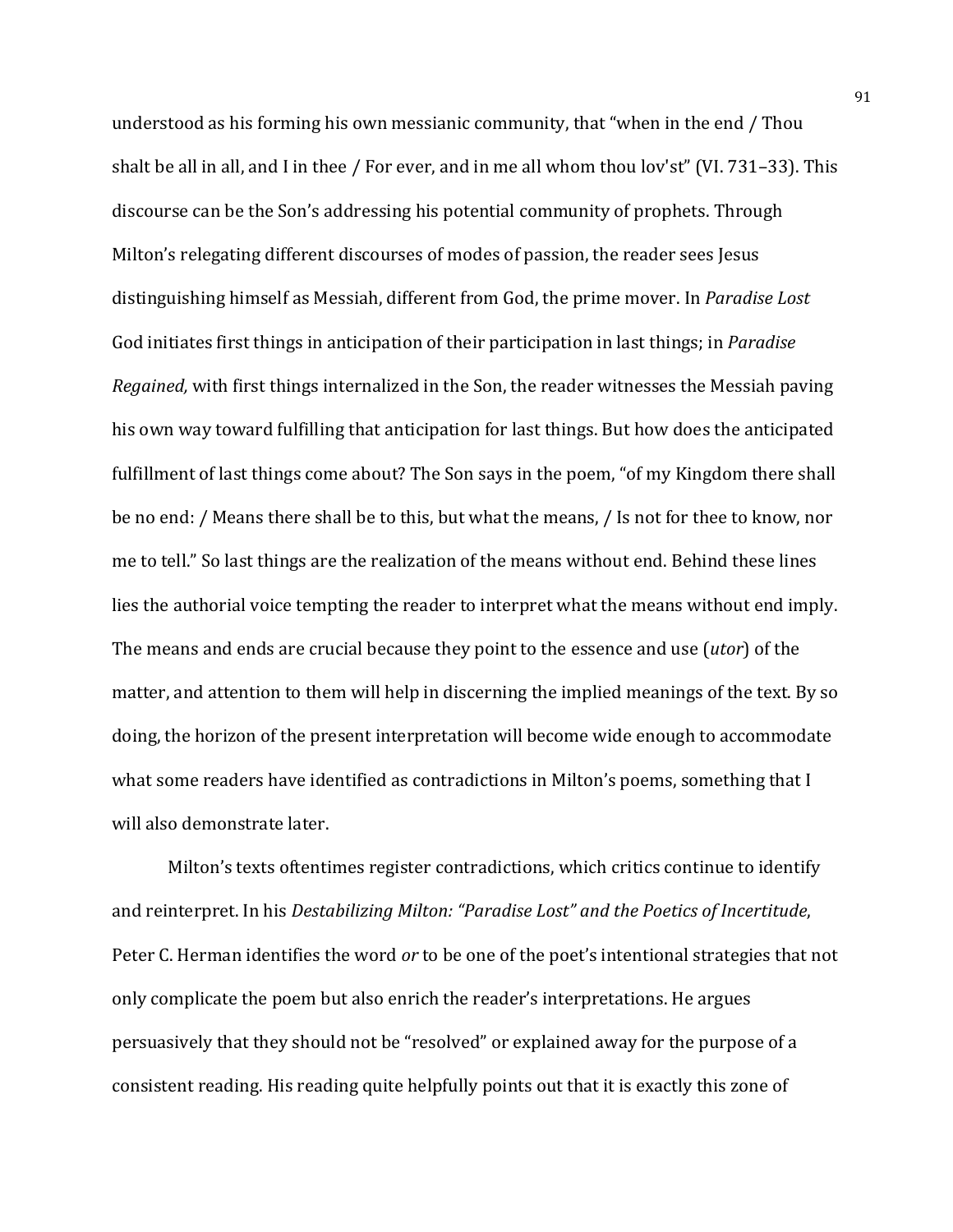undecidability or indistinction that the Miltonic *or* creates to demand readers to reevaluate their own perspectives. So this zone not only contains textual potential for various interpretations but also mirrors readerly potentiality for dissecting mesmerizing opinions as "the blind mazes of this tangl'd wood" (*Masque* 180). However, here, by way of scrutinizing the means and ends in the verse, I provide a different strategy for understanding Miltonic contradictions. This brings me to the point where I find what is most fascinating about this poem, which is twofold. First, as the Son's naming of his kingdom is not through telling but performing, "the means" deserves further exploration. Second, equally interesting and closely related to this performativity, is his use of affective language to describe his kingdom, his ideal community. For instance, as "my season comes," the Son announces, his kingdom "shall be like a tree / Spreading and over-shadowing all the earth" (IV. 146, 147–8). Accentuating the type of discourse that "would seek to free" the "degenerate, by themselves enslav'd" (IV. 143, 144), the Son's visionary but affective discourse is appealing to mother nature that regenerates, which is different "from the daily Scene effeminate" (142), which his words here and elsewhere suggest are a means to a degenerate end. In particular, the poem tends to make a distinction between effeminateness and affectivity, distinguishing different modes of passion with disparate means and ends.

If *Paradise Lost* is about "knowing and choosing,"<sup>124</sup> then its sequel concerns feeling and perceiving. Recourse to the emotional or affective dimension of the renewal in *Paradise Regained* has not been well explored; hence, considering the emotional dimensions that

<sup>124</sup> Barbara K. Lewalski, "Genres of *Paradise Lost*," The Cambridge Companion to John Milton, 2nd ed. (New York: Cambridge University Press, 1999).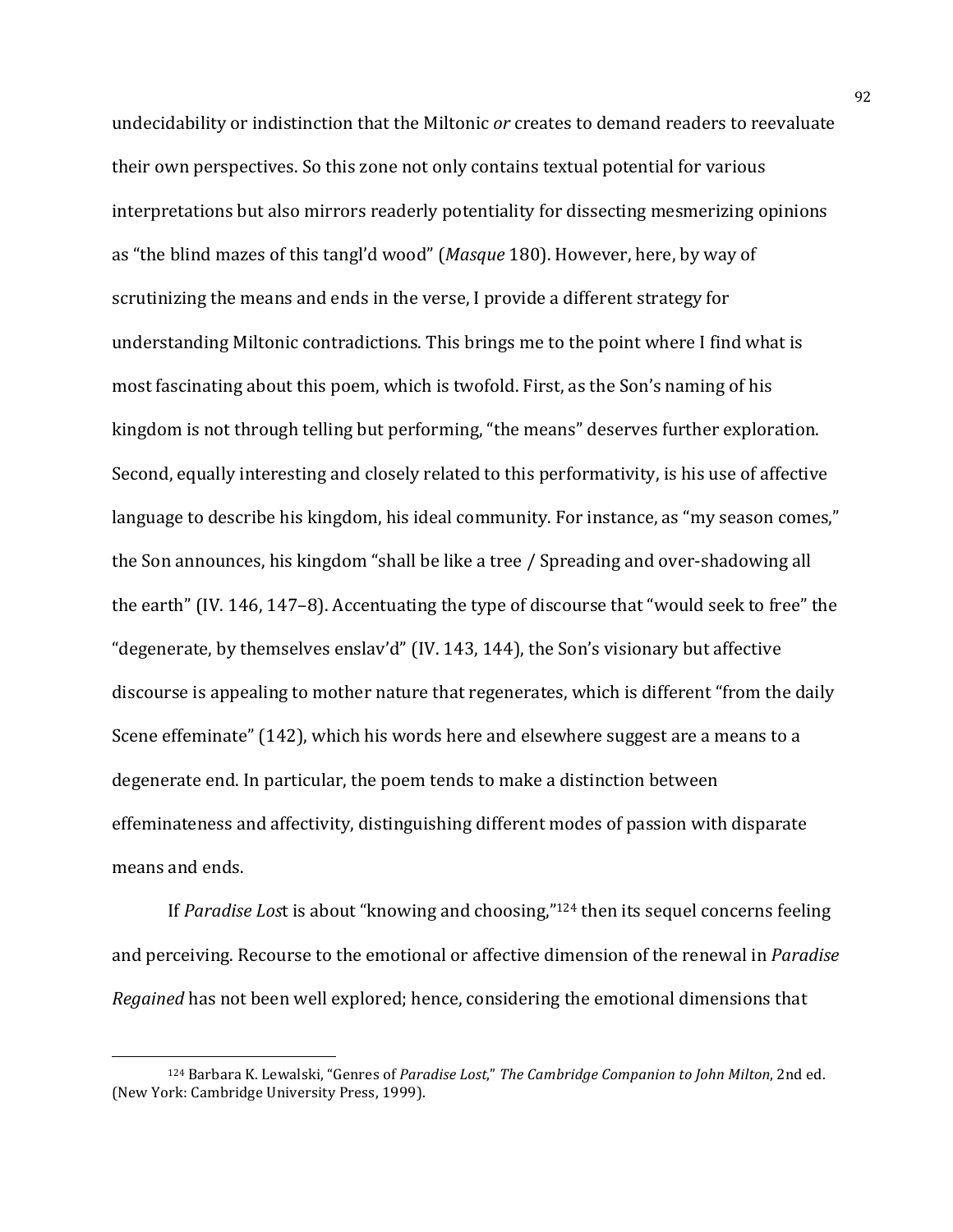Milton incorporates into his reconfigurations of the body politic becomes crucial. Indeed, reading *Paradise Regained* after *Paradise Lost* requires more than just patience in order to see why this well-crafted work feels "so cold."<sup>125</sup> It is true that, relative to the gamut of emotions integral to an array of genres and discourses in *Paradise Lost*, the overall affectivity of this brief epic is less explicitly expressed. Approaching Milton's last three poems altogether in the order of their composition, *Paradise Lost*, *Paradise Regained*, and *Samson Agonistes*, as his final restorative act, performing construction, restoration, and destruction, respectively, appears to suggest that the brief epic in the middle serves as a balancing act and an emotional coolant. Yet this study argues that *Paradise Regained* establishes a nonrationalistic dimension in its poetics, an alternative perspective that is drastically different from what now the New Science has provided.

Published in the era when the new science gained its ascendancy, a time in which the demand for coherence, order, or reason was increasing, *Paradise Regained* nevertheless distinguishes itself from that rationalist, epistemological reign by refiguring an irrationalist and affective dimension. More than that, it presents contradictions that render certainty and order inoperative, thus creating a space of indeterminacy that makes it possible to apply, test, and anchor interpretations in multiple ways. I will elaborate more on this with examples at a later point. In the poem, the discourse about prophecy, divine providence, and the apocalypse revealed are often embedded in or revolved around affective language. Milton's reformation of body politic tries to dislodge the court's self-justifying claim to the legitimacy and adequacy to lead the nation. He puts in place a different path for the English people, one of exerting and assuming power and authority through the exercise of renewal.

<sup>125</sup> Alan Fisher, "Why Is *Paradise Regained* So Cold?" Milton Studies (1980): 195-217.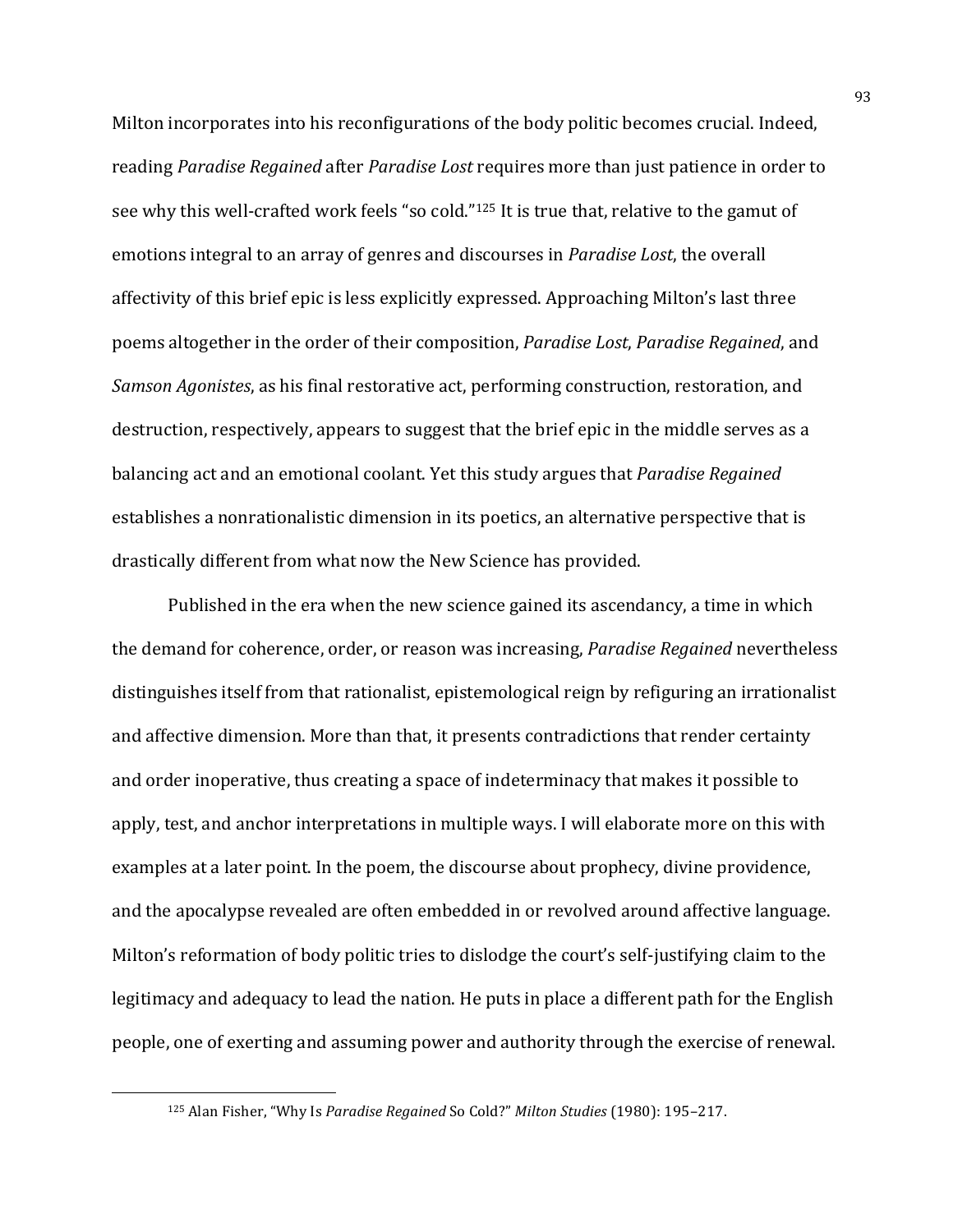It is derived from feeling rather than knowing, from the heart rather than the senses; it is evident in obscurity and silence more so than in exuberance and clamor.

Contrasting God's more rationalist, scientific rhetoric, Milton accentuates the Son's more affective self to redraw the boundary for and redefine the nature of human virtue, heroism, and redemption. The kind of discourse appeals not to reason or senses but to the heart of the reader, and it gradually becomes the controlling principle in the Son's discourse of regeneration in *Paradise Regained*. First, "the eternal Father" confirms that his beloved Son, "a man / Of female seed," is endowed with "constant perseverance," while with this affectivity "His weakness shall o'ercome Satanic strength" and "mass of sinful flesh" (I.  $168$ ,  $150-1$ ,  $148$ ,  $161$ ,  $162$ ). A more masculine, grand, succinct, patriarchal-heroic type of discourse such as the following, supplied by the narrator, tends to envelop the Son: "Victory and triumph to the Son of God / Now ent'ring his great duel, not of arms, / But to vanquish by wisdom hellish wiles"  $(1.173-5)$ . A tone like this that appeals to external appearances may raise doubts about the epic narrator. A split character appears in this narration. Within such crevices emerges the Son's selfhood:

> Musing and much revolving in his breast, How best the mighty work he might begin Of savior to mankind, and which way first Publish his godlike office now mature, One day forth walked alone, the spirit leading And his deep thoughts  $\dots$ Thought following thought, and step by step led on.  $(I. 185-92)$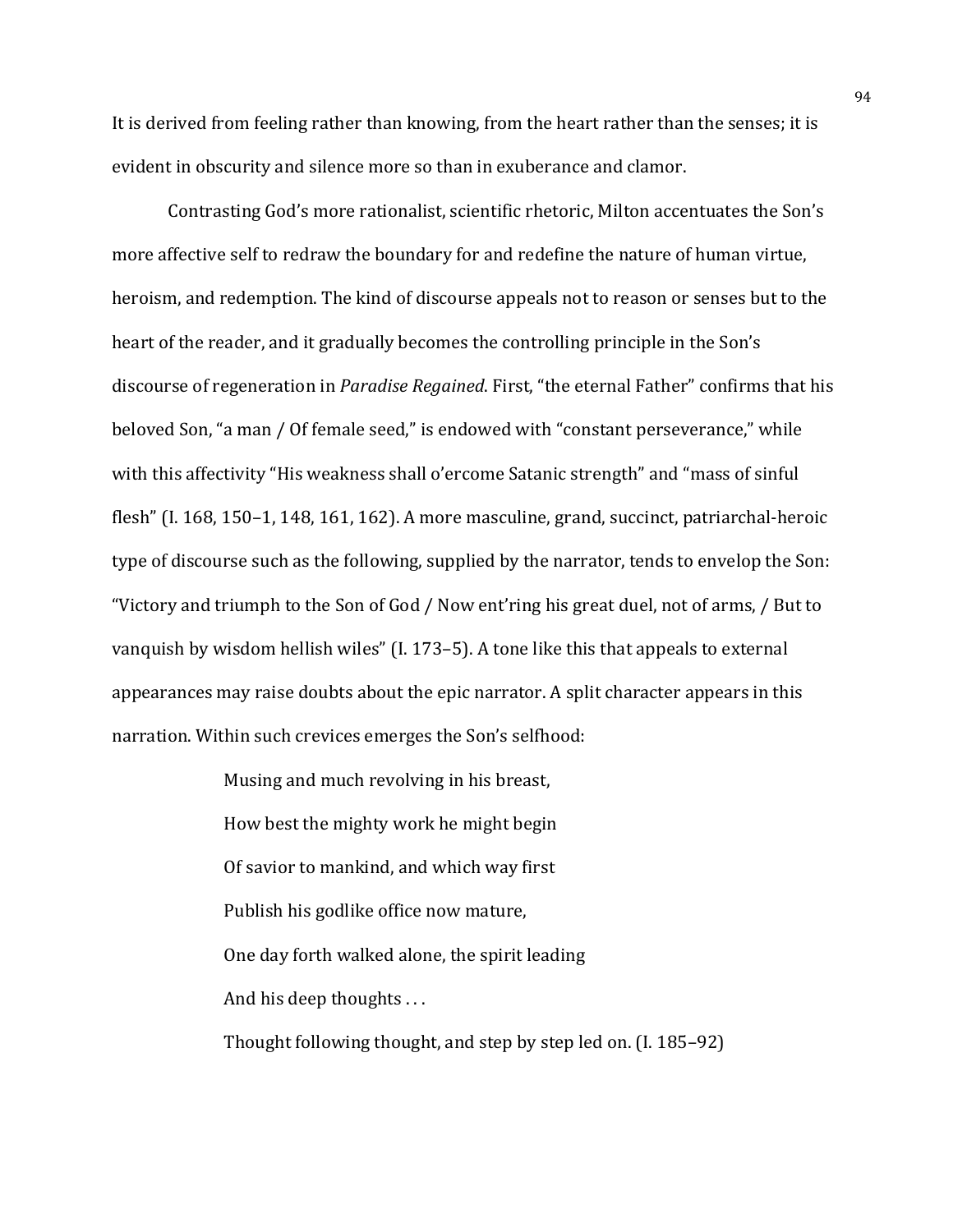And so "His holy meditations thus pursued" (I. 195). In such a prolonged, internalized fashion, Milton strategically presents the Son, in the language of introspection and circumspection taking over God's grand style, having him "lay down the rudiments / Of his great warfare," "To earn salvation for the sons of men" (157-8, 167). Affectivity that reveals his inner world abounds in verses such as "musing and much revolving in his breast," as he "walked alone" with "deep thoughts," even though the thoughts pertain to so grand a project as saving humankind. This is not the kind of zeal for action that the Son shares, or even the zeal with which Satan later urges the Son to act. Now for the first time Milton conveys Jesus's perplexed feeling, the human Jesus's troubled thought:

> O what multitude of thoughts at once Awakened in me swarm, while I consider What from within I feel myself, and hear What from without comes often to my ears,

Ill sorting with my present state compared.  $(1. 196-200)$ 

This emphasis on the internal sets the tone and pattern for everything that follows. By installing that sustainable state in men and constructing a messianic community on earth, the Son with "multitude of thoughts" presented in affective language seeks to *name* or characterize by now seemingly a void that otherwise speaks to his selfhood, "What from within I feel myself." Throughout the poem, the focus on the senses or external appearances represented by the crowd receiving baptism and by Satan's cohort brings stark contrast to the Son's ideal that dwells upon the inner through an affective mode. Satan's machinations such as magnifying the external glory seek to divert the Son's pursuit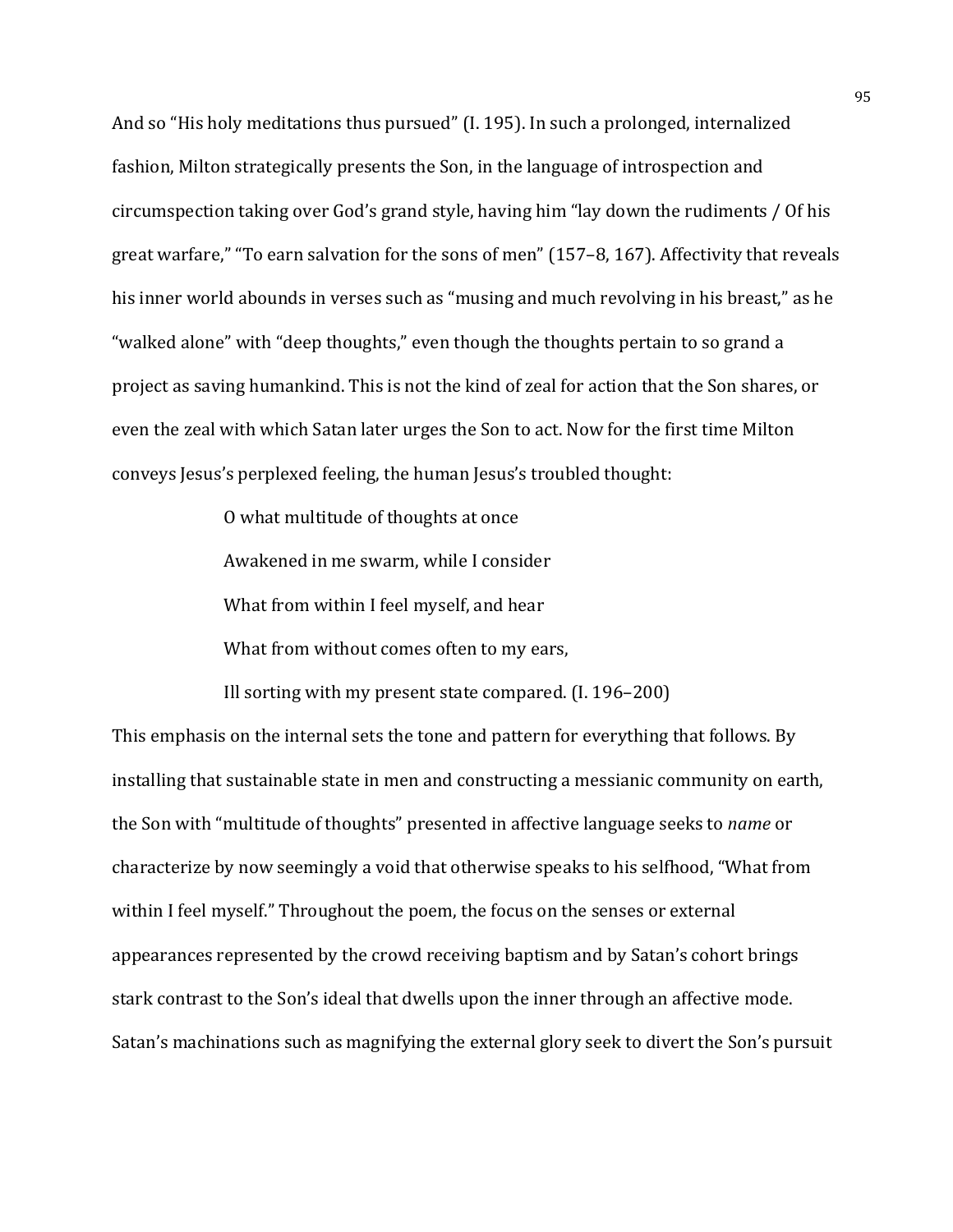of comprehending the strength of the mind, the ultimate enlivened state of which will be the "paradise within thee, happier far" (*PL*, XII. 587).

Furthermore, through negation can come a clearer view of truth. As I mentioned earlier, Satan's truth claims, his sugar-coated rhetoric of apostasy that proclaims itself as prophesy, help point the reader in the right direction and identify significant issues revolving around the Son's messianic cause. It is also through Satan that the discourse of the heart links with that of authority, though with Satan the authority can only be derived from worldly power, political strength, and abundant possessions. Authority and power to him means dominion and control. These become the thrust of his temptations. Here I want to emphasize the Satanic discourse echoing the issue highlighted by the epic narrator. That is, Satan appropriates and refocuses sacred elements to his own purpose. In Book II, the narrator immediately reports the reaction of "the newly-baptized" crowd who now see the famed redeemer, then miss him, and experience doubt. They "had seen / Him whom they heard so late expressly called / Jesus Messiah Son of God declared / And on that high authority had believed"  $(1, 2-5)$ . This is the first time we hear of the Son's full denomination with "Messiah" in it. Where does the Son's authority come from except from this glorious naming? The crowd's belief in "that high authority" rests on the fact that they had "with him talked, and with him lodged" (6). One the one hand, the narrator probably reports truthfully, because it later occurs that the members of the crowd ground their belief on their senses and the "appearance": "our eyes beheld / Messiah certainly now come  $\ldots$  /  $\ldots$  we have heard / His words, his wisdom full of grace and truth" (II. 31–34). On the other hand, the epic narrator once again conspires with Satan's discourse in bringing the idea of authority to the fore as when Satan urges the Son thusly: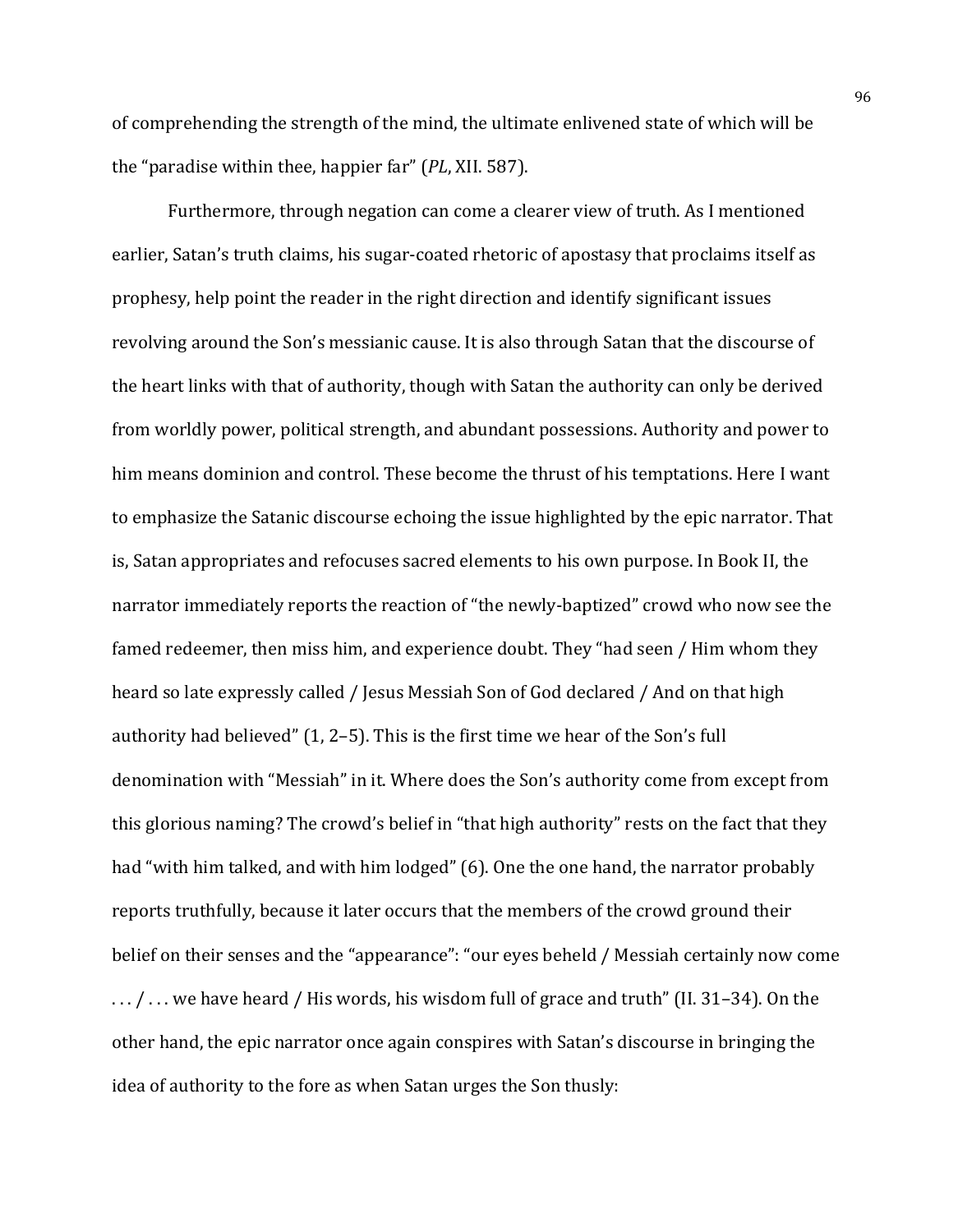... all thy heart is set on high designs, High actions; but wherewith to be achieved? Great acts require great means of enterprise, Thou art unknown, unfriended, low of birth,

. . .

Lost in a desert here and hunger-bit:

Which way or from what hope dost thou aspire

To greatness? Whence authority deriv'st... (410-3, 416-8)

Michael Bryson has rightly pointed out that the Son pursues "the first things," focused on the internal, not "the last things," geared toward external, physical objectives.<sup>126</sup> However, another argument on the relationship of God and the Son deserves further consideration.

Bryson maintains that, given Milton's acknowledgment of the difficulty of imagining and describing God because of humankind's inability to grasp the unimaginable and indescribable, "the key to this question lies in Milton's single most iconoclastic character the human Jesus." Milton's method is one similar to Pseudo-Dionysius's, in Michael Lieb's terms on Milton's visionary mode, which is "a deconstructive reading:"

> This deconstructive reading, with its use of dissimilar and crass shapes and signs, is part and parcel of the visionary mode's simultaneous use and contestation of the images and concepts of the tradition within which it works. In using "dissimilar shapes" as representations of the divine, Milton is trusting his "fit audience  $\dots$

<sup>&</sup>lt;sup>126</sup> Michael Bryson, "From Last Things to First: The Apophatic Vision of *Paradise Regained*," *Visionary Milton: Essays on Prophecy and Violence*, ed. Peter E. Medine, John T. Shawcross, and David V. Urban (Pittsburgh: Duquesne University Press, 2010), 241-65.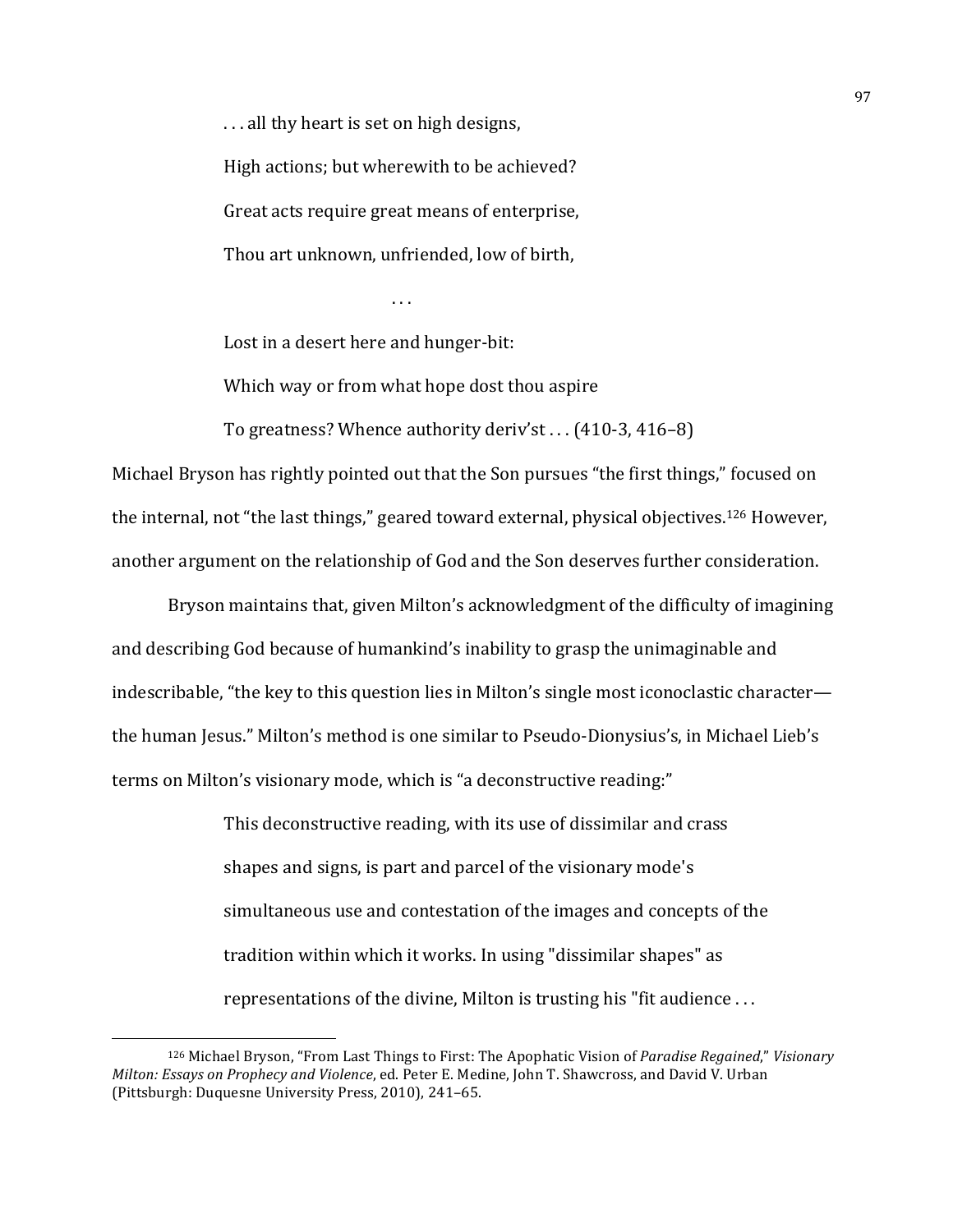though few" to understand the significance of "the sheer crassness of the signs" he uses in his great poems, to understand his own simultaneous use and contestation of the images and concepts of the tradition within which he is writing and they are reading.<sup>127</sup>

In arguing Milton's dynamic flow between first and last things, Bryson notes that "[t]he contest between the Son and Satan is precisely a contest between first things and last things." $128$  However, Bryson's conclusion is more radical: the Son actually is God. But from my analysis above, the kinds of language both God and the Son appeal to are drastically different, and the road to authority is also derived from different domains. The Son is the becoming and being of the messianic.

Milton juxtaposes Mary's maternal voice with God's paternal one, in which the heart balances the head, emotion complements but does not oppose reason. Both dimensions collaborate to create a dialogic terrain for the affective restorer, the Son of God, who possesses futuristic visions and expresses them through his affective experience. Nonetheless, the language of God's announcement to Gabriel is rationalistic:

by *proof* thou shalt behold

... how I begin

To *verify* that solemn message late, On which I sent thee to the virgin pure In Galilee, that she should bear a son Great in renown, and called the Son of God

<sup>&</sup>lt;sup>127</sup> Bryson, "From Last Things to First," 241, 245.

<sup>128</sup> Ibid., 247.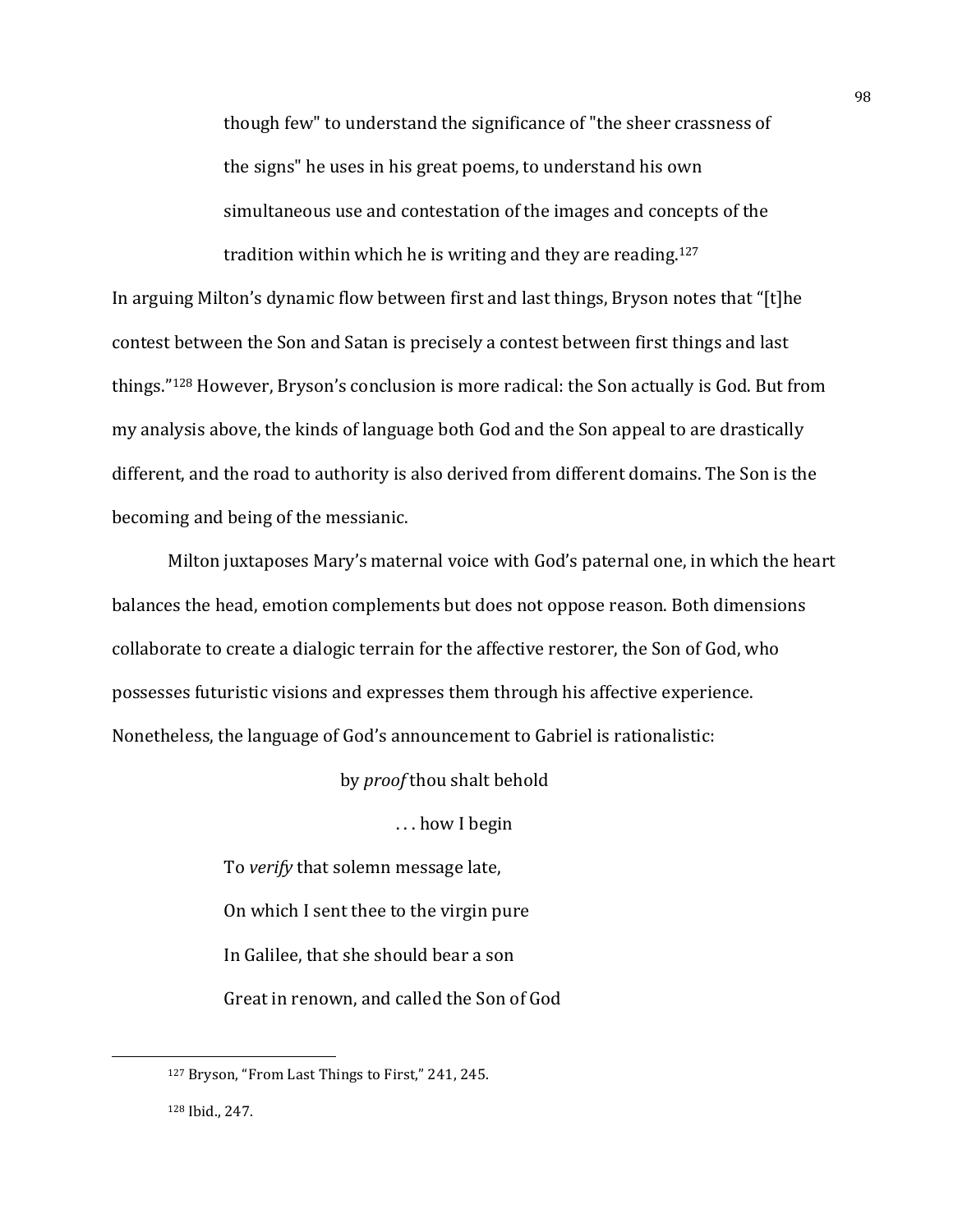To show him worthy of his birth divine And high prediction, henceforth I expose To Satan; let him tempt and now *assay* His utmost subtlety, because he boasts

 $\ldots$ 

Of his apostasy  $\dots$  (I. 130–5, 142-6, italics mine)

. . .

Witness and proof, verifying and assaying through demonstration, all are indicative of probative diction and methods commonly found in many of the scientific works of Milton's time. Setting his prophecy against Satan's apostasy, Milton's God concludes that Satan will soon be defeated through "Winning by conquest what the first man lost / By *fallacy* surprised" (I. 154–5, italic mine). In a swift sweep of pronouncement, God lays out the history of Jesus's nativity, trial, and mission of salvation (130–67). God's words stress the collective, impersonal aspect in scientific terms.

When scientific terms are deployed to reveal prophecy, they are just as useful in conveying apostasy. In the kingdom-of-the-world temptation, Satan shows Jesus "great and glorious" (IV. 45) Rome, the seat of the Roman Empire, regarded as the greatest of all earthly powers:

> an imperial city stood, With towers and temples proudly adorned, Porches and theatres, baths, aqueducts, Statues and trophies, and triumphal arcs, Gardens and groves presented to his eyes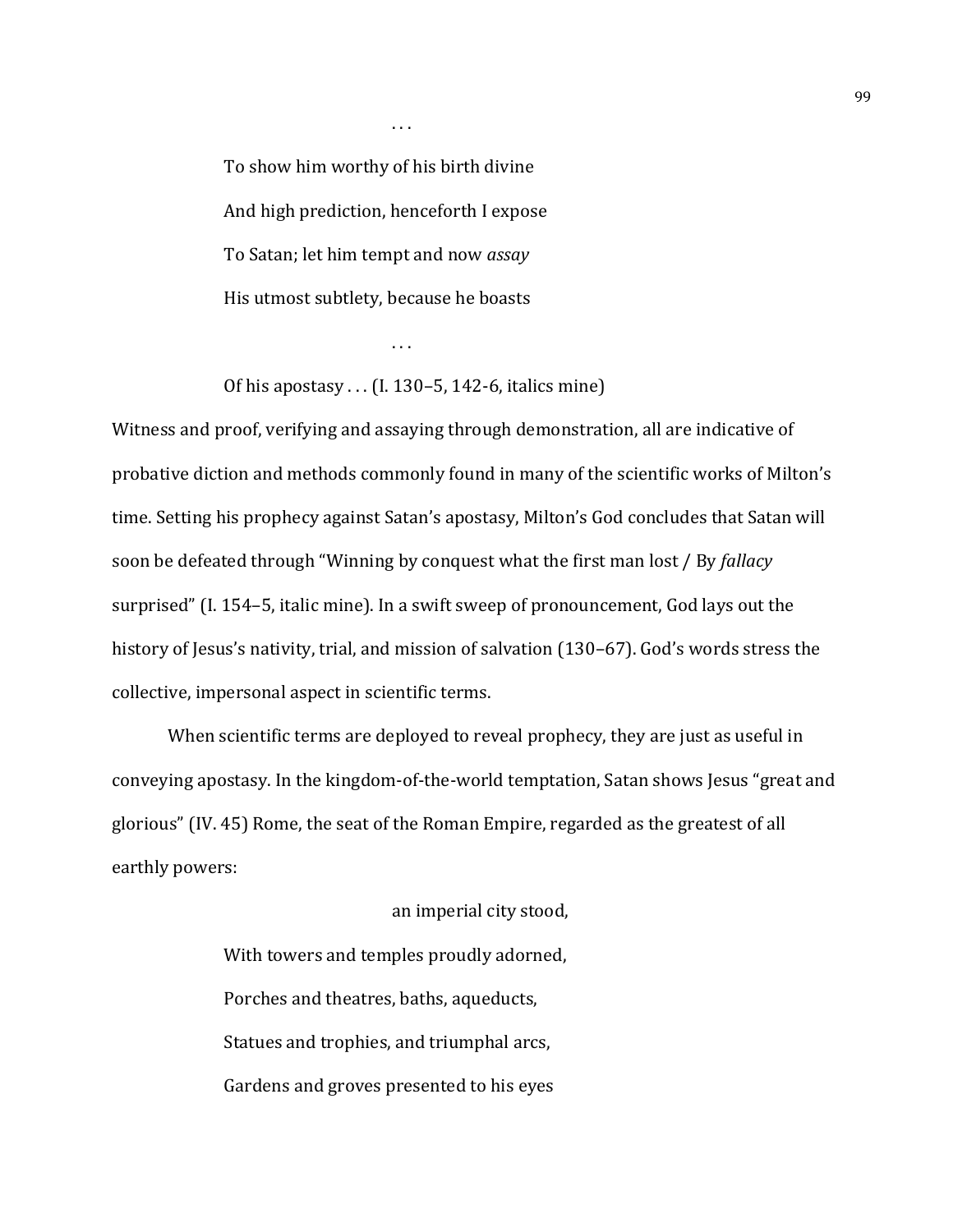Above the height of mountains interposed.

By what strange parallax or optic skill

Of vision multiplied through air, or glass

Of telescope, were curious to inquire  $\dots$  (IV. 33–42)

Milton provides the reader first with a close-up picture of a focused vista with details, as if it were viewed through a telescope. However, he immediately undercuts that settled perception, relegating it to the status of a mere "parallax," an optical illusion. It should be noted that, as the new science considered itself a system of thought that claimed some value of truth, Milton presents it mostly through Satan, quite consistently in both *Paradise* Lost and *Paradise Regained*. Further references to the new technology, Satan's "airy microscope" (*PR*, IV. 57), continue this line of questioning and critiquing. Under the spell of a magnified illusion, Satan presents in front of Jesus options of "ample territory, wealth and power, / Civility of manners, arts, and arms" and concludes that "I have shown thee all / The kingdoms of the world, and all their glory" (IV. 82-3, 88-9). When comparing the passages relevant to the new science in terms of prophecy and apostasy, I consider the following claims others have made to be quite inadequate:  $(a)$  that by associating the new science with Satan, Milton disavows science and (b) that by disclaiming the validity of the new science, Milton is also presenting God's message with scientific discourse, and this amounts to his disapproval of the divine and hence implies his heresy.

First and foremost, it is vital to understand the significance of Satan not only as a defector from the divine plan but also as a keen observer and skilled interpreter of prophetic moments. Satan as the Son's counterpart, the Anti-Christ, means that he understands when the crucial moment in God's plan comes for him to intervene both to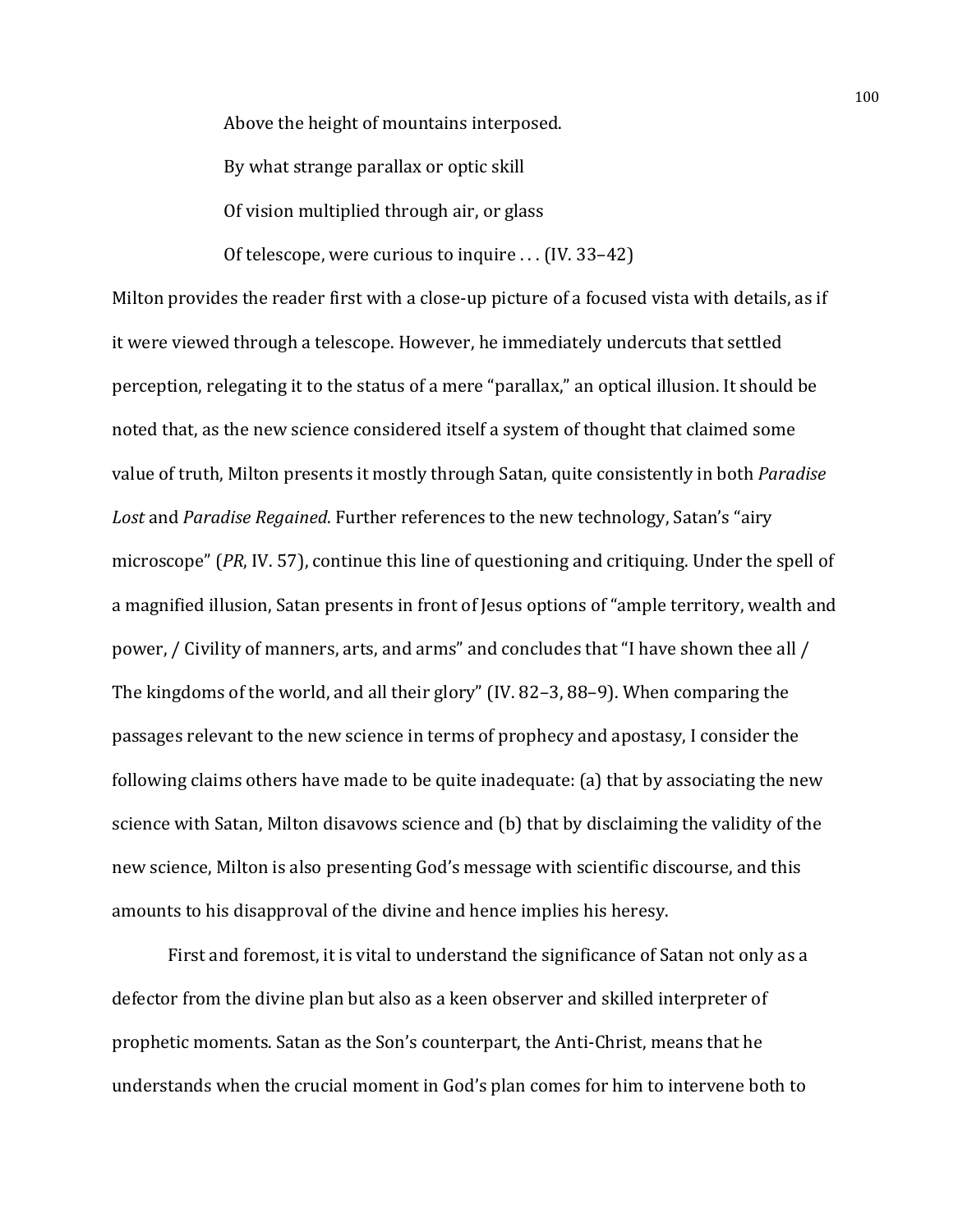avenge his lost luster and position in heaven and to assert his authority, however momentarily or fortuitously, in God's universe. His intent is ultimately to affront God and avert his assigned course by rewriting human history with his potency and acts, persuasion, and interpretation. As Wittreich astutely observes, "Satan alerts us to the essential nature of Milton's last poems, each of which is rippling with interpreters, rife with interpretations."<sup>129</sup> In this sense, it is necessary to distinguish essence from use or application. Essence means the "essential nature" or the issues that in *Paradise Regained* God announces and the Son sets out to complete, while the use refers to Satan's means and end or purpose, be it his distorting the vision of zeal or paradisal vista, or even "deforming prophecy."<sup>130</sup> Therefore, as the new science of Milton's time was committed to scrutinizing and illuminating nature as a material object for control and as an instrument used to dominate, Milton challenges scientific ideology, its objectivity or neutrality, and ultimately its claim to truth.

Is the new science a better way to lead humankind out of darkness toward the light? Apparently with doubts, and Milton presents those doubts fervently by using the self-styled new knowledge of his time by placing its terms in Satanic discourse in his late poems. This furthermore brings up the second question regarding Milton's intermingling of scientific discourse with divine pronouncement. The purpose of this is not to deform God's message but rather, by way of reflecting the new science's claim to its promise for deliverance, to encourage readers to rethink the validity of science's claim to truth. Here it seems appropriate to revisit the typology of exodus and the wilderness story that the Royal

<sup>129</sup> Joseph Wittreich, *Why Milton Matters: A New Preface to His Writings* (NY: Macmillan/Palgrave, 2007), xiv.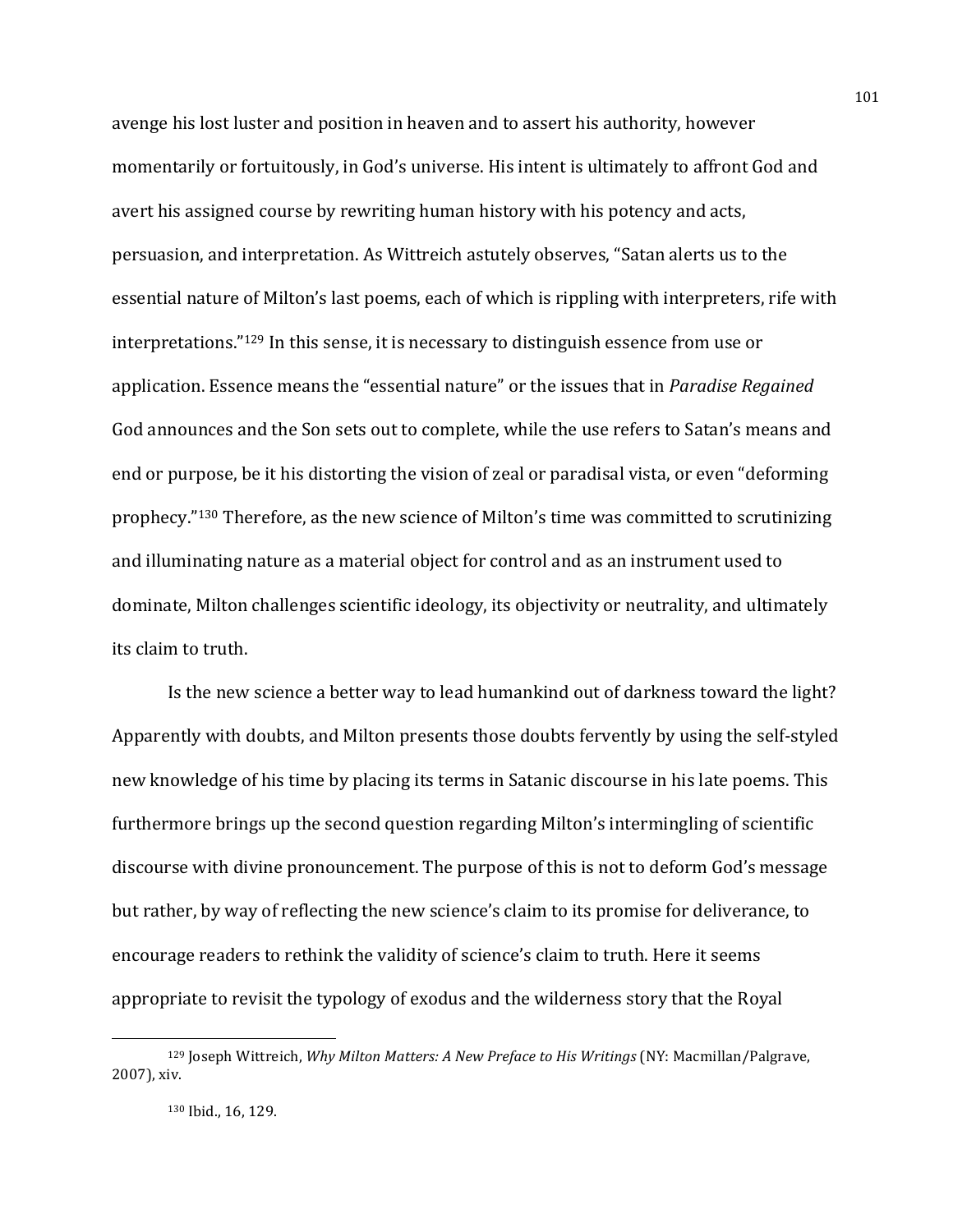Society of London appropriates to justify its own prospect in this new era of scientific ascendancy. In harkening back to the desert where men meet their Almighty, the Royal Society considers itself as a vanguard following in the footsteps of Francis Bacon, whom it emblematizes as its Moses in the wilderness of scientific pursuits. Thomas Sprat in his *History of the Royal Society* (1667) dedicated a verse epistle to the Royal Society in this regard. After pondering upon the fall of humankind and "ripeness and perfection," "a science so well bred and nurst" might have brought, Sprat writes (in verse V),

> From these and all long Errors of the way. In which our wandring Praedessors went, And like th'old Hebrews many years did stray In Desarts but of small extent, Bacon, like Moses, led us forth at last, The barren Wilderness he past, Did on the border stand Of the blest promis'd Land, And from the Mountains Top of his Exalted Wit, Saw in himself, and shew'd us it. $131$

All parties intentionally assert their position by appealing to these images of crossing a divide, wandering in a wilderness, and reaching the Promised Land. Milton's particular message is that any truth claim seeking to "subdue / By conquest far and wide" is apostasy and "false glory" (IV.  $71-2$ , 69).

<sup>&</sup>lt;sup>131</sup> Thomas Sprat, *History of the Royal Society*, ed. Jackson I. Cope and Harold Whitmore Jones (St. Louis: Washington University Press, 1959), B, B2-B3.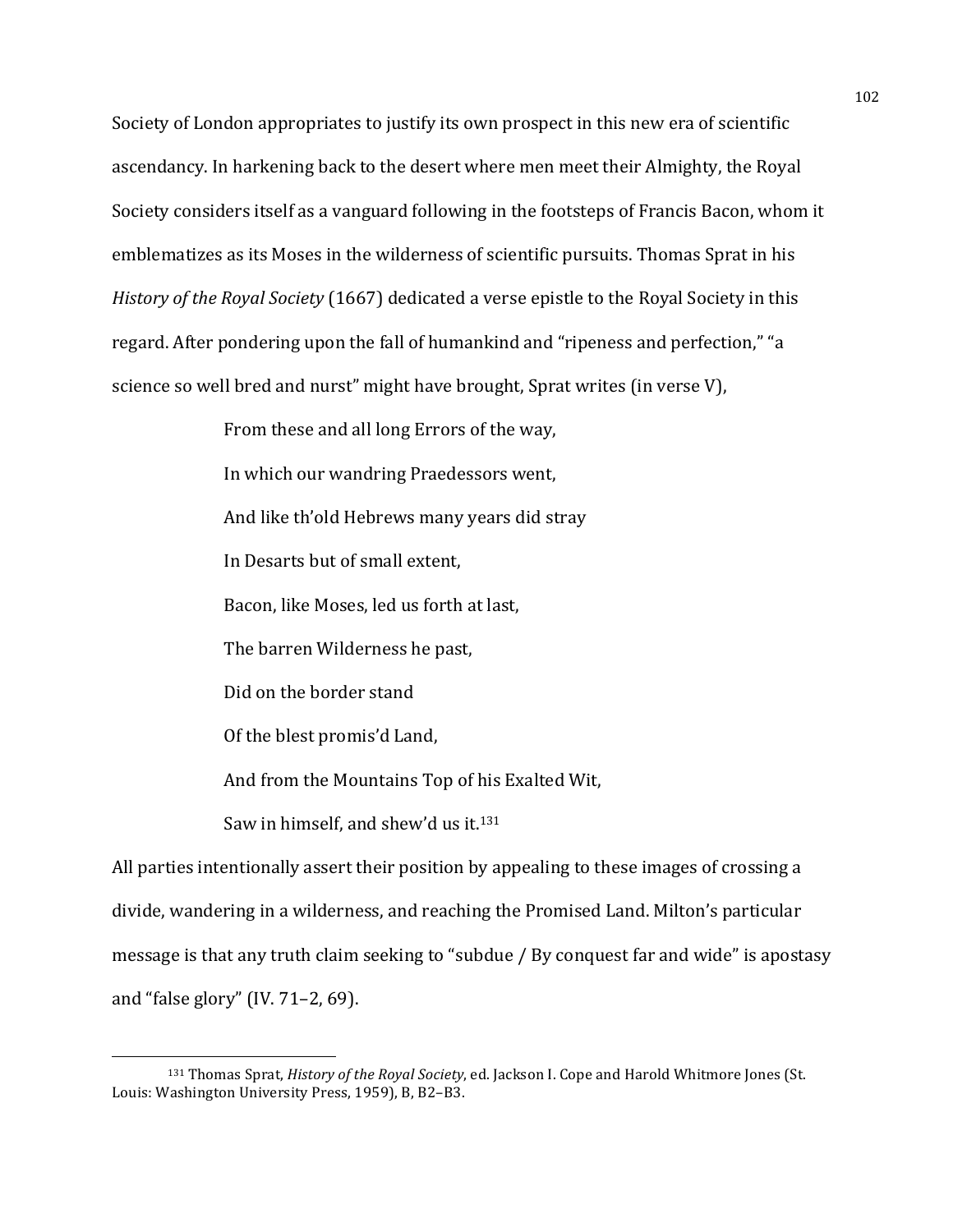However, another dimension that is equally significant is that scientific practice tends to remove private experience from human life. It is this experience that is directly linked to the Son's naming and his affective performing of the self and formation of his community. "The expropriation of experience," notes Agamben, "was implicit in the founding project of modern science."<sup>132</sup> However, it is the un-presupposed, ineffable experience that the Son is searching to reveal and come to terms with in the process of forming and reforming his salvific community. Such experience is diametrically opposite to the nature of scientific communities, which, as Bacon had done, condemn experience that cannot be "regulated and digested."<sup>133</sup> Particularly the affective experience, that which is not based on logical truth, cannot be measured or produced through knowledge. Yet it is the affectivity that will return or restore human experience to its original force, through "the power of words and narration":

> For experience has its necessary correlation not in knowledge but in authority—that is to say, the power of words and narration; and no one now seems to wield sufficient authority to guarantee the truth of an experience, and if they do, it does not in the least occur to them that their own authority has its roots in an experience.<sup>134</sup>

Thus, authority, as presented in the author's words and narration, used to describe personal experience that is unique and unanticipated, hence remaining authoritative in its own right, is brought back to individuals. During the Son's search for the meaning of

 

<sup>132</sup> Agamben, *Infancy and History*, 17.

<sup>133</sup> Francis Bacon, *Novum Organum*, qtd. in Agamben, *Infancy and History*, 17.

<sup>134</sup> Agamben, *Infancy and History*, 14.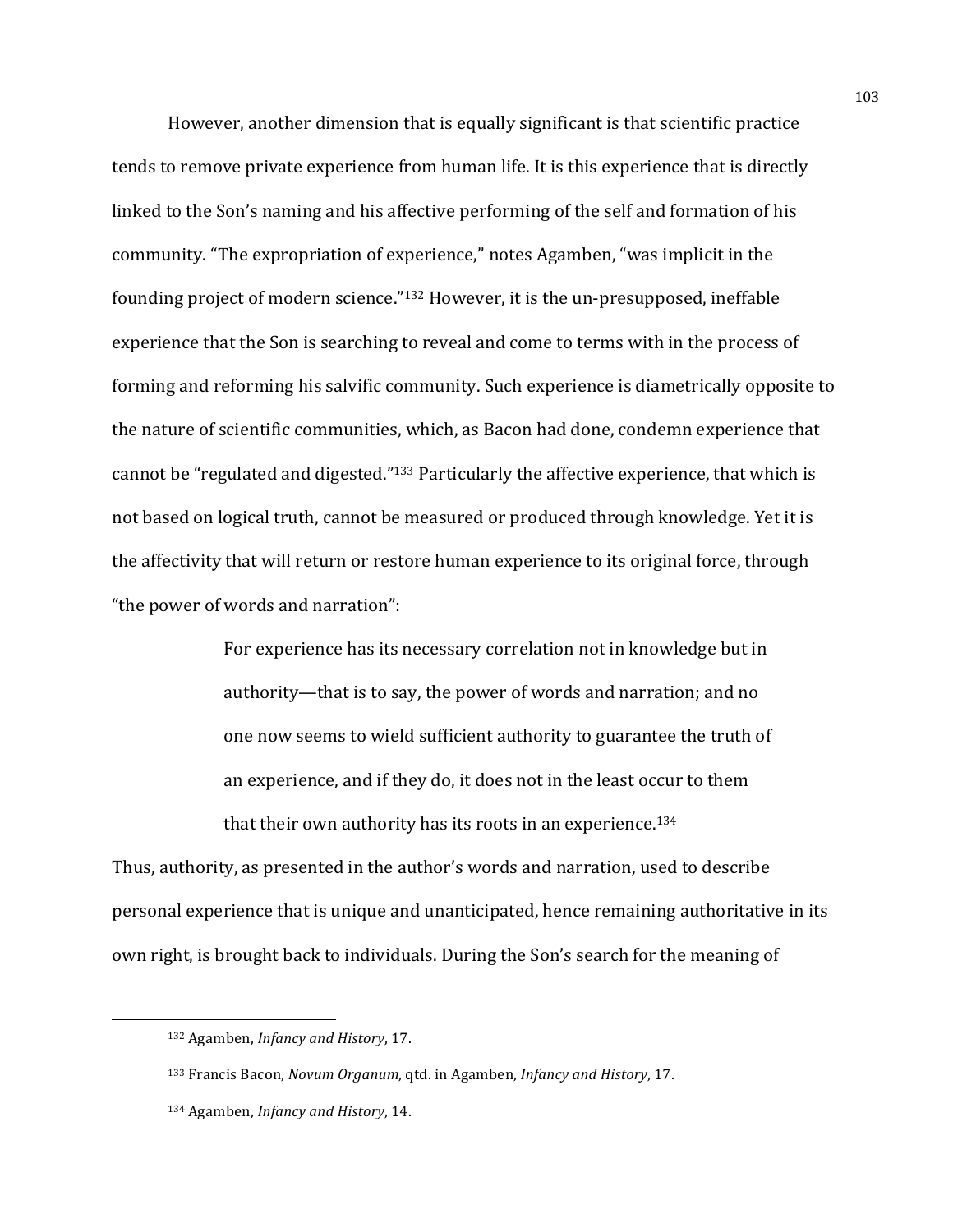authority, "The Authority which I deriv'd from Heaven," he ponders,

And now by some strong motion I am led

Into this Wilderness, to what intent

I learn not yet, perhaps I need not know;

For what concerns my knowledge God reveals. (I. 289, 290-93)

The knowledge the Son is searching for is never of a scientific, rationalist kind but rather one of transcendental experience revealed by God. This is the core message of the Son's messianic community and the controlling consciousness behind his use of affective language. As I mentioned earlier, the participating individuals in this community will be receiving guidance for deliverance from a more sacred lineage, and their "authority" will emanate from their experience sanctioned by God's will. Again, a comparison of Satan's inquiry and critique of authority further affirms that the Son's authority is associated with transcendental experience, transcending all the worldly categories that Satan utilizes to lure him:

> Thou art unknown, unfriended, low of birth, A Carpenter thy Father known, thy self Bred up in poverty and streights at home; Lost in a Desert here and hunger-bit: Which way or from what hope dost thou aspire To greatness? whence Authority deriv'st, What Followers, what Retinue canst thou gain, Or at thy heels the dizzy Multitude, Longer then thou canst feed them on thy cost?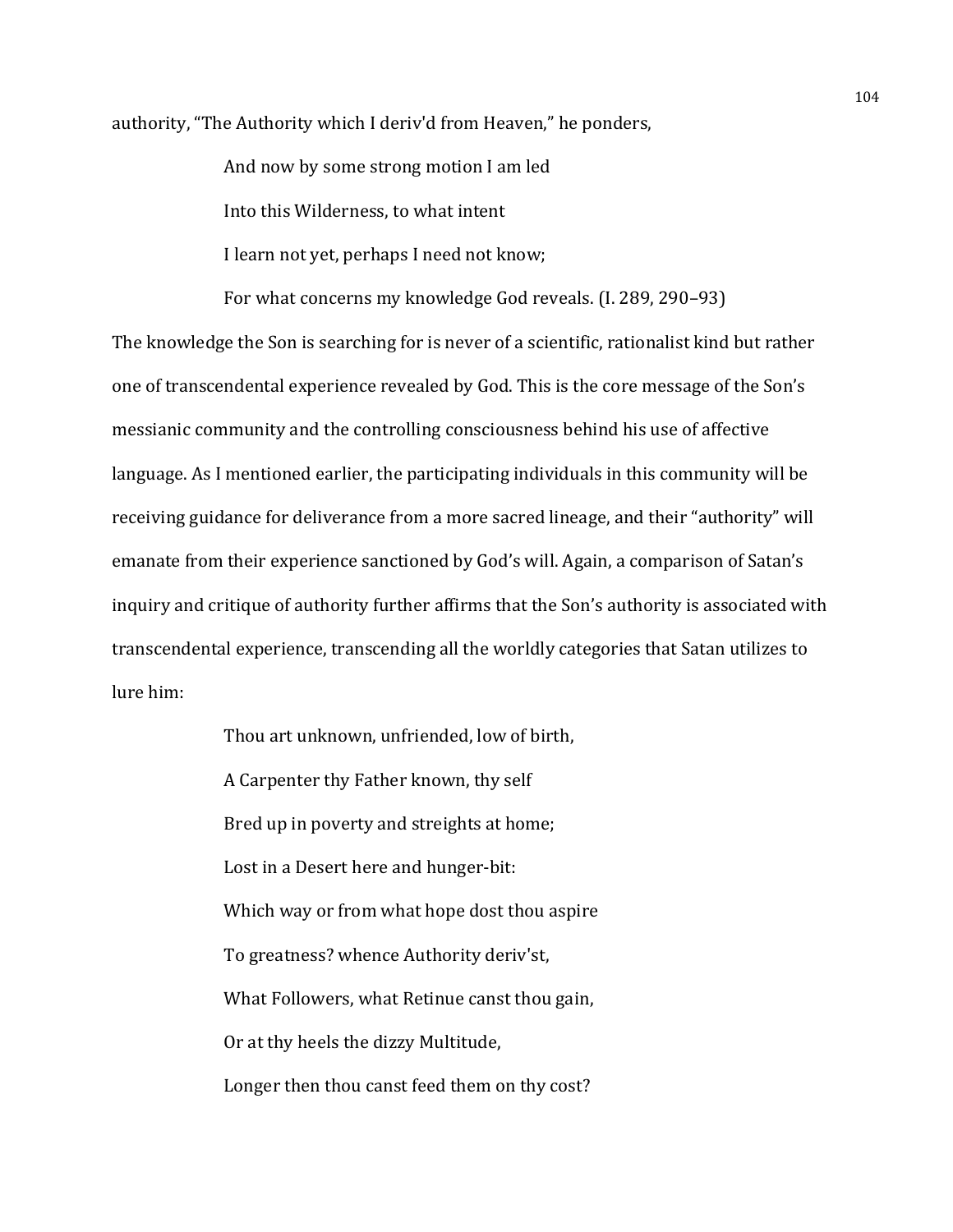Money brings Honour, Friends, Conquest, and Realms. (II. 413–22)

Satan's goading for enthusiasm and zeal echoes the description of the Son's status at the beginning of the poem, who "came as then obscure, / Unmarkt, unknown" with his status "unconfirmed"  $(I. 24-5, 29)$ . Nevertheless, the Son does not derive his authority from an external, worldly name or fame, nor does it come from the hereditary honor, social connection, military might, or political domination that the courts or monarchies of the world are inclined to value. The relationship of the Son's authority with his "dizzy" multitude" that Satan points out is what the Son pursues through other means, not through placing them at his heels but "[b]y winning words to conquer willing hearts," not enforcing their will but "by free consent of all" (I. 222, III. 358).

Another aspect of affective language that upholds Jesus's restoration also appears in the discourse used by Mary. In a more affective way, Mary's and the Son's recollections in Book II point to the self-revelation of the Son's personal endeavor. Whereas God's pronouncements are presented diffusely throughout *Paradise Regained* in confirming, directing, and dissecting the poetic maneuverings of the mental fight between the Son and the Devil, the "pondering" (II. 105) of Jesus's mother inserted into that discourse blends maternal affective experience with the paternal prophetic visions. While God's oracle of the Son's mission represents divine sanction, Mary's monologue about Jesus represents the human condition of partial knowledge and individual clear conscience. Furthermore, the complementarity of impersonal and personal representations of Jesus's ultimate reality implies Milton's ideal leader who is ready to address people both high and low. Compared to the monarch at court, Jesus demonstrates a very different type of kingship.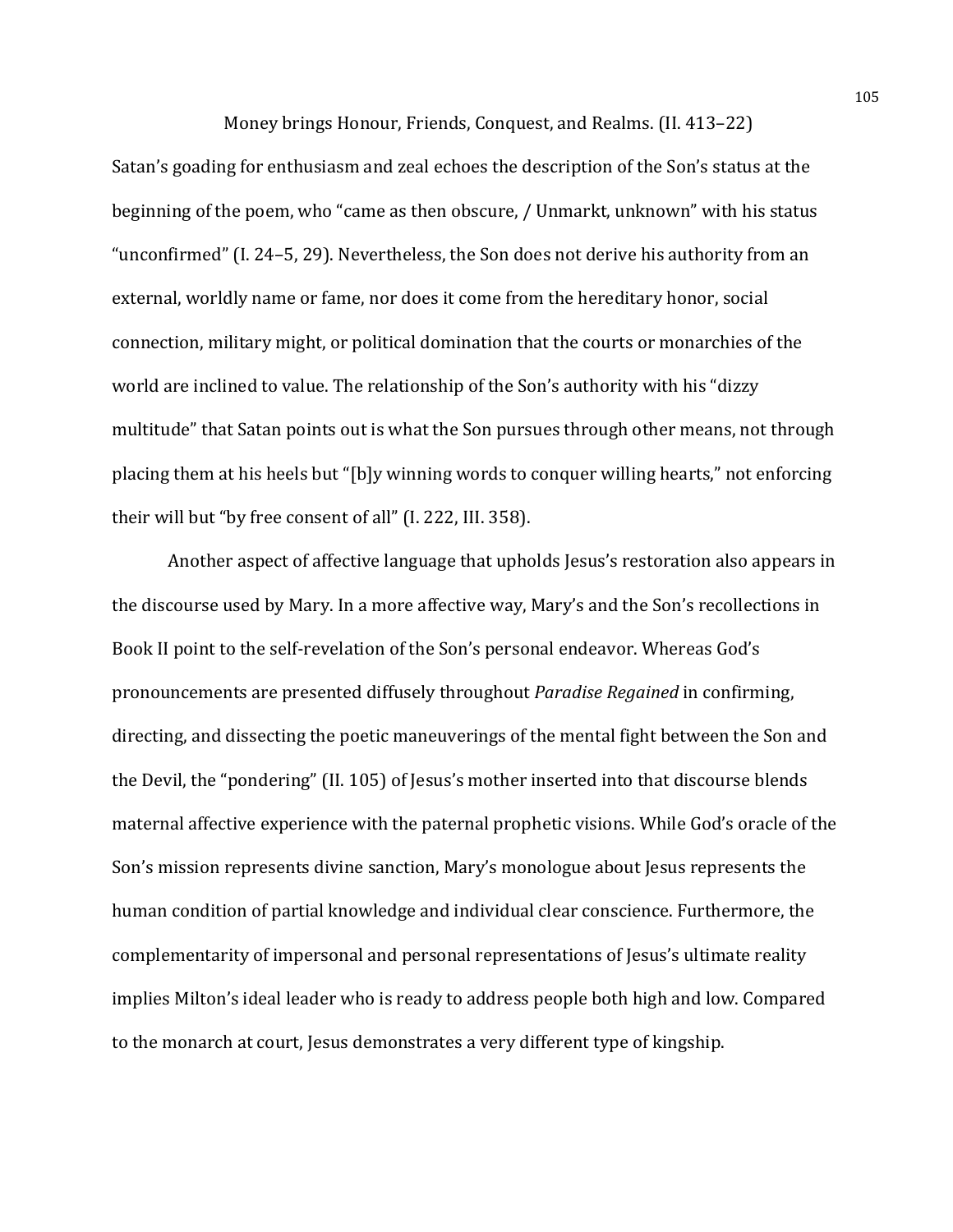To sum up, as some modern readers have been inclined to read *Paradise Regained* as a poem that calls for the reversal of what has been lost by Adam and Eve, I have demonstrated quite a different kind of reading: that Milton refrains from treating the beginning on the basis of the end, or the sense of its imminence. It is through the Son's exploratory act that men need to embrace instantly and *descend* into their own potential to reinvent that originary force and to re-create their own Eden out of the waste of wilderness. As Hannah Arendt pointed out through her lectures on Kant, the idea of critique leading to enlightenment, oftentimes "the unthinking dogmatism of the many is countered by the select but equally unthinking dogmatism of the few."<sup>135</sup> This observation fits the characterization of Milton's Jesus, who, even though he has throughout his journey been confirmed of his role as the Messiah, spares no efforts to resist that dogmatic tendency. As the Son has demonstrated, he shuns blind obedience to how tradition dictates he should fulfill his role; nor does he appeal to the authority of the founding force, as Satan urges, or even we as readers may have anticipated of his role as the Messiah. Instead, Jesus turned Christ navigates internally and externally to found his own coming community that can sustain even the gravest consequences of crises as an ultimate way to heal the wounds from which the English people of a turbulent era have suffered. Indeed, as the poem's ending confirms the naming of the Messiah, "Therefore to know what more thou art than man, / Worth naming Son of God by voice from heaven, / Another method" he now has begun (IV. 538–40). If, as Arendt suggests, "an unexamined life is not worth living,"<sup>136</sup> then in the next chapter on *Samson Agonistes* further introspection and retrospection come

<sup>135</sup> Hannah Arendt, *Lectures on Kant's Political Philosophy*, ed. Ronald Beiner (University of Chicago Press, 1992), 38.

<sup>136</sup> Ibid., 37.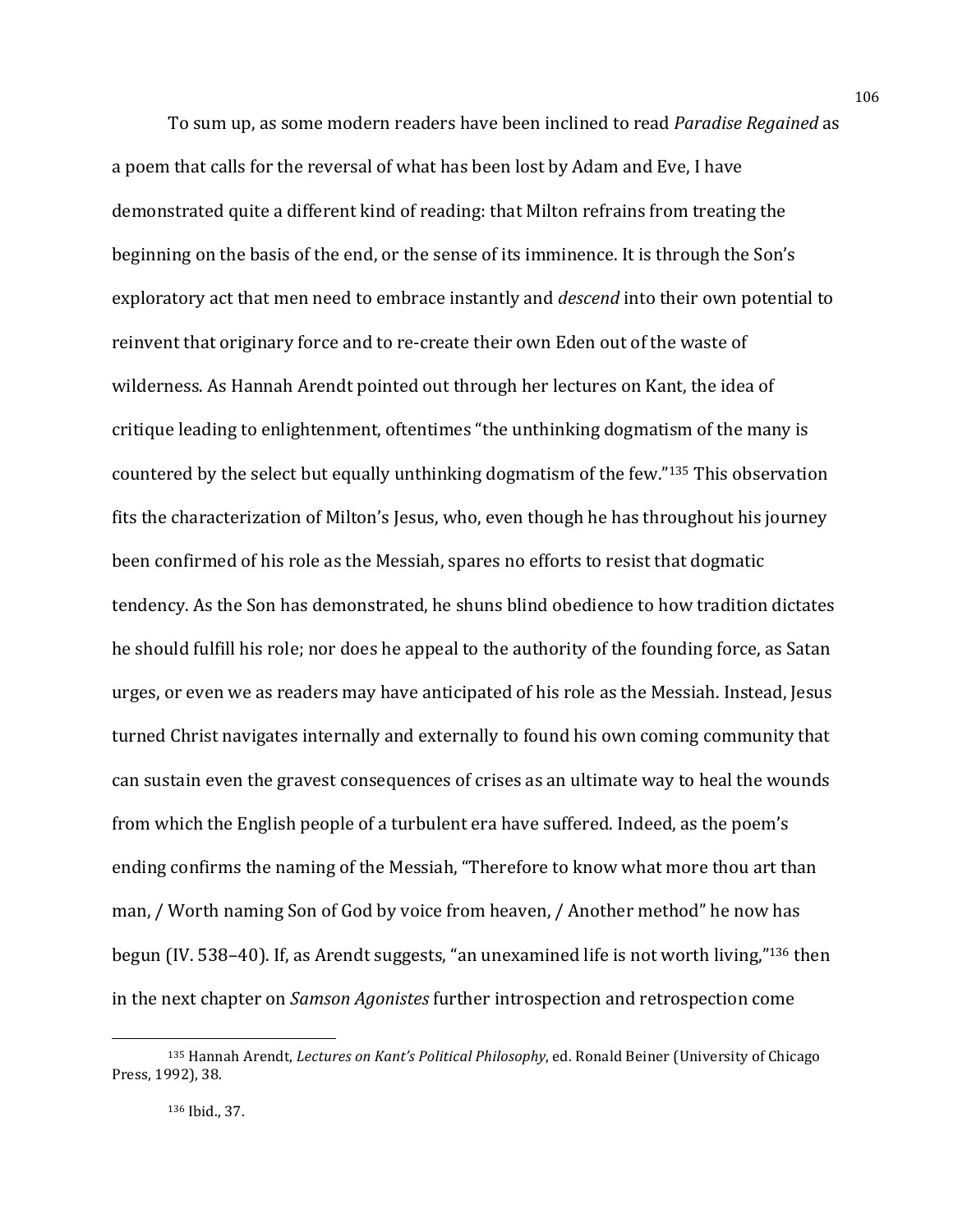rushing through. The biblical judge's self-healing with regard to guilt and remembrance and holding onto the past as opposed to laying claim to originality will take centrality in the discussion about Milton's final project of paradisal renewal and recovery.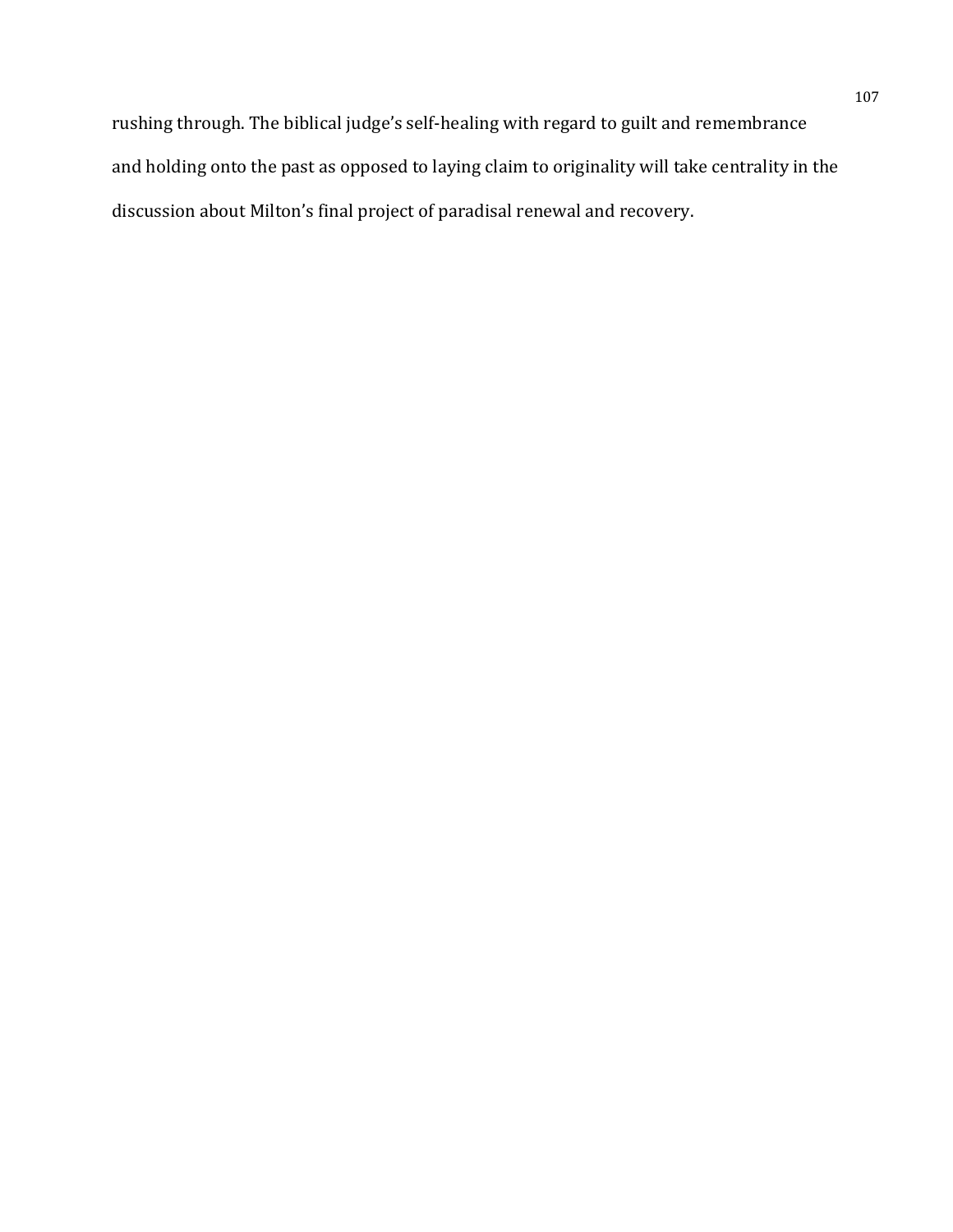# Chapter III

## Paradigms of Restoration:

## Guilt and Renewal in *Paradise Regained* and *Samson Agonistes*<sup>137</sup>

What follows here is an experiment in the technique of awakening. An attempt to become aware of the dialectical—the Copernican—turn of remembrance.

Walter Benjamin, *The Arcades Project*<sup>138</sup>

The idea of creation lends itself to what Milton wants to show to the English people: his perception of renewal and restoration of life. It serves as an ultimate source for generating personal salvation and understanding the downfall of humankind in Milton's poetry. With his late work on continuous revelation and recovery of the lost paradise, Milton presents his own version of restoration in which the creation is essentially tied to his dissident politics and biblical hermeneutics in opposition to the official discourse of the Restoration settlement. In *Paradise Regained* Milton focuses specifically on the renewal of the Son's mission, not his passion. In the previous chapter, I argued that Milton's prophetic visions and personal revelation are often bound up with a discourse of emotion, with the reformation of the body politic as the aim. In this regard, the affectivity of poetic language helps the reader reach beyond the limits of sensual experience into mythical experience. With the concrete sources of our collective mythology that Milton has so carefully provided

 

<sup>137</sup> For *Samson Agonistes* I quote from *The 1671 Poems* "Paradise Regain'd" and "Samson Agonistes," ed. Laura Lunger Knoppers, vol. 2 of *The Complete Works of John Milton* (New York: Oxford University Press, 2008).

<sup>138</sup> Benjamin, The Arcades Project, K1, 1.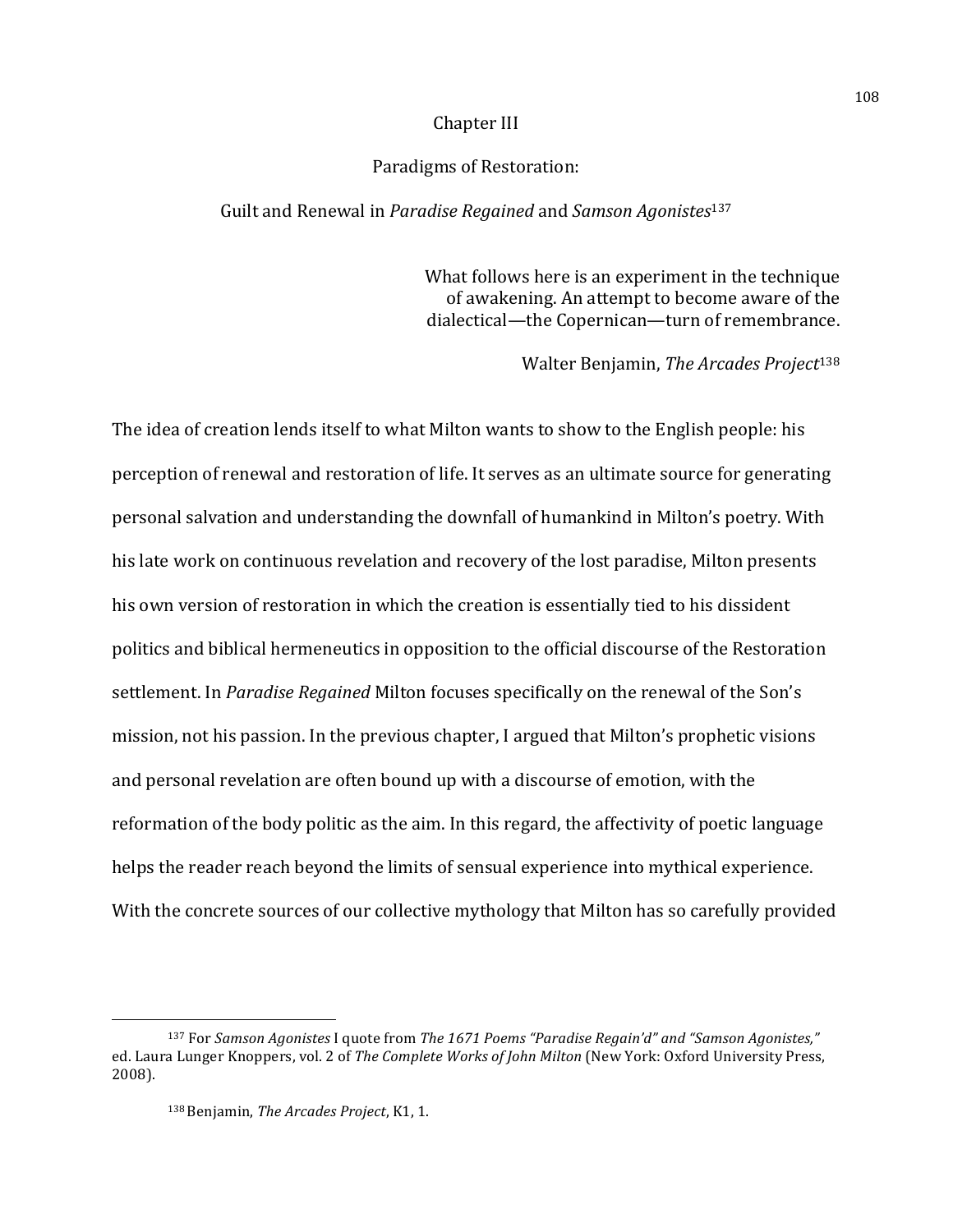and organized, we start to see ourselves reflected in the process of awakening and recovery. 

If naming means identifying a certain divine nature in created things, then Milton's three great works all share this pattern of naming. Adam reveals his divine potential by naming things in nature while Jesus affirms his divine mission by naming his messianic community. Like Jesus, Samson also names the unexpressed and unknown. But unlike Jesus, who musters his generative power by resisting tradition and dogma, Samson struggles to materialize his relationship to the divine through naming or remembering his past. In this chapter on *Samson Agonistes*, my examination takes a new, deeper turn by accentuating another component: memory or remembrance. I will focus on Milton's poetic volume published in 1671, *Paradise Regained. A Poem in IV Books. to which is added Samson* Agonistes. This work presents two disparate paradigmatic relations to paradisal recovery. In this joint publication, the final poem, *Samson Agonistes*, a tragedy, reflects on a fallen biblical deliverer who seeks to redefine his relationship with God in his own terms as a way to understand his mission to "justify the ways of God to men" (*PL*, I. 26). As much as he tries to reconnect with providence, Samson, through recollection, projects the past into the present temporality so as to reconstruct a paradigm for his own redemption. As opposed to Samson's world where *contra*-dictions prevail and mark the creative impulse, which some readers consider to be of divine intention, Jesus's universe in *Paradise Regained* abounds with ambivalence. The end of both poems brings their revelation at the house or hall where they *belong*, a significant design that I will discuss later. But these enigmatic endings with strong religious undertones are a glimpse of the different attitudes toward redemption in

109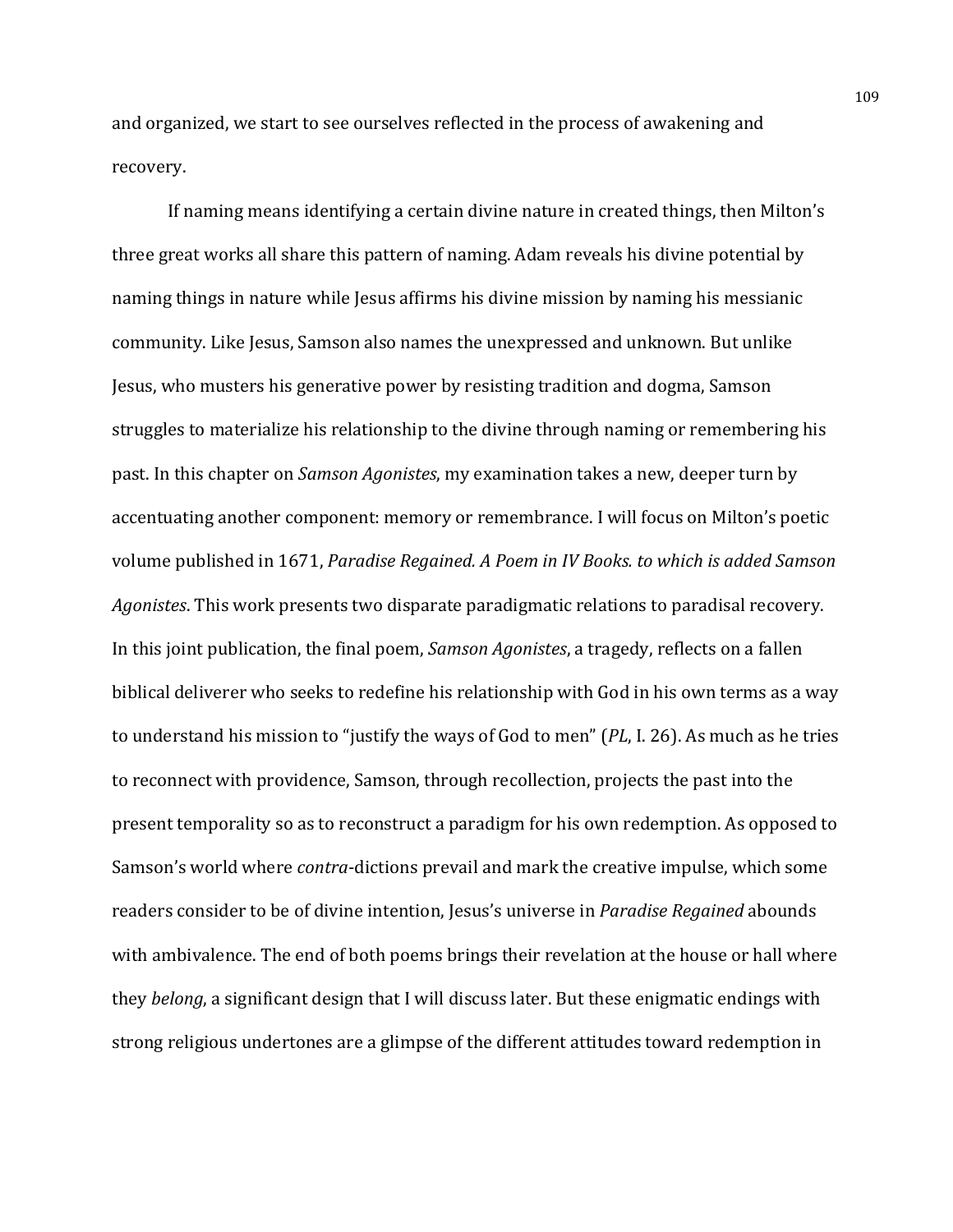these two "process" poems.<sup>139</sup> The tale of Milton's paradisal recovery accentuates a new element—memory or remembrance—which internally links the world of *Paradise Regained* to that of *Samson Agonistes*. I will start by exploring the issue of memory and guilt in relation to different paradigmatic relations in Milton's restoration project and argue that this joint poetic volume is Milton's one last effort to renew and transform this late age of passion. 

### I. Two Paradigms in Dialogue

<u> 1989 - Johann Stein, mars et al. 1989 - Anna ann an t-Anna ann an t-Anna ann an t-Anna ann an t-Anna ann an t-</u>

This poetic volume, in the languages of Walter Benjamin and Giorgio Agamben, constantly demands something from us that has something to do with exigency. The re-*member*ing uses both body and mind in re-creating a new selfhood; this formation is reflected in Milton's affective language. Samson's tormented body is an obvious contrast to Jesus's suffering body. Both Jesus and Samson come to terms with the divine through their bodily experience in order to comprehend their state of deliverance. In juxtaposing these two poems in the same volume, Milton gives us the option of reading them in a different order, first *Paradise Regained* then *Samson Agonistes*, or in reverse, or even to choose one over the other. No matter how we read, Milton invites us to reconsider the meaning of the self either in isolation or in relation. Both poems showcase and reenvision how significant a part one can play in light of ongoing revelations for enlightenment. This process of shared tendency becomes a shaping (as in Jesus) or a shattering (as in Samson) force that traverses the contours of pursuit in Jesus's and Samson's journeys. Here I adopt notions regarding the

<sup>139</sup> Joseph Wittreich, *Interpreting Samson Agonistes* (Princeton: Princeton University Press, 1986), 102. Wittreich rightly considers that *Samson Agonistes* is "less a crisis than a process poem, and the tragic process unfolds not by tying a knot but by retelling a tale."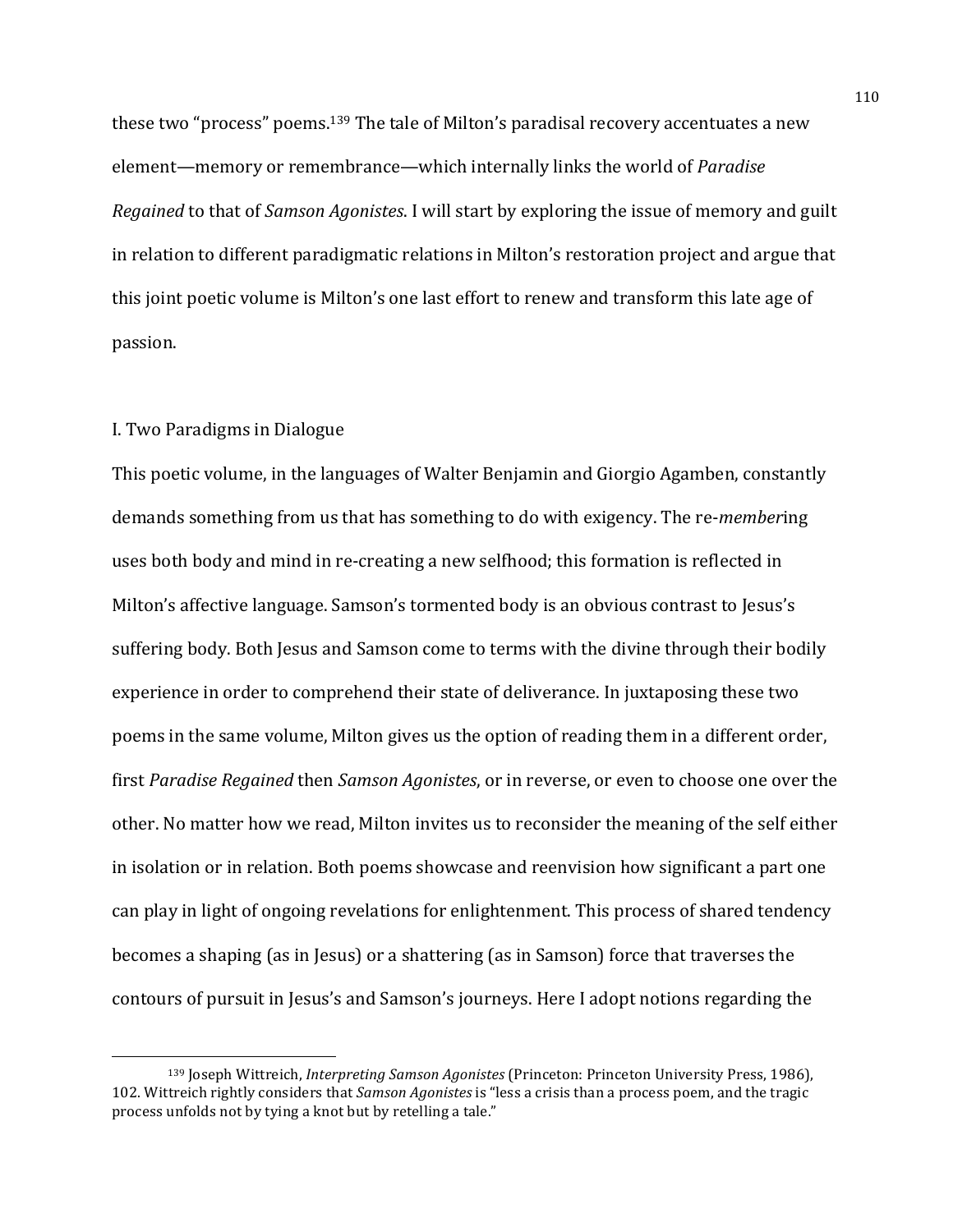real from philosophers like Sigmund Freud, Jacques Lacan, Walter Benjamin, Giorgio Agamben, and Alain Badiou.<sup>140</sup>

To me, the real is the abstraction of some authentic experience without being able to name it in specific discursive or symbolic terms or to grasp them through physical force. It is a composite of unknown existence that encourages one to aim higher, however that might be or mean. The real, while phenomenologically intangible and unable to be represented through symbols or discourse, evokes the impossible. Apparently the quite different dimensions of these two poems sharply evaluate the protagonist's core values or doubts of faith in religion, the church, and even the divine, causing him to reposition himself in a different relation to the unknown. Those unknowns are the real, and I argue that to Adam, Jesus, or Samson, who posit their roles in the divine ensemble as significant, their real means to comprehend the signs or impulses for self-re-creation and figure out a way to return to that source. The subject may feel urged to grasp the unknown in discourses through time and space because they evince and provide them with authentic experience of existence, and for Jesus as well as for Samson, this means experiencing the real, that is, the love of the divine. So we constantly witness Jesus and Samson justifying

 $140$  On "the real" I greatly benefit from the following works: for Sigmund Freud, "Negation," SE 19, 235–39. Jacques Lacan, Écrits: A Selection, trans. Alan Sheridan (New York: Norton, 1977); Seminar XVII: The *Other Side of Psychoanalysis*, trans. Russell Grigg (New York: Norton, 2007). Walter Benjamin, "On the Concept of History," in *Selected Writings, 1938-1940*, ed. Howard Eliand and Michael W. Jennings (Cambridge, MA: Harvard University Press, 2006); "The Work of Art in the Age of Mechanical Reproducibility," in *Illuminations*, trans. Hary Zohn (London: Verso, 1970), 238–9; "On Language as Such and the Language of Man," trans. E. Jephcott, in *Selected Writings*, vol. 1 (Cambridge, MA: Belknap Press, 2004). For Giorgio Agamben, see his *Infancy and History; State of Exception,* trans. Kevin Attell (Chicago: Chicago University Press, 2005); The Idea *of Prose*, trans. Sam Whitsitt (New York: State University of New York Press, 1995); The Coming Community, trans. Michael Hardt (Minneapolis: University of Minnesota Press, 1993); "Difference and Repetition: On Guy Debord's Films," in *Guy Debord and the Situationist International: Texts and Documents*, trans. Brian Holmes, ed. Tom McDonough (Cambridge, MA: MIT Press, 2004). For Alain Badiou, see *Saint Paul: The Foundation of Universalism*.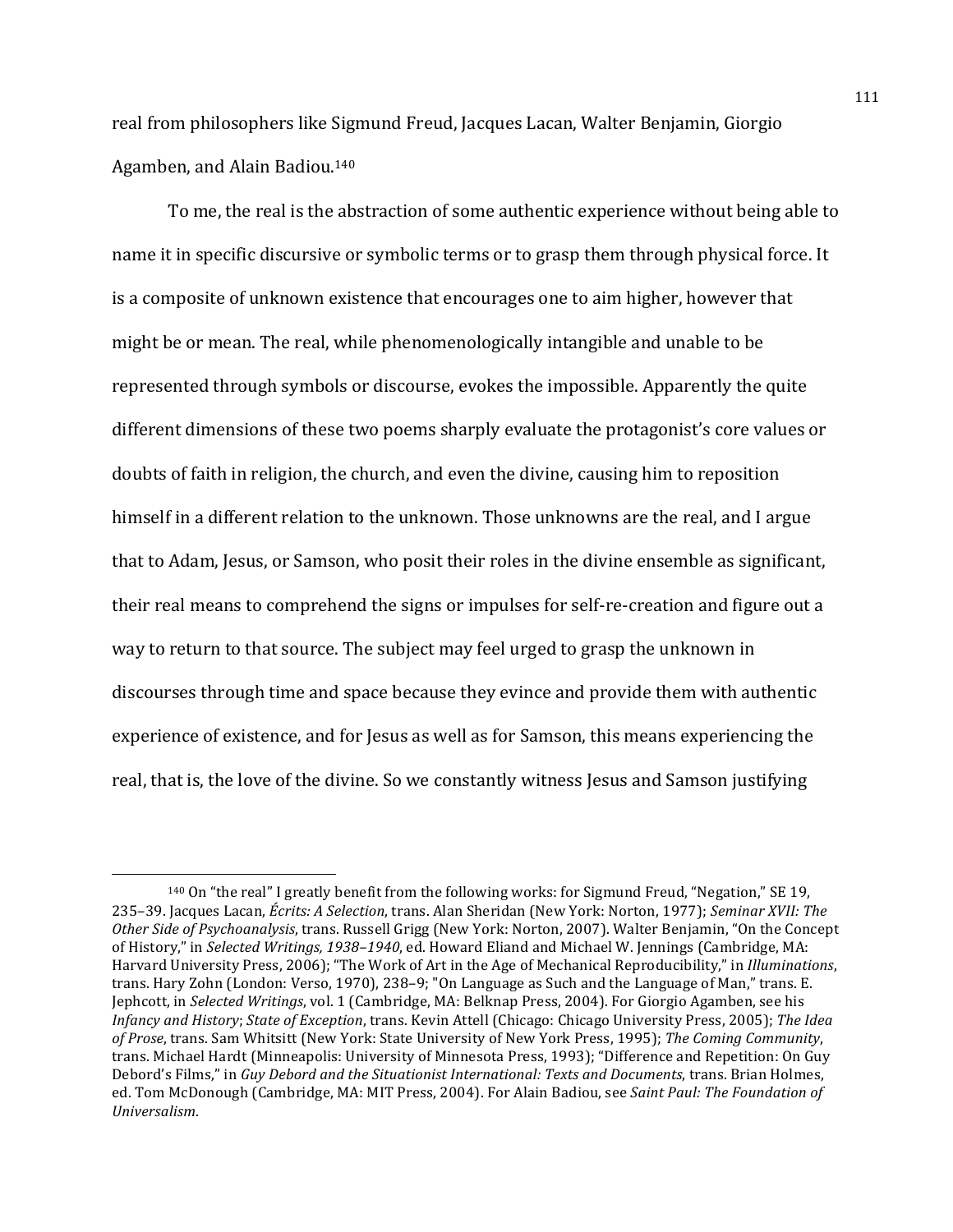their thoughts and adjusting their rhetoric in order to be in alignment with what they believe divinity means.

These are the dimensions I will explore in this chapter, rather than repeating the debate as to whether Samson is a regenerate or degenerate. Those perspectives may put us in the position of the transcendent and are not my approach in mapping out Milton's restoration project. One further point regarding the issue of anarchy that Joseph Wittreich touches upon in his illuminating book, *Interpreting Samson Agonistes*, helps focus my idea about repairing the ruin in terms of governance, originality, and time. I will also show that anarchy functions as a pivotal link in this poetic volume with the intersections between the issues of restoration and originality.

In his book Wittreich argues compellingly about Samson's failings through Milton's strategy in reinterpreting the Samson story in the book of Judges. Referencing John Trapp's comment on the people in the time of the Judges, that "all was out of order, and their Anarchy begot a general Ataxy," Wittreich states, "The anarchy of the times is reflected within the planned anarchy of the Judges narrative."<sup>141</sup> Anarchy is an interesting idea but has not yet been emphasized in Milton studies. As Agamben points out, anarchy originally in Greek, parsed as *an-arche*, means without beginning, without origin. Anarchic signifies "beginningless." As regards the materiality and attainment of universality through St. Paul, Alain Badiou considers that Paul takes Jesus's resurrection to be a pure "event" in itself that is free of prescriptive and external conditions. And Paul's belief in that event drives him to establish his own community for salvation. So for Agamben, Paul and his messianic community are anarchic; he causes anarchy under the Roman power and among disparate

 

<sup>141</sup> *Interpreting Samson Agonistes*, 99. John Trapp, *Annotations upon the Old and New Testament*, 5 vols. (London: Printed for Robert White, 1865-1868), I, 109.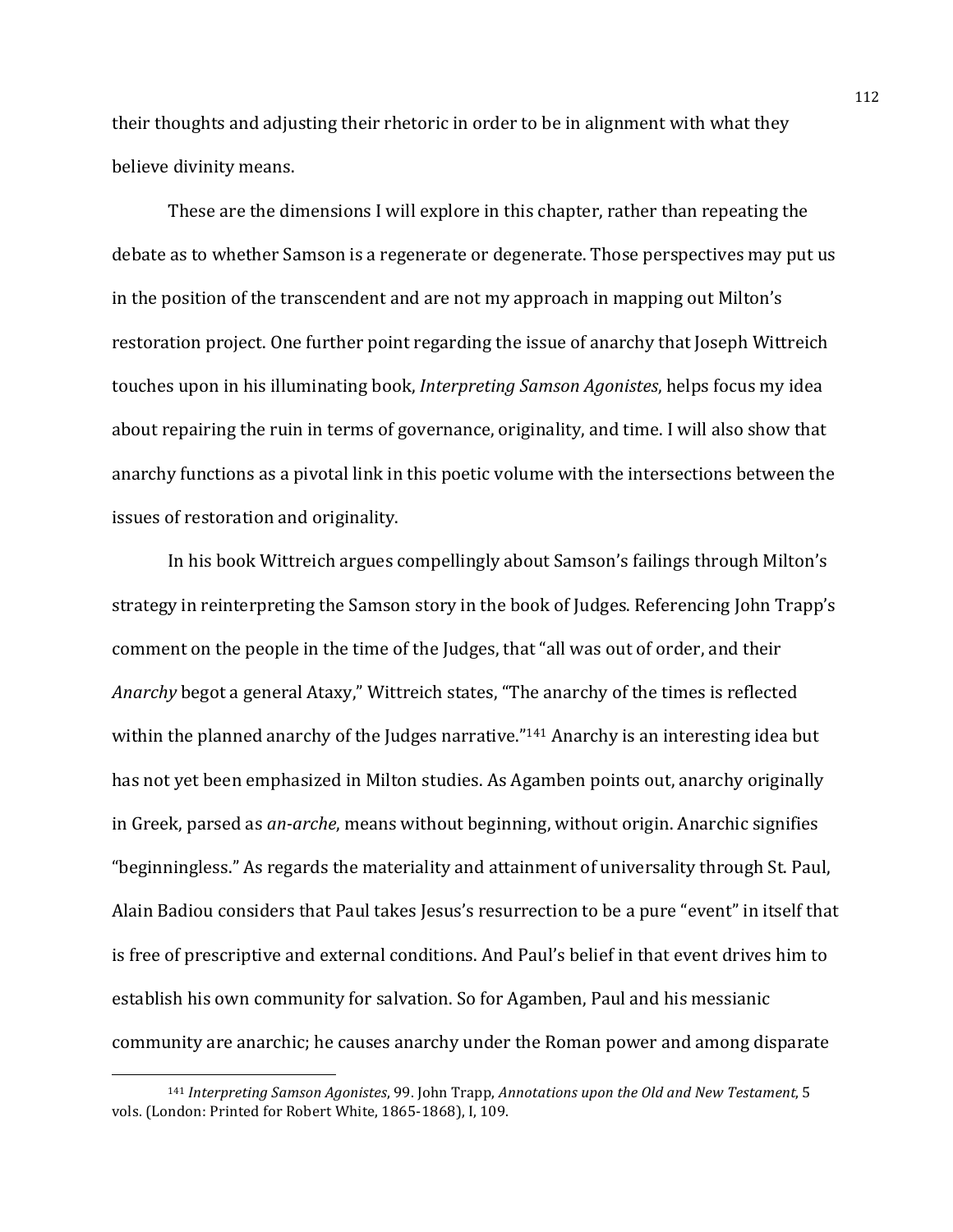Greek and Iewish communities. Although the discourses about first things pervade Milton's created worlds—the first things that Galileo's spyglass projects from afar that envision the last things from within the subjects' thoughts and imaginations—they are presented and represented as imaginable and yet unstable, as Milton's edenic world is imbued with potential for better or worse.

We then can say that Milton's protagonists live next to anarchy or an anarchic state since they invest their efforts mostly in looking for ways of deliverance, of retaining and regaining that originary state. As a matter of fact, there is no fixed origin to return to as Milton has clearly shown through the edenic instability in *Paradise Lost*, so each subject shall become his own originary act that moves as a prime mover. As we see Samson's father, Manoa, sparing no efforts to prepare ransom for his son, the Chorus responds to his hope thus: "Thy hopes are not ill founded nor seem vain / Of his delivery, and thy joy thereon / Conceiv'd, agreeable to a Fathers love, / In both which we, as next participate" (1504–7). In these lines words like "founded," "delivery," and "conceived" refer to a certain originary state or point of return, with potential of renewal by the subject.

Indeed, the whole poem revolves around seeking delivery or redemption for Samson, and each character, including the Chorus, presents his or her own version of understanding of the divine plan in order "to work his liberty" (1454). Each hopes to engage with an anarchic restructuring of Samson's distressed state. Even some of the Lords of the Philistines express their readiness for truce, Manoa so reports, as he tries his fatherly supplication for his son's life, those "More generous far and civil" ones, or others being "magnanimity to remit" "who confess'd / They had anough reveng'd, having reduc't / Thir foe to mistery beneath thir fears" (1467, 1470, 1467–9). But Samson rejects outright all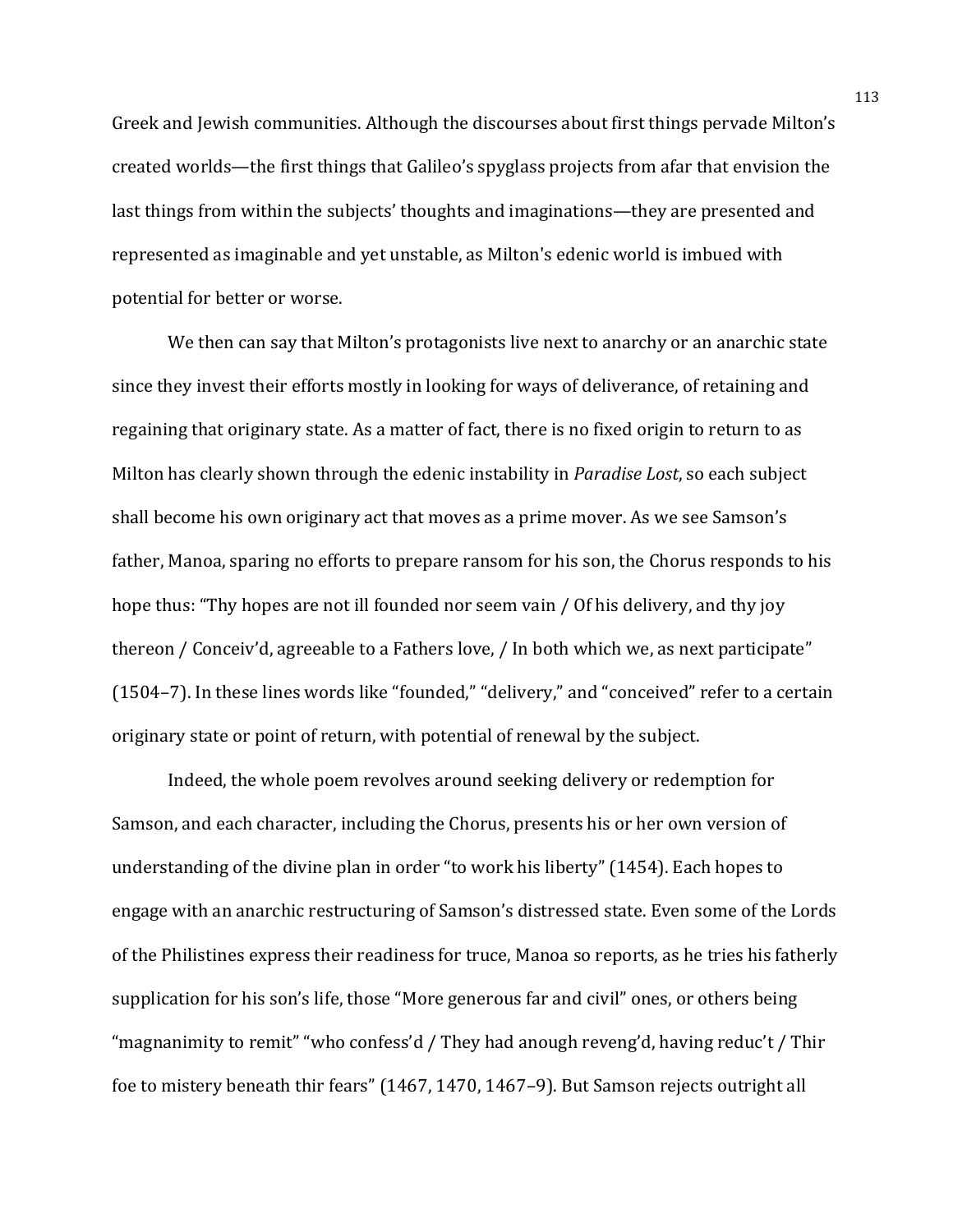outside offers and chooses to react to his own inner "rouzing motions ... which dispose / To something extraordinary my thoughts" (1382–3) because he regards theirs as "dishonourable, impure, unworthy / Our God, our Law, my Nation, or my self" (1424–5). In his last speech, after he agrees to present himself at the enemy's feast day, Samson understands his presence may "exasperate" enemy aristocrats, hence expressing that "The last of me or no I cannot warrant" (1417, 1426). Redemption, the ultimate manifestation of the real, is not readily reserved for us, Milton seems to convey, but resides in the very action of summoning the subject's willing heart and action in anticipation of meeting God's initial will, while hoping that his end, "the last of me," can justify his means and lead him to righteousness. Indeed, Samson's last words, "The last of me . . . I cannot warrant," emit uncertainty. The poem continues to remind us of the troubling fact that Samson inflicts "Self-violence," "At once both to destroy and be destroyed," and ultimately as his father concludes, "A dreadful way thou took' st to thy revenge" (1584, 1587, 1591). Does he believe he has used the right means to achieve deliverance or redemption as he with his returning mighty power pulls down the supporting pillars of the theatre, thus destroying the Philistine's "choice nobility" and bringing down "the same destruction on himself"  $(1644, 1648)$ ? Samson's potential to reroute his destiny is cut short by his self-inflicted violence, the horrible end that fails to meet the promise of the first things created by God.

Starkly contrasted to Jesus's paradigm of recovery in *Paradise Regained*, Samson's is an attempt that retrospectively looks toward the obscured "origin" of his existence and mission and tends to neglect the real meaning of his own singularity at the current moment of his captivity, to the point where he liquidates all the potentials of self-reinvention he has acquired. Yet, Jesus's paradigmatic gesture, while unable to recall the full "intent" of his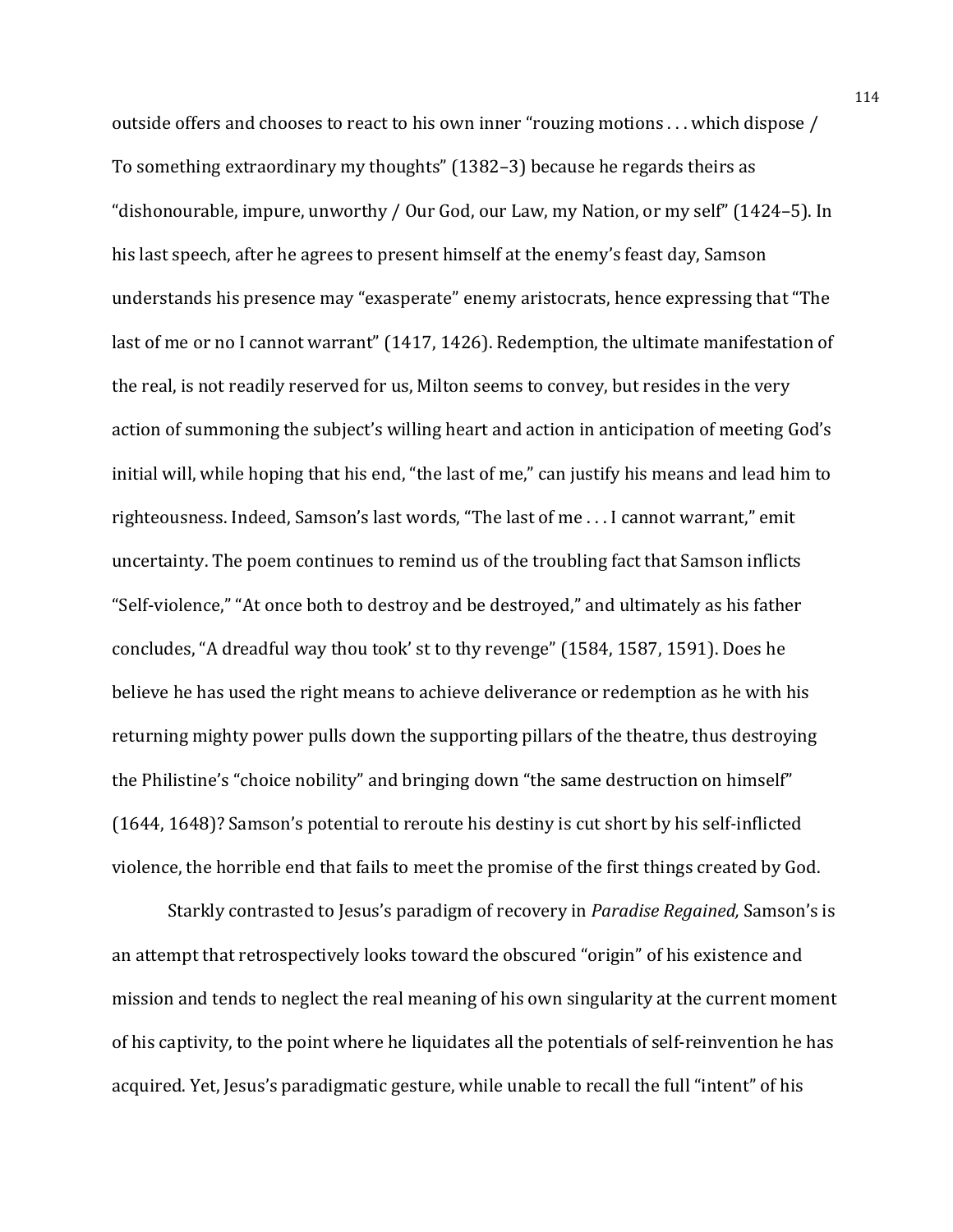own assigned task (*PR*, I. 291), springs from producing and recognizing the validity of his own stance at every unexpected moment of his encounter with Satan's temptations and ultimately arrives at his "evental,"<sup>142</sup> enduring force of self-enrichment. With the seeming separation from God in Jesus and Samson, Milton shows us, through moments and events of temptation and doubt, how these two exemplary figures come to fruition or collapse. They represent two different strains of what Badiou terms the subject-thought while accessing their core values. Whereas the Son, immersed in the discordant "now-time,"<sup>143</sup> embraces the seemingly disparate correlating relationship of the occurrences at every ambivalent moment, Samson, pulling back in distance through recollection, strives to create a coherent and continuous narrativization of his being and act as a God-sent subject and, with that self-justifying discourse as a solace, continues to affirm and sustain his state of existence.

However, Milton wants to show us that Samson's captivity and alienation is not the final outcome of the first principle. It is instead a burgeoning self-integration and the shifting threshold for individual self-regeneration by which as a stepping-stone one can reach some understanding of the first principle itself. In other words, Samson's dark misgivings, though seemingly rendering heaven's plan of delivery inoperative, actually bring him back to the state of potentiality, which with Aristotle, as Agamben expounds, signifies both "power" and "possibility."<sup>144</sup> And this whole process of returning to one's potentiality, in the case of Samson, manifested as the domain of the subject re-forming his state of mind and will, is the site where Milton solicits interpretations. The domain of

<sup>142</sup> Badiou, Saint Paul.

<sup>143</sup> Benjamin, *On the Concept of History*. This term appears on pages 395–397.

<sup>144</sup> Giorgio Agamben, *The Time that Remains*.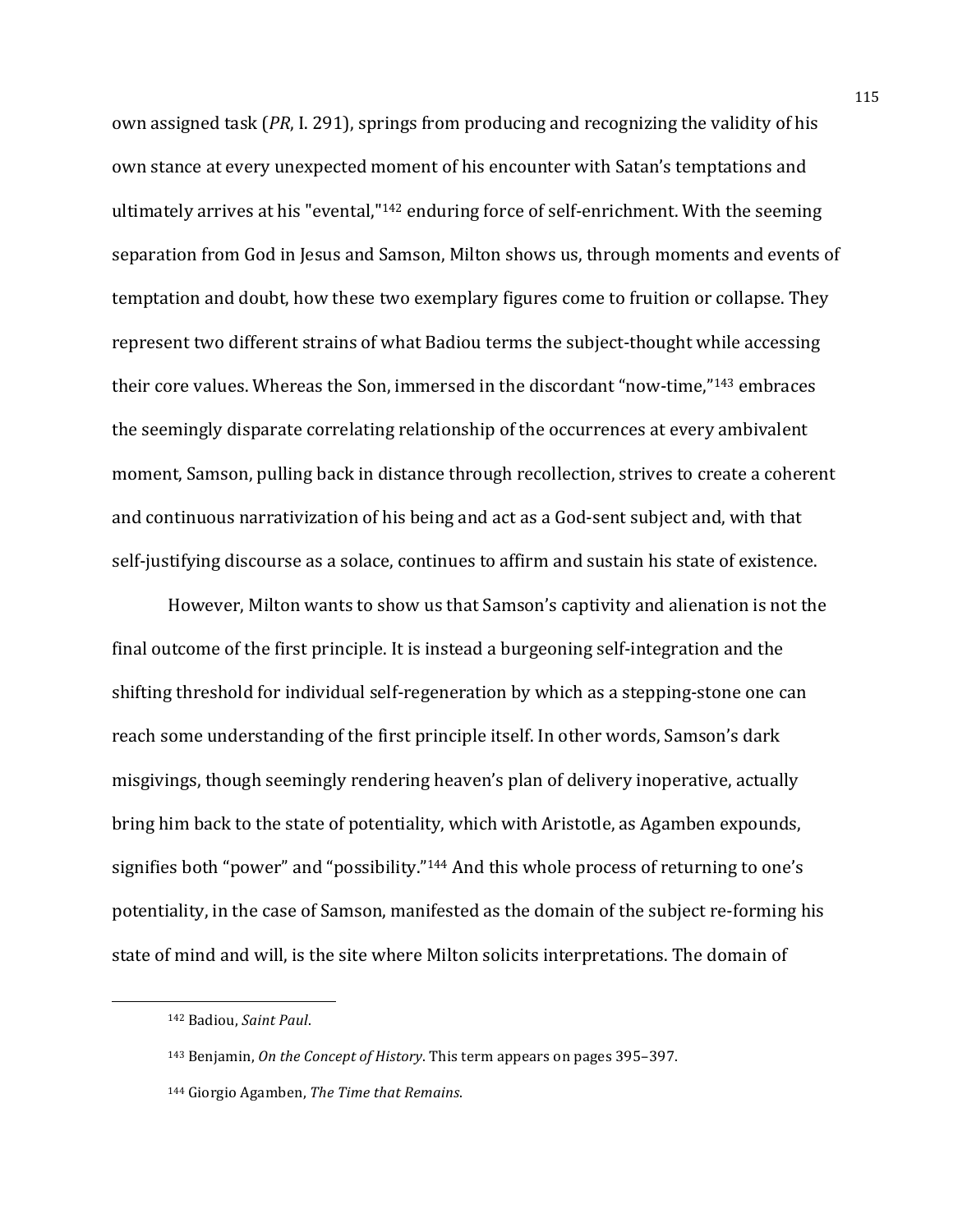potentiality is considered as the zone of undecidability or indistinction in which Samson is seen ambivalently sliding back and forth between a regenerate and a menacing terrorizer.

If we as readers continue to interpret the poem such that "Samson remains mired in self-defeating solipsism. Solitary retirement turns anathema for Samson, and it renders him even more vulnerable to the dark misgivings that gnaw at his soul,"<sup>145</sup> then we fall into Sisyphus's dilemma, trapped in finding evidence of Samson as being either a regenerate hero or a degenerate man. Yet we also hear a hopeful Samson respond to the Philistine giant Harapha, who intimidates Samson with the "indignities" (1168) he has suffered:

these evils I deserve and more,

Acknowledge them from God inflicted on me Justly, yet despair not of his final pardon Whose ear is ever open; and his eye

Gracious to readmit the suppliant  $\ldots$  (1169–73)

Milton's Samson is restless, ever-changing through self-examination. His potential for divine delivery, is, contrary to what it seems, the exhibition of divine inclusion, not exclusion. In other words, he already belonged to the divine ensemble but himself falsifies his judgeship of the heavenly mission, failing to "his great name assert" (466–7). Neither should we become a Harapha, who assesses the circumstances by using the end to justify the means in Samson, should "thy appearance answer loud report" (1090). That since Samson is fallen and "thy nation subject to our lords" (1182, 1205), then a Harapha would distrust the hearsay about your power and your god:

<sup>&</sup>lt;sup>145</sup> Vanita Neelakanta, "*Paradise Regained* in the Closet: Private Piety in the Brief Epic," in *To Repair* the Ruins: Reading Milton, ed. Mary C. Fenton and Louis Schwartz (Pittsburgh: Duquesne University Press, 2012), 157.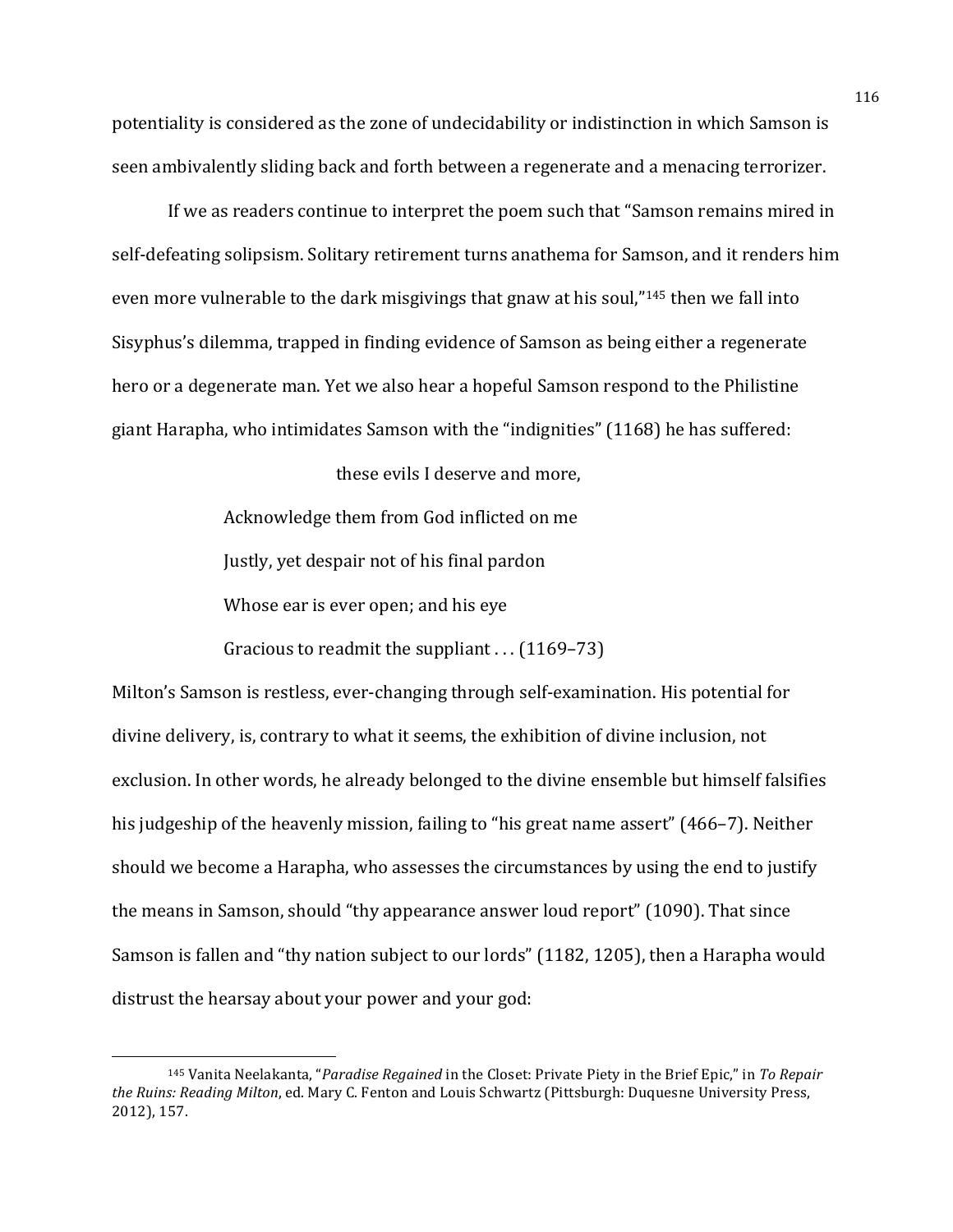Presume not on thy God, whate'er he be, Thee he regards not, owns not, hath cut off Quite from his people, and delivered up Into thy enemies' hand, permitted them To put out both thine eyes, and fettered send thee Into the common prison, there to grind Among the slaves and asses thy comrades, As good for nothing else, no better service With those thy boisterous locks, no worthy match For valour to assail, nor by the sword Of noble warrior, so to stain his honour, But by the barber's razor best subdued.  $(1156-67)$ 

Judged by Harapha's eye, eyeless Samson's God is not one famous for revival and rejuvenation, if we also compare the circumstances of Jesus in the wilderness when he faces Satan urging him to end hunger with the means he provides. Yet for a Samson, "my trust is in the living God" (1140) whose power is passed through his strength. He claims that his strength is "At my nativity,"

#### diffused

No less through all my sinews, joints and bones Than thine, while I preserved these locks unshorn,

The pledge of my unviolated vow.  $(1141-44)$ 

The power of the flesh circles back in figuring faith, hope, and rebirth, echoing what I have shown in the previous chapter, the renewal derived from the reformation of the Christian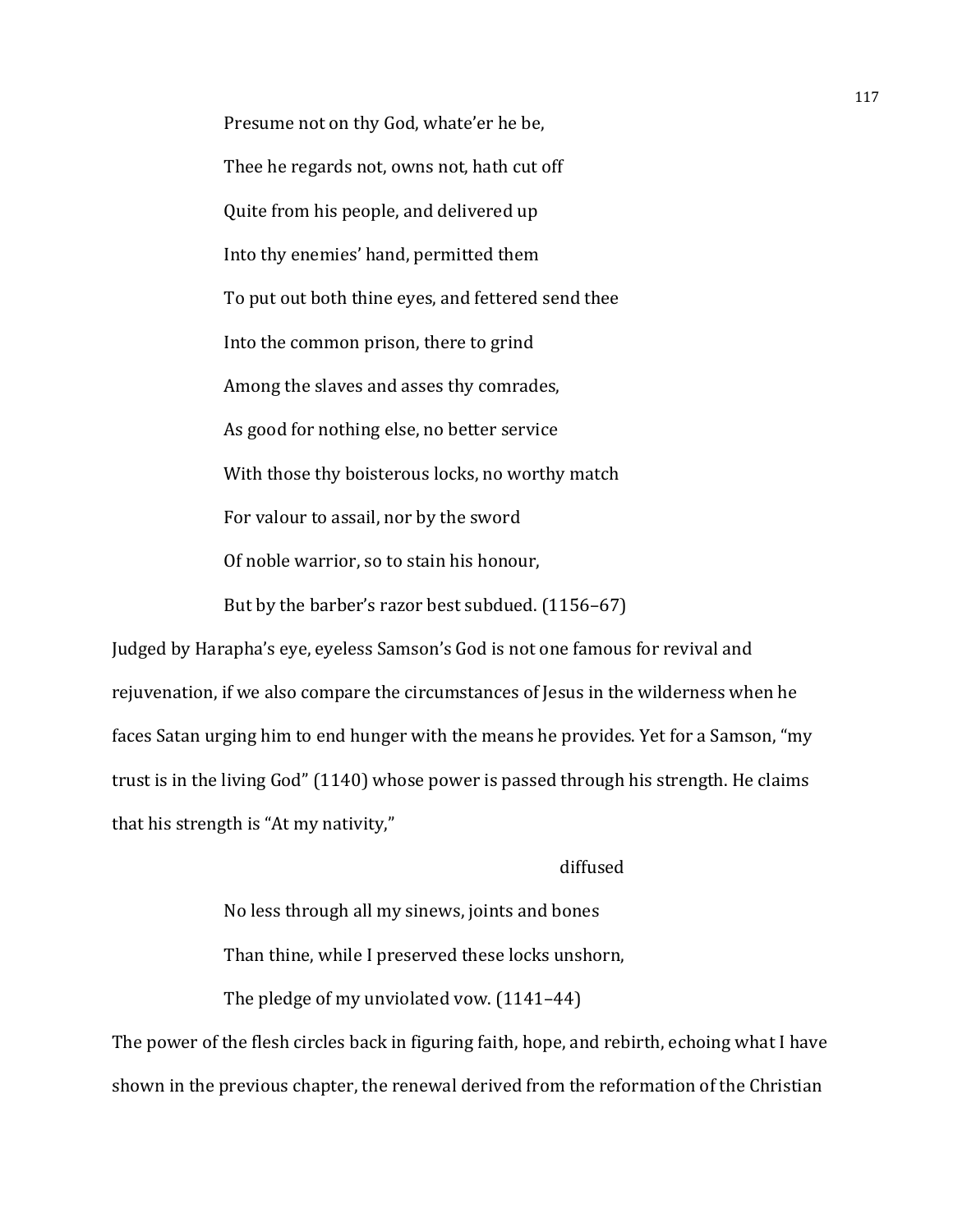body. As in both the famished Jesus in the wilderness and the eyeless Samson in Gaza, the means for revival come from internal, not external, strength. The site of privation becomes the zone of potentiality where one is brought to the threshold to heal the wound and repair the ruin, but Samson fails to see it. Much inclined to act on emotive discourse driven for exclusion as opposed to Jesus's emphatically affective language aimed at inclusion, a fallen Samson would thus respond:

When I perceived all set on enmity,

As on my enemies, wherever chanced.

I used hostility, and took their spoil

To pay my underminers in their coin.  $(1201-4)$ 

Ironically, he is trapped in the "restless thoughts" (19) in which he continues to utilize the means (of military might and militant mentality) that bring his downfall.

Overall, Milton's late poems contain promises of paradigmatic reconstruction that form a full circle back to the threshold of regaining lost paradise. From *Paradise Lost*, through *Paradise Regained* to *Samson Agonistes*, the Miltonic world variably but compositely presents potential for reconstruction or collapse. From this particular perspective, Adam, Jesus, and Samson, though performing in quite different fashions, all share an urge to search for the prime, governing principle that not merely repairs all wounds, but more significantly will return them to the divine ensemble. So this dynamic field of Edenic recovery, of "discursive formations"—mediated through language and memory that Adam initially queries to delve into, Jesus the second Adam acts to summon, and Samson the failed deliverer suffers to grapple with—needs to be articulated. Milton intends for his reader to understand that if one problematizes the truth claims in order to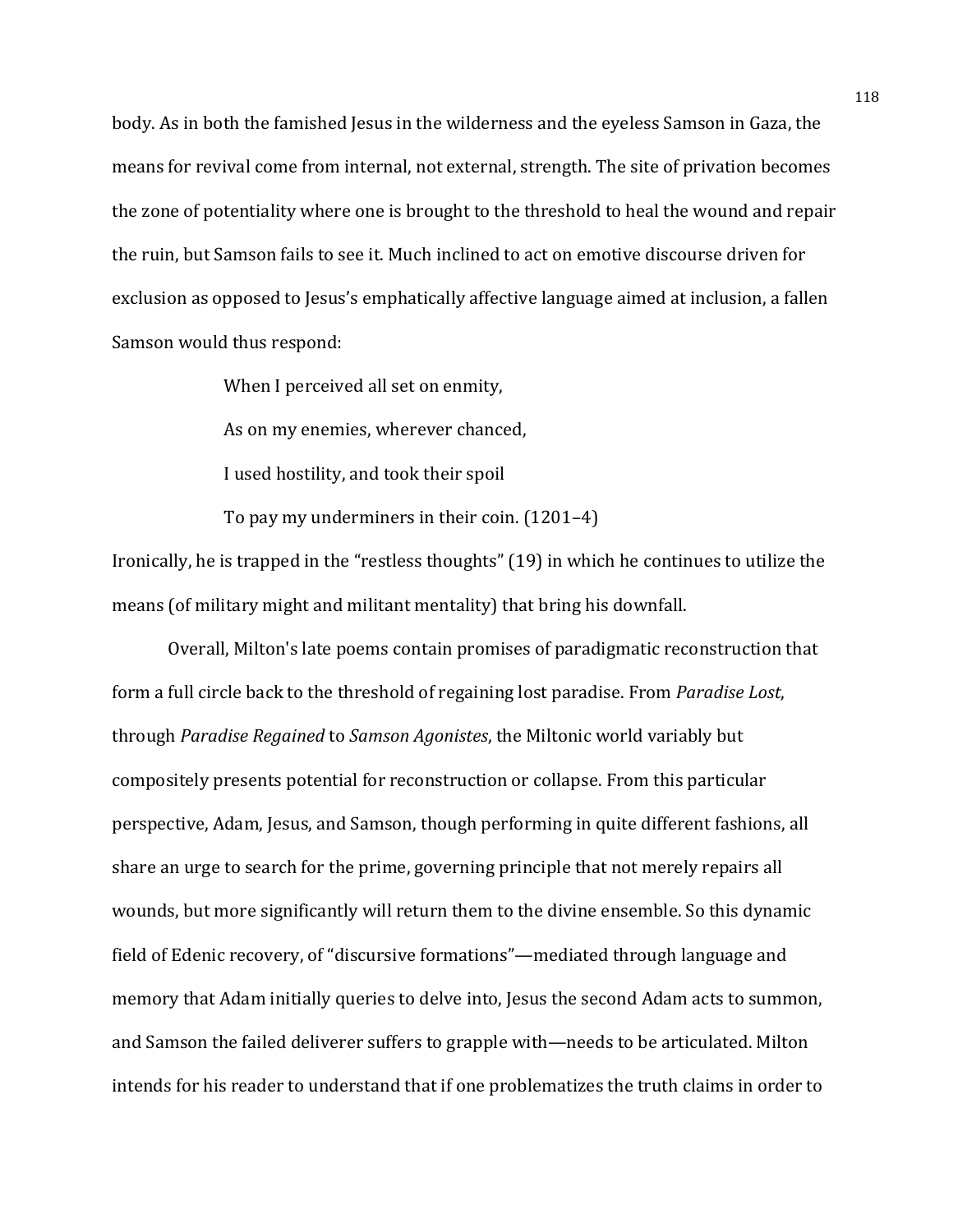rediscover the true meaning of the divine, one will eventually "lay claim to originality."<sup>146</sup> Or, as the Chorus in *Samson* quite rightly comments, even though their opinion oftentimes deserves caution and doubt:

> But patience is more oft the exercise Of Saints, the trial of thir fortitude, Making them each his own Deliverer, And Victor over all

That tyrannie or furtune can inflict. (1287-91)

These verses apparently echo the theme of *Paradise Regained*, in which Jesus with his enduring strength patiently navigates the challenging circumstances and internalizes their impact toward his own discovery. Hence each one will become a beginning—anarchic or "ungrounded"—a paradigm or an exemplar accorded with one another,  $147$  and this collective effort, Milton believes, constitutes the base and the core of a graced community of salvific force. In this fashion, *Samson Agonistes* completes the circle of Milton's project of restoration.

As this chapter explores the poems' renewing energy that turns "intimate impulse" into "true experience" (*SA* 1746), I will delineate what Walter Benjamin terms "the guilt context of the living"<sup>148</sup> in light of Milton's retelling of Samson story, not of revenge, but of reinvention. Considering guilt as a central issue of the wound permits us more effectively

<sup>146</sup> Giorgio Agamben, The Signature of All Things, 8.

<sup>&</sup>lt;sup>147</sup> Giorgio Agamben, *The Kingdom and the Glory: For a Theological Genealogy of Economy and* Government (*Homo Sacer II, 2*), trans. Lorenzo Chiesa & Matteo Mandarini (Stanford: Stanford University Press, 2011).

<sup>&</sup>lt;sup>148</sup> Walter Benjamin, "Fate and Character," in *One Way Street and Other Writings*, trans. Edmund Jephcott and Kingsley Shorter (Norfork: Harcourt Brace Jovanovich, 1979), 127.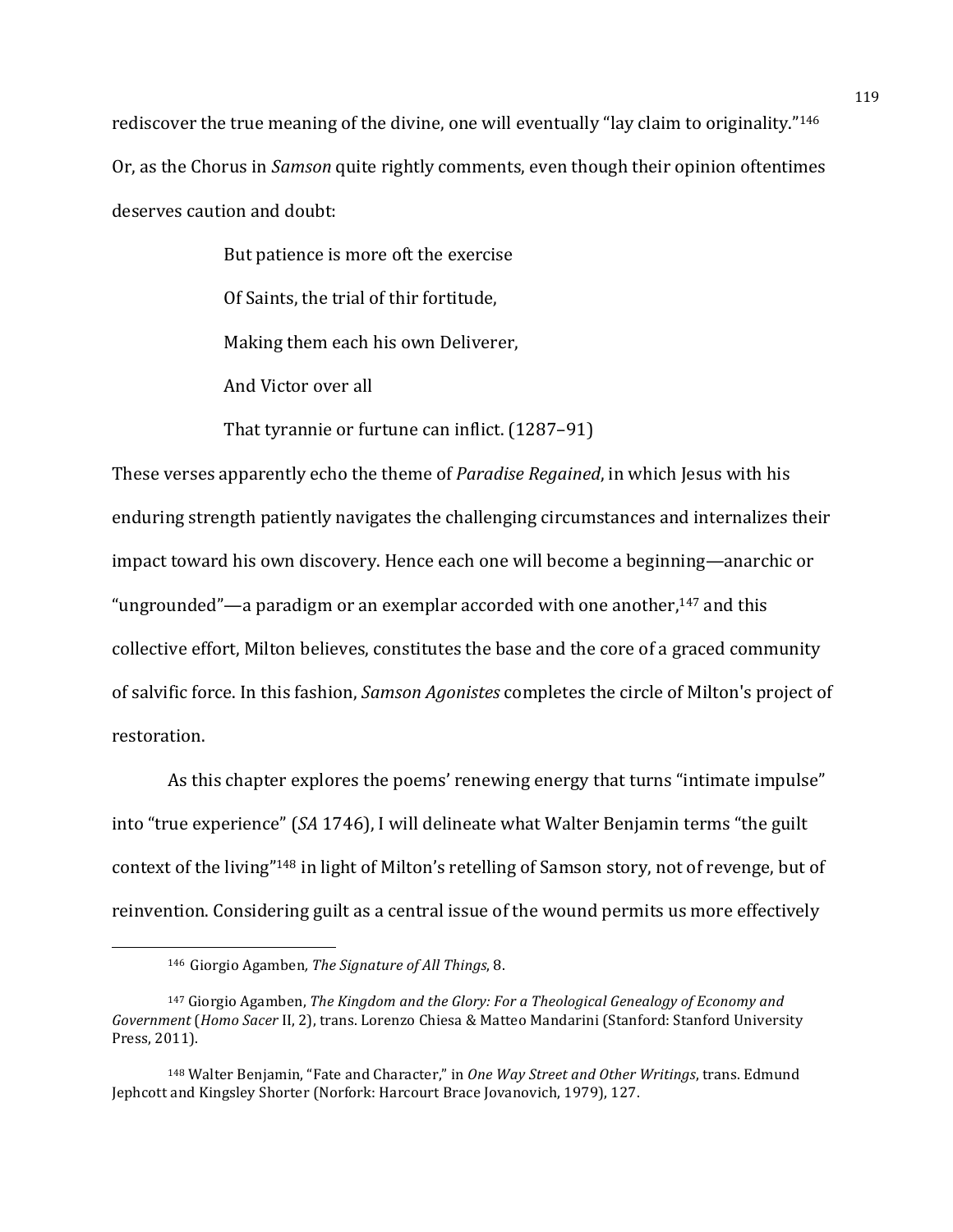and affectively to come to terms with Milton's discourse of emotion that he utilizes as a strategy for healing. It furthermore helps us to understand the role the guilt/fall dyad plays in Milton's project of paradisal recovery. Guilt, this nameless thing that stems from the first couple's probing act into their own potentiality, renders God's injunction incommensurable, as the first human couple have shown in *Paradise Lost*. There we see several attempts of query made by Adam/Eve and Satan that Milton compares to Galileo's gazing of the sky, a trope that lays bare the human desire for knowing heavenly secrets and their future. God has Adam and Eve toil in the Garden to learn what their limits/potential are and to perceive how far they can perform and elevate their potential. Yet the sky, or God's injunction, is the limit; it actualizes their act of disobedience to be the originary sin. Without God's forbidding, the human parents' desire for elevation would not be considered transgression or sin. Adam's curiosity about "the book of God" (*PL*, VIII. 67) and his queries into the rationale behind it receives advice in return, that "heaven is for thee too high / To know what passes there; be lowly wise: / Think only what concerns thee and thy being" ( $172-4$ ). The first couple eventually come to accept an alternative narrative, one that projects an enlightened life nicely packaged in language by Satan. Ultimately cajoled by Satan, Adam and Eve insist on redrawing their boundary of potentiality, and behind the consequential punishment lurk tremendous guilt and fallen consciousness. In the shattering of the order arises their self-consciousness of their fallen state.

The formation of this experience of fragmentation and the sense of loss emerging from the deep domain of the human mind evokes the image of Galileo's "optic glass" (PL, I. 288), one curious look into the unknown with hopes to reflect on ourselves. Obviously the spyglass cannot "descry" (290), through "the inward part" to the unseen deep (*PL*, III. 584),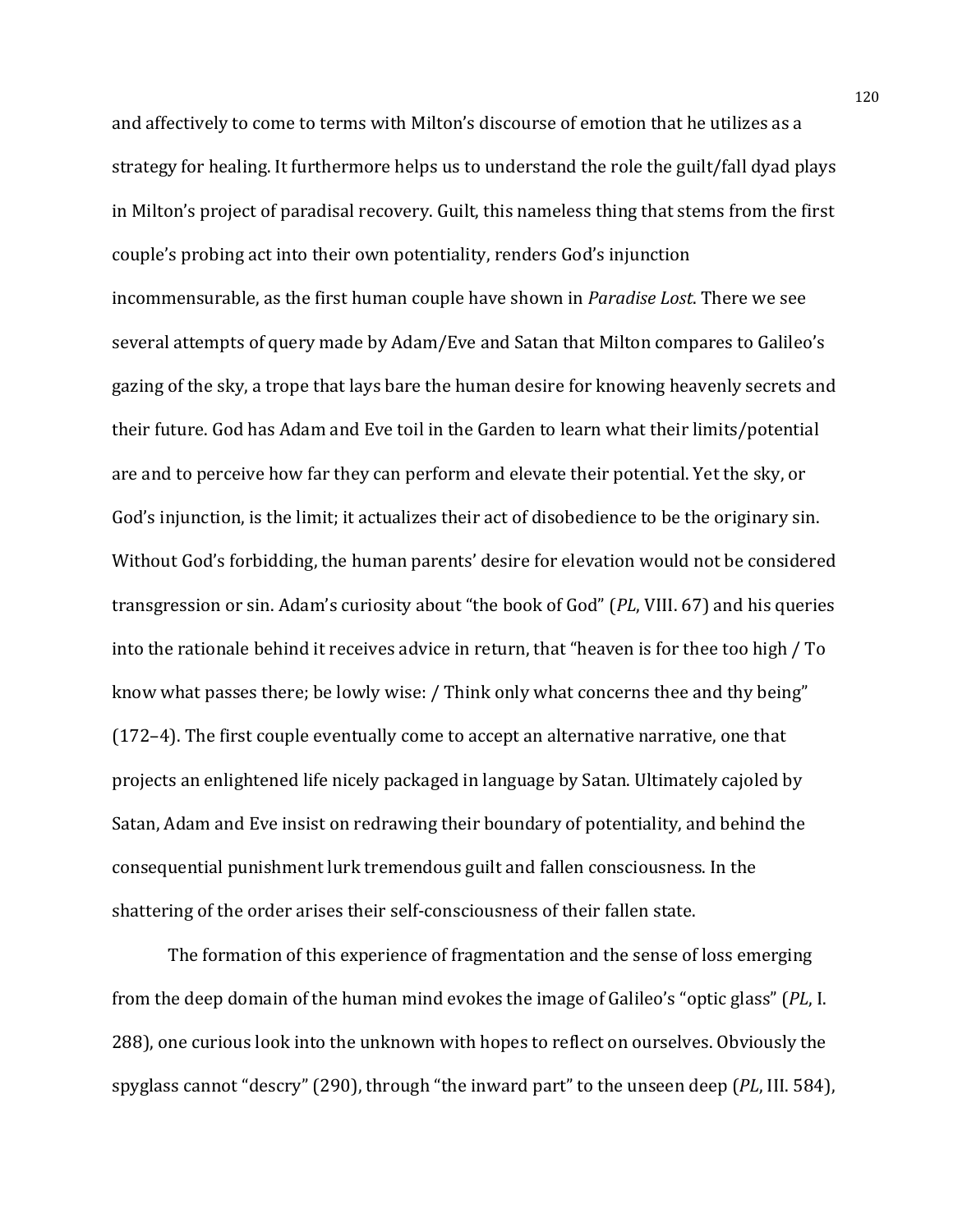of the human mind, of God's plan, or even human destiny. This domain—analogous to the Chaos from which the Holy Spirit forms the creation, the unformed matter, the unexpressed, "What in me is dark / Illumine"  $(PL, I. 22-3)$ —is where human potential is explored, shaped, regulated, and delimited by various forces, of law, nature, and the self. Also it is exactly what *Paradise Regained* and mostly *Samson Agonistes* are getting at. Later in *Paradise Regained* guilt becomes instrumental for Satan in provoking action from the Son of God, and at last it exerts its full force in transforming Samson's (im)potentiality (in reference to Agamben)<sup>149</sup> to destruction in *Samson Agonistes*. From the context of guilt, we may envision the sphere of potentiality that has its own history of manifestations. Intertwined into a relation in which guilt absorbs and propels human potential are Milton's subjects, from Adam and Eve's birth into being and coping with guilt, and through Samson's guilty conscience paradoxically embedded in his lost vision and dark misgivings.

With their demand for love and emancipation, both Jesus's rise and Samson's fall deal with their own potentiality/impotentiality. The site of potential is where seemingly conflicting sensations and concepts for renewal coincide. It is also where one meets the self and the Other by refiguring one's own emotions in language. The demand for love, as a desire for rebirth that marks all Miltonic beings, innocent or intransigent, unites both their potentiality and their impotentiality. While it enables them to see what the other signifies, that capacity of perceiving the Other also makes them unique. Since at its core resides a universal urge for love growing out of one's singular privation and deprivation, Milton's community of recovered paradise thus includes all in one and becomes one in all. This study, instead of designating Samson as a hero of the regenerate or a violent provocateur,

<sup>149</sup> Agamben, Potentialities.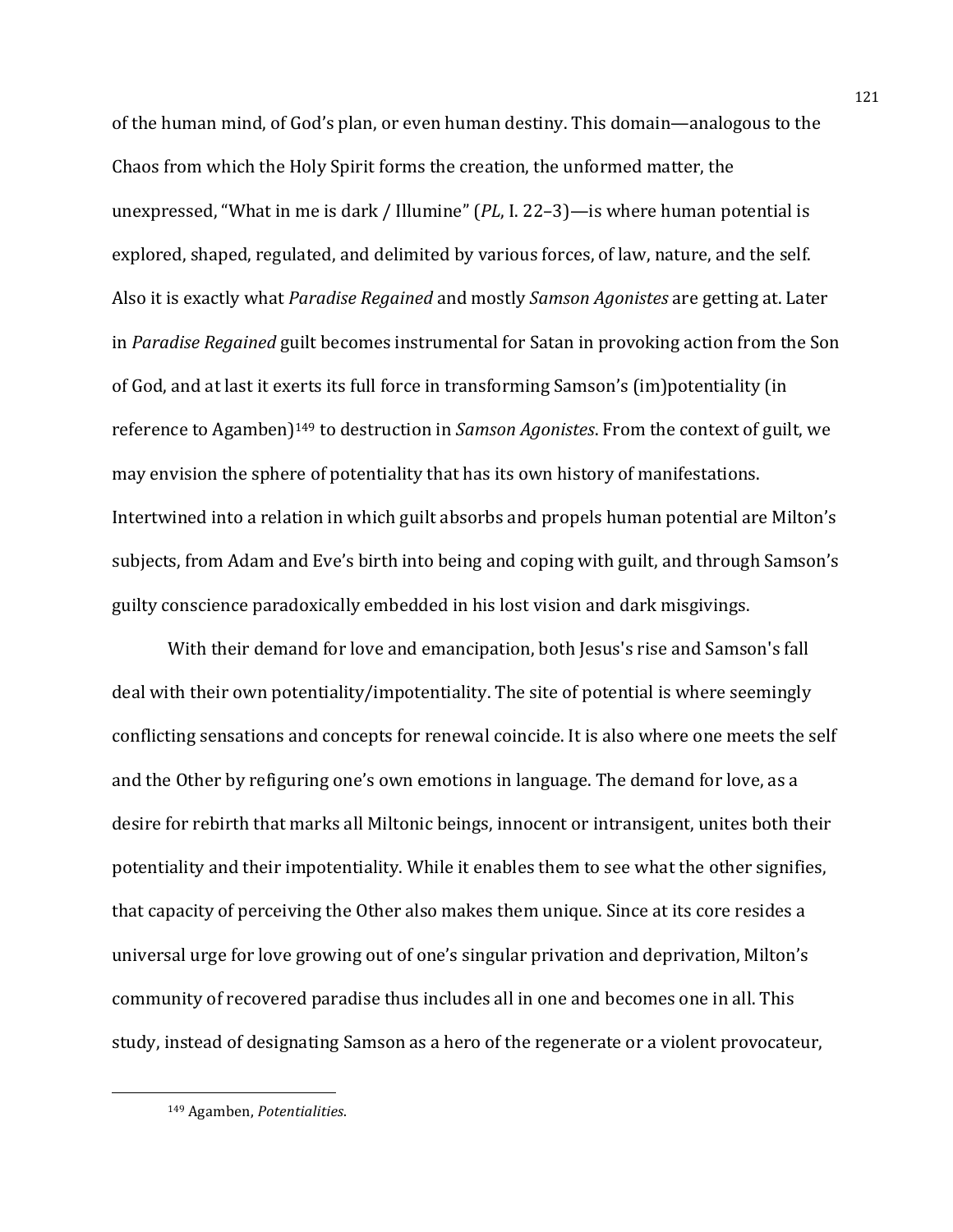zeros in on the trajectory of potentiality and formation of guilt and thus adumbrates the process of Milton's mythologizing and the creation of a living myth, or "the living God," that, I argue, as the poet hopes, will sow the seeds of reinventing English culture and provide a salvific paradigm for generations to come.

# II. An Ancient Myth Made Modern

 

... the *mythos* is the way to true *mimesis*.

## Paul Ricoeur, *Essays on Biblical Interpretation*<sup>150</sup>

The joint publication of Milton's 1671 volume of *Paradise Regained* and *Samson Agonistes* not only binds the two poems materially but also connects them thematically. Their intertextual connection has been noted in ways in which the poems either are juxtaposed on purpose in order to create a plurality of meanings, or being "originally accidental," are disconnected between the two while the continuities occur only between *Paradise Lost* and *Paradise Regained* as "its sequel."<sup>151</sup> The printing house practices also show collaboration, which provides emphasis of the text and guides the reader to their relevant context.<sup>152</sup> Evident in this poetic volume of 1671, both poems are expanding certain dimensions of Adamic enlightenment or disgrace prefigured in *Paradise Lost* in relation to regeneration and guilt. Moreover, remembrance involves the position of the subject toward history, toward his or her own past in the history of the masses. And this history in the subject's

<sup>150</sup> Paul Ricoeur, *Essays on Biblical Interpretation*, ed. Lewis S. Mudge (London: SPCK, 1981), 102.

<sup>151</sup> *The Poetical Works of John Milton*, 3 vols, ed. David Masson (London: Macmillan, 1882), vol. 3: 2, 4, quoted in Joseph Wittreich, *Interpreting Samson Agonistes* (Princeton: Princeton University Press, 1986), 344.

<sup>&</sup>lt;sup>152</sup> Laura Lunger Knoppers, textual introduction to *The* 1671 Poems "Paradise Regain'd" and "Samson *Agonistes,"* lxxv–lxxxvii.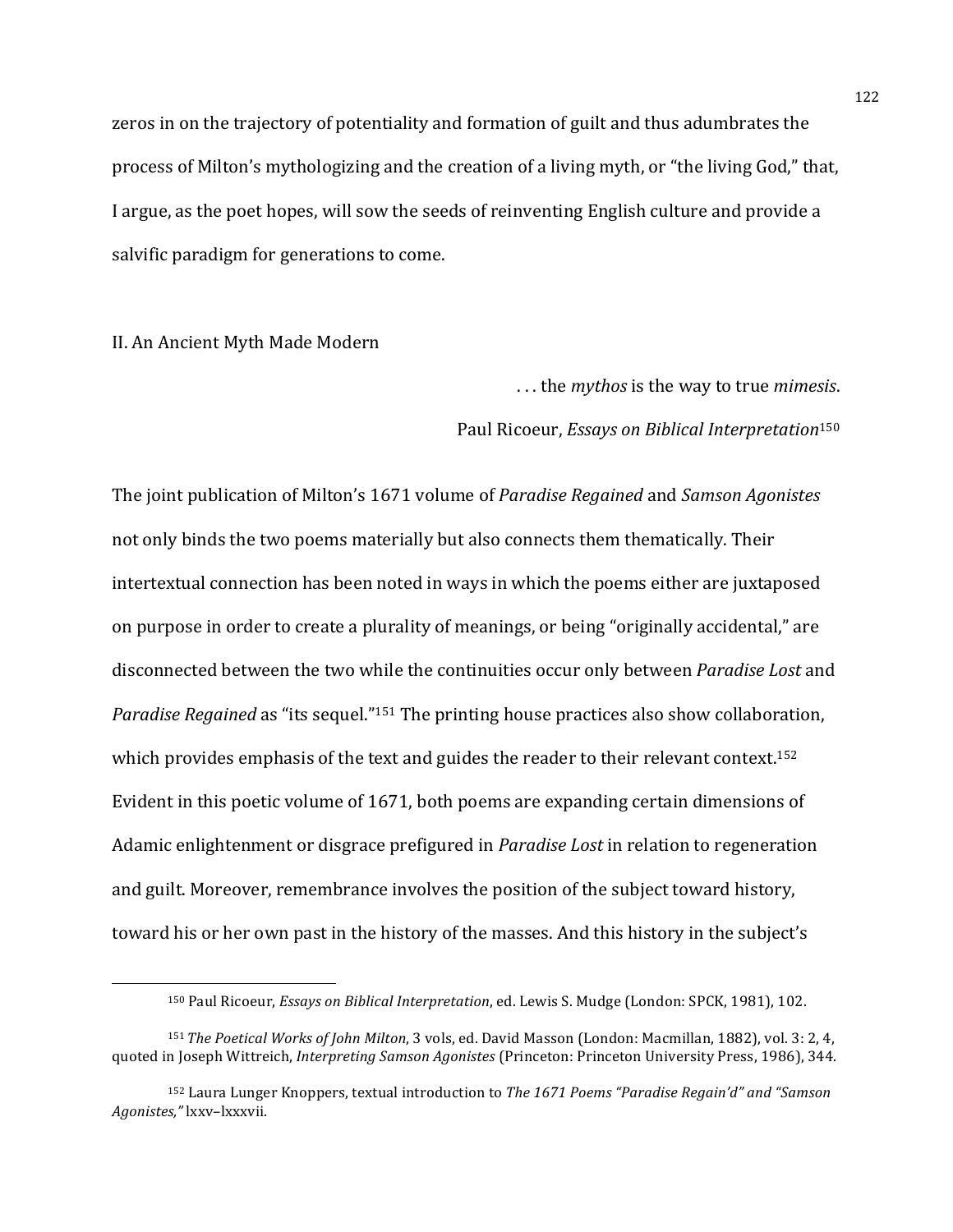mind is concretized by narrativization formulated through the process of signification. *Paradise Regained* ambiguously displaces Jesus's close tie to the originary sin, whereas *Samson Agonistes* reformulates and condenses the edenic misfortune into Samson's guilt. However, *Samson Agonistes* embraces what *Paradise Regained* has deemphasized, that is, the hero's remembering and evoking of the radical self channeled through passions while immersing in and working through them in order to face his own provocation. Therefore, Milton's renewal project through Samson's story inevitably deals with shame and guilt in relation to the originary ill judgment, a biblical judge's way of freeing himself of a guilty conscience.

If all beings are in the process of becoming, as Milton shows in subjects like Adam and Eve, Satan, Jesus, Samson, and even angels like Abdiel, and all are undergoing their path of discovery or recovery in the heaven's grand scheme, then fragments of their memory in relation to God or the perfect world are constantly going through adaptive transmission and reinterpretation. This complicates the discourse of restoration and the affectivity of the language, as we will see further in *Samson Agonistes*.

But in what way does *Samson Agonistes* extend the paradisal loss and hope for recovery? That text is largely concerned with a reputed biblical judge's fall from grace, culminating in his violent descent into oblivion. By no means does Milton retell the Samson story simply as an allegory about the fall of a cultural symbol in order to caution his Englishmen about ill judgment. Nor would I intend to argue, as some critics have, that Milton depicts a regenerate hero whose experience of defeat reflects on the defaulted republican experiment and so the poem serves as an exemplar for frustrated republicans and saints of private conscience.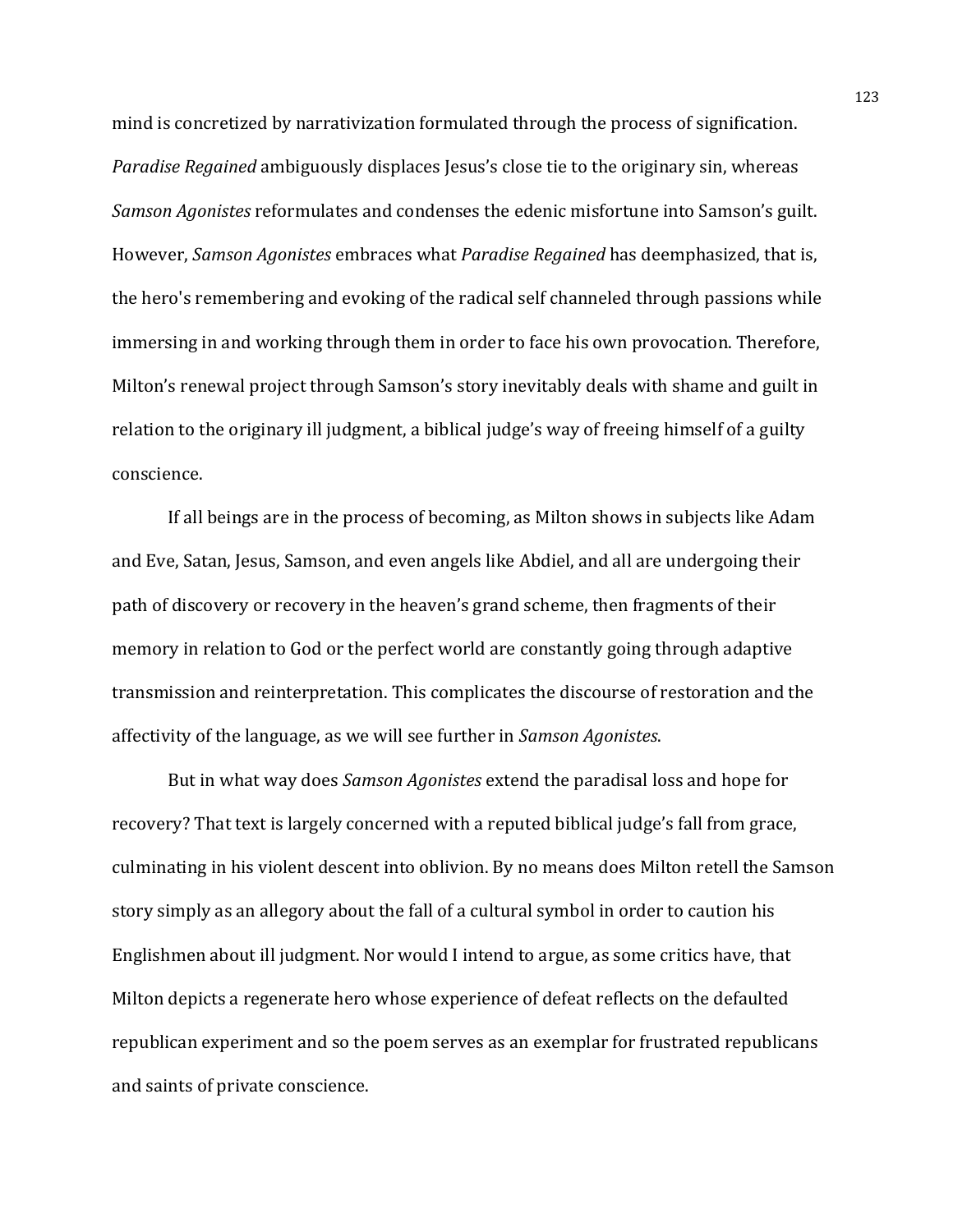The myth of punishment, however, has not been broached in relation to *Paradise* Lost and *Paradise Regained* and has been explained away by and reduced to a political fable conveniently matched to the events of Milton's time. Nonetheless, the richness of resonance "under the Seal of silence" needs to be explored in light of Milton's deconstruction of the myth and re-creation of a new one. Samson is now standing, or resting, at the threshold, and an imminent unknown is about to emerge and engage him with a new relation. If anything, this new relation awaiting at this limit point has already been signaled, one that is consonant with the end of solemnity, its being "unwholsom" (*SA* 9):

> This day a solemn Feast the people hold To *Dagon* thir Sea-Idol, and forbid Laborious works, unwillingly this rest Thir Superstition yields me...

> > ...I seek

This unfrequented place to find some ease, Ease to the body some, none to the mind From restless thoughts, that like a deadly swarm Of hornets arm'd, no sooner found alone,

But rush upon me thronging  $\dots$  (12–21)

Immediately after the poem opens with Samson's soliloquy about his "dark steps" (2) and "task of servile toyl" (5), the uneasiness sharply comes to the fore: that the words "solemn" and "Idol" in one sentence create an aporia or inconsistency that calls for the reevaluation of each concept. It effectively cancels out both of their original meanings while complicating the truthfulness of the narrator—is this an irony or mockery, or a serious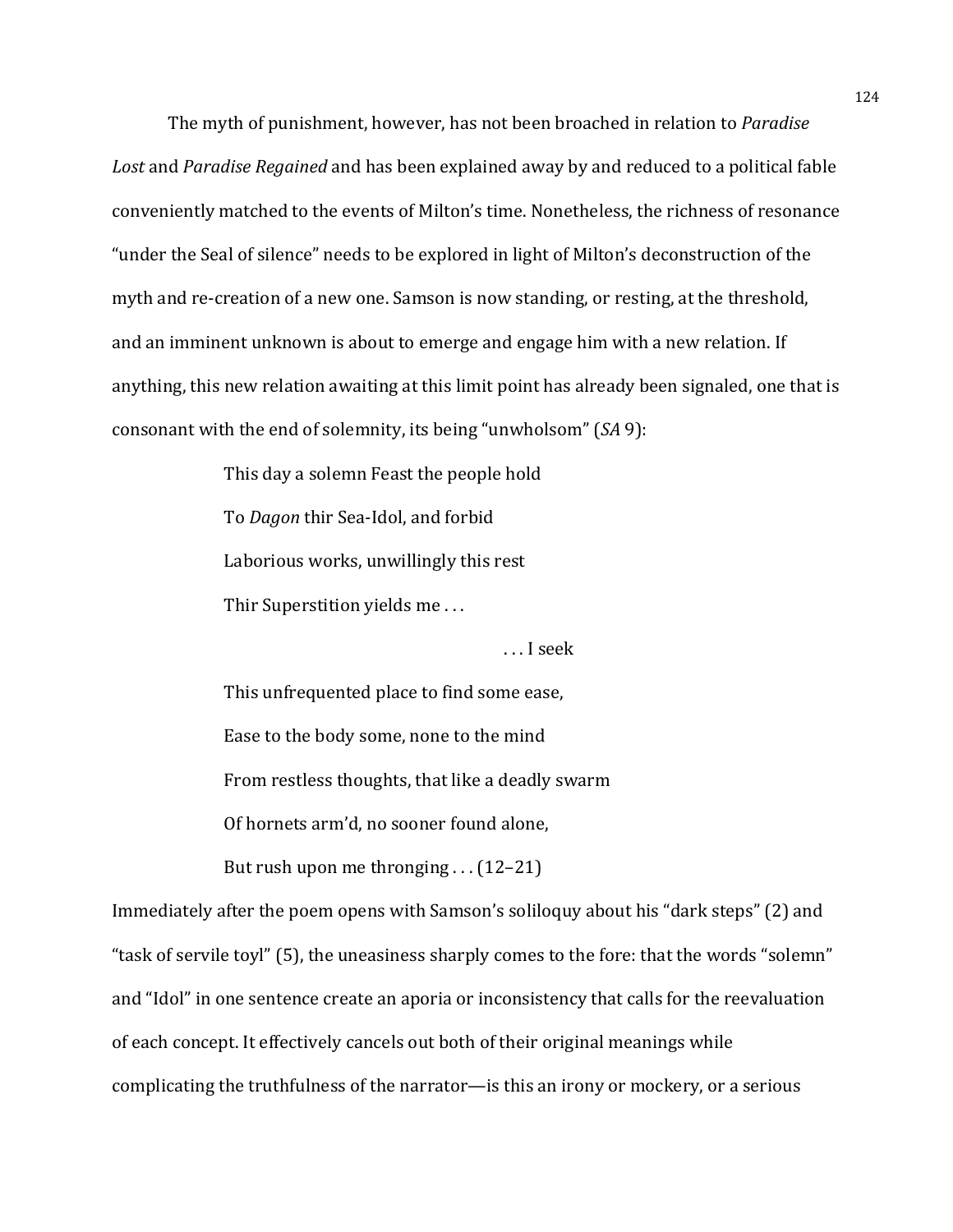depiction, or both? And of what? As the sphere of the solemn is no more, the fragmented solemnity of the Christian promise of rejuvenation through work hereby collapses, undergirded by a stream of forbidden consciousness—forbidding, "laborious," unwilling, superstitious, and yielding—all contrarious to easing the toil of body and mind. Samson's once elevated spirit is now reduced to bare primitive, biological reactions like hornets swarming for survival, a reversed evolution.

Samson's tone is fraught with self-mockery and self-pity when he reflects on the clear reasons for his fall:

> O wherefore was my birth from Heaven foretold Twice by an Angel, who at last in sight Of both my Parents all in flames ascended From off the Altar ... As in a firey column charioting His Godlike presence, and from some great act Or benefit reveal'd to *Abraham's* race? Why was my breeding order'd and prescrib'd As of a person separate to God, Design'd for great exploits; if I must dye Betray'd, Captiv'd, and both my Eyes put out, Made of my Enemies the scorn and gaze; To grind in Brazen Fetters under task With this Heav'n-gifted strength? O glorious strength Put to the labour of a Beast  $\dots$  (23–37)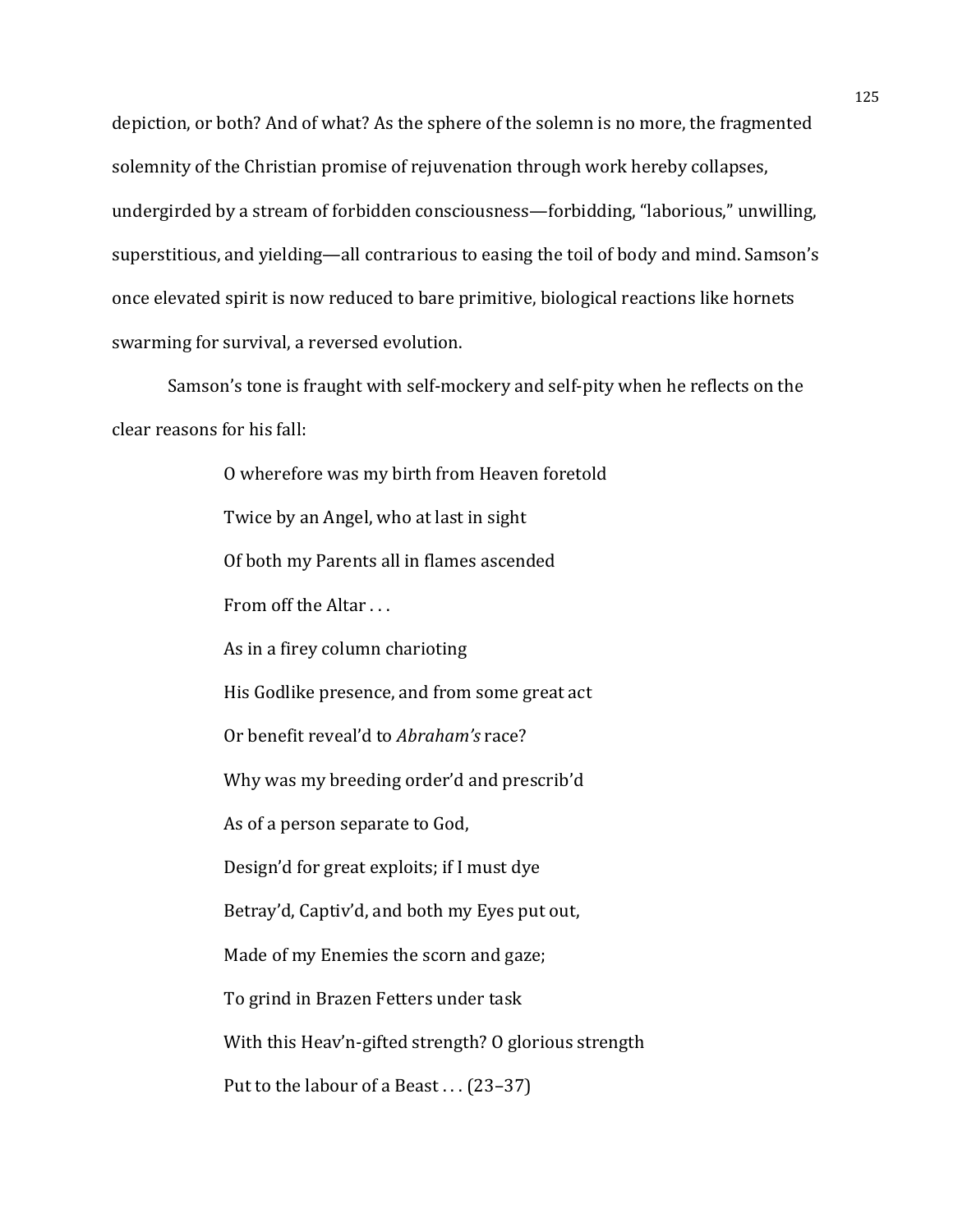Yet he traces his lineage back to the ancestral state that Abraham represents of their shared, close tie to God, and shows his hope for reversal or return. This kind of gesture through recollection is a common feature in Milton's poetry; it often intermingles the historical and the mythical, and thus positions the speaker in a point in time and space with figurations that further require interpretation. We see in *Paradise Regained* when Satan attempts to incite the Son of God to become a sovereign himself, the devil provides abundant historical and mythic references spanning time and space. The effect is to make his truth claim appear more credible. So in a similar fashion, Samson performs this recollection in order to corroborate his divine heritage. The mythical, while being named or called upon in the mind of the subject, transforms itself into some kind of history that confirms his anticipation. In his consciousness the mythical history turns into part of his memory. Remembering for Samson becomes self-reaffirmation, creating a reference point for return. For him to capture the fleeting sense of the real lies in his very act of recalling and naming/speaking of the signs and manifestations of "th' unsearchable" (1736). By providing Samson with a past in time, Milton also creates a depth in Samson's mind, a domain of emotions with a reference point in time that the biblical judge can connect to.

Remembrance connects the fall of Eden with Samson's guilt throughout Milton's restoration project. The shared memory of potentiality, loss, and guilt that Adam and Eve have initially experienced transforms into Jesus's partial memory, then into emotions aroused in Samson, whose effort in re-creating that shared memory eventually overwhelms the promising hope for a restorative ideal. From this perspective, we experience various emotions merging in the instantiations of a singular event, that is, the Fall, one that springs out of the first couple's intention to know more about their own potentiality. Throughout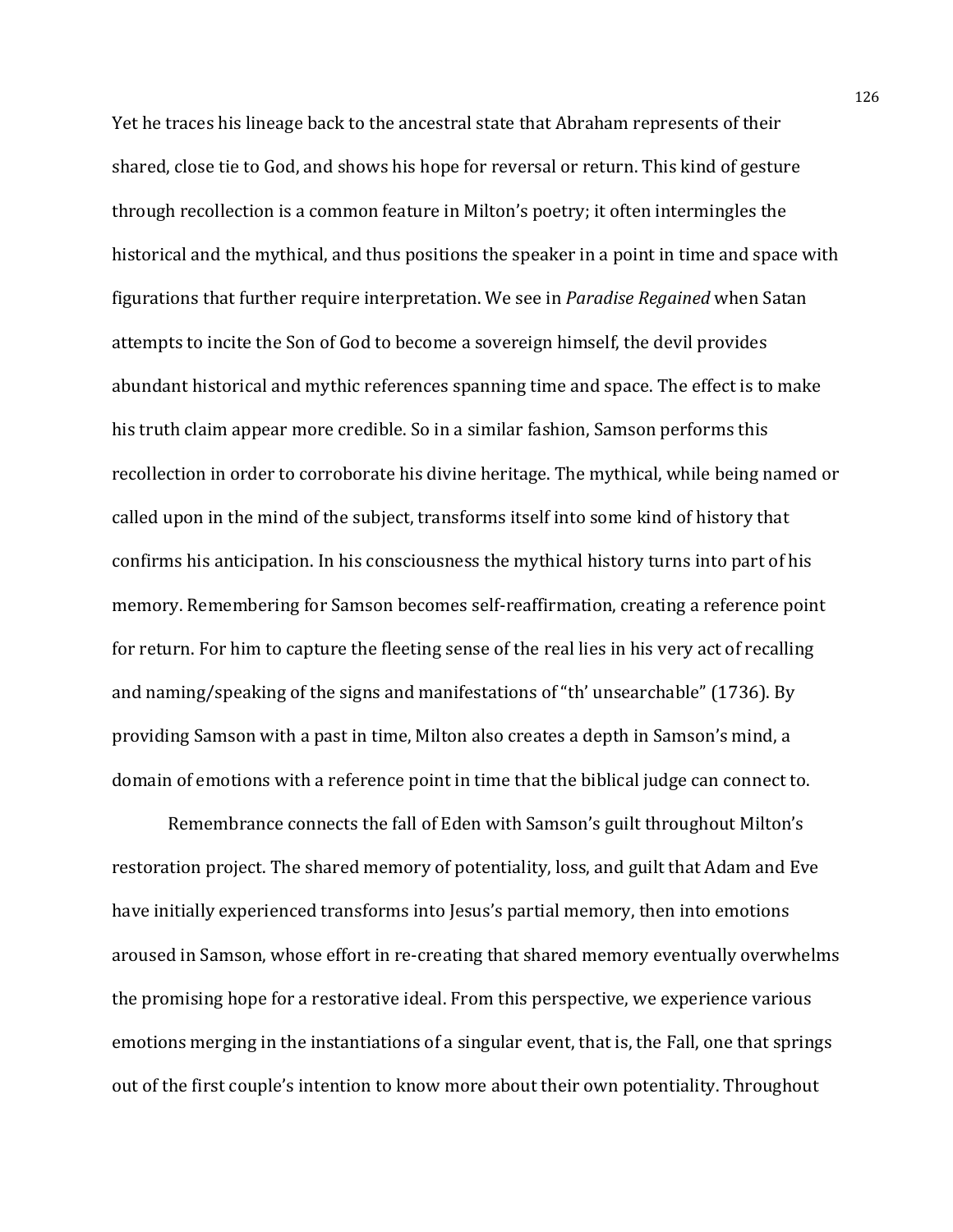*Samson Agonistes*, Samson also reflects upon his own potential in discourses of emotion through remembrance, which becomes chiefly the vehicle that carries the feelings of his guilty conscience and displaces the fallen consciousness that first comes into being in *Paradise Lost*. Remembering is repeating, and Samson's repetition is "the cipher of an *apokatastatsis*," namely, restitution, or restoration to the original condition, and an ongoing "recapitulation of an existence,"<sup>153</sup> looking for the ultimate return. This is itself a myth that Samson inadvertently creates for himself; he labors from within and unwittingly brings it to eventual collapse.

Milton's own restoration project does not separate spirit and matter. In *Samson Agonistes*, in order to strengthen the poem's link to the project of edenic recovery pursuant to the divine arrangement, Milton appeals to the effects of cleansing and healing central to the nature of this tragedy, his intention clearly foregrounded and stressed in the poem's separate title page and preamble. In this regard, Samson's guilt in relation to paradisal loss and renewal is significant and needs to be addressed. On the separate title page for *Samson* Agonistes (1671), we see an epigram that Milton quotes from book 6 of Aristotle's *Poetics* regarding the definition of tragedy with a Latin passage that translates the epigram "at greater length."<sup>154</sup> This epigram emphasizes the curative power of language and passion: "Tragedy, then, is the imitation of a serious action, &c. Through pity and fear completing the lustration of such passions (affections, emotions)."<sup>155</sup> There is a telling gap between the

 

<sup>153</sup> Agamben, "Judgment Day," *Profanations*, 25.

<sup>&</sup>lt;sup>154</sup> Knoppers, *The* 1671 Poems "Paradise Regain'd" and "Samson Agonistes," 143.

<sup>155</sup> Ibid.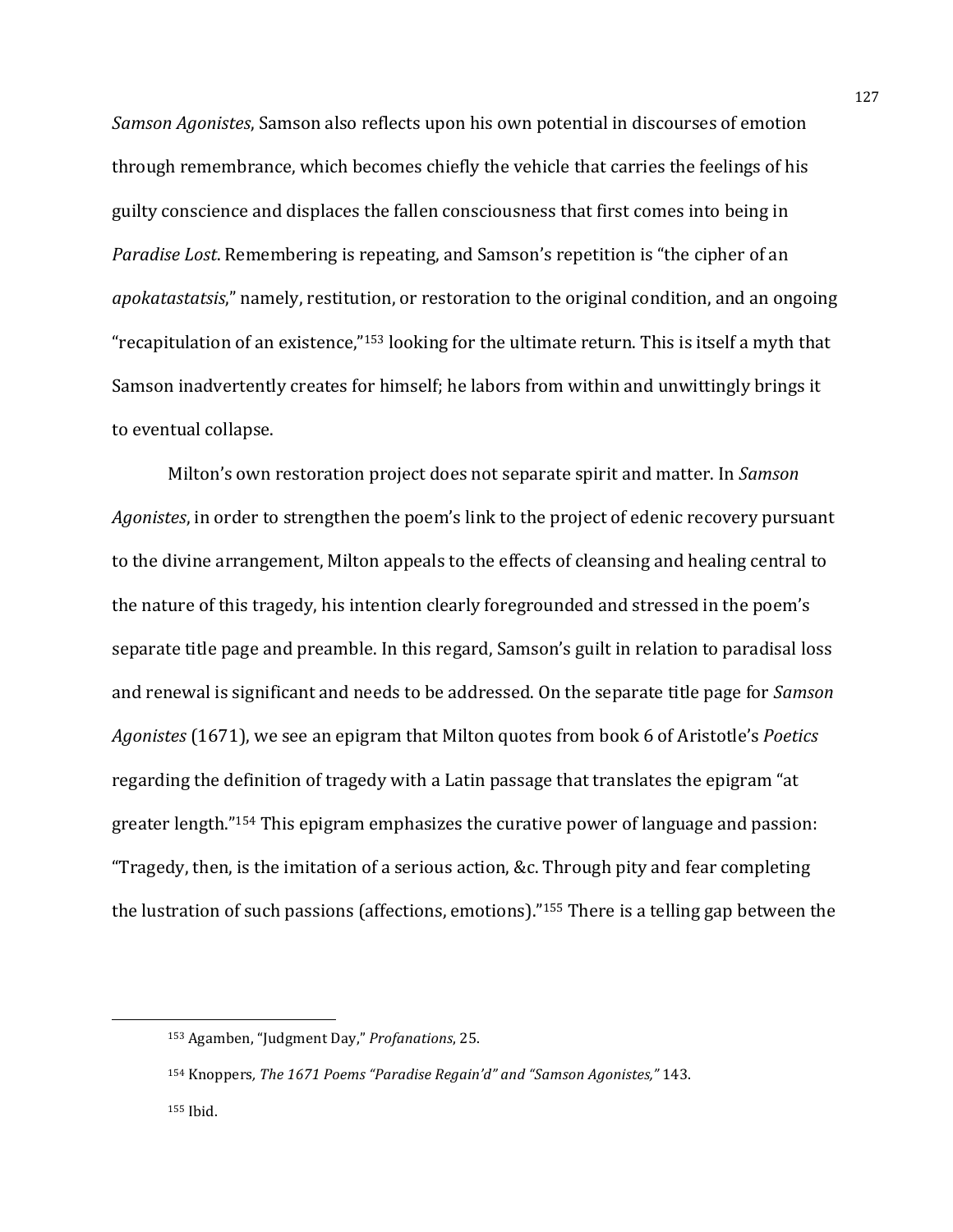text's therapeutic power elaborated at length both on the title page and the preamble, and Samson's want of that restorative force.

Samson's fallen state "confus'd with shame" (196) echoes Adam and Eve's loss of innocence in *Paradise Lost* as a consequence of their acts that intend to go beyond the bounds. And yet Samson and the first couple assess the Fall in quite different ways. Unlike Adam, who avidly looking to learn about their future prospects is willing to embrace uncertainty, Samson, relishing his glorious past, seeks to find residual components for redemption: "I,  $\dots$  /  $\dots$  like a foolish Pilot have shipwreck't, / My Vessel trusted to me from above, / Gloriously rigg'd" (196–200). Yet what sinks the vessel of his and his people's destiny is "a word," his word, which has "divulg'd the secret gift of God," "th' interminable," where his "immeasurable strength" has gone awry  $(200-1, 307, 206)$ . The Word that floats the ship sinks the ship as well. And Samson's is the fallen version of Noah's ark that runs afloat in the fallen world, "vanquisht with a peal of words" (235). God's gift is interminable, namely, without end, if perceived and received in a right way, so does his Word. While Samson admits that his "crime" of "Shameful garrulity" is to "have publish'd" God's "holy secret"  $(490, 491, 498, 497)$ , his sin is really to terminate, that is, to bring to end God's gift and cut short the divine grace, thus making the known partial truth as the inexpressible whole truth and forfeiting the gift as his "debt"  $(508-9)$ . And it is quite fitting for Milton to relegate these associated concepts of theological import to financial terms through Manoa. He urges that Samson "Repent the sin," and for his "self-preservation" he should not tax himself with too much burden of conscience (504, 505): "let another hand, not thine, *exact* / Thy penal *forfeit* from thy self; perhaps / God will relent, and quit thee all his *debt*" (507– 9, italic mine). After all, Manoa is negotiating a ransom to redeem Samson. However,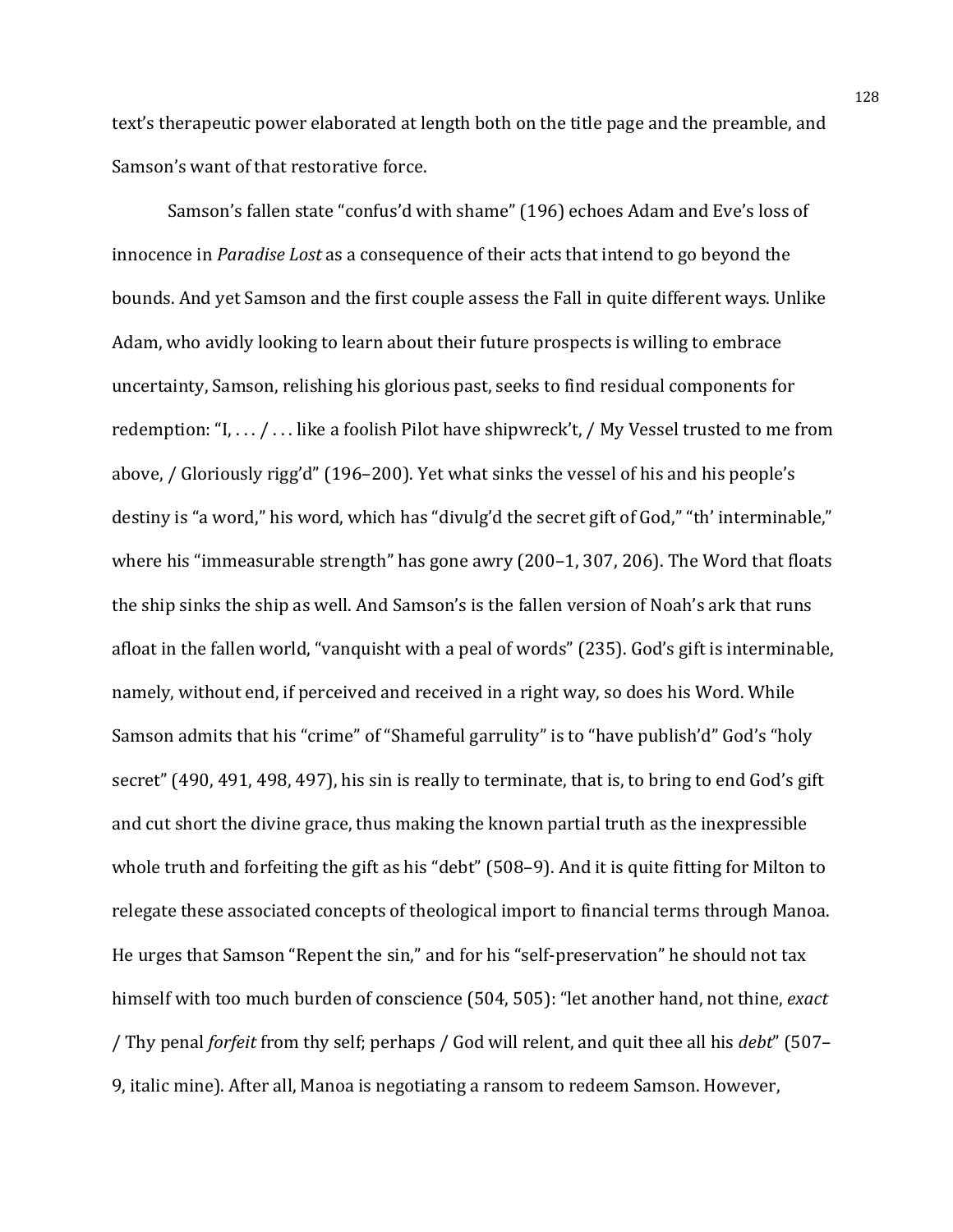Samson's "great transgression" (1356), which is to take over God's position as his, cannot be redeemed through ransom. So words, when in enlightenment, procreate and regenerate; while in confusion, they transgress and "transverse" (209). Without having Samson sinking even lower, Milton lifts him up by having him dwell upon his mythic origin and his originary strength and past exploits. Here, as the passage quoted above shows, Hebraic and Hellenic images like the angel and fiery chariot intricately intermingle, supplementing and destabilizing each other to make up Samson's identity and status. Insofar as the images reinforce his belief in his divine gift and heritage, making the contrast of his fall even starker and his feelings of downfall even stronger, they also render his understanding unstable, especially with his tremendous leap in thoughts—from thronging hornets to angelic presence, from the blessed Abrahamic heritage to his now miserable bestial state. Mixing the high and the low, this structure of heterogeneity and asymmetry defines Samson's voice.

The rich resonance of the poem derives from this heterogeneity and yet revolves in particular around Samson's degradation of the holy. In addition to its common sense of corruption and corrosion, degradation in Bakhtin's idea reveals a different dimension to the sense of the Fall. Its principle is "the lowering of all that is high, spiritual, ideal, abstract; it is a transfer to the material level, to the sphere of earth and body in their indissoluble unity."<sup>156</sup> So this act of degrading of the high or solemn, bringing the high to the low, creates excess of potentiality for the world. As Samson laments his eyes being put out and

<sup>&</sup>lt;sup>156</sup> Mikhail Bakhtin, *Rabelais and His World*, trans. Hélène Iswolsky (Bloomington: Indiana University Press, 1984), 19.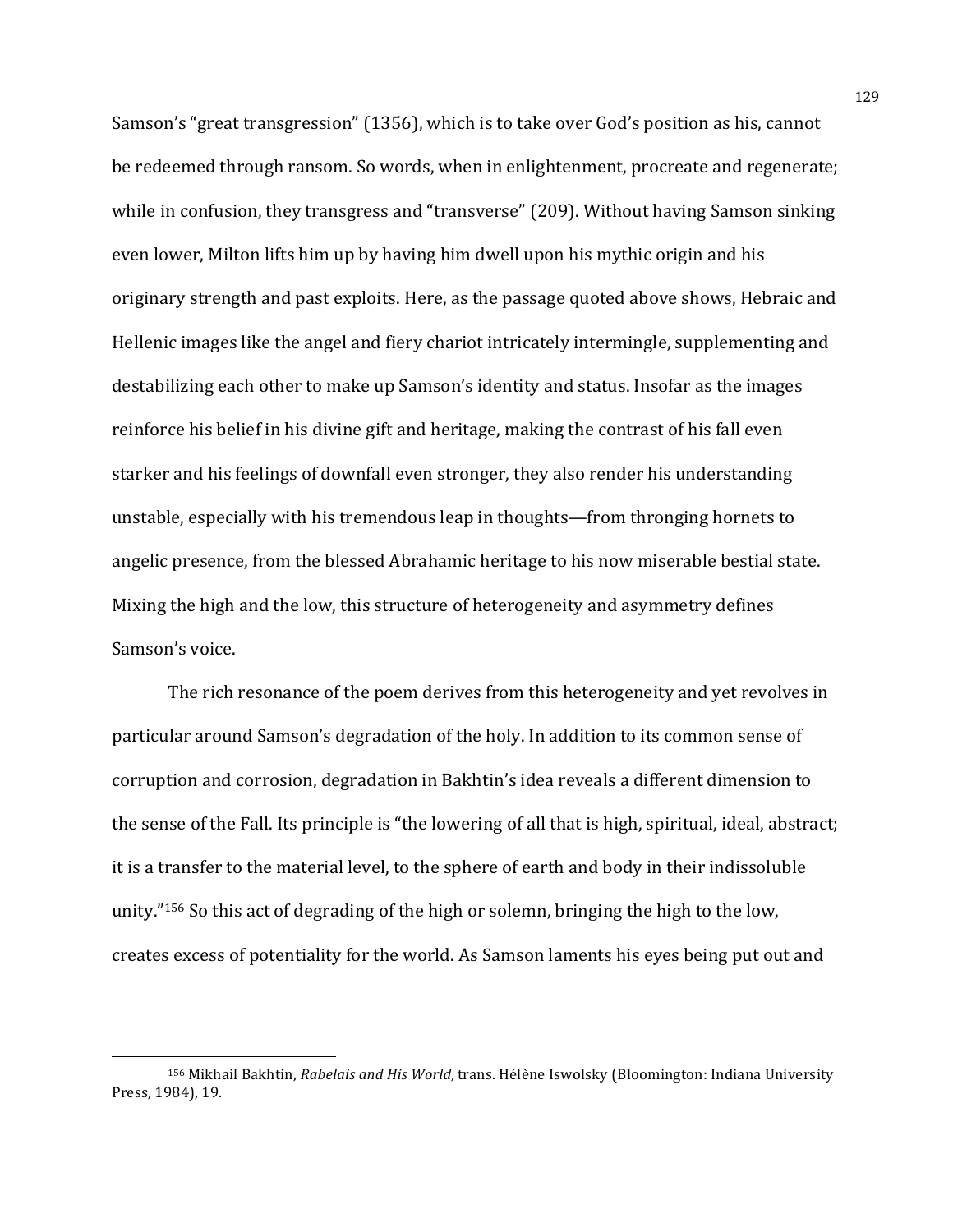the darkness surrounding him, his imagery of "debasement of the higher"<sup>157</sup> recurs, this time closest to earth: "Inferior to the vilest now become / Of man or worm; the vilest here excel me"  $(73-4)$ . As in the book of Judges, Mieke Bal reminds us, "The character who has the most intimate relation to nature is Samson, who flees into it."<sup>158</sup> As Samson himself also reflects, "Can they think me so broken, so debas'd / With corporal servitude, that my mind ever / Will condescend to such absurd commands?" when reacting to the Philistinian officer's bidding to perform in their feast day (1335–7). Samson fails to comprehend the potentiality of the debasement and inconsistency, but we as readers of Milton's hidden maneuvering should excavate this intent for renewal. Although for some commentators Milton's use of imagery may seem unfit for the stature of a biblical judge raised up by God, yet the base image is coherent with Milton's "eschewing of the usual Samson typology," for instance, "a representative" of "the Christian elect" or associated with the angel of "the Apocalypse."159

The resonance of divine creation from *Genesis* recurs in echoing Samson's previous harkening back to his Abramic origin. It can further be seen in Samson's call for God's help:

O first created Beam, and thou great Word,

Let there be light, and light was over all;

Why am I thus bereav'd thy prime decree?  $(83-85)$ 

As he later refers to himself as being "exil'd from light" (98), Samson evokes and connects with a certain part of the Israelites' life story, their exodus, exile, and covenant,

<sup>157</sup> Ibid., 21.

<sup>158</sup> Mieke Bal, *Death and Dissymmetry: The Politics of Coherence in the Book of Judges* (Chicago: University of Chicago Press, 1988), 14.

<sup>159</sup> Wittreich, *Interpreting Samson Agonistes*, 56, 40-41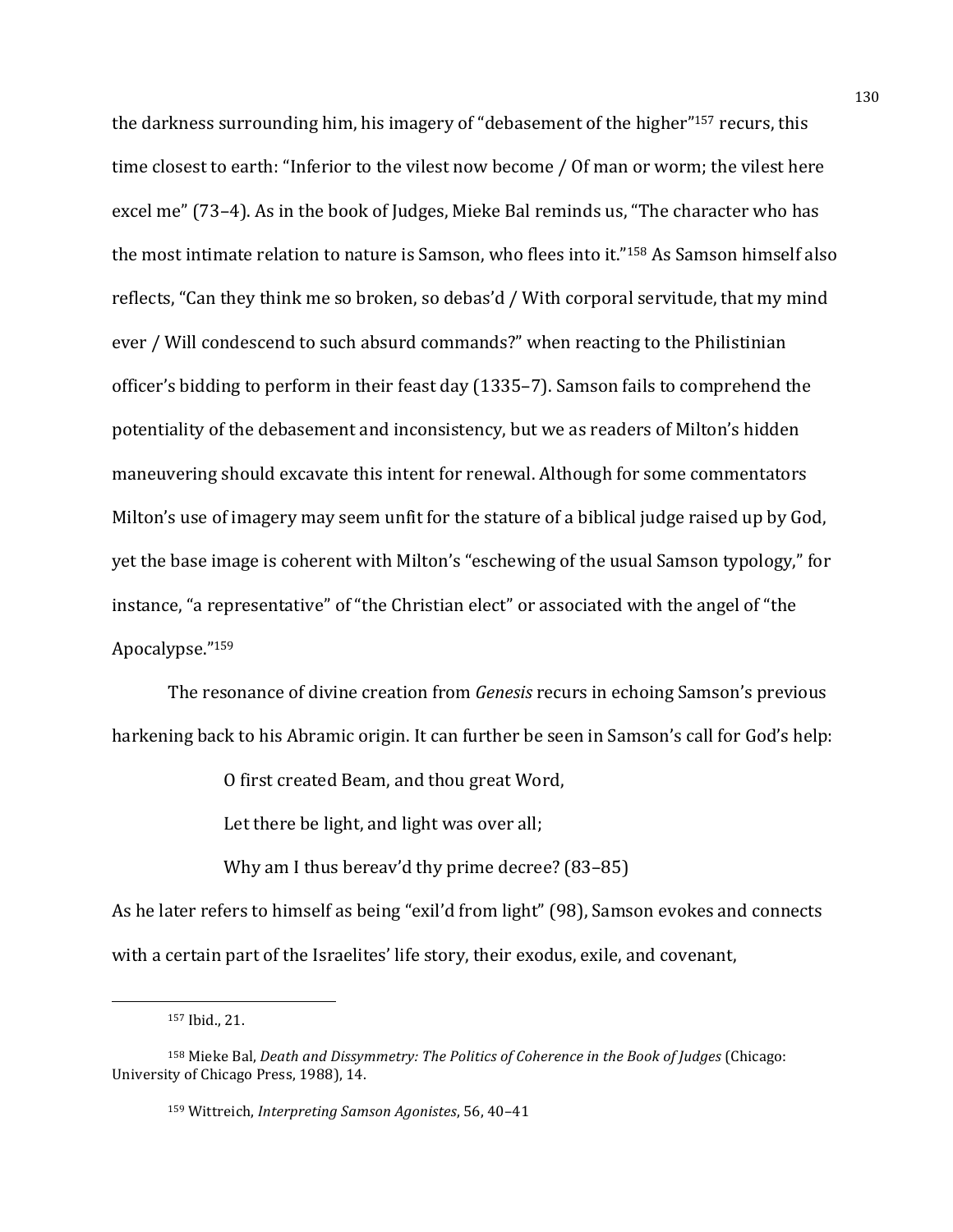corroborating his association with the mythical origin. Yet this invocation of "let there be light" carries a deeply miserable tone, since his naming, unlike God's or Adam's, carries no power, nor can he give substance, to reverse his downfall. His discourse moving from God's creation to personal bereavement serves as a further example of Milton's depiction of Samson as a role of undecidablity from the degradation of the holy. Samson's vain hope to recuperate or restore vision from "Irrecoverably dark, total Eclipse" (81), nonetheless, sounds more like an incantation, deliberately mimicking the performative act of the divine power in order to sustain his faith. The urge to restore and reinvigorate himself is evident, though he is caught in the degradation of the holy and the loss of his own salvific power. From Samson's remembering of his ancient tie to Abrahamic history to calling upon empty words, the myth he claims and self-identifies thus becomes self-conflicting and is sufficiently broken.

Milton's engagement with the biblical myth in *Samson* starts from emotions and advances to the interpretation of visions. Like Milton's other subjects, Samson also takes part in some partial truth offered by God, crystalized in the form of a mighty strength that Manoa recognizes as "so great a gift" and the Chorus considers an entity of "prophecy" that, quite ironically, "outward acts defile not" (1500, 473, 1368). The knowledge of that partial truth would have become the whole truth had Samson fulfilled his role as a deliverer, so he believes. Therefore, that Samson attempts to summon that identity through memory is also his way to reconfigure his relationship with the divine. He considers his physical strength to be the mark of divine presence, which in turn forms his identity of his "nurture holy" (*SA* 362) to be God's chosen one. The body becomes the site for identification of sacredness or profanation, fulfillment or defilement. The ideology behind this type of truth claim has its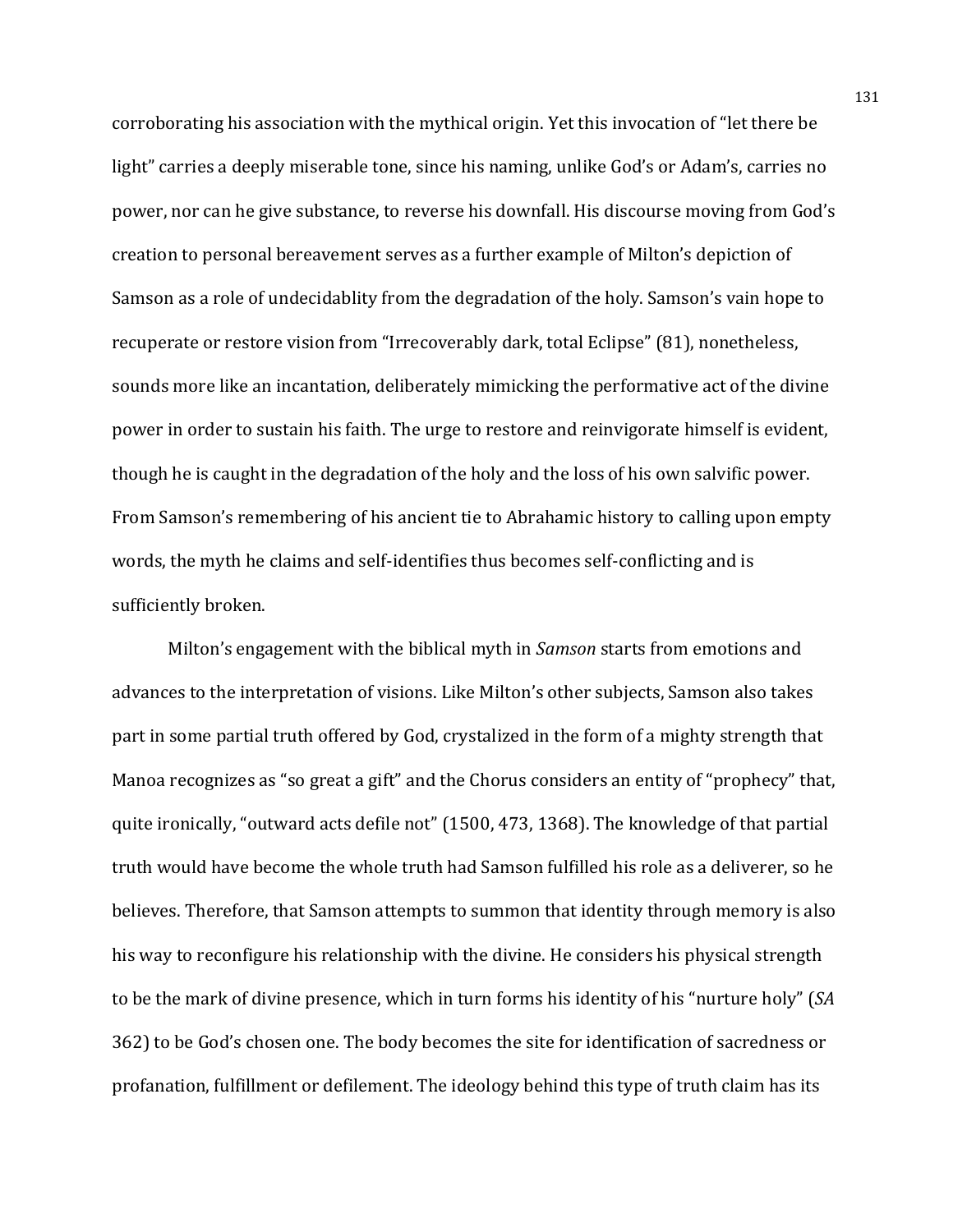counterpart in Dalila's sexual politics. Yet, to return to the flow of emotion into vision, the movement is embedded in the materiality of the text and the language itself.

# III. Living at the Edge of Apocalypse

<u> 1989 - Johann Stein, mars et al. 1989 - Anna ann an t-Anna ann an t-Anna ann an t-Anna ann an t-Anna ann an t-</u>

When she writes about the leveling and transforming power of words into minds, Harriet Beecher Stowe hopes for "noble and generous hearts to whom never was a tale of suffering told in vain." Words of suffering may excite emotions into action. So if Milton's tale of suffering is to influence the masses, then the question will be whether it will effect change.<sup>160</sup> Suffering may easily be associated with Christ's passion for atonement, but clearly in *Paradise Regained*, Milton problematizes that association by eliding it. More than that, even the performativity of the ritual is seriously undercut, the act that claims to take away the burden of sin. Here Milton adopts yet another similar strategy of disrupting Church worship, as we have discussed above in the opening verses of *Samson Agonistes* about solemnity and the idol. Also *Paradise Regained* unfolds when John the Baptist, "the great Proclaimer" (I. 18), in receiving Jesus, "in the Consecrated stream / *Pretends* to wash off  $sin''$  (I. 72–3, italic mine):

> Now had the great proclaimer with a voice More awful than the sound of trumpet, cried Repentance, and heaven's kingdom nigh at hand To all baptized: to his great baptism flocked With awe the regions round, and with them came

<sup>&</sup>lt;sup>160</sup> The idea that tales may produce change is taken from Ronald G. Walters, "Harriet Beecher Stowe and the American Reform Tradition," in *The Cambridge Companion to Harriet Beecher Stowe*, ed. Cindy Weinstein (New York: Cambridge University Press, 2004), 180.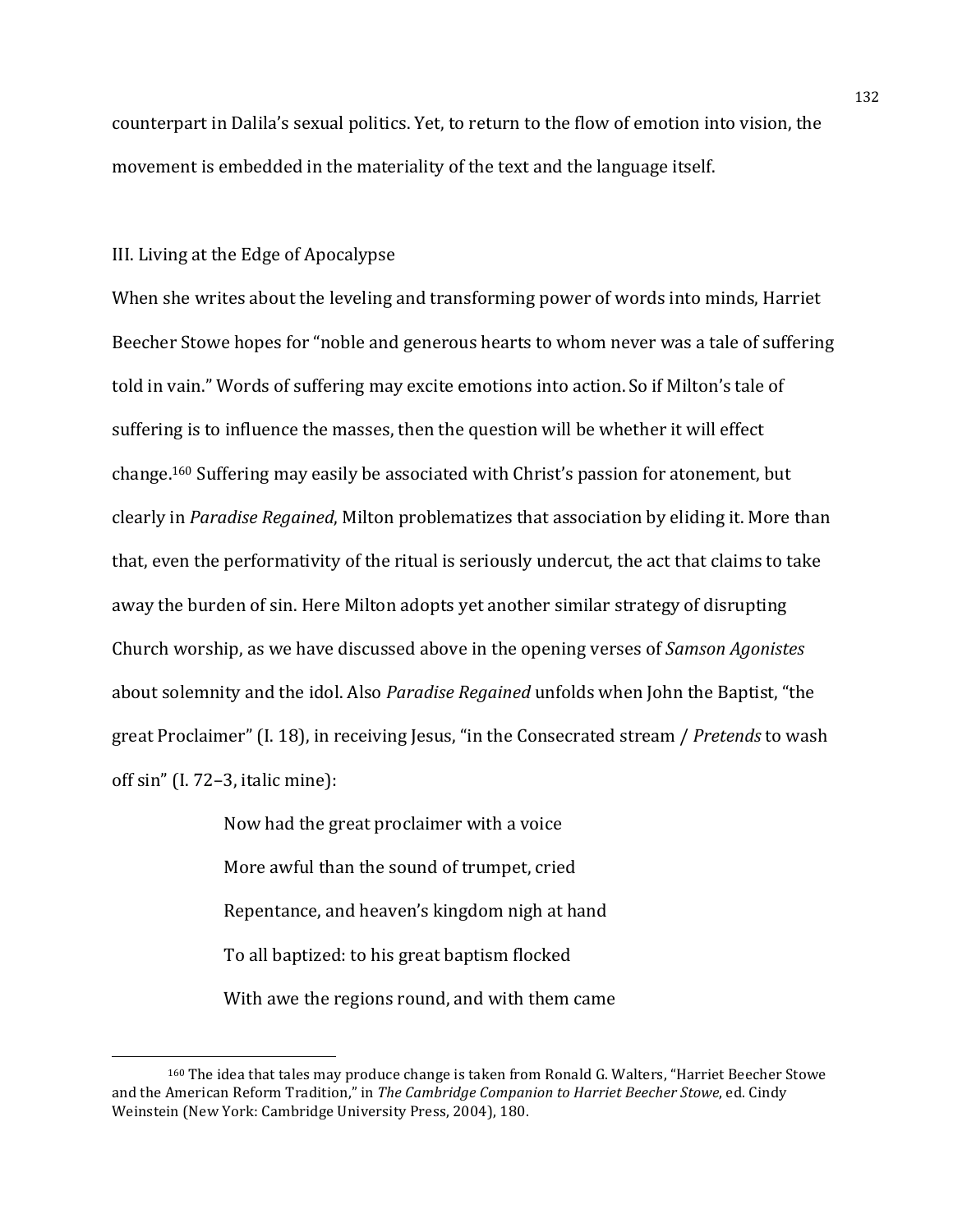From Nazareth the son of Joseph deemed To the flood Jordan, came as then obscure, Unmarked, unknown; but him the Baptist soon Descried, divinely warned, and witness bore As to his worthier  $\dots$  (I. 18–27)

The poet here demonstrates a bold move, bringing the critical to bear on the doctrinal. Milton is attempting exactly what Jean-François Lyotard proposes when he explicates Kantian philosophy on the critique of judgment and the validity of truth claims. In "The Critical Is Analogous to the Political," Lyotard writes, "The doctrinal, or systematic, phrase ought to come after the critical phrase."<sup>161</sup> Focusing on "the interrelations between 'phrases,' or 'phrasing,'" Lyotard studies the effectiveness of making judgments as to how to "move judiciously from one phrase to the next." $162$  We are told that basically Lyotard's project in his book *Enthusiasm* is "rethinking and repurposing what are psychological/cognitive categories" like "understanding, reason, imagination, and so on" "into discursive units he terms 'phrases,' such as interrogatives, cognitives, imperatives, and so forth."<sup>163</sup> Now let us return to the above quote on John's call in *Paradise Regained*. If, through John, Milton wants to name the unexpressed, or more precisely, to call upon the power of renewal in our mind, then he has skillfully returned religion back to its primitive stage. In other words, Milton re-treats the act of libation and brings it back to its potentiality. John's call in the wild, therefore, is what Agamben considers an act of

<sup>161</sup> Jean-François Lyotard, *Enthusiasm: The Kantian Critique of History*, trans. Georges van den Abbeele (Stanford: Stanford University Press, 2009), 2.

<sup>162</sup>Georges Van Den Abbeele, "Translator's Preface" to Lyotard, *Enthusiasm*, xii.

 $163$  Ibid., xi.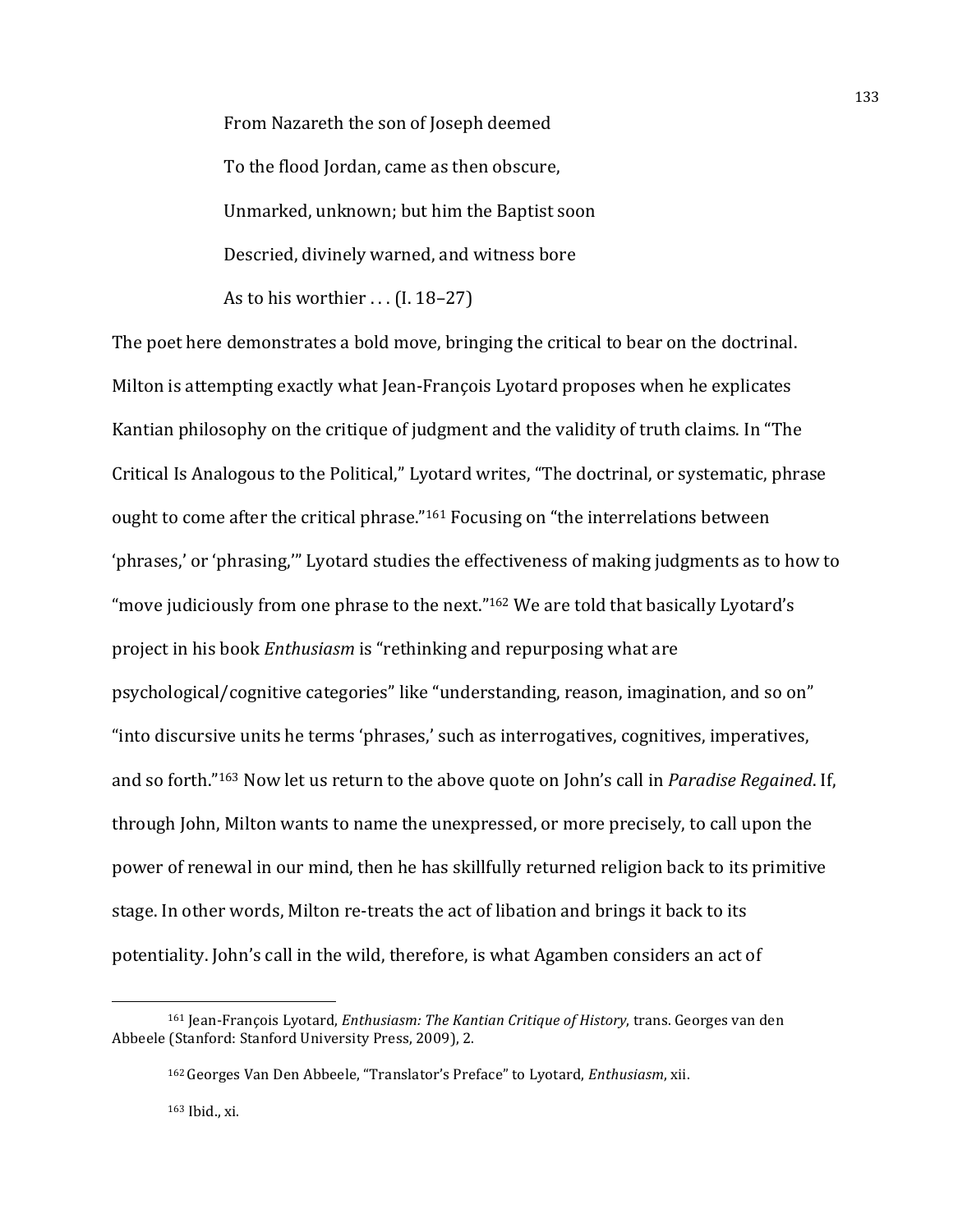profanation that returns the sacred to the worldly use. While this profanation is formalized through the baptismal bath, it largely tends to describe the unknown or the impossible or the mythical. That water of Jordan serves as a threshold or a materialization of relation between a potential follower and an unknown experience. The authentic experience of the real "that is always in the process of being lost,"<sup>164</sup> becomes possible by negation. Regarding "Milton's monism," David Norbrook observes, "his rejection of a sharp split between spirit and matter, worked also against a comparable split between theology and politics."165

Here, with the doctrinal in retreat, the main purpose of Milton's engagement with one of the core values of Christian worship is to put his politics of the restoration to the fore. As we have seen in *Paradise Regained*, the Son, while facing the Devil's temptations, is to put forward the critical before the doctrinal, and, with Badiou's idea on Paul, Jesus, to become the messiah, will have to come to terms with ways of self-reliance and achieving redemption on his own without prescribed instructions. However, it is the Son's faith that empowers the critical, the ability to discern and distinguish the real. In other words, for Jesus to become Christ, he must first get hold of himself by laying claim to his own originality through faith. "Faith prescribes a new possibility, one that, although real in Christ, is not, as yet, in effect for everyone."<sup>166</sup> In *Regained* it is this *not yet* that creates the delay that implies that Jesus in time can legitimately be named redeemer. Yet as Agamben has persuasively demonstrated, precisely this delay creates a void, a "zone of indistinction"

 

<sup>164</sup> Giorgio Agamben, "Judgment Day," Profanations, 27.

<sup>&</sup>lt;sup>165</sup> David Norbrook, *Writing the English Republic: Poetry, Rhetoric and Politics, 1627–1660* (New York: Cambridge University Press, 2000), 437.

<sup>166</sup> Badiou, Saint Paul, 88.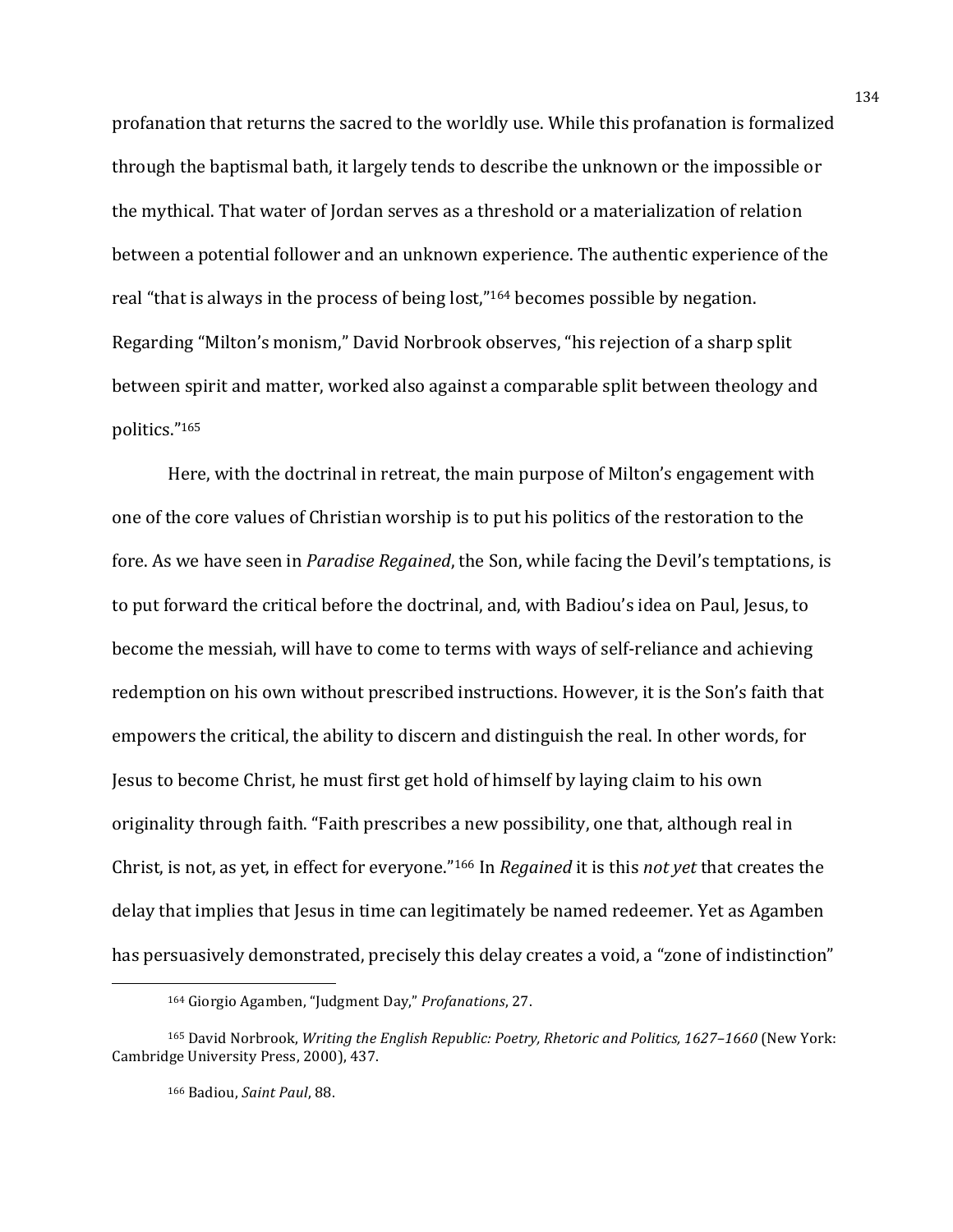or "undecidability," as John's speech act has opened up, in which Jesus with his "obscure, / Unmarkt, unknown" (*PR*, 24–5) status will work through the process to become Christ. It is a space where law and conventions are suspended and rendered inoperative; that is, this zone cannot be structured through law. And only in this zone of indistinction can one obtain greater liberty and possibility to explore and exert one's potential and achieve greater than what law hopes to achieve. As if time has been released to be a different temporality, "the time that remains" or the "operational time" of the messianic, as Agamben calls it,<sup>167</sup> the condition of *not yet* anticipates something forthcoming that human potential can develop more fully. In this effect, the process of discovery and recovery becomes the whole poem.

In another instance, guilt and sin together in one line mark and mock Satan's emotion: "and here again / Satan had not to answer, but stood struck / With *guilt* of his own *sin*, for he himself / Insatiable of glory had lost all" (III. 145–8, italics mine). Here, guilt and sin are beside themselves; their presence brings about their absence. Milton seems to say that if one is tried by "things adverse, / By tribulations, injuries, insults, / Contempts, and scorns, and snares, and violence" (III. 189–91), like Satan, their guilt is turned into their drive for revenge. Satan's so-called guilt does not awaken in him an interest in atonement, let alone an effort in the process of reformation. So what kind of relationship is it between guilt and atonement if one is to coincide with the other? And how are they related to the Revelation?

Let us begin by investigating the issue of guilt central to Milton's renewal project if guilt and atonement do not collide but coincide. A brief genealogy in Milton's late poems is

<sup>167</sup> Agamben, *The Time that Remains*, 65-73.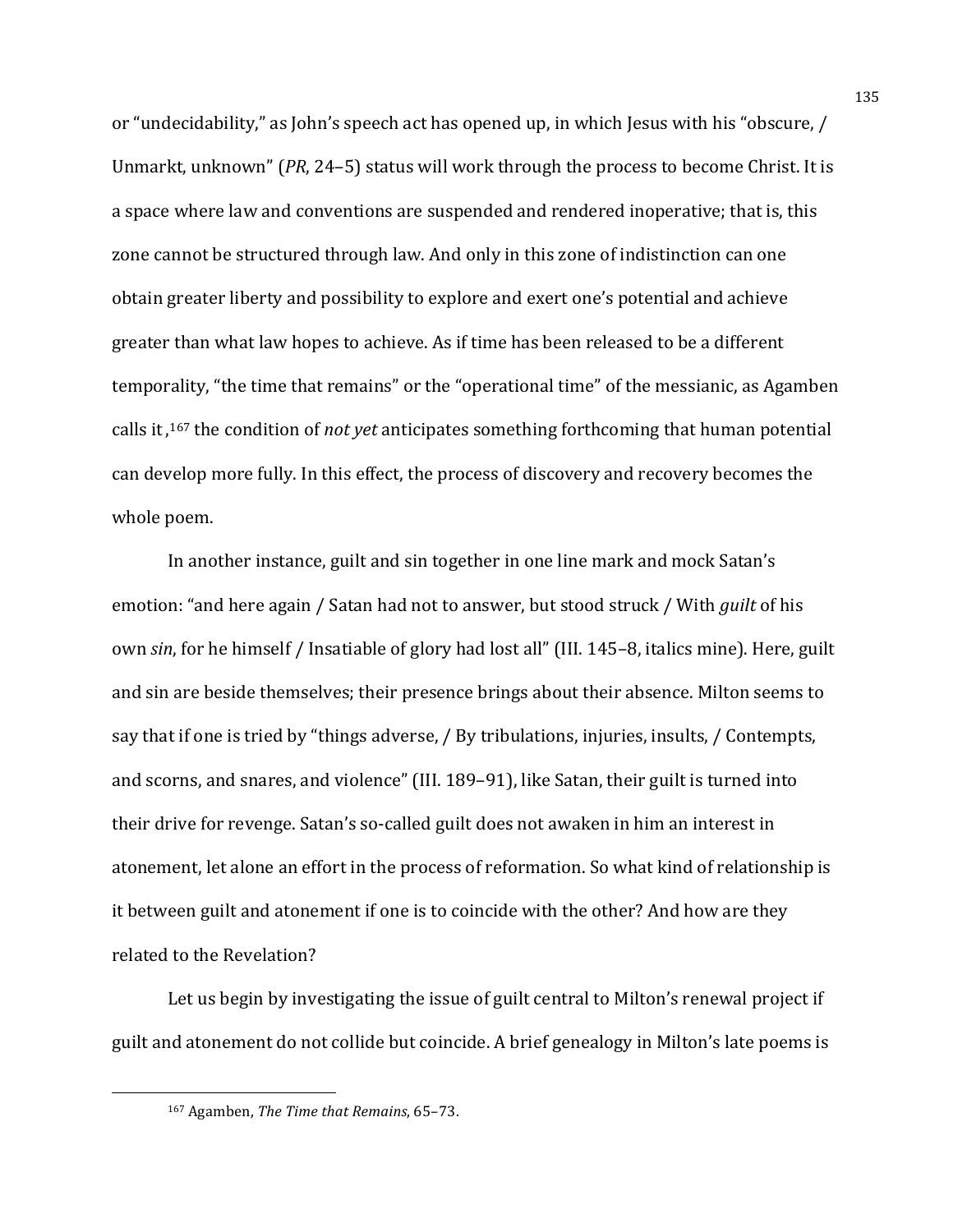in order. In *Paradise Lost* this nameless thing called guilt comes into being as a consequence of the first couple's transgression. That the couple's initial intent is to explore the terrain of their potential breaks up the bounds and univocity that God's law dictates. Toward the end, we see their joy and guilt once they reconcile with themselves and with God. That part of self with joy and hope becomes the mainstay in Jesus's ministry in the work's sequel, *Paradise Regained*. This work, with the exception of one incident associating guilt with Satan, displays his guile and anguish. The other part of the guilty self Milton brings onto Samson. That Milton makes this a chief subject for *Samson* will no doubt create immediate relevancy to his contemporaries, especially for those who experienced the turmoil of the civil wars and their aftermath. Emotions of both guilt and suffering, once thematized in the story of Adam and Eve and of Jesus, respectively, now as a confluence take centrality in Milton's retelling of the Samson story.

The complex dimension of guilt as such, which has initially been broached in *Paradise Lost* as a consequence of the disobedience, will now be conceived in *Samson* Agonistes as an impetus to further speech acts for materializing the potentiality. Related to it is the issue of loss and defense of the flesh and its resurrection, a core component of Christian theology, which Milton incorporates into all of his late poems. Furthermore, including the two last poems featuring the redeemer Jesus and the deliverer Samson, the materially bound single volume accentuates the echo and dialogue between both poems. The dedicated title page of *Samson Agonistes* separates and interfaces the two poems, through which the "materiality of grace"<sup>168</sup> and the conscience of guilt are further reflected on the personal level. A flow of emotions revolves around guilt from *Paradise Regained* to

 

<sup>&</sup>lt;sup>168</sup> Badiou, *Saint Paul*. Badiou also uses "materialism of grace" to delineate "the One," an event that achieves the status of universality, 66, 81.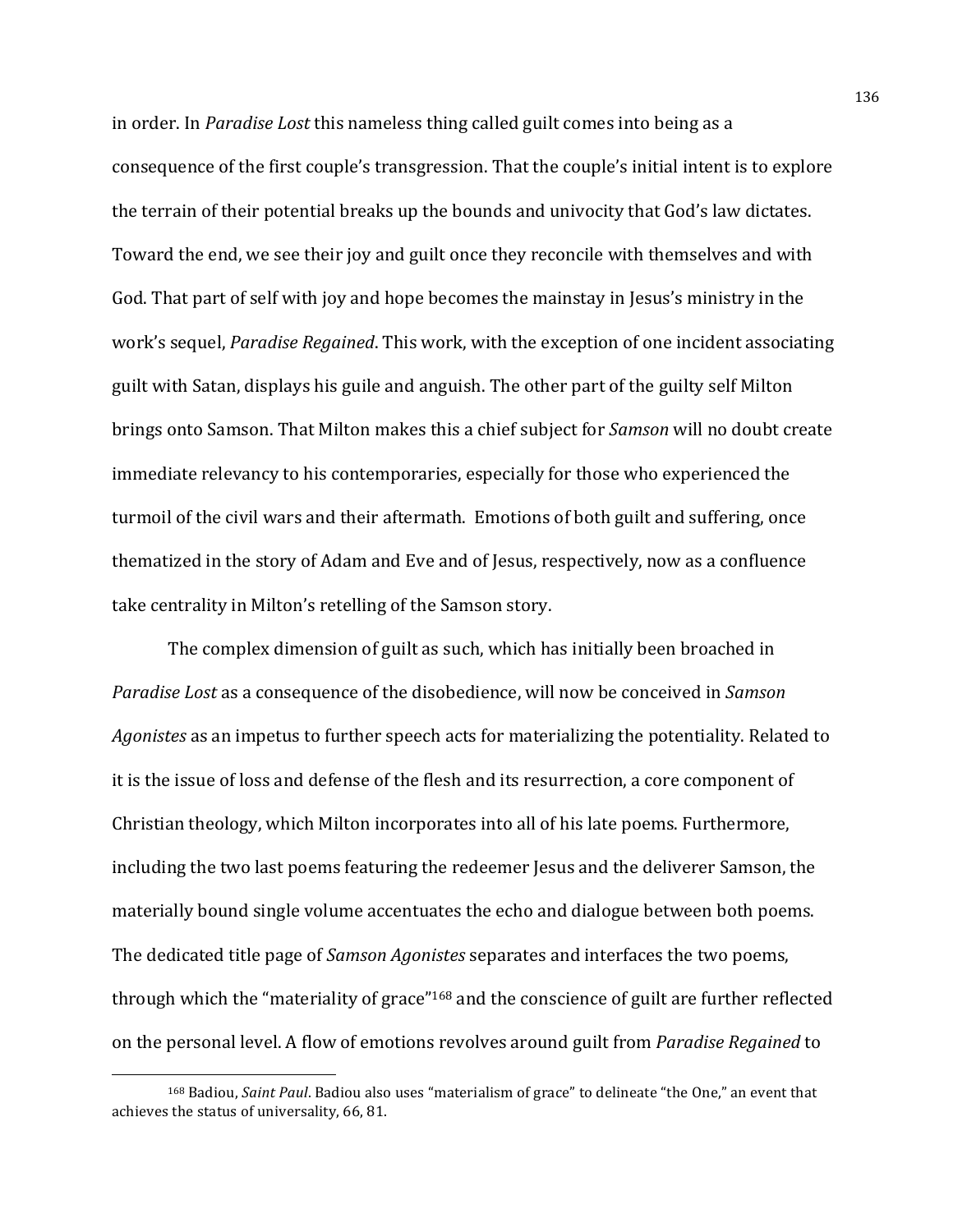*Samson Agonistes*. The former, free of bondage of the flesh and guilt, begins in obscurity and ends in light; through action and not remembering, the Son engenders his messianic mission. The latter, once deprived of his physically "immeasurable strength" (*SA* 206), remains confined by his own vision and withdrawn throughout; through recollection, he traces his history back to the point where things still remain obscure. Nevertheless, going through the process of separation, another repeated theme derived from the originary Fall to the edenic ideal, both Jesus and Samson need what has yet to be acquired or restored in order to found their own enterprise.

Against Jesus's response to Satan's query on his reserved zeal and mystic timing, we hear in stark contrast Samson's reflection expanding into emotive discourse regarding his complex enthusiasm and guilty conscience. Yet they, who "into [themselves] descended" (*PR*, II. 111), would through their participation reconfigure and submit themselves to the mystery of God. And to conjoin themselves to that mystery means to understand and recommit themselves to what God has arranged for them. This is a process of subjectivation that will help mend the fragmented self. It is this hope of rejoining and return that sets off Jesus, though temporarily uncertain of his task, to undertake the lofty pursuit that makes him realize that the messianic community is the mystery already represented in the divine arrangement that awaits him to materialize on earth. That hope nevertheless makes Samson, while deeply "profan'd" (377) but unyielding, founder and fathom gravely in torment while bearing the thought that his redemption may become unmoored. He suffers from the self-inflicted fracture that alienates him from "heavenly disposition" (373), and finally seeks to recompose himself to suture that division.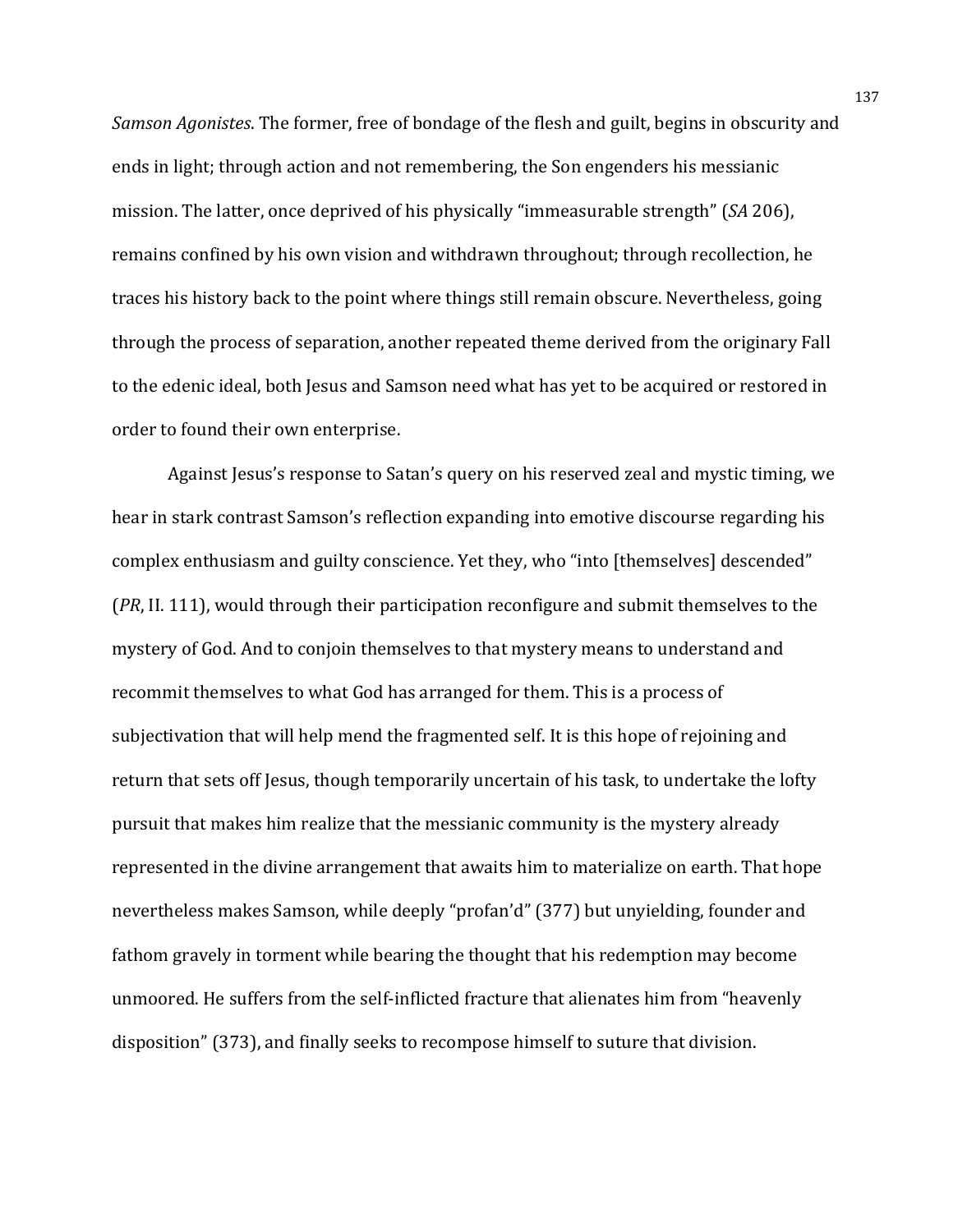The aim of critique is not the ends of man or of reason but in the end the Overman, the overcome, overtaken man. This point of critique is not justification but a different way of feeling: another sensibility. Deleuze, *Nietzsche and Philosophy*<sup>169</sup>

In both *Paradise Lost* and *Paradise Regained*, Milton devises competing perspectives for ongoing revelations. To regain the lost paradise, one must begin to obtain a sharper vision in order to discern and penetrate into the true meaning and spirit of life beyond appearance. The purpose of critique is to create new meanings or excavate what has been suppressed or lost. Yet without creating new and constructive meanings, the act of critique falls short of its genuine purpose and becomes a mere act of opposition, negation, and annihilation. Satan is the chief antagonist of God's plan, whereas the Son of God contrarily keeps refuting the archfiend's misreading and providing his own take on the divine manifestations. What distinguishes the two rivals are the ways they interpret providence or prophecy, and one tends to create while the other sabotages. As Satan's "temptations against faith" create "the diversionary appeal to charity" or skewed assessments,<sup>170</sup> the act of critiquing becomes a performative act:

> But if thou be the Son of God, command That out of these hard stones be made thee bread: So shalt thou save thyself and us relieve With food, whereof we wretched seldom taste.  $(I. 342-45)$

 

<sup>&</sup>lt;sup>169</sup> Gilles Deleuze, *Nietzsche and Philosophy*, trans. Hugh Tomlinson (New York: Continuum, 2006), 88.

<sup>170</sup> Fisher, "Why Is Paradise Regained So Cold?" 203.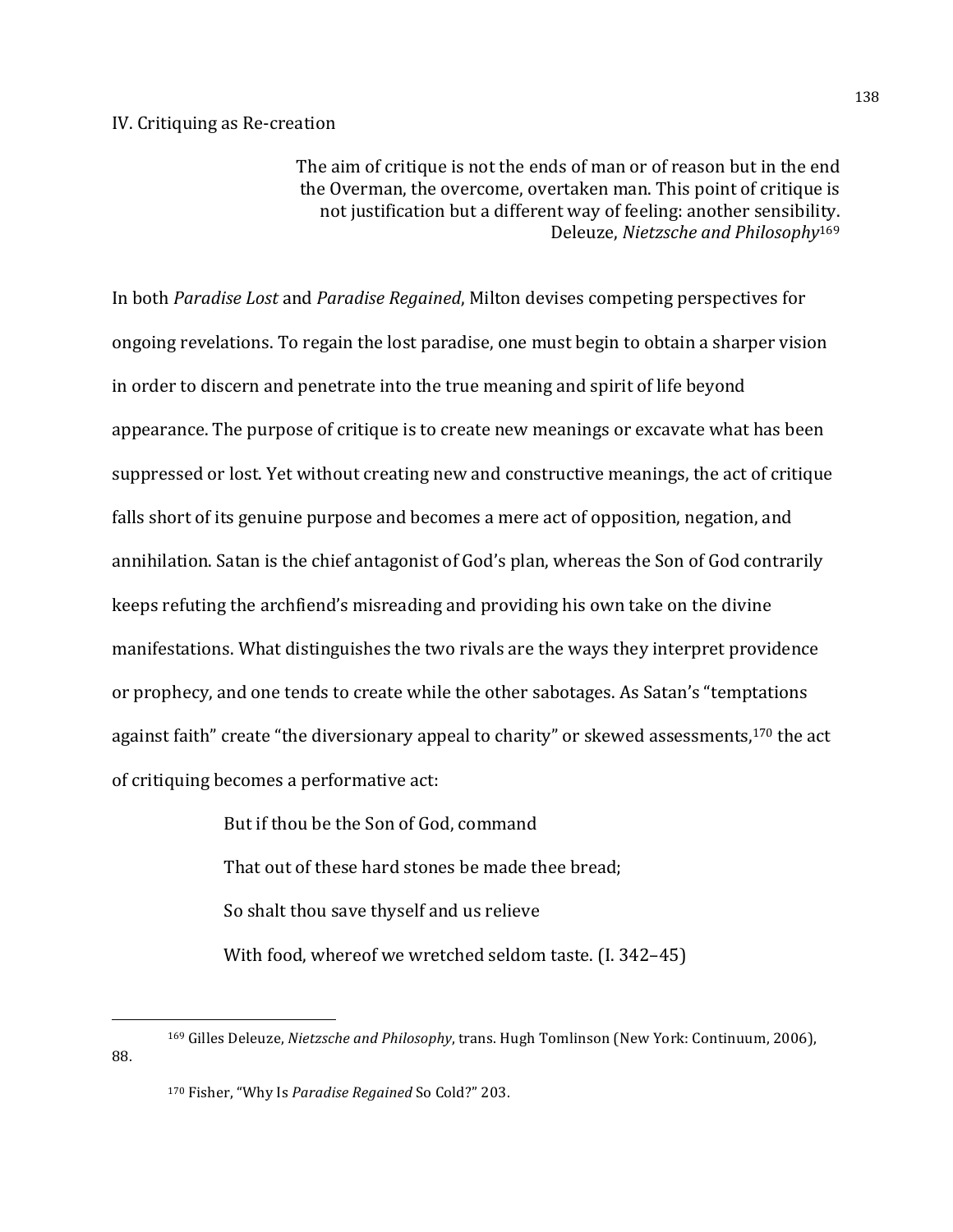In these two poems the subject's appetites is the site for the test. Adam before the Fall has been told that genuine physical recuperation and spiritual elevation will come about through cultivating individual innocence through work, grounded on trust in and obedience to God. Innocence will materialize into energy and wisdom, and the edenic couple will become angelic, a more sublimated form. They failed by choosing the alternative, the mere truth claims offered by Satan in disguise. The consequences they are facing are tragic—the uncoupling of trust, intimacy, and morality resulting in grave uncertainty and a grim view of the future—as we can see through their shame, quarrels, and denials that they have committed a sin in the later books of *Paradise Lost*. The unity bequeathed to Adam and Eve, their relationship with God, with Nature, with celestial entities, with higher beings and lowly creatures—all is disrupted and lost. These issues find their afterlife in a more concentrated form after the Restoration, in Charles II's court, as Milton continues to represent them through *Paradise Regained* and *Samson Agonistes*. So here in *Regained* physical nourishment and recuperation of the spirit once again serve as the ground of contestation. Jesus standing fast reproaches Satan by scrutinizing his diversionary tactic: that because satisfying one's appetites or desires, as do Adam and Eve in *Paradise Lost*, is not the real cause of losing paradise, this cannot be the drive for revival; that turning stones to bread would be an act of "distrust"<sup>171</sup> or "would imply mistrust of God's providence." <sup>172</sup> Jesus, being a true believer, continues with a scornful, "Think'st thou such force in bread?"; he considers his own faith, not food, the substance of life.

 $171$  "Why doth thou then suggest to me distrust?" (I. 355)

<sup>172</sup> Fisher, "Why Is Paradise Regained So Cold?" 203.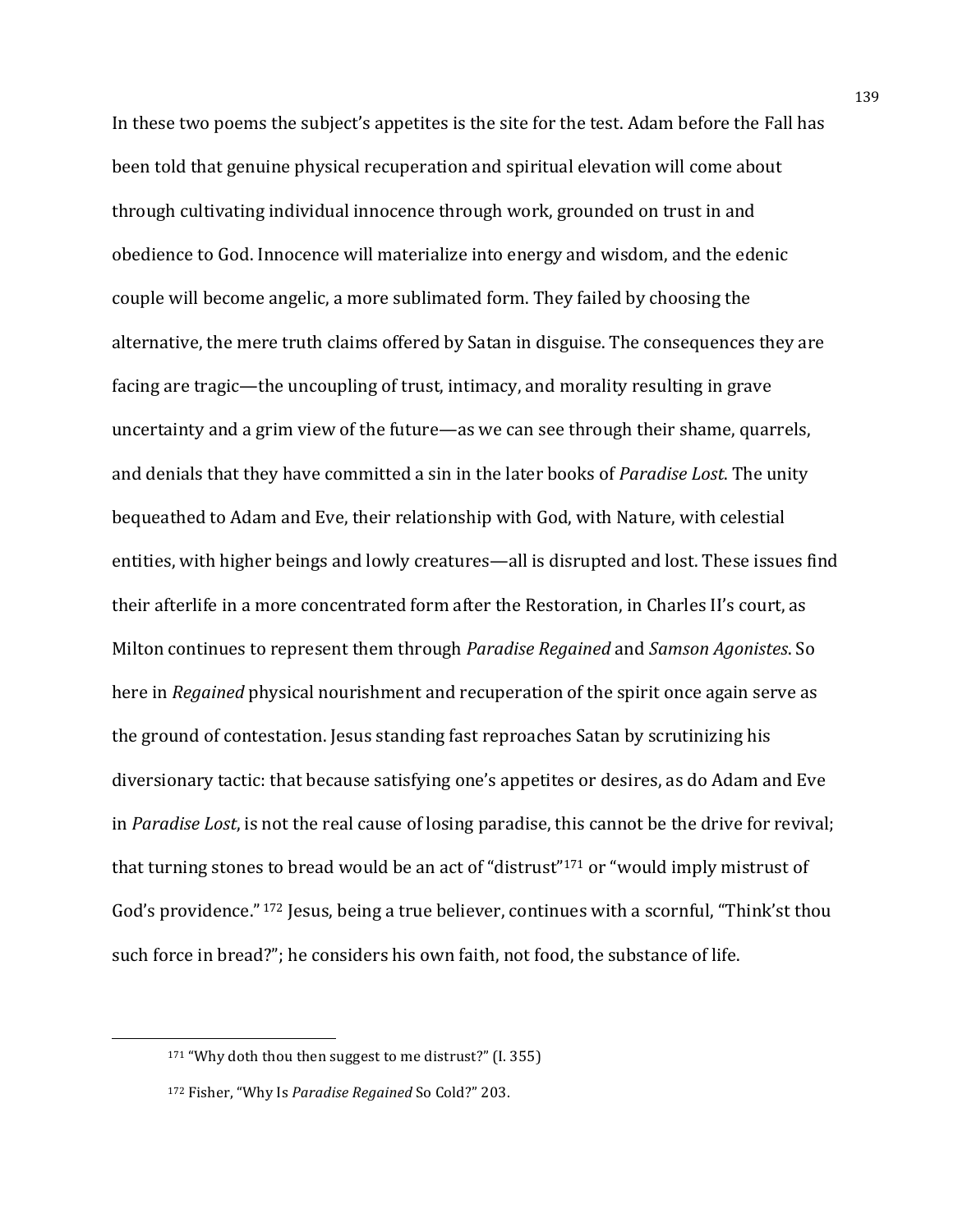However, the debate between Jesus and Satan is heavy with political freight. The poem critiques not only the ungodly behaviors of the contemporary court culture but also the politics in the prerevolutionary era, the reign of Stuarts, and the monarchical institution as a whole. Milton, along with other republicans, has quite persistently mounted a backlash against the Caroline monarchy as the evil papacy. The Hobbesians figured the state as a monster Leviathan that "surveys everything that is lofty; it is king over all that are proud."<sup>173</sup> Satan is Charles I incarnate. The way the tempter falsifies God's message to suit his own incapacity,  $174$  Milton seems to imply, finds a parallel in Charles, who has been compared to King David, an image of martyrdom that the royalists propagated through his book *Eikon Basilike* and made his death as unjust as Christ's suffering. Satan's tyrannical endeavor can also be read as the representation of Charles's personal rule that plunged the nation into misery. The poem is not merely an expression of political or religious dissidence but paves the way for the reconstruction of an individual realm leading to individual re-creation. Milton gradually brings this understanding to the fore through the rhetorical tug-of-war between the Son and Satan. It applies not only to the understanding of the divine creation but also to that of the creation of civilizations and human history, referenced through Satan in the temptation scenes of books III and IV, which involves inheriting and discovering ancient pagan texts and engaging them with critical hermeneutics. A "hermeneutic combat," as Radzinowicz has observed,<sup>175</sup> Milton's poetics

<sup>173</sup> Job 41:34.

<sup>174</sup> John Dominic Crossan, *Jesus: A Revolutionary Biography* (New York: HarperCollins, 1995), Xiv.

<sup>175</sup> Mary Ann Radzinowicz, "*Paradise Regained* as Hermeneutic Combat," *University of Harvard Studies in Literature* 16 (1984): 99-107. See also her "How Milton Read the Bible: The Case of *Paradise Regained*," in The Cambridge Companion to Milton, 202-18.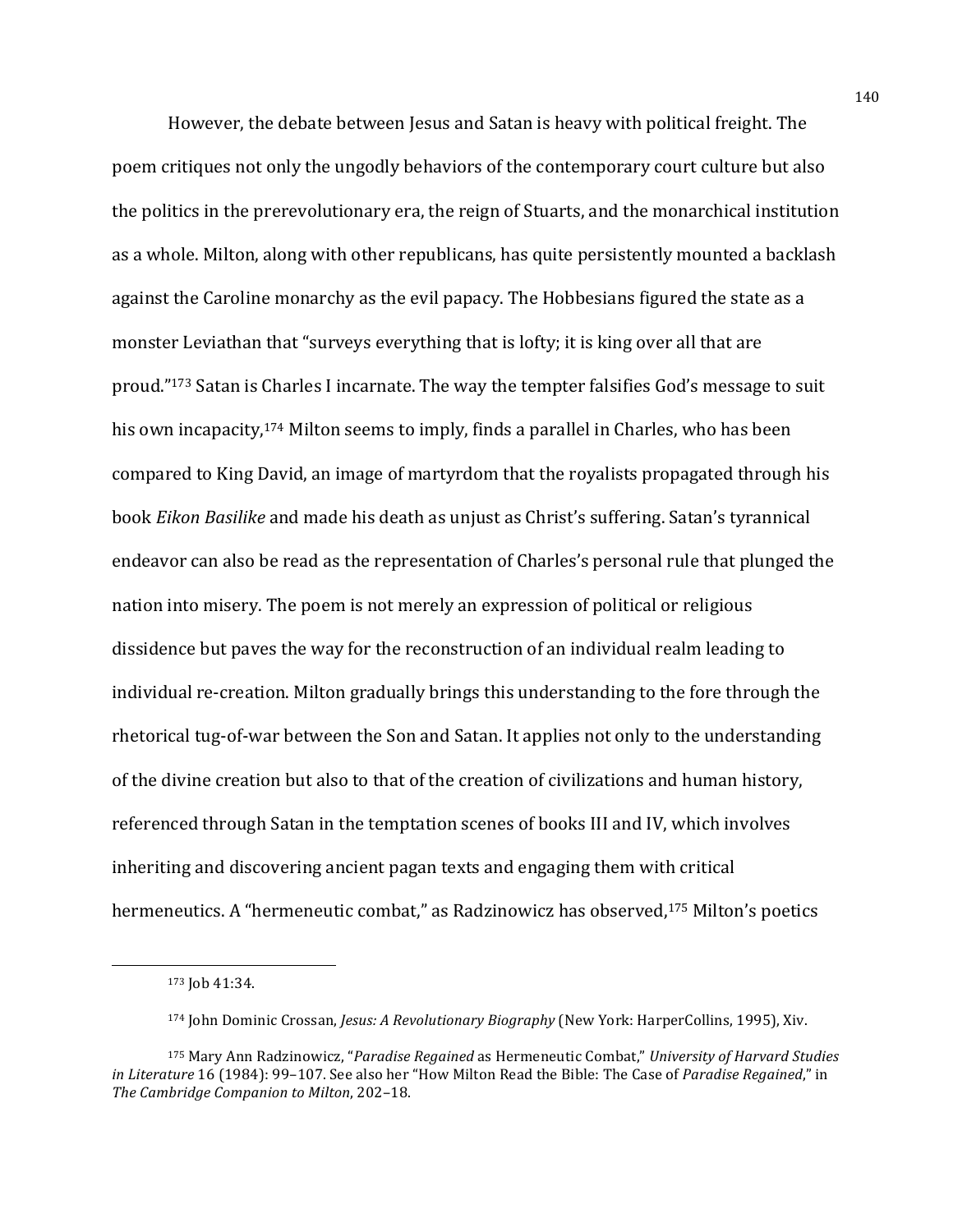henceforth fuses the ontological and the literary. Through the Son of God, the real meaning of creation manifests itself as a pursuit. A personal re-creation or salvation begins with aberration (from the conventions) and rebellion (against temptations), moves through exploration and pursuit (as the Son has undergone in various aspects in the desert), and culminates in the return to the reconstructed Garden of Eden, as *Paradise Regained* implies by ending with Jesus's return home to Mary.

Featuring Jesus in the center of a brief epic for a Restoration audience, Milton intends something quite audacious and profound. The year 1660 saw the return of Charles II to the throne, marking a moment of political and cultural change that disrupted the republican cause. Milton and the godly republicans responded disapprovingly with verbal and visual images of the new king and his court. Facing a whole range of challenges, the king also launched his own program to muster support to secure his rule, the literary and visual representations that attempted to maintain support and reassure the doubters. As a recent study of Charles II's mistresses in court, especially the "Windsor Beauties," has observed, "[a]fter the repressions of the interregnum and the uncertainties and poverty of the exiled court, there was an appetite for exuberance, indulgence, and transgression—of written and unwritten rules alike—an appetite that the king, and especially the women at his court, came to symbolize."<sup>176</sup> The King's "unabashed sexuality," his new discourses of love and sex, carried political valences that first won him some popularity but also attracted criticism.<sup>177</sup> Popular anxiety abounded in "sermons, print, manuscript verse,"

<sup>176</sup> Alexander and MacLeod, "Introduction," in *Politics, Transgression, and Representation at the Court of Charles II*, xiv.

<sup>&</sup>lt;sup>177</sup> Ibid., xiv. See also in this volume, Kevin Sharpe, "Thy Longing Country's Darling and Desire': Aesthetics, Sex, and Politics in the England of Charles II," 1-32, and Tim Harris, "There Is None That Loves Him but Drunk Whores and Whoremongers': Popular Criticisms of the Restoration Court," 35-58.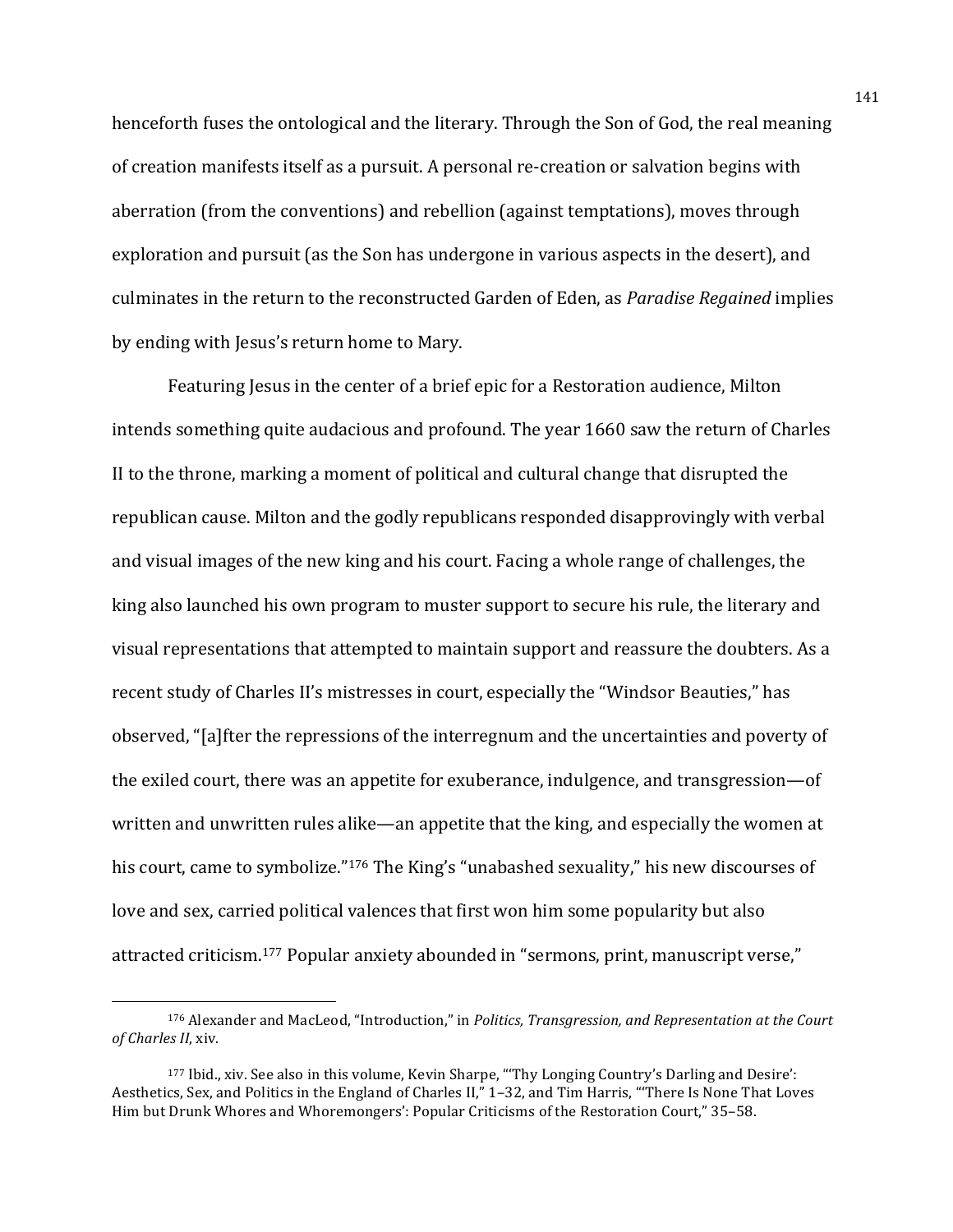denouncing Charles II's whoring as the sin of the age.<sup>178</sup> Under such an atmosphere, we may detect the disguised urgency behind Milton's *Paradise Regained*, which takes the political exigencies of the time to task. This reading, therefore, counters the claims of some readers who consider this a quietist work, written by a defeated poet who retreats from the world of sound and fury.

Hence, figuring his own restoration program through Jesus, Milton is evoking the experience of redemption: that a single man's extraordinary "educative experience"<sup>179</sup> can be replicated in the life of the multitude. As book IV opens with Satan's renewed "assault," as "surging waves against a solid rock" (1.19, 18), Christ's "calm of mind" (*SA* 14), capable of resisting temptations, is in stark contrast to the king's debauchery and the court's sensual exuberance. *Paradise Lost* evokes the complex experience of Adam and Eve, whose potentials for elevation to divinity as well as their failure to cultivate them bring about sin and death. Redressing this slippage, *Paradise Regained* features prominently the second Adam's private experience made public in reversing the consequences of Adam's trespass and reviving righteousness and new life in all. Central to that pursuit of renewal is not Christ's crucifixion but his quest for personal salvation through self-knowing. Milton, once again, is on a mission to find a new way to restore the spirit of the English people, first shattered by the war and the regicide and then dampened by the constricting Anglican settlement. Through Jesus the Son of God, Milton is able to create an integrative public voice that speaks to all Christians, not only to reshape and advance public discourse, but to address the individual urge to restore their fractured righteousness. By exploring the

<sup>&</sup>lt;sup>178</sup> Tim Harris, "There Is None That Loves Him," 43.

<sup>179</sup> Lewalski, "Milton and the Hartlib Circle," 217.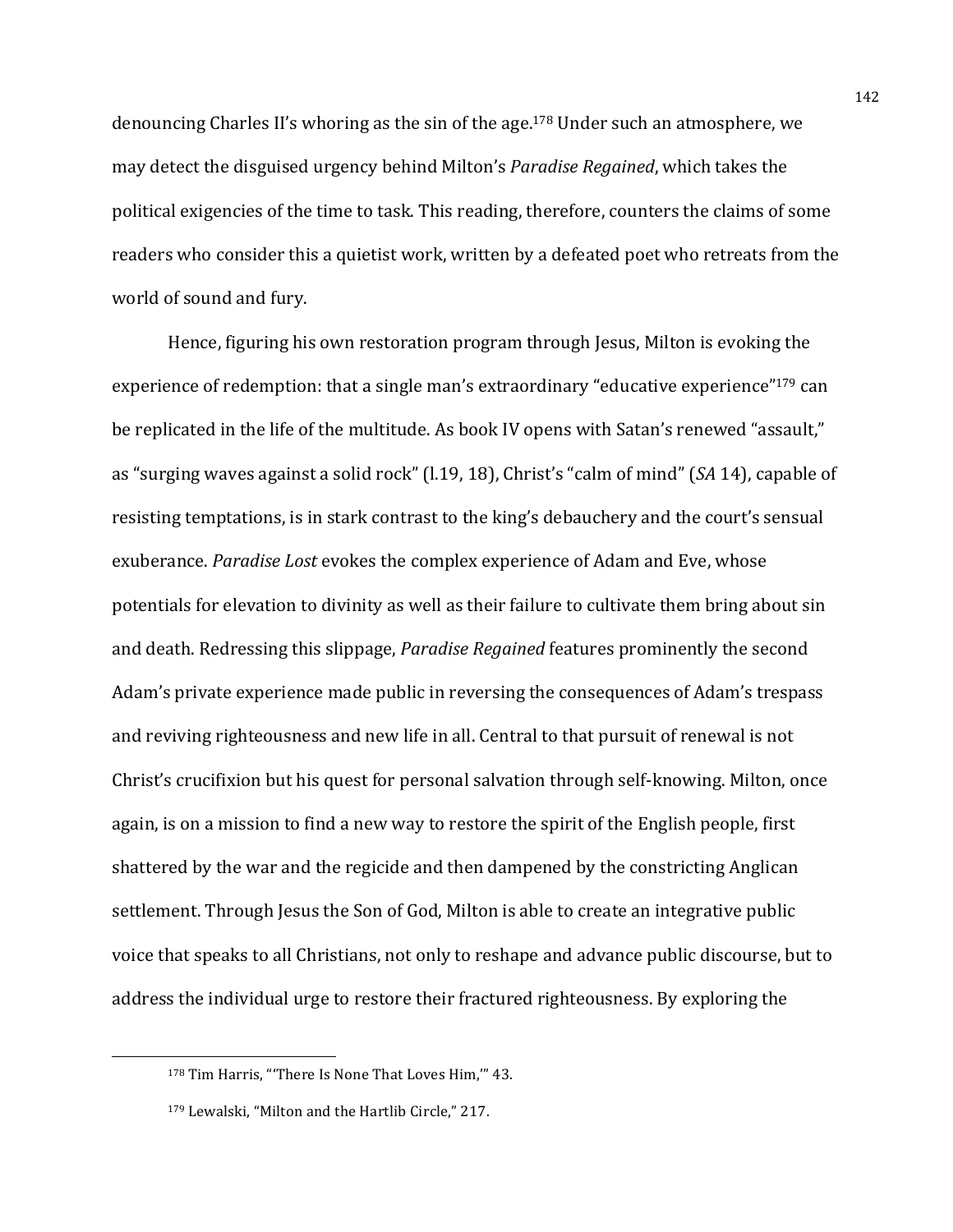internal suffering of this integral Christ figure, Milton attempts to relieve individual torments and convert them into a shared and collective experience; by treating the relentless perseverance in the cause of the Messiah, the poet aspires to divert people's turmoil and uplift their spirits, thereby transforming the private suffering into a more public and yet constructive force for England's future. How that shared experience that links men and women to Adam transfers to one that links them to Christ takes centrality in the restorative project of *Paradise Regained*. Alongside the discussion of that project, I will also explore Milton's strategy of forming a public discourse, specifically as to how the hero addresses the collective experience of turmoil by reviving and extending the potentials God has bestowed on Adam at creation and representing that integrative voice of the people as authority so as to critique political power and its rhetoric.

Although the images of destruction prevalent in Milton's late poems serve different purposes, either as an instrument for the poet's grand scheme for ultimate restoration or as possible consequences of individual failure of potential, they must not be viewed as Milton's only or ultimate goal. Samuel Johnson's assessment reflects only one type of reader's response. In this chapter I present a different reading in which Milton puts in place a demonstration of private, subtle processes of self-discovery for restoration of the lost cause in pursuit of an ideal society that he anticipates to be governed by the enlightened. The newness of life does not lie in the passive acceptance of the status quo, the renewed monarchical rule. Rather, by returning to the origin, the source, in God's creation or Christ's resurrection, Milton counteracts the official propaganda by subjecting the national culture and tradition to scrutiny. By overseeing its development from the beginning to the present moment of England's history, Adam is bestowed with a new vision in the final books of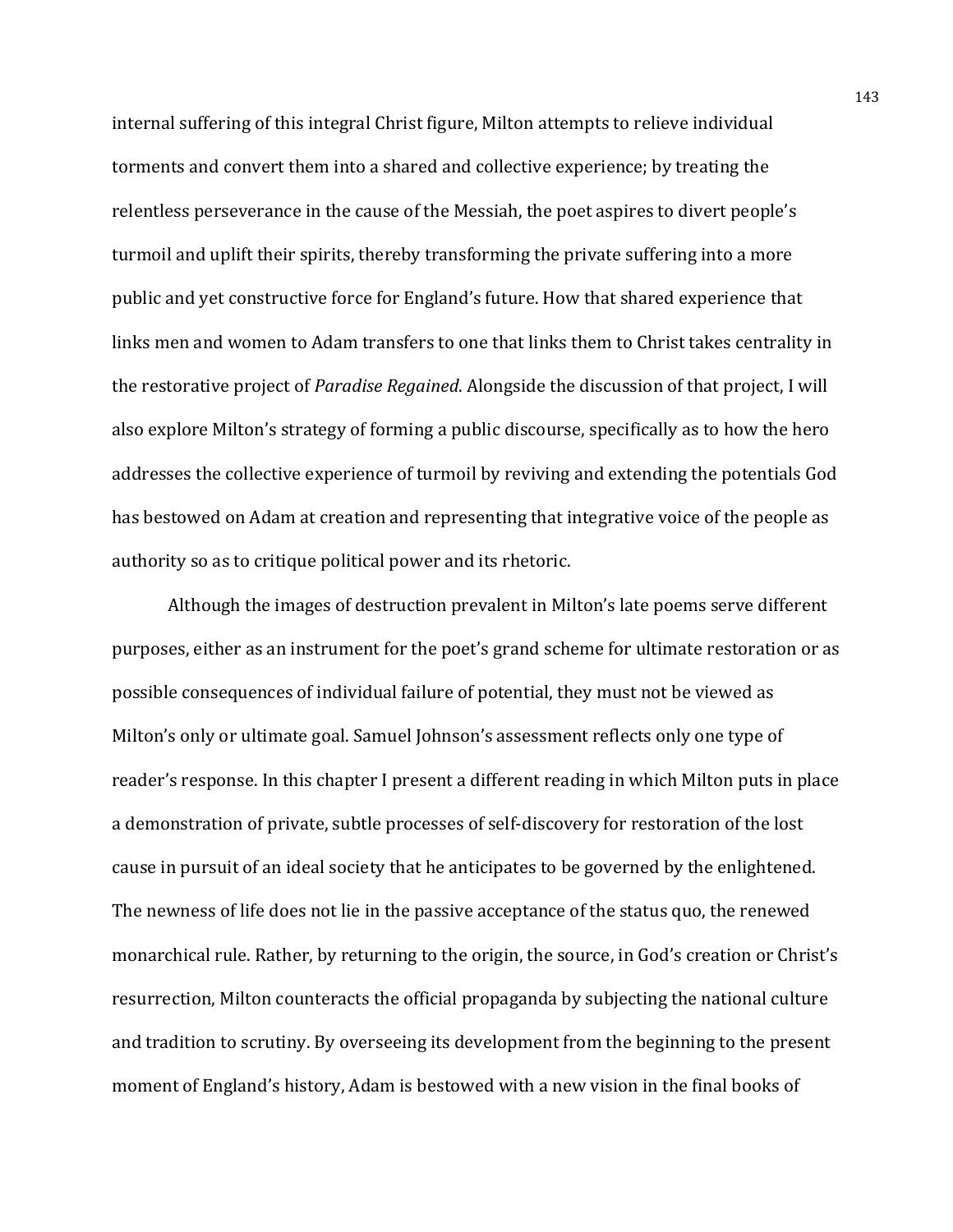*Paradise Lost*. Through reevaluating religious rituals, Jesus is constantly refuting Satan's skewed political and ontological discourse in *Paradise Regained*. To that end, in *Paradise Regained*, Milton dramatically privatizes part of the Christ story, his self-discovery and not his crucifixion, his resistance to temptations and his path to redemption. Milton's purpose, instead of binding up the wounds of the nation, is to wage a complex battle on several fronts about issues like the foundation of culture, kingship, power, and authority in the context of the Restoration. Overall, it is a different restoration Milton launches in competing with the received restoration settlement of monarchy.

The newness of life promised after paradise is first perverted by Satan and then uncultivated and lost by Adam and Eve. So the paradisiacal becomes the state of potentiality, worthy of one's devotion and action to relocate and replicate among all. The beginning of *Paradise Regained* transposes us to the threshold of possibilities that Milton illuminates in *Paradise Lost*:

> I who erewhile the happy garden sung, By one man's disobedience lost, now sing Recovered Paradise to all mankind. By one man's firm obedience fully tried Through all temptation, and the tempter foiled In all his wiles, defeated and repulsed, And Eden raised in the waste wilderness. (*PR*, I. 1–7)

The promise of renewal requires some labor and endurance, and it is a processual challenge that Milton wants to prepare his reader to meet. With the allusions to *Paradise* Lost, Milton's emphasis on this single man not only signals the role of Christ as the second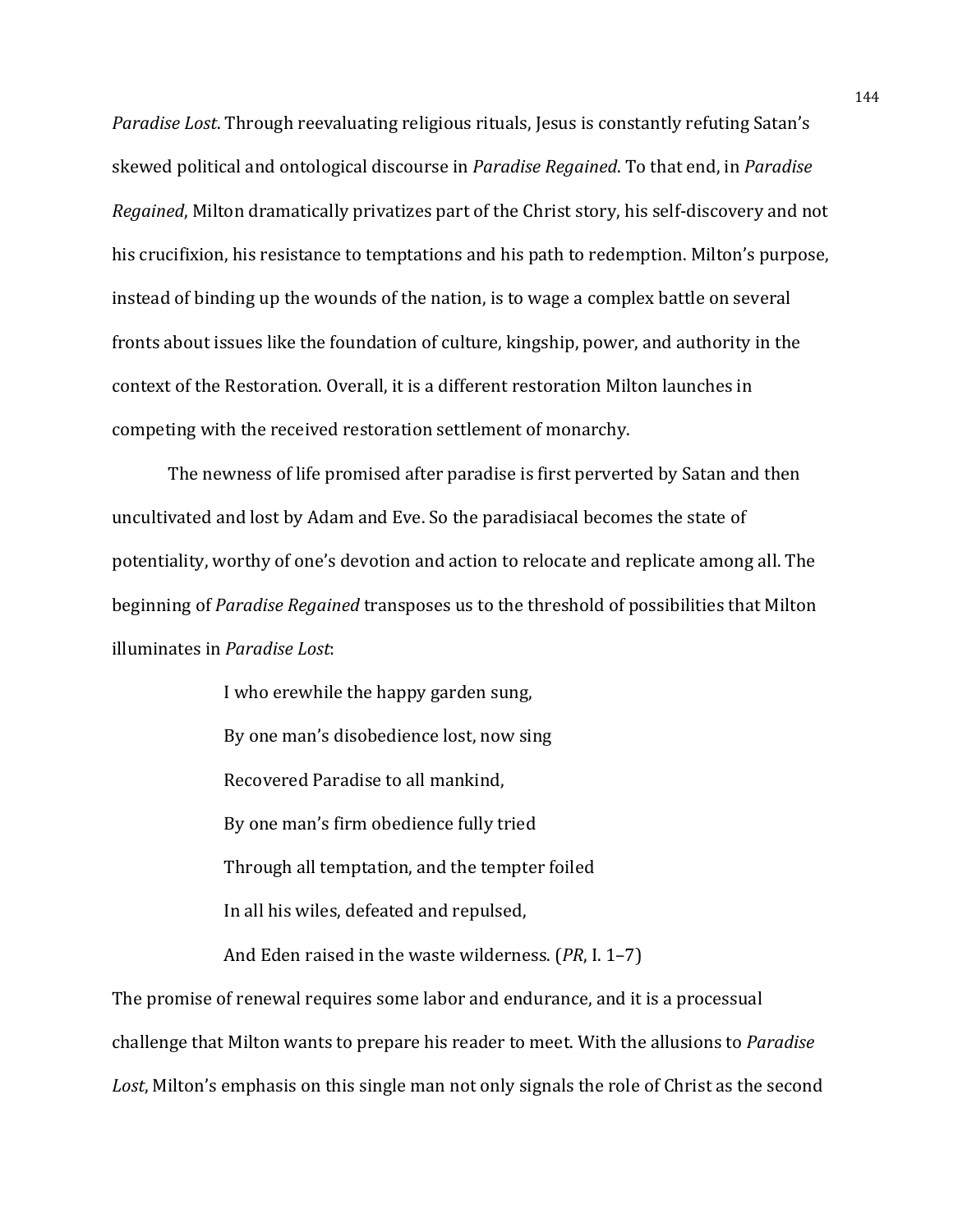Adam whose work will reverse the consequences of Adam's trespass but also evokes multiple political circumstances during England's tumultuous decades. Learning about the dissolution of the Long Parliament and "the force of the tide running toward monarchy,"<sup>180</sup> Milton in *Readie and Easie Way to Establish a Free Commonwealth* (1660, 2nd ed.) continues to denounce kingship and once again tries to urge the English to erect a "free Commonwealth": "Certainly then that people must needs be madd or strangely infatuated, that build the chief hope of thir common happiness or safetie on a single person." "The happiness of a nation," Milton reiterates, should be governed by the people, "where no single person, but reason only swaies." Against monarchy, Milton continues with religious rhetoric to reference England's republican experiment: that going back to monarchy, then the "far more precious of all" treasures, "our late miraculous deliverances" will be wasted— "treading back again with lost labour all our happie steps in the progress of reformation." $181$  This is the threat of perverted measures, and reinstituting monarchy is the opposite of revival that Milton cautions against adopting. Quite evidently, Milton is far from retreating into solitude, or avoiding public engagements. But with strict censorship implemented after the Restoration, Milton shrouds his critique in a different type of language and poetic form.

*Paradise Regained* is also concerned with the issue of power in one person, and this may be related to Milton's disillusionment with the Protectorate government. In the *Second Defense* (1654), Milton praised the army leaders as God's radical instruments to whom

<u> 1989 - Johann Stein, mars et al. 1989 - Anna ann an t-Anna ann an t-Anna ann an t-Anna ann an t-Anna ann an t-</u>

145

<sup>180</sup> Preface to *The Readie and Easie Way*, ed. Robert W. Ayers, *CPW* 7: 397.

<sup>181</sup> *The Readie and Easie Way, CPW* 7: 427.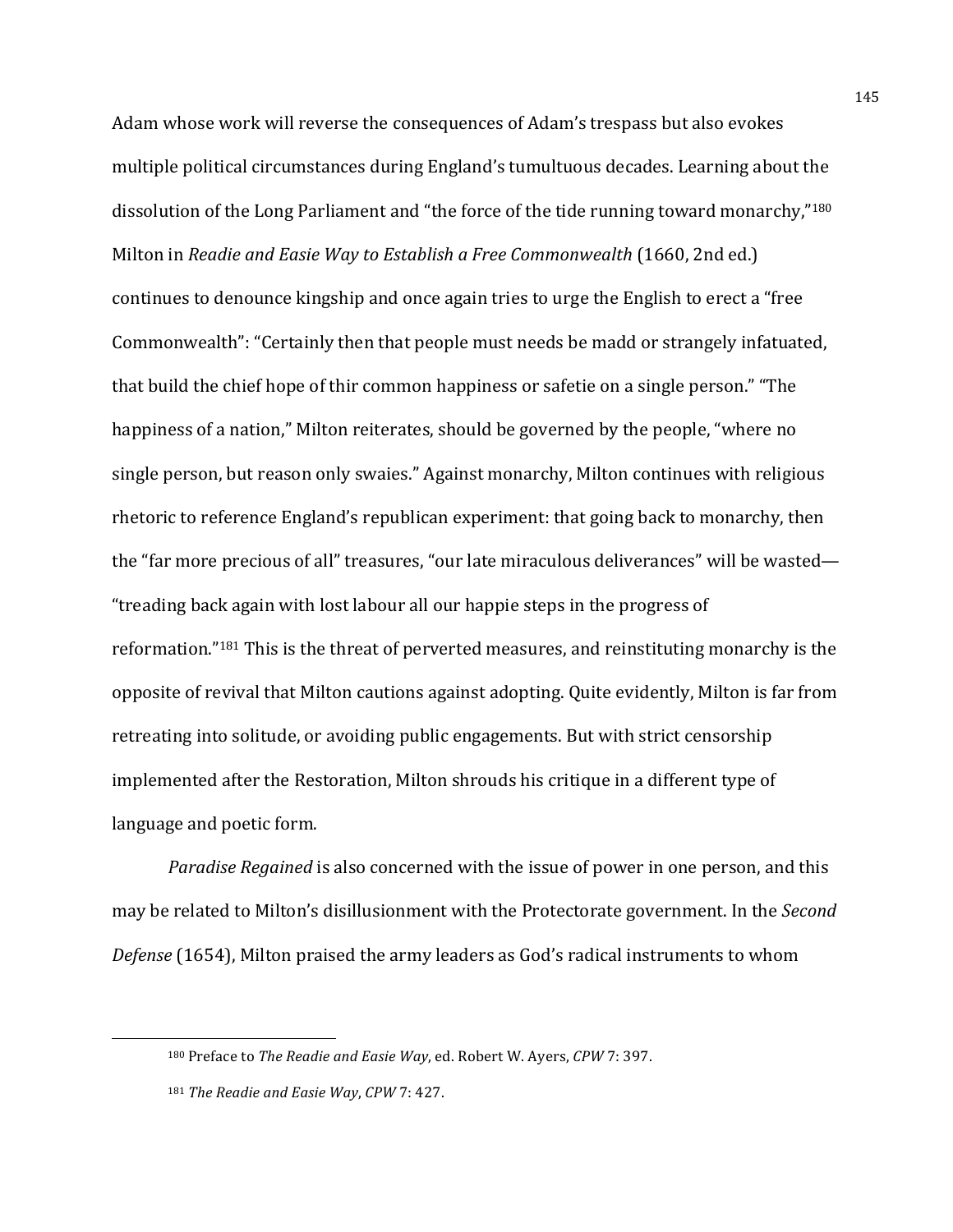people could "entrust our liberty."<sup>182</sup> The chief is Oliver Cromwell: "Cromwell, we are deserted! You alone remain. On you has fallen the whole burden of our affairs. On you alone they depend."<sup>183</sup> Milton seems to imply that the nation should not build its hopes on any single man, as Cromwell becomes increasingly authoritarian and condemned as a betrayer of the cause because of his implementation of a religious policy that is but "a small step forward to the Parliamentary persecution of sectaries after 1660."<sup>184</sup> Overall, the opening lines of *Paradise Regained* set a tone and position that not only deploys his own proposed reversal against the institution of monarchy but also indirectly critiques such efforts as Cromwellian, defecting republican ideals and parliament's failure to put England on a different course.

However, Milton has many reasons for making Christ the one to raise Eden "in the waste wilderness," from "the barbarous dissonance"(*PL*, VII. 32) of Restoration culture. First, by invoking this historical figure, Milton appeals to all people by emphasizing Jesus's private experience: his subtle, inner aspects and processes of self-discovery, selfregulation, and self-governance, represented "in quintessentially Miltonic terms as individual, self-generated, arduous, dialogic processes."<sup>185</sup> So the voice is at once public and private, while the hero's solitude in nature, the desert, is highly rhetorical, attempting to create an individual bond with its reader. We are told that "this glorious eremite" was led into the desert by the divine spirit; the hero is qualified as "obscure, / Unmarked,

<sup>182</sup> *A Second Defence of the English People, CPW* 4: 678.

<sup>183</sup> *A Second Defence*, *CPW* 4: 671.

<sup>184</sup> Christopher Hill, *God's Englishman: Oliver Cromwell and the English Revolution* (New York: Harper & Row, 1972), 187.

<sup>185</sup> Lewalski, "Milton and the Hartlib Circle," 215.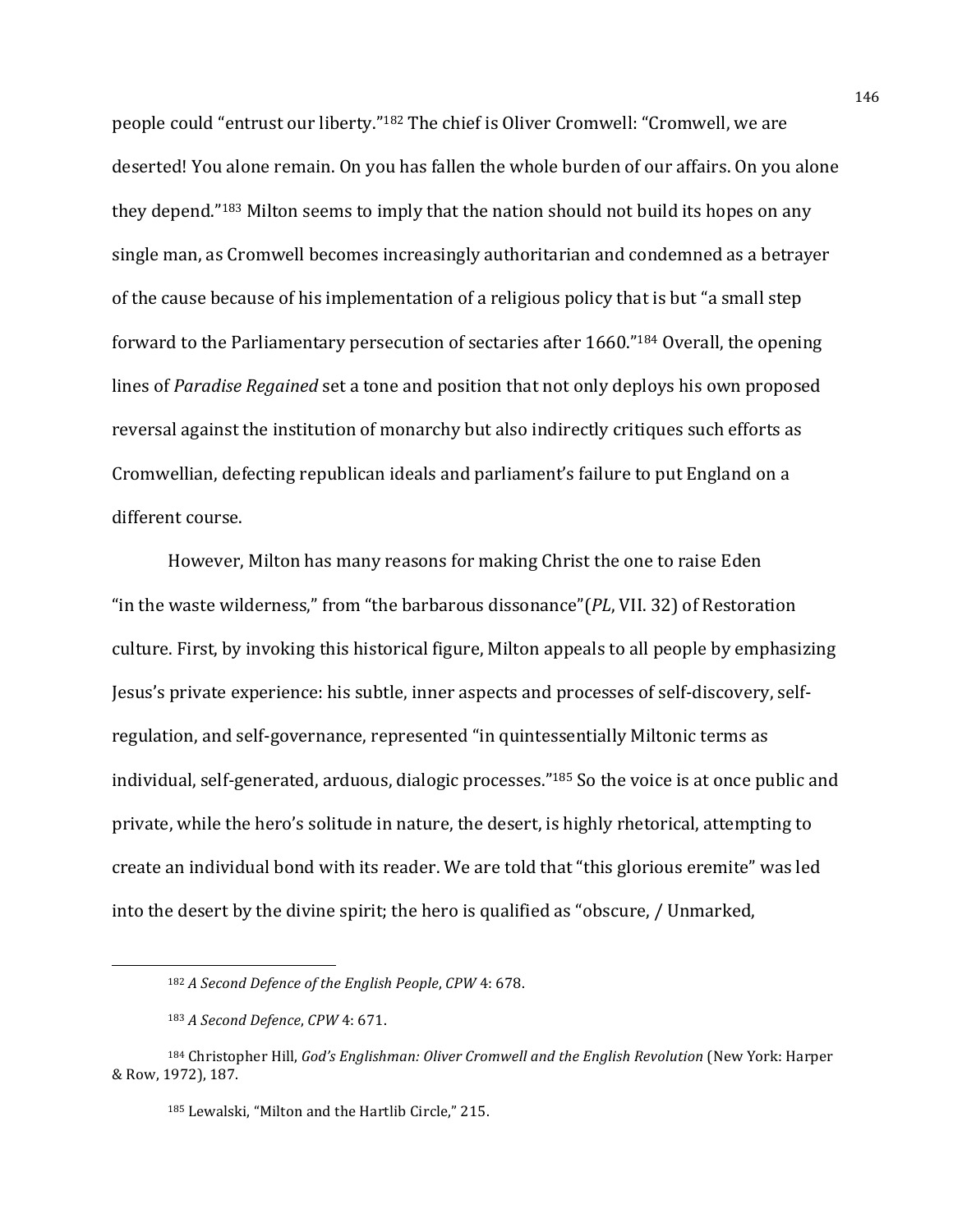unknown" but will perform "deeds / Above heroic, though in secret done" (*PR*, I.8, I.24–5, I.14–5). And the heroic landscape, a "pathless desert, dusk with horrid shades," "barren waste," will become "his victorious field" (PR, I. 296, 354, 9) of combating and conquering his inner enemies. The location of the hero's temptation and his modest abode ("cottage low" and "private house") are starkly contrasted to images of the court that Milton aims at—Satan's pomp and regal extravagance, "palaces adorned, / Porches and theatres, baths, aqueducts, / Statues and trophies, and triumphal arcs" (*PR*, II.28, IV.639, IV.35–37). To restore collective righteousness, one first needs to discern the vices. The wilderness, on the one hand, invokes the memory of early Christians' turmoil and waiting for God's grace, but, on the other hand, serves as a terrain for hope and promise that may be harkening back to the Exodus when Moses, the lawgiver, establishes his community, newly liberated from tyranny: the beginning of a new life.

Most of all, this Christ figure presents himself as one who has no recollection of his heavenly identity nor fully grasps the purpose of his earthly mission, as opposed to Satan's partial knowledge of God's plan. As Lewalski argues, "[u]ndergirding Milton's position is a radical spiritual egalitarianism that obliterates any real distinction in status of function between clergy and laity."<sup>186</sup> We are also reminded of Milton's idea from his *Considerations Touching the Likeliest Means to Remove Hirelings out of the Church* (1659):

> As "a holy and a royal priesthood" all Christians have "equally access to any ministerial function whenever calld by thir own abilities and the church"; and ministers may be "elected out of all sorts and orders

 

<sup>186</sup> Ibid., 214.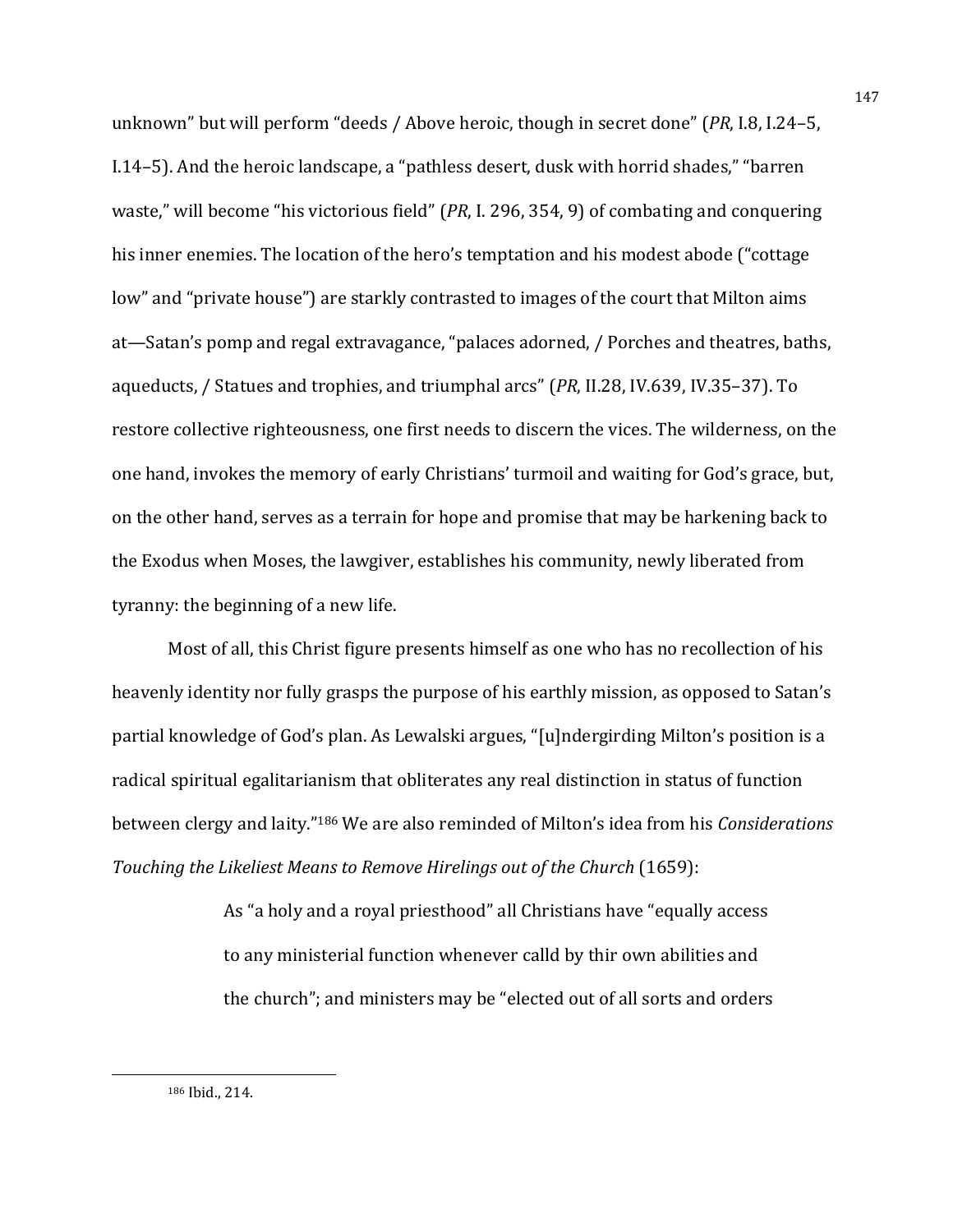of men  $\ldots$  from the magistrate himself to the meanest artificer."<sup>187</sup>

Chiefly, this is the purpose of Milton appealing to Christ in the poem, whose leveling experience will appeal to the Christians as opposed to the court and the Anglican hierarchy. He has the potential to institute the "complete disestablishment of the church"<sup>188</sup> and religious hierarchy. Furthermore, Christ is the one who is able to break free of Adam's legacy, not simply because he is the Son of God, as he later interprets the sign of the dove and realizes that he possesses "[t]he authority which I derived from heaven" (I. 289). Rather, as Milton here tends toward his own theology or presents his strategic interpretation, Christ is also the son of man, who will go through a process of self-discovery to self-revelation to understand his being the Son of God. It is that trying process in which he defeats the anti-Christ archfiend who materializes his authority, ascending from the son of man to the Son of God. Therefore, a commoner "low of parentage" (*PR*, I.235) like Christ is contemplating ways of healing the wounds of his community and leading them out of thralldom to true liberty, a story quite diametrical to the lavish image of the court, where the monarchists are intent on restoring the king's divine right and maintaining his royal prerogatives on earth. While Adam fails in his self-governance that will bring him through self-discovery to enlightenment, Milton's hero, Jesus the second Adam, is demonstrating that it can be cultivated by many. Milton appeals to Christ's humility and individual quest, not to his inherited authority and arbitrating power. The Son of God understands "heroic acts"  $(PR, I. 216)$  not in military or political terms but in terms of their potentiality:

... to subdue and quell o'er all the earth

<sup>187</sup> Ibid.; *Considerations Touching the Likeliest Means to Remove Hirelings out of the Church, CPW 7:* 319–20.

<sup>&</sup>lt;sup>188</sup> Lewalski, "Milton and the Hartlib Circle," 213.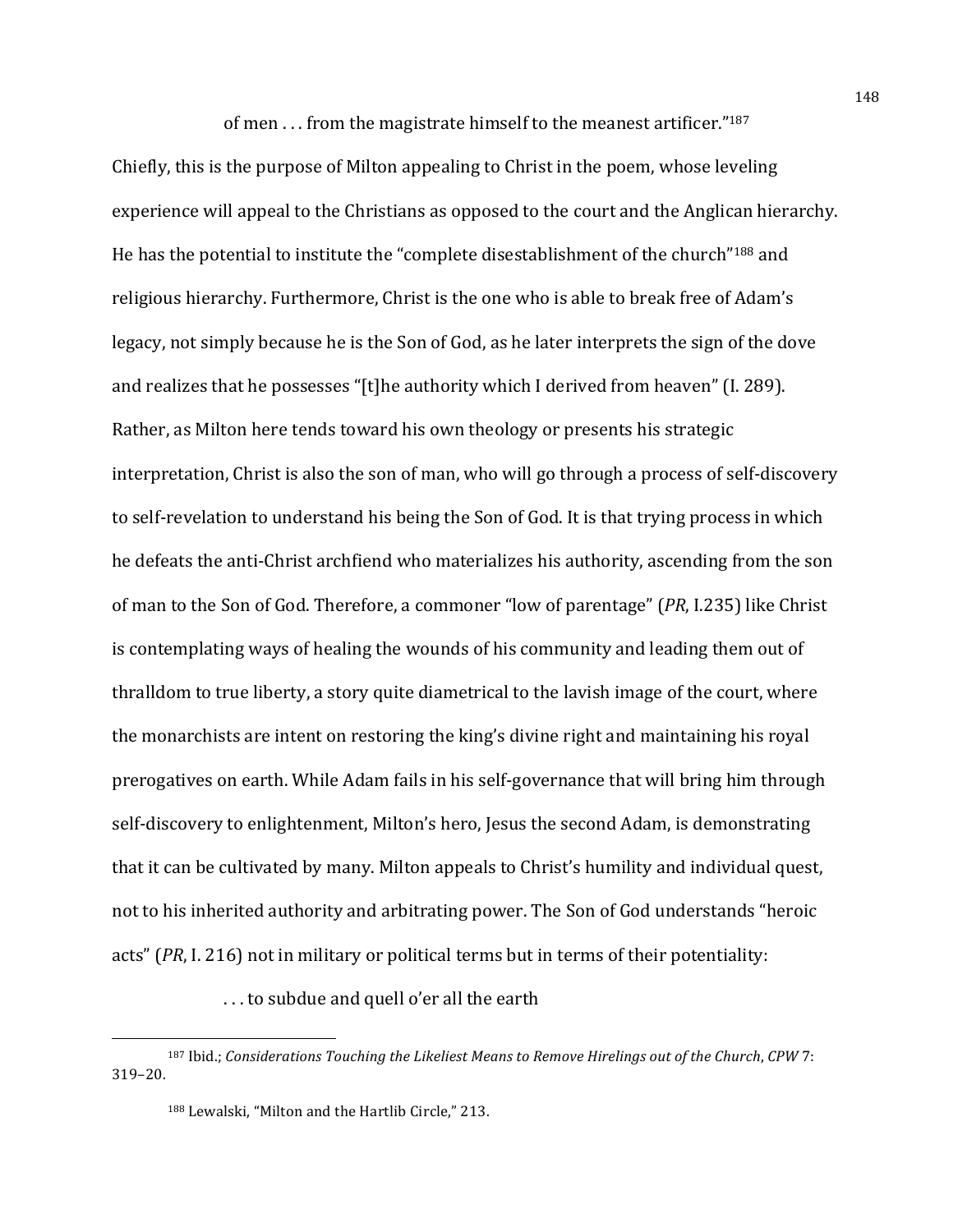Brute violence and proud tyrannic power. Till truth were freed, and equity restored: Yet held it more humane, more heavenly first By winning words to conquer willing hearts, And make persuasion do the work of fear; ... and teach the erring soul

Not willfully misdoing, but unaware

Misled .... (*PR*, I. 218–26)

Unlike the persona Milton puts forward in his antimonarchical tracts during the revolutionary era, one that sharply calls his reader "doting rabble," tending to alienate the chosen from the degenerate, here Christ speaks a language that brings solace and hope, assertively but not scoldingly, hoping to recruit and bring about unity. He is the beginning of the new humanity.

However promising this restoration may be, the process will inevitably be prolonged. It requires individuals to remain engaged with mental labor and perseverance so as to transform sacred inheritance to creativity and to transubstantiate promise to reality. Milton's expansive retellings of the creation myth are both a remedy to rebuilding the shattered culture and a poetic strategy that infuses fresh insights into selfhood through epic, thus culminating in turning "[t]hat glorious form, that light unsufferable" into a great multitude that substantiates "[t]he new enlightened world."<sup>189</sup> To that end, Milton seeks to create a new culture or counterculture against the temptations of overflowing sensuality and political deceits, by deliberately treading on what has long been considered a "narrow

 

<sup>189 &</sup>quot;On the Morning of Christ's Nativity," 8, 82.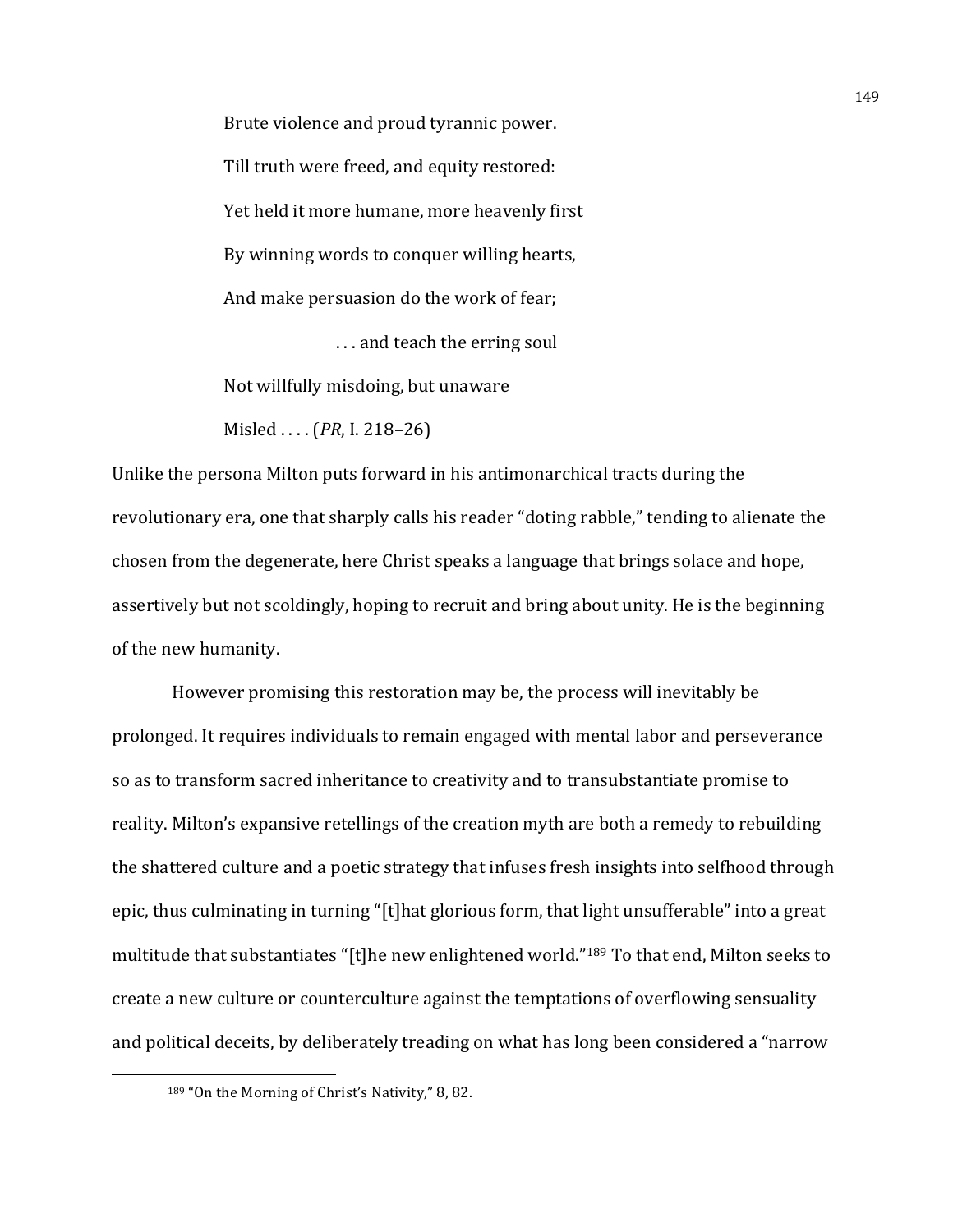ground,"<sup>190</sup> the temptation alone. Focusing on this remedial strategy, *Paradise Regained* seeks to replace a culture of compromise and disguise with one of visionary combat and spiritual sagacity.

## V. Conclusion

<u> 1989 - Johann Stein, mars et al. 1989 - Anna ann an t-Anna ann an t-Anna ann an t-Anna ann an t-Anna ann an t-</u>

This chapter explored the connection between the fall of Eden and Samson's guilt, and discussed the theme that weaves through Milton's whole restoration project remembrance. Samson, though "not another Christ," like the Son in *Paradise Regained*, also filiates us all into the future. The disjuncture that the civil wars created provides an opportunity for people to allow themselves to emulate the Son, who is released from a past that no longer dictates or even haunts him for what he is and is going to do next. Jesus founds his own subjectivity by declaring himself the son of his mission and destiny, not through any predicative relations, personal, legal, or historical. To remember the past is only human, but as *Samson Agonistes* has shown us, memory may twist our understanding about the present and change our path toward the future.

<sup>&</sup>lt;sup>190</sup> Charles Dunster's edition of *Paradise Regained* (1795), reprinted in the appendix in *Milton's* "Paradise Regained:" Two Eighteenth-Century Critiques, ed. Richard Meadowcourt, Charles Dunster, and Joseph Anthony Wittreich, Jr (Gainesville: Scholars' Facsimiles & Reprints, 1971), 3.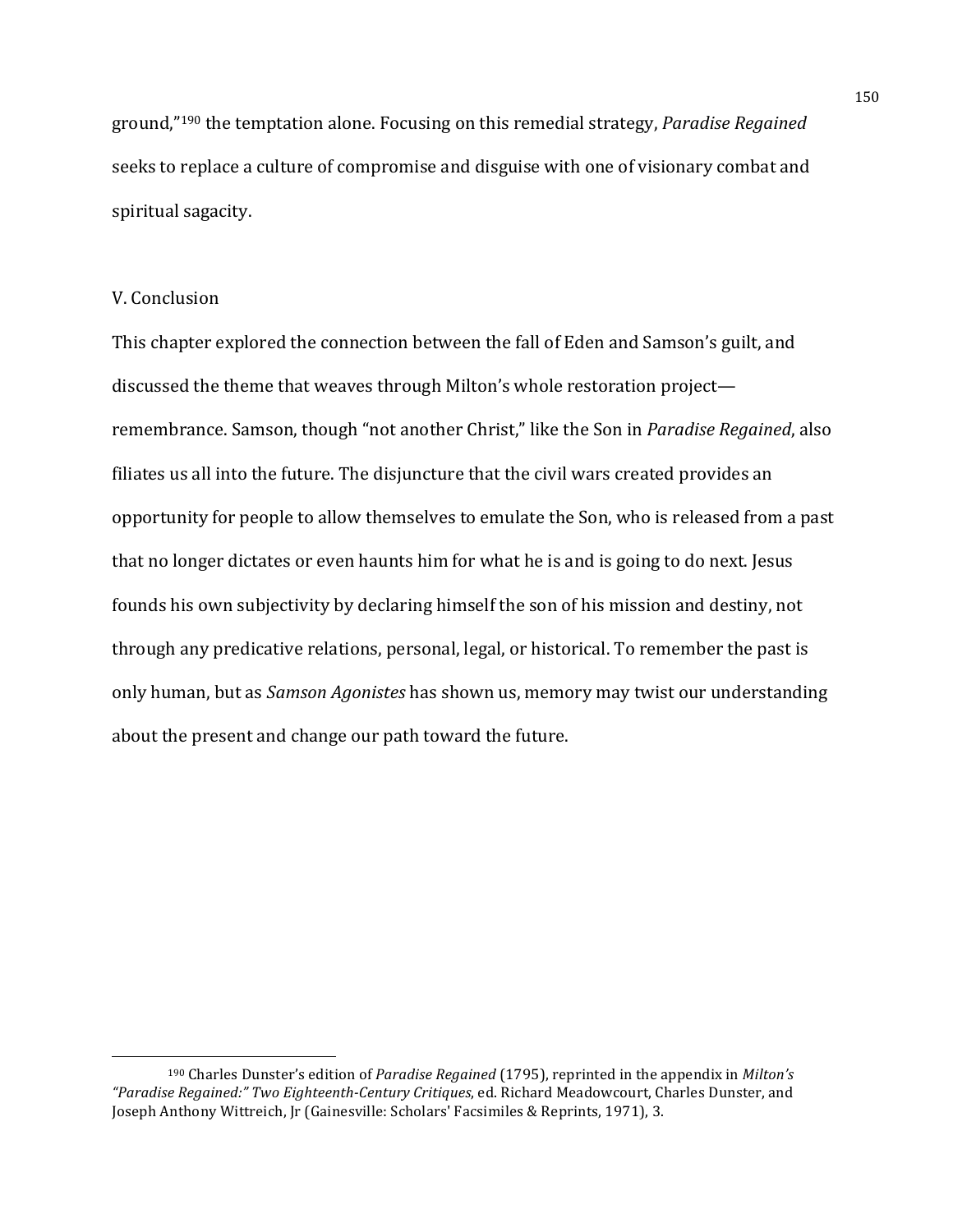## "Relation Stands": Standing at the Edge of the Apocalypse

## —A Conclusion

Milton's three late work treated here all revolve around the existence of forms of life featuring two major aspects: first, potentiality, in which the subject is expected to embrace his own privation and be in relation to his own incapacity,<sup>191</sup> and second, the threshold or a limit point at which the subject is given an opportunity to reach into the infinite and the unknown.<sup>192</sup> As I have argued, what these late works, *Paradise Lost*, *Paradise Regained* and *Samson Agonistes*, have shown is that Milton presents a powerful restoration scheme aimed at optimizing human potentiality through myth and engaging in the critical stance of recovery of a lost paradise as the poet's act of radical politics. Thematizing the recovery of the lost paradise through awakening to the subject's own potentiality, these late poems accentuate their subjects' attempt at returning to the originary state, which has been rendered undecidable and indistinct and thus full of potentials. In concluding this study, I want to stress one aspect that has been mentioned in passing but deserves more attention, that is, the real of the subject.

What is the real of the subject? Jacques Lacan finds that in the subject's unconscious something dominating the subject only "presents itself instead of the subject."<sup>193</sup> In the realm of meaning, symbols, metaphors, or some isolating signifiers will not represent the subject or articulate his symptoms. Thus, for Lacan, because "the real is that which always

 

<sup>&</sup>lt;sup>191</sup> Agamben, "On Potentiality," 182.

 $192$  With this idea of a limit point or threshold, I am thinking mainly of Freud, Lacan, Benjamin, Badiou, and Agamben.

<sup>&</sup>lt;sup>193</sup> Bruce Fink, *Lacan to the Letter: Reading "Écrits" Closely* (Minneapolis: University of Minnesota Press, 2004), 104.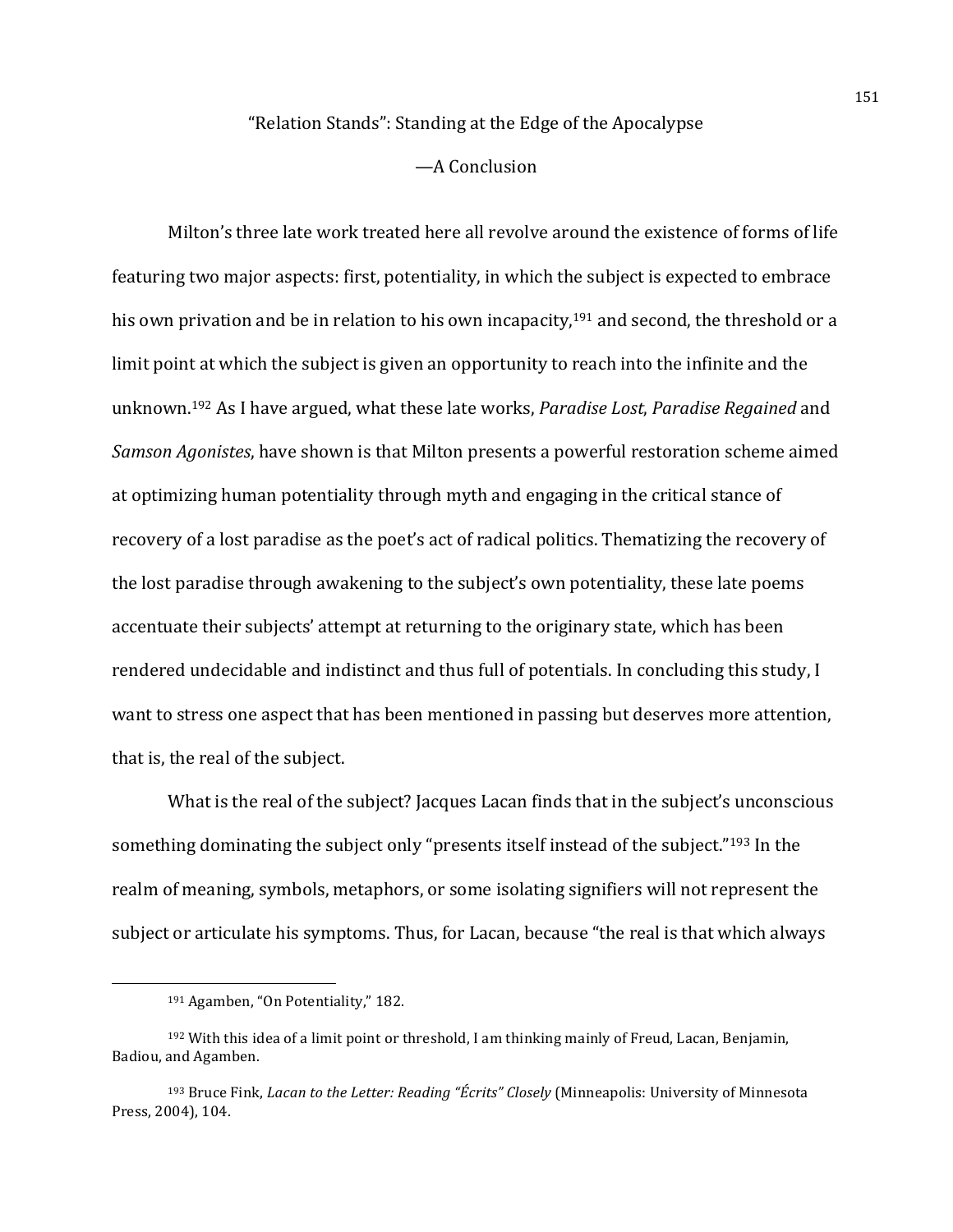returns to the same place,"194 to treat any symptoms effectively, "[t]he subject has to come into being where (that thing) was." $195$  In other words, the subject must embrace the unknown or the thing he resists in order to come close to his own subjectivity. The real is that which is not yet, which has not yet entered the language, so Lacan declares, "*what did not come to light in the symbolic appears in the real."<sup>196</sup> Overall, "presenting a function of* constancy," the real "then became that before which the imaginary faltered, that over which the symbolic stumbles, that which is refractory, resistant. Hence the formula: 'the real is the impossible.""<sup>197</sup> In all of Milton's late work, the relation of the subject to the real has been one that is to the ineffable or the impossible. Such a site of impossibility, the infinite or the unknown that escapes the grasp of the symbolic or the imaginary, is what Lacan calls the real.<sup>198</sup> So here I would like to conclude by thinking about the real of the subject, a topic worthy of a book-length study. This short Conclusion, nevertheless, serves as an attempt at engaging with this idea as a new beginning.

The potentiality of forming the selfhood is closely connected to the impossibility of the real. As the poems lay bare the journey from labor to transgression, temptation to redemption, or from suffering to destruction, the trajectory of the Miltonic subjects' pursuit is clear. Their craving for experiencing themselves as part and parcel of the composite

<u> 1989 - Johann Stein, mars et al. 1989 - Anna ann an t-Anna ann an t-Anna ann an t-Anna ann an t-Anna ann an t-</u>

197 Alan Sheridan, "Translator's Note," in *The Seminar of Jacques Lacan*, Book XI, 280.

<sup>&</sup>lt;sup>194</sup> Jacques Lacan, *The Seminar of Jacques Lacan*, Book XI: *The Four Fundamental Concepts of Psycho*analysis, trans. Alan Sheridan, ed. Jacques-Alain Miller (New York: Norton, 1978), 49.

<sup>195</sup> Ibid., 104-5.

<sup>196</sup> Lacan, *Écrits*, 324. 

<sup>&</sup>lt;sup>198</sup> Lacan constantly returns to Freud's *The Interpretation of Dreams* (1900) to further think about how the real can be revealed in every dream. See his *Écrits, The Four Fundamental Concepts of Psycho-analysis* (The Seminar of Jacques Lacan, Book XI), and *The Seminar of Jacques Lacan*, Book XX: Encore, among other works.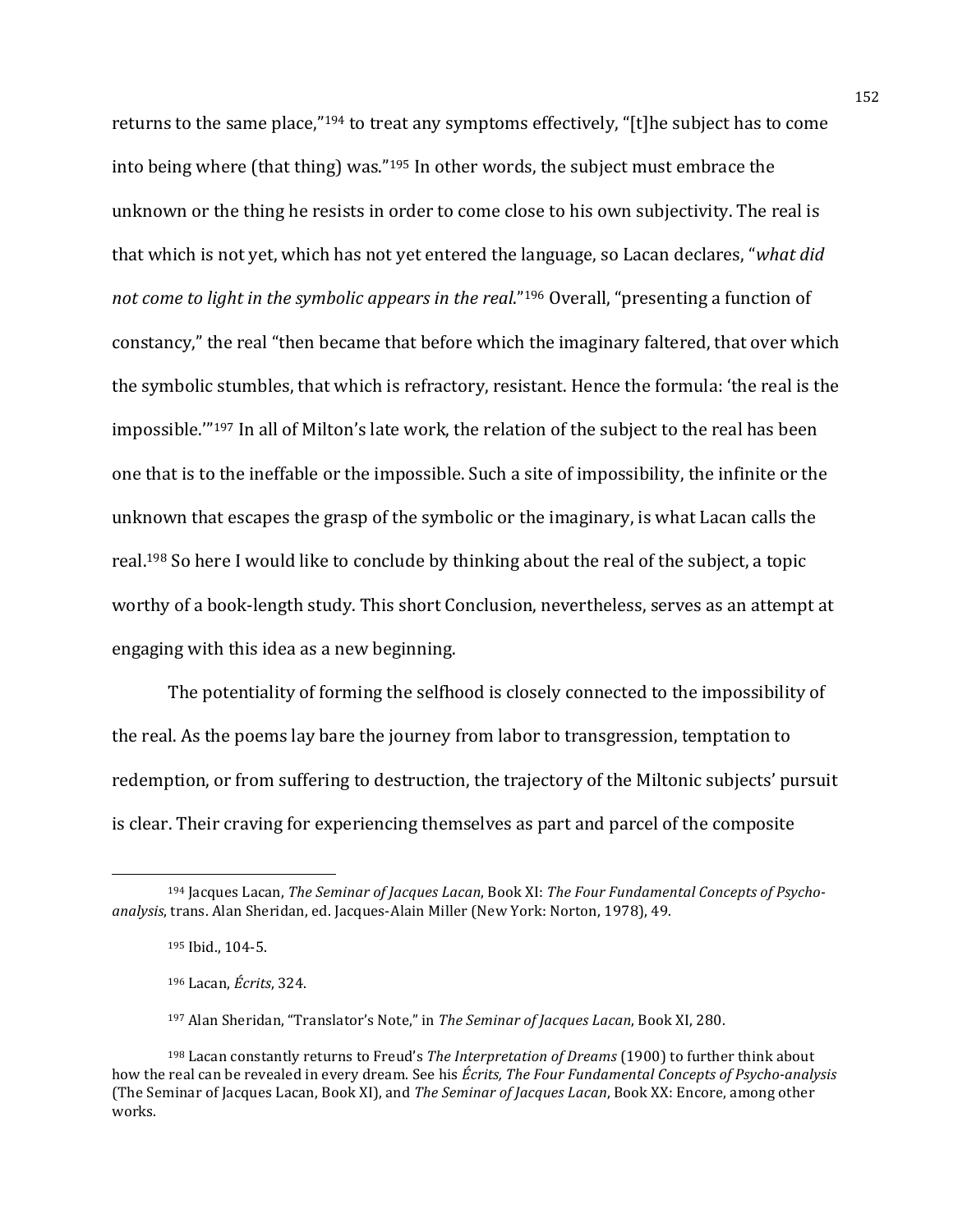work of divine creation and the impulse to return to the totality of that procreative source is strong. During this process Milton renders inevitable the challenge of repetition and alienation which the Miltonic subjects must undertake and in which they constantly get caught. Evidently Milton's restoration is built upon the continuous acts of reaching into the impossible and drawing out new possibilities and founding new relations.

Building new relations by tapping into the originary state and originating process is the key. The illuminating ideas of the thinkers I employ, from Aristotle to Freud and Lacan, from Walter Benjamin to Agamben and Badiou, all highlight the "formless" or messianic moments as those replete with awakening potentials. Very often Milton makes this attempt at awakening an extreme case. He would bring his subject and the reader to the edge of the unknown to access the real or to experience the truth procedure in order for them to become the subject of truth and universality. For the Son the redeemer is brought to the desert to suffer from his own privation in order to understand his impotentiality, "the potentiality to not-be."<sup>199</sup> Through negation, the imposter Satan imposes on the Son the zeal to prove his sonship on the pinnacle of the Temple by falsifying God's message to suit his own incapacity.<sup>200</sup> As for Adam and Eve, they have come a long way from being born free to choose to forfeiting their impotentiality, namely, their choice not to follow their human impulse. For Samson, finally, the Judge must face the blasphemy of reconciling his God with Idols when he is forced to perform at the feast to Dagon since that about which he cares the most is his belief in God and the hope and promise of his ultimate deliverance. So Agamben writes, "The greatness—and the abyss—of human potentiality is that it is first of

<sup>199</sup> Agamben, *Potentialities*, 183.

<sup>200</sup> Crossan, *Jesus*, xiv.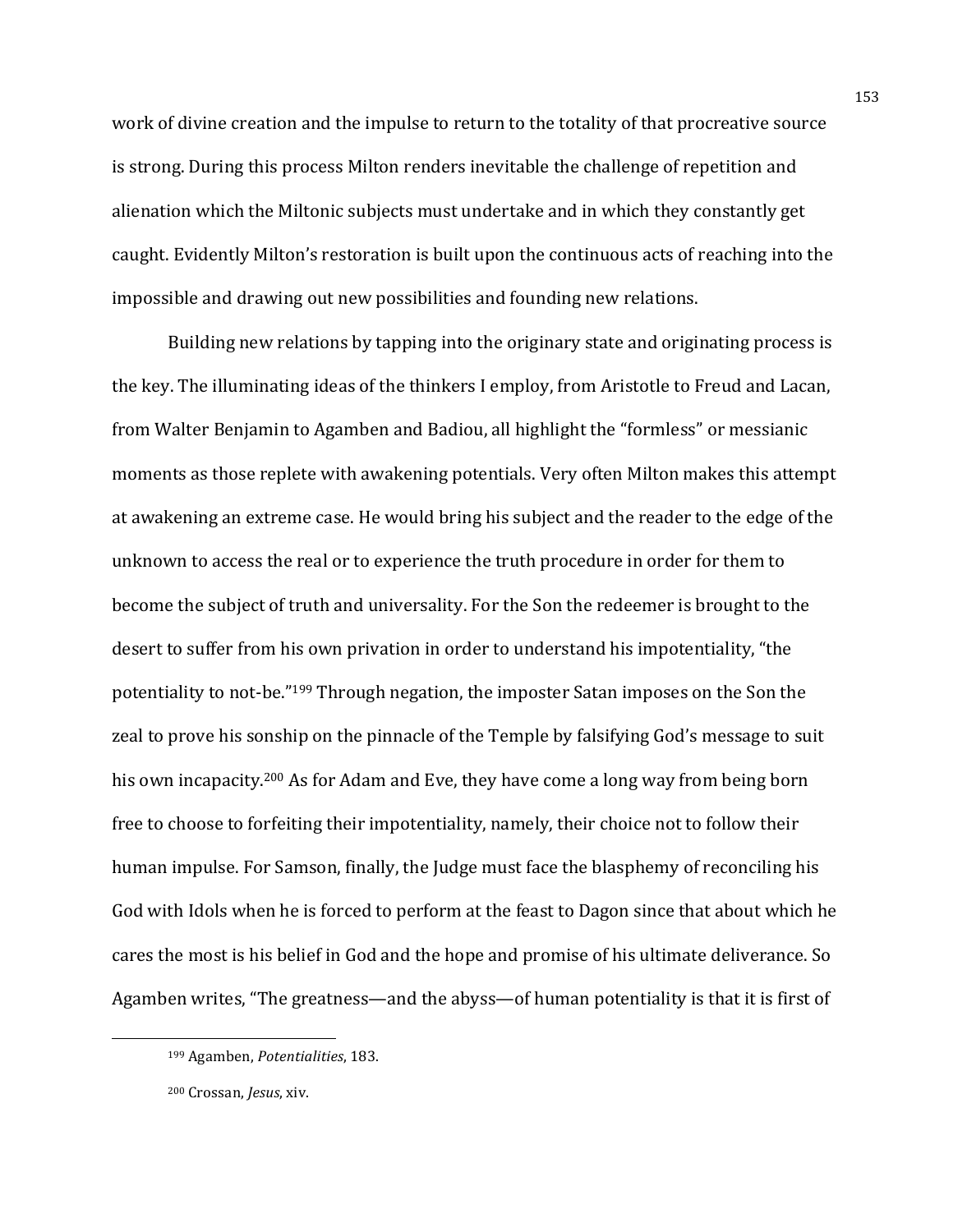all potential not to act, *potential for darkness*."<sup>201</sup> Therefore, "[t]o be free is," he continues, "*to be capable of one's own impotentiality*, to be in relation to one's own privation. This is why freedom is freedom for both good and evil."<sup>202</sup> How to act or react toward the real of the subject themselves in order to remain free clearly prevails in these poems. It can also be considered one of the many dimensions of the real of the Miltonic subjects.

It appears that the relation which the Miltonic subjects repeatedly visit for the purpose of reaffirming their hope for the ultimate return serves as a threshold, a passage, or a limit point beyond which the symbolic ceases to shed light on and the real begins to emerge. Take the creation of Adam and Eve as an example. Encountering the infinite in their own way, both of our human parents bring themselves into contact with the real. Eve's first gazing at her own image in the river is arguably the starting point of her accessing the real of subjectivity. God's voice to lead her away from indulging in her own image draws her near her other *auctor*, Adam. In contrast, immediately after God's voice, as we are told through her remembrance, Eve for some reason is repulsed by Adam's calling for her return. In Jean Hyppolite's regard on these "primary forces," these moments of "attraction" and "repulsion" form "a primary myth of the outside and the inside," the formation of selfhood. And perhaps this also shows "how the intellectual separates itself (in action) from the affective to give a formulation of a sort of genesis of judgement, that is, in short, a genesis of thought."<sup>203</sup> The real of Eve's subject formation lies at the threshold of affirming or repelling the relation she has yet to be able to comprehend and articulate. Just

<sup>&</sup>lt;sup>201</sup> Agamben, *Potentialities*, 181.

<sup>202</sup> Ibid., 183.

<sup>&</sup>lt;sup>203</sup> Hyppolite, "A Spoken Commentary," 294, 293.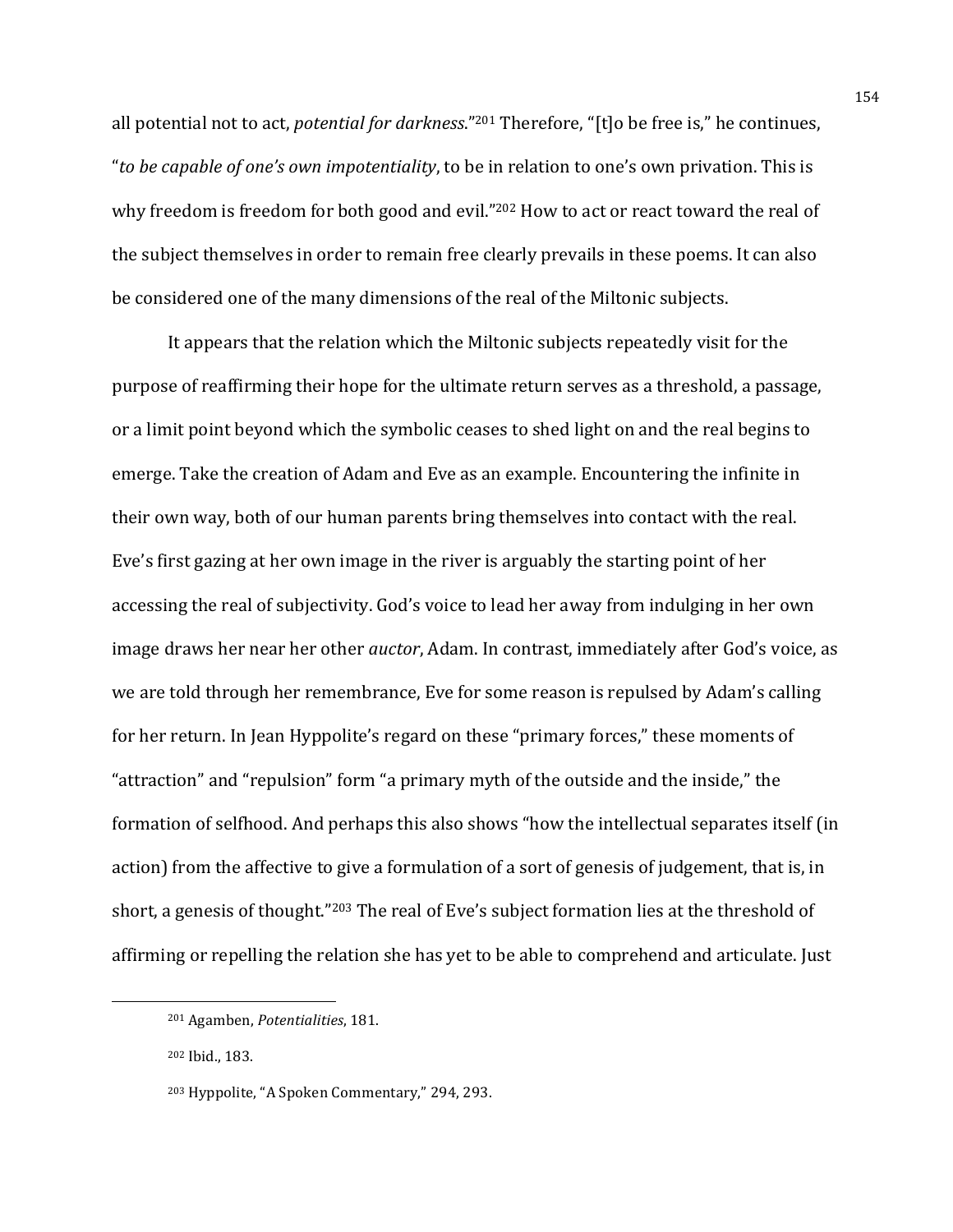right at that moment of *not yet*, where the symbolic fails to keep up with the potential of actuality, her selfhood seems to come into being. Relation stands when the separation of inside and outside is formulated.

Represented as an impetus to returning to the originary forms of life, the subjects' unfettered impulses of reaching into the impossible prompt them to seek ways to abolish the alienation that the Fall imposes and to transform the fallen consciousness as a remnant of sacredness and profanity<sup>204</sup> into new use and create new significations. I conclude that *Paradise Lost, Paradise Regained, and Samson Agonistes, all embody versions of the Miltonic* restoration, an ambitious and enthusiastic pursuit of humanity's originary state imbued with spiritual potentialities and the capability for ongoing revelation, while that state has been separated from itself by the Fall. On the one hand, that separation as a split in being and substance is mediated through the divide in language, the mythic-affective and rationalist-empirical discourses. On the other hand, the empirical apparatuses, which aim at revelation through sense perceptions and scientific observations, perceive their communicability with the unknown through making separations and distinctions. The restorative impulse, prevalent in spheres of the sacred and the profane, is dedicated to abolishing the separations and facilitating a return to the originary state capable of founding new relations. Central to this pursuit is the re-creation of the subject, whose latent regenerative and rejuvenating force, the prime mover of recovered paradise, is ultimately revealed and amplified by engaging tension and profanable separation. This study therefore delineates the trajectory of Milton's restoration in his late poems with regard to the antithesis between the inclusive and exclusive forces.

<sup>&</sup>lt;sup>204</sup> Agamben, "In Praise of Profanation," 78.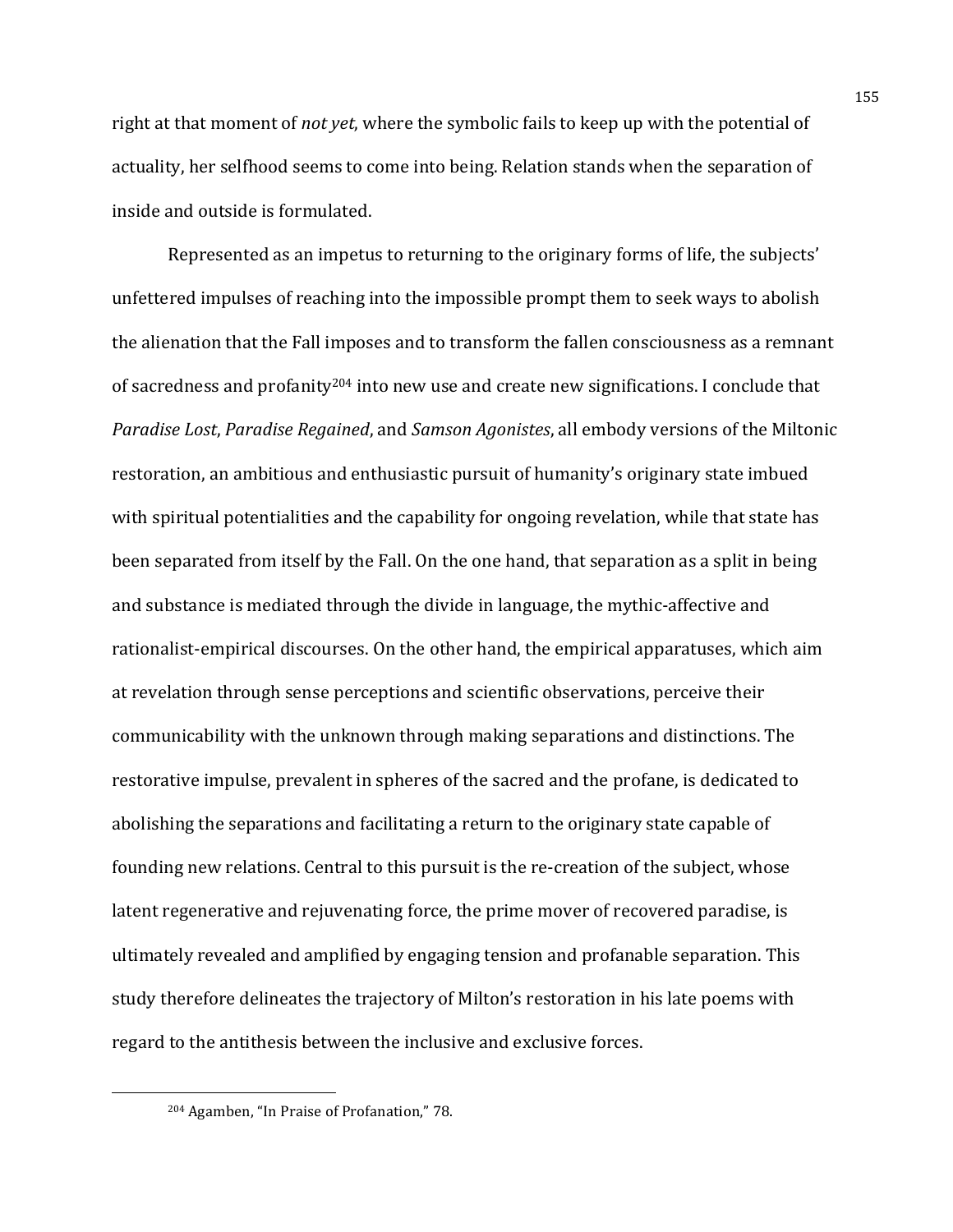Milton's poetics of fragmentary articulation intentionally engages the reader in participating in more actively the re-membering, re-pairing or even re-turning process. Satan's intriguing perversion, literally and metaphorically, compels the Miltonic subjects to constantly turn to change because change as first principle, or *prima mobile*, will sustain not only the momentum but also hope for the ongoing re-pairing and for ultimately receiving revelation. As Joseph Wittreich in his *Why Milton Matters* astutely reminds us,

As we move toward a fullness of perception, Milton's changing rather than changeless mind will become increasingly the object of our study, producing a criticism that involves not just validation of the past but often correction of it.

Understanding that change in reading Milton's texts and profaning it for modern use only contributes to a fuller picture of Milton's world as well as our own. The real of the subject is full of undecidables, so we need to per-vert and profane what has been consecrated in or fixated upon Milton's texts and continue to re-find new relations.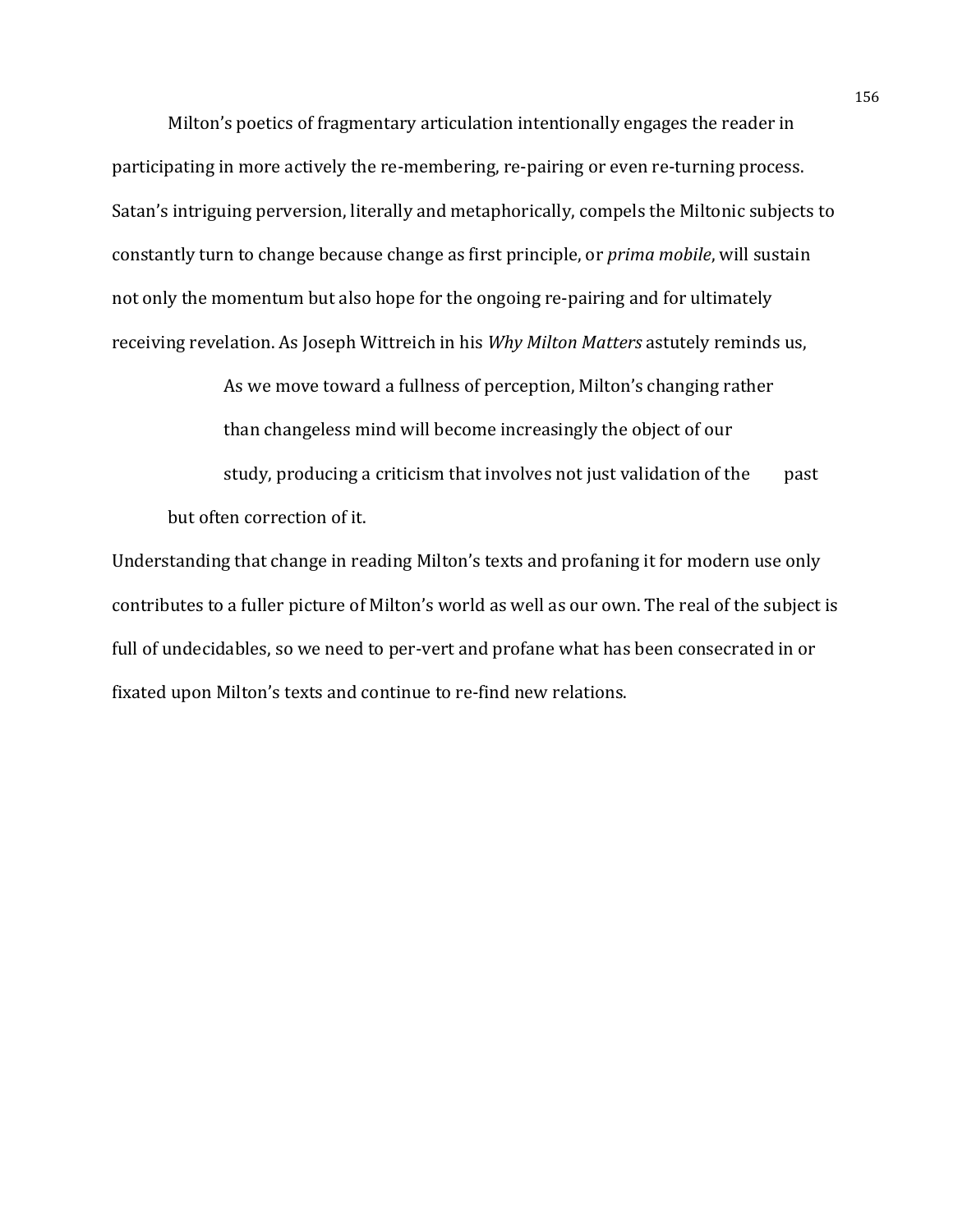## Works Cited

Achinstein, Sharon. *Literature and Dissent in Milton's England*. Cambridge: Cambridge UP, 2003.

---. "The Uses of Deception: From Cromwell to Milton." The Witness of Times: *Manifestations of ideology in Seventeenth Century England. Eds. Keller* Katherine Z. and Gerald J. Schiffhorst. Pittsburgh: Duquesne UP, 1983. 174-200.

- Agamben, Giorgio. The Kingdom and the Glory: For a Theological Genealogy of *Economy and Government*. Trans. Lorenzo Chiesa, and Matteo Mandarini. Stanford: Stanford UP, 2011.
- ---. *The Signature of All Things: On Method*. Trans. Luca D'Isanto, and Kevin Attell. NY: Zone Books, 2009.
- ---. *Profanations*. Trans. Jeff Fort. NY: Zone Books, 2007.
- ---. The Time that Remains: A Commentary on the Letter to the Romans. Trans. Patricia Dailey. Stanford: Stanford UP, 2005.
- ---. *State of Exception*, trans. Kevin Attell. Chicago: Chicago UP, 2005.
- ---. *The Idea of Prose*, trans. Sam Whitsitt. NY: State U of NY P, 1995.
- ---. *Infancy and History: Essays on the Destruction of Experience*. Trans. Liz Heron. NY: Verso, 1993.
- ---. The Coming Community. Trans. Michael Hardt. Minneapolis: U of Minnesota P, 1993.
- ---. "Difference and Repetition: On Guy Debord's Films." *Guy Debord and the Situationist International: Texts and Documents*. Trans. Brian Holmes. Ed.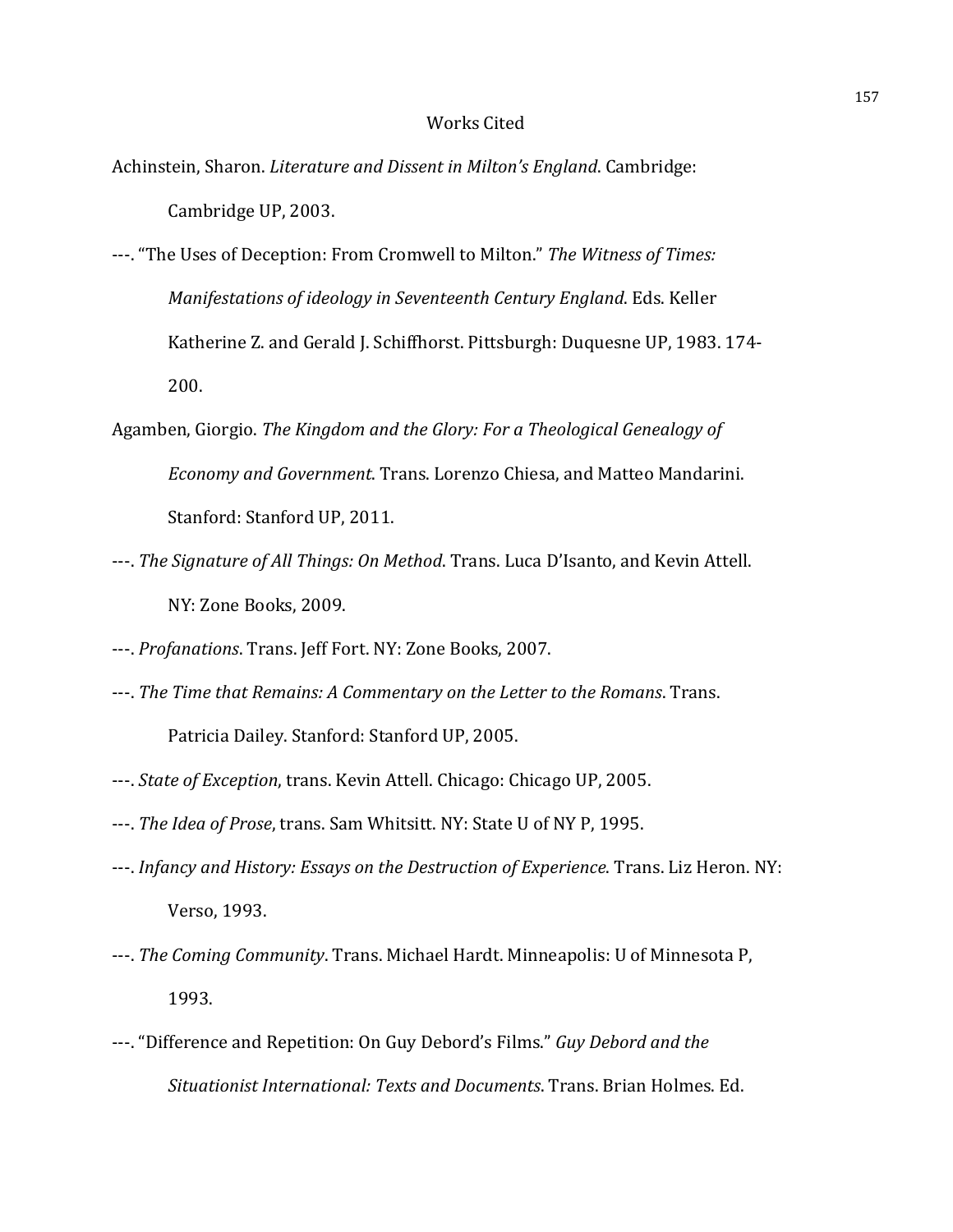Tom McDonough. Cambridge: MIT P, 2004.

- Agrippa, Henry Cornelius. Female Pre-eminence, OR THE Excellency of that Sex above *the Male*. Trans. Henry Care. London: 1670.
- Alexander, Julia Marciari, and Catharine MacLeod, eds. *Politics, Transgression, and Representation at the Court of Charles II. New Haven: Yale UP, 2007.*
- Arendt, Hannah. *Lectures on Kant's Political Philosophy*. Ed. Ronald Beiner. Chicago: U of Chicago P, 1992.
- Armitage, David, and Armand Himy, and Quentin Skinner, eds. *Milton and Republicanism*. NY: Cambridge UP, 1998.
- St. Augustine. *The Literal Meaning of Genesis* 8.27-49. On Genesis, part 1, vol.13 of *The Works of Saint Augustine: A Translation for the Twenty-first Century.* Ed. John E. Rotelle, trans. Edmund Hill. NY: New City P, 1990-1993.
- ---. *Concerning the City of God against the Pagans*. Trans. Henry Bettenson. London: Penguin, 1984.
- Badiou, Alain. *Saint Paul: The Foundation of Universalism*. Trans. Ray Brassier. Stanford: Stanford UP, 2003.
- Bakhtin, Mikhail. *Rabelais and His World*. Trans. Hélène Iswolsky. Bloomington: Indiana UP, 1984.
- Bal, Mieke. Death and Dissymmetry: The Politics of Coherence in the Book of Judges. Chicago: U of Chicago P, 1988
- Benjamin, Walter. "On the Concept of History." *Selected Writings, 1938–1940*. Eds. Howard Eliand, and Michael W. Jennings. Cambridge: Harvard UP, 2006.
- ---. *The Arcades Project*. Trans. Howard Eiland, and Kevin McLaughlin. Cambridge: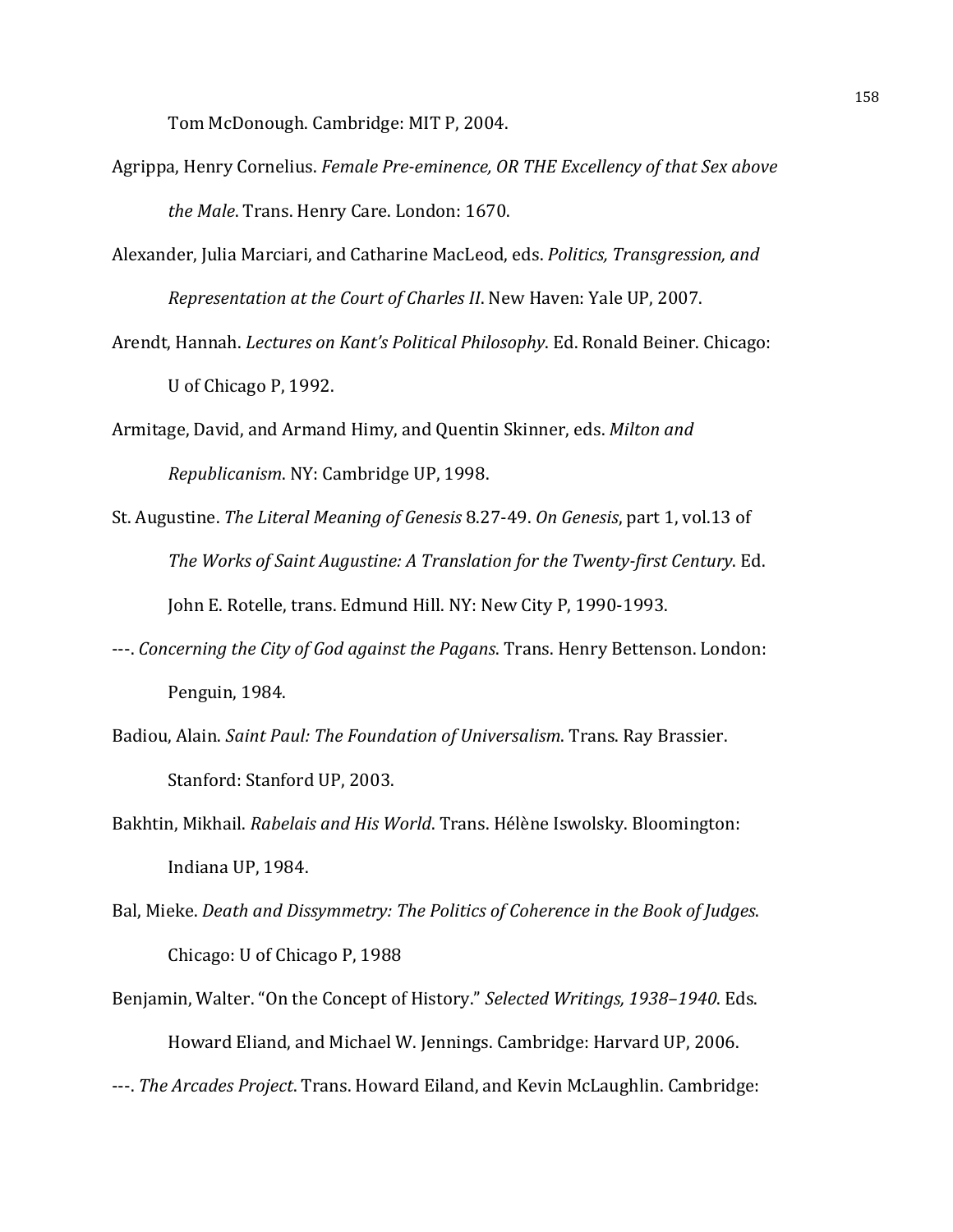Harvard UP, 1999.

---. *One Way Street and Other Writings*. Trans. Edmund Jephcott, and Kingsley Shorter. Norfork: Harcourt Brace Jovanovich, 1979.

---. *Illuminations*. Trans. Hary Zohn. London: Verso, 1970.

- Bliss, Robert. *Restoration England: Politics and Government 1660-1688*. NY: Methuen, 1985.
- Blumenberg, Hans. *The Genesis of the Copernican World*. Trans. Robert M. Wallace. Cambridge: MIT P, 1987.
- Bryant, Levi R. "Thinking at the Edge of Apocalypse." *Larval Subjects* (blog), January 24, 2015. <https://larvalsubjects.wordpress.com/2015/01/24/thinking-atthe-edge-of-apocalypse/>
- Carlyle, Thomas, ed. *Oliver Cromwell's Letters and Speeches, with Elucidations*. 4 vols. London: Chapman and Hall, 1897.

Corns, Thomas N. *John Milton: The Prose Works*. NY: Twayne, 1998.

---. *Milton's Language*. Oxford: Blackwell, 1990.

Crossan, John. *Jesus: A Revolutionary Biography*. New York: HarperCollins, 1994.

Crossman, Robert. *Reading Paradise Lost*. Bloomington: Indiana UP, 1980.

- Cummins, Juliet, and David Burchell, eds. *Science, Literature and Rhetoric in Early Modern England.* Burlington: Ashgate, 2007.
- Debus, Allen G. Man and Nature in the Renaissance. Cambridge: Cambridge UP, 1978. Rpt. 1999.
- Denielson, Dennis Richard. *Milton's Good God: A Study in Literary Theodicy*. Cambridge: Cambridge UP, 1982.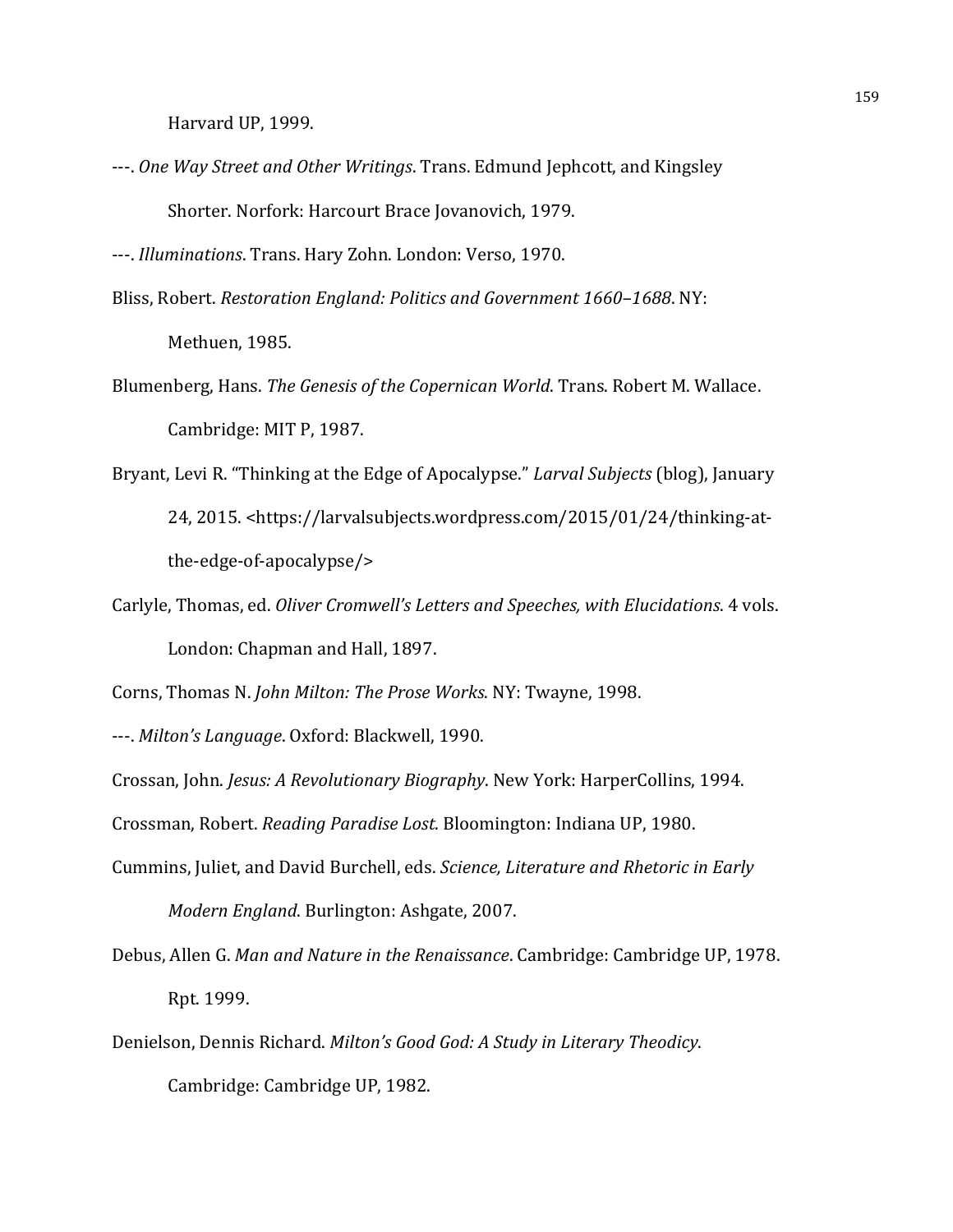- ---, ed. *Cambridge Companion to Milton*. 2nd ed. NY: Cambridge UP, 1999.
- Deleuze, Gilles. *Nietzsche and Philosophy*. Trans. Hugh Tomlinson. NY: Continuum, 2006.
- Doueihi, Milad. *Earthly Paradise: Myths and Philosophies*. Trans. Jane Marie Todd. Cambridge: Harvard UP, 2009.
- Fenton, Mary C., and Louis Schwartz, eds. To Repair the Ruins: Reading Milton. Pittsburgh: Duquesne UP, 2012.
- Fink, Bruce. *Lacan to the Letter: Reading "Écrits" Closely*. Minneapolis: U of Minnesota P, 2004.
- Fish, Stanley E. Surprised by Sin: The Reader in "Paradise Lost". Berkeley: U of California P, 1971.
- Fisher, Alan. "Why Is Paradise Regained So Cold?" *Milton Studies* (1980): 195-217.

Flannagan, Roy. "Art, Artists, Galileo and Concordances." *MQ* 20 (1986): 103-5.

- Freud, Sigmund. "Negation," The Ego and the Id and Other Works. The Standard *Edition of the Complete Psychological Works of Sigmund Freud, vol.* 19. Trans. & ed., James Strachey. London: Hogarth Press, 1925. 235-239.
- Frye, Northrop. *Return of Eden: Five Essays on Milton's Epics*. London: Rutledge, 1966.
- Galilei, Galileo. *Discoveries and Opinions of Galileo*. Trans. & Intro. Stillman Drake. NY: Doubleday/Anchor, 1957.
- Guibbory, Achsah. "Milton's 1667 Paradise Lost in Its Historical and Literary Contexts." "Paradise Lost: A Poem Written in Ten Books": Essays on the 1667 *First Edition*. Eds. Michael Lieb, and John T. Shawcross. Pittsburgh: Duquesne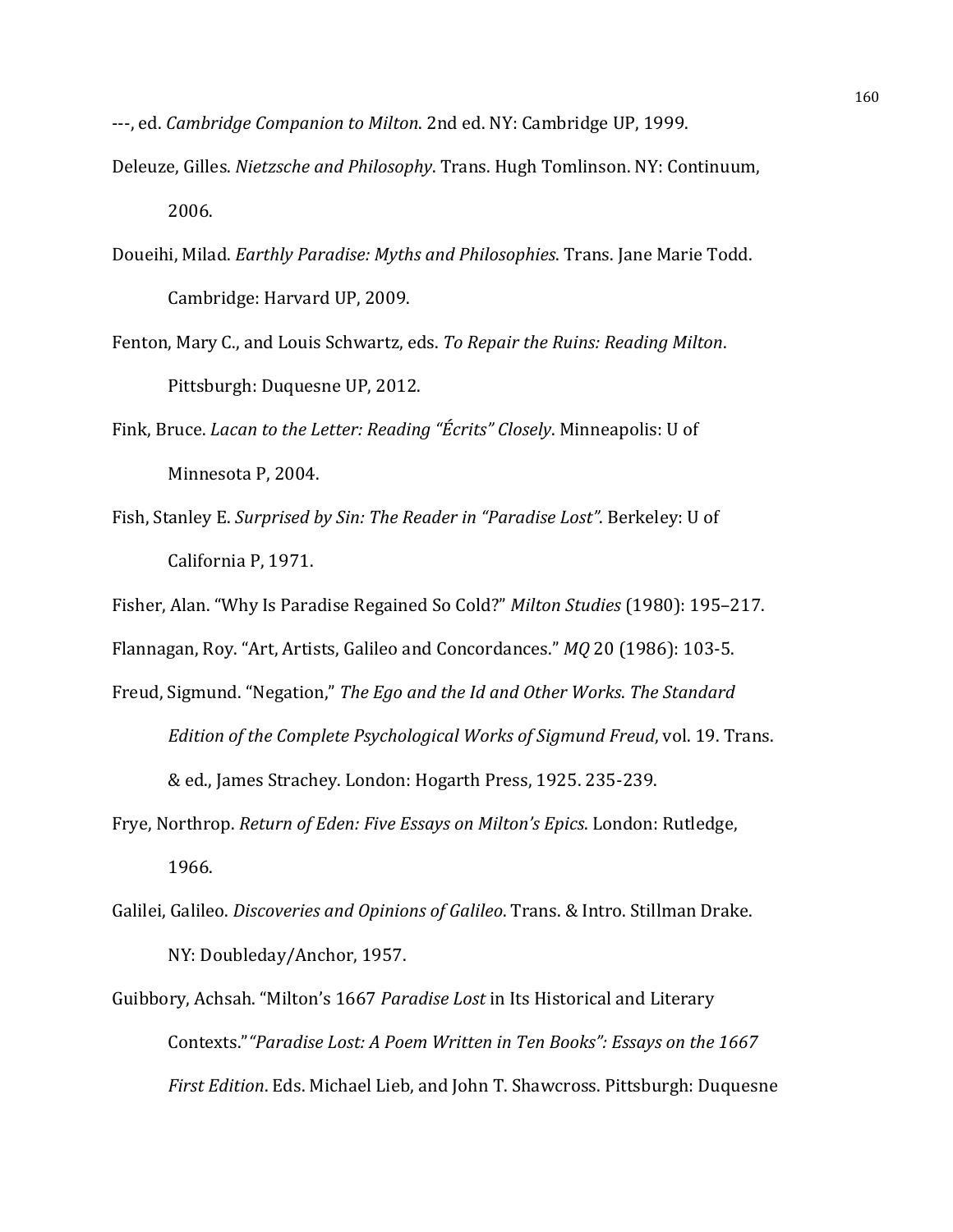UP, 2007. 79-95.

- ---. Ceremony and Community from Herbert to Milton: Literature, Religion, and *Cultural Conflict in Seventeenth-Century England.* Cambridge: Cambridge UP, 1998.
- Hale, John. "England as Israel in Milton's Writings." *EMLS* 2.2 (1996): 3.1–54.

<URL: http://purl.oclc.org/emls/02-2/halemil2.html> 

Hammond, Paul. "King's Two Bodies: Representations of Charles II." The Making of *Restoration Poetry.* Cambridge: D. S. Brewer, 2006. 112.

Harris, Neil. "Galileo as Symbol: The 'Tuscan Artist' in *Paradise Lost." Annali dell'Istituto e Museo di Storia della Scienza di Firenze* 10 (1985): 3-29.

Harrison, Peter. "The Fashioned Image of Poetry or the Regular Instruction of Philosophy?': Truth, Utility, and the Natural Sciences in Early Modern England." Cummins and Burchell, eds. *Science, Literature and Rhetoric in Early Modern England.* Burlington: Ashgate, 2007. 15-35.

- Herman, Peter C. *Destabilizing Milton: "Paradise Lost"* and the Poetics of Incertitude. Hampshire: Palgrave/St. Martin's, 2005
- Hill, Christopher. *The Collected Essays*, vol. 1: *Writing and Revolution in 17<sup>th</sup> Century England.* Amherst: University of Massachusetts Press, 1985.
- ---. *God's Englishman: Oliver Cromwell and the English Revolution*. NY: Harper & Row, 1972.
- Hobbes, Thomas. *Behemoth, or The Long Parliament*. Ed. Ferdinand Tönnies, London: Simpkin, Marshal, and Co., 1889. Rpt. Intro. Stephen Homes. U of Chicago P, 1990.
- Hoxby, Blair. "Milton's Steps in Time." *SEL* 38.1 (1998), 149-72.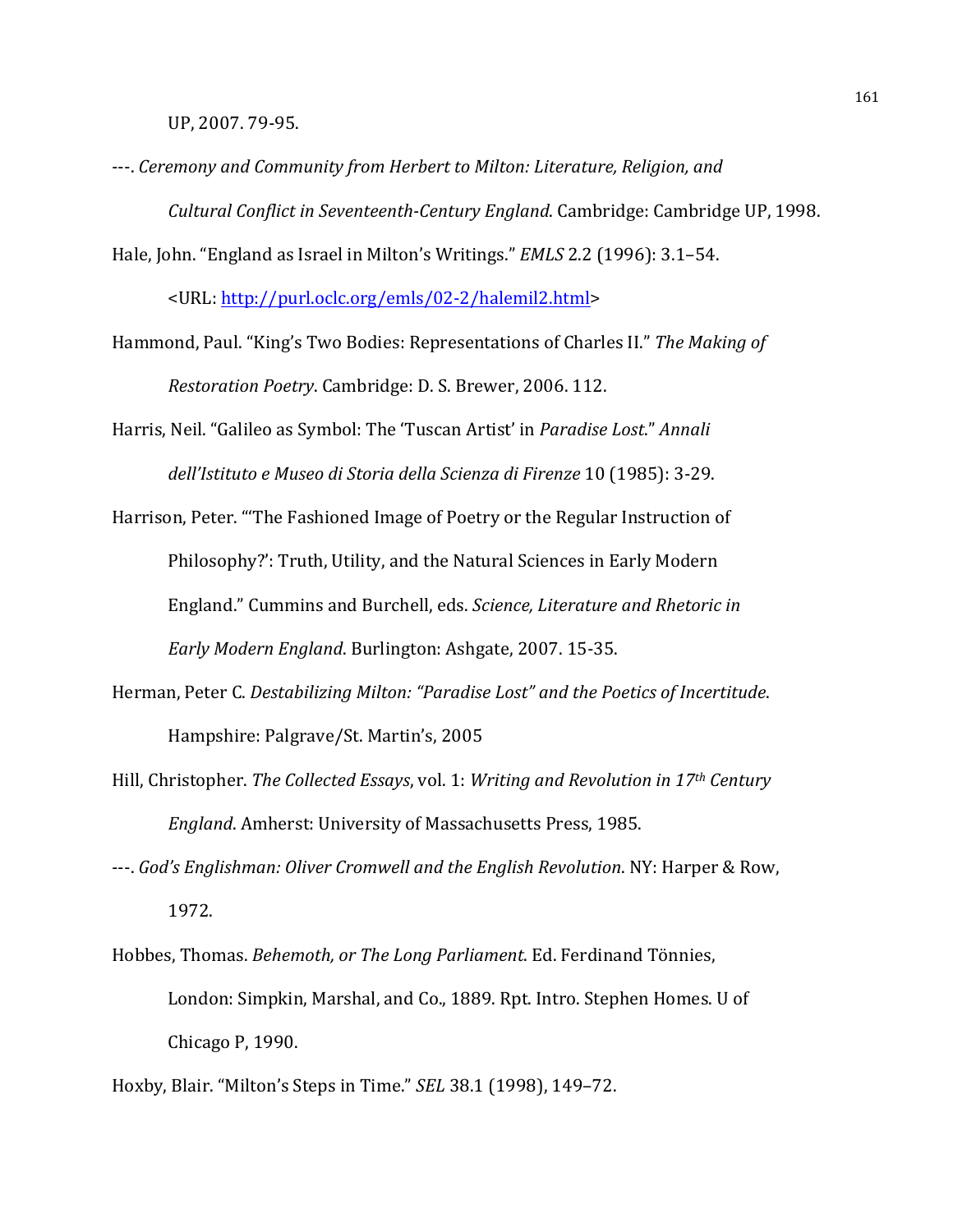- Hughes, Merritt Y., ed. *John Milton: Complete Poems and Major Prose*. NY: Macmillan, 1957.
- Hunter, Michael. *Science and the Shape of Orthodoxy: Intellectual Change in Late Seventeenth-Century Britain*. Woodbridge: Boydell, 1995.

---. *Science and Society in Restoration England*. Cambridge: Cambridge UP, 1981.

- Hyppolite, Jean. "A Spoken Commentary on Freud's *Verneinung*." Appendice I. *Écrits.* Jacques Lacan. 289-97.
- Jowitt, Claire, and Diane Watt, eds. The Arts of 17<sup>th</sup>-Century Science: Representations of the Natural World in European and North American Culture. Burlington: Ashgate, 2002.
- Keeble, N. H. "Settling the Peace of the Church": 1662 Revisited. Oxford: Oxford UP, 2014.
- Kerrigan, William. The Prophetic Milton. Charlottesville: UP of Virginia, 1974.
- Knoppers, Laura Lunger, ed. The 1671 Poems "Paradise Regain'd" and "Samson Agonistes." The Complete Works of John Milton, vol. 2. NY: Oxford UP, 2008.
- Lacan, Jacques. *Seminar XVII: The Other Side of Psychoanalysis*. Trans. Russell Grigg. NY: Norton, 2007.
- ---. The Seminar of Jacques Lacan, Book XI: The Four Fundamental Concepts of Psychoanalysis. Trans. Alan Sheridan. Ed. Jacques-Alain Miller. NY: Norton, 1978.

Lewalski, Barbara Kiefer. *The Life of John Milton*. NY: Blackwell, 2003.

- ---. "Milton and Idolatry." *SEL* 43.1 (2003): 213-32.
- ---. "To try, and teach the erring Soul': Milton's Last Seven Years." *Milton and the*

<sup>---.</sup> *Écrits: A Selection*. Trans. Alan Sheridan. NY: Norton, 1977.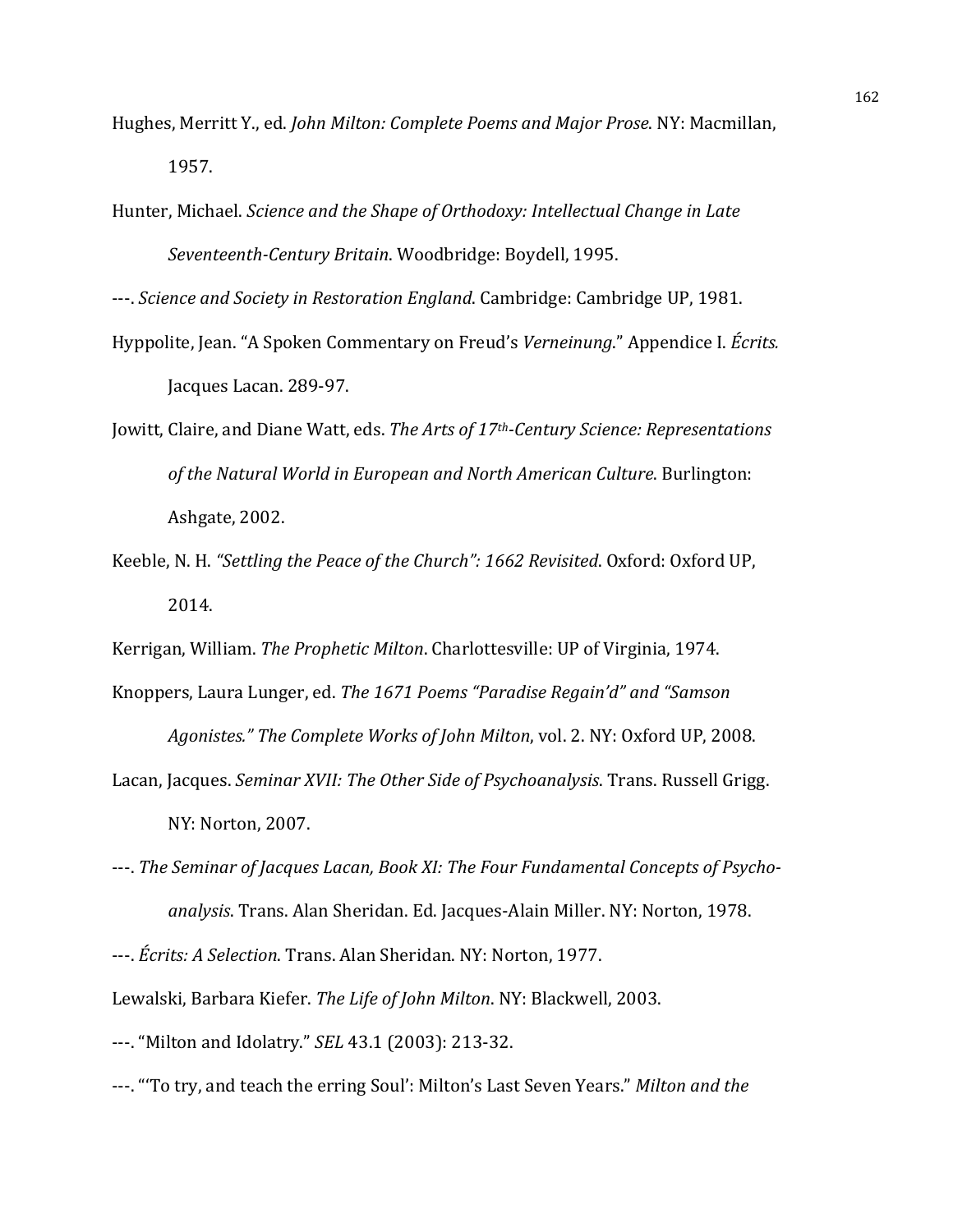*Terms of Liberty.* Eds. Graham Parry and Joad Raymond. Cambridge: D. S. Brewer, 2002. 175-90.

---. "The Genres of *Paradise Lost."* The *Cambridge Companion to Milton*. Cambridge: Cambridge UP, 1999.  $2<sup>nd</sup>$  ed. 113-29.

---. "Paradise Lost" and the Rhetoric of Literary Forms. Princeton: Princeton UP, 1985.

- ---. "Milton and the Hartlib Circle." *Literary Milton: Text, Pretext, Context*. Eds. Diana Treviño Benet, and Michael Lieb. Pittsburgh: Duquesne UP, 1994. 202-19.
- Lieb, Michael. "Brotherhood of the Illuminati: Milton, Galileo, and the Poetics of Conspiracy." *MS* (2008): 54-95.
- Loewenstein, David, ed. *John Milton Prose: Major Writings on Liberty, Politics, Religion, and Education*. NY: Wiley-Blackwell, 2013.
- Lyotard, Jean-François. *Enthusiasm: The Kantian Critique of History*. Trans., Georges van den Abbeele. Stanford: Stanford UP, 2009.
- Marjara, Harinder Singh. Contemplation of Created Things: Science in "Paradise Lost". Toronto: U of Toronto P, 1992.
- Martin, Catherine Gimelli. The Ruins of Allegory: Paradise Lost and the *Metamorphosis of Epic Convention*. Durham: Duke UP, 1998.
- Masson, David, ed. *The Poetical Works of John Milton*. 3 vols. London: Macmillan, 1882.
- McClymond, Michael J. "Jesus." The Rivers of Paradise: Moses, Buddha, Confucius, *Jesus, and Muhammad as Religious Founders*. Eds. David Noel Freedman and Michael J. McClymond. Grand Rapids: William B. Eerdmans, 2001.

McColley, Diane Kelsey. *Poetry and Ecology in the Age of Milton and Marvell*.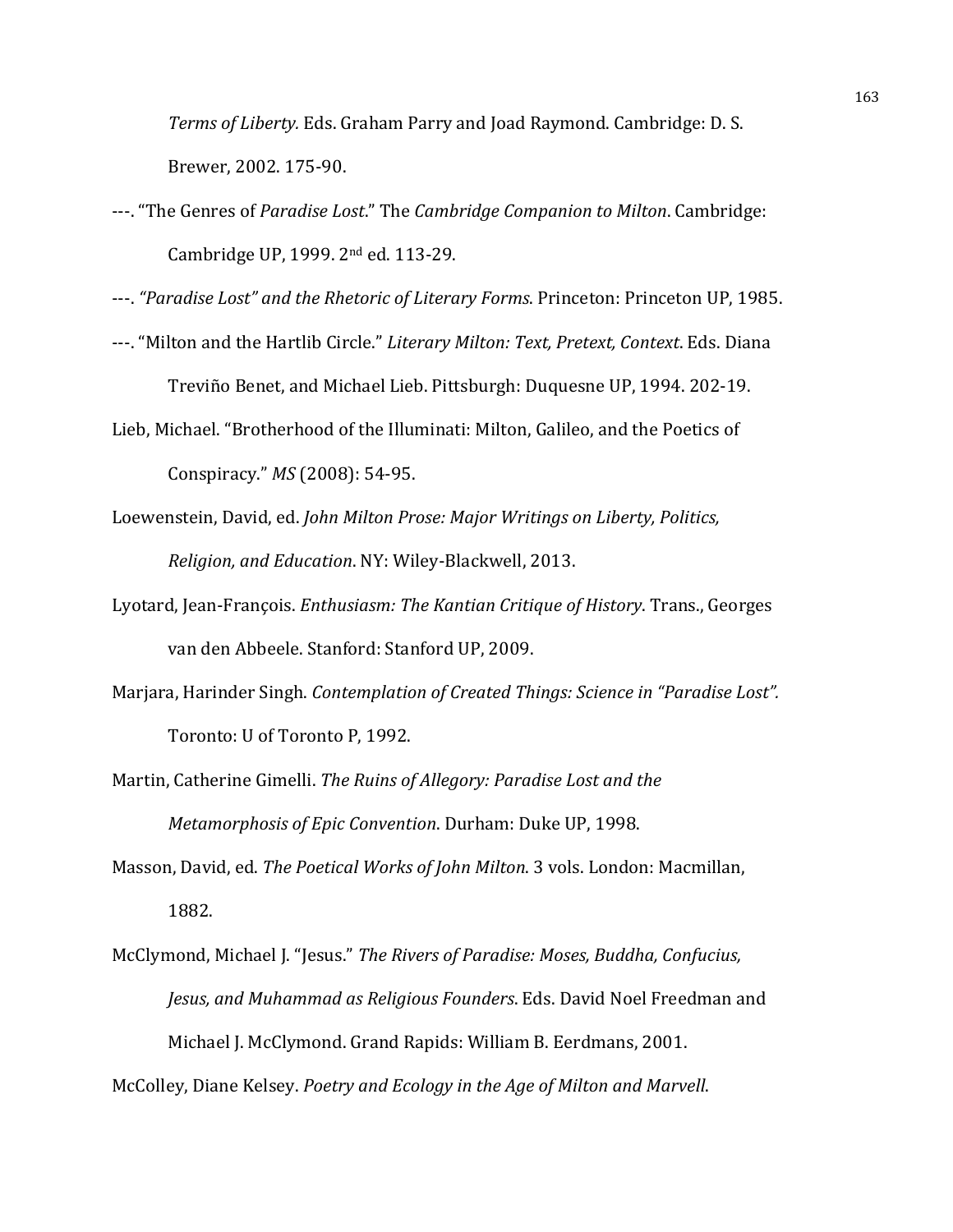Burlington: Ashgate, 2007.

- Meadowcourt, Richard, and Charles Dunster, and Joseph Anthony Wittreich, Jr, eds. *Milton's* "Paradise Regained:" Two Eighteenth-Century Critiques. Gainesville: Scholars' Facsimiles & Reprints, 1971.
- Medine, Peter E., and John T. Shawcross, and David V. Urban, eds. *Visionary Milton: Essays on Prophecy and Violence*. Pittsburgh: Duquesne University Press, 2010.
- Milton, John. *The Complete Poetry and Essential Prose of John Milton*. Eds. William Kerrigan, and John Rumrich, and Stephen M. Fallon. NY: Modern Library, 2007.
- ---. *Paradise Lost*. Ed. Alastair Fowler. 2<sup>nd</sup> ed. NY: Addison Wesley Longman, 1998.
- ---. *The Shorter Poems*. Ed. John Carey. 2<sup>nd</sup> ed. NY: Addison Wesley Longman, 1997.
- ---. *Complete Prose Works of John Milton* (*CPW*). 8 vols. New Haven: Yale UP, 1953-1982.
- Mohamed, Feisal G., and Patrick Fadely, eds. *Milton's Modernities: Poetry, Philosophy, and History from the Seventeenth Century to the Present*. Evanston: Northwestern UP, 2017.
- Morrill, John, ed. *Revolution and Restoration: England in the 1650s*. London: Collins & Brown, 1992.
- Nancy, Jean-Luc. *The Birth to Presence*. Trans. Brian Holmes and Others. Stanford: Stanford UP, 1993.
- Nicolson, Marjorie Hope. *The Breaking of the Circle: Studies in the Effect of the "New Science"* upon *Seventeenth-Century Poetry*. NY: Columbia UP, 1962. Rev. ed.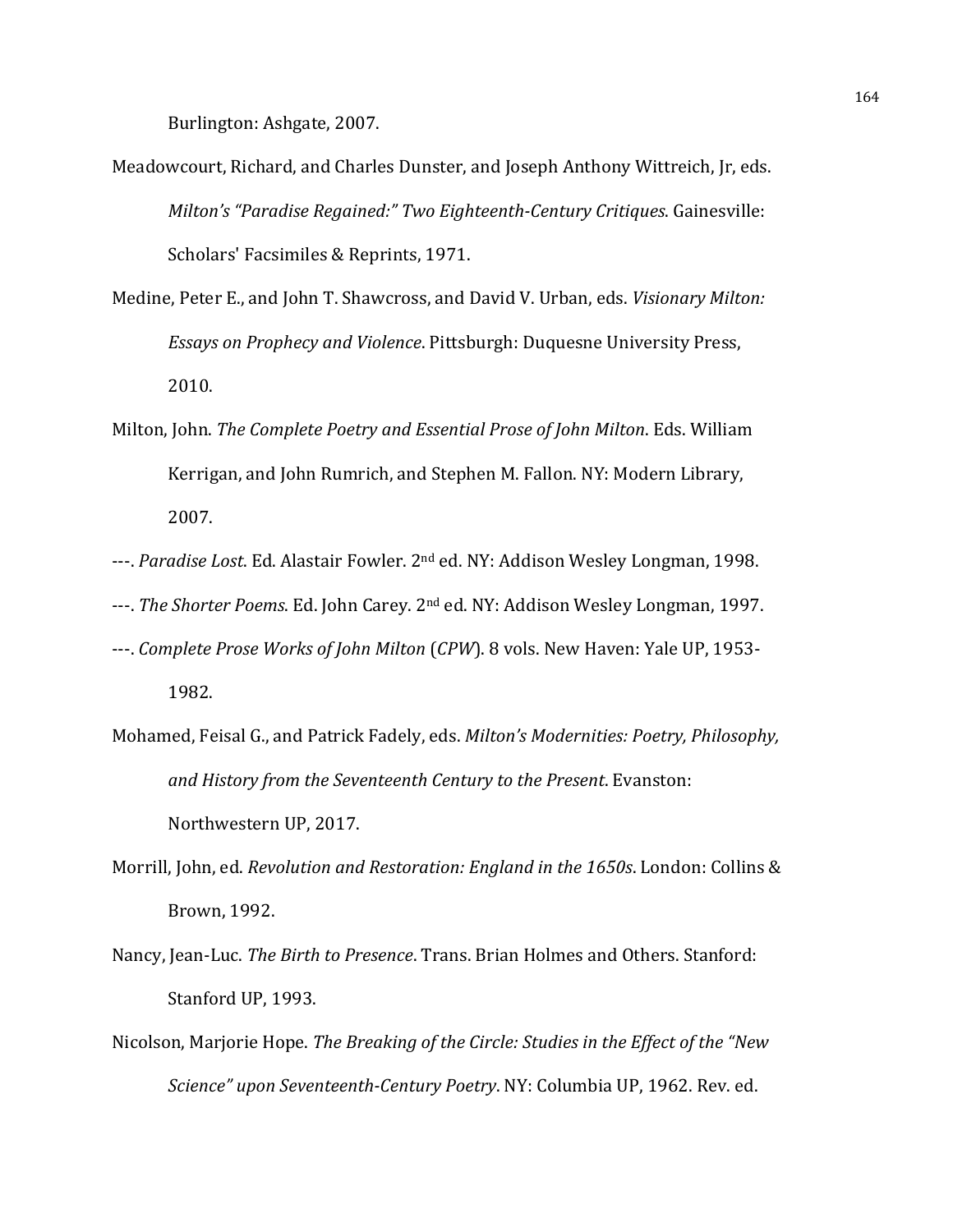- Norbrook, David. *Writing the English Republic: Poetry, Rhetoric and Politics, 1627-*1660. Cambridge: Cambridge UP, 2000.
- Patterson, Annabel. "Imagining New Worlds: Milton, Galileo, and the 'Good Old Cause.<sup>"</sup> The Witness of Times: Manifestations of ideology in Seventeenth *Century England*. Eds. Keller Katherine Z. and Gerald J. Schiffhorst. Pittsburgh: Duquesne UP, 1983. 238-60.
- Picciotto, Joanna. *Labors of Innocence in Early Modern England*. Cambridge: Harvard UP, 2010.
- ---. "Reforming the Garden: The Experimentalist Eden and *Paradise Lost." ELH* 72.1  $(2005): 23-78.$
- Pruitt, Kristin, and Charles Durham, eds. *John Milton: Reasoning Words*. Selinsgrove: Susquehanna UP, 2008.

Rabinow, Paul, ed. & trans. The Foucault Reader. NY: Pantheon Books, 1984.

- Radzinowicz, Mary Ann. "Paradise Regained as Hermeneutic Combat." *U* of Harvard *Studies in Literature* 16 (1984): 99-107.
- Ricoeur, Paul. *Essays on Biblical Interpretation.* Ed. Lewis S. Mudge. London: SPCK, 1981.
- Schwartz, Regina. *Remembering and Repeating: On Milton's Theology and Poetics.* Chicago: U of Chicago P, 1993.
- ---. "Redemption and Paradise Regained." Milton Studies: "Paradise Regained" in Context: Genre, Politics, Religion. Eds. Albert C. Labriola and David Loewenstein. XLII (2003).

Shawcross, John T. *The Development of Milton's Thought: Law, Government, and*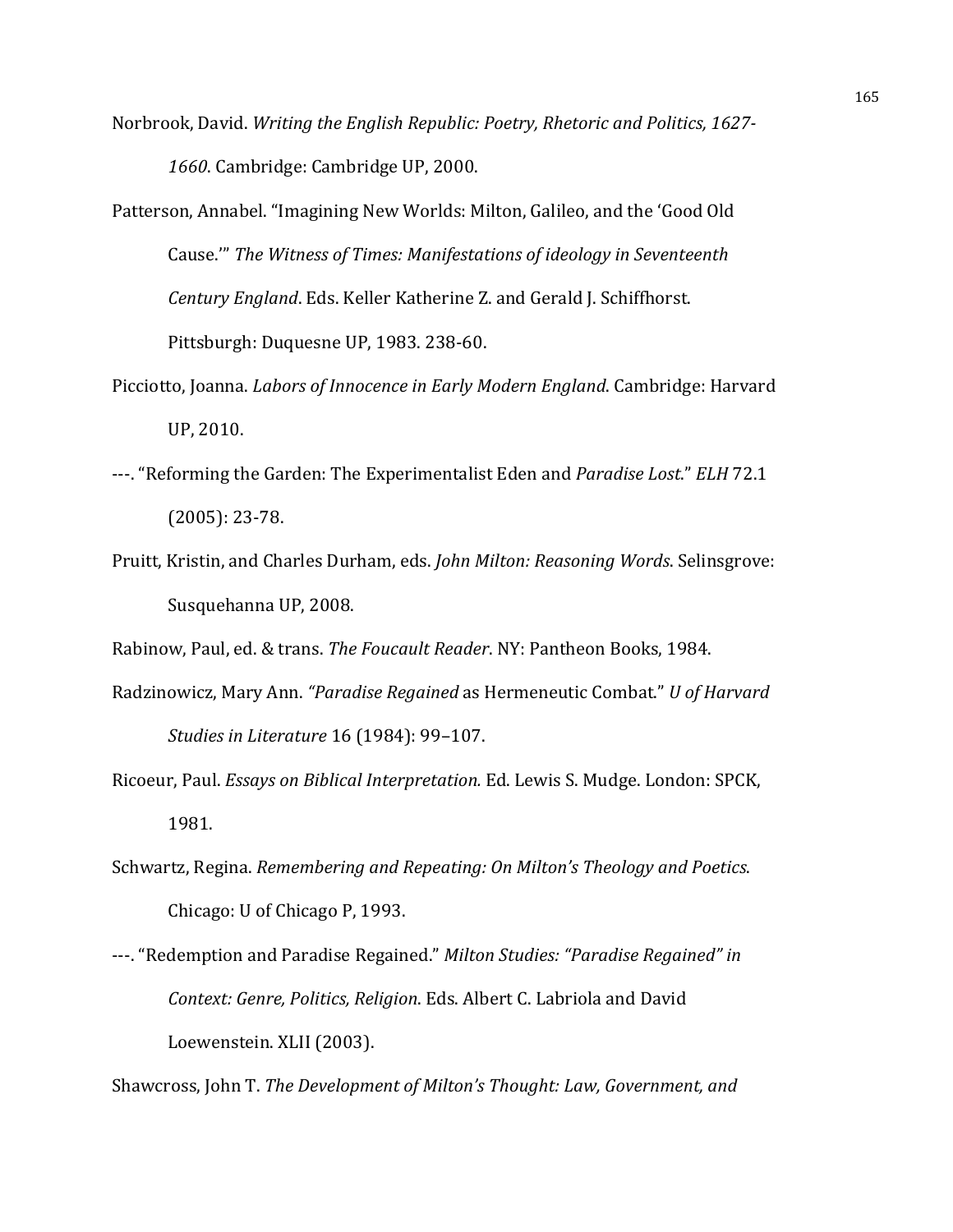*Religion*. Pittsburgh: Duquesne UP, 2008.

- ---. "That which by creation first brought forth Light out of darkness!': *Paradise Lost*, First Edition." "Paradise Lost: A Poem Written in Ten Books": Essays on the 1667 First Edition. Eds. Michael Lieb and John T. Shawcross. Pittsburgh: Duquesne UP, 2007. 213-27.
- Silvers, Victoria. *Imperfect Sense: The Predicament of Milton's Irony*. Princeton: Princeton UP, 2001.
- Spiller, Elizabeth. *Science, Reading, and Renaissance Literature: the Art of Making* Knowledge, 1580-1670. Cambridge: Cambridge UP, 2004.
- Sprat, Thomas. *History of the Royal Society*. eds. Jackson I. Cope, and Harold Whitmore Jones. St. Louis: Washington University Press, 1959.

Svendsen, Kester. *Milton and Science*. NY: Greenwood, 1956.

- Tadmor, Naomi. *The Social Universe of the English Bible: Scripture, Society, and Culture in Early Modern England.* NY: Cambridge UP, 2010.
- Trapp, John. *Annotations upon the Old and New Testament*. 5 vols. London: Printed for Robert White, 1865-1868.
- Turner, James Grantham. *Libertines and Radicals in Early Modern London: Sexuality*, Politics, and Literary Culture, 1630–1685. Cambridge: Cambridge UP, 2002. Walker, Keith, ed. *John Dryden*. NY: Oxford UP, 1992.
- Watson, Thomas Ramey. *Perversions, Originals, and Redemptions in "Paradise Lost."* Lanham: UP of America, 2007.
- Weinstein, Cindy, ed. The Cambridge Companion to Harriet Beecher Stowe. NY: Cambridge UP, 2004.